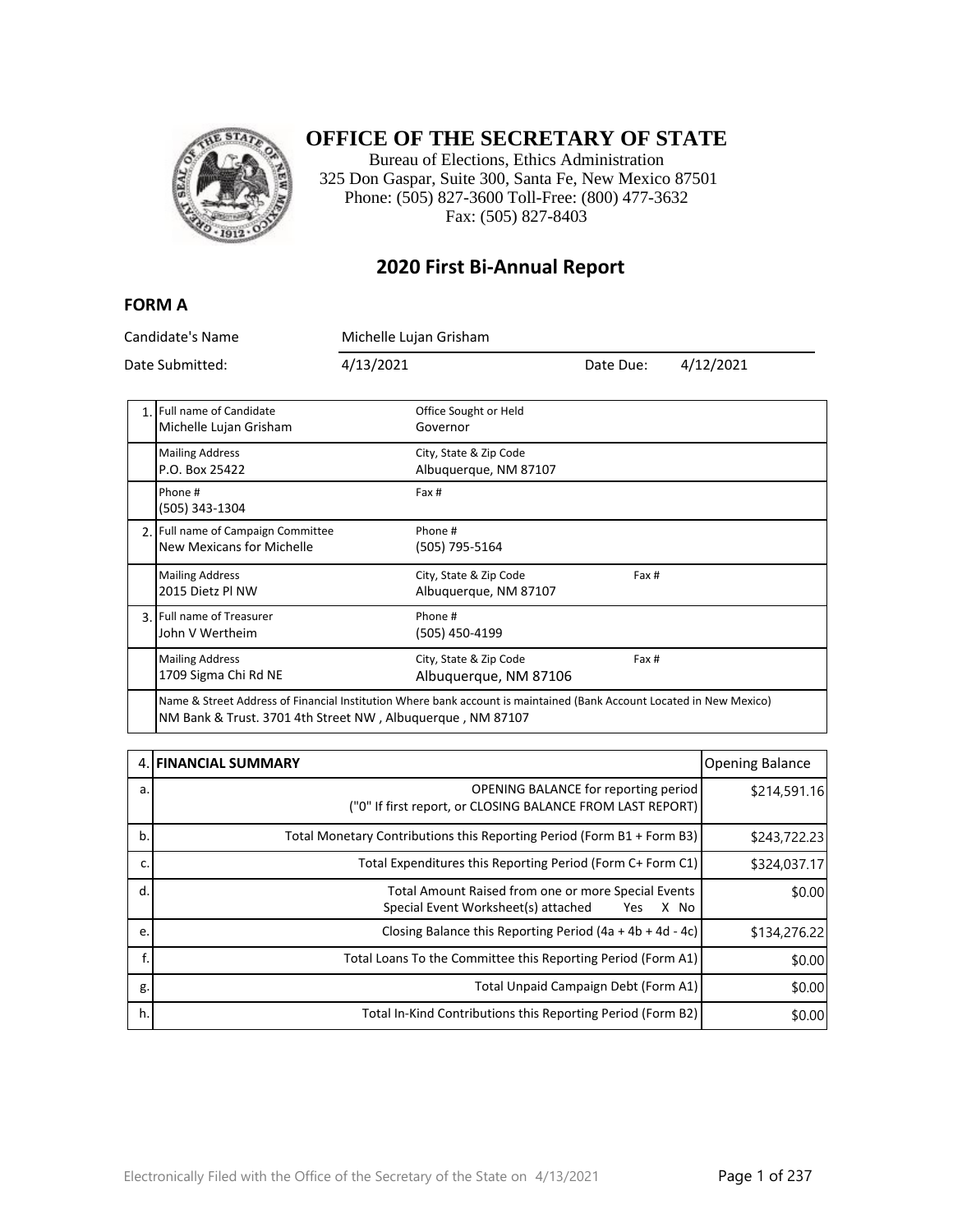### **2020 First Bi-Annual Report**

# **Report of Expenditures and Contributions**

### **Form A 1**

| Candidate's Name |                               | Michelle Lujan Grisham |           |  |           |        |
|------------------|-------------------------------|------------------------|-----------|--|-----------|--------|
| Date Submitted:  |                               | 4/13/2021              | Date Due: |  | 4/12/2021 |        |
|                  |                               |                        |           |  |           |        |
|                  | 1. TOTAL DEBT CARRIED FORWARD |                        |           |  | \$0.00    |        |
|                  | 2. TOTAL LOAN CONTRIBUTIONS   |                        |           |  | \$0.00    |        |
|                  | 3. TOTAL DEBT PAID            |                        |           |  | \$0.00    |        |
|                  | 4. TOTAL LOANS FORGIVEN       |                        |           |  | \$0.00    |        |
|                  | 5. ITOTAL UNPAID DEBT         |                        |           |  |           | \$0.00 |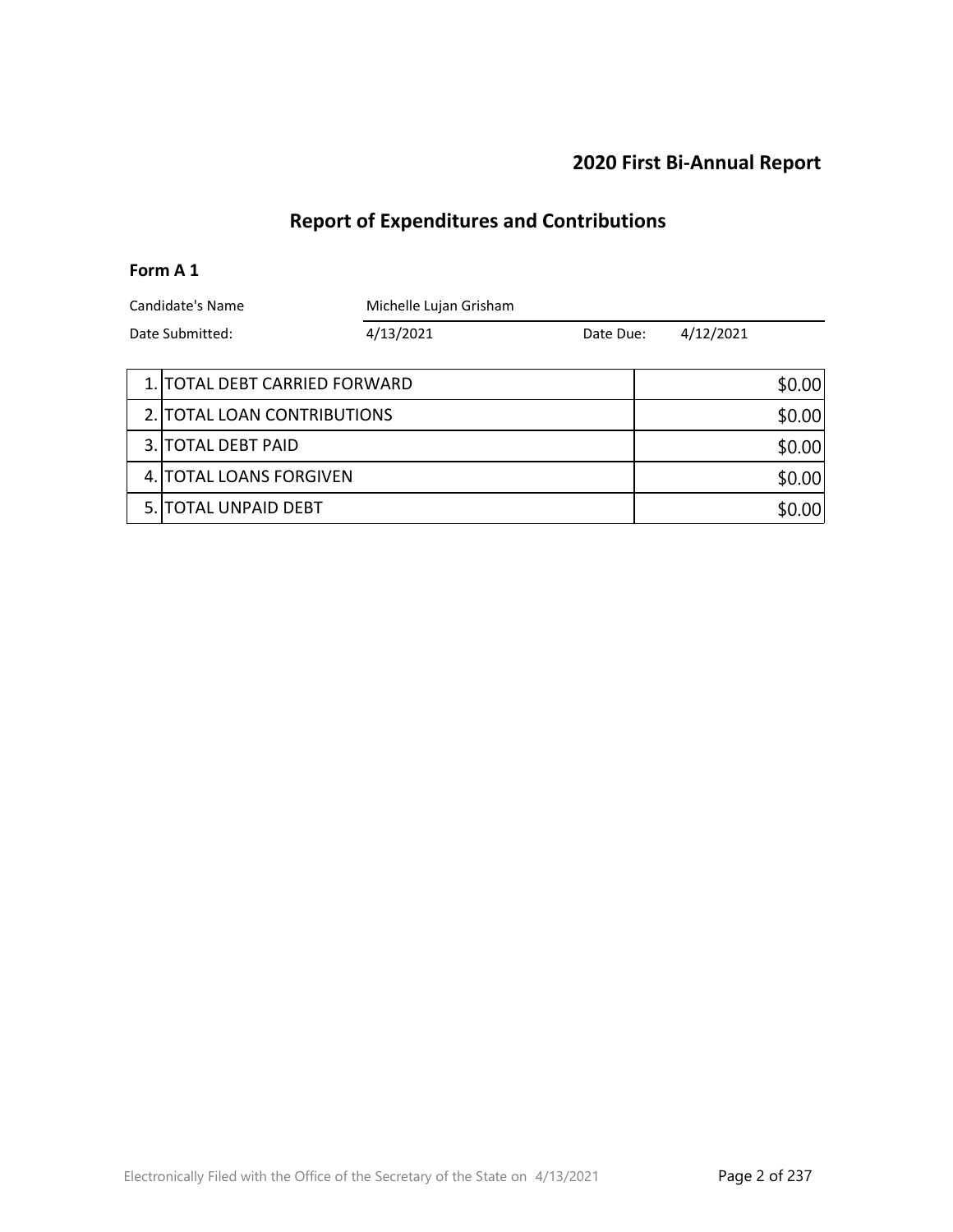## **Report of Expenditures and Contributions**

## **FORM B 1 MONETARY CONTRIBUTIONS**

Candidate's Name Michelle Lujan Grisham

r.

Date Submitted: 4/13/2021 Date Due: 4/12/2021

| <b>DATE</b> | <b>NAME and ADDRESS of CONTRIBUTOR</b>                                                            | <b>OCCUPATION</b>                          | <b>AMOUNT</b> |
|-------------|---------------------------------------------------------------------------------------------------|--------------------------------------------|---------------|
| 10/6/2020   | Ellen Plunkett<br><b>PO Box 700</b><br>Abiquiu, NM 87510<br>Monetary Contribution                 | Other - Not Employed                       | \$25.00       |
| 10/6/2020   | Hal Levin<br>1224 Oxford St<br>Berkeley, CA 94709<br>Monetary Contribution                        | Individual                                 | \$5.00        |
| 10/6/2020   | Linda Devlieg<br>13316 SILVER PEAK PL NE<br>ALBUQUERQUE, NM 87111<br>Monetary Contribution        | Individual                                 | \$5.00        |
| 10/6/2020   | Norman E. Todd<br>840 Canterbury Arc<br>Las Cruces, NM 88005<br>Monetary Contribution             | Other - Real Estate Leasing<br>& Investing | \$100.00      |
| 10/6/2020   | Sandra Postel<br>430 W HIGHWAY 6<br>LOS LUNAS, NM 87031<br>Monetary Contribution                  | Individual                                 | \$100.00      |
| 10/7/2020   | Alessandro Gelke<br>9975 Peace Way, Unit 1168<br>Las Vegas, NV 89147<br>Monetary Contribution     | Individual                                 | \$2.50        |
| 10/7/2020   | Alison Freese<br>2900 Vista Del Rey NE, Unit 7A<br>Albuquerque, NM 87112<br>Monetary Contribution | Individual                                 | \$7.50        |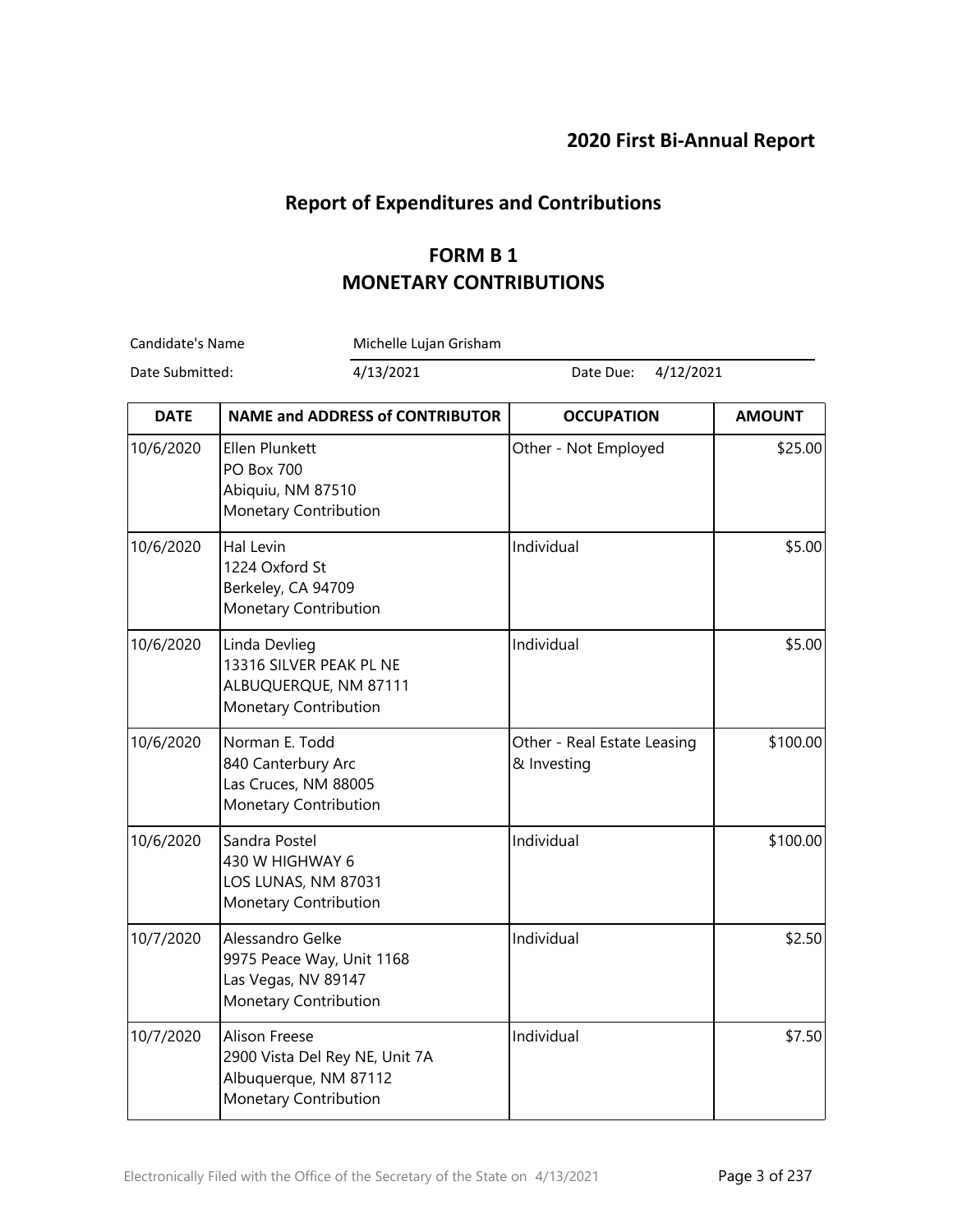| 10/7/2020 | Amy Romero<br>7809 SHERWOOD DR NW<br>ALBUQUERQUE, NM 87120<br>Monetary Contribution             | Individual           | \$1.50  |
|-----------|-------------------------------------------------------------------------------------------------|----------------------|---------|
| 10/7/2020 | Amy Rothstein<br>6834 Lemon Rd<br>McLean, VA 22101<br>Monetary Contribution                     | Individual           | \$2.50  |
| 10/7/2020 | Andrea Castellanos<br>PO BOX 3193<br>LOS LUNAS, NM 87031<br>Monetary Contribution               | Other - Not Employed | \$12.50 |
| 10/7/2020 | Barbara Severance<br>136 SANTIAGO CIR<br>ALTO, NM 88312-9566<br>Monetary Contribution           | Individual           | \$25.00 |
| 10/7/2020 | Benjamin L. Woodbury<br>93 TANO NORTE<br><b>SANTA FE, NM 87506</b><br>Monetary Contribution     | Individual           | \$12.50 |
| 10/7/2020 | Beth R. Davenport<br><b>PO Box 998</b><br>Santa Fe, NM 87504<br>Monetary Contribution           | Individual           | \$25.00 |
| 10/7/2020 | Bette Ridgeway<br>1142 Canyon Rd, Apt 1<br>Santa Fe, NM 87501<br>Monetary Contribution          | Individual           | \$2.50  |
| 10/7/2020 | <b>Bill Poteet</b><br>171 CLINTON HEIGHTS AVE<br>COLUMBUS, OH 43202<br>Monetary Contribution    | Individual           | \$2.50  |
| 10/7/2020 | <b>Billie Jo Hance</b><br>134 1/2 E SANTA FE AVE<br>SANTA FE, NM 87505<br>Monetary Contribution | Individual           | \$12.50 |
| 10/7/2020 | <b>Brett Moore</b><br>1908 COUNT FLEET ST SE<br>ALBUQUERQUE, NM 87123<br>Monetary Contribution  | Individual           | \$12.50 |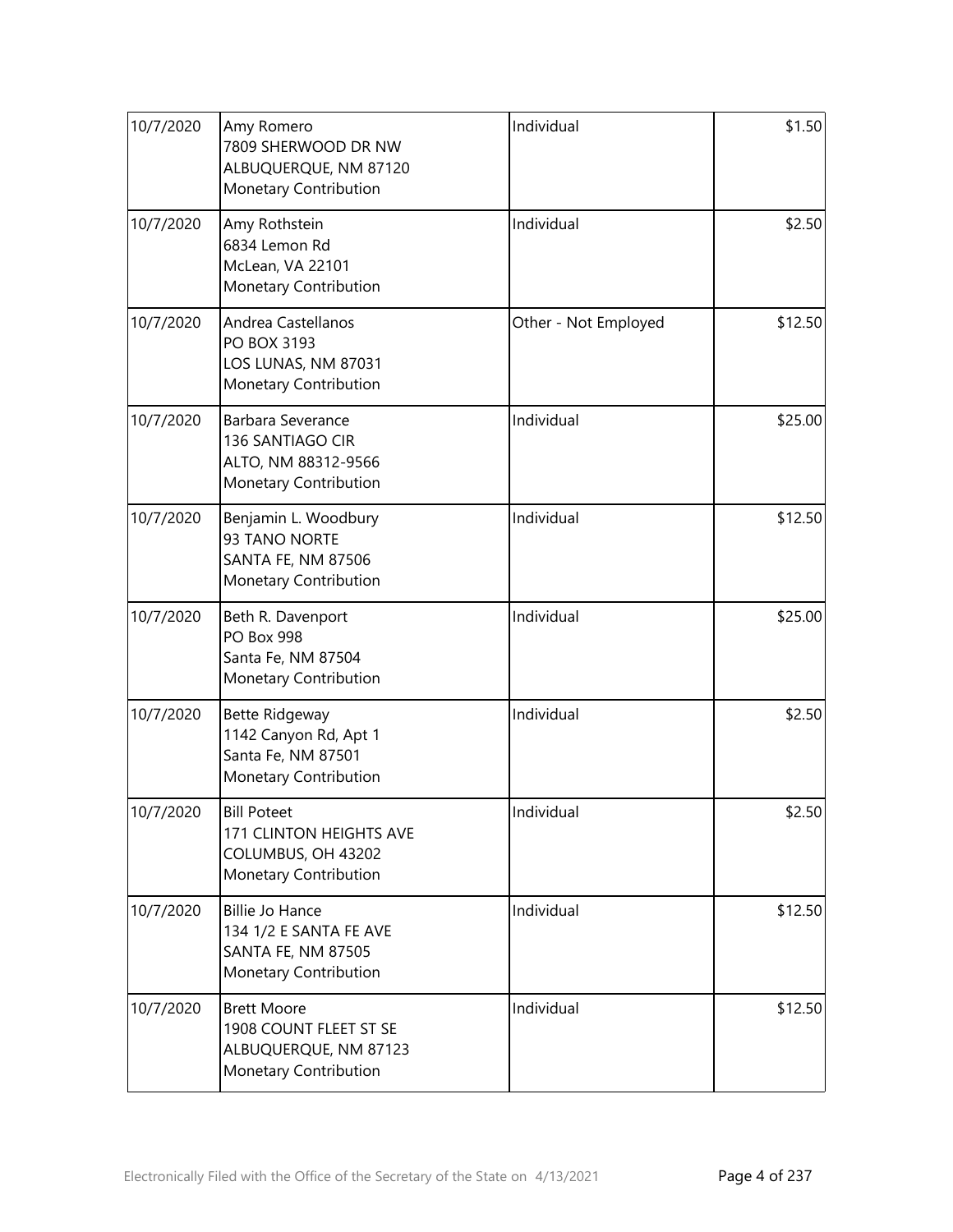| 10/7/2020 | C. Richard Foote<br>PO Box 3131<br>Corrales, NM 87048-3131<br>Monetary Contribution                | Individual     | \$12.50 |
|-----------|----------------------------------------------------------------------------------------------------|----------------|---------|
| 10/7/2020 | Carolyn Moyer<br>38 PD 1725-A<br>YOUNGSVILLE, NM 87064<br>Monetary Contribution                    | Individual     | \$25.00 |
| 10/7/2020 | <b>Chet Davis</b><br>57 Bethpage Dr<br>Laguna Vista, TX 78578<br>Monetary Contribution             | Individual     | \$5.00  |
| 10/7/2020 | Cynthia Wilson<br>700 OLDE COUNTRY RD<br>LAS CRUCES, NM 88007<br>Monetary Contribution             | Individual     | \$25.00 |
| 10/7/2020 | Daun Putnam<br>2409 N Cactus St<br>Silver City, NM 88061<br>Monetary Contribution                  | Individual     | \$10.00 |
| 10/7/2020 | Dave Herzog<br>1401 Pennsylvania St NE, Apt 1118<br>Albuquerque, NM 87110<br>Monetary Contribution | Individual     | \$5.00  |
| 10/7/2020 | David Ortiz<br>216 Cerro De Ortega Dr SE<br>Rio Rancho, NM 87124<br>Monetary Contribution          | Individual     | \$2.50  |
| 10/7/2020 | Deanne Deherrera<br>6007 PALM AVE SW<br>ALBUQUERQUE, NM 87121<br>Monetary Contribution             | Individual     | \$1.00  |
| 10/7/2020 | Donna Reina<br>PO BOX 1563<br>TAOS, NM 87571<br>Monetary Contribution                              | Other - Artist | \$25.00 |
| 10/7/2020 | Earl Harper<br>12021 Skyline Rd NE<br>Albuquerque, NM 87123<br>Monetary Contribution               | Individual     | \$2.50  |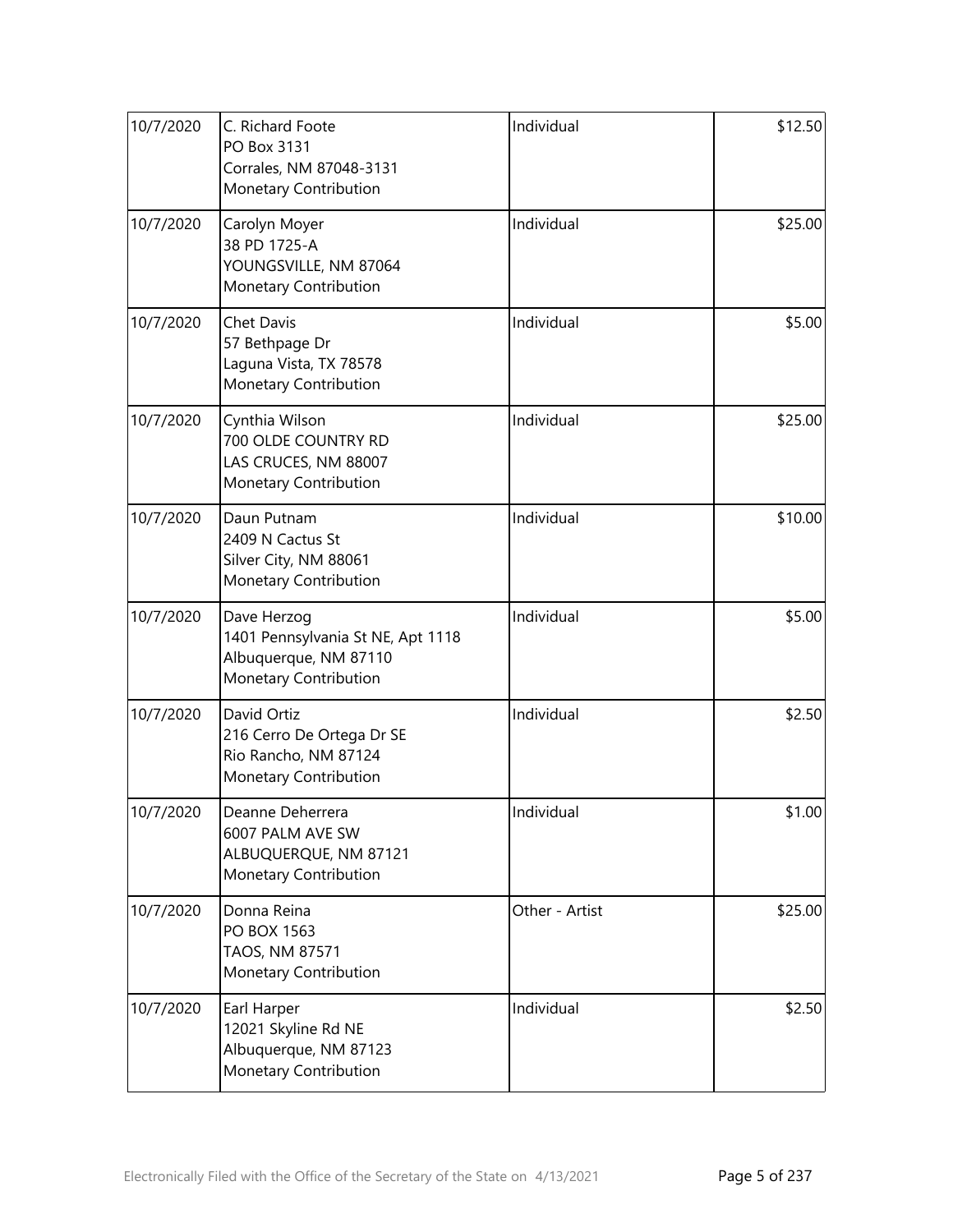| 10/7/2020 | Ed Epping<br>32 Avenida Vieja<br>Galisteo, NM 87540<br>Monetary Contribution               | Individual     | \$15.00  |
|-----------|--------------------------------------------------------------------------------------------|----------------|----------|
| 10/7/2020 | Edyne Gordon<br><b>PO Box 517</b><br>Tesuque, NM 87574<br>Monetary Contribution            | Individual     | \$12.50  |
| 10/7/2020 | Elise W. Schmidt<br>22 VUELTA SABIO<br>SANTA FE, NM 87506<br>Monetary Contribution         | Other - Artist | \$500.00 |
| 10/7/2020 | Elizabeth McGown<br>3 Cresta Del Angel<br>Santa Fe, NM 87505<br>Monetary Contribution      | Individual     | \$125.00 |
| 10/7/2020 | <b>Enrique Morales</b><br>3113 MAY CIR SE<br>RIO RANCHO, NM 87124<br>Monetary Contribution | Individual     | \$12.50  |
| 10/7/2020 | Gary Owen Faas<br>24 Monticello Dr NE<br>Albuquerque, NM 87123<br>Monetary Contribution    | Individual     | \$12.50  |
| 10/7/2020 | Hale W. Huber<br>1800 Sandhill Rd<br>Las Cruces, NM 88012<br>Monetary Contribution         | Other - Owner  | \$12.50  |
| 10/7/2020 | Hannah Banks<br>107 Garland Rd<br>Newton, MA 02459<br>Monetary Contribution                | Individual     | \$50.00  |
| 10/7/2020 | Helen Tracey<br>HC 81, Apt 16<br>Questa, NM 87556<br>Monetary Contribution                 | Individual     | \$2.50   |
| 10/7/2020 | James Campbell<br>PO BOX 3623<br>LAS VEGAS, NM 87701<br>Monetary Contribution              | Individual     | \$7.50   |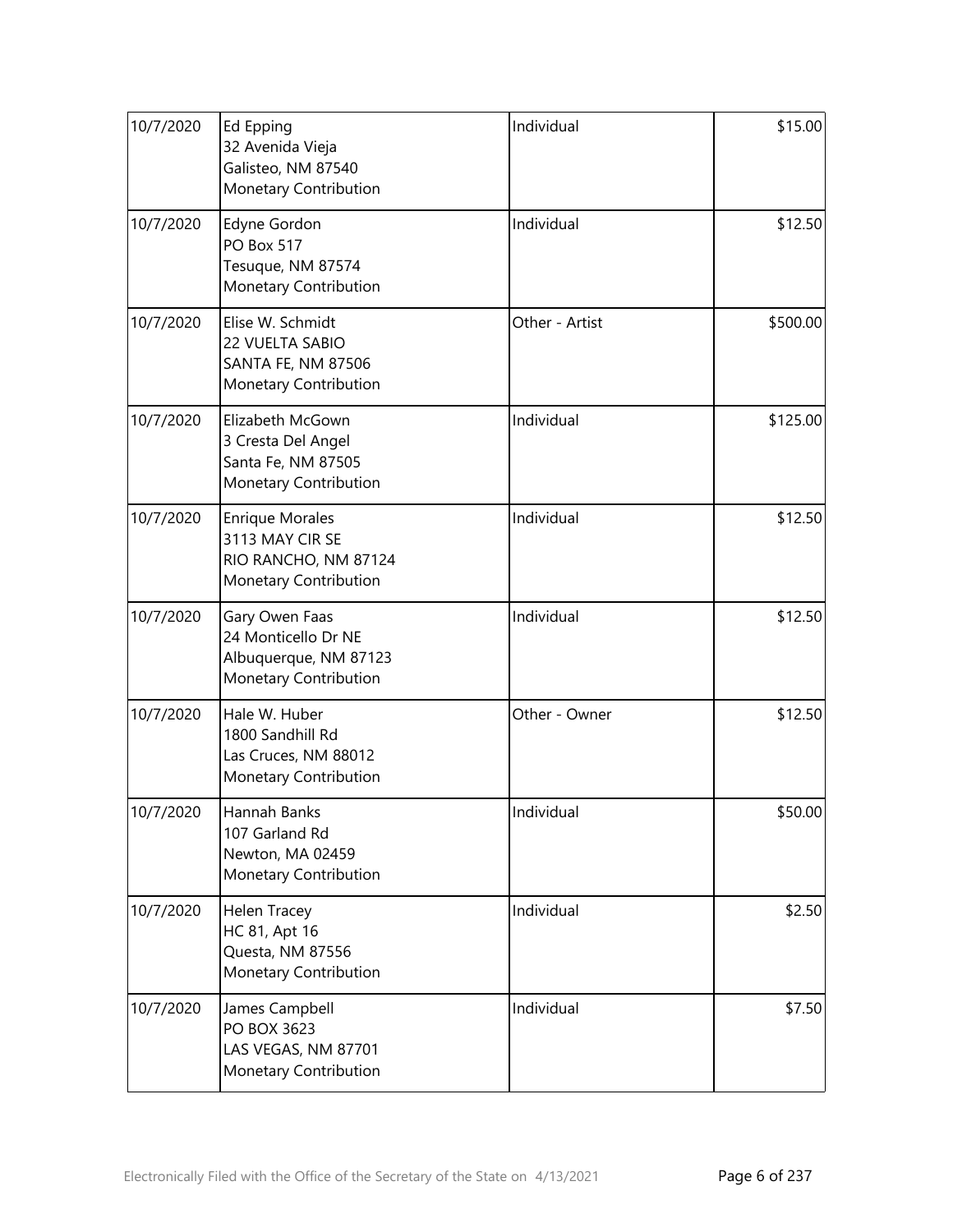| 10/7/2020 | James F. Barnes<br>1016 Brazos Ct SE<br>Albuquerque, NM 87123<br>Monetary Contribution                | Individual           | \$12.50 |
|-----------|-------------------------------------------------------------------------------------------------------|----------------------|---------|
| 10/7/2020 | Jerry Klopfer<br>3212 Delicado Dr<br>Roswell, NM 88201<br>Monetary Contribution                       | Other - Not Employed | \$50.00 |
| 10/7/2020 | Joan Rodberg<br>10013 Hope Island Dr<br>Las Vegas, NV 89134<br>Monetary Contribution                  | Individual           | \$5.00  |
| 10/7/2020 | Judith Cherry<br>500 Rodeo Rd, Apt 910<br>Santa Fe, NM 87505<br>Monetary Contribution                 | Individual           | \$12.50 |
| 10/7/2020 | Judith Strittmatter<br>1310 VISTA MORADA<br>SANTA FE, NM 87506<br>Monetary Contribution               | Individual           | \$12.50 |
| 10/7/2020 | Karen Conyngham<br>7403 NEWHALL LN<br>AUSTIN, TX 78746<br>Monetary Contribution                       | Individual           | \$12.50 |
| 10/7/2020 | Karen D. Stone<br>11600 Academy Rd NE, Apt 524<br>Albuquerque, NM 87111<br>Monetary Contribution      | Other - Not Employed | \$25.00 |
| 10/7/2020 | Katherine B. Cunningham<br>4500 DELAMAR AVE NE<br>ALBUQUERQUE, NM 87110-1184<br>Monetary Contribution | Individual           | \$12.50 |
| 10/7/2020 | Katherine Goulandris<br><b>PO BOX 204</b><br>MEDANALES, NM 87548<br>Monetary Contribution             | Individual           | \$12.50 |
| 10/7/2020 | Katherine Meyer<br>2 Asta Ter<br>Santa Fe, NM 87508<br>Monetary Contribution                          | Other - Not Employed | \$25.00 |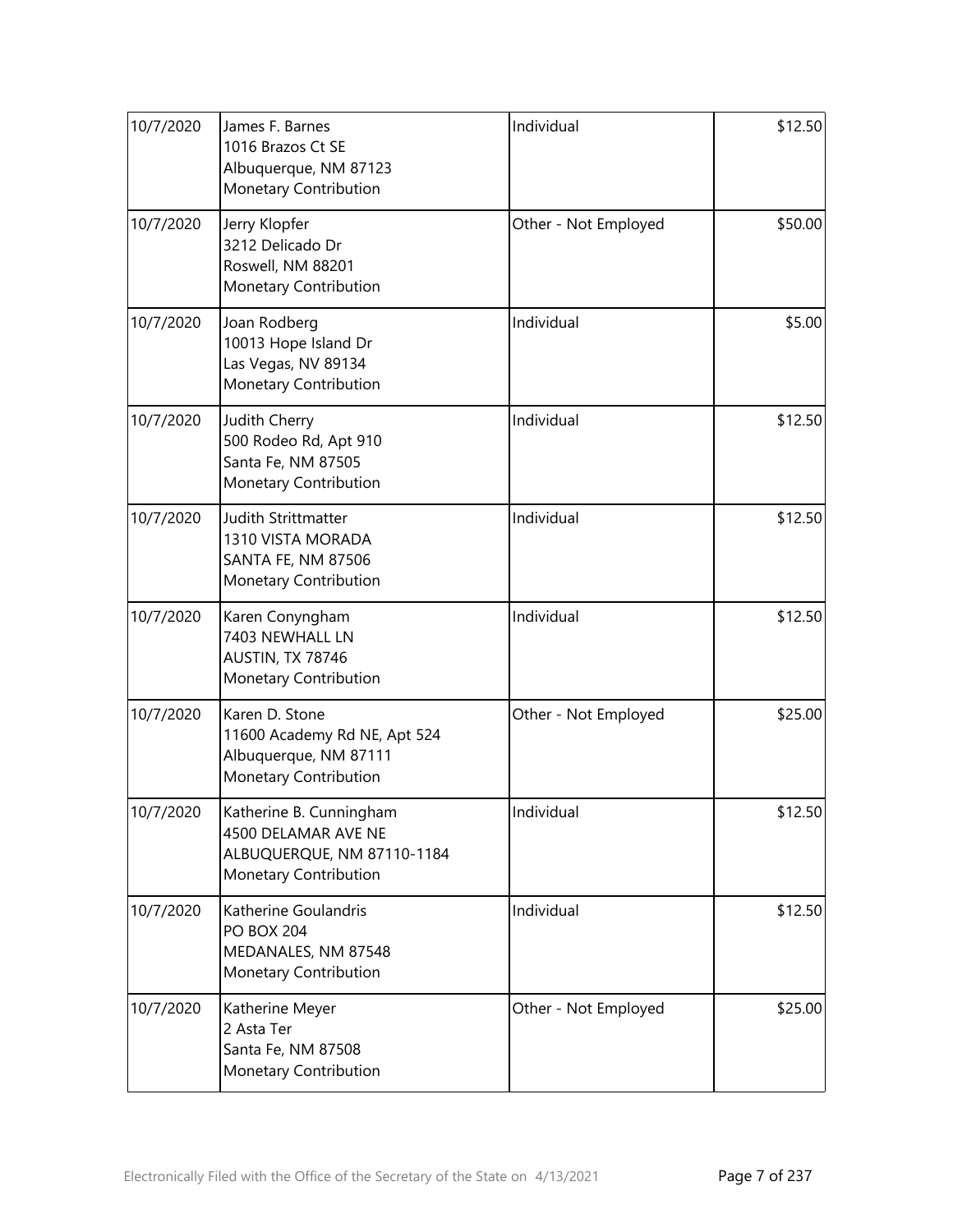| 10/7/2020 | Kathi Martindell<br>7244 Remington Dr NE<br>Albuquerque, NM 87109<br>Monetary Contribution         | Individual              | \$50.00  |
|-----------|----------------------------------------------------------------------------------------------------|-------------------------|----------|
| 10/7/2020 | Kathleen M. Mezoff<br>508 Cabezon Ct<br>Gallup, NM 87301<br>Monetary Contribution                  | Individual              | \$7.50   |
| 10/7/2020 | Ken H. Cole<br>1732 Valdez Dr NE<br>Albuquerque, NM 87112<br>Monetary Contribution                 | Other - Not Employed    | \$100.00 |
| 10/7/2020 | Kevin Quail<br>158 Windmill Trl N<br>Placitas, NM 87043<br>Monetary Contribution                   | Other - Retired         | \$400.00 |
| 10/7/2020 | Khalsa Akal<br>12 COUNTY ROAD 118<br>ESPANOLA, NM 87532<br>Monetary Contribution                   | Individual              | \$12.50  |
| 10/7/2020 | Kimberly Kostelnik<br>5801 Lowell St NE, Apt 15A<br>Albuquerque, NM 87111<br>Monetary Contribution | Individual              | \$7.50   |
| 10/7/2020 | Kimberly Sanchez Rael<br>8712 Rio Grande Blvd NW<br>Los Ranchos, NM 87114<br>Monetary Contribution | Other - Venture Capital | \$250.00 |
| 10/7/2020 | Lana Bobele<br>91 Marquez Rd<br>Los Lunas, NM 87031<br>Monetary Contribution                       | Individual              | \$12.50  |
| 10/7/2020 | Larwin Measeles<br>8 Barra Del Oro<br>Santa Fe, NM 87508<br>Monetary Contribution                  | Individual              | \$12.50  |
| 10/7/2020 | Leona Stucky<br>140 Mesa Vista St<br>Santa Fe, NM 87501<br>Monetary Contribution                   | Individual              | \$12.50  |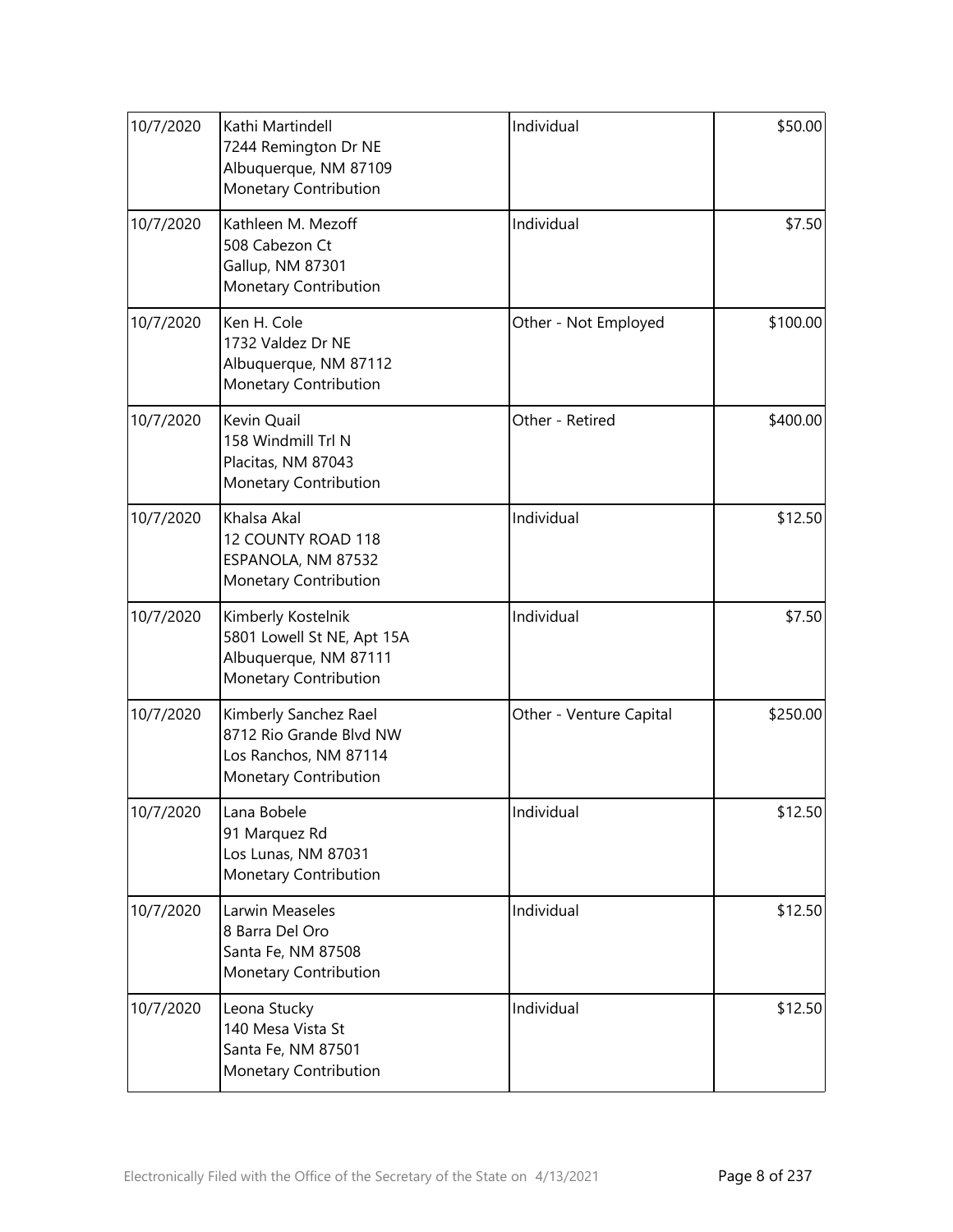| 10/7/2020 | Linda Koran<br>40 N Vuelta Herradura<br>Santa Fe, NM 87506<br>Monetary Contribution                      | Individual           | \$12.50 |
|-----------|----------------------------------------------------------------------------------------------------------|----------------------|---------|
| 10/7/2020 | Linda Krauss<br>1222 Senda Del Valle, Apt B<br>Santa Fe, NM 87507<br>Monetary Contribution               | Individual           | \$25.00 |
| 10/7/2020 | Liz Bennett<br>908 ALVARADO DR NE<br>ALBUQUERQUE, NM 87108<br>Monetary Contribution                      | Individual           | \$50.00 |
| 10/7/2020 | Loretta Marie Shiver<br>300 PLACITAS RD NW<br>ALBUQUERQUE, NM 87107-5333<br><b>Monetary Contribution</b> | Individual           | \$12.50 |
| 10/7/2020 | Lorrie Campbell<br>126 Richard Rd<br>Corrales, NM 87048<br>Monetary Contribution                         | Individual           | \$10.00 |
| 10/7/2020 | Louis Corpening<br>4827 CAMPBELL RD<br>LAS CRUCES, NM 88007<br>Monetary Contribution                     | Other - Not Employed | \$50.00 |
| 10/7/2020 | Luanne Dreyer Elliott<br>14 Los Cordovas Dr<br>Rnch De Taos, NM 87557<br>Monetary Contribution           | Individual           | \$12.50 |
| 10/7/2020 | Lucy Harmon<br>13621 Shannon St<br>Lindale, TX 75771<br>Monetary Contribution                            | Individual           | \$75.00 |
| 10/7/2020 | Lynn Ruzinsky<br>3211 CAMPUS BLVD NE<br>ALBUQUERQUE, NM 87106<br>Monetary Contribution                   | Individual           | \$10.00 |
| 10/7/2020 | Marc Yellin<br>4636 Croyden Ave NW<br>Albuquerque, NM 87114<br>Monetary Contribution                     | Individual           | \$9.00  |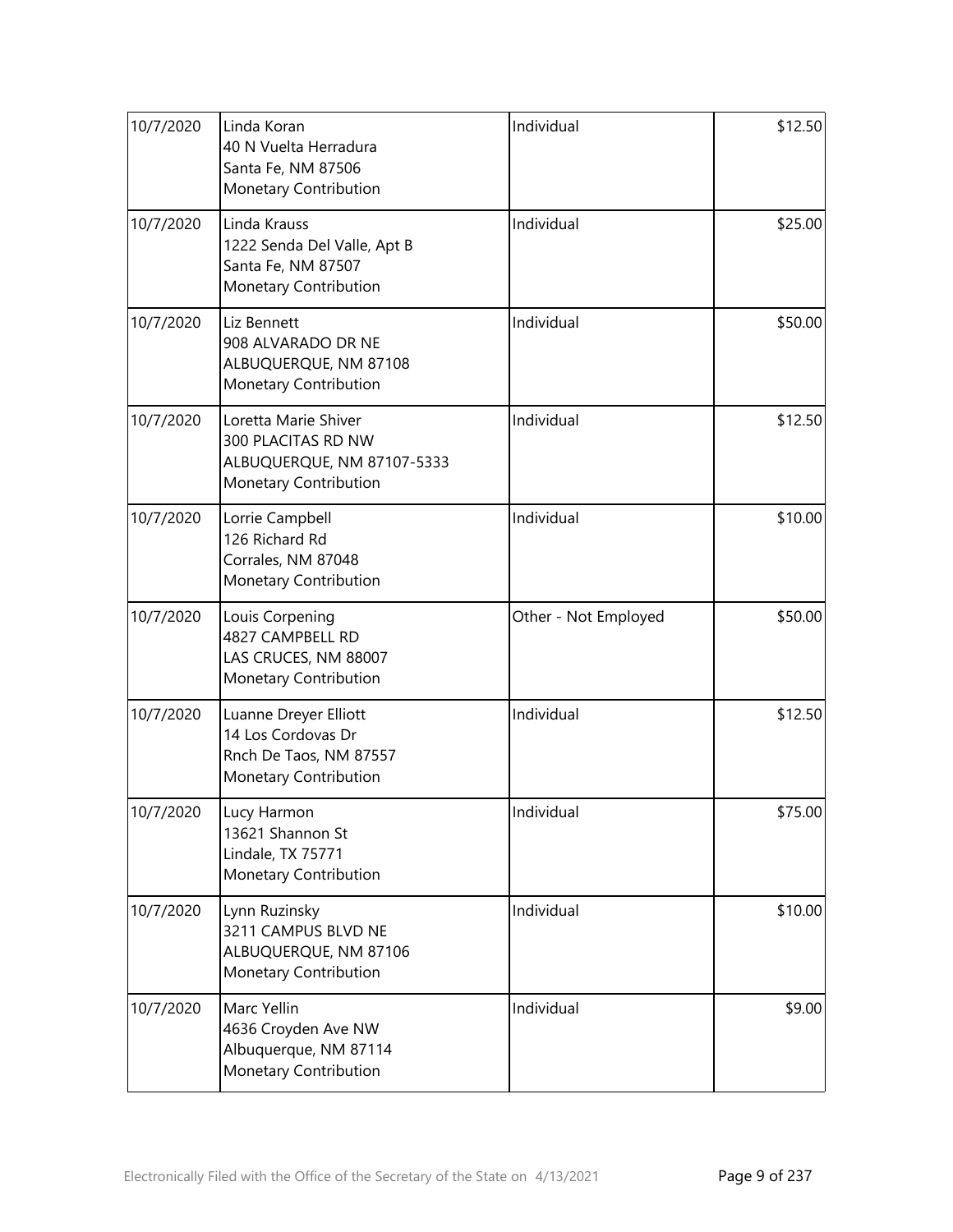| 10/7/2020 | Marcia Starns<br>140 BIG HORN RIDGE DR NE<br>ALBUQUERQUE, NM 87122<br>Monetary Contribution | Individual            | \$12.50 |
|-----------|---------------------------------------------------------------------------------------------|-----------------------|---------|
| 10/7/2020 | Marilyn Gunn<br>12321 MARSHALL CT NE<br>ALBUQUERQUE, NM 87112<br>Monetary Contribution      | Individual            | \$25.00 |
| 10/7/2020 | Mark Sechrist<br>54 Santana Rd<br>Vado, NM 88072<br>Monetary Contribution                   | Other - Archaeologist | \$50.00 |
| 10/7/2020 | Marlene La Ban<br>2305 Corte De Apio NW<br>Albuquerque, NM 87104<br>Monetary Contribution   | Individual            | \$2.50  |
| 10/7/2020 | Marlene Metcalf<br>718 Balra Dr<br>El Cerrito, CA 94530<br>Monetary Contribution            | Individual            | \$2.50  |
| 10/7/2020 | Martha Burns<br>21 Cedar Rdg<br>La Luz, NM 88337<br>Monetary Contribution                   | Individual            | \$12.50 |
| 10/7/2020 | Martin Gilbert<br><b>PO BOX 922</b><br>TIJERAS, NM 87059<br>Monetary Contribution           | Individual            | \$12.50 |
| 10/7/2020 | Martin Gilbert<br><b>PO BOX 922</b><br>TIJERAS, NM 87059<br>Monetary Contribution           | Individual            | \$12.50 |
| 10/7/2020 | Mary Campbell<br>PO Box 2008<br>Taos, NM 87571<br>Monetary Contribution                     | Individual            | \$2.50  |
| 10/7/2020 | Mary Jo Hoven<br>31 WILLOW RD<br>EDGEWOOD, NM 87015<br>Monetary Contribution                | Individual            | \$12.50 |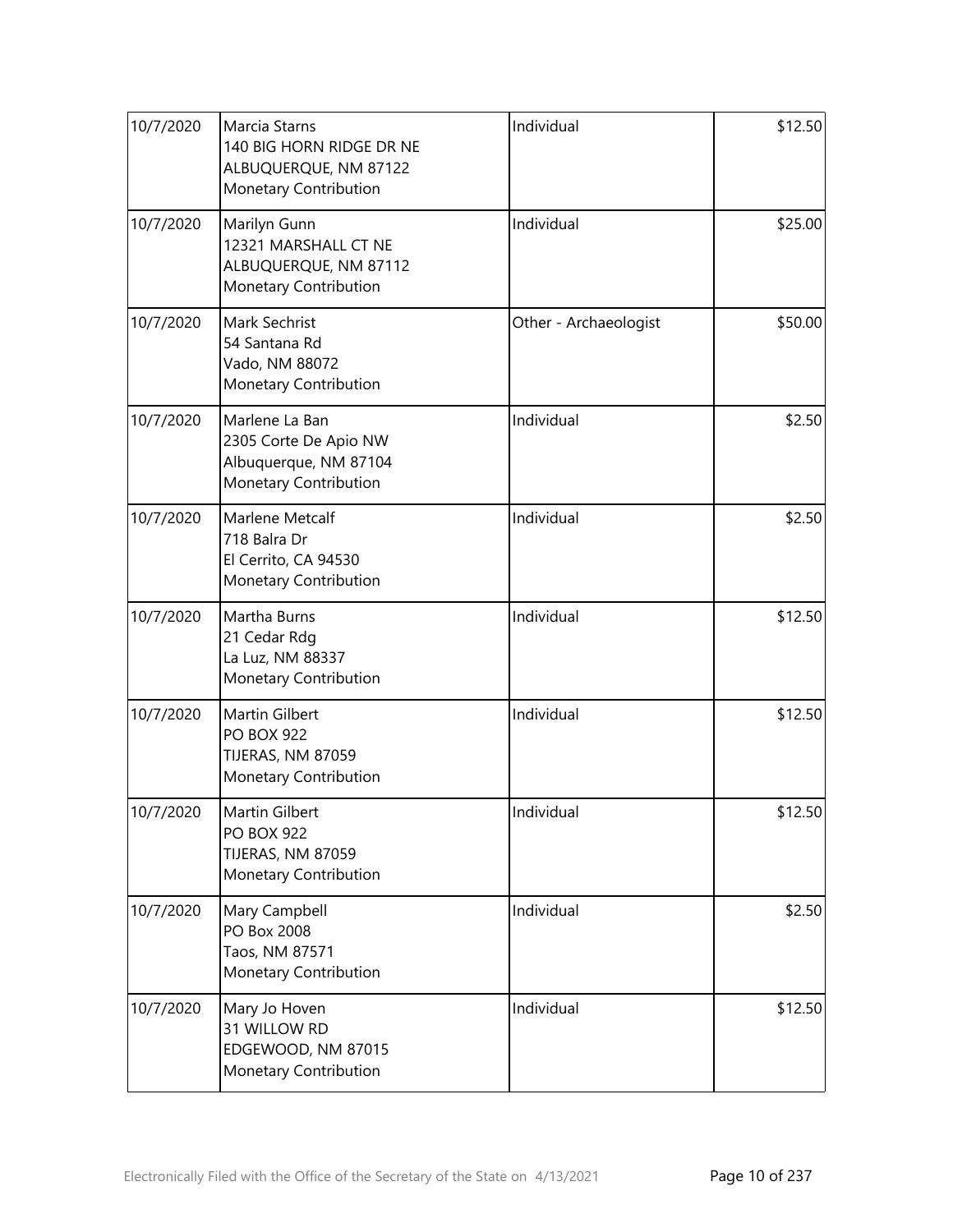| 10/7/2020 | Mary L. Massieon<br>708 ROANOKE ST<br>SENECA, KS 66538<br>Monetary Contribution                  | Individual           | \$5.00   |
|-----------|--------------------------------------------------------------------------------------------------|----------------------|----------|
| 10/7/2020 | Mary Walton<br><b>PO BOX 406</b><br>LIGONIER, PA 15658<br>Monetary Contribution                  | Individual           | \$50.00  |
| 10/7/2020 | Megan Boudreau<br>151 E LUPITA RD<br>SANTA FE, NM 87505<br>Monetary Contribution                 | Individual           | \$5.00   |
| 10/7/2020 | Molly Lott<br>511 E Palace Ave<br>Santa Fe, NM 87501<br>Monetary Contribution                    | Individual           | \$25.00  |
| 10/7/2020 | Nancy A. Evans<br>5802 Bob Bullock Loop, C1328 C126<br>Laredo, TX 78041<br>Monetary Contribution | Individual           | \$4.00   |
| 10/7/2020 | Pamela Stewart<br>20 Sandpiper Ln<br>Ormond Beach, FL 32174-4264<br>Monetary Contribution        | Individual           | \$2.00   |
| 10/7/2020 | Patricia Walker<br>518 Old Santa Fe Trl, # 208<br>Santa Fe, NM 87505<br>Monetary Contribution    | Other - Not Employed | \$125.00 |
| 10/7/2020 | Patsy Rogers<br>1500 Brecknock Rd, Apt 215B<br>Greenport, NY 11944<br>Monetary Contribution      | Individual           | \$12.50  |
| 10/7/2020 | Paul Drakos<br>PO BOX 22536<br>SANTA FE, NM 87502<br>Monetary Contribution                       | Individual           | \$25.00  |
| 10/7/2020 | <b>Paul Smithers</b><br>226 SW 96TH LN<br>SEATTLE, WA 98106<br>Monetary Contribution             | Individual           | \$2.50   |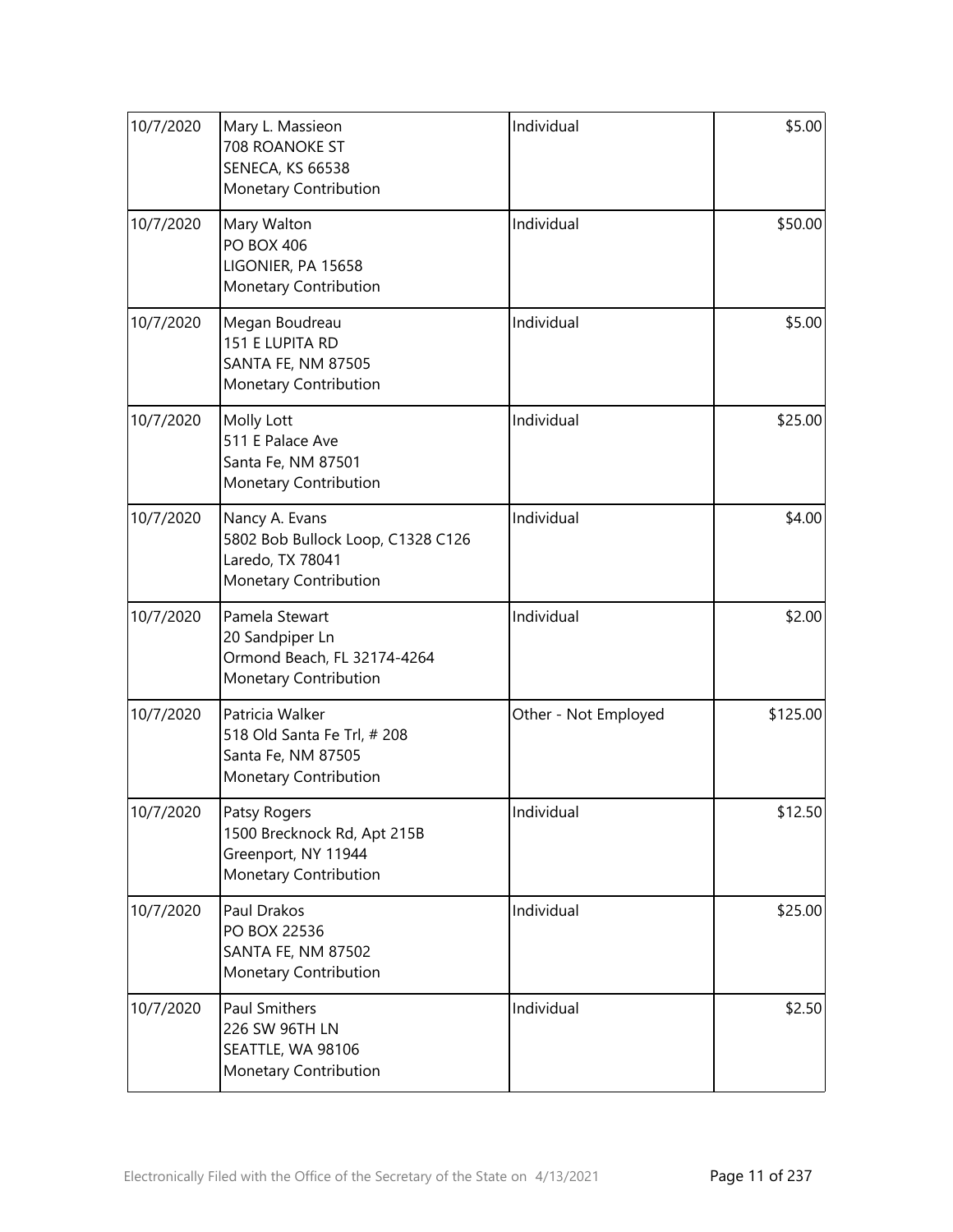| 10/7/2020 | Paul Widick<br>3201 Zafarano Dr, Ste C<br>Santa Fe, NM 87507<br>Monetary Contribution             | Other - Retired      | \$50.00  |
|-----------|---------------------------------------------------------------------------------------------------|----------------------|----------|
| 10/7/2020 | Paula Consaul<br>13319 Silver Peak Pl NE<br>Albuquerque, NM 87111<br>Monetary Contribution        | Other - Not Employed | \$50.00  |
| 10/7/2020 | Rachel Kaub<br>PO Box 4813<br>Gallup, NM 87305<br>Monetary Contribution                           | Individual           | \$2.50   |
| 10/7/2020 | Randi Lowenthal<br>557 AGUA FRIA ST<br>SANTA FE, NM 87501-2507<br><b>Monetary Contribution</b>    | Individual           | \$50.00  |
| 10/7/2020 | Raymond Chavez<br>1700 Camino Cancun<br>Los Lunas, NM 87031<br>Monetary Contribution              | Individual           | \$5.00   |
| 10/7/2020 | Rebecca Watson-Boone<br>30 CAMINO DE LA VINA VIEJA<br>PLACITAS, NM 87043<br>Monetary Contribution | Individual           | \$25.00  |
| 10/7/2020 | Rhona D. Rosenberg<br>42 MILL RD NW<br>ALBUQUERQUE, NM 87120<br>Monetary Contribution             | Individual           | \$12.50  |
| 10/7/2020 | Richard Braziel<br>41 Wind Rd NW<br>Albuquerque, NM 87120<br>Monetary Contribution                | Individual           | \$15.00  |
| 10/7/2020 | <b>Richard Rose</b><br>2 ROSA AVE SW<br>LOS LUNAS, NM 87031<br>Monetary Contribution              | Other - Not Employed | \$5.00   |
| 10/7/2020 | Robert D. Rosenberg<br>518 Black Bear Loop NE<br>Albuquerque, NM 87122<br>Monetary Contribution   | Other - Physician    | \$125.00 |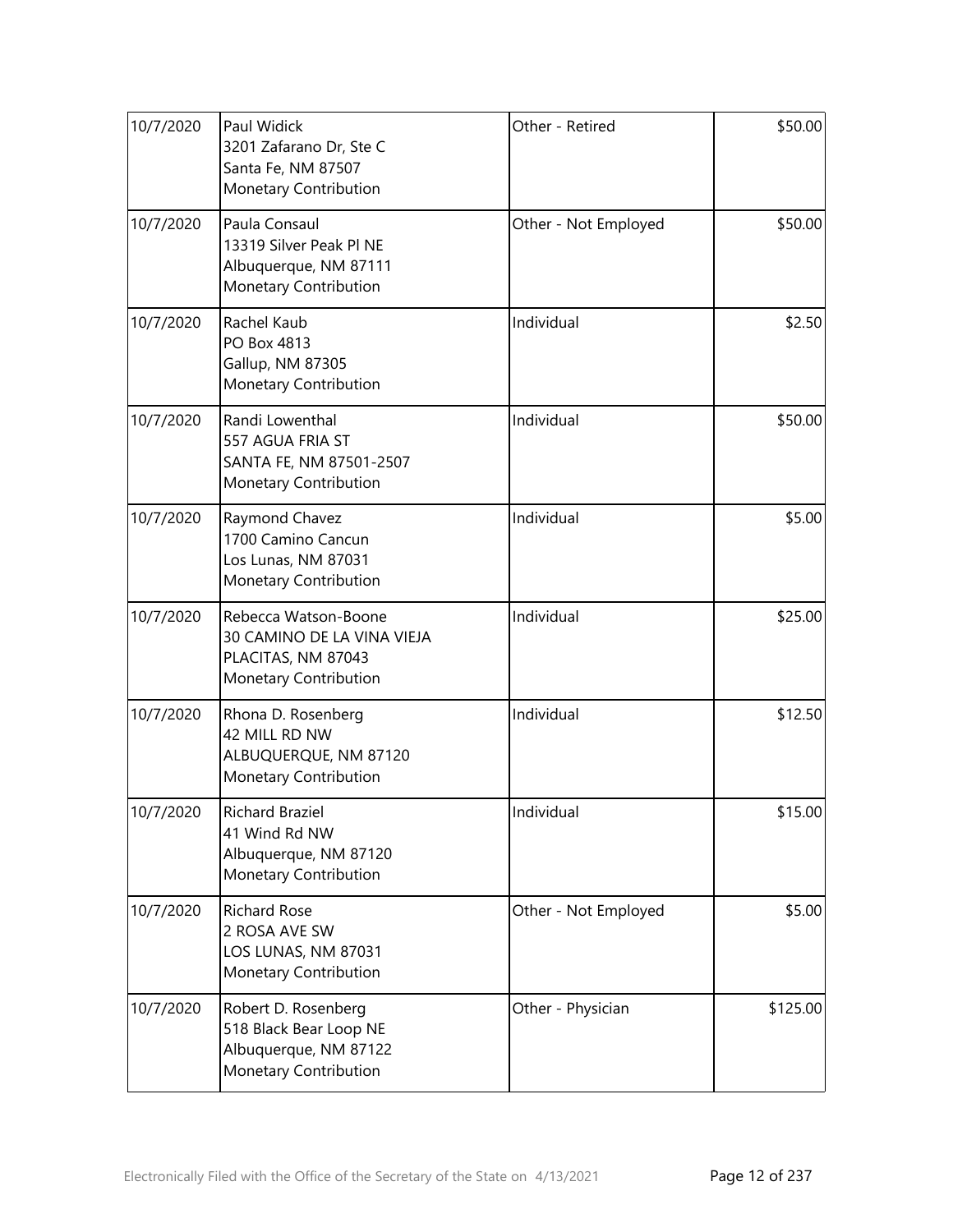| 10/7/2020 | <b>Robert Everett</b><br>705 Pinon Dr<br>Santa Fe, NM 87501<br>Monetary Contribution                    | Individual      | \$2.50  |
|-----------|---------------------------------------------------------------------------------------------------------|-----------------|---------|
| 10/7/2020 | <b>Robert White</b><br>PO BOX 1312<br>ABIQUIU, NM 87510<br>Monetary Contribution                        | Individual      | \$2.50  |
| 10/7/2020 | Roger Felix<br>2 Rory Rd<br>Edgewood, NM 87015<br>Monetary Contribution                                 | Individual      | \$50.00 |
| 10/7/2020 | Seth Mosgofian<br>1309 CALLE RAMON<br><b>SANTA FE, NM 87501</b><br>Monetary Contribution                | Individual      | \$10.00 |
| 10/7/2020 | Sharon Dyer<br>4201 31st St S, Apt 728<br>Arlington, VA 22206<br>Monetary Contribution                  | Individual      | \$2.50  |
| 10/7/2020 | Shiela Tarro<br>10328 PINTURA PL NW<br>ALBUQUERQUE, NM 87114<br>Monetary Contribution                   | Individual      | \$2.50  |
| 10/7/2020 | <b>Stanley Hoffberger</b><br>1100 UPTOWN PARK BLVD<br>HOUSTON, TX 77056<br><b>Monetary Contribution</b> | Individual      | \$50.00 |
| 10/7/2020 | Stephanie Johnson<br>2620 E Grandview St<br>Springfield, MO 65803<br>Monetary Contribution              | Individual      | \$5.00  |
| 10/7/2020 | Stephen Davis<br>PO BOX 13186<br>LAS CRUCES, NM 88013-3186<br>Monetary Contribution                     | Individual      | \$25.00 |
| 10/7/2020 | Susan Broidy<br>11412 PENFIELD LN NE<br>ALBUQUERQUE, NM 87111<br>Monetary Contribution                  | Other - Retired | \$25.00 |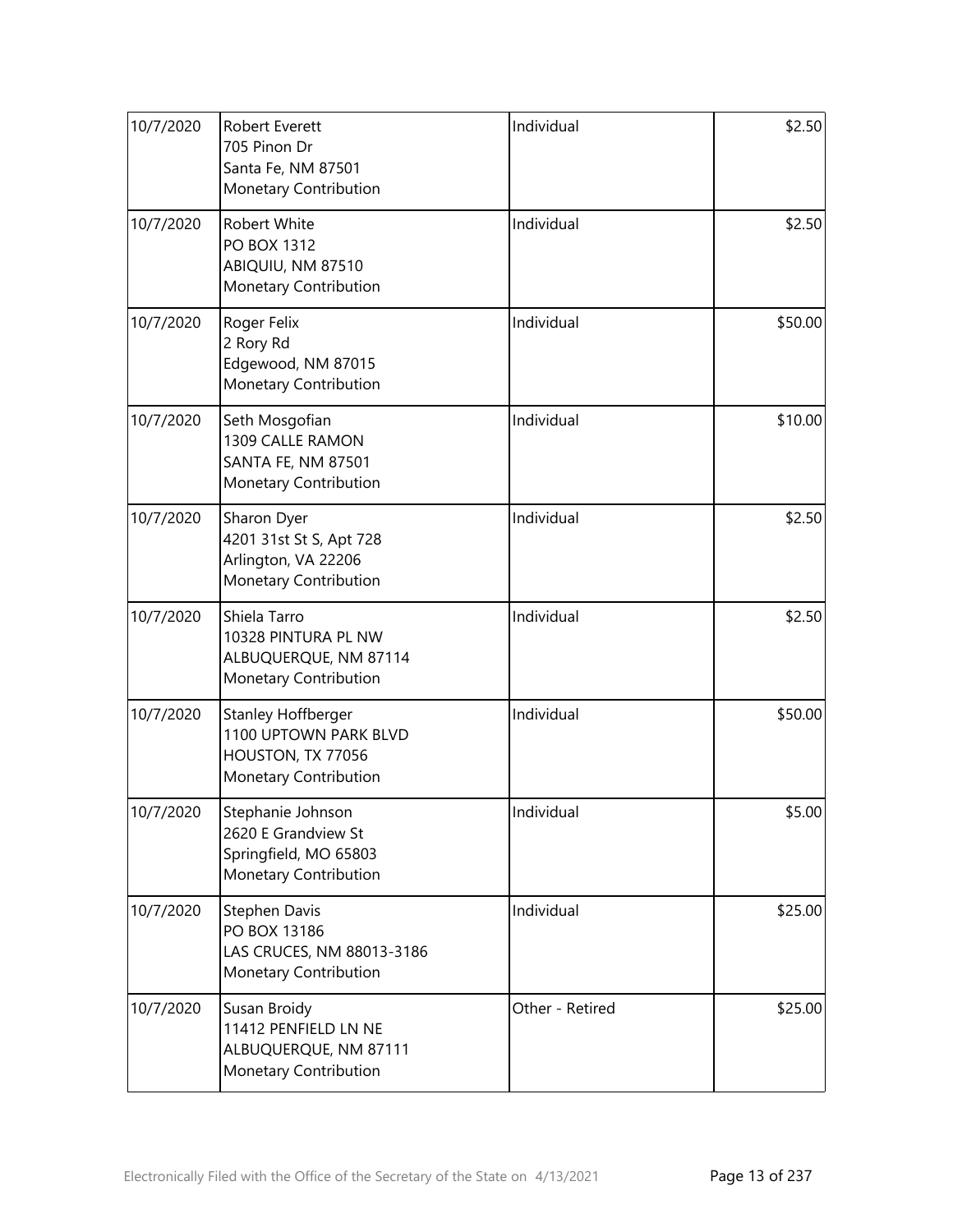| 10/7/2020 | Suzy Charnas<br>212 HIGH ST NE<br>ALBUQUERQUE, NM 87102<br>Monetary Contribution                     | Individual                          | \$50.00  |
|-----------|------------------------------------------------------------------------------------------------------|-------------------------------------|----------|
| 10/7/2020 | Sylvie Walker<br>195 E Shore Rd<br>Westport Island, ME 04578<br>Monetary Contribution                | Individual                          | \$7.50   |
| 10/7/2020 | <b>Teresa Seamster</b><br>104 Vaquero Rd<br>Santa Fe, NM 87508<br>Monetary Contribution              | Other - Not Employed                | \$125.00 |
| 10/7/2020 | <b>Thomas Bowles</b><br>4 Kiowa Ln<br>Los Alamos, NM 87547<br>Monetary Contribution                  | Other - Retired                     | \$12.50  |
| 10/7/2020 | <b>Thomas Givler</b><br>5177 Glenwood Pointe Ln NE<br>Albuquerque, NM 87111<br>Monetary Contribution | Individual                          | \$50.00  |
| 10/7/2020 | Ti Beau<br>19B HC 74<br>Pecos, NM 87552<br>Monetary Contribution                                     | Individual                          | \$2.50   |
| 10/7/2020 | Vickie Simpson<br>585 JUNEAU DR SE<br><b>SALEM, OR 97302</b><br>Monetary Contribution                | Individual                          | \$20.00  |
| 10/7/2020 | Virginia S. Lawrence<br>3615 Campus Blvd NE<br>Albuquerque, NM 87106<br>Monetary Contribution        | Individual                          | \$12.50  |
| 10/7/2020 | Virginia Smith<br>3483 CORRALES RD<br>CORRALES, NM 87048<br>Monetary Contribution                    | Other - Environmental<br>Consultant | \$125.00 |
| 10/7/2020 | William Eccleston<br>808 W Juanita Cir<br>Mesa, AZ 85210<br>Monetary Contribution                    | Individual                          | \$2.50   |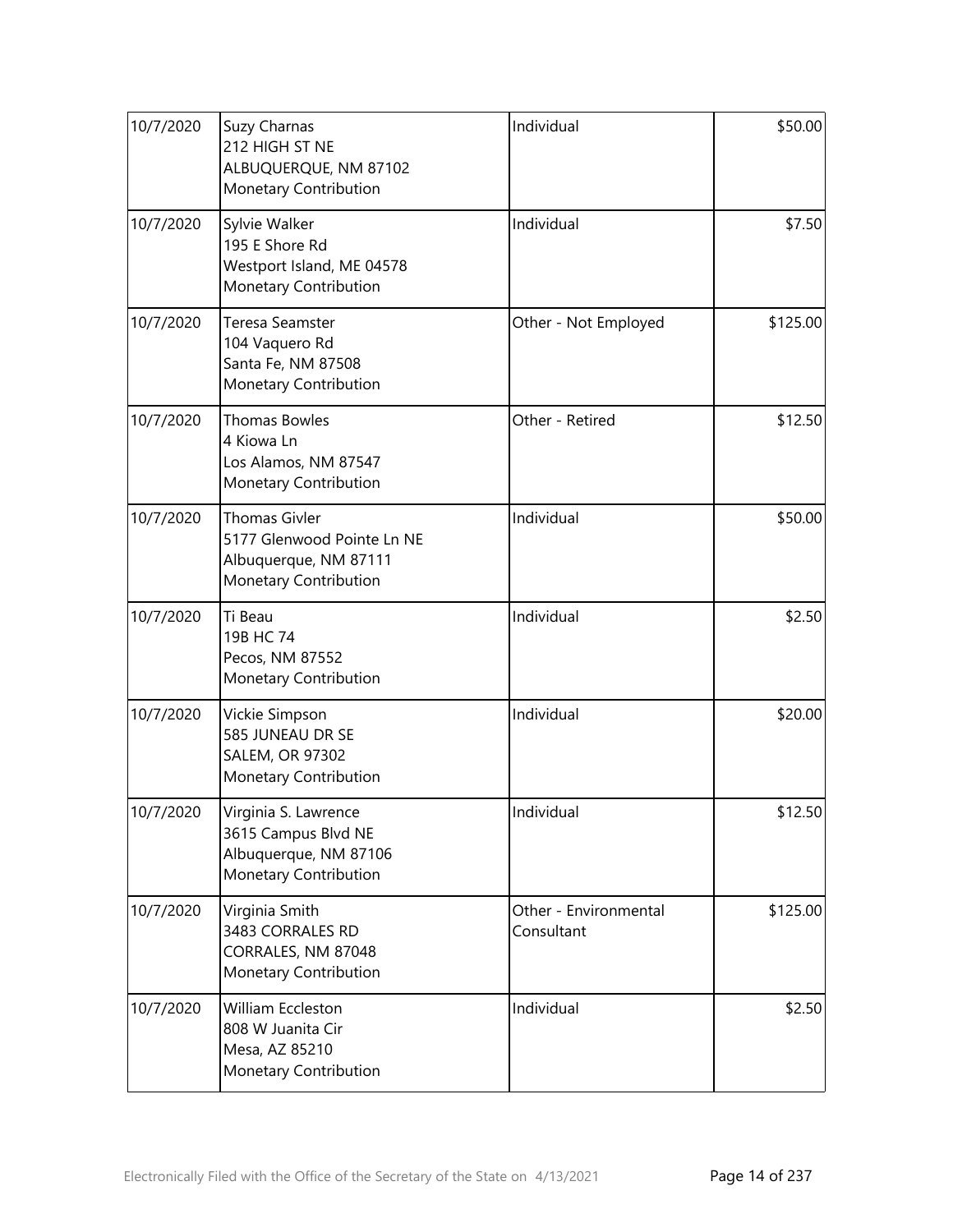| 10/7/2020 | <b>William Moore</b><br>257 MacDonald Ave<br>Wyncote, PA 19095<br>Monetary Contribution                              | Individual           | \$2.50     |
|-----------|----------------------------------------------------------------------------------------------------------------------|----------------------|------------|
| 10/8/2020 | Alison Reichle<br>106 N 42nd St<br>Seattle, WA 98103<br>Monetary Contribution                                        | Individual           | \$5.00     |
| 10/8/2020 | Allan Holmquist<br>400 Camino de la Sierra NE<br>Albuquerque, NM 87123<br>Monetary Contribution                      | Other - Not Employed | \$50.00    |
| 10/8/2020 | <b>Allison Stone</b><br>340 Kent Ave<br>Kentfield, CA 94904<br>Monetary Contribution                                 | Individual           | \$12.50    |
| 10/8/2020 | Clo Hampton<br>86 AMBERWOOD LOOP<br>SANTA FE, NM 87506<br>Monetary Contribution                                      | Other - Not Employed | \$15.00    |
| 10/8/2020 | Donna Reina<br>PO BOX 1563<br>TAOS, NM 87571<br>Monetary Contribution                                                | Other - Artist       | \$25.00    |
| 10/8/2020 | Duane Wilcox<br>2 PARK EDGE<br>BERKELEY HEIGHTS, NJ 07922<br>Monetary Contribution                                   | Individual           | \$10.00    |
| 10/8/2020 | Exxon Mobil Corporation<br>PO Box 7659<br>Spring, TX 77387<br>Monetary Contribution                                  | Other                | \$2,500.00 |
| 10/8/2020 | <b>Exxon Mobil Corporation</b><br>PO Box 7659<br>Spring, TX 77387<br>Monetary Contribution                           | Other                | \$5,000.00 |
| 10/8/2020 | Farmers Emplyee and Agent PAC of NM<br>- FEAPAC<br>1960 N Solano Dr<br>Las Cruces, NM 88001<br>Monetary Contribution | Other PAC            | \$3,000.00 |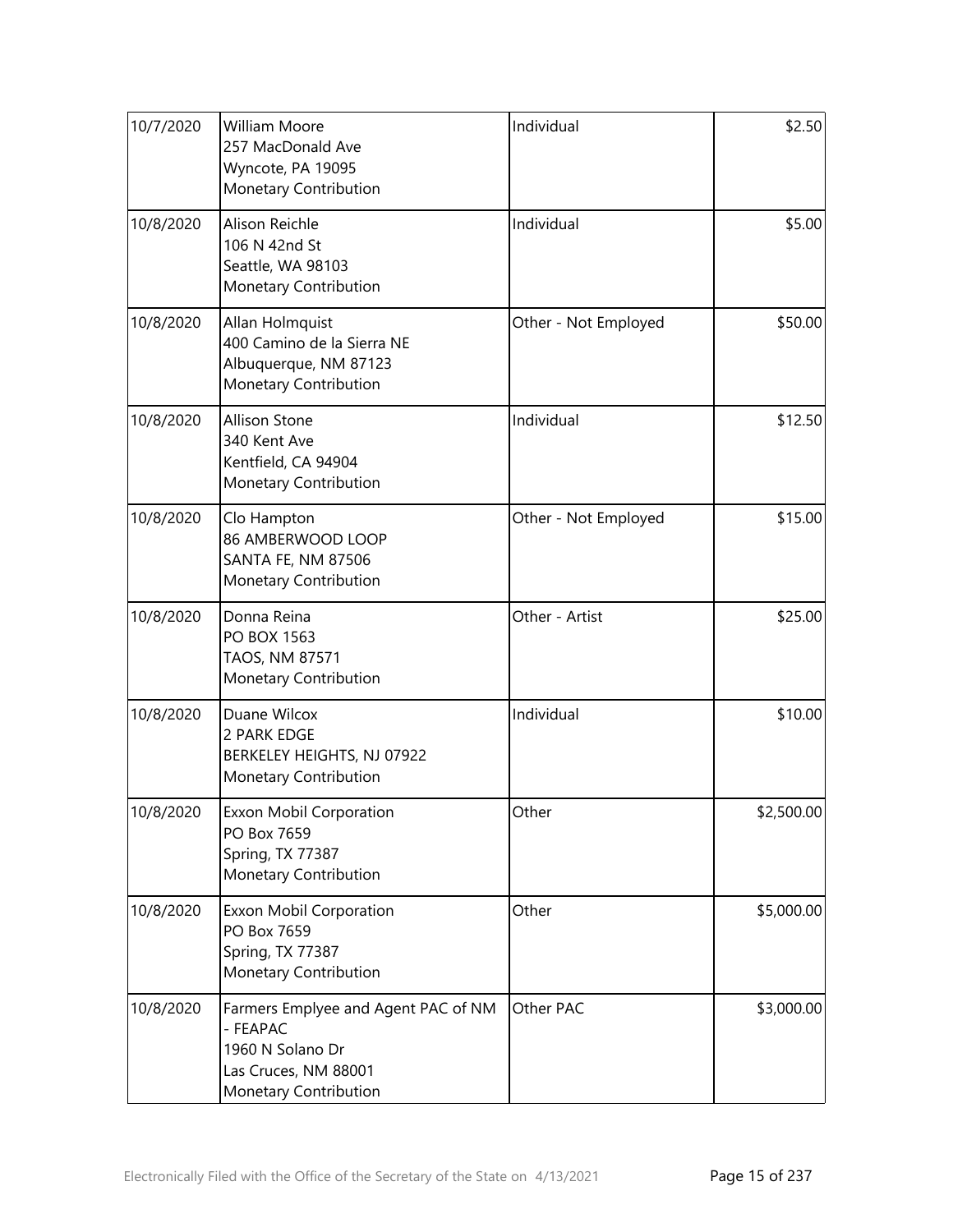| 10/8/2020 | Hareendra Kulasinghe<br>3000 Charleston St NE<br>Albuquerque, NM 87110<br>Monetary Contribution         | Individual              | \$5.00      |
|-----------|---------------------------------------------------------------------------------------------------------|-------------------------|-------------|
| 10/8/2020 | Jane Pedersen<br>559 Camino del Monte Sol<br>Santa Fe, NM 87505<br>Monetary Contribution                | Other - Retired         | \$100.00    |
| 10/8/2020 | Jesse Roach<br>1224 1/2 Cerro Gordo Rd<br>Santa Fe, NM 87501<br>Monetary Contribution                   | Individual              | \$50.00     |
| 10/8/2020 | Jim Wong<br>5827 MARSHALL ST<br>OAKLAND, CA 94608<br>Monetary Contribution                              | Individual              | \$1.50      |
| 10/8/2020 | Judith Alcala<br><b>PO Box 361</b><br>Arroyo Hondo, NM 87513<br>Monetary Contribution                   | Individual              | \$2.50      |
| 10/8/2020 | Leslie F. Atler<br>1518 Plaza Encantada NW<br>Albuquerque, NM 87107<br>Monetary Contribution            | Other - Retired         | \$125.00    |
| 10/8/2020 | Linda Villegas<br>5220 MARCADAS RD NW<br>ALBUQUERQUE, NM 87114<br>Monetary Contribution                 | Individual              | \$25.00     |
| 10/8/2020 | Linn M. Bayne<br>32 HC 81<br>Questa, NM 87556<br>Monetary Contribution                                  | Individual              | \$50.00     |
| 10/8/2020 | M. David David Thier<br>1020 Baker St<br>San Francisco, CA 94115<br>Monetary Contribution               | Other - Ophthalmologist | \$250.00    |
| 10/8/2020 | Pattern Energy Group Services LP<br>1088 Sansome St<br>San Francisco, CA 94111<br>Monetary Contribution | Other                   | \$10,000.00 |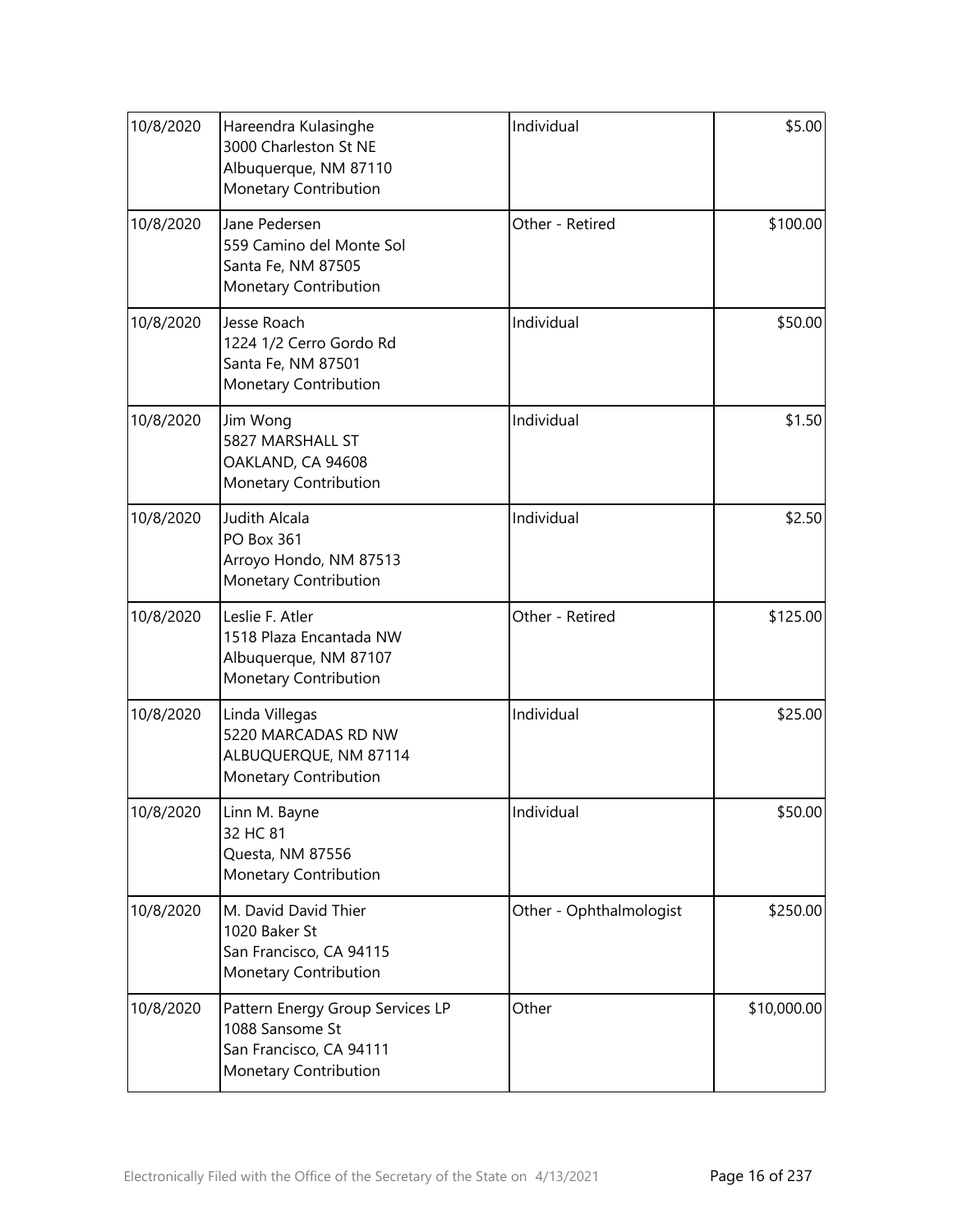| 10/8/2020 | Paul G. Duran<br>12 Puebla<br>La Luz, NM 88337<br>Monetary Contribution                          | Other - Retired                            | \$25.00   |
|-----------|--------------------------------------------------------------------------------------------------|--------------------------------------------|-----------|
| 10/8/2020 | Peggy Nichols<br>2349 S Santa Fe Ave, Studio C<br>Los Angeles, CA 90058<br>Monetary Contribution | Individual                                 | \$5.00    |
| 10/8/2020 | Ramona Castillo<br>525 W Hawthorne Pl, Apt 1903<br>Chicago, IL 60657<br>Monetary Contribution    | Individual                                 | \$5.00    |
| 10/8/2020 | Sheryl Roller<br>5509 MOUNTAIN RD NE<br>ALBUQUERQUE, NM 87110<br>Monetary Contribution           | Other - Property<br>Improvement Management | \$25.00   |
| 10/8/2020 | Wayne Trott<br>1621 Richmond Dr NE<br>Albuquerque, NM 87106<br>Monetary Contribution             | Other - Not Employed                       | \$50.00   |
| 10/9/2020 | Andrea Castellanos<br>PO BOX 3193<br>LOS LUNAS, NM 87031<br>Monetary Contribution                | Other - Not Employed                       | \$25.00   |
| 10/9/2020 | David Hayes<br>PO Box 394<br>San Geronimo, CA 94963<br>Monetary Contribution                     | Individual                                 | \$12.50   |
| 10/9/2020 | Glen Smith<br>3126 Menzola Dr<br>Columbus, OH 43228<br>Monetary Contribution                     | Individual                                 | \$10.00   |
| 10/9/2020 | Joann Salas<br>1206 PRESIDIO PL SW<br>ALBUQUERQUE, NM 87105<br><b>Contribution Refund</b>        | Individual                                 | (\$25.00) |
| 10/9/2020 | Joann Salas<br>1206 PRESIDIO PL SW<br>ALBUQUERQUE, NM 87105<br><b>Contribution Refund</b>        | Individual                                 | (\$25.00) |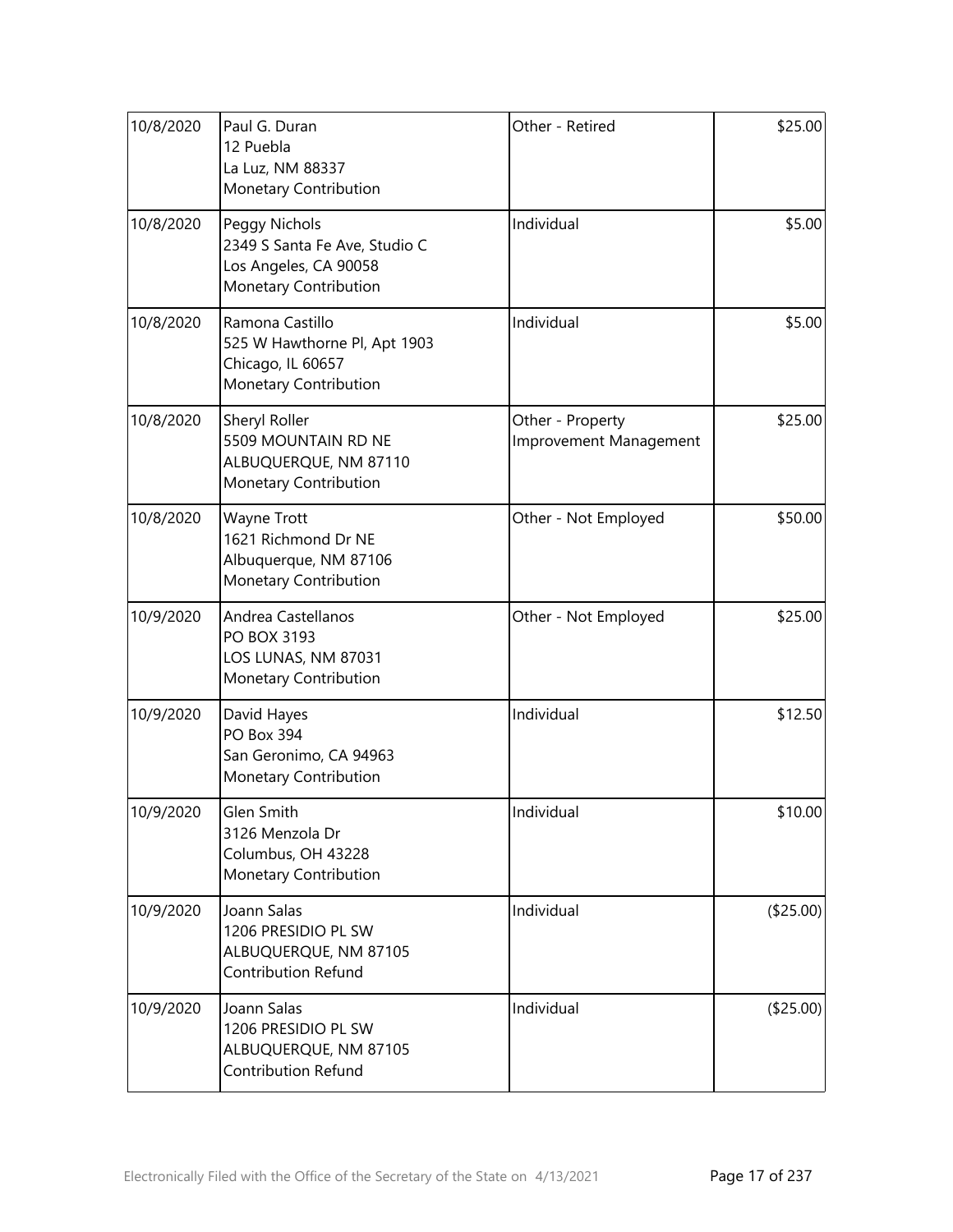| 10/9/2020 | Joann Salas<br>1206 PRESIDIO PL SW<br>ALBUQUERQUE, NM 87105<br><b>Contribution Refund</b>      | Individual                      | (\$25.00) |
|-----------|------------------------------------------------------------------------------------------------|---------------------------------|-----------|
| 10/9/2020 | Joann Salas<br>1206 PRESIDIO PL SW<br>ALBUQUERQUE, NM 87105<br>Contribution Refund             | Individual                      | (\$25.00) |
| 10/9/2020 | John Tischhauser<br>10409 Toltec Rd NE<br>Albuquerque, NM 87111<br>Monetary Contribution       | Other - Retired                 | \$13.00   |
| 10/9/2020 | Laura Robbins<br><b>16 DOS HERMANITAS</b><br>PLACITAS, NM 87043<br>Monetary Contribution       | Other - Artist                  | \$15.00   |
| 10/9/2020 | Leigh Murray<br>PO Box 5001<br>Las Cruces, NM 88003<br>Monetary Contribution                   | Other - Not Employed            | \$60.00   |
| 10/9/2020 | Linda Patton<br>2210 Miguel Chavez Rd, Unit 417<br>Santa Fe, NM 87505<br>Monetary Contribution | Individual                      | \$5.00    |
| 10/9/2020 | Michelle Arnold<br>5227 Contour Pl<br>Houston, TX 77096<br>Monetary Contribution               | Other - Government<br>Relations | \$500.00  |
| 10/9/2020 | Olga Aguilar<br>1315 Arroya Vista Dr<br>San Antonio, TX 78213<br>Monetary Contribution         | Individual                      | \$12.50   |
| 10/9/2020 | Olga Aguilar<br>1315 Arroya Vista Dr<br>San Antonio, TX 78213<br>Monetary Contribution         | Individual                      | \$12.50   |
| 10/9/2020 | Priscilla A. Schlab<br>1274 S 103 EAST<br><b>TULSA, OK 74104</b><br><b>Contribution Refund</b> | Individual                      | (\$10.00) |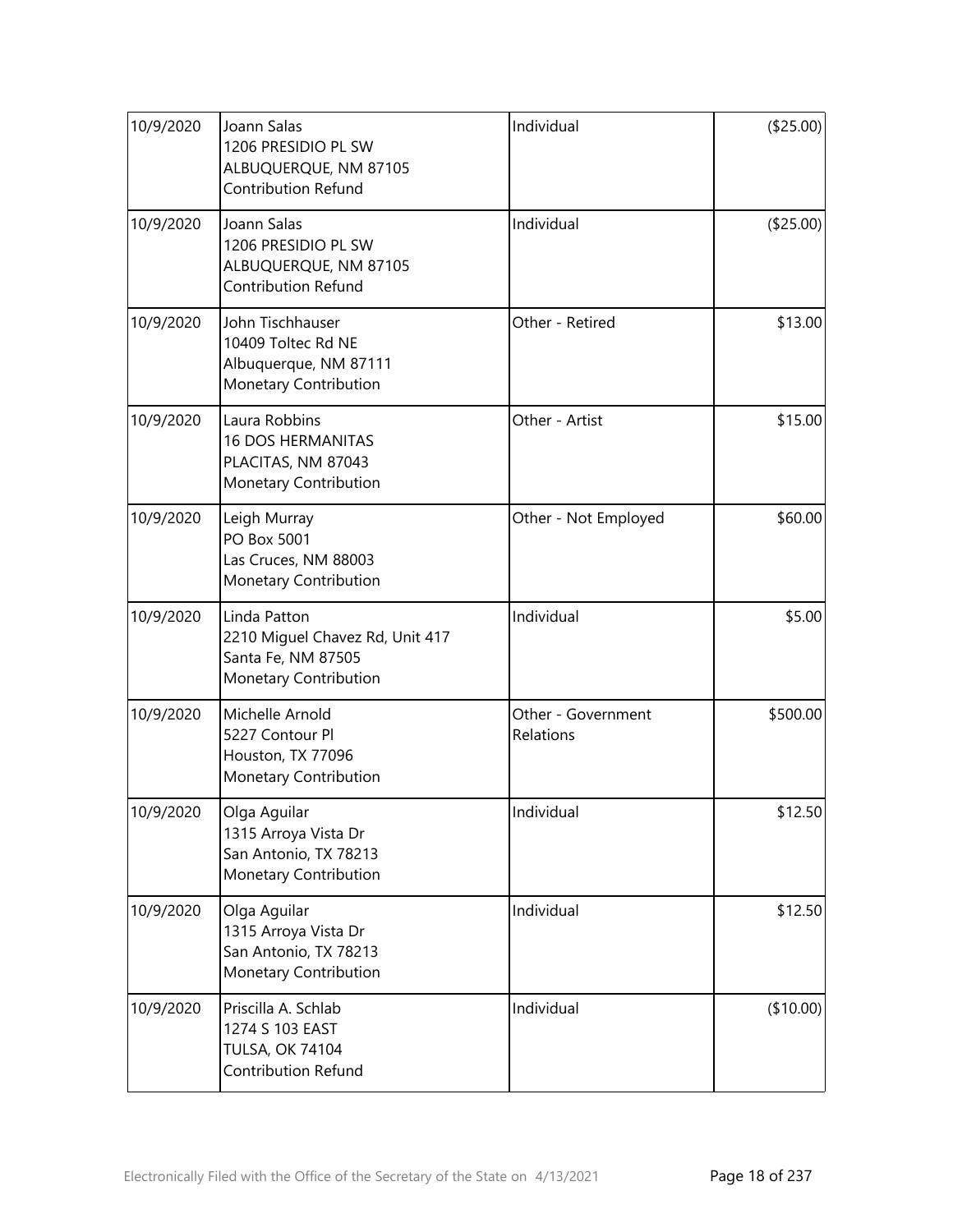| 10/9/2020  | Robert G. Herrera<br>PO Box 967<br>Espanola, NM 87532<br>Monetary Contribution                   | Other - Network<br>Administrator | \$250.00 |
|------------|--------------------------------------------------------------------------------------------------|----------------------------------|----------|
| 10/9/2020  | Susan Berry<br>511 N BULLARD ST<br>SILVER CITY, NM 88061<br>Monetary Contribution                | Individual                       | \$50.00  |
| 10/9/2020  | <b>William Brown</b><br>2909 MONTEREY AVE SE<br>ALBUQUERQUE, NM 87106<br>Monetary Contribution   | Individual                       | \$25.00  |
| 10/10/2020 | Abram Edelson<br>1460 Avenida Rincon, Unit 104<br>Santa Fe, NM 87506<br>Monetary Contribution    | Individual                       | \$25.00  |
| 10/10/2020 | Barbara Baker<br>13400 Lomas Blvd NE, Apt 121E<br>Albuquerque, NM 87112<br>Monetary Contribution | Individual                       | \$10.00  |
| 10/10/2020 | Barbara Brink<br>359 CALLE LOMA NORTE<br><b>SANTA FE, NM 87501</b><br>Monetary Contribution      | Individual                       | \$25.00  |
| 10/10/2020 | <b>Barbara Cote</b><br>11905 ROCKSBERG ST NE<br>ALBUQUERQUE, NM 87111<br>Monetary Contribution   | Individual                       | \$5.00   |
| 10/10/2020 | Beth Kalma<br>949 Highway 313<br>Bernalillo, NM 87004<br>Monetary Contribution                   | Individual                       | \$10.00  |
| 10/10/2020 | <b>Bill Hoadley</b><br>118 E Coronado Rd<br>Santa Fe, NM 87505<br>Monetary Contribution          | Individual                       | \$70.00  |
| 10/10/2020 | Carolee Friday<br>85 CALLE DEBRA<br>SANTA FE, NM 87507<br>Monetary Contribution                  | Individual                       | \$15.00  |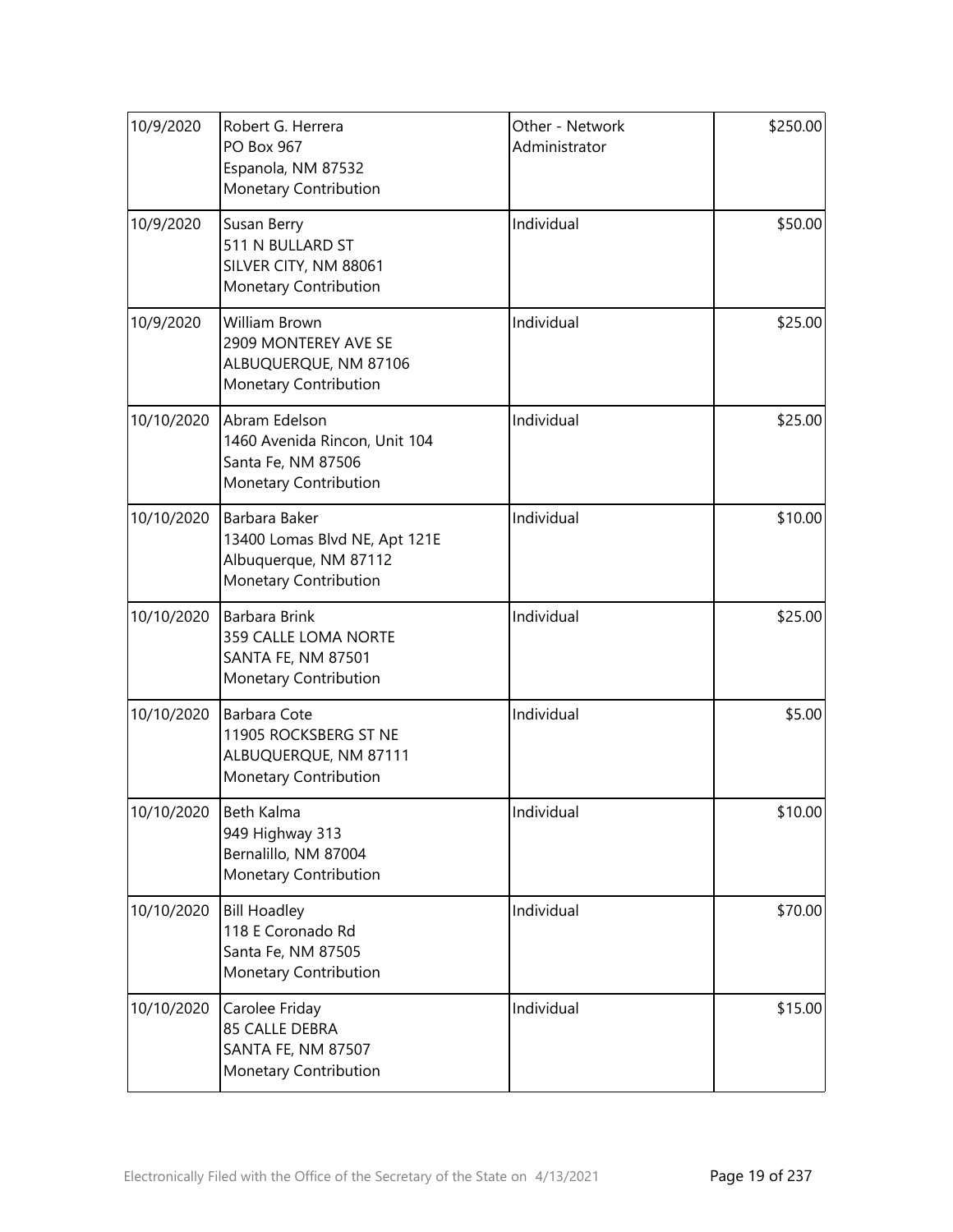| 10/10/2020 | Charles D. Young<br>21 LODGE RD<br>TAOS, NM 87571<br>Monetary Contribution                        | Individual | \$10.00 |
|------------|---------------------------------------------------------------------------------------------------|------------|---------|
| 10/10/2020 | <b>Charles Smith</b><br>3457 Holmes St, Apt 108<br>Kansas City, MO 64109<br>Monetary Contribution | Individual | \$5.00  |
| 10/10/2020 | Cheryl Edna Mahoney<br>8909 SNOWHEIGHTS BLVD NE<br>ALBUQUERQUE, NM 87112<br>Monetary Contribution | Individual | \$25.00 |
| 10/10/2020 | Constance Dixon<br><b>PO BOX 294</b><br>SAN RAFAEL, NM 87051<br>Monetary Contribution             | Individual | \$25.00 |
| 10/10/2020 | Denise Erin Sullivan<br>69 ORONA RD<br>LOS LUNAS, NM 87031<br>Monetary Contribution               | Individual | \$3.00  |
| 10/10/2020 | Diane Paolazzi<br>2313 Callejon Hermosa<br>Santa Fe, NM 87505<br>Monetary Contribution            | Individual | \$10.00 |
| 10/10/2020 | Edith Todd Umland<br>2224 VIA GRANADA PL NW<br>ALBUQUERQUE, NM 87104<br>Monetary Contribution     | Individual | \$10.00 |
| 10/10/2020 | Edith Todd Umland<br>2224 VIA GRANADA PL NW<br>ALBUQUERQUE, NM 87104<br>Monetary Contribution     | Individual | \$50.00 |
| 10/10/2020 | Eric Thomson<br>704 COLUMBIA ST<br><b>SANTA FE, NM 87505</b><br>Monetary Contribution             | Individual | \$25.00 |
| 10/10/2020 | Gladys Valenzuela<br>2826 CEDRO LN SE<br>RIO RANCHO, NM 87124<br>Monetary Contribution            | Individual | \$15.00 |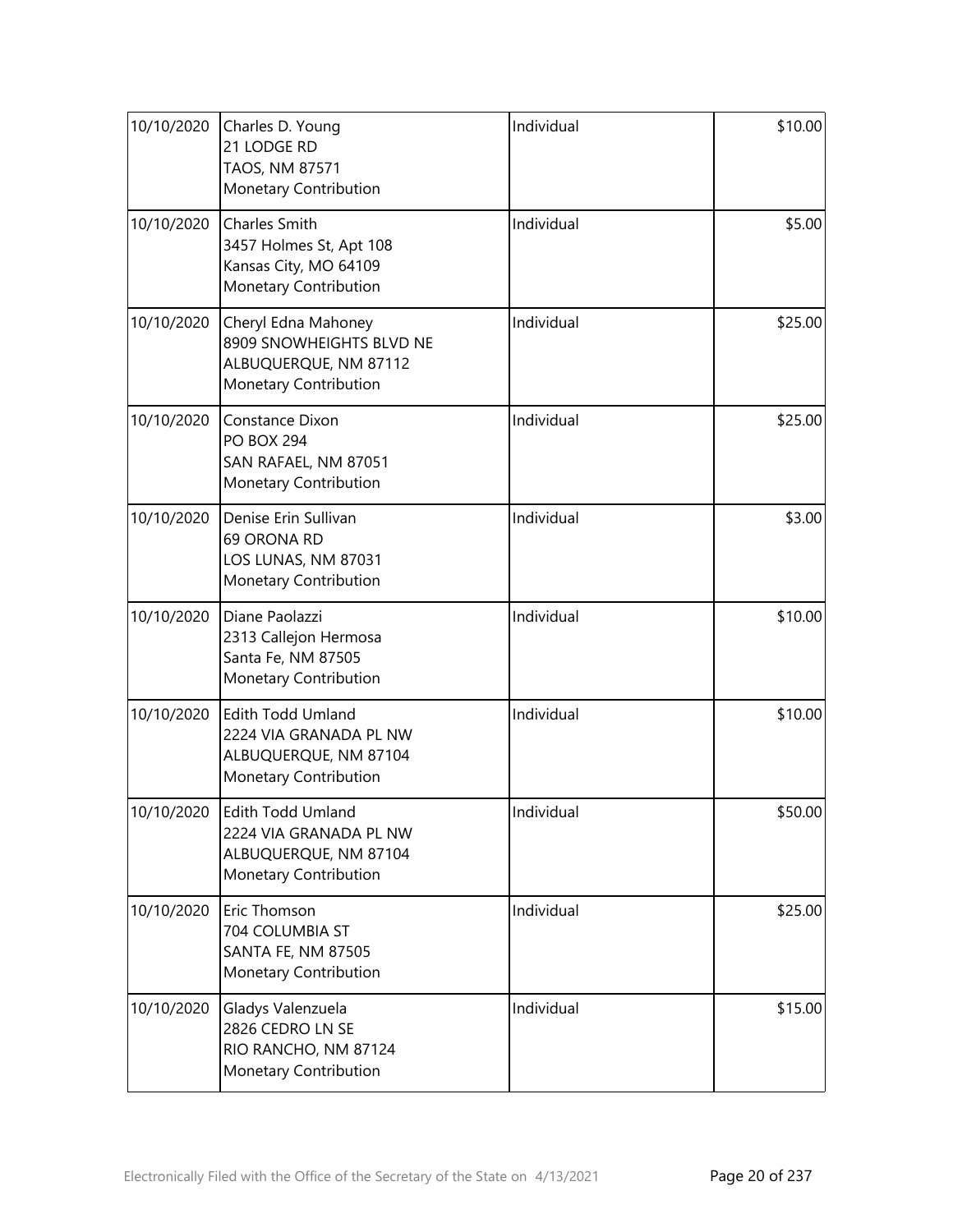| 10/10/2020 | Haden Bowling<br>8913 ARMISTICE RD NE<br>ALBUQUERQUE, NM 87109<br>Monetary Contribution               | Individual      | \$50.00 |
|------------|-------------------------------------------------------------------------------------------------------|-----------------|---------|
| 10/10/2020 | J. R. Brown<br>919 Girard Blvd NE<br>Albuquerque, NM 87106<br>Monetary Contribution                   | Individual      | \$70.00 |
| 10/10/2020 | Jack Swafford<br>6901 San Vicente Ave NE, Apt 11206<br>Albuquerque, NM 87109<br>Monetary Contribution | Individual      | \$35.00 |
| 10/10/2020 | James Schultz<br><b>PO BOX 1090</b><br>TAOS, NM 87571<br>Monetary Contribution                        | Individual      | \$10.00 |
| 10/10/2020 | James Toohey<br><b>PO BOX 562</b><br>SANDIA PARK, NM 87047<br>Monetary Contribution                   | Individual      | \$10.00 |
| 10/10/2020 | Jan Forfang<br>6200 Montano Plaza Dr NW, Apt 1318<br>Albuquerque, NM 87120<br>Monetary Contribution   | Individual      | \$25.00 |
| 10/10/2020 | Joan Scott<br>PO BOX 1213<br>JOSHUA TREE, CA 92252<br>Monetary Contribution                           | Individual      | \$25.00 |
| 10/10/2020 | Joseph Lujan<br>PO Box 196<br>Vadito, NM 87579<br>Monetary Contribution                               | Individual      | \$25.00 |
| 10/10/2020 | Karen C. Stuber<br>1220 12th St NW<br>Albuquerque, NM 87104<br>Monetary Contribution                  | Individual      | \$25.00 |
| 10/10/2020 | Karen Lightfoot<br>2 Geoffery Ct<br>Sandia Park, NM 87047<br>Monetary Contribution                    | Other - Retired | \$70.00 |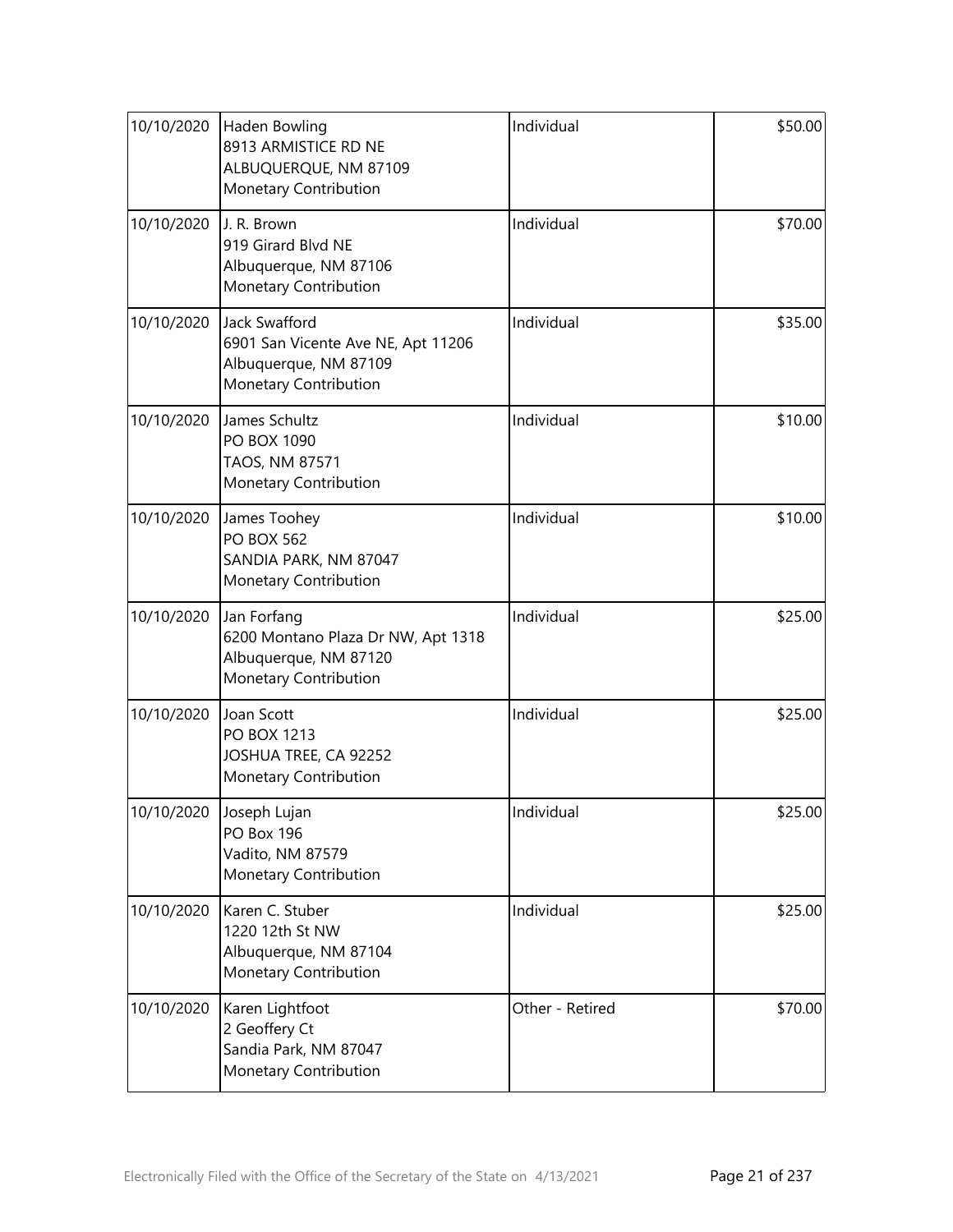| 10/10/2020 | Kathryn Leitch<br>4633 EDWIN MECHEM AVE NW<br>ALBUQUERQUE, NM 87114<br>Monetary Contribution | Individual | \$5.00  |
|------------|----------------------------------------------------------------------------------------------|------------|---------|
| 10/10/2020 | Lana Bobele<br>91 Marquez Rd<br>Los Lunas, NM 87031<br><b>Monetary Contribution</b>          | Individual | \$25.00 |
| 10/10/2020 | Leslie Stahlhut<br>627 LOS ARBOLES AVE NW<br>ALBUQUERQUE, NM 87107<br>Monetary Contribution  | Individual | \$25.00 |
| 10/10/2020 | Linda L. Adams<br>100 CAMINO DIMITRIO<br>SANTA FE, NM 87508<br><b>Monetary Contribution</b>  | Individual | \$25.00 |
| 10/10/2020 | Lisa Wederquist<br>1807 2nd St, Ste 23<br>Santa Fe, NM 87505<br>Monetary Contribution        | Individual | \$5.00  |
| 10/10/2020 | Louisa F. Huyge<br>2975 Terrace Dr, Apt 12<br>Las Cruces, NM 88011<br>Monetary Contribution  | Individual | \$25.00 |
| 10/10/2020 | M. Lee Walford<br>1443 TUDOR WAY<br>FARMINGTON, NY 14425<br>Monetary Contribution            | Individual | \$25.00 |
| 10/10/2020 | Mark Kelly<br><b>PO Box 786</b><br>Hatch, NM 87937<br>Monetary Contribution                  | Individual | \$5.00  |
| 10/10/2020 | Martha Ralphe<br>26 Vernon Ln<br>Rose Valley, PA 19063<br>Monetary Contribution              | Individual | \$5.00  |
| 10/10/2020 | Mary Henssler<br>PO Box 4202<br>Las Vegas, NM 87701<br>Monetary Contribution                 | Individual | \$5.00  |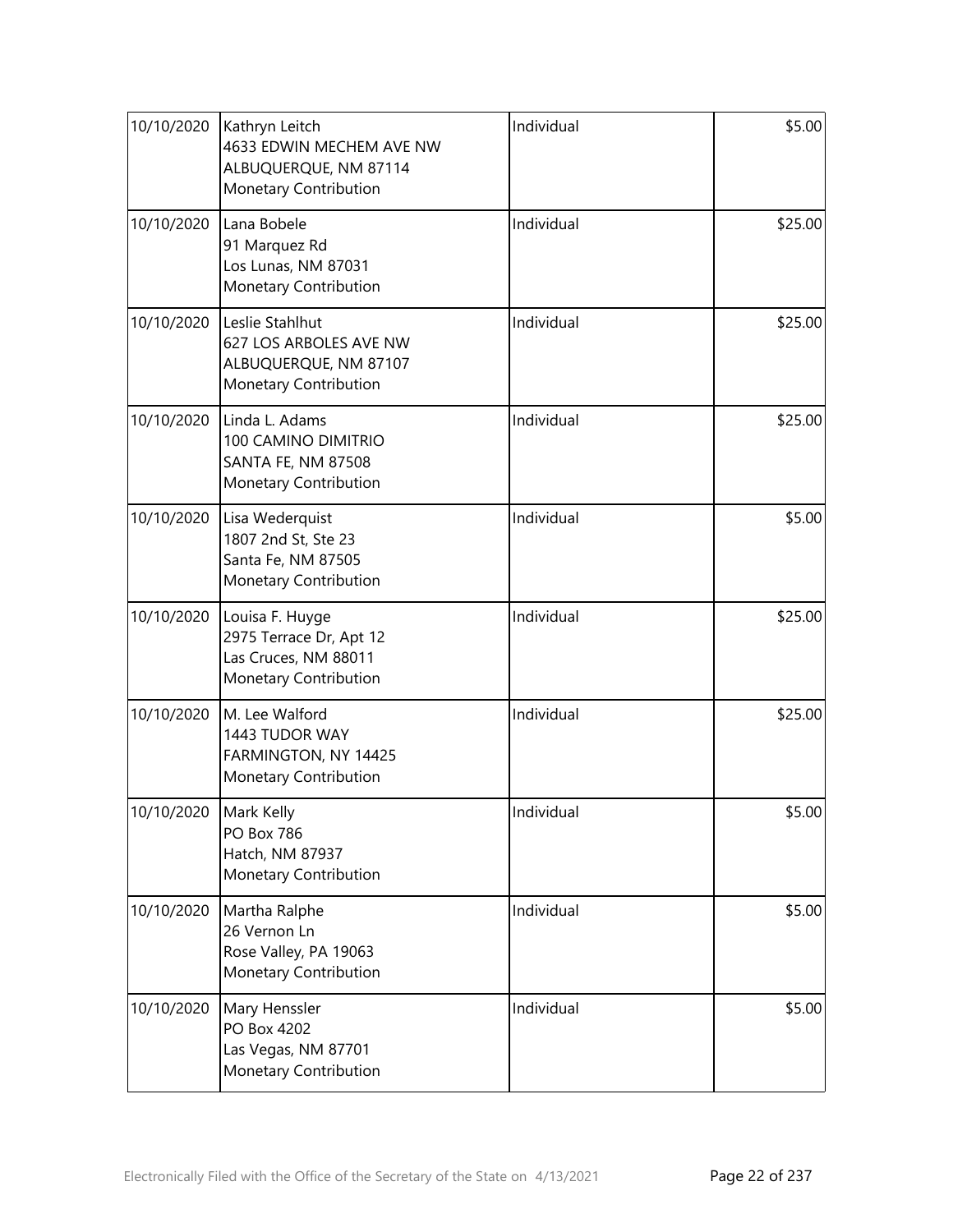| 10/10/2020 | Mary Hoban<br>320 Alcano Cir NE<br>Rio Rancho, NM 87124<br>Monetary Contribution            | Individual | \$15.00 |
|------------|---------------------------------------------------------------------------------------------|------------|---------|
| 10/10/2020 | Michelle Weinman<br>179 ALPINE TER<br>SAN FRANCISCO, CA 94117<br>Monetary Contribution      | Individual | \$25.00 |
| 10/10/2020 | Mimi Hoffman<br>4144 Soaring Eagle Ln<br>Santa Fe, NM 87507<br>Monetary Contribution        | Individual | \$25.00 |
| 10/10/2020 | Niame Adele<br>1408 HERMOSA DR SE<br>ALBUQUERQUE, NM 87108<br>Monetary Contribution         | Individual | \$25.00 |
| 10/10/2020 | Pamela Etre-Perez<br>2117 Candelero st<br>Santa Fe, NM 87505<br>Monetary Contribution       | Individual | \$35.00 |
| 10/10/2020 | Patricia Johnson<br>4351 NAMBE ARC<br>LAS CRUCES, NM 88011<br>Monetary Contribution         | Individual | \$25.00 |
| 10/10/2020 | Robert Najar<br>560 Atlantic Rd SE<br>Rio Rancho, NM 87124<br>Monetary Contribution         | Individual | \$5.00  |
| 10/10/2020 | Rodrick Lemond<br>11160 Highview Dr<br>Alta Loma, CA 91737<br>Monetary Contribution         | Individual | \$70.00 |
| 10/10/2020 | <b>Ruth Morris</b><br>8108 Kathryn Ave SE<br>Albuquerque, NM 87108<br>Monetary Contribution | Individual | \$5.00  |
| 10/10/2020 | Sandra Gabaldon<br>10505 Connemara Dr SW<br>Albuquerque, NM 87121<br>Monetary Contribution  | Individual | \$2.00  |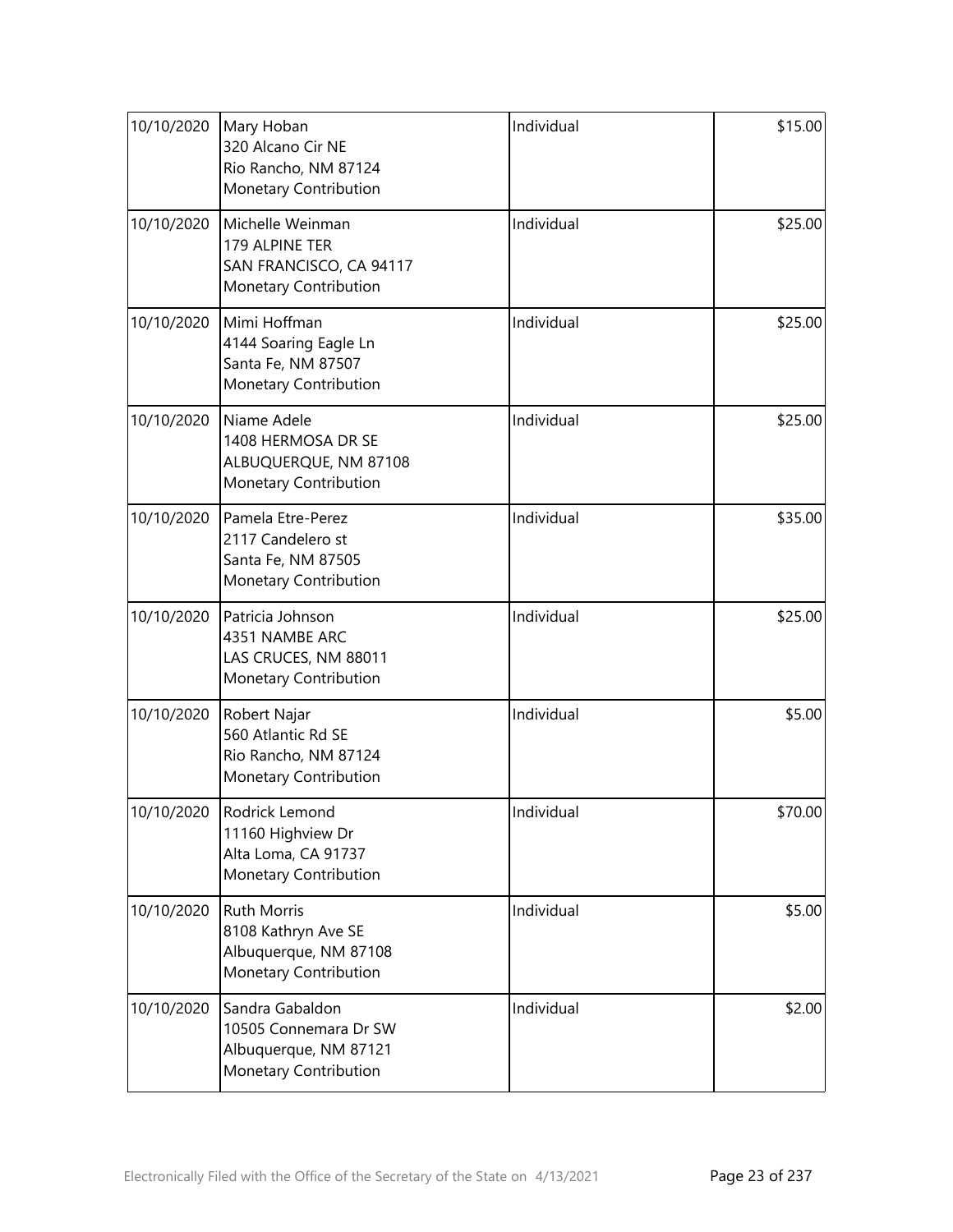| 10/10/2020 | Sarah Ochoa<br>3916 Garcia St NE<br>Albuquerque, NM 87111<br>Monetary Contribution          | Individual           | \$25.00 |
|------------|---------------------------------------------------------------------------------------------|----------------------|---------|
| 10/10/2020 | Scott Markman<br><b>PO BOX 169</b><br>ABIQUIU, NM 87510<br>Monetary Contribution            | Individual           | \$1.00  |
| 10/10/2020 | Sotiris Kitrilakis<br>990 Durham Rd<br>Durham, PA 18039<br>Monetary Contribution            | Individual           | \$5.00  |
| 10/10/2020 | Stancie Jones<br>6323 Viva Max Dr<br>San Antonio, TX 78238<br>Monetary Contribution         | Individual           | \$25.00 |
| 10/10/2020 | Susan L. Forbes<br>2812 Picea Ln SE<br>Rio Rancho, NM 87124<br>Monetary Contribution        | Individual           | \$10.00 |
| 10/10/2020 | Theresa Durbin<br>5309 TIERRA AMADA ST NW<br>ALBUQUERQUE, NM 87120<br>Monetary Contribution | Individual           | \$5.00  |
| 10/10/2020 | William C. Catanach<br>PO Box 5792<br>Santa Fe, NM 87502<br>Monetary Contribution           | Other - Tax Preparer | \$25.00 |
| 10/11/2020 | <b>Cheryl Hastings</b><br>1968 County Rd E<br>Baldwin, WI 54002<br>Monetary Contribution    | Individual           | \$25.00 |
| 10/11/2020 | David Weinstein<br>939 N Spaulding Ave<br>West Hollywood, CA 90046<br>Monetary Contribution | Individual           | \$2.00  |
| 10/11/2020 | Dory L. Roybal<br>6023 Whisperwood Ct NE<br>Albuquerque, NM 87109<br>Monetary Contribution  | Individual           | \$2.00  |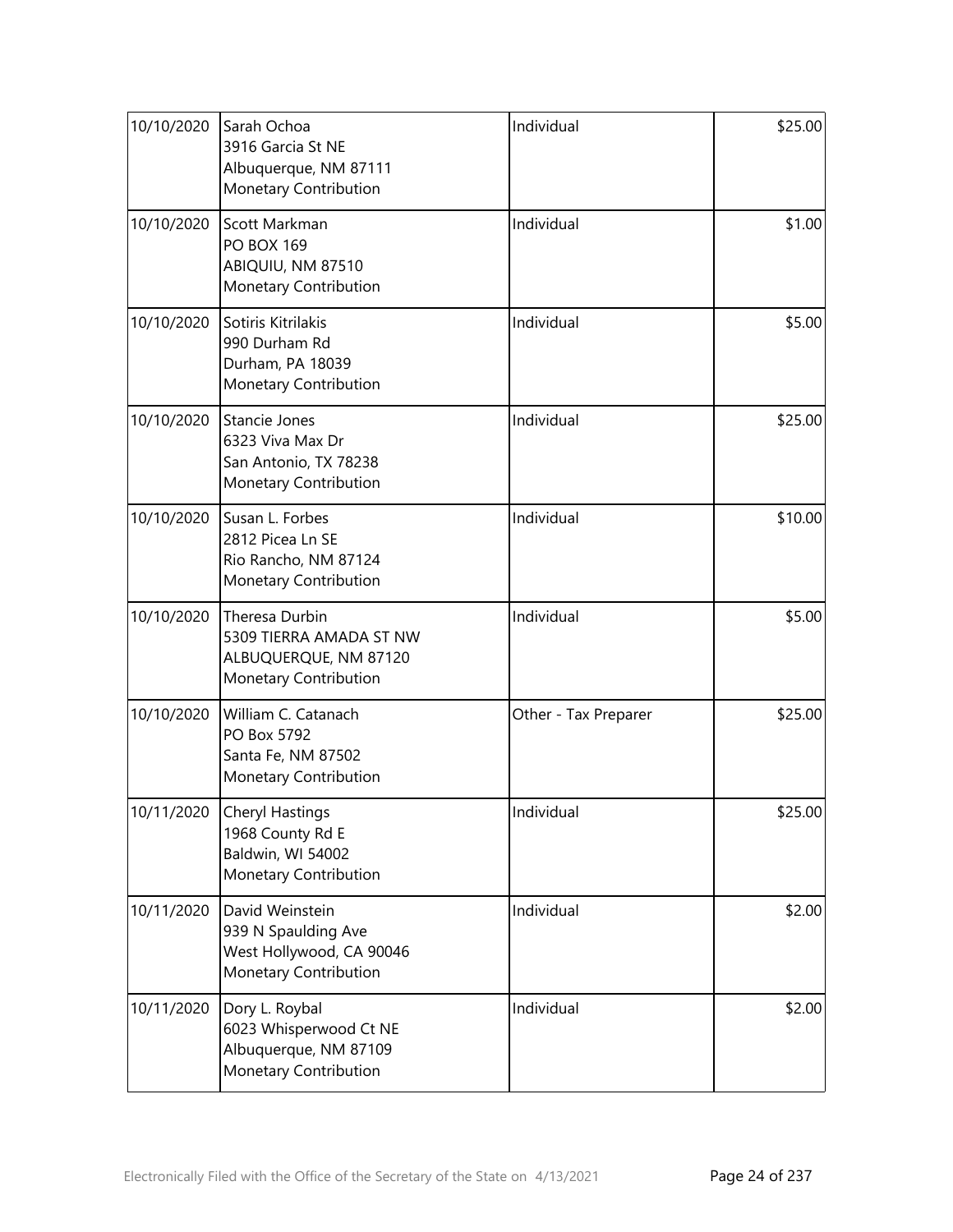| 10/11/2020 | <b>Eleanor Smithwick</b><br>1759 Dyson Dr NE<br>Atlanta, GA 30307<br>Monetary Contribution   | Individual                                 | \$20.00 |
|------------|----------------------------------------------------------------------------------------------|--------------------------------------------|---------|
| 10/11/2020 | <b>Glen Thamert</b><br><b>PO Box 368</b><br>Jemez Springs, NM 87025<br>Monetary Contribution | Individual                                 | \$5.00  |
| 10/11/2020 | <b>Heather Jones</b><br>570 TOTAVI ST<br>LOS ALAMOS, NM 87544<br>Monetary Contribution       | Other - Book Indexer                       | \$25.00 |
| 10/11/2020 | Newell Ramsey<br>83 Moccasin Trl<br>Sandia Park, NM 87047<br>Monetary Contribution           | Other - Systems Analyst                    | \$25.00 |
| 10/11/2020 | Sheryl Roller<br>5509 MOUNTAIN RD NE<br>ALBUQUERQUE, NM 87110<br>Monetary Contribution       | Other - Property<br>Improvement Management | \$70.00 |
| 10/11/2020 | Tom Farley<br>244 Rosedale Rd<br>Silver City, NM 88061<br>Monetary Contribution              | Individual                                 | \$25.00 |
| 10/12/2020 | Albert G. Tyson<br>8416 DISNEY PL NE<br>ALBUQUERQUE, NM 87122<br>Monetary Contribution       | Other - Retired                            | \$45.00 |
| 10/12/2020 | Anita Foxworth<br>1811 S Quebec Way, Apt 19<br>Denver, CO 80231<br>Monetary Contribution     | Individual                                 | \$5.00  |
| 10/12/2020 | Annette L. Novominsky<br>6223 Queensloch Dr<br>Houston, TX 77096<br>Monetary Contribution    | Individual                                 | \$2.00  |
| 10/12/2020 | Aria White<br>6533 Dawes St<br>Oakland, CA 94611<br>Monetary Contribution                    | Individual                                 | \$3.00  |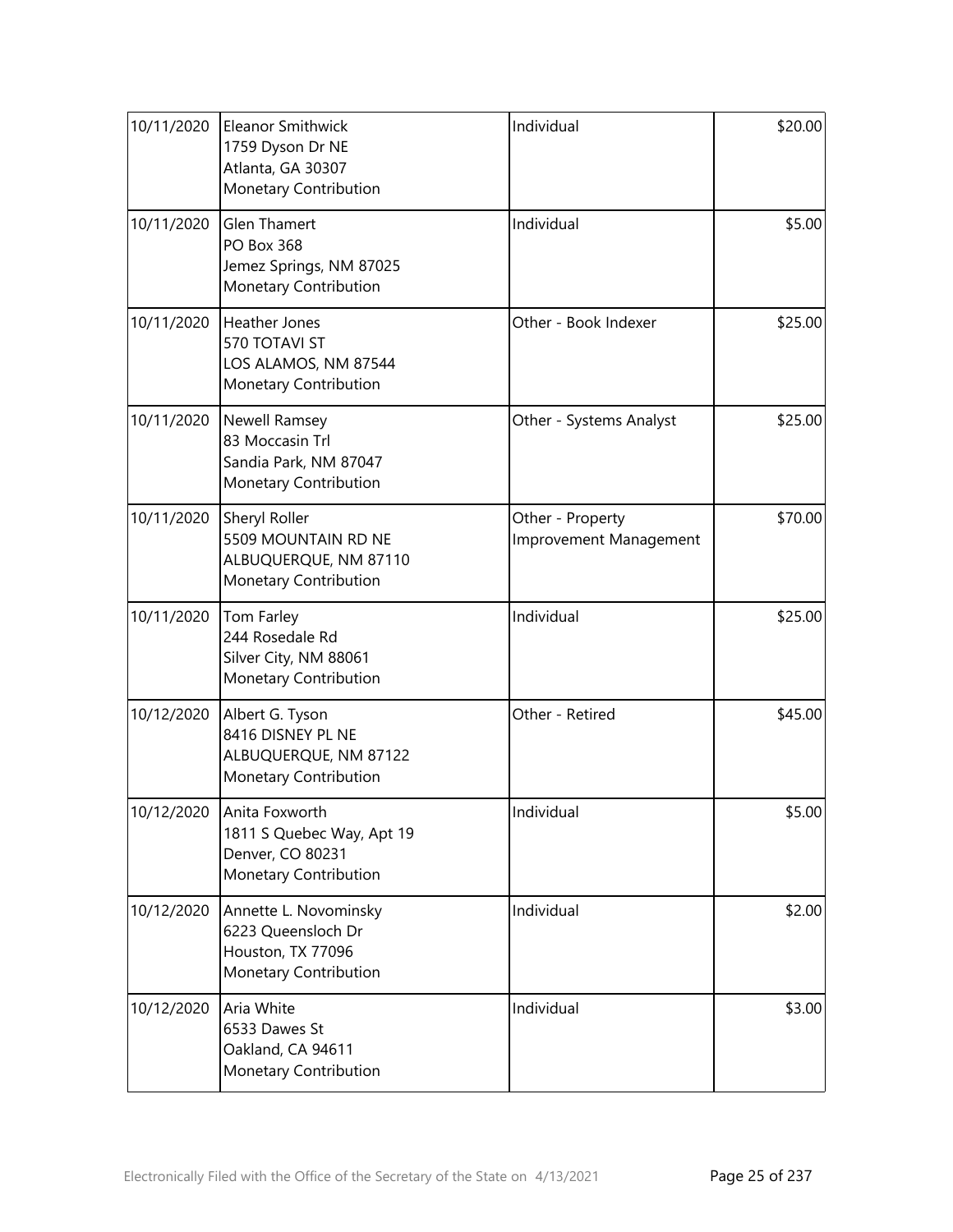| 10/12/2020 | Barbara George<br>13612 OLD MISSION CT<br>RIVERSIDE, CA 92503<br>Monetary Contribution             | Individual           | \$1.00   |
|------------|----------------------------------------------------------------------------------------------------|----------------------|----------|
| 10/12/2020 | Barbara Stepp<br>3200 N Lake Shore Dr, Apt 1706<br>Chicago, IL 60657-3948<br>Monetary Contribution | Individual           | \$3.00   |
| 10/12/2020 | Catherine Maple<br>PO BOX 51774<br>ALBUQUERQUE, NM 87181<br>Monetary Contribution                  | Other - Not Employed | \$100.00 |
| 10/12/2020 | <b>Colleen Patrick</b><br>1901 EVELYN ST<br>LAS CRUCES, NM 88001<br>Monetary Contribution          | Other - Teacher      | \$50.00  |
| 10/12/2020 | David Conklin<br>2833 Maximillian Rd NW<br>Albuquerque, NM 87104<br>Monetary Contribution          | Individual           | \$25.00  |
| 10/12/2020 | Diane Brown<br>7 Spirit Run Pl<br>Santa Fe, NM 87508<br>Monetary Contribution                      | Individual           | \$25.00  |
| 10/12/2020 | Dorothy Saxe<br>990 LASSEN DR<br>MENLO PARK, CA 94025<br>Monetary Contribution                     | Individual           | \$25.00  |
|            | 10/12/2020 Douglas Sporn<br>1 Dream Catcher Trl<br>Placitas, NM 87043<br>Monetary Contribution     | Other - Retired      | \$100.00 |
| 10/12/2020 | Douglas Stanton<br><b>PO BOX 456</b><br>CARRIZOZO, NM 88301<br>Monetary Contribution               | Individual           | \$10.00  |
| 10/12/2020 | Edith Todd Umland<br>2224 VIA GRANADA PL NW<br>ALBUQUERQUE, NM 87104<br>Monetary Contribution      | Individual           | \$50.00  |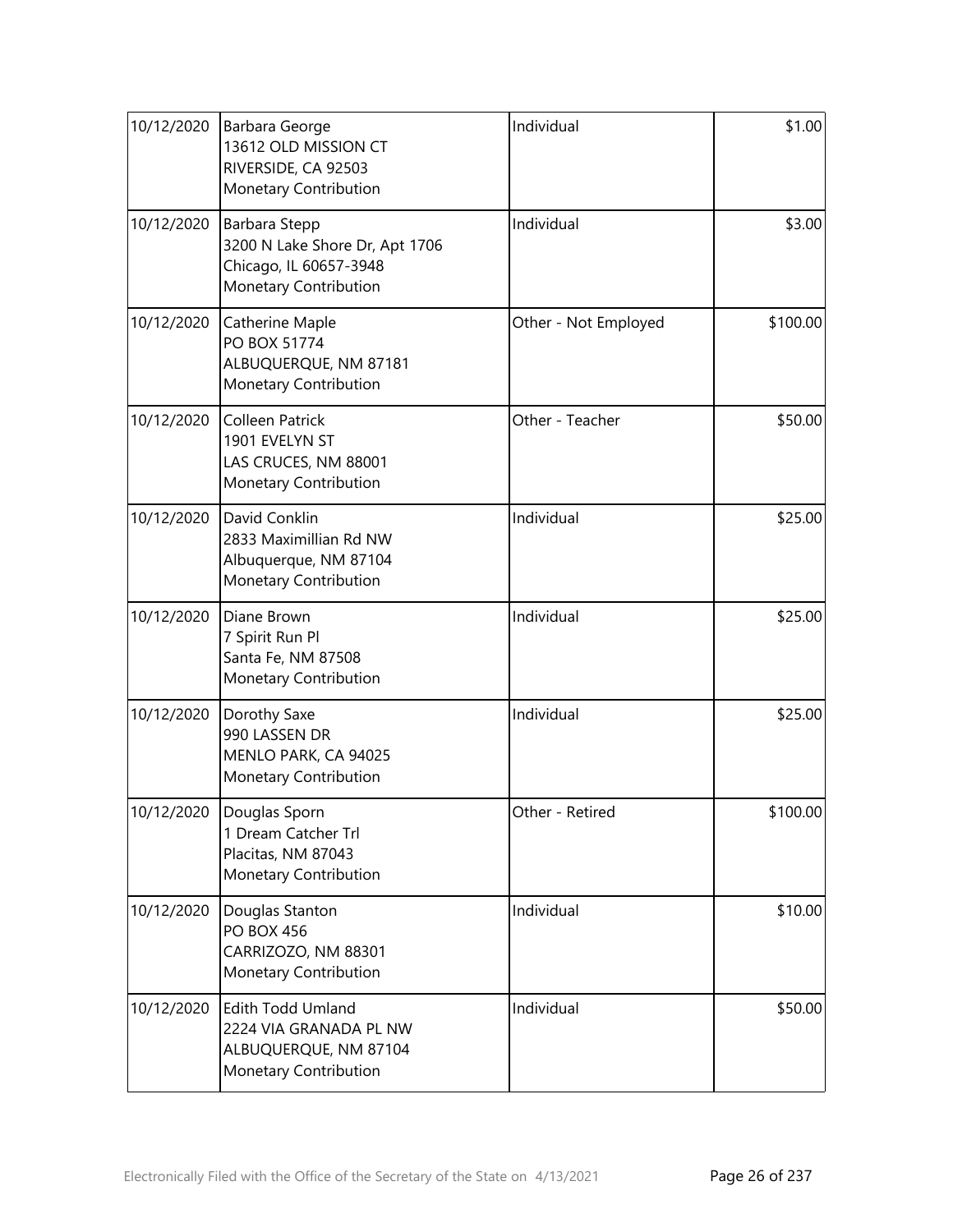| 10/12/2020 | <b>Elaine Gross</b><br>PO BOX 56903<br>ALBUQUERQUE, NM 87187<br>Monetary Contribution           | Individual           | \$100.00 |
|------------|-------------------------------------------------------------------------------------------------|----------------------|----------|
| 10/12/2020 | Eleanor Miller<br>2606 River Rd<br>New Hope, PA 18938<br>Monetary Contribution                  | Individual           | \$5.00   |
| 10/12/2020 | Elizabeth Martinez<br>10100 GARDEN GATE LN SW<br>ALBUQUERQUE, NM 87121<br>Monetary Contribution | Individual           | \$5.00   |
| 10/12/2020 | Gayle Christian<br>1788 MEADOWDALE AVE NE<br>ATLANTA, GA 30306<br>Monetary Contribution         | Individual           | \$5.00   |
| 10/12/2020 | <b>Gregory Riggs</b><br>298 CORAL DR NE<br>RIO RANCHO, NM 87124<br>Monetary Contribution        | Individual           | \$25.00  |
| 10/12/2020 | Guilford Dudley, III<br>70 Easy St<br>Tijeras, NM 87059<br>Monetary Contribution                | Individual           | \$25.00  |
| 10/12/2020 | Jacqueline West<br>47 Polaris Rd<br>Santa Fe, NM 87506<br>Monetary Contribution                 | Individual           | \$30.00  |
| 10/12/2020 | James Benenson<br>20 VAQUERO RD<br>SANTA FE, NM 87508-8375<br>Monetary Contribution             | Individual           | \$25.00  |
| 10/12/2020 | Jane Dunlap<br>1335 Paseo Del Pueblo Sur, Apt 263<br>Taos, NM 87571<br>Monetary Contribution    | Other - Not Employed | \$100.00 |
| 10/12/2020 | Jane Laflin<br>3301 Monroe St NE, Unit K113<br>Albuquerque, NM 87110<br>Monetary Contribution   | Individual           | \$50.00  |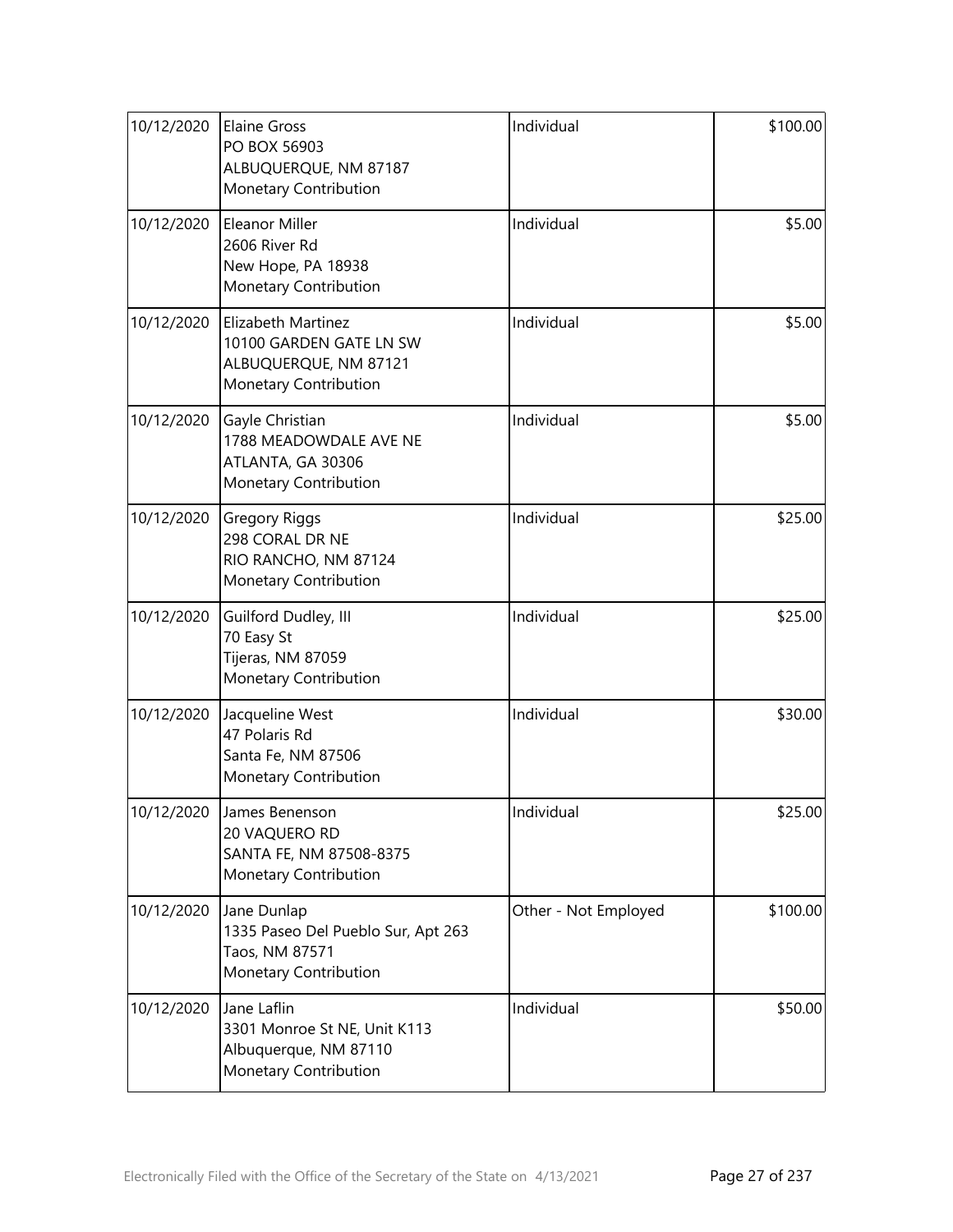| 10/12/2020 | John Kempton<br>12 VALLECITO RD<br><b>SANTA FE, NM 87506</b><br>Monetary Contribution                    | Other - Psychologist | \$100.00 |
|------------|----------------------------------------------------------------------------------------------------------|----------------------|----------|
| 10/12/2020 | <b>Judy Mead</b><br>529 Van Patten St, Apt 3<br>Truth Or Consequences, NM 87901<br>Monetary Contribution | Individual           | \$5.00   |
| 10/12/2020 | Katherine Meyer<br>2 Asta Ter<br>Santa Fe, NM 87508<br>Monetary Contribution                             | Other - Not Employed | \$100.00 |
| 10/12/2020 | Kathleen Giblin<br>714 32nd Ave S<br>Seattle, WA 98144<br>Monetary Contribution                          | Individual           | \$25.00  |
| 10/12/2020 | Lawrence Karol<br>4151 Campana Ct<br>Las Cruces, NM 88011<br>Monetary Contribution                       | Individual           | \$25.00  |
| 10/12/2020 | Lawrence Zendler<br>3200 Del Rey Blvd, Trlr 77<br>Las Cruces, NM 88012<br>Monetary Contribution          | Individual           | \$20.00  |
| 10/12/2020 | Linda Ferdig-Riley<br>3064 Monte Sereno Dr<br>Santa Fe, NM 87506<br>Monetary Contribution                | Individual           | \$50.00  |
| 10/12/2020 | Lorna Howerton<br>7201 Peregrine Rd NE<br>Albuquerque, NM 87113<br>Monetary Contribution                 | Individual           | \$50.00  |
| 10/12/2020 | Maria Canfield<br>12404 Rosemont Ave NE, Apt A<br>Albuquerque, NM 87112<br>Monetary Contribution         | Individual           | \$3.00   |
| 10/12/2020 | Marian Urman<br>1880 Hamilton Ave<br>Palo Alto, CA 94303<br>Monetary Contribution                        | Individual           | \$25.00  |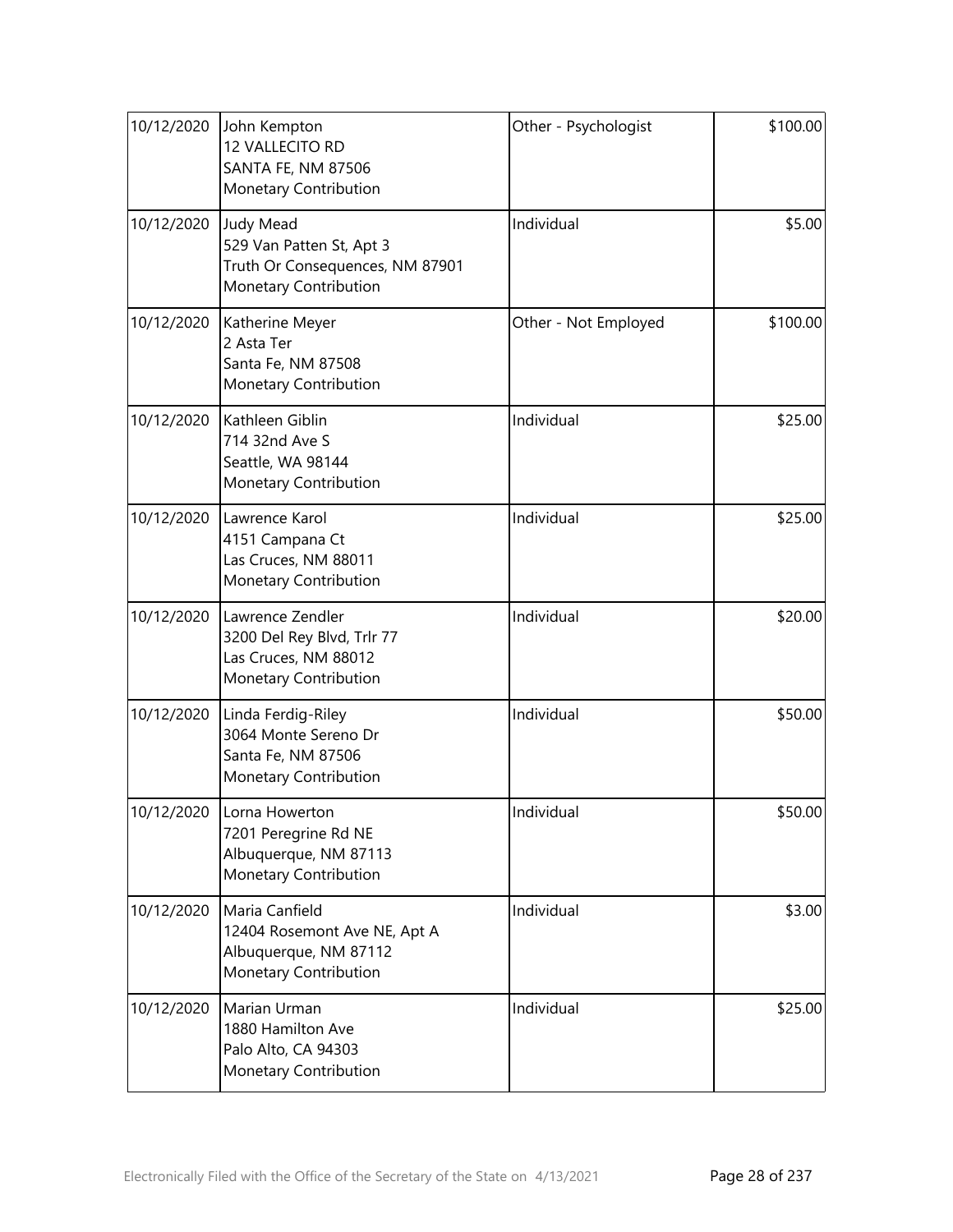| 10/12/2020 | Martha Burns<br>21 Cedar Rdg<br>La Luz, NM 88337<br>Monetary Contribution                   | Individual | \$10.00 |
|------------|---------------------------------------------------------------------------------------------|------------|---------|
| 10/12/2020 | Mary Jones<br>PO BOX 39<br>SAN RAFAEL, NM 87051<br>Monetary Contribution                    | Individual | \$25.00 |
| 10/12/2020 | Melinda Cone<br>3524 CAMPBELL FARM LN NW<br>ALBUQUERQUE, NM 87104<br>Monetary Contribution  | Individual | \$25.00 |
| 10/12/2020 | Melissa Sweeney<br>3517 Anderson Ave SE<br>Albuquerque, NM 87106<br>Monetary Contribution   | Individual | \$5.00  |
| 10/12/2020 | Merry Stubblefield<br>PO BOX 14841<br>ALBUQUERQUE, NM 87191<br>Monetary Contribution        | Individual | \$25.00 |
| 10/12/2020 | Michael Brackney<br>3940 Park Blvd, Apt 410<br>San Diego, CA 92103<br>Monetary Contribution | Individual | \$5.00  |
| 10/12/2020 | Minerva Siegel<br>324 W Ethel Ave<br>Las Cruces, NM 88005<br>Monetary Contribution          | Individual | \$15.00 |
| 10/12/2020 | Paul Levitt<br>1610 Hillside Rd<br>Boulder, CO 80302<br>Monetary Contribution               | Individual | \$20.00 |
| 10/12/2020 | Paul Vogel<br>3062 PLAZA BLANCA<br>SANTA FE, NM 87507<br>Monetary Contribution              | Individual | \$25.00 |
| 10/12/2020 | <b>Richard Braziel</b><br>41 Wind Rd NW<br>Albuquerque, NM 87120<br>Monetary Contribution   | Individual | \$60.00 |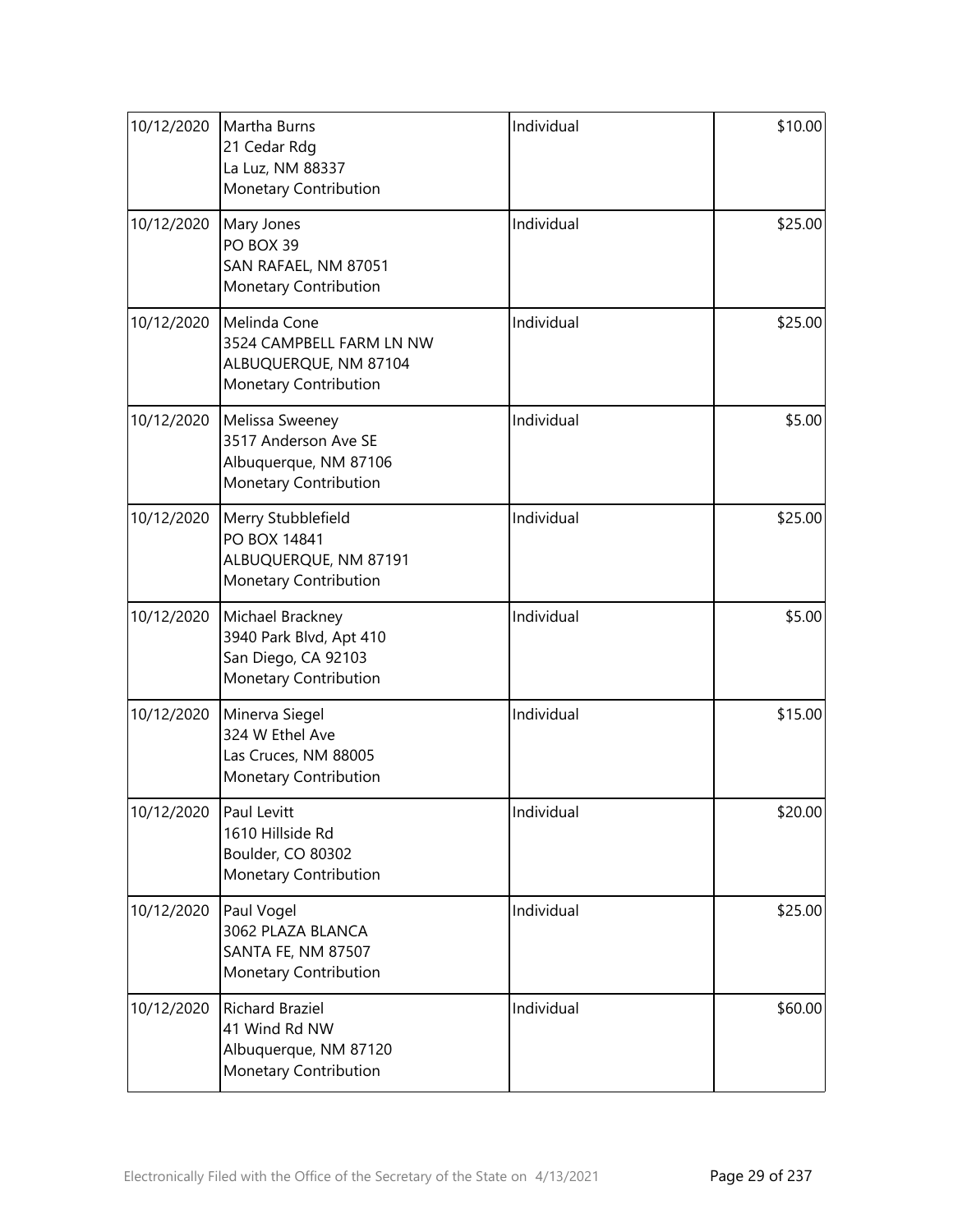| 10/12/2020 | Robert D. Rosenberg<br>518 Black Bear Loop NE<br>Albuquerque, NM 87122<br>Monetary Contribution | Other - Physician | \$150.00 |
|------------|-------------------------------------------------------------------------------------------------|-------------------|----------|
| 10/12/2020 | Robynne Limoges<br>701 SOUTHWAITE CT<br>REDWOOD FALLS, MN 56283<br>Monetary Contribution        | Individual        | \$10.00  |
| 10/12/2020 | Roger C. Southward<br><b>165 CAMINO BARRANCA</b><br>PLACITAS, NM 87043<br>Monetary Contribution | Other - Retired   | \$20.00  |
| 10/12/2020 | <b>Ronald Groves</b><br>101 W Daniel St<br>Silver City, NM 88061<br>Monetary Contribution       | Individual        | \$10.00  |
| 10/12/2020 | Rozanne Kalsbeek<br>3086 Idalia Rd NE<br>Rio Rancho, NM 87144<br>Monetary Contribution          | Individual        | \$5.00   |
| 10/12/2020 | Ruth A. Graham<br>4 Camino De Pequeno Loop<br>Tijeras, NM 87059<br>Monetary Contribution        | Individual        | \$10.00  |
| 10/12/2020 | Sarah Friedland<br>1842 Propps St NE<br>Albuquerque, NM 87112<br>Monetary Contribution          | Individual        | \$5.00   |
| 10/12/2020 | Sharon Bone<br><b>29C NORTHVIEW TRL</b><br>EDGEWOOD, NM 87015<br>Monetary Contribution          | Individual        | \$5.00   |
| 10/12/2020 | Susan Yanda<br>847 E Palace Ave<br>Santa Fe, NM 87501<br>Monetary Contribution                  | Individual        | \$50.00  |
| 10/12/2020 | Sylvie Walker<br>195 E Shore Rd<br>Westport Island, ME 04578<br>Monetary Contribution           | Individual        | \$20.20  |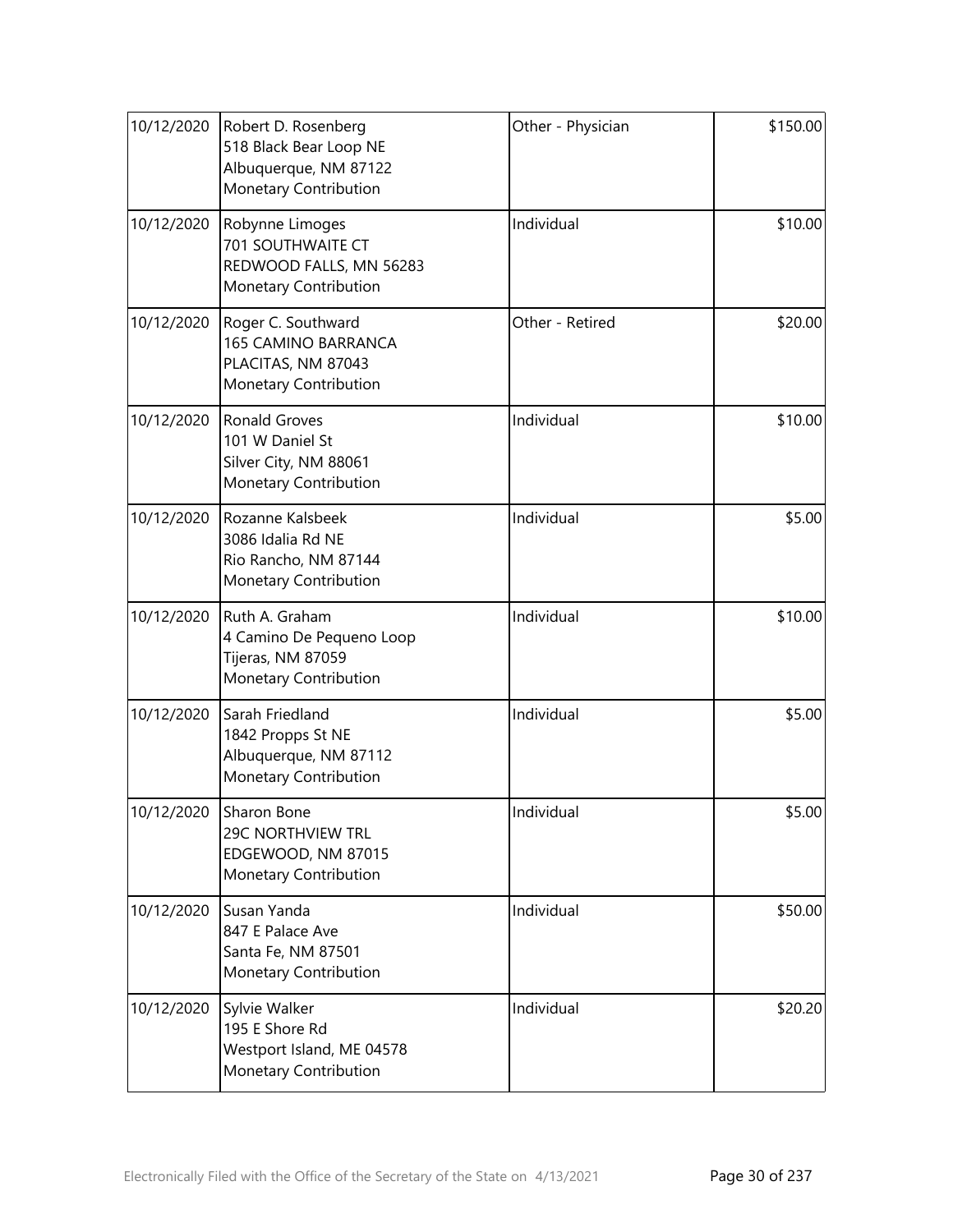| 10/12/2020 | <b>Tamar Stein</b><br>823 Camino de Levante<br>Santa Fe, NM 87501<br>Monetary Contribution           | Individual           | \$25.00    |
|------------|------------------------------------------------------------------------------------------------------|----------------------|------------|
| 10/12/2020 | <b>Teresa Stewart</b><br>209 Wellesley Dr SE<br>Albuquerque, NM 87106<br>Monetary Contribution       | Individual           | \$50.00    |
| 10/12/2020 | Virginia Westray<br>37 Aventura Rd<br>Santa Fe, NM 87508<br>Monetary Contribution                    | Individual           | \$25.00    |
| 10/13/2020 | Adam Berke<br>5500 Copper Ave NE, Apt C22<br>Albuquerque, NM 87108<br>Monetary Contribution          | Individual           | \$5.00     |
| 10/13/2020 | Ben Kelahan<br>2209 Brothers Rd, Ste 230<br>Santa Fe, NM 87505<br>Monetary Contribution              | Other - Owner        | \$2,500.00 |
| 10/13/2020 | Bonnie Long<br>15 Roadrunner Ct<br>Estancia, NM 87016<br>Monetary Contribution                       | Other - Retired      | \$100.00   |
| 10/13/2020 | Camille Demarais<br>4701 Irving Blvd NW, Apt 904<br>Albuquerque, NM 87114<br>Monetary Contribution   | Individual           | \$5.00     |
| 10/13/2020 | Cate McClain<br>824 La Senda Ln NW<br>Los Ranchos, NM 87107<br>Monetary Contribution                 | Other - Not Employed | \$50.00    |
| 10/13/2020 | CayZan Kramer<br>8237 Otero Ave NE<br>Albuquerque, NM 87109<br>Monetary Contribution                 | Individual           | \$20.00    |
| 10/13/2020 | Christopher E. Wilding<br><b>600 CAMINO RANCHEROS</b><br>SANTA FE, NM 87505<br>Monetary Contribution | Individual           | \$25.00    |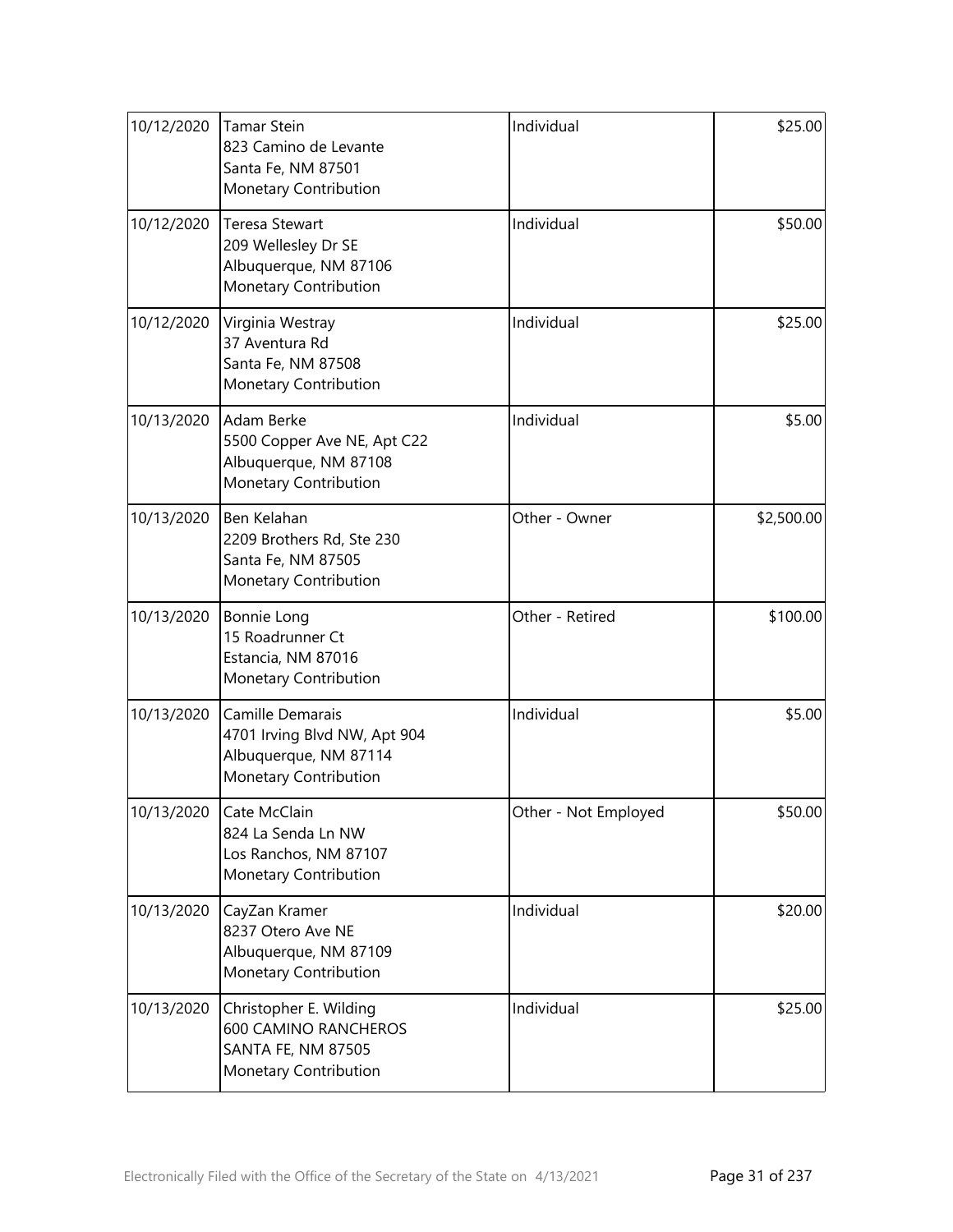| 10/13/2020 | Connie Nunez<br>1719 Calle Emilia<br>Santa Fe, NM 87501<br>Monetary Contribution               | Individual          | \$5.00   |
|------------|------------------------------------------------------------------------------------------------|---------------------|----------|
| 10/13/2020 | Deborah Hewitt<br>106 Calcium Creek<br>Ruidoso Downs, NM 88346<br>Monetary Contribution        | Individual          | \$25.00  |
| 10/13/2020 | <b>Esteban Gonzales</b><br>1100 Engler Rd<br>Las Cruces, NM 88007<br>Monetary Contribution     | Individual          | \$5.00   |
| 10/13/2020 | Herman Whiterabbit<br>481 MARIGOLD DR<br>MADISON, WI 53713<br>Monetary Contribution            | Individual          | \$2.00   |
| 10/13/2020 | Jackie Coombes<br>655 ALPHA RD SE<br>RIO RANCHO, NM 87124<br>Monetary Contribution             | Individual          | \$50.00  |
| 10/13/2020 | Joyce L. Beck<br>4751 Grapevine Ter<br>Fort Worth, TX 76123<br>Monetary Contribution           | Individual          | \$5.00   |
| 10/13/2020 | Kathy Overholt<br><b>PO Box 481</b><br>Mimbres, NM 88049<br>Monetary Contribution              | Individual          | \$10.00  |
| 10/13/2020 | Lori Covell Troncoso<br>4072 MONTREAL LOOP NE<br>RIO RANCHO, NM 87144<br>Monetary Contribution | Individual          | \$10.00  |
| 10/13/2020 | Rob Lunn<br>145 Turquoise Trail Ct<br>Santa Fe, NM 87508<br>Monetary Contribution              | Individual          | \$5.00   |
| 10/13/2020 | Stephen R. Flance<br>521 Webber St<br>Santa Fe, NM 87505<br>Monetary Contribution              | Other - Real Estate | \$125.00 |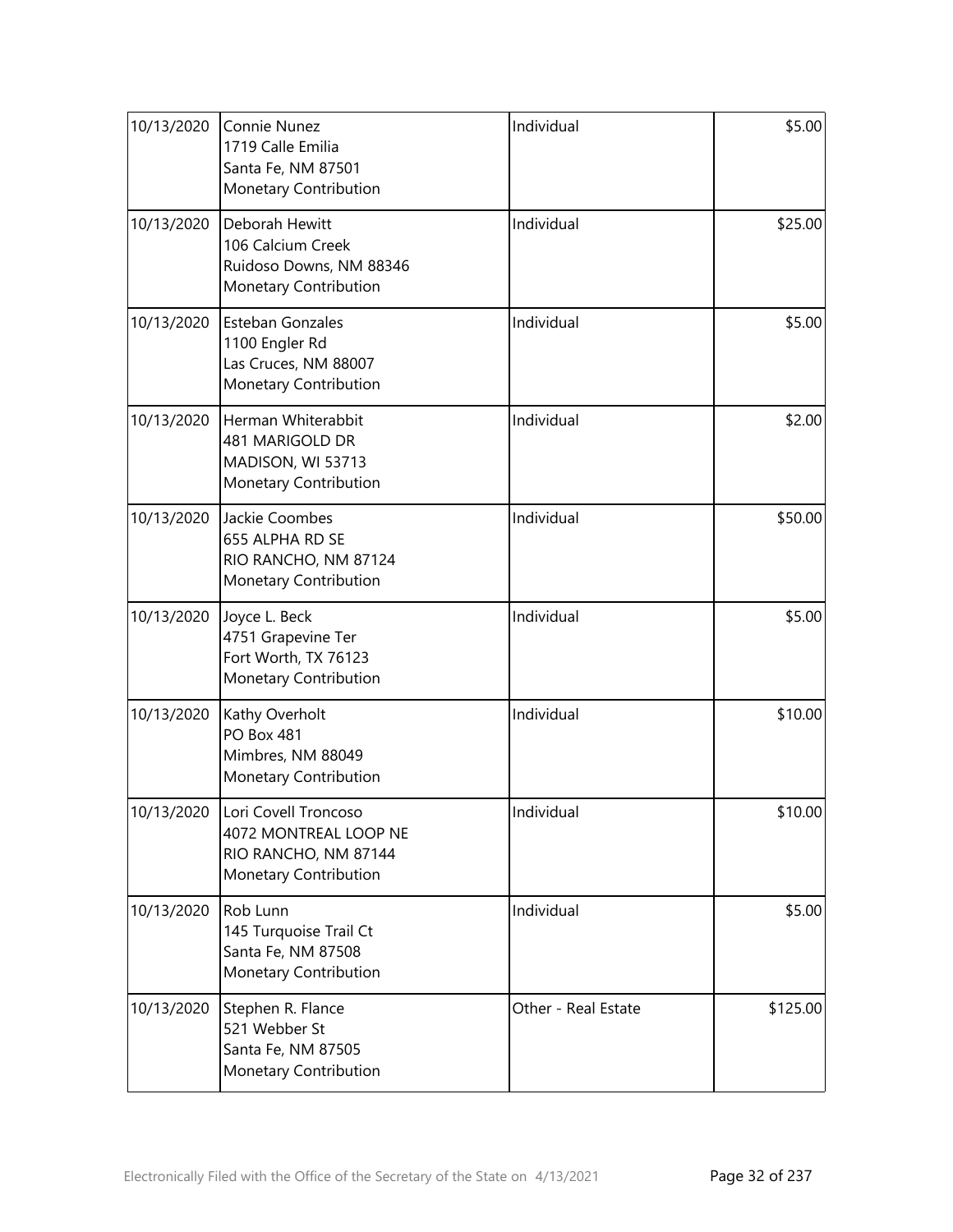| 10/13/2020 | Susan Germann<br>PO BOX 3099<br>RANCHOS DE TAOS, NM 87557<br>Monetary Contribution            | Individual           | \$25.00  |
|------------|-----------------------------------------------------------------------------------------------|----------------------|----------|
| 10/13/2020 | Virginia Hundley<br>9417 AVENIDA DEL OSO NE<br>ALBUQUERQUE, NM 87111<br>Monetary Contribution | Individual           | \$20.00  |
| 10/14/2020 | Alan Whitney<br>178 HEATHS BRIDGE RD<br>CONCORD, MA 01742<br>Monetary Contribution            | Individual           | \$3.00   |
| 10/14/2020 | Amanda Rubio<br>8915 ROUND ROCK RD SW<br>ALBUQUERQUE, NM 87121<br>Monetary Contribution       | Individual           | \$5.00   |
| 10/14/2020 | Andrew Ondo<br>820 CANTERBURY ARC<br>LAS CRUCES, NM 88005<br>Monetary Contribution            | Other - Physician    | \$100.00 |
| 10/14/2020 | Anthony Carrato<br>11909 Blue Ribbon Rd SE<br>Albuquerque, NM 87123<br>Monetary Contribution  | Individual           | \$50.00  |
| 10/14/2020 | <b>Armand Fontaine</b><br>800 HONDO RD SW<br>RIO RANCHO, NM 87124<br>Monetary Contribution    | Individual           | \$5.00   |
| 10/14/2020 | C. Richard Foote<br>PO Box 3131<br>Corrales, NM 87048-3131<br>Monetary Contribution           | Individual           | \$25.00  |
| 10/14/2020 | Carolina E. Yahne<br>441 Solano Dr NE<br>Albuquerque, NM 87108<br>Monetary Contribution       | Other - Psychologist | \$11.00  |
| 10/14/2020 | David L. Craft<br>7604 RICHMOND HILL RD NW<br>ALBUQUERQUE, NM 87120<br>Monetary Contribution  | Individual           | \$25.00  |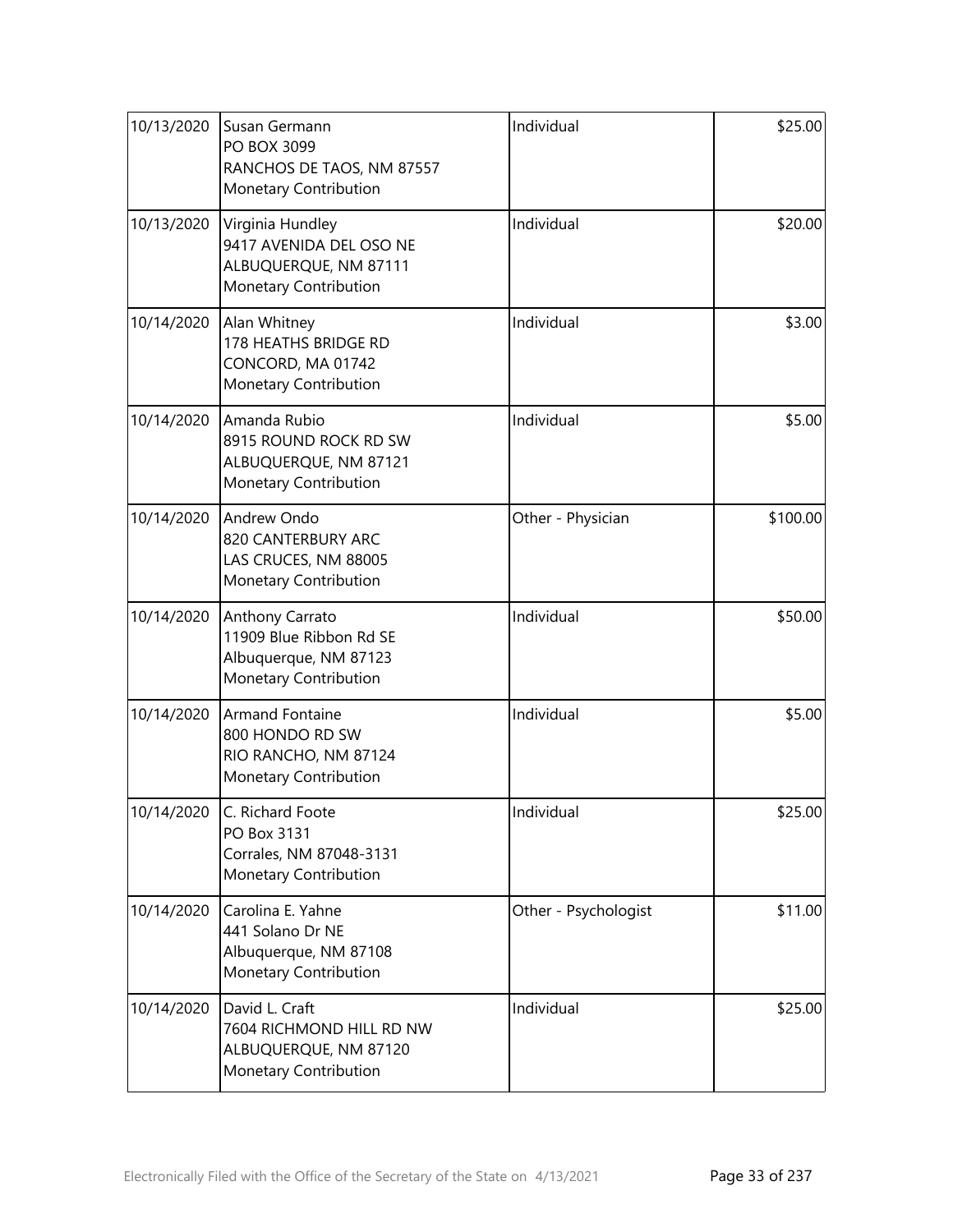| 10/14/2020 | Diane Taylor<br>1424 Fairway Ter<br>Clovis, NM 88101<br>Monetary Contribution                                 | Individual                      | \$5.00     |
|------------|---------------------------------------------------------------------------------------------------------------|---------------------------------|------------|
| 10/14/2020 | <b>Emory Moore</b><br>1452 W Meadowlark Ln<br>Corrales, NM 87048<br>Monetary Contribution                     | Other - Clinical Counselor      | \$35.00    |
| 10/14/2020 | Fadduol, Cluff, Hardy and Conaway<br>3301 San Mateo Blvd NE<br>Albuquerque, NM 87110<br>Monetary Contribution | Other Law Firm                  | \$5,000.00 |
| 10/14/2020 | Frances Blair<br>115 Montgomery St<br>Steilacoom, WA 98388<br>Monetary Contribution                           | Individual                      | \$5.00     |
| 10/14/2020 | Gloria V. Gonzales<br>PO Box 98<br>Chamberino, NM 88027<br>Monetary Contribution                              | Individual                      | \$5.00     |
| 10/14/2020 | Jean-Anne Fisher<br>6115 Pecos Trail Dr NE<br>Rio Rancho, NM 87144<br>Monetary Contribution                   | Individual                      | \$10.00    |
| 10/14/2020 | Jessica Bryant<br>5023 Bittercreek Dr<br>Colorado Springs, CO 80922<br><b>Monetary Contribution</b>           | Individual                      | \$5.00     |
| 10/14/2020 | John Mazzola<br>21 Woodbriar<br>Cedar Crest, NM 87008<br>Monetary Contribution                                | Other - Construction<br>Manager | \$25.00    |
| 10/14/2020 | Julia Woods<br>12419 Himalayan Way NE<br>Albuquerque, NM 87111<br>Monetary Contribution                       | Individual                      | \$50.00    |
| 10/14/2020 | Lauren Krimsky<br>13009 Juniper Canyon Trl NE<br>Albuquerque, NM 87111<br>Monetary Contribution               | Individual                      | \$20.00    |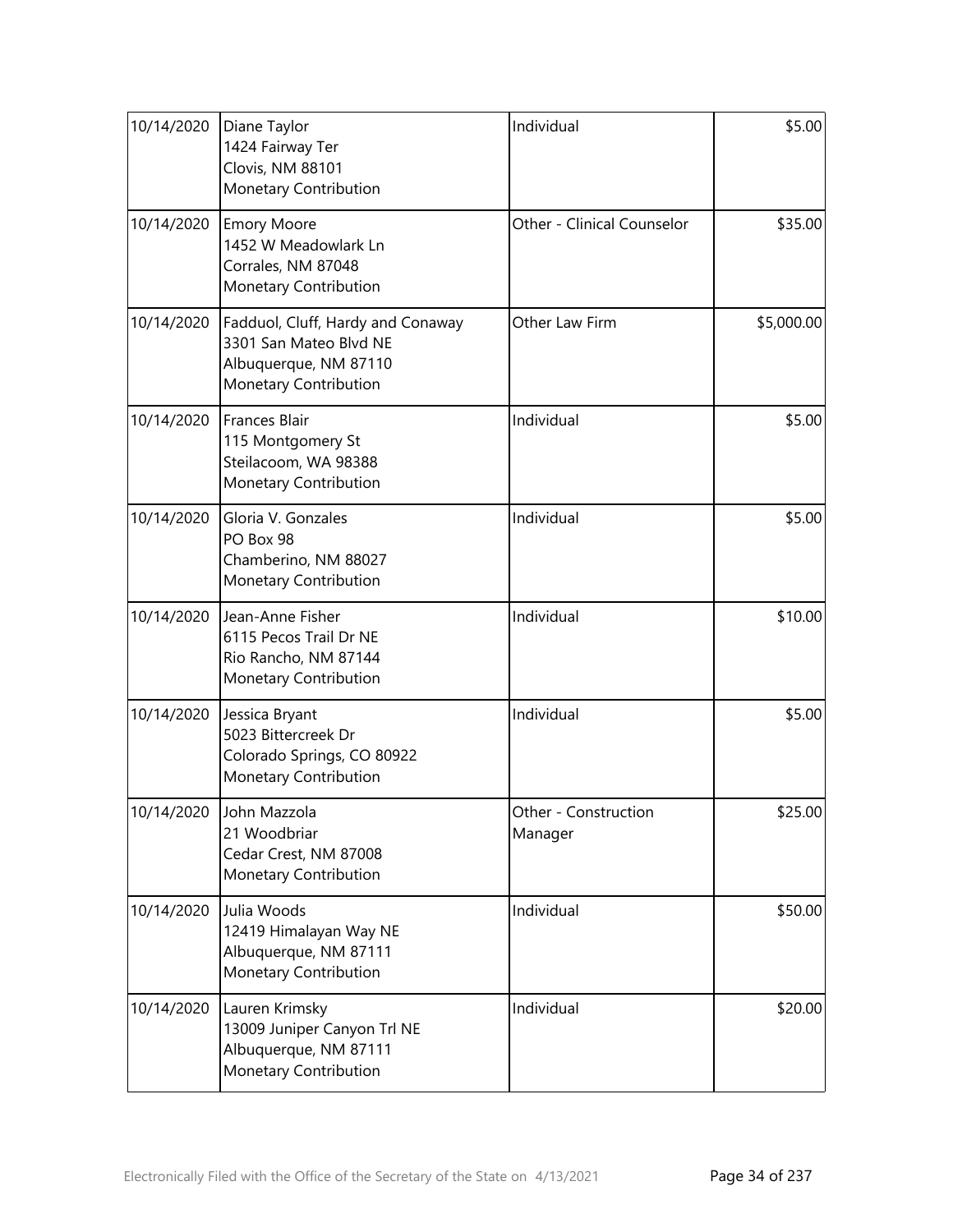| 10/14/2020 | Leonard Anderson<br>307 HARRISON RD<br><b>BELEN, NM 87002</b><br>Monetary Contribution       | Individual           | \$5.00  |
|------------|----------------------------------------------------------------------------------------------|----------------------|---------|
| 10/14/2020 | Lynne Moore<br>9 Avila Ct<br>Santa Fe, NM 87508<br>Monetary Contribution                     | Other - Not Employed | \$50.00 |
| 10/14/2020 | Mary Valerio<br>6 Ortiz<br>Ranchos De Taos, NM 87557<br>Monetary Contribution                | Individual           | \$5.00  |
| 10/14/2020 | McDonald Jacob<br>852 Stefanie Ct<br>Las Cruces, NM 88005<br>Monetary Contribution           | Individual           | \$5.00  |
| 10/14/2020 | Michael A. Crews<br>6501 Caballero Pkwy NW<br>Los Ranchos, NM 87107<br>Monetary Contribution | Other - Retired      | \$25.00 |
| 10/14/2020 | <b>Mital Patel</b><br>93 Richards Ave, Apt 511<br>Norwalk, CT 06854<br>Monetary Contribution | Individual           | \$5.00  |
| 10/14/2020 | Naomi Kroencke<br>100 Malaga Rd<br>Santa Fe, NM 87505<br>Monetary Contribution               | Individual           | \$50.00 |
| 10/14/2020 | Ronald Oakes<br>514 Black Bear Loop NE<br>Albuquerque, NM 87122<br>Monetary Contribution     | Individual           | \$5.00  |
| 10/14/2020 | Tom Kondo<br>1375 SANTA ROSA DR<br>SANTA FE, NM 87505<br>Monetary Contribution               | Other - Not Employed | \$55.00 |
| 10/15/2020 | Ada Espinosa-Lujan<br>PO Box 1078<br>San Juan Pueblo, NM 87566<br>Monetary Contribution      | Individual           | \$25.00 |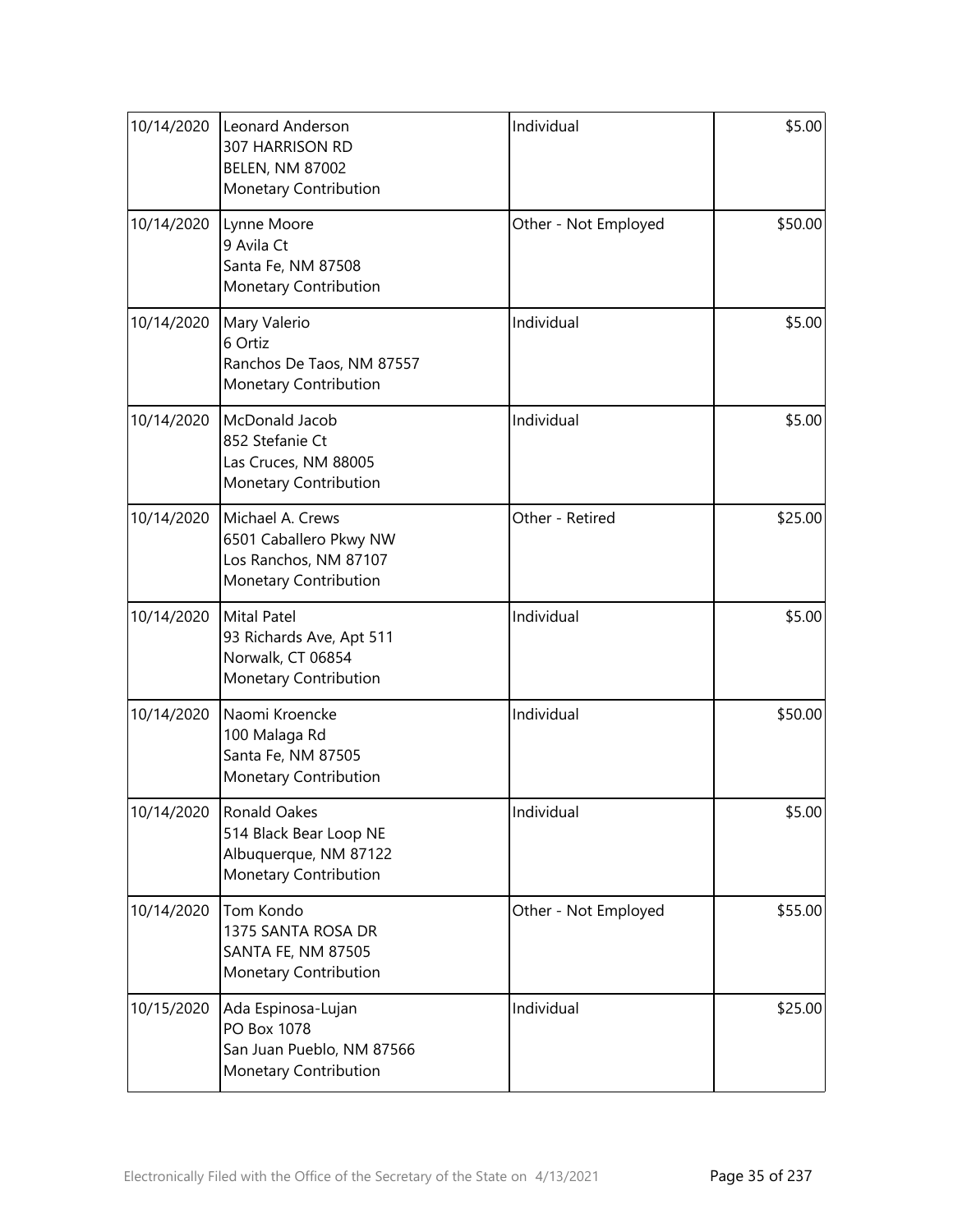| 10/15/2020 | Ada Espinosa-Lujan<br>PO Box 1078<br>San Juan Pueblo, NM 87566<br>Monetary Contribution         | Individual | \$50.00  |
|------------|-------------------------------------------------------------------------------------------------|------------|----------|
| 10/15/2020 | Alexa Verardo<br>2893 TRAMWAY PL NE<br>ALBUQUERQUE, NM 87122<br>Monetary Contribution           | Individual | \$5.00   |
| 10/15/2020 | Alleen-Marie Schmit<br>1012 Alcazar St NE<br>Albuquerque, NM 87110<br>Monetary Contribution     | Individual | \$10.00  |
| 10/15/2020 | Amy McAndrews<br><b>PO BOX 665</b><br>EDGEWOOD, NM 87015<br>Monetary Contribution               | Individual | \$5.00   |
| 10/15/2020 | Anne May<br>1660 VIA BOSQUE<br>SANTA FE, NM 87506<br>Monetary Contribution                      | Individual | \$100.00 |
| 10/15/2020 | Betty E. Gobeille<br><b>160 TIERRA ENCANTADA</b><br>CORRALES, NM 87048<br>Monetary Contribution | Individual | \$25.00  |
| 10/15/2020 | <b>Betty Middle</b><br>15511 W 64th Pl, Unit A<br>Arvada, CO 80007<br>Monetary Contribution     | Individual | \$25.00  |
| 10/15/2020 | Brenda Pace<br>4800 College Heights Dr NW<br>Albuquerque, NM 87120<br>Monetary Contribution     | Individual | \$25.00  |
| 10/15/2020 | <b>Bruce Allen</b><br>PO Box 1000<br>Ranchos De Taos, NM 87557<br>Monetary Contribution         | Individual | \$50.00  |
| 10/15/2020 | Cai Buck<br>2305 CALLE DE PANZA NW<br>ALBUQUERQUE, NM 87104<br>Monetary Contribution            | Individual | \$25.00  |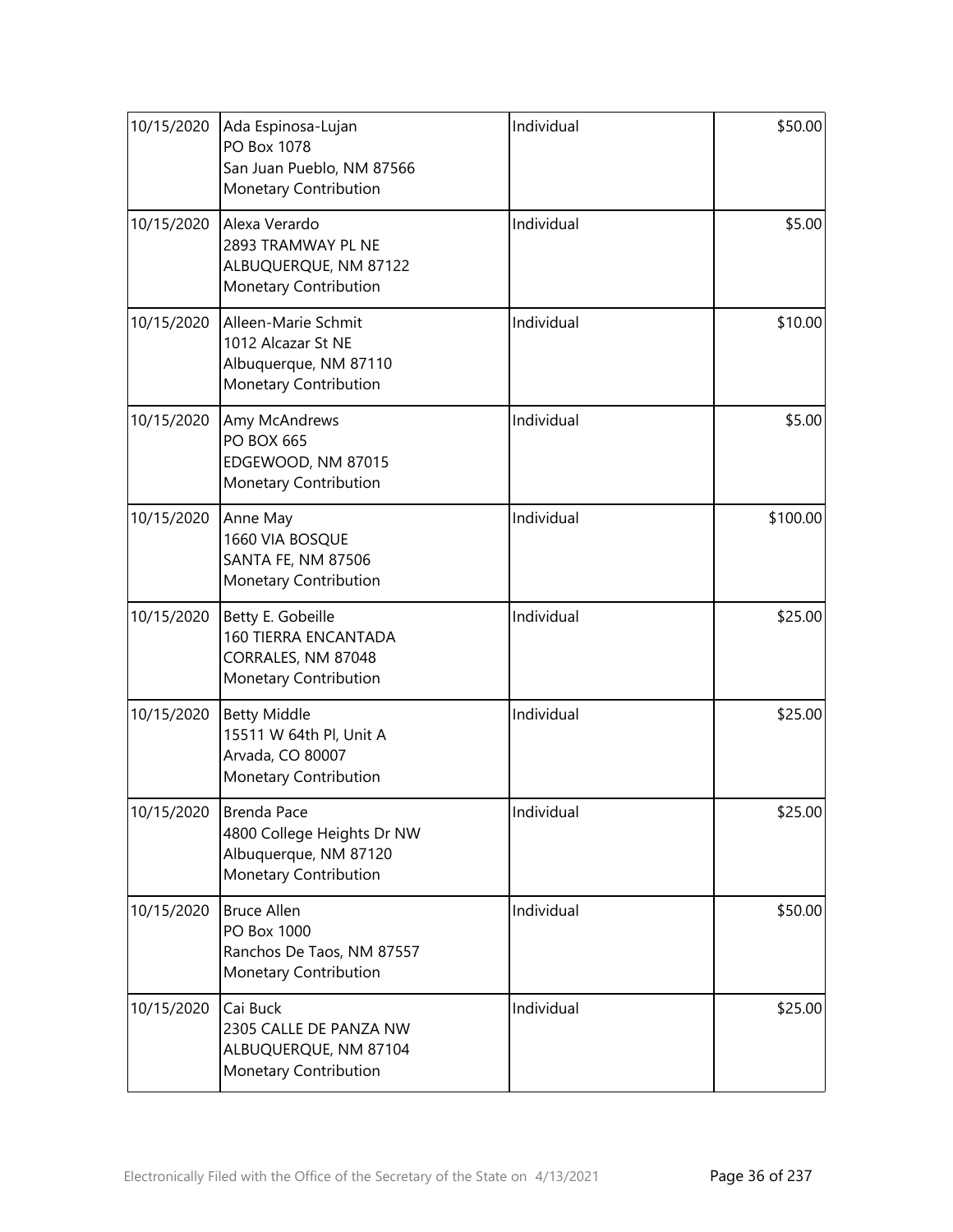| 10/15/2020 | Caitlin O'Brien<br>2302 CHEVERLY AVE.<br>BOSTON, MA 02128<br>Monetary Contribution               | Individual           | \$5.00  |
|------------|--------------------------------------------------------------------------------------------------|----------------------|---------|
| 10/15/2020 | Carl Hitchens<br>8 OCOTILLO WAY<br>PLACITAS, NM 87043<br>Monetary Contribution                   | Individual           | \$5.00  |
| 10/15/2020 | Carol Frank<br>1 MONTE VISTA CT<br>PLACITAS, NM 87043<br>Monetary Contribution                   | Individual           | \$5.00  |
| 10/15/2020 | Carole Owens<br>1859 Camino de Pabilo<br>Santa Fe, NM 87505<br>Monetary Contribution             | Individual           | \$25.00 |
| 10/15/2020 | Carolina E. Yahne<br>441 Solano Dr NE<br>Albuquerque, NM 87108<br>Monetary Contribution          | Other - Psychologist | \$25.00 |
| 10/15/2020 | Cecilia Escudero<br>1405 Vegas Verdes, Unit 114-D<br>Santa Fe, NM 87507<br>Monetary Contribution | Individual           | \$25.00 |
| 10/15/2020 | Charlyn Laughead<br>8017 E Glenrosa Ave<br>Scottsdale, AZ 85251<br>Monetary Contribution         | Individual           | \$5.00  |
| 10/15/2020 | Cynthia Broshi<br>26 Red Raven Rd<br>Santa Fe, NM 87508<br>Monetary Contribution                 | Individual           | \$36.00 |
| 10/15/2020 | Darlene Velicki<br>1803 Mann St<br>Santa Fe, NM 87505<br>Monetary Contribution                   | Individual           | \$25.00 |
| 10/15/2020 | Deborah Hewitt<br>106 Calcium Creek<br>Ruidoso Downs, NM 88346<br>Monetary Contribution          | Individual           | \$25.00 |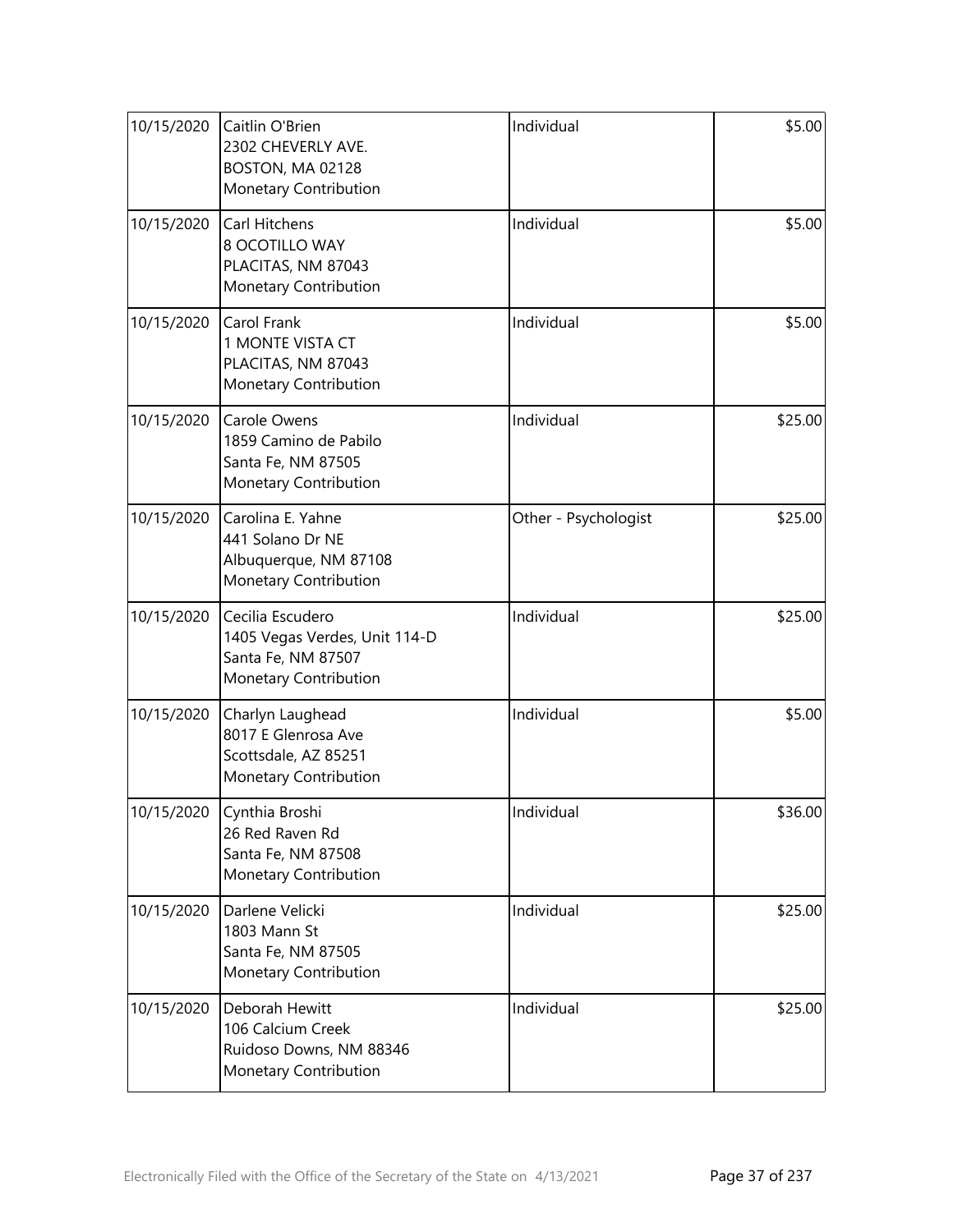| 10/15/2020 | Deena Perry<br>947 CAMINO SANTANDER<br><b>SANTA FE, NM 87505</b><br>Monetary Contribution     | Individual        | \$15.00    |
|------------|-----------------------------------------------------------------------------------------------|-------------------|------------|
| 10/15/2020 | Delia Jimenez<br>5801 Lowell St NE, Apt 8A<br>Albuquerque, NM 87111<br>Monetary Contribution  | Individual        | \$5.00     |
| 10/15/2020 | Dennis Weber<br>PO BOX 4301<br>ALBUQUERQUE, NM 87196<br>Monetary Contribution                 | Individual        | \$5.00     |
| 10/15/2020 | Diane Lafrance<br>44 Owens Rd<br>Silver City, NM 88061<br>Monetary Contribution               | Individual        | \$25.00    |
| 10/15/2020 | Edith Todd Umland<br>2224 VIA GRANADA PL NW<br>ALBUQUERQUE, NM 87104<br>Monetary Contribution | Individual        | \$25.00    |
| 10/15/2020 | Eiichi Fukushima<br>PO Box 9363<br>Albuquerque, NM 87119<br>Monetary Contribution             | Other - Scientist | \$150.00   |
| 10/15/2020 | Elise W. Schmidt<br>22 VUELTA SABIO<br>SANTA FE, NM 87506<br>Monetary Contribution            | Other - Artist    | \$2,500.00 |
| 10/15/2020 | Elizabeth Roghair<br>34 Monterey Rd<br>Santa Fe, NM 87508<br>Monetary Contribution            | Other - Retired   | \$25.00    |
| 10/15/2020 | Erin Coyle<br>619 Webber St<br>Santa Fe, NM 87505<br>Monetary Contribution                    | Individual        | \$5.00     |
| 10/15/2020 | Fred Cooper<br>1117 S Plata Cir<br>Santa Fe, NM 87501<br>Monetary Contribution                | Individual        | \$25.00    |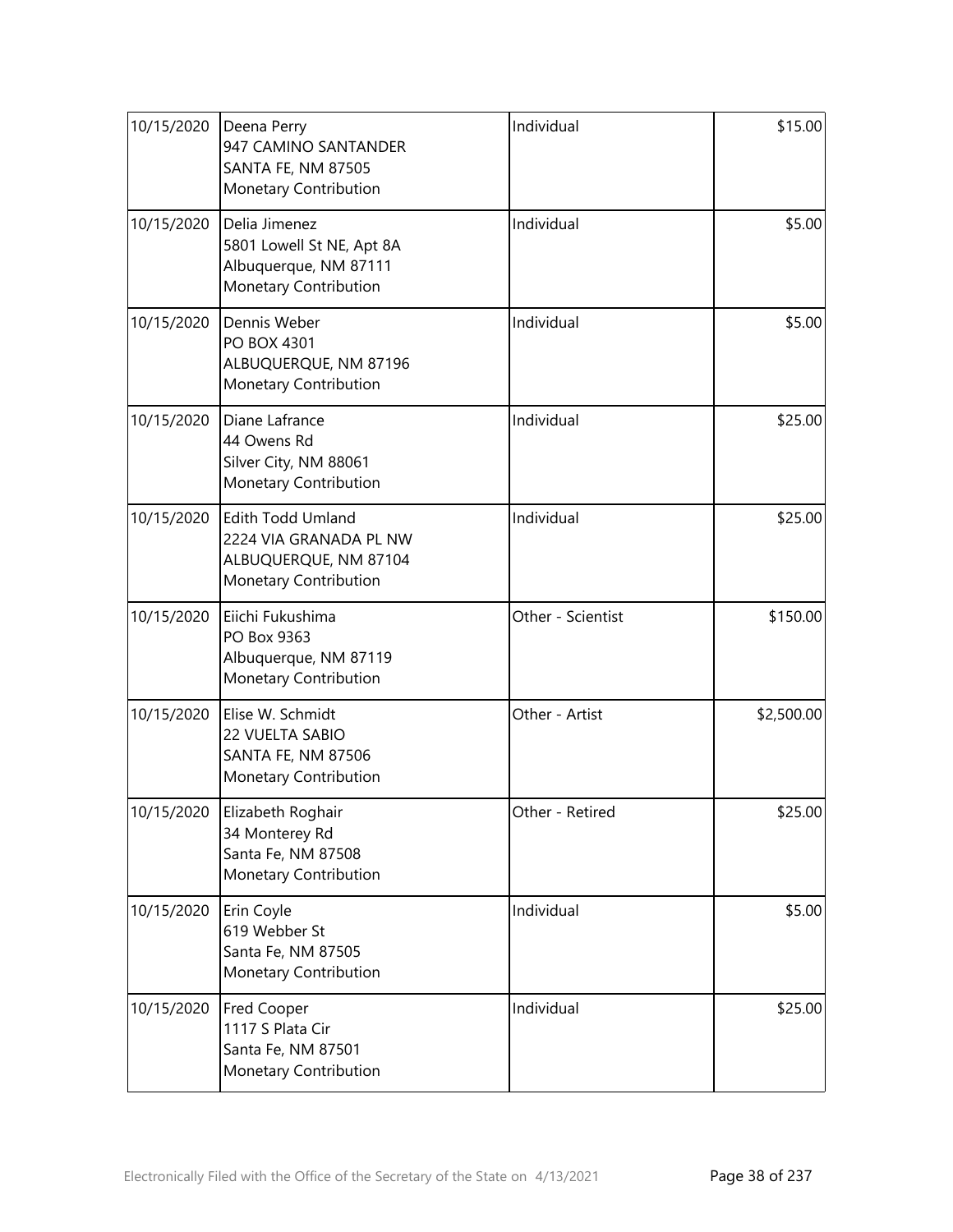| 10/15/2020 | <b>Fred Gross</b><br>354 CALLE LOMA NORTE<br><b>SANTA FE, NM 87501</b><br>Monetary Contribution | Individual | \$25.00 |
|------------|-------------------------------------------------------------------------------------------------|------------|---------|
| 10/15/2020 | Fred Read<br>703 JICARILLA WAY<br>TRUTH OR CONSEQUENCES, NM 87901<br>Monetary Contribution      | Individual | \$5.00  |
| 10/15/2020 | Geraldine Bachicha<br>3518 CALIFORNIA ST NE<br>ALBUQUERQUE, NM 87110<br>Monetary Contribution   | Individual | \$25.00 |
| 10/15/2020 | H. Wolcott Toll III<br>107 Lugar De Oro<br>Santa Fe, NM 87501<br>Monetary Contribution          | Individual | \$10.00 |
| 10/15/2020 | James Gillies<br>912 Vista Faisan Trl NW<br>Albuquerque, NM 87107<br>Monetary Contribution      | Individual | \$25.00 |
| 10/15/2020 | James Lewis<br>1305 Arenal Ct<br>Santa Fe, NM 87501<br>Monetary Contribution                    | Individual | \$5.00  |
| 10/15/2020 | Jane Love<br>1601 EL CAMINO REAL ST<br>SOCORRO, NM 87801-4886<br>Monetary Contribution          | Individual | \$50.00 |
| 10/15/2020 | Janelle Cole<br>320 WELLESLEY PL NE<br>ALBUQUERQUE, NM 87106<br>Monetary Contribution           | Individual | \$5.00  |
| 10/15/2020 | Jean Berggren<br>60 Beachcrest Dr<br>Burlington, VT 05408<br>Monetary Contribution              | Individual | \$5.00  |
| 10/15/2020 | Jeffrey Cline<br>3125 DALLAS ST NE<br>ALBUQUERQUE, NM 87110<br>Monetary Contribution            | Individual | \$25.00 |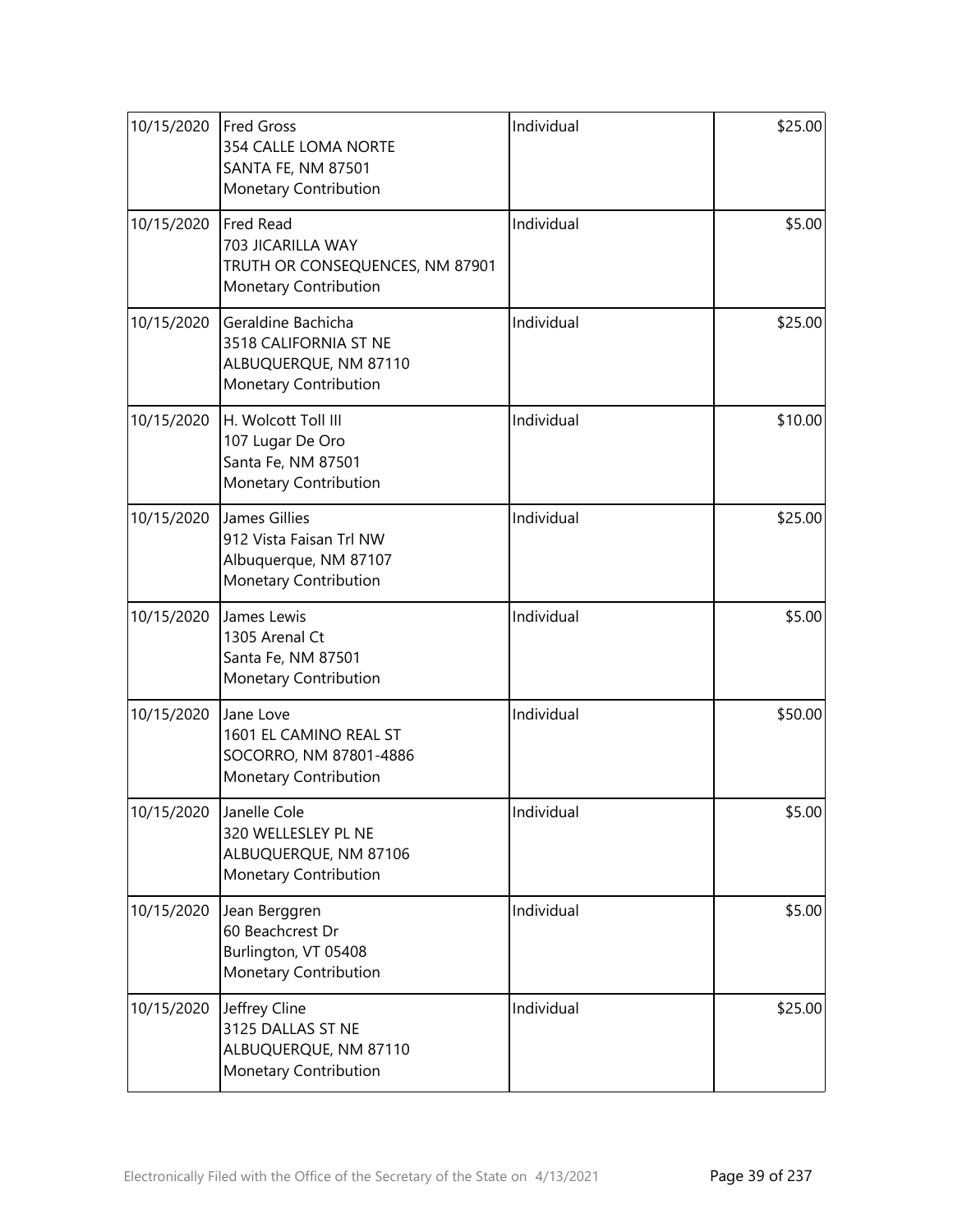| 10/15/2020 | Jennifer Buntjer<br>1218 Forrester Ave NW<br>Albuquerque, NM 87104<br>Monetary Contribution      | Individual              | \$25.00  |
|------------|--------------------------------------------------------------------------------------------------|-------------------------|----------|
| 10/15/2020 | Jennifer Stotts<br>178 Ruby Rd<br>Chaparral, NM 88081<br>Monetary Contribution                   | Individual              | \$5.00   |
| 10/15/2020 | Jill Whitten<br>402 Byrne St<br>Houston, TX 77009<br>Monetary Contribution                       | Other - Art Conservator | \$100.00 |
| 10/15/2020 | Joan Arrey<br>7205 GALLINAS AVE NE<br>ALBUQUERQUE, NM 87109<br>Monetary Contribution             | Individual              | \$50.00  |
| 10/15/2020 | Joan Olsson<br>7015 HC 81<br>Questa, NM 87556<br>Monetary Contribution                           | Individual              | \$15.00  |
| 10/15/2020 | Judith Johanson<br>495 SUSSEX CT<br>BUFFALO GROVE, IL 60089<br>Monetary Contribution             | Individual              | \$5.00   |
| 10/15/2020 | Judy L. McMillen<br>4028 San Ysidro Rd, Trlkr 3<br>Las Cruces, NM 88007<br>Monetary Contribution | Individual              | \$5.00   |
| 10/15/2020 | K. Carol Franzetti<br><b>PO Box 277</b><br>Taos, NM 87571<br>Monetary Contribution               | Individual              | \$10.00  |
| 10/15/2020 | Karen C. Stuber<br>1220 12th St NW<br>Albuquerque, NM 87104<br>Monetary Contribution             | Individual              | \$25.00  |
| 10/15/2020 | Katherine Carlisle<br>12240 CR 73, Apt. 4<br>Trinidad, CO 81082<br>Monetary Contribution         | Individual              | \$5.00   |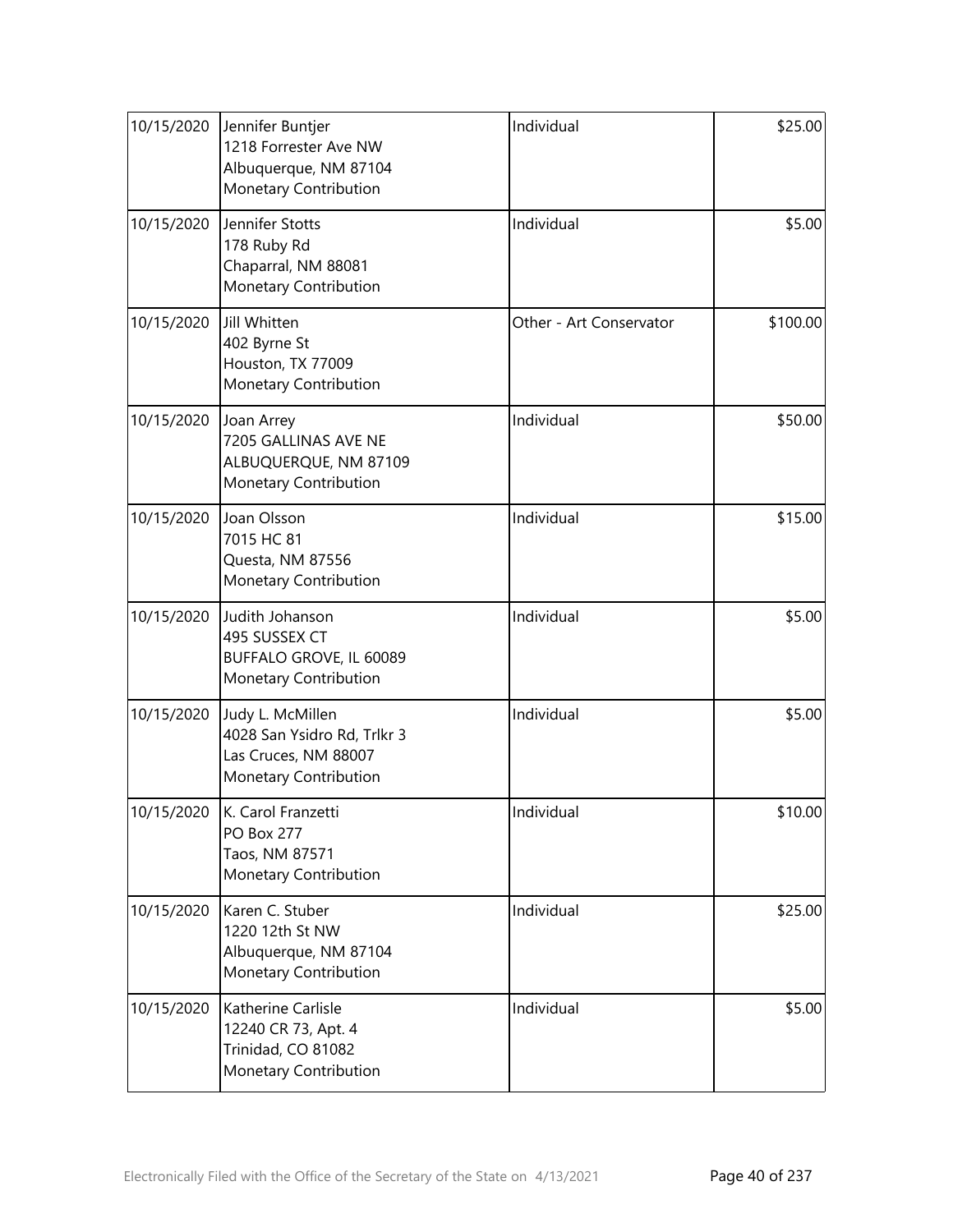| 10/15/2020 | Kathi Martindell<br>7244 Remington Dr NE<br>Albuquerque, NM 87109<br>Monetary Contribution  | Individual | \$50.00  |
|------------|---------------------------------------------------------------------------------------------|------------|----------|
| 10/15/2020 | Kathie Teeter<br>660 Promenade Trl SW<br>Los Lunas, NM 87031<br>Monetary Contribution       | Individual | \$25.00  |
| 10/15/2020 | Kent Borges<br>975 Terrace Cir<br>Colorado Springs, CO 80904<br>Monetary Contribution       | Individual | \$100.00 |
| 10/15/2020 | Kim Bey<br>1170 Camino San Acacio, Apt B<br>Santa Fe, NM 87505<br>Monetary Contribution     | Individual | \$5.00   |
| 10/15/2020 | Leah Foster<br>1012 BARTHOLOMEW ST<br>NEW ORLEANS, LA 70117<br>Monetary Contribution        | Individual | \$5.00   |
| 10/15/2020 | Linda Dippel<br>86 La Ventana<br>Santa Fe, NM 87508<br>Monetary Contribution                | Individual | \$25.00  |
| 10/15/2020 | Linda K. White<br>2205 Via Cadiz Ct NW<br>Albuquerque, NM 87104<br>Monetary Contribution    | Individual | \$25.00  |
| 10/15/2020 | Linda Oldfield<br>704 San Miguel St<br>Farmington, NM 87401<br>Monetary Contribution        | Individual | \$5.00   |
| 10/15/2020 | Loletta Loeffler<br>9102 Crestwood Ave NE<br>Albuquerque, NM 87112<br>Monetary Contribution | Individual | \$25.00  |
| 10/15/2020 | M. Barlow<br>27 Tennis Ct NW<br>Albuquerque, NM 87120<br>Monetary Contribution              | Individual | \$50.00  |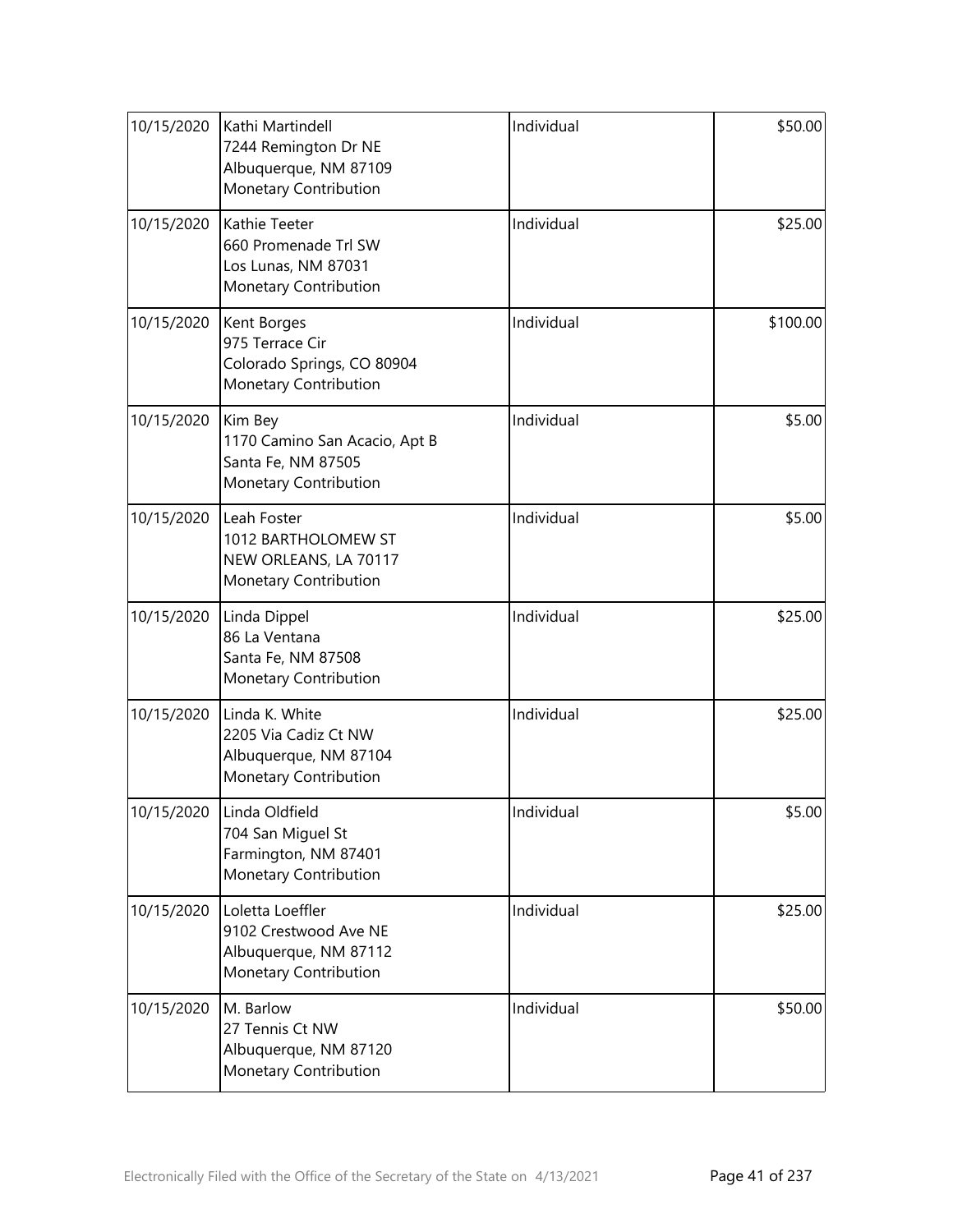| 10/15/2020 | Majorie Powey<br><b>PO Box 204</b><br>Williamsburg, NM 87942<br>Monetary Contribution     | Individual | \$25.00 |
|------------|-------------------------------------------------------------------------------------------|------------|---------|
| 10/15/2020 | Margaret Enright<br>1513 NW 145th St<br><b>Edmond, OK 73013</b><br>Monetary Contribution  | Individual | \$5.00  |
| 10/15/2020 | Margery Spofford<br>12420 Elliott Ln<br>Sebastopol, CA 95472<br>Monetary Contribution     | Individual | \$10.00 |
| 10/15/2020 | Martha L. Morales<br>861 GILMER WAY<br>LAS CRUCES, NM 88005<br>Monetary Contribution      | Individual | \$25.00 |
| 10/15/2020 | Martha Reddout<br>326 Cayuga Creek Rd<br>Alden, NY 14004<br>Monetary Contribution         | Individual | \$25.00 |
| 10/15/2020 | Mary Goot<br>2828 Charleston St NE<br>Albuquerque, NM 87110<br>Monetary Contribution      | Individual | \$25.00 |
| 10/15/2020 | Mary Hoban<br>320 Alcano Cir NE<br>Rio Rancho, NM 87124<br>Monetary Contribution          | Individual | \$20.00 |
| 10/15/2020 | Mary Jo H. Shortes<br><b>PO Box 571</b><br>Pie Town, NM 87827<br>Monetary Contribution    | Individual | \$25.00 |
| 10/15/2020 | Maureen McAndrews<br>1632 Valdez Dr NE<br>Albuquerque, NM 87112<br>Monetary Contribution  | Individual | \$25.00 |
| 10/15/2020 | Megan Thornton<br><b>PO Box 143</b><br>Ranchos De Taos, NM 87557<br>Monetary Contribution | Individual | \$5.00  |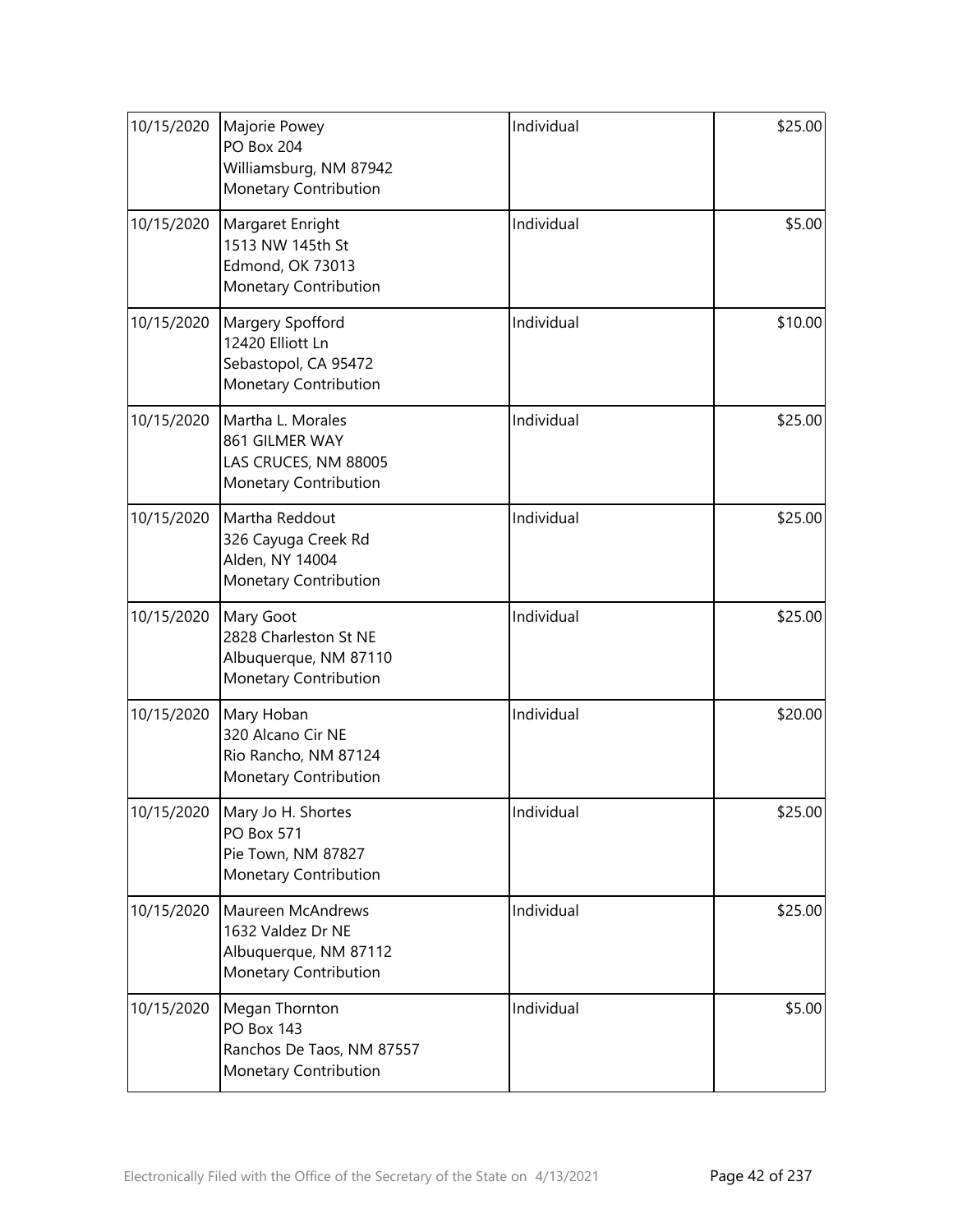| 10/15/2020 | Melvina Ortiz<br>20 Cienega Canyon Rd<br>Placitas, NM 87043<br>Monetary Contribution                | Individual           | \$5.00     |
|------------|-----------------------------------------------------------------------------------------------------|----------------------|------------|
| 10/15/2020 | Meridee Mandio<br>28 S Arroyo Ridge Rd<br>Santa Fe, NM 87508<br>Monetary Contribution               | Individual           | \$5.00     |
| 10/15/2020 | Michelle A. Coons<br>4010 Avenida Las Campanas NW<br>Los Ranchos, NM 87107<br>Monetary Contribution | Individual           | \$25.00    |
| 10/15/2020 | Monica Espinosa<br>501 Hermosa Dr SE<br>Albuquerque, NM 87108<br>Monetary Contribution              | Individual           | \$10.00    |
| 10/15/2020 | Nanci Felice<br>1503 Barbara St<br>Austin, TX 78757<br>Monetary Contribution                        | Individual           | \$5.00     |
| 10/15/2020 | Olga Aguilar<br>1315 Arroya Vista Dr<br>San Antonio, TX 78213<br>Monetary Contribution              | Individual           | \$20.00    |
| 10/15/2020 | Paige Best<br>65a Don Filomeno<br>Santa Fe, NM 87506<br>Monetary Contribution                       | Other - Not Employed | \$1,000.00 |
| 10/15/2020 | Pamela Colgate<br>PO BOX 32538<br>SANTA FE, NM 87594<br>Monetary Contribution                       | Individual           | \$50.00    |
| 10/15/2020 | Pamela S. Dymsza<br>1623 ARBOLERA LOOP SE<br>RIO RANCHO, NM 87124<br>Monetary Contribution          | Individual           | \$5.00     |
| 10/15/2020 | Pamela Stewart<br>20 Sandpiper Ln<br>Ormond Beach, FL 32174-4264<br>Monetary Contribution           | Individual           | \$3.00     |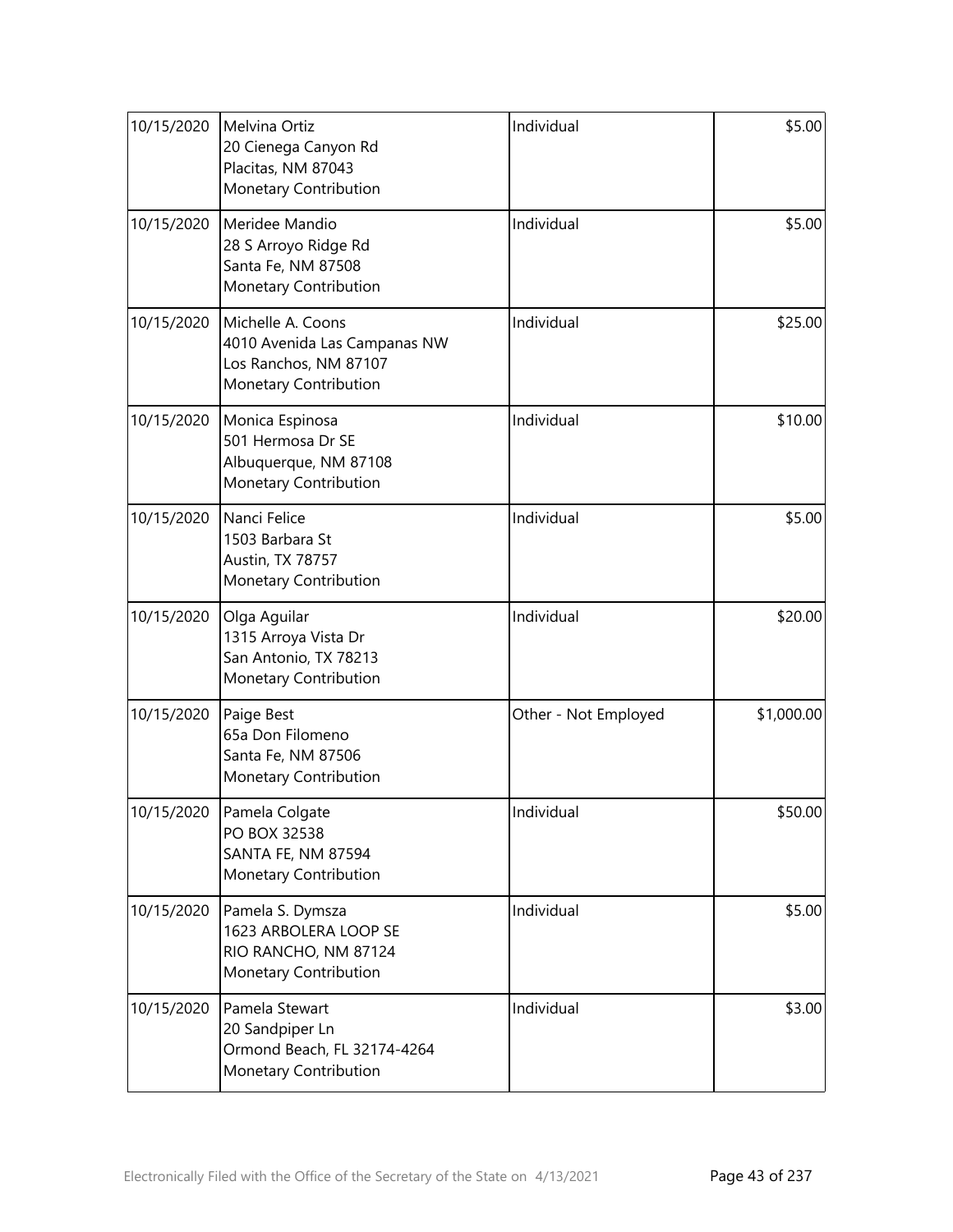| 10/15/2020 | Patricia McKay<br>1618 Hermosa Dr NE<br>Albuquerque, NM 87110<br>Monetary Contribution        | Individual           | \$25.00  |
|------------|-----------------------------------------------------------------------------------------------|----------------------|----------|
| 10/15/2020 | Patricia Moran<br>872 CAMPFIRE RD SE<br>RIO RANCHO, NM 87124<br>Monetary Contribution         | Individual           | \$20.00  |
| 10/15/2020 | Patricia Salwei<br>8236 EDDY AVE NE<br>ALBUQUERQUE, NM 87109<br>Monetary Contribution         | Individual           | \$100.00 |
| 10/15/2020 | Patricia Walker<br>518 Old Santa Fe Trl, # 208<br>Santa Fe, NM 87505<br>Monetary Contribution | Other - Not Employed | \$250.00 |
| 10/15/2020 | <b>Richard Harms</b><br>16 W AVENIDA SEBASTIAN<br>SANTA FE, NM 87506<br>Monetary Contribution | Individual           | \$5.00   |
| 10/15/2020 | <b>Richard Rose</b><br>2 ROSA AVE SW<br>LOS LUNAS, NM 87031<br>Monetary Contribution          | Other - Not Employed | \$10.00  |
| 10/15/2020 | Ronald Green<br>3424 Marina Dr<br>Santa Barbara, CA 93110<br>Monetary Contribution            | Individual           | \$50.00  |
| 10/15/2020 | Rush Rehm<br>835 Lakeview Way<br>Emerald Hills, CA 94062<br>Monetary Contribution             | Individual           | \$5.00   |
| 10/15/2020 | Ruth L. Kovnat<br>988A Acequia Madre<br>Santa Fe, NM 87505<br>Monetary Contribution           | Individual           | \$100.00 |
| 10/15/2020 | <b>Ruth Morris</b><br>8108 Kathryn Ave SE<br>Albuquerque, NM 87108<br>Monetary Contribution   | Individual           | \$25.00  |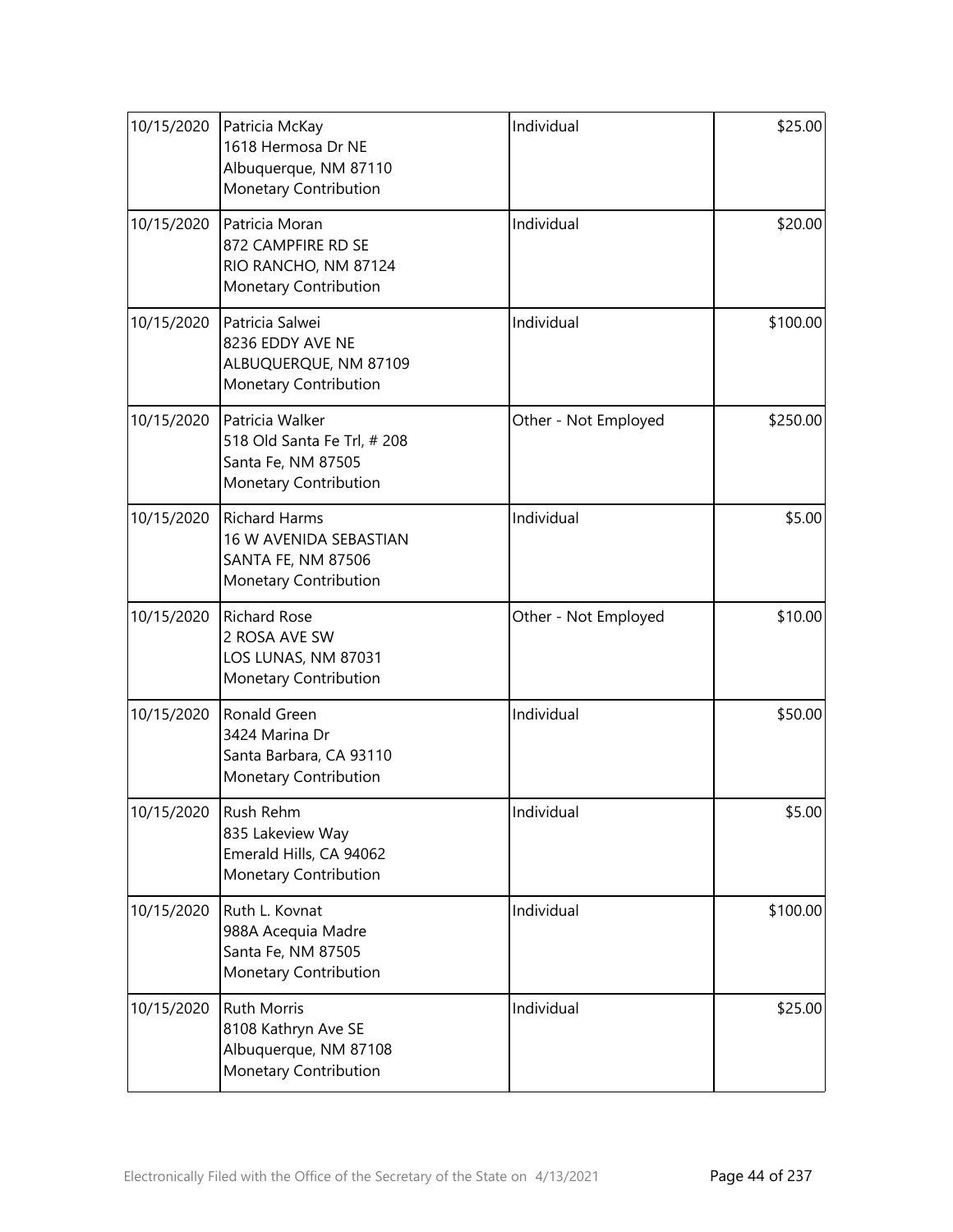| 10/15/2020 | Sage Rupp<br>1814 MORNINGRISE PL SE<br>ALBUQUERQUE, NM 87108<br>Monetary Contribution         | Individual      | \$25.00 |
|------------|-----------------------------------------------------------------------------------------------|-----------------|---------|
| 10/15/2020 | Sheila Vaughn<br>557 San Antonio St<br>Santa Fe, NM 87505<br>Monetary Contribution            | Individual      | \$50.00 |
| 10/15/2020 | Shirley Klinghoffer<br>21 Brahma Ln<br>Santa Fe, NM 87506<br>Monetary Contribution            | Individual      | \$25.00 |
| 10/15/2020 | <b>Steven Needles</b><br>561 SE WASHINGTON AVE<br>CHEHALIS, WA 98532<br>Monetary Contribution | Individual      | \$5.00  |
| 10/15/2020 | Sue Essen<br>1612 GRIEGOS RD NW<br>ALBUQUERQUE, NM 87107<br>Monetary Contribution             | Individual      | \$25.00 |
| 10/15/2020 | Sunday Di Palma<br>42-31 Naugle Dr<br>Fair Lawn, NJ 07410<br>Monetary Contribution            | Individual      | \$25.00 |
| 10/15/2020 | Susan Adachi<br>11437 TAMMY WAY<br>GRASS VALLEY, CA 95949<br>Monetary Contribution            | Individual      | \$5.00  |
| 10/15/2020 | Susan Broidy<br>11412 PENFIELD LN NE<br>ALBUQUERQUE, NM 87111<br>Monetary Contribution        | Other - Retired | \$50.00 |
| 10/15/2020 | Susan C. Feil<br>704 Laguna Blvd SW<br>Albuquerque, NM 87104<br>Monetary Contribution         | Individual      | \$50.00 |
| 10/15/2020 | Susan Cronin<br>1004 Kathy Rd SE<br>Rio Rancho, NM 87124<br>Monetary Contribution             | Individual      | \$5.00  |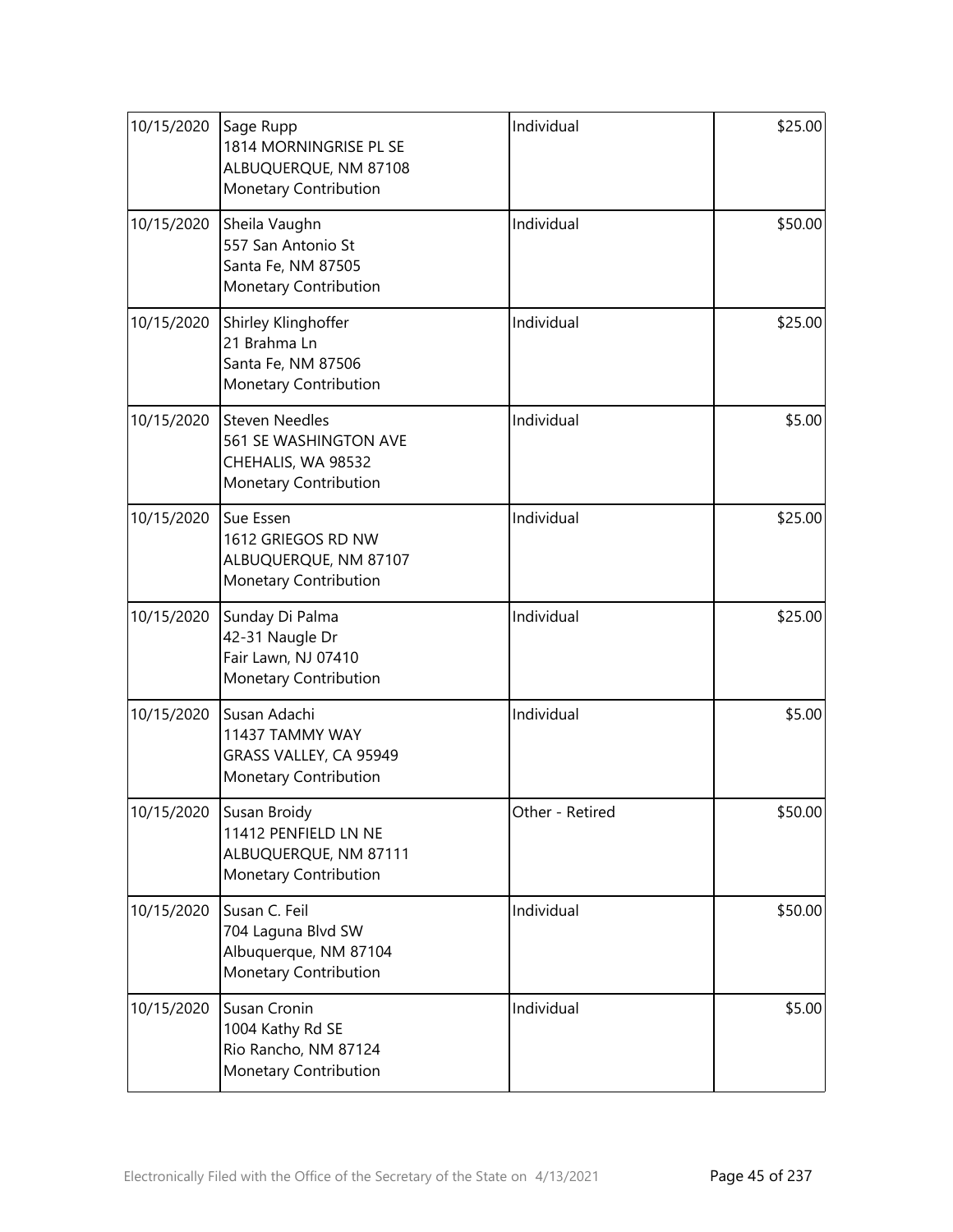| 10/15/2020 | Suzanne E. Jollensten<br>8508 SONOMA VALLEY RD NE<br>ALBUQUERQUE, NM 87122<br>Monetary Contribution | Other - Attorney | \$150.00 |
|------------|-----------------------------------------------------------------------------------------------------|------------------|----------|
| 10/15/2020 | Suzanne Wescott<br>6308 Elk Horn Dr NE<br>Albuquerque, NM 87111<br>Monetary Contribution            | Individual       | \$5.00   |
| 10/15/2020 | Sylvia Burke<br>1742 Regal Rdg<br>Las Cruces, NM 88011<br>Monetary Contribution                     | Individual       | \$25.00  |
| 10/15/2020 | <b>Tamar Stein</b><br>823 Camino de Levante<br>Santa Fe, NM 87501<br>Monetary Contribution          | Individual       | \$15.00  |
| 10/15/2020 | Teresa Aragon<br>PO BOX 6661<br>SANTA FE, NM 87502<br>Monetary Contribution                         | Individual       | \$5.00   |
| 10/15/2020 | Teresa Burke<br>409 ATLANTIC AVE SW<br>ALBUQUERQUE, NM 87102<br>Monetary Contribution               | Individual       | \$25.00  |
| 10/15/2020 | Terese Forstbauer<br>4535 ASPEN GLADE DR NW<br>ALBUQUERQUE, NM 87114<br>Monetary Contribution       | Individual       | \$25.00  |
| 10/15/2020 | Virginia May<br>1290 SISLEY PL<br>LAS CRUCES, NM 88007<br>Monetary Contribution                     | Individual       | \$25.00  |
| 10/15/2020 | Ward McCartney<br>44 TRUENO LOOP<br><b>BELEN, NM 87002</b><br>Monetary Contribution                 | Individual       | \$27.00  |
| 10/16/2020 | Cathryn Richardson<br><b>PO BOX 367</b><br>CERRILLOS, NM 87010<br>Monetary Contribution             | Individual       | \$25.00  |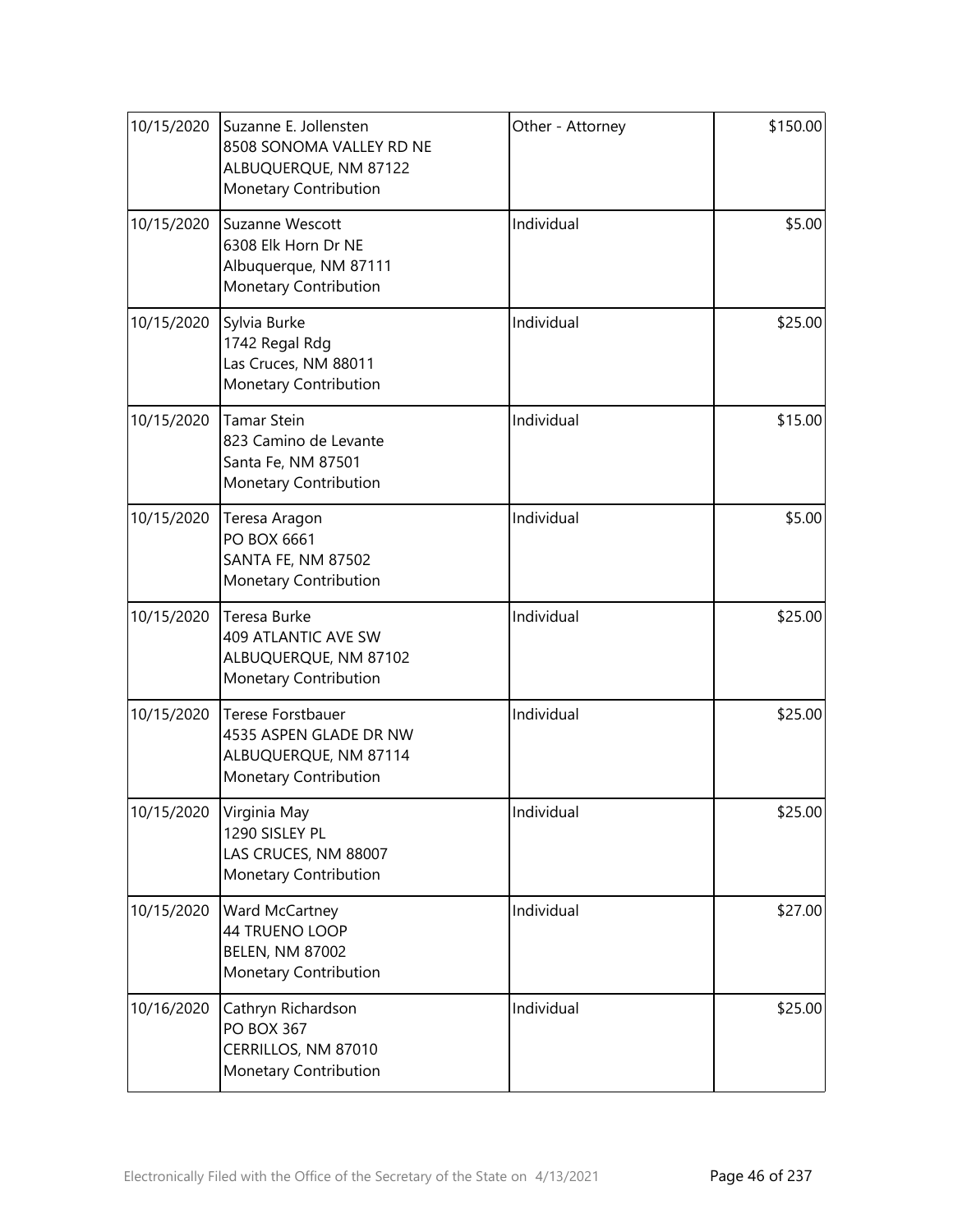| 10/16/2020 | Chiyoko Yoshida<br>186 HC 72<br>Ribera, NM 87560<br>Monetary Contribution                                       | Individual    | \$5.00  |
|------------|-----------------------------------------------------------------------------------------------------------------|---------------|---------|
| 10/16/2020 | David Dilts<br>7024 Lamar Ave NW<br>Albuquerque, NM 87120<br>Monetary Contribution                              | Individual    | \$5.00  |
| 10/16/2020 | Edward Velhagen<br>10601 Moon Valley Ct NE<br>Albuquerque, NM 87111<br>Monetary Contribution                    | Individual    | \$5.00  |
| 10/16/2020 | <b>Glen Duval</b><br>1016 W Houghton St<br>Santa Fe, NM 87505<br>Monetary Contribution                          | Individual    | \$25.00 |
| 10/16/2020 | Hale W. Huber<br>1800 Sandhill Rd<br>Las Cruces, NM 88012<br>Monetary Contribution                              | Other - Owner | \$25.00 |
| 10/16/2020 | Jacqueline Christensen<br>910 Stagecoach Dr<br>Las Cruces, NM 88011-9092<br>Monetary Contribution               | Individual    | \$5.00  |
| 10/16/2020 | Jeanette Saiz<br>908 VUELTA DEL SUR<br>SANTA FE, NM 87507<br>Monetary Contribution                              | Individual    | \$10.00 |
| 10/16/2020 | Lily Tomlin<br>16255 Ventura Blvd<br>Encino, CA 91436<br>Monetary Contribution                                  | Individual    | \$25.00 |
| 10/16/2020 | <b>Nick Merton</b><br>9251 Eagle Ranch Rd NW, Apt 1314<br>Albuquerque, NM 87114<br><b>Monetary Contribution</b> | Individual    | \$10.00 |
| 10/16/2020 | <b>Sharonlee Cummins</b><br>1508 WALNUT DR<br>ALAMOGORDO, NM 88310-4546<br>Monetary Contribution                | Individual    | \$10.00 |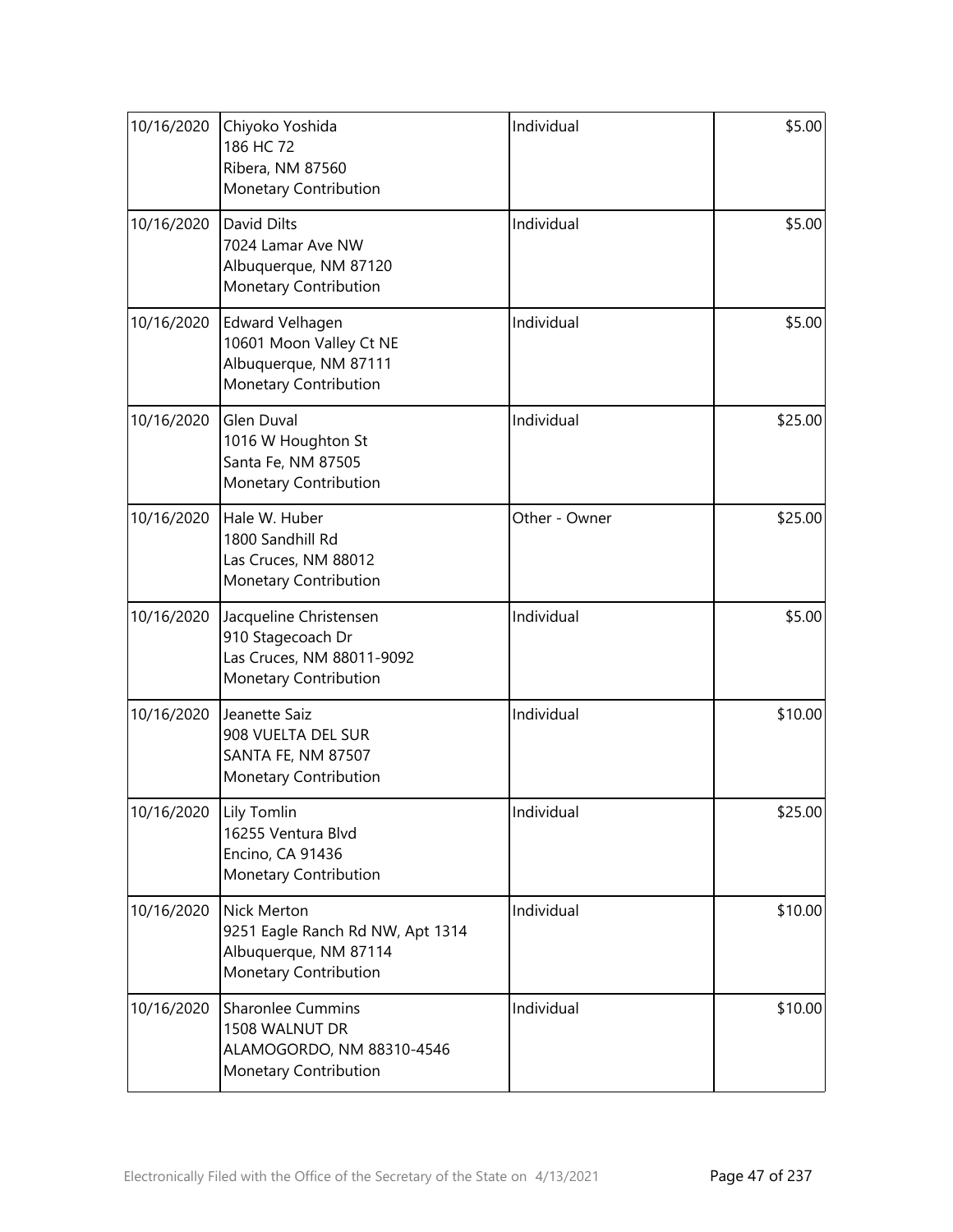| 10/17/2020 | Andrea Castellanos<br>PO BOX 3193<br>LOS LUNAS, NM 87031<br>Monetary Contribution                | Other - Not Employed | \$25.00 |
|------------|--------------------------------------------------------------------------------------------------|----------------------|---------|
| 10/17/2020 | Anthony Wight<br>3301 Monroe St NE, Unit O157<br>Albuquerque, NM 87110<br>Monetary Contribution  | Individual           | \$45.00 |
| 10/17/2020 | Connie Hudgeons<br>6118 Edith Blvd NE, Unit 47<br>Albuquerque, NM 87107<br>Monetary Contribution | Individual           | \$25.00 |
| 10/17/2020 | Donna Vigil<br>2641 Heritage Park Cir<br>San Jose, CA 95132<br>Monetary Contribution             | Individual           | \$5.00  |
| 10/17/2020 | Dorothy Garcia<br>1300 LUJAN HILL RD<br>LAS CRUCES, NM 88007<br>Monetary Contribution            | Individual           | \$5.00  |
| 10/17/2020 | Edwina La Grange<br>PO Box 623<br>Velarde, NM 87582<br>Monetary Contribution                     | Individual           | \$10.00 |
| 10/17/2020 | Hamilton B. Brown<br><b>PO BOX 399</b><br>ARROYO SECO, NM 87514<br>Monetary Contribution         | Individual           | \$70.00 |
| 10/17/2020 | Irene Jillson<br>9162 Bloom Ct<br>Burke, VA 22015<br>Monetary Contribution                       | Individual           | \$25.00 |
| 10/17/2020 | Jaime Sirgany<br>630 Masselin Ave, Apt 431<br>Los Angeles, CA 90036<br>Monetary Contribution     | Individual           | \$5.00  |
| 10/17/2020 | James Wilson<br>40 BALSA RD<br>SANTA FE, NM 87508<br>Monetary Contribution                       | Individual           | \$15.00 |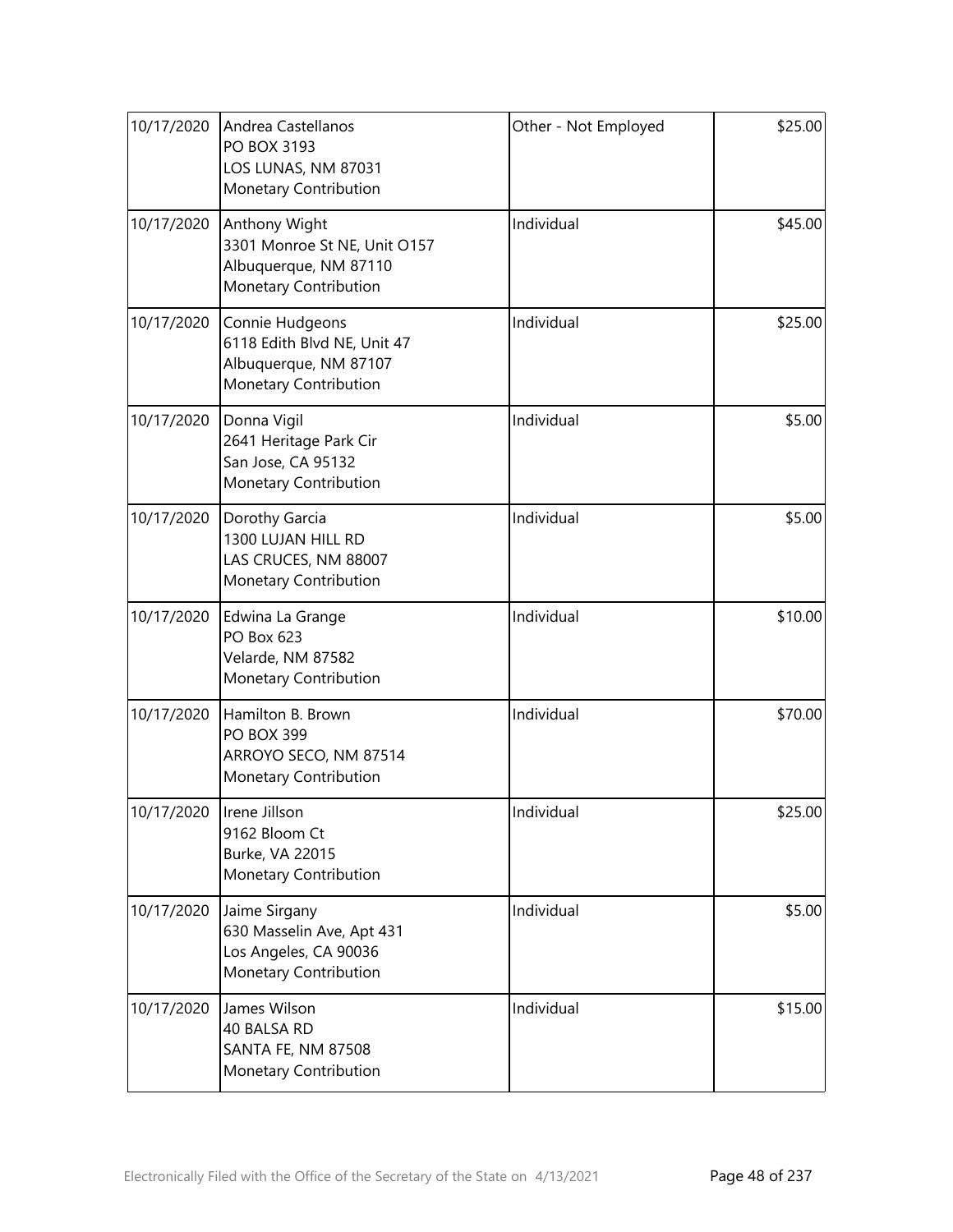| 10/17/2020 | Jandr Southard<br>4710 CARTER LN<br>AUSTIN, TX 78744<br>Monetary Contribution            | Individual           | \$5.00  |
|------------|------------------------------------------------------------------------------------------|----------------------|---------|
| 10/17/2020 | Jeff Jolly<br>100 Vissing Pl<br>Los Lunas, NM 87031<br>Monetary Contribution             | Other - Teacher      | \$25.00 |
| 10/17/2020 | John Darragh<br>5219 W Comanche St<br>Farmington, NM 87401<br>Monetary Contribution      | Individual           | \$2.00  |
| 10/17/2020 | Judith Alcala<br><b>PO Box 361</b><br>Arroyo Hondo, NM 87513<br>Monetary Contribution    | Individual           | \$5.00  |
| 10/17/2020 | Kari Ward Karr<br>9214 Las Camas Rd NE<br>Albuquerque, NM 87111<br>Monetary Contribution | Other - Psychologist | \$25.00 |
| 10/17/2020 | Kathryn Thiel<br>1909 EL SEGUNDO TRL<br>LAS CRUCES, NM 88011<br>Monetary Contribution    | Individual           | \$5.00  |
| 10/17/2020 | Laura J. Merrill<br><b>PO BOX 612</b><br>TAOS, NM 87571<br>Monetary Contribution         | Other - Artist       | \$40.00 |
| 10/17/2020 | Lisa Wooldridge<br>1049 CALLE CARMILITA<br>SANTA FE, NM 87505<br>Monetary Contribution   | Individual           | \$5.00  |
| 10/17/2020 | Mark Gillingham<br>1218 7th St<br>Las Vegas, NM 87701<br>Monetary Contribution           | Individual           | \$35.00 |
| 10/17/2020 | Mary Lane Leslie<br>PO Box 1047<br>El Prado, NM 87529<br>Monetary Contribution           | Other - Attorney     | \$70.00 |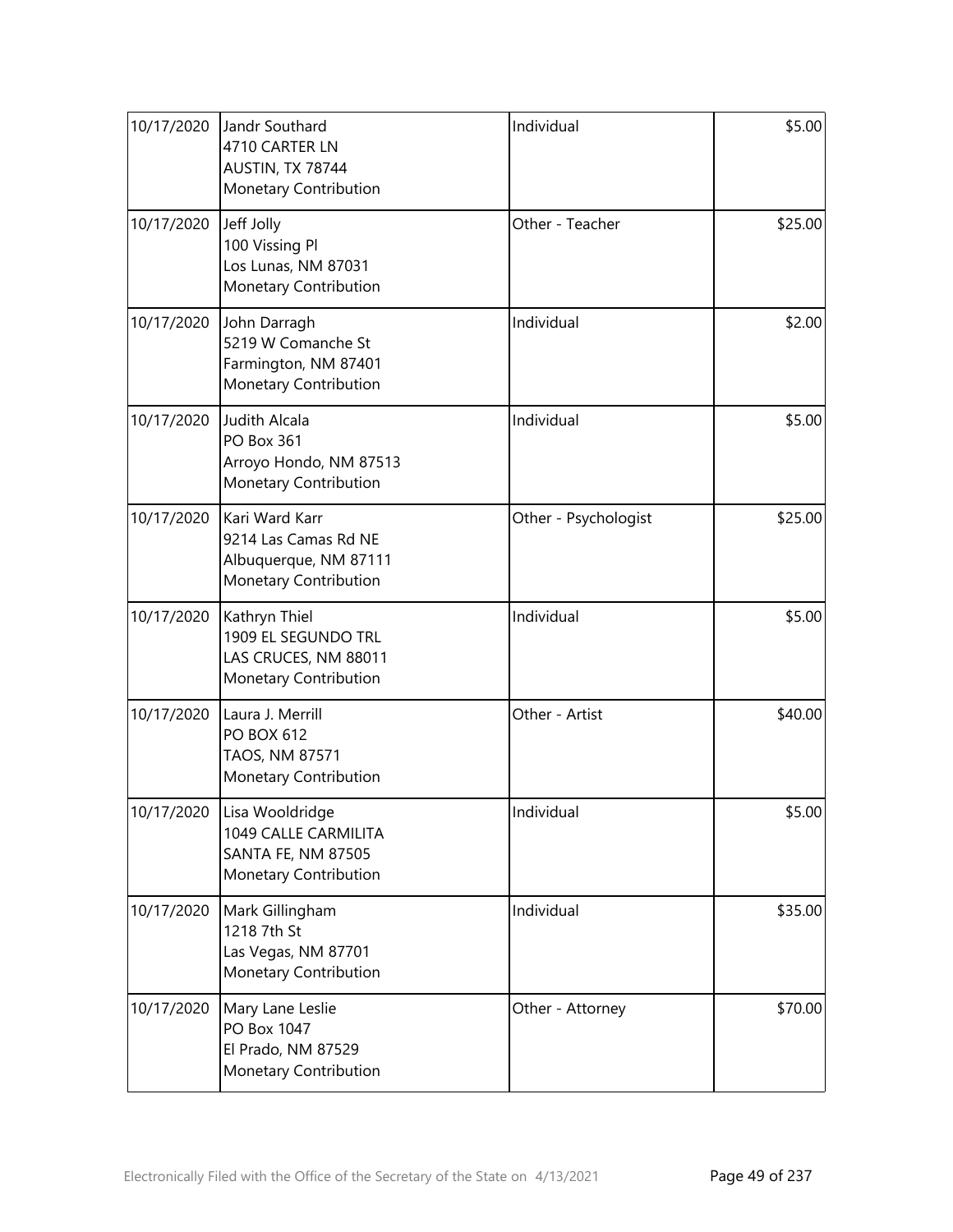| 10/17/2020 | Mary S. Campbell<br><b>PO BOX 220</b><br><b>DIXON, NM 87527</b><br>Monetary Contribution           | Other - Retired | \$25.00 |
|------------|----------------------------------------------------------------------------------------------------|-----------------|---------|
| 10/17/2020 | Melissa Negrillo-Pino<br>1201 DRAKE ST<br>SOCORRO, NM 87801<br>Monetary Contribution               | Individual      | \$5.00  |
| 10/17/2020 | Nancy Gustaf<br>1800 Wildwood Ln SW<br>Albuquerque, NM 87105<br>Monetary Contribution              | Individual      | \$25.00 |
| 10/17/2020 | <b>Richard Vanwelden</b><br>1106 ROSARITO DR SE<br>RIO RANCHO, NM 87124<br>Monetary Contribution   | Individual      | \$5.00  |
| 10/17/2020 | Sylvia Reta<br>4912 BUTTERFIELD TRL NW<br>ALBUQUERQUE, NM 87120<br>Monetary Contribution           | Individual      | \$5.00  |
| 10/18/2020 | Amy Romero<br>7809 SHERWOOD DR NW<br>ALBUQUERQUE, NM 87120<br>Monetary Contribution                | Individual      | \$2.50  |
| 10/18/2020 | Bonnie S. Korman<br>PO Box 80<br>Taos, NM 87571<br>Monetary Contribution                           | Individual      | \$5.00  |
| 10/18/2020 | <b>Brett Nelson</b><br>5801 Lowell St NE, Apt 3A<br>Albuquerque, NM 87111<br>Monetary Contribution | Individual      | \$10.00 |
| 10/18/2020 | Carter Schleicher<br>4141 Ramsey Cir<br>Carson City, NV 89706<br>Monetary Contribution             | Individual      | \$25.00 |
| 10/18/2020 | CayZan Kramer<br>8237 Otero Ave NE<br>Albuquerque, NM 87109<br>Monetary Contribution               | Individual      | \$10.00 |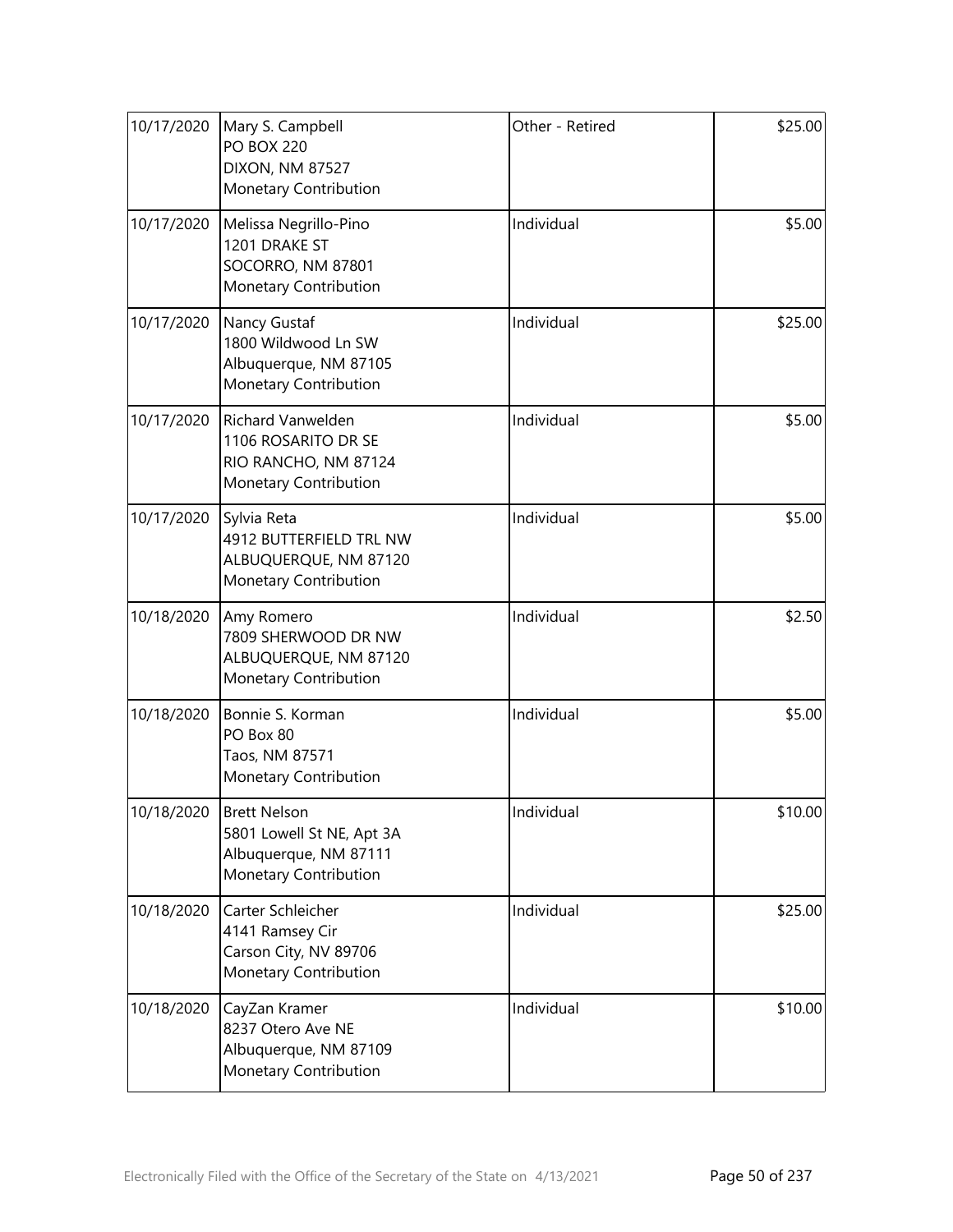| 10/18/2020 | Christopher E. Wilding<br><b>600 CAMINO RANCHEROS</b><br><b>SANTA FE, NM 87505</b><br>Monetary Contribution | Individual                          | \$25.00  |
|------------|-------------------------------------------------------------------------------------------------------------|-------------------------------------|----------|
| 10/18/2020 | Connie Ryan<br><b>PO BOX 514</b><br>BRIGHTWOOD, OR 97011<br>Monetary Contribution                           | Individual                          | \$12.50  |
| 10/18/2020 | David Crockett<br>628 NW Green Forest Cir<br>Redmond, OR 97756<br>Monetary Contribution                     | Individual                          | \$10.00  |
| 10/18/2020 | David J. Duran<br>2013 CHAPPARAL AVE<br>CLOVIS, NM 88101<br>Monetary Contribution                           | Individual                          | \$2.50   |
| 10/18/2020 | Dehron Foster<br>7201 TREE LINE AVE NW<br>ALBUQUERQUE, NM 87114<br>Monetary Contribution                    | Individual                          | \$25.00  |
| 10/18/2020 | Don Meyer<br>303 14th St SW<br>Albuquerque, NM 87102<br>Monetary Contribution                               | Other - Environmental<br>Specialist | \$125.00 |
| 10/18/2020 | Doreen Siracusano<br>2850 TRELLIS DR NW<br>ALBUQUERQUE, NM 87107<br>Monetary Contribution                   | Individual                          | \$10.00  |
| 10/18/2020 | Eiichi Fukushima<br>PO Box 9363<br>Albuquerque, NM 87119<br>Monetary Contribution                           | Other - Scientist                   | \$50.00  |
| 10/18/2020 | Eileen Thatcher<br>928 H St<br>Arcata, CA 95521<br>Monetary Contribution                                    | Individual                          | \$25.00  |
| 10/18/2020 | <b>Emily Ruch</b><br>900 RIDGECREST DR SE<br>ALBUQUERQUE, NM 87108<br>Monetary Contribution                 | Other - University Student          | \$50.00  |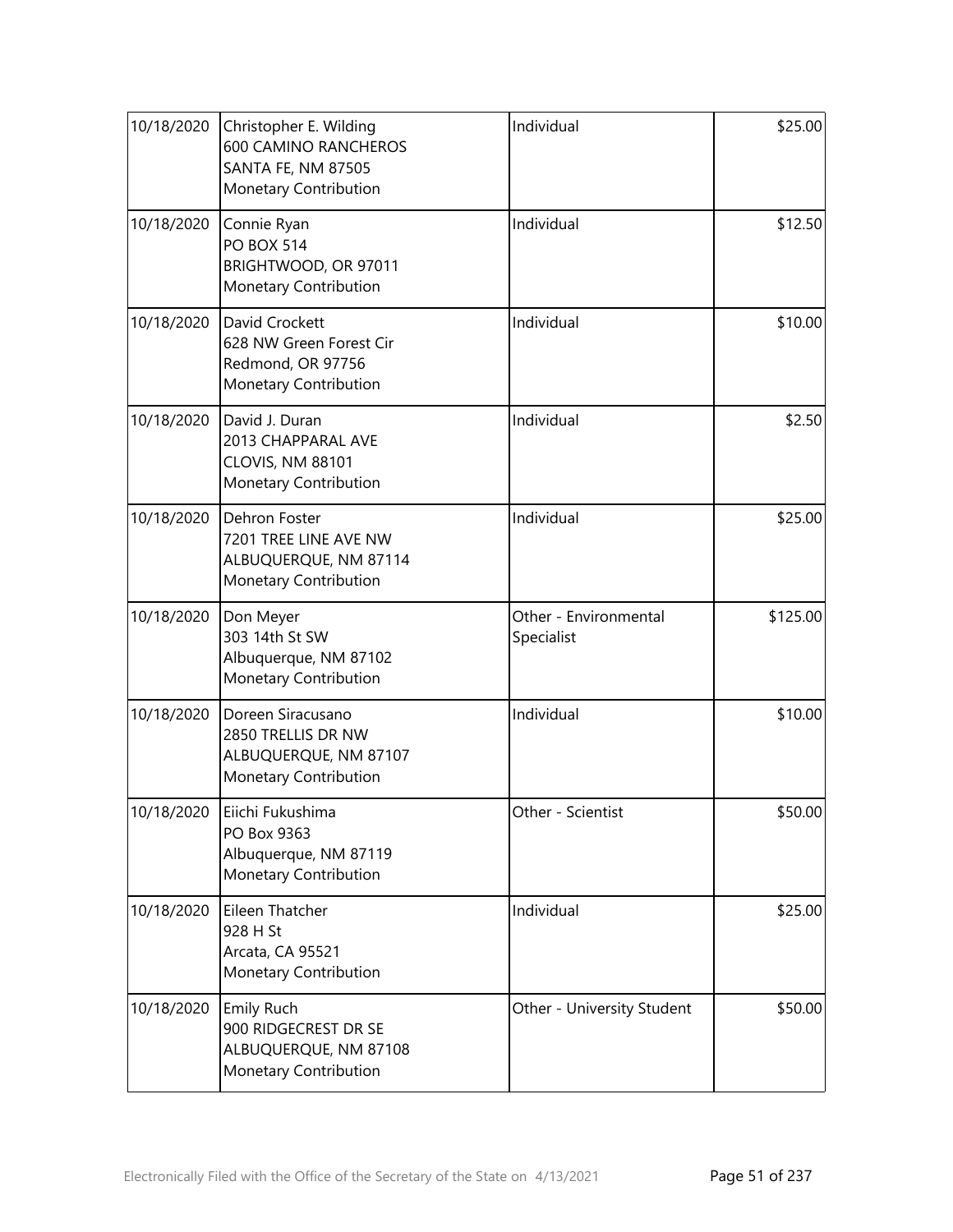| 10/18/2020 | Gary Houston<br>1525 W Granville Ave<br>Chicago, IL 60660<br>Monetary Contribution              | Individual        | \$2.50   |
|------------|-------------------------------------------------------------------------------------------------|-------------------|----------|
| 10/18/2020 | George Finley, III<br>3360 Ocean Dr<br>Corpus Christi, TX 78411<br>Monetary Contribution        | Other - President | \$100.00 |
| 10/18/2020 | Gloria V. Gonzales<br>PO Box 98<br>Chamberino, NM 88027<br>Monetary Contribution                | Individual        | \$12.50  |
| 10/18/2020 | Hale W. Huber<br>1800 Sandhill Rd<br>Las Cruces, NM 88012<br>Monetary Contribution              | Other - Owner     | \$12.50  |
| 10/18/2020 | <b>Hyacinth Salas</b><br>1049 MESA CRUZADA NW<br>LOS LUNAS, NM 87031<br>Monetary Contribution   | Individual        | \$50.00  |
| 10/18/2020 | Ingeborg Chambers<br>7821 Sunrose Dr NW<br>Albuquerque, NM 87120<br>Monetary Contribution       | Individual        | \$12.50  |
| 10/18/2020 | James Prunty<br>608 Apache St<br>Taos, NM 87571<br>Monetary Contribution                        | Individual        | \$12.50  |
| 10/18/2020 | Jeremy Mann<br>95 BLUESTEM DR<br><b>SANTA FE, NM 87506</b><br>Monetary Contribution             | Individual        | \$12.50  |
| 10/18/2020 | JoAnne L. Weaver<br>10405 Griffith Park Dr NE<br>Albuquerque, NM 87123<br>Monetary Contribution | Individual        | \$5.00   |
| 10/18/2020 | John P. Curtin<br>5000 Sooner Trl NW<br>Albuquerque, NM 87120<br>Monetary Contribution          | Individual        | \$25.00  |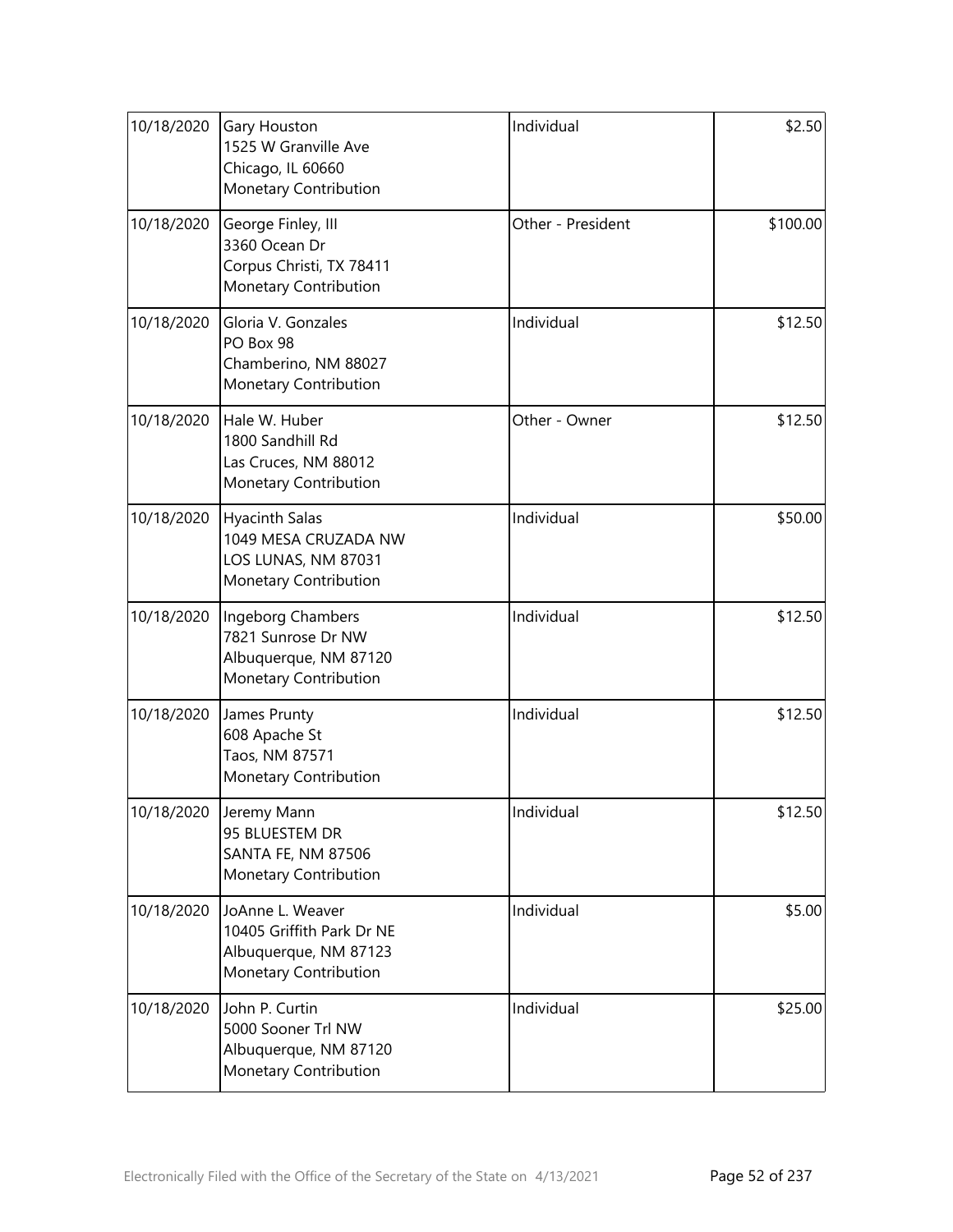| 10/18/2020 | Josephine Ball<br>31 CAMINO ESTRELLAS<br>SANTA FE, NM 87508<br>Monetary Contribution              | Individual      | \$7.50  |
|------------|---------------------------------------------------------------------------------------------------|-----------------|---------|
| 10/18/2020 | Joy Huffine<br>236th St SW, Apt 125<br>Edmonds, WA 98026<br>Monetary Contribution                 | Individual      | \$2.50  |
| 10/18/2020 | June Ferrill<br>570 Camino Montebello<br>Santa Fe, NM 87501<br>Monetary Contribution              | Individual      | \$15.00 |
| 10/18/2020 | Kenneth Burton<br><b>PO BOX 3238</b><br>EDGEWOOD, NM 87015<br>Monetary Contribution               | Other - Retired | \$25.00 |
| 10/18/2020 | Kicab Castaneda-Mendez<br>878 FEARRINGTON POST<br>PITTSBORO, NC 27312<br>Monetary Contribution    | Individual      | \$20.00 |
| 10/18/2020 | Krishna S. Khalsa<br>300 CAMINO MIRAMONTES<br>ESPANOLA, NM 87532<br>Monetary Contribution         | Individual      | \$12.50 |
| 10/18/2020 | Laura J. Merrill<br><b>PO BOX 612</b><br>TAOS, NM 87571<br>Monetary Contribution                  | Other - Artist  | \$25.00 |
| 10/18/2020 | Linda Jordan<br>2300 W Alameda St, Apt A1<br>Santa Fe, NM 87507<br>Monetary Contribution          | Individual      | \$25.00 |
| 10/18/2020 | Linda Patton<br>2210 Miguel Chavez Rd, Unit 417<br>Santa Fe, NM 87505<br>Monetary Contribution    | Individual      | \$12.50 |
| 10/18/2020 | Loretta Marie Shiver<br>300 PLACITAS RD NW<br>ALBUQUERQUE, NM 87107-5333<br>Monetary Contribution | Individual      | \$12.50 |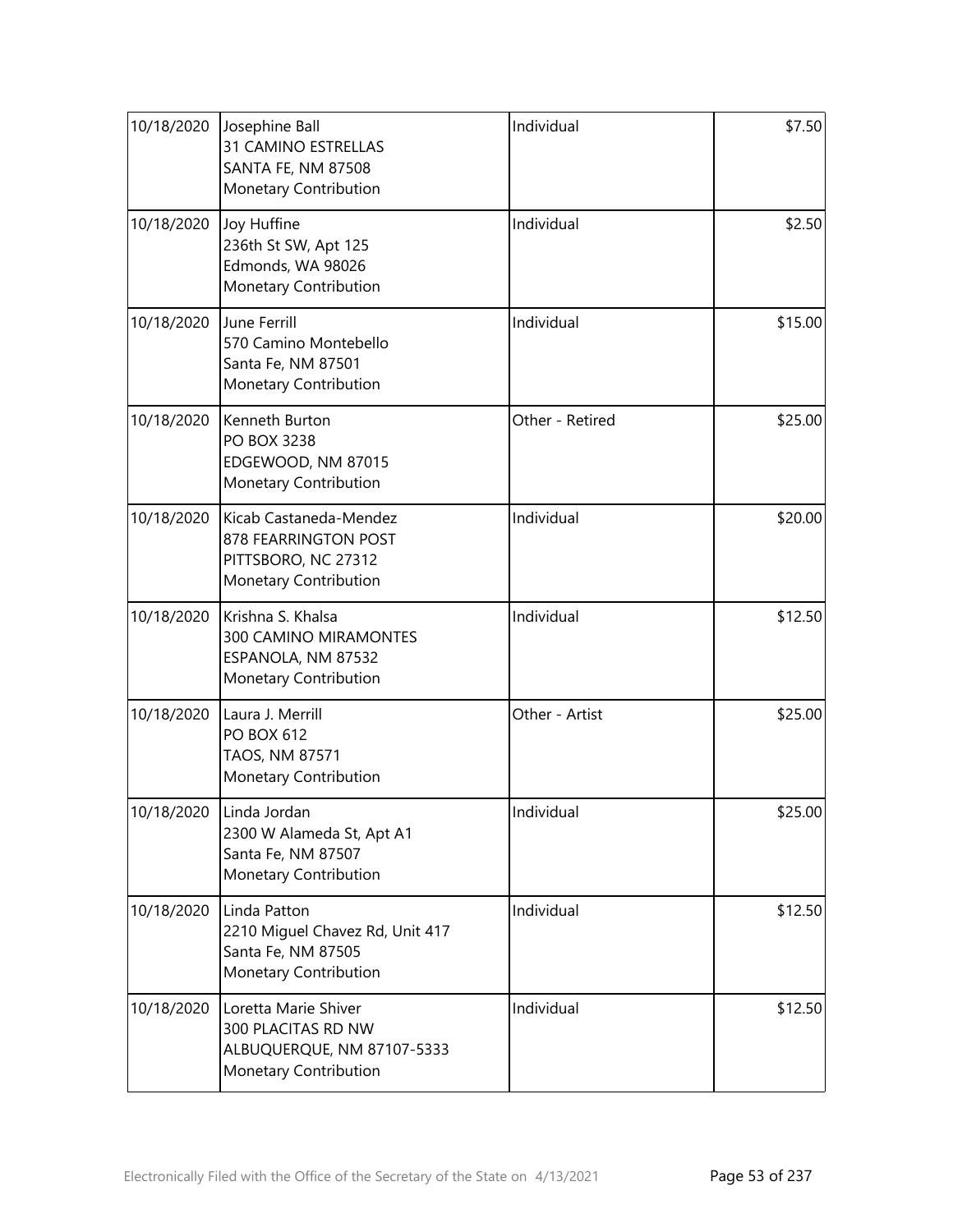| 10/18/2020 | Louise Turner<br>PO BOX 16199<br>ALBUQUERQUE, NM 87191<br>Monetary Contribution              | Individual           | \$12.50  |
|------------|----------------------------------------------------------------------------------------------|----------------------|----------|
| 10/18/2020 | Maria Dion<br>1828 Wildwood Ln SW<br>Albuquerque, NM 87105<br>Monetary Contribution          | Individual           | \$25.00  |
| 10/18/2020 | Meagan Walton<br>202 Stanford Dr SE, Apt 3<br>Albuquerque, NM 87106<br>Monetary Contribution | Individual           | \$5.00   |
| 10/18/2020 | Myra Prescott<br>8915 VIA DEL ORO SW<br>ALBUQUERQUE, NM 87121<br>Monetary Contribution       | Individual           | \$5.00   |
| 10/18/2020 | Natalie Gutierrez<br>414 LA MARCHA<br>BERNALILLO, NM 87004<br>Monetary Contribution          | Individual           | \$2.50   |
| 10/18/2020 | Nora Stoecker<br>711 Green Acres Ln<br>Bosque Farms, NM 87068<br>Monetary Contribution       | Individual           | \$25.00  |
| 10/18/2020 | Oswald Werner<br>250 E Alameda St, Unit 3319<br>Santa Fe, NM 87501<br>Monetary Contribution  | Individual           | \$50.00  |
| 10/18/2020 | Paige Best<br>65a Don Filomeno<br>Santa Fe, NM 87506<br>Monetary Contribution                | Other - Not Employed | \$250.00 |
| 10/18/2020 | Paul Chattey<br>1 BRIMHALL WASH<br>SANTA FE, NM 87508<br>Monetary Contribution               | Individual           | \$2.50   |
| 10/18/2020 | Paul Widick<br>3201 Zafarano Dr, Ste C<br>Santa Fe, NM 87507<br>Monetary Contribution        | Other - Retired      | \$50.00  |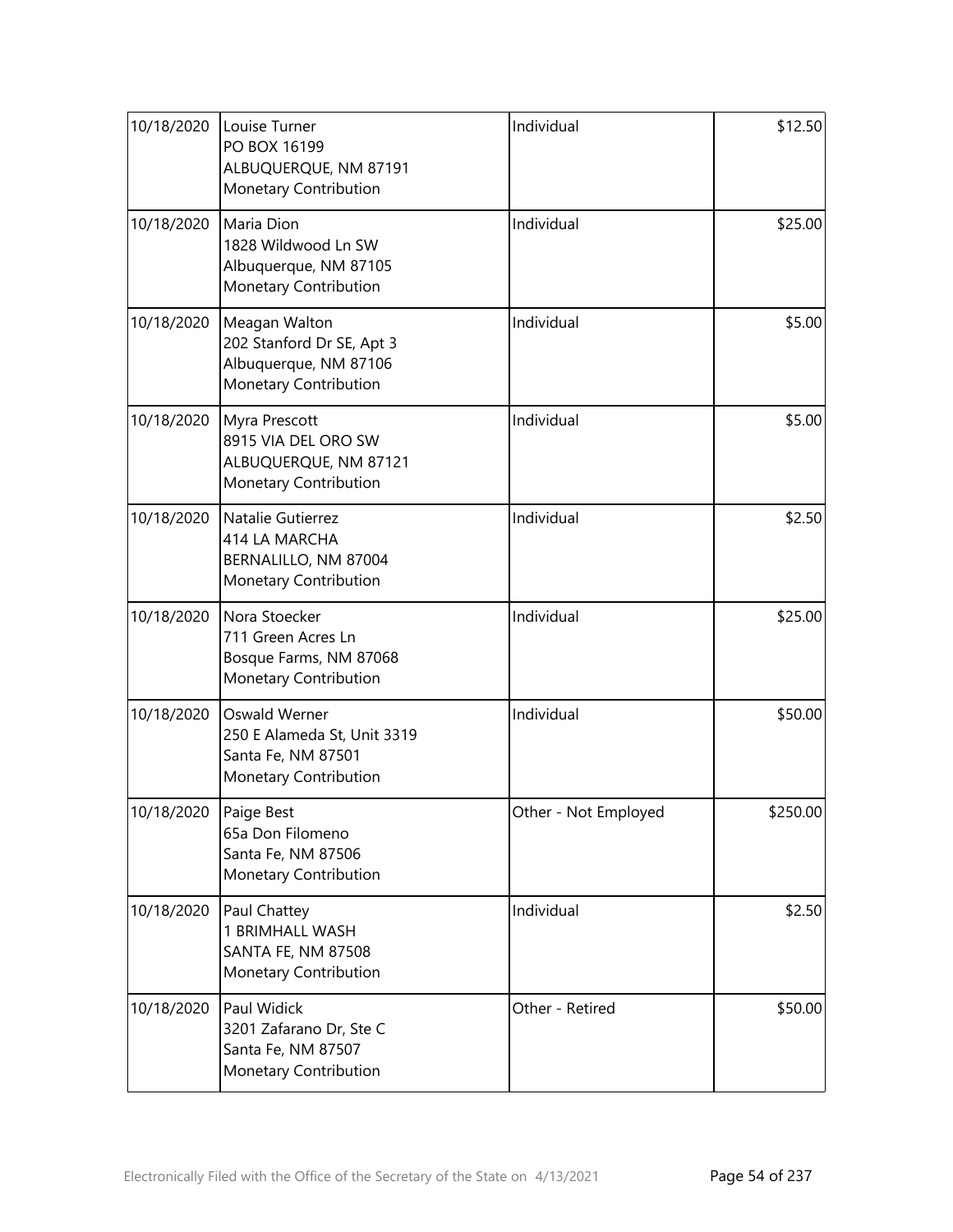| 10/18/2020 | Randy Souza<br>14677 SPRINGER AVE<br>SARATOGA, CA 95070<br>Monetary Contribution                | Individual | \$10.00 |
|------------|-------------------------------------------------------------------------------------------------|------------|---------|
| 10/18/2020 | <b>Richard Braziel</b><br>41 Wind Rd NW<br>Albuquerque, NM 87120<br>Monetary Contribution       | Individual | \$30.00 |
| 10/18/2020 | Robert Weinberg<br>701 CALLE VIBORA<br><b>SANTA FE, NM 87501</b><br>Monetary Contribution       | Individual | \$35.00 |
| 10/18/2020 | Sarah Friedland<br>1842 Propps St NE<br>Albuquerque, NM 87112<br>Monetary Contribution          | Individual | \$7.50  |
| 10/18/2020 | Sergio Loya<br>1017 12TH ST SE<br>RIO RANCHO, NM 87124<br>Monetary Contribution                 | Individual | \$5.00  |
| 10/18/2020 | Sherry Snyder<br>835 E Zia Rd<br>Santa Fe, NM 87505<br>Monetary Contribution                    | Individual | \$12.50 |
| 10/18/2020 | Sparo Arika Vigil<br>2788 CALLE DE ORIENTE NORTE<br>SANTA FE, NM 87507<br>Monetary Contribution | Individual | \$10.00 |
| 10/18/2020 | <b>Steve Lewis</b><br>5015 ROYENE AVE NE<br>ALBUQUERQUE, NM 87110<br>Monetary Contribution      | Individual | \$25.00 |
| 10/18/2020 | Susan Haywood<br>2146 NW Everett St<br>Portland, OR 97210<br>Monetary Contribution              | Individual | \$3.00  |
| 10/18/2020 | Susann Brown<br>90 SHIREWOOD DR<br>ROCHESTER, NY 14625<br>Monetary Contribution                 | Individual | \$12.50 |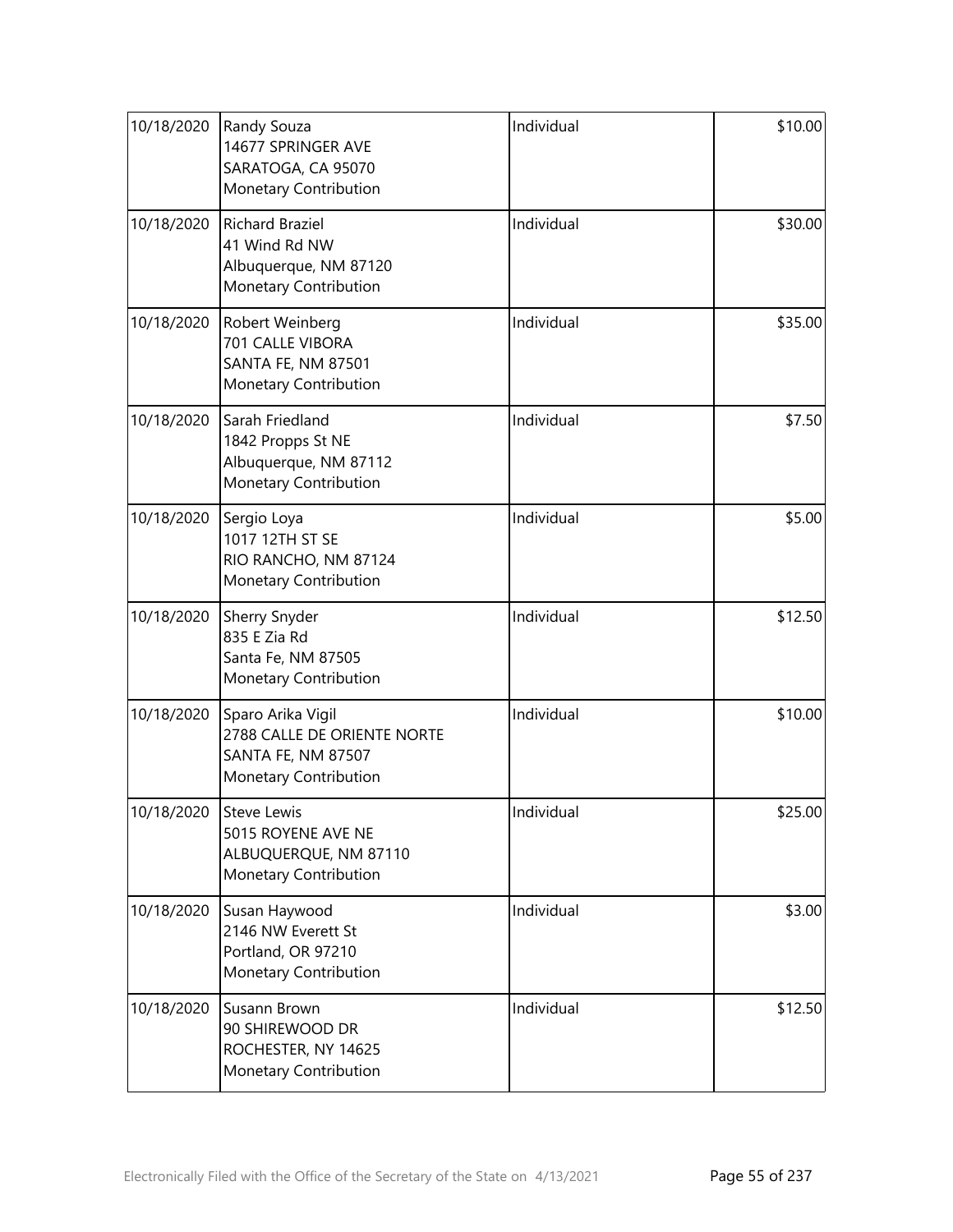| 10/18/2020 | Sybil Wertheim<br>3516 Chalmers Rd SW<br>Albuquerque, NM 87105<br>Monetary Contribution                 | Individual           | \$12.50  |
|------------|---------------------------------------------------------------------------------------------------------|----------------------|----------|
| 10/18/2020 | Tohnia Miller<br>28 VIA BELLA<br>SANTA FE, NM 87507<br>Monetary Contribution                            | Individual           | \$2.50   |
| 10/18/2020 | Virginia C. Pitts<br>10301 Golf Course Rd NW, Apt 207<br>Albuquerque, NM 87114<br>Monetary Contribution | Individual           | \$25.00  |
| 10/18/2020 | Virginia Goodwin<br>6412 JA CT NW<br>ALBUQUERQUE, NM 87120<br>Monetary Contribution                     | Individual           | \$12.50  |
| 10/18/2020 | Wayne Pilz<br><b>10 INSPIRATION DR</b><br>LOS LUNAS, NM 87031<br>Monetary Contribution                  | Individual           | \$5.00   |
| 10/18/2020 | Wayne Trott<br>1621 Richmond Dr NE<br>Albuquerque, NM 87106<br>Monetary Contribution                    | Other - Not Employed | \$50.00  |
| 10/18/2020 | <b>Winifred Dooley</b><br>4420 N Clybourn Ave<br>Burbank, CA 91505<br>Monetary Contribution             | Individual           | \$125.00 |
| 10/18/2020 | <b>Wyatt Crouse</b><br>1950 LIONS TRL<br>FARMINGTON, NM 87401<br>Monetary Contribution                  | Individual           | \$2.50   |
| 10/19/2020 | Albert G. Tyson<br>8416 DISNEY PL NE<br>ALBUQUERQUE, NM 87122<br>Monetary Contribution                  | Other - Retired      | \$20.22  |
| 10/19/2020 | Annie Hickman<br>2500 Sawmill Rd, Apt 1415<br>Santa Fe, NM 87505<br>Monetary Contribution               | Individual           | \$12.50  |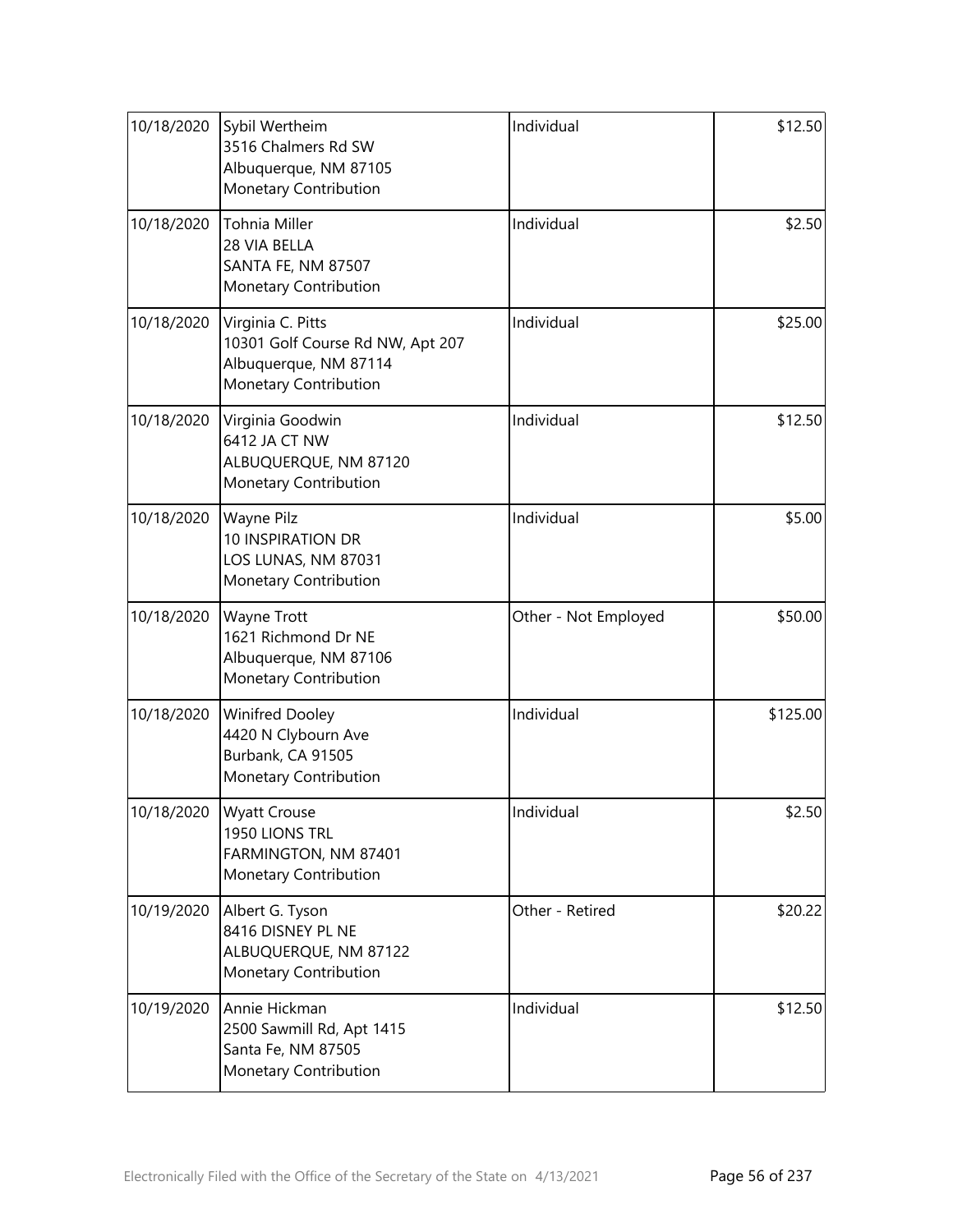| 10/19/2020 | Charles D. Young<br>21 LODGE RD<br>TAOS, NM 87571<br>Monetary Contribution                           | Individual      | \$7.50  |
|------------|------------------------------------------------------------------------------------------------------|-----------------|---------|
| 10/19/2020 | Christine Johnson<br><b>PO BOX 1251</b><br>CORRALES, NM 87048<br>Monetary Contribution               | Individual      | \$50.00 |
| 10/19/2020 | Denise Erin Sullivan<br>69 ORONA RD<br>LOS LUNAS, NM 87031<br>Monetary Contribution                  | Individual      | \$3.00  |
| 10/19/2020 | <b>Edith Todd Umland</b><br>2224 VIA GRANADA PL NW<br>ALBUQUERQUE, NM 87104<br>Monetary Contribution | Individual      | \$12.50 |
| 10/19/2020 | Faya Causey<br>3104 P St NW<br>Washington, DC 20007<br>Monetary Contribution                         | Individual      | \$6.50  |
| 10/19/2020 | Kathleen Park<br>3305 Calle Cuervo NW, Apt 1216<br>Albuquerque, NM 87114<br>Monetary Contribution    | Individual      | \$25.00 |
| 10/19/2020 | Mack McKinney<br>206 E 32ND ST<br>SILVER CITY, NM 88061<br>Monetary Contribution                     | Other - Rancher | \$40.00 |
| 10/19/2020 | Mary Kate Lamothe<br>828 TRUMAN ST NE<br>ALBUQUERQUE, NM 87110<br>Monetary Contribution              | Individual      | \$15.00 |
| 10/19/2020 | Patricia Halverson<br>3510 Olivia Rd<br>Las Vegas, NM 87701<br>Monetary Contribution                 | Other - Retired | \$12.50 |
| 10/19/2020 | Petrina Nelson<br>1207 W Union Ave, Unit 6<br>Las Cruces, NM 88005<br>Monetary Contribution          | Individual      | \$5.00  |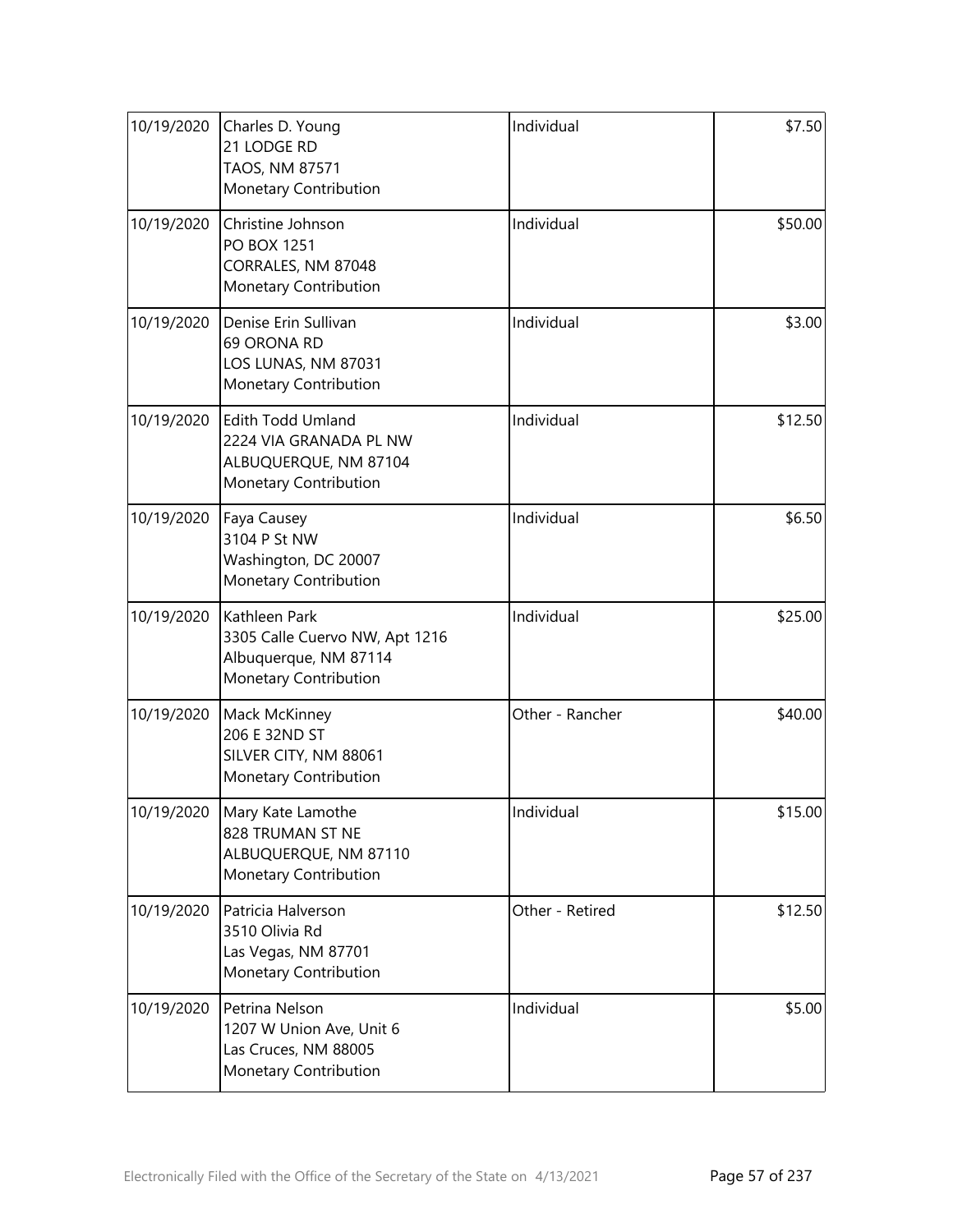| 10/19/2020 | <b>Richard Rose</b><br>2 ROSA AVE SW<br>LOS LUNAS, NM 87031<br>Monetary Contribution                 | Other - Not Employed | \$7.50  |
|------------|------------------------------------------------------------------------------------------------------|----------------------|---------|
| 10/19/2020 | William C. Catanach<br>PO Box 5792<br>Santa Fe, NM 87502<br>Monetary Contribution                    | Other - Tax Preparer | \$10.00 |
| 10/20/2020 | <b>Bill Renfro</b><br>11605 Elwood Pl NE<br>Albuquerque, NM 87112<br>Monetary Contribution           | Individual           | \$20.00 |
| 10/20/2020 | <b>Frank Ramirez</b><br>2141 VISTA DE COLINAS DR SE<br>RIO RANCHO, NM 87124<br>Monetary Contribution | Individual           | \$5.00  |
| 10/20/2020 | Herman Whiterabbit<br>481 MARIGOLD DR<br>MADISON, WI 53713<br>Monetary Contribution                  | Individual           | \$1.00  |
| 10/20/2020 | Linda Sainz<br>6833 KALGAN RD NE<br>RIO RANCHO, NM 87144<br>Monetary Contribution                    | Individual           | \$5.00  |
| 10/20/2020 | Lucille Brasher<br>4525 JAMAICA DR NE<br>ALBUQUERQUE, NM 87111<br>Monetary Contribution              | Individual           | \$2.50  |
| 10/20/2020 | Michael Baca<br>PO BOX 13383<br>ALBUQUERQUE, NM 87192<br>Monetary Contribution                       | Individual           | \$12.50 |
| 10/20/2020 | Shirley Klinghoffer<br>21 Brahma Ln<br>Santa Fe, NM 87506<br>Monetary Contribution                   | Individual           | \$9.00  |
| 10/21/2020 | Leigh Murray<br>PO Box 5001<br>Las Cruces, NM 88003<br>Monetary Contribution                         | Other - Not Employed | \$75.00 |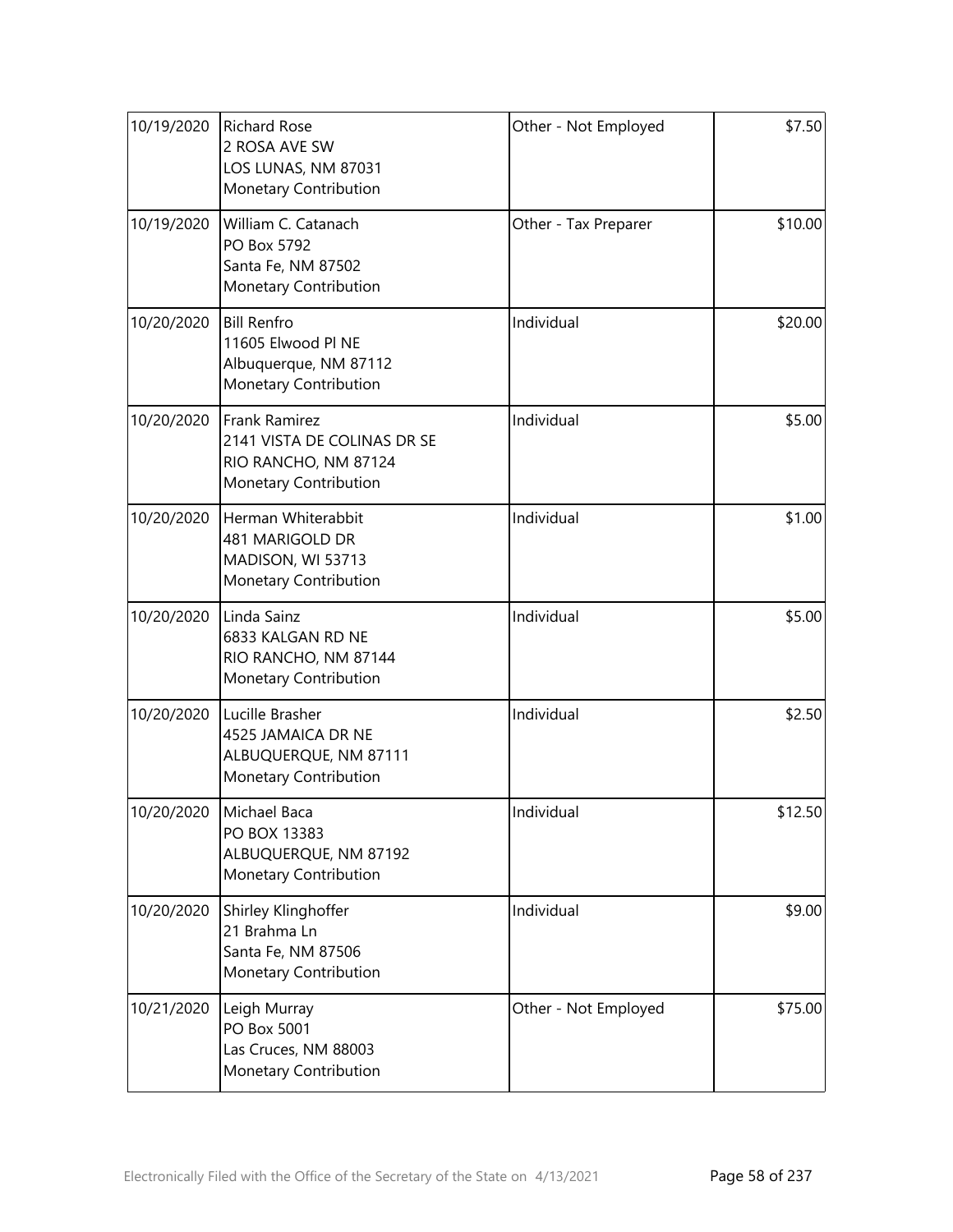| 10/21/2020 | Linde Schuster<br>1210 N 1ST ST<br><b>RATON, NM 87740</b><br>Monetary Contribution           | Individual                       | \$50.00     |
|------------|----------------------------------------------------------------------------------------------|----------------------------------|-------------|
| 10/21/2020 | Paula Bandt<br>16120 Rosewood St<br>Overland Park, KS 66085<br>Monetary Contribution         | Individual                       | \$3.00      |
| 10/21/2020 | Vickie Brinkmeyer<br>1085 Hornby Creek Rd<br>Sandpoint, ID 83864<br>Monetary Contribution    | Other - Information<br>Requested | \$10,000.00 |
| 10/21/2020 | Xochhitl P. Valencia<br>2113 W Ohara Rd<br>Anthony, NM 88021<br>Monetary Contribution        | Individual                       | \$2.50      |
| 10/22/2020 | Ali Mendoza<br>3004 VIA DONITO<br>ALPINE, CA 91901<br>Monetary Contribution                  | Individual                       | \$50.00     |
| 10/22/2020 | Andrea Newman<br>5723 Guadalupe Trl NW<br>Albuquerque, NM 87107<br>Monetary Contribution     | Individual                       | \$25.00     |
| 10/22/2020 | Andrew C. Hsi<br>1009 Madison St NE<br>Albuquerque, NM 87110<br><b>Monetary Contribution</b> | Other - Physician                | \$108.46    |
|            | 10/22/2020  Ann Morgan<br>730 Juniper Dr<br>Santa Fe, NM 87501<br>Monetary Contribution      | Individual                       | \$25.00     |
| 10/22/2020 | Anne Farr<br>1250 S WASHINGTON ST<br>ALEXANDRIA, VA 22314<br>Monetary Contribution           | Individual                       | \$15.00     |
| 10/22/2020 | Anthony Rademeyer<br>21 Geronimo Ln.<br>Arroyo Seco, NM 87514<br>Monetary Contribution       | Individual                       | \$100.00    |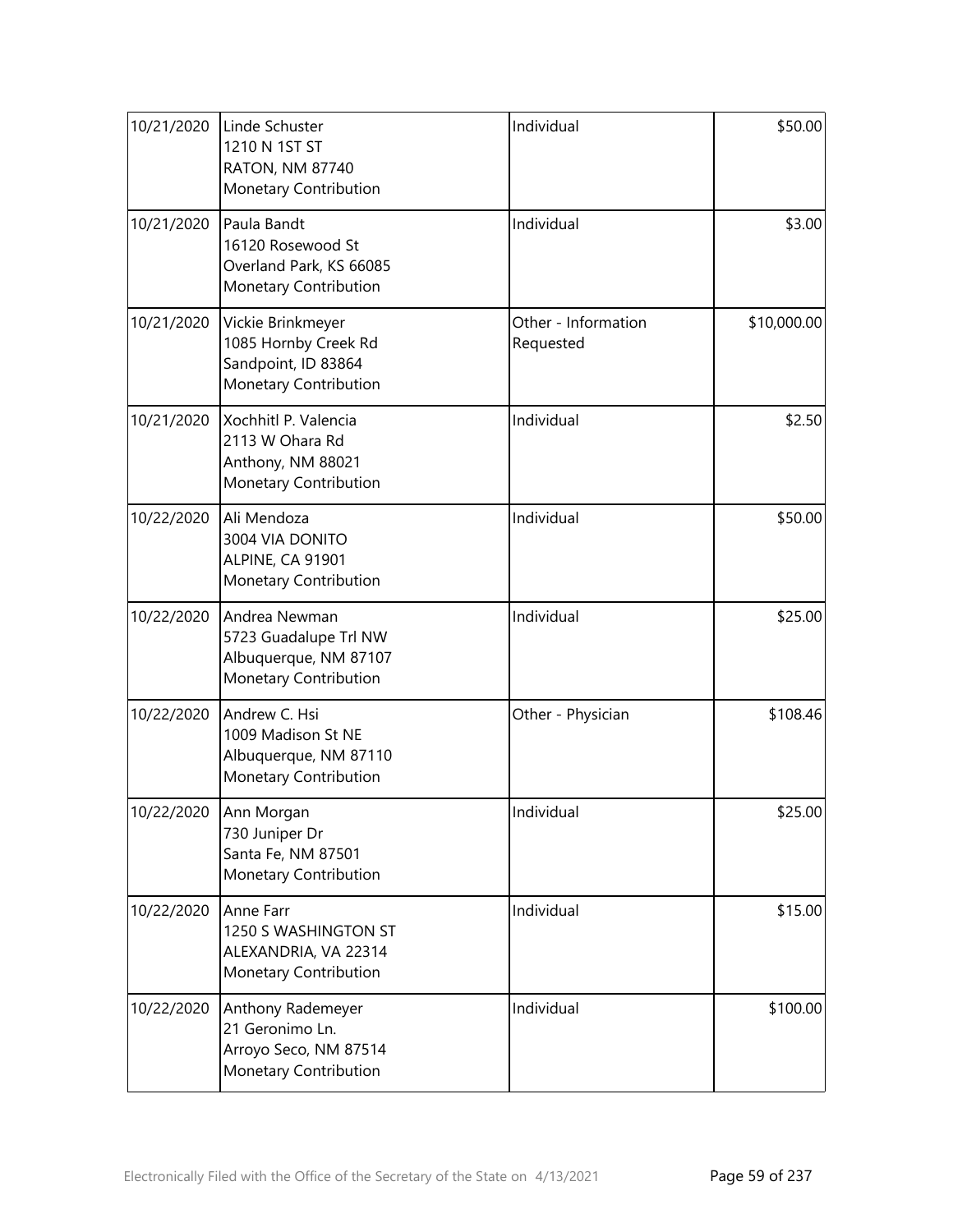| 10/22/2020 | Barbara Laughlin<br><b>4647 CALLEJON PICAFLOR</b><br>SANTA FE, NM 87507<br>Monetary Contribution        | Individual      | \$10.00 |
|------------|---------------------------------------------------------------------------------------------------------|-----------------|---------|
| 10/22/2020 | Barbara Lee<br>PO Box 1064<br>Hatch, NM 87937<br>Monetary Contribution                                  | Individual      | \$5.00  |
| 10/22/2020 | <b>Barbara Potter</b><br>PO BOX 64<br>MORRISTOWN, NY 13664<br>Monetary Contribution                     | Individual      | \$5.00  |
| 10/22/2020 | Barbara Schlief<br>PO BOX 13536<br>AUSTIN, TX 78711<br>Monetary Contribution                            | Individual      | \$25.00 |
| 10/22/2020 | Casey J. Reed<br>1727 DIETZ PL NW<br>LOS RANCHOS, NM 87107<br>Monetary Contribution                     | Individual      | \$10.00 |
| 10/22/2020 | Charles Goodmacher<br>3540 N Pole Loop NE<br>Rio Rancho, NM 87144<br>Monetary Contribution              | Individual      | \$25.00 |
| 10/22/2020 | Chryssa Charalambides<br>3404 ANN CIR SE<br>RIO RANCHO, NM 87124<br>Monetary Contribution               | Individual      | \$5.00  |
| 10/22/2020 | Colleen Patrick<br>1901 EVELYN ST<br>LAS CRUCES, NM 88001<br>Monetary Contribution                      | Other - Teacher | \$25.00 |
| 10/22/2020 | <b>Daniel Kovacs</b><br>4201 San Pedro Dr NE, Apt 212<br>Albuquerque, NM 87109<br>Monetary Contribution | Individual      | \$5.00  |
| 10/22/2020 | Darlene Barr<br><b>PO BOX 353</b><br><b>BELEN, NM 87002</b><br>Monetary Contribution                    | Individual      | \$5.00  |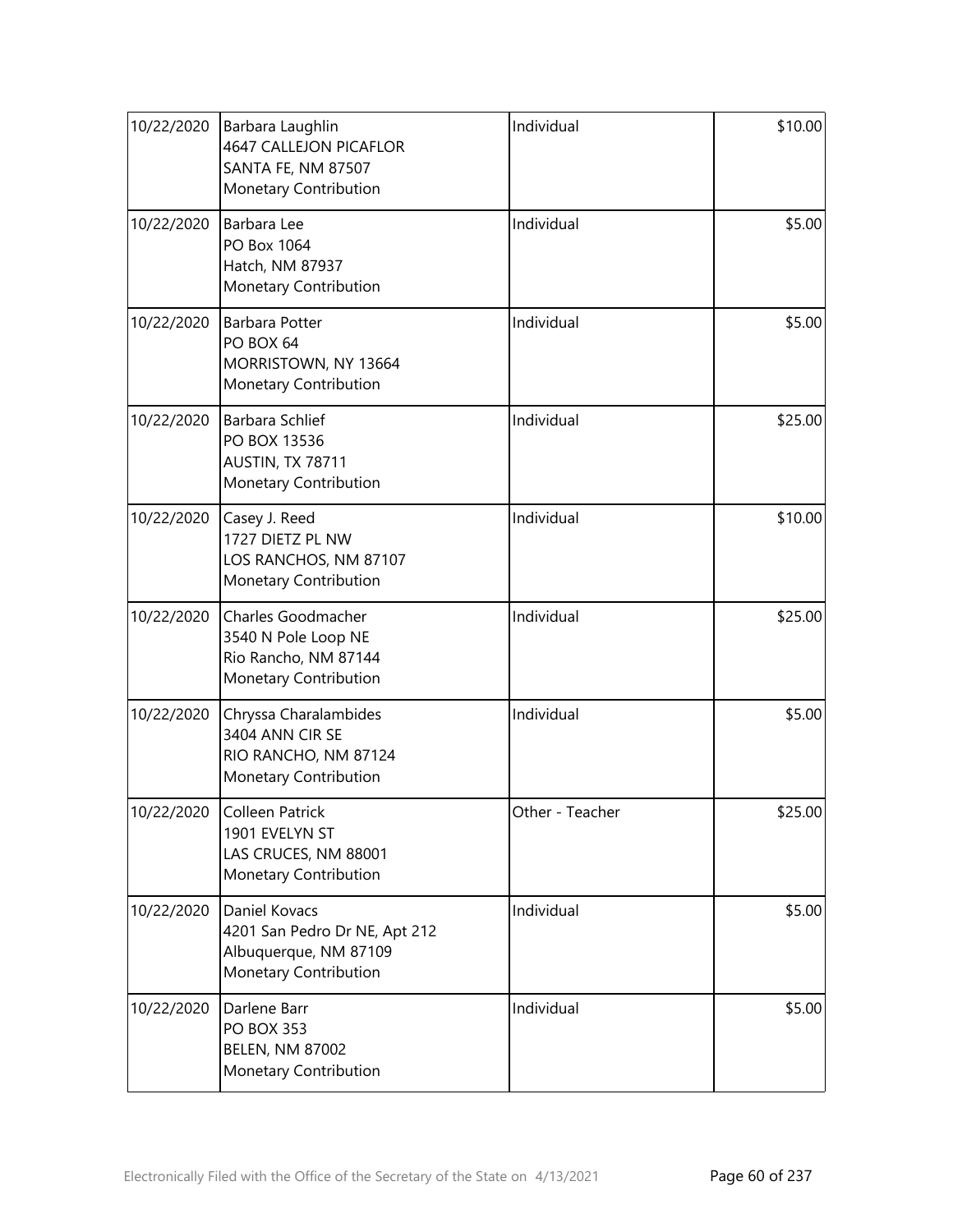| 10/22/2020 | Eileen Baker<br>100 York St, Apt 12 - O<br>New Haven, CT 06511<br>Monetary Contribution      | Individual | \$25.00 |
|------------|----------------------------------------------------------------------------------------------|------------|---------|
| 10/22/2020 | Elizabeth M. McMaster<br>2901 Hyder Ave SE<br>Albuquerque, NM 87106<br>Monetary Contribution | Individual | \$50.00 |
| 10/22/2020 | Ella Hardy<br>319 Manuel Sanchez Pl SW<br>Albuquerque, NM 87105<br>Monetary Contribution     | Individual | \$25.00 |
| 10/22/2020 | Fred Lucero<br>705 LA VEGA DR SW<br>ALBUQUERQUE, NM 87105<br>Monetary Contribution           | Individual | \$25.00 |
| 10/22/2020 | Irene Wittig<br>1619 S Quincy St<br>Arlington, VA 22204<br>Monetary Contribution             | Individual | \$5.00  |
| 10/22/2020 | James Campbell<br>PO BOX 3623<br>LAS VEGAS, NM 87701<br>Monetary Contribution                | Individual | \$25.00 |
| 10/22/2020 | James Hansen<br>16412 38th Ave E<br>Tacoma, WA 98446<br>Monetary Contribution                | Individual | \$5.00  |
| 10/22/2020 | Jamila Lewis<br>2509 REDONDO SANTA FE NE<br>RIO RANCHO, NM 87144<br>Monetary Contribution    | Individual | \$20.00 |
| 10/22/2020 | Janice Rush<br>487 Sylvania Dr<br>McMurray, PA 15317<br>Monetary Contribution                | Individual | \$5.00  |
| 10/22/2020 | Jennifer Klecker<br>19636 Highway 314<br>Belen, NM 87002<br>Monetary Contribution            | Individual | \$25.00 |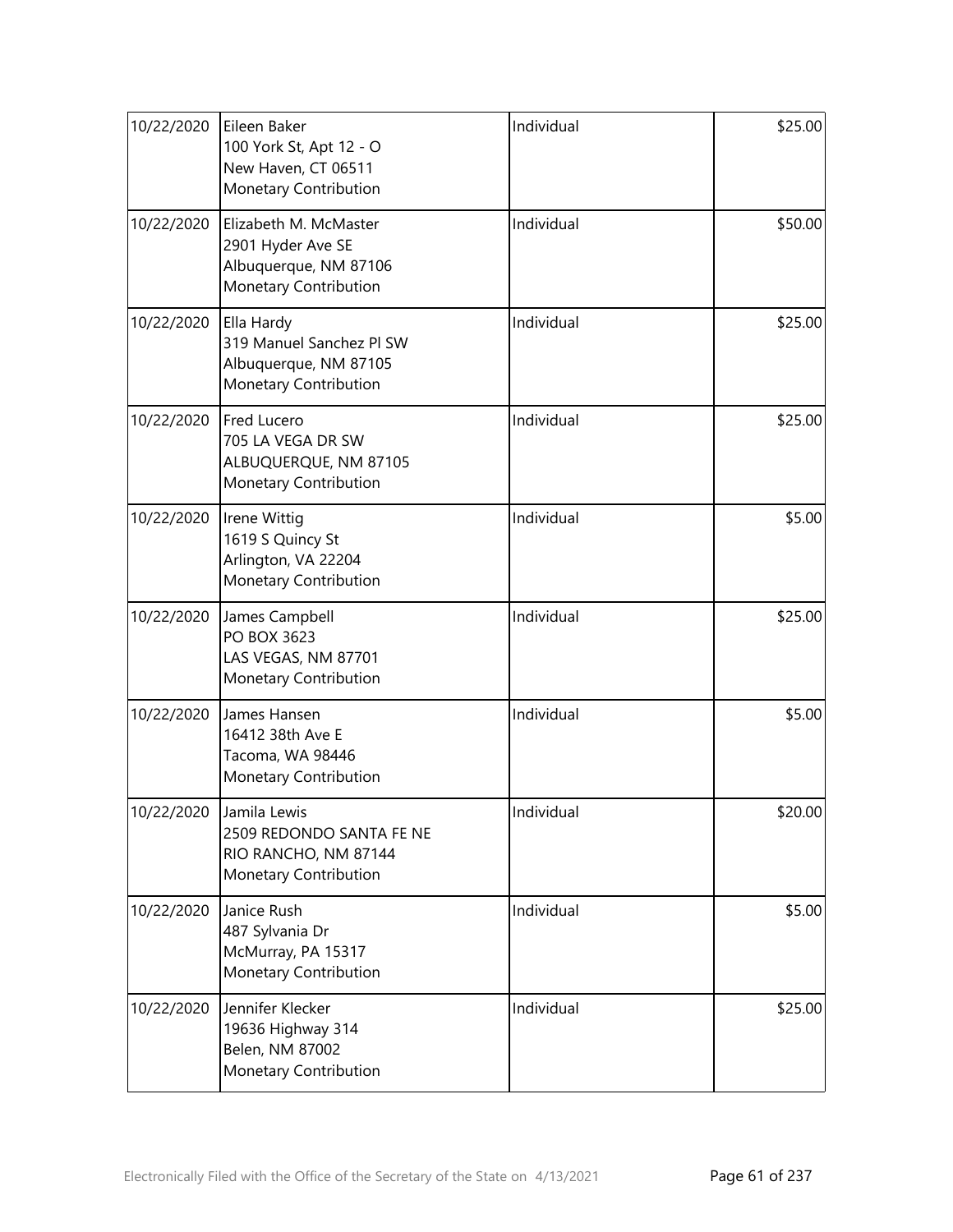| 10/22/2020 | Jimmie Glenn<br>7818 Liberty Dr NE<br>Albuquerque, NM 87109<br>Monetary Contribution                  | Individual                      | \$50.00  |
|------------|-------------------------------------------------------------------------------------------------------|---------------------------------|----------|
| 10/22/2020 | John Brown<br>37 Brown Castle Rnch<br>Santa Fe, NM 87508<br>Monetary Contribution                     | Individual                      | \$100.00 |
| 10/22/2020 | John Gladwin<br>6125 Fairview Pl<br>Agoura Hills, CA 91301<br>Monetary Contribution                   | Individual                      | \$5.00   |
| 10/22/2020 | John Mazzola<br>21 Woodbriar<br>Cedar Crest, NM 87008<br>Monetary Contribution                        | Other - Construction<br>Manager | \$15.00  |
| 10/22/2020 | Joy Tauber<br>3501 Juan Tabo Blvd NE, Unit E1<br>Albuquerque, NM 87111<br>Monetary Contribution       | Individual                      | \$25.00  |
| 10/22/2020 | Karen Lanin<br>10318 OSO REDONDO NE<br>ALBUQUERQUE, NM 87111<br>Monetary Contribution                 | Individual                      | \$50.00  |
| 10/22/2020 | Krystal Sarabique-Hielo<br>517 Torrance St SE<br>Albuquerque, NM 87108<br>Monetary Contribution       | Individual                      | \$5.00   |
| 10/22/2020 | Leslie Stahlhut<br>627 LOS ARBOLES AVE NW<br>ALBUQUERQUE, NM 87107<br>Monetary Contribution           | Individual                      | \$25.00  |
| 10/22/2020 | Linda Lopez McAlister<br>600 Alcalde Pl SW, Unit 4A<br>Albuquerque, NM 87104<br>Monetary Contribution | Individual                      | \$100.00 |
| 10/22/2020 | Mark Jewell-Roth<br>1208 Arizona St NE<br>Albuquerque, NM 87110<br>Monetary Contribution              | Individual                      | \$5.00   |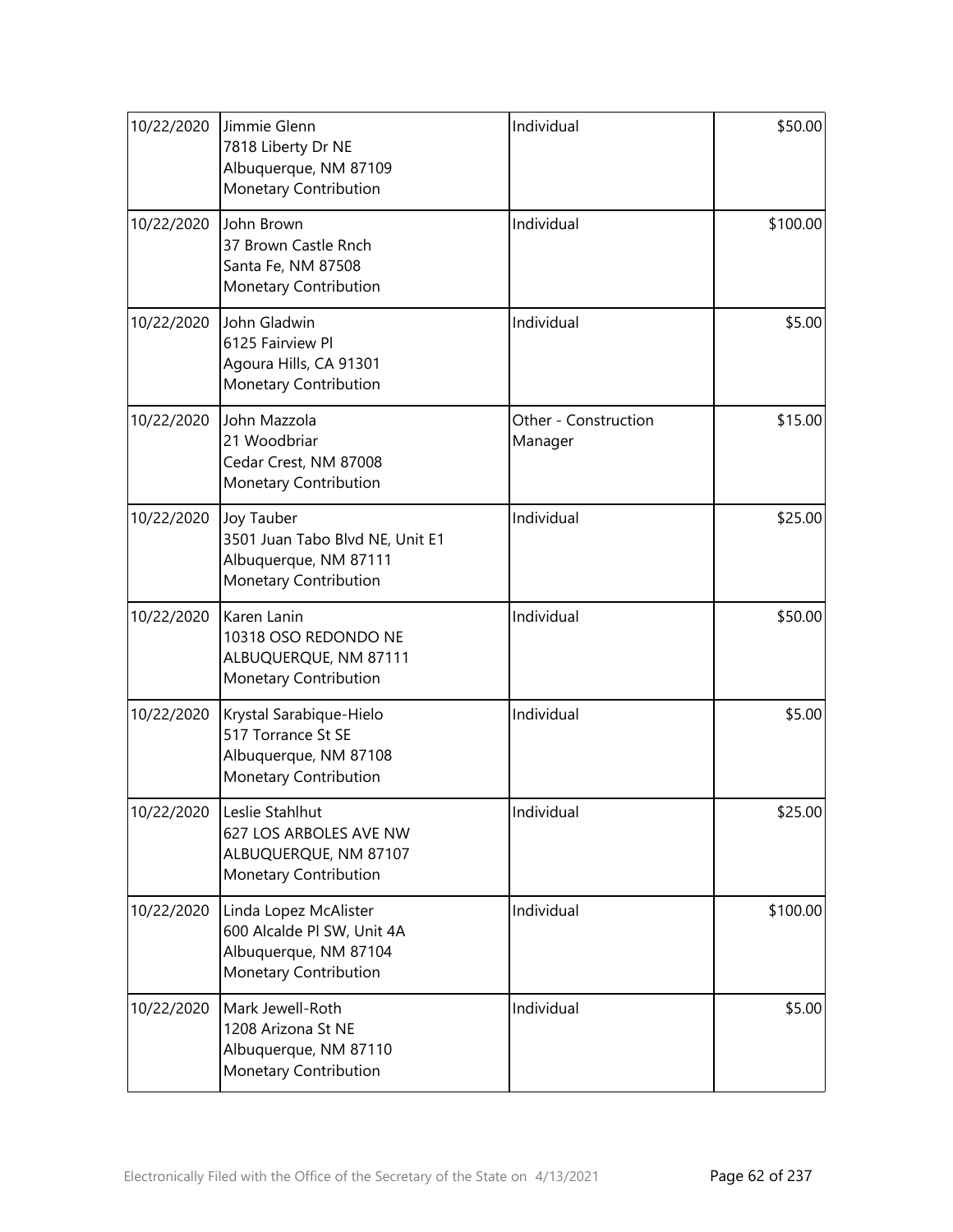| 10/22/2020 | Michael Fairman<br>4430 Aveinda Manana NE<br>Albuquerque, NM 87110<br>Monetary Contribution   | Individual           | \$10.00  |
|------------|-----------------------------------------------------------------------------------------------|----------------------|----------|
| 10/22/2020 | <b>Michael Perkins</b><br>6551 Sahchu St<br>Cochiti Lake, NM 87083<br>Monetary Contribution   | Individual           | \$25.00  |
| 10/22/2020 | Norma Ayee<br>703 N LAKESIDE DR<br>LAKE WORTH BEACH, FL 33460<br>Monetary Contribution        | Individual           | \$5.00   |
| 10/22/2020 | Olga Aguilar<br>1315 Arroya Vista Dr<br>San Antonio, TX 78213<br>Monetary Contribution        | Individual           | \$15.00  |
| 10/22/2020 | Patricia Walker<br>518 Old Santa Fe Trl, # 208<br>Santa Fe, NM 87505<br>Monetary Contribution | Other - Not Employed | \$250.00 |
| 10/22/2020 | <b>Ramon Parcells</b><br>26 Chapala Rd<br>Santa Fe, NM 87508<br>Monetary Contribution         | Other - Retired      | \$50.00  |
| 10/22/2020 | Sandra F. Penn<br>1117 PRINCETON DR NE<br>ALBUQUERQUE, NM 87106<br>Monetary Contribution      | Other - Retired      | \$100.00 |
| 10/22/2020 | Sandra Gabaldon<br>10505 Connemara Dr SW<br>Albuquerque, NM 87121<br>Monetary Contribution    | Individual           | \$3.00   |
| 10/22/2020 | Seth Mosgofian<br>1309 CALLE RAMON<br><b>SANTA FE, NM 87501</b><br>Monetary Contribution      | Individual           | \$25.00  |
| 10/22/2020 | Sharon Knowles<br>914 W Crockett St<br>Seattle, WA 98119<br>Monetary Contribution             | Individual           | \$10.00  |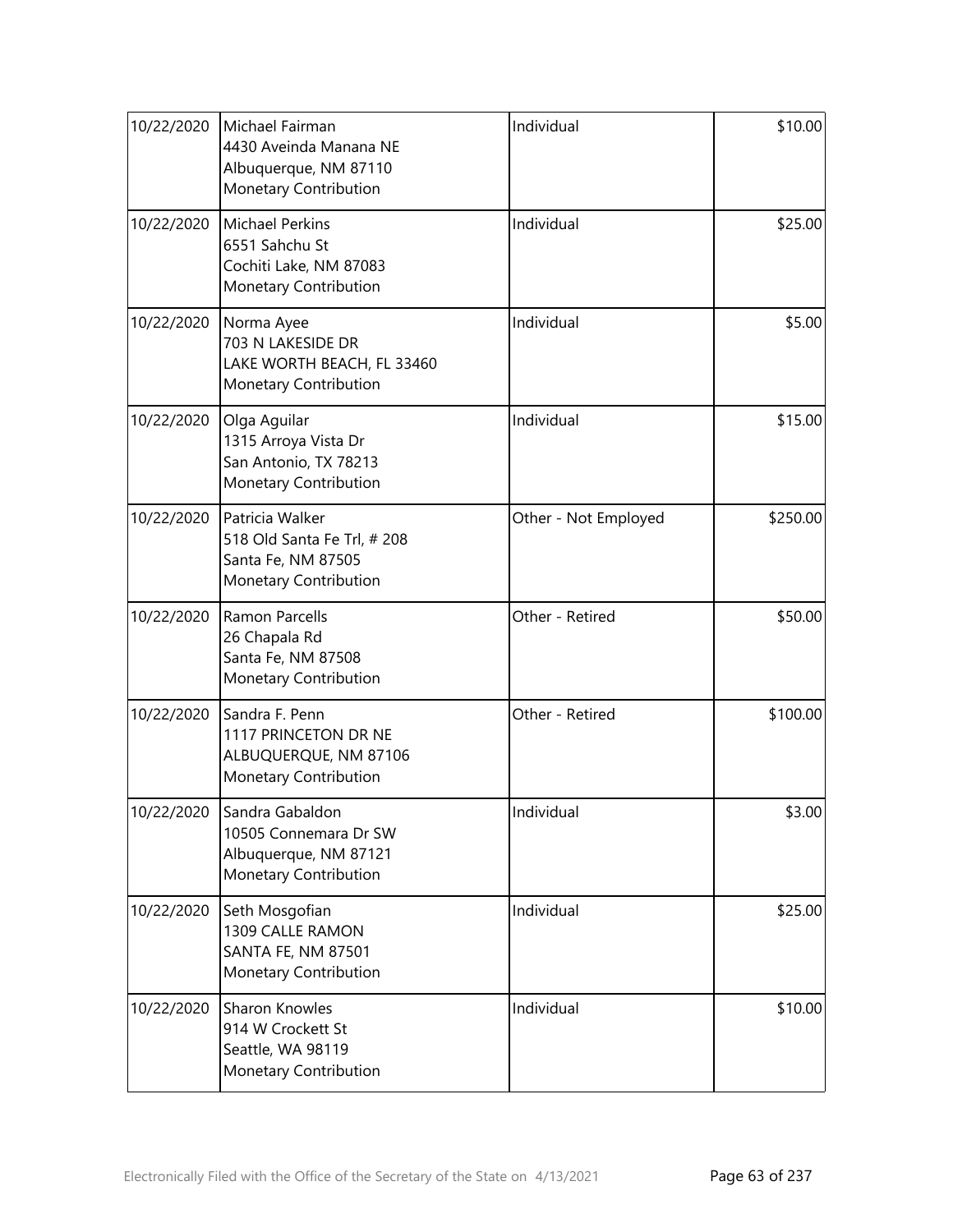| 10/22/2020 | Stacey A Ward<br>12 Bravo Rd<br>Los Lunas, NM 87031<br>Monetary Contribution          | Individual             | \$25.00  |
|------------|---------------------------------------------------------------------------------------|------------------------|----------|
| 10/22/2020 | <b>Steven Stauss</b><br>45 CAMINO CABO<br>SANTA FE, NM 87508<br>Monetary Contribution | Other - Tax Accountant | \$150.00 |
| 10/22/2020 | Susan Todd<br>1000 Mountain Rd<br>Santa Fe, NM 87505<br>Monetary Contribution         | Individual             | \$5.00   |
| 10/22/2020 | Susana Erling<br><b>PO BOX 929</b><br>CORRALES, NM 87048<br>Monetary Contribution     | Individual             | \$50.00  |
| 10/22/2020 | Tom Kondo<br>1375 SANTA ROSA DR<br><b>SANTA FE, NM 87505</b><br>Monetary Contribution | Other - Not Employed   | \$50.00  |
| 10/23/2020 | Alison Reichle<br>106 N 42nd St<br>Seattle, WA 98103<br>Monetary Contribution         | Individual             | \$5.00   |
| 10/23/2020 | Ed B. Tatum<br>921 E 21st St, Ste E<br>Clovis, NM 88101<br>Monetary Contribution      | Other - Attorney       | \$250.00 |
| 10/23/2020 | Jim Wong<br>5827 MARSHALL ST<br>OAKLAND, CA 94608<br>Monetary Contribution            | Individual             | \$2.00   |
| 10/23/2020 | Mary Lane Leslie<br>PO Box 1047<br>El Prado, NM 87529<br>Monetary Contribution        | Other - Attorney       | \$50.00  |
| 10/23/2020 | Sunny Martinez<br>19 CEDAR PL<br>LOS LUNAS, NM 87031<br>Monetary Contribution         | Individual             | \$5.00   |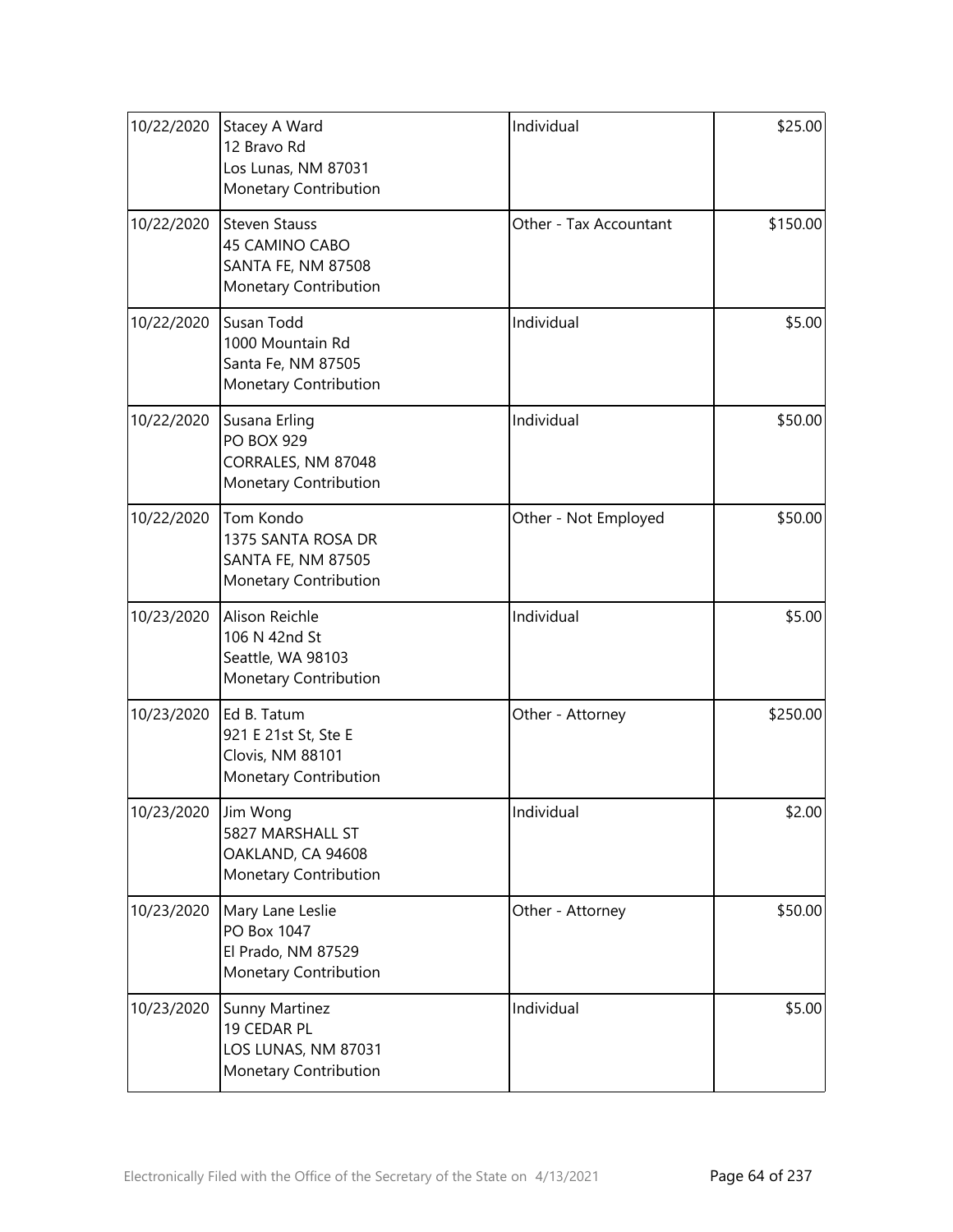| 10/24/2020 | Anastasia De Simone<br>2900 Vista Del Rey NE, Unit 20D<br>Albuquerque, NM 87112<br>Monetary Contribution | Individual | \$5.00   |
|------------|----------------------------------------------------------------------------------------------------------|------------|----------|
| 10/24/2020 | Ann Babb<br>301 W FRANKLIN AVE<br>OAKLYN, NJ 08107<br>Monetary Contribution                              | Individual | \$10.00  |
| 10/24/2020 | Ann Tyler<br>1828 W Belle Plaine Ave<br>Chicago, IL 60613<br>Monetary Contribution                       | Individual | \$10.00  |
| 10/24/2020 | Anselmo Mendoza<br>2021 Calle De Alondra NW<br>Albuquerque, NM 87120<br>Monetary Contribution            | Individual | \$5.00   |
| 10/24/2020 | Barbara Becker<br>3 ARG<br>BURLINGAME, CA 94010<br>Monetary Contribution                                 | Individual | \$5.00   |
| 10/24/2020 | Barbara Stepp<br>3200 N Lake Shore Dr, Apt 1706<br>Chicago, IL 60657-3948<br>Monetary Contribution       | Individual | \$5.00   |
| 10/24/2020 | <b>Bernard Stumpf</b><br>25 LITTLEBROOK RD<br>WESTERLY, RI 02891<br>Monetary Contribution                | Individual | \$35.00  |
| 10/24/2020 | <b>Beverly Gallegos</b><br>1732 GONZALES RD SW<br>ALBUQUERQUE, NM 87105<br>Monetary Contribution         | Individual | \$100.00 |
| 10/24/2020 | Bobbye Middendorf<br>13 RIDGE RD<br>PLACITAS, NM 87043<br>Monetary Contribution                          | Individual | \$10.00  |
| 10/24/2020 | <b>Bruce Allen</b><br>PO Box 1000<br>Ranchos De Taos, NM 87557<br>Monetary Contribution                  | Individual | \$50.00  |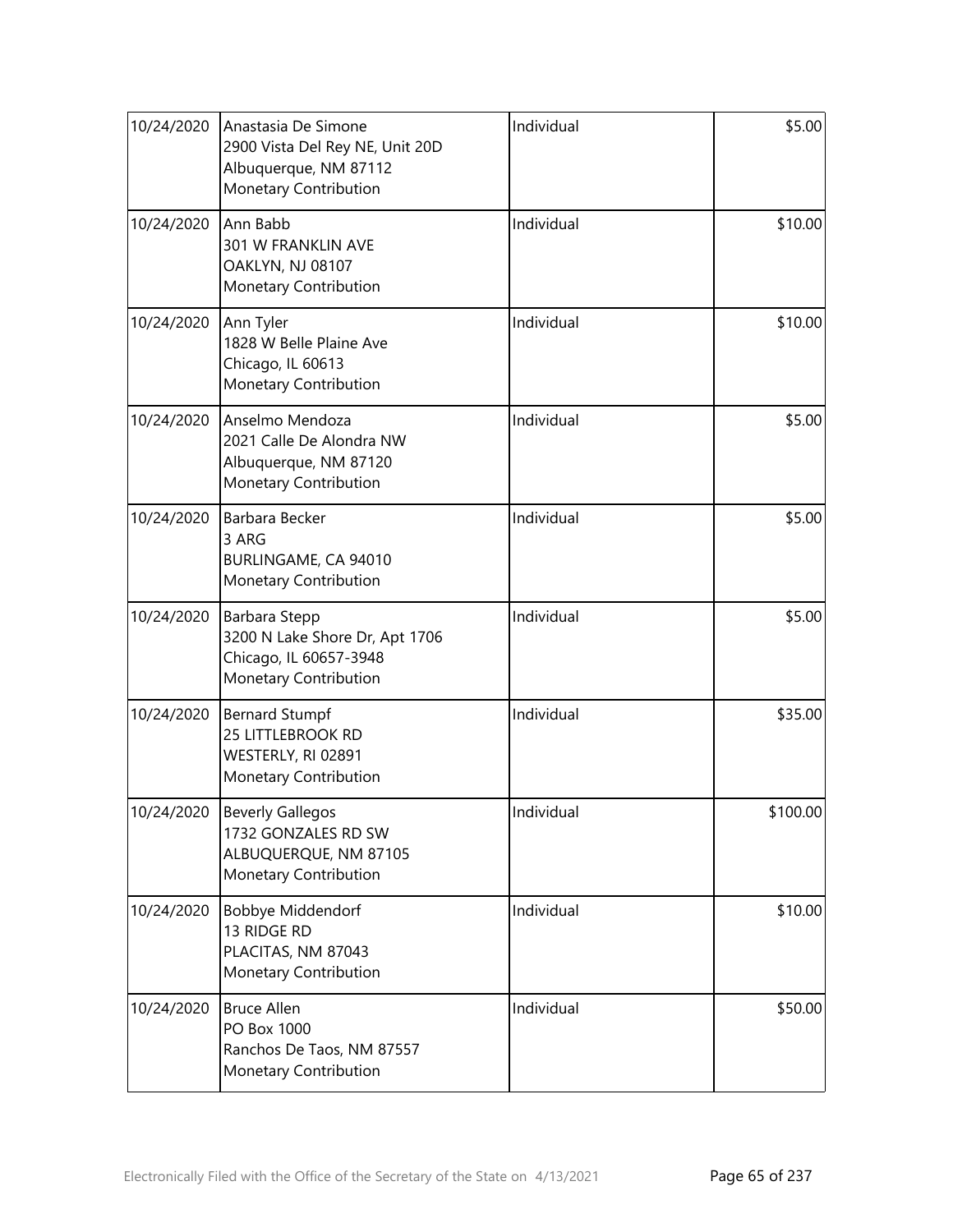| 10/24/2020 | Carlotta Minter<br>110 PRIVATE DRIVE 1727<br>YOUNGSVILLE, NM 87064<br>Monetary Contribution         | Individual           | \$10.00 |
|------------|-----------------------------------------------------------------------------------------------------|----------------------|---------|
| 10/24/2020 | Carol L. Kain<br>1601 Pennsylvania St NE, Unit Y5<br>Albuquerque, NM 87110<br>Monetary Contribution | Individual           | \$5.00  |
| 10/24/2020 | Clo Hampton<br>86 AMBERWOOD LOOP<br><b>SANTA FE, NM 87506</b><br>Monetary Contribution              | Other - Not Employed | \$10.00 |
| 10/24/2020 | Dani Weinberg<br>1380 Rio Rancho DR SE<br>Rio Rancho, NM 87124<br>Monetary Contribution             | Individual           | \$10.00 |
| 10/24/2020 | <b>Darlene Hines</b><br>7005 Hensch Ave NE<br>Albuquerque, NM 87109<br>Monetary Contribution        | Individual           | \$25.00 |
| 10/24/2020 | David Rice<br>4074 La Purisima Dr<br>Las Cruces, NM 88011<br>Monetary Contribution                  | Individual           | \$25.00 |
| 10/24/2020 | Denise Erin Sullivan<br>69 ORONA RD<br>LOS LUNAS, NM 87031<br>Monetary Contribution                 | Individual           | \$10.00 |
| 10/24/2020 | Douglas Throp<br>1943 Grayfalcon Dr<br>Norfolk, VA 23518<br>Monetary Contribution                   | Individual           | \$10.00 |
| 10/24/2020 | Eileen Swinehart<br>602 S Main St<br>Mount Pleasant, MI 48858<br>Monetary Contribution              | Individual           | \$10.00 |
| 10/24/2020 | Fletcher Hahn<br>3108 ALCAZAR ST NE<br>ALBUQUERQUE, NM 87110<br>Monetary Contribution               | Other - Retired      | \$10.00 |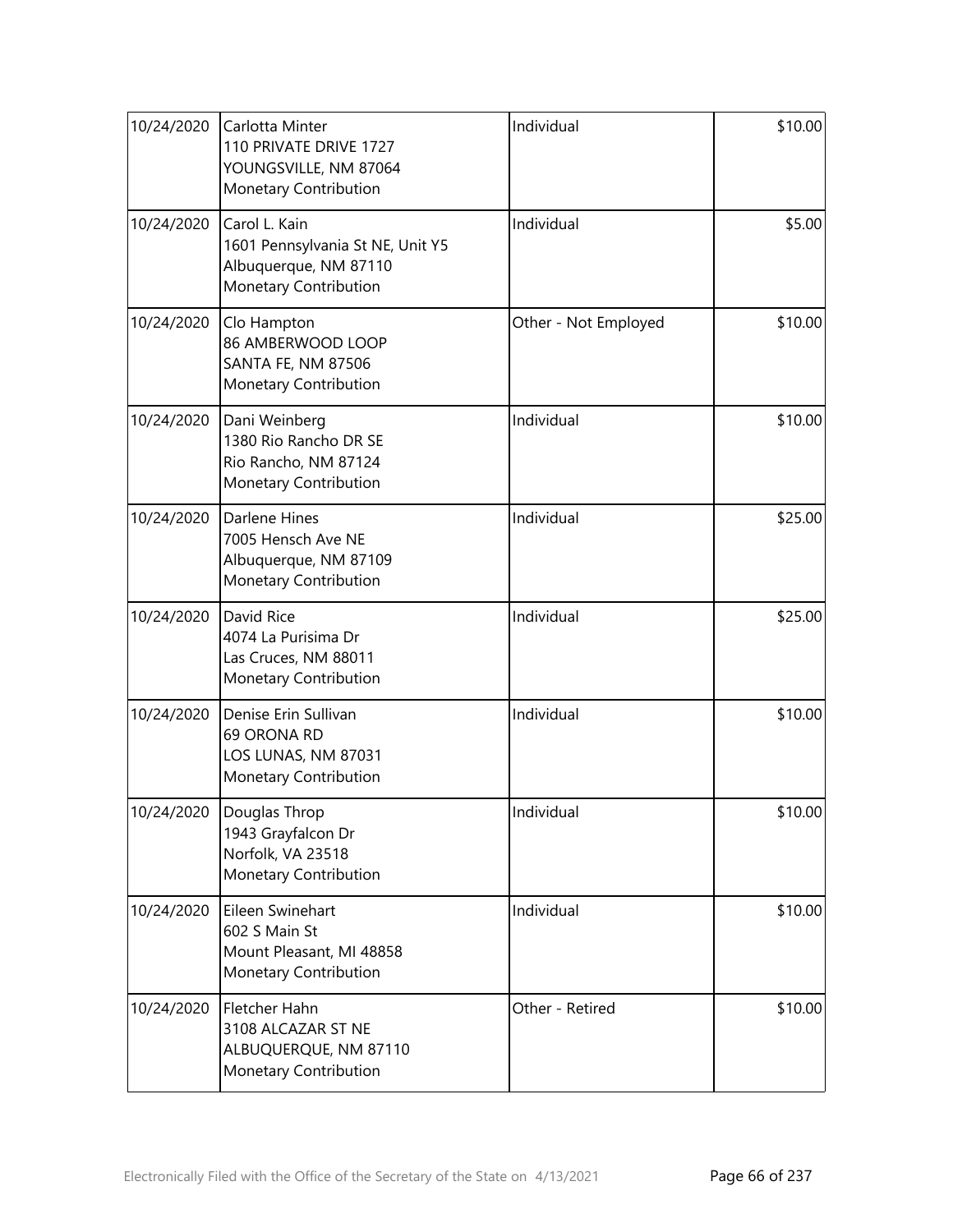| 10/24/2020 | <b>Fred Cooper</b><br>1117 S Plata Cir<br>Santa Fe, NM 87501<br>Monetary Contribution                           | Individual             | \$10.00  |
|------------|-----------------------------------------------------------------------------------------------------------------|------------------------|----------|
| 10/24/2020 | Harry Leippe<br>1005 MILLS AVE<br>LAS VEGAS, NM 87701<br>Monetary Contribution                                  | Other - Retired        | \$100.00 |
| 10/24/2020 | Heidi Wacker<br>1210 CALLE DE LAGO<br>SOCORRO, NM 87801<br>Monetary Contribution                                | Individual             | \$10.00  |
| 10/24/2020 | Helen P. Summers<br>46 Calle del Sol<br>Placitas, NM 87043<br>Monetary Contribution                             | Other - Textile Artist | \$10.00  |
| 10/24/2020 | <b>Hershial Weinstein</b><br>5455 Landmark Pl, Unit 901<br>Greenwood Village, CO 80111<br>Monetary Contribution | Individual             | \$10.00  |
| 10/24/2020 | Irma Pena<br>509 Cleveland St<br>Santa Clara, NM 88026<br>Monetary Contribution                                 | Individual             | \$10.00  |
| 10/24/2020 | Jack Burgess<br>100 E 17th St, Apt 2<br>Silver City, NM 88061<br>Monetary Contribution                          | Individual             | \$10.00  |
| 10/24/2020 | James Brown<br>3201 Zafarano Dr, Ste C Apt 550<br>Santa Fe, NM 87507<br>Monetary Contribution                   | Individual             | \$25.00  |
| 10/24/2020 | James F. Barnes<br>1016 Brazos Ct SE<br>Albuquerque, NM 87123<br>Monetary Contribution                          | Individual             | \$10.00  |
| 10/24/2020 | Jane Engel<br>414 Camino De La Placita, Apt 26<br>Taos, NM 87571<br>Monetary Contribution                       | Individual             | \$10.00  |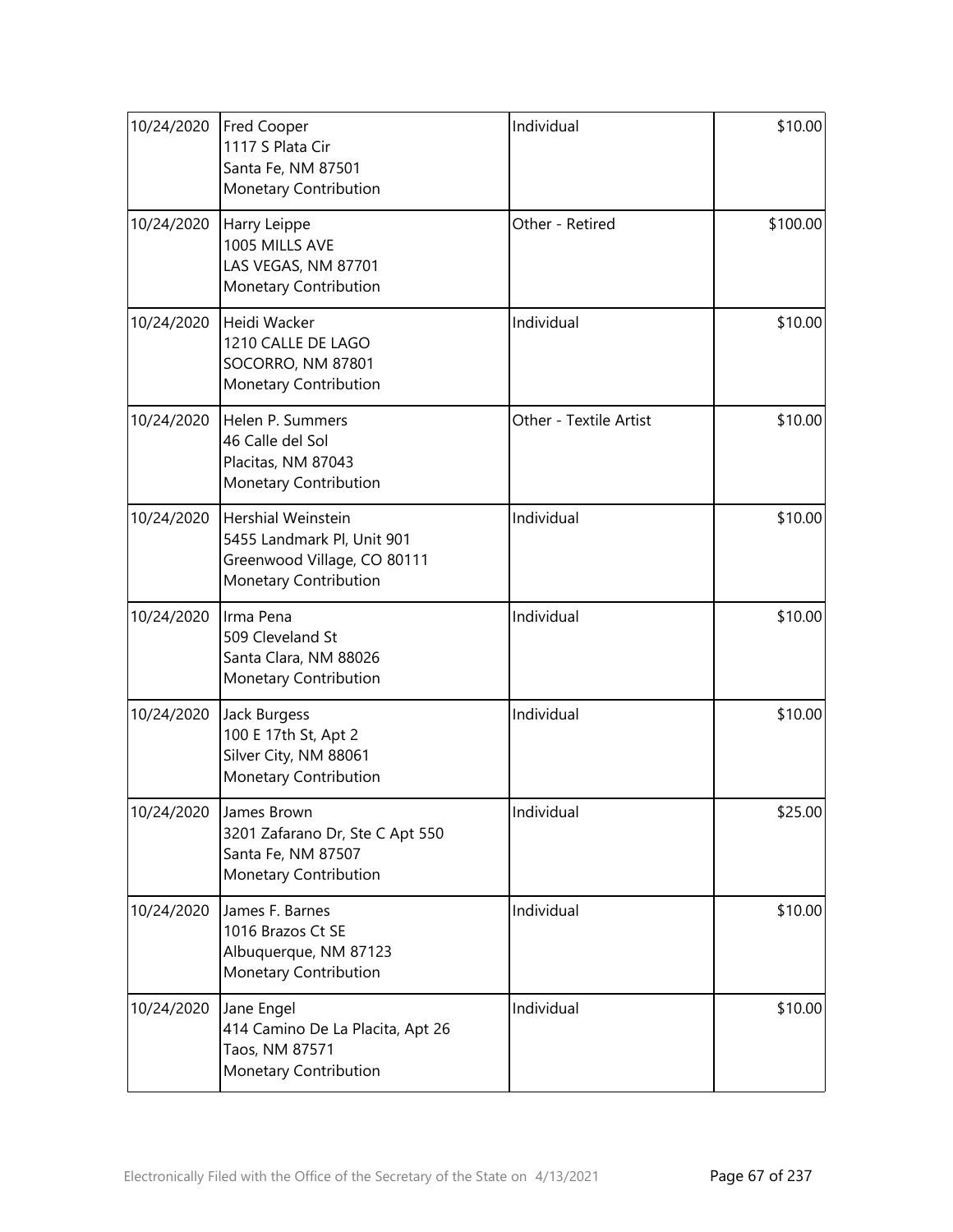| 10/24/2020            | Jane Gundlach<br>23 Elaine Dr<br>Los Lunas, NM 87031<br>Monetary Contribution                | Individual | \$5.00  |
|-----------------------|----------------------------------------------------------------------------------------------|------------|---------|
| 10/24/2020            | Janet Marks<br>1324 16TH ST<br>ORANGE CITY, FL 32763<br>Monetary Contribution                | Individual | \$10.00 |
| 10/24/2020            | Janine Perky<br>2533 Villanova Dr<br>Vienna, VA 22180<br>Monetary Contribution               | Individual | \$1.00  |
| 10/24/2020            | Jerry Corbin<br>10800 Cibola Loop NW<br>Albuquerque, NM 87114<br>Monetary Contribution       | Individual | \$10.00 |
| 10/24/2020            | Jo Ann McGreevy<br>9060 Palisade Ave<br>North Bergen, NJ 07047<br>Monetary Contribution      | Individual | \$10.00 |
| 10/24/2020            | John Colgan-Davis<br>101 W Mount Airy Ave<br>Philadelphia, PA 19119<br>Monetary Contribution | Individual | \$10.00 |
| 10/24/2020            | John Esquibel<br>31 Jose I Garcia Rd<br>Belen, NM 87002<br>Monetary Contribution             | Individual | \$10.00 |
| 10/24/2020 Judy Baker | 261 CAMINO DEL OLMO<br><b>SANTA FE, NM 87501</b><br>Monetary Contribution                    | Individual | \$10.00 |
| 10/24/2020            | Julie Zimber<br>1603 Don Gaspar Ave<br>Santa Fe, NM 87505<br>Monetary Contribution           | Individual | \$25.00 |
| 10/24/2020            | Karen Clark<br>1711 1/2 3rd St<br>Santa Fe, NM 87505<br>Monetary Contribution                | Individual | \$10.00 |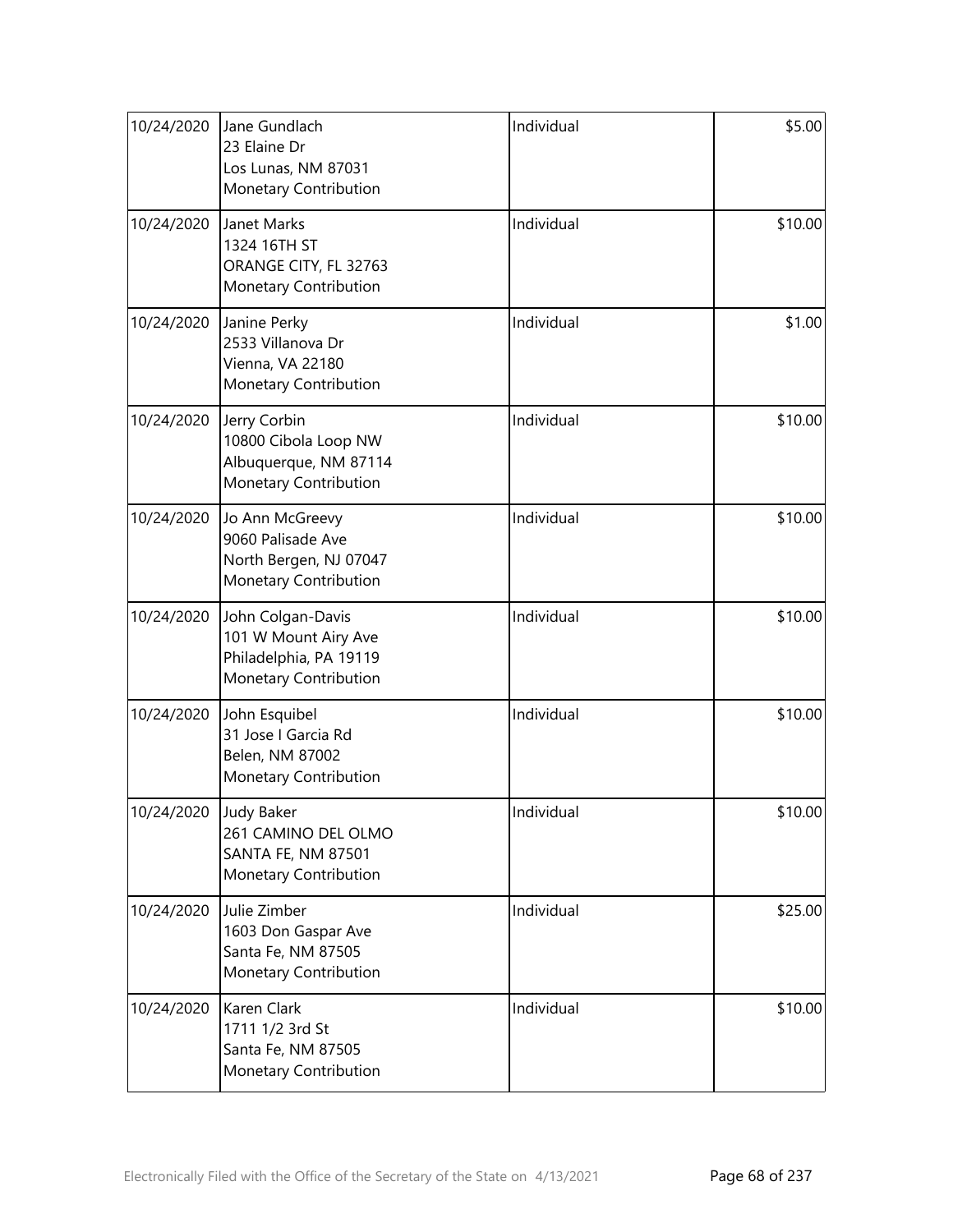| 10/24/2020 | Karen Pound<br>6828 PLATT PL NW<br>ALBUQUERQUE, NM 87114<br>Monetary Contribution               | Individual | \$10.00 |
|------------|-------------------------------------------------------------------------------------------------|------------|---------|
| 10/24/2020 | Kathleen Kingsley<br>69 Baeza Ln<br>Las Vegas, NM 87701<br>Monetary Contribution                | Individual | \$10.00 |
| 10/24/2020 | Kathleen M. Mezoff<br>508 Cabezon Ct<br>Gallup, NM 87301<br>Monetary Contribution               | Individual | \$10.00 |
| 10/24/2020 | Kathryn Cleary<br>PO Box 1063<br>Pecos, NM 87552<br>Monetary Contribution                       | Individual | \$10.00 |
| 10/24/2020 | <b>Kris Leavitt</b><br>6509 Salt Cedar Trl NW<br>Albuquerque, NM 87120<br>Monetary Contribution | Individual | \$50.00 |
| 10/24/2020 | La'Ne Sa'An<br>30A E Steeldust Ave<br>Moriarty, NM 87035<br>Monetary Contribution               | Individual | \$10.00 |
| 10/24/2020 | Larry Beck<br>2313 19th St<br>Alamogordo, NM 88310<br>Monetary Contribution                     | Individual | \$10.00 |
| 10/24/2020 | Lawrence Karol<br>4151 Campana Ct<br>Las Cruces, NM 88011<br>Monetary Contribution              | Individual | \$10.00 |
| 10/24/2020 | Linney Wix<br>3500 CALLE DEL RANCHERO NE<br>ALBUQUERQUE, NM 87106<br>Monetary Contribution      | Individual | \$10.00 |
| 10/24/2020 | Lloyd Deveneau<br>8804 Northridge Ave NE<br>Albuquerque, NM 87111<br>Monetary Contribution      | Individual | \$10.00 |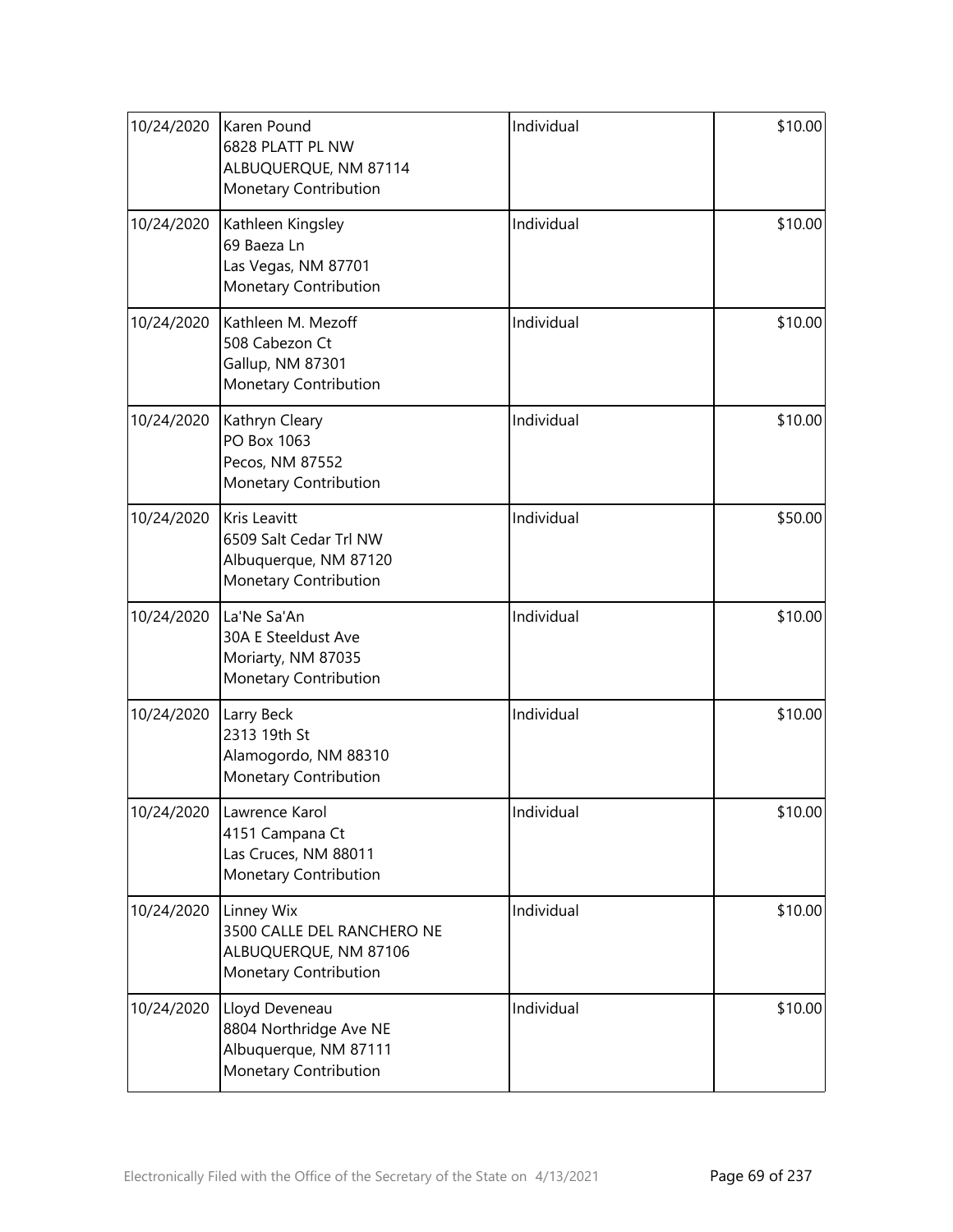| 10/24/2020 | Margaret Lusk<br>224 CHULA VISTA PL NE<br>ALBUQUERQUE, NM 87108-1106<br>Monetary Contribution   | Individual | \$10.00 |
|------------|-------------------------------------------------------------------------------------------------|------------|---------|
| 10/24/2020 | Margery Farrar<br>339 Manor Dr<br>Pacifica, CA 94044<br>Monetary Contribution                   | Individual | \$5.00  |
| 10/24/2020 | Margherita Toscan<br>PO BOX 2098<br>TIJERAS, NM 87059<br>Monetary Contribution                  | Individual | \$10.00 |
| 10/24/2020 | <b>Marion Kessel</b><br>409 Morningside Dr SE<br>Albuquerque, NM 87108<br>Monetary Contribution | Individual | \$10.00 |
| 10/24/2020 | Mark Capizzi<br>817 E ZIA RD<br><b>SANTA FE, NM 87505</b><br>Monetary Contribution              | Individual | \$50.00 |
| 10/24/2020 | Mark Parshall<br>1112 VISTA GRANDE DR NW<br>ALBUQUERQUE, NM 87105<br>Monetary Contribution      | Individual | \$25.00 |
| 10/24/2020 | Mark Wood<br>1156 N Willow St<br>Las Cruces, NM 88001<br>Monetary Contribution                  | Individual | \$10.00 |
| 10/24/2020 | Martin Gilbert<br><b>PO BOX 922</b><br>TIJERAS, NM 87059<br>Monetary Contribution               | Individual | \$10.00 |
| 10/24/2020 | Maureen Robins<br>823 Allendale St<br>Santa Fe, NM 87505<br>Monetary Contribution               | Individual | \$10.00 |
| 10/24/2020 | Meridee Mandio<br>28 S Arroyo Ridge Rd<br>Santa Fe, NM 87508<br>Monetary Contribution           | Individual | \$10.00 |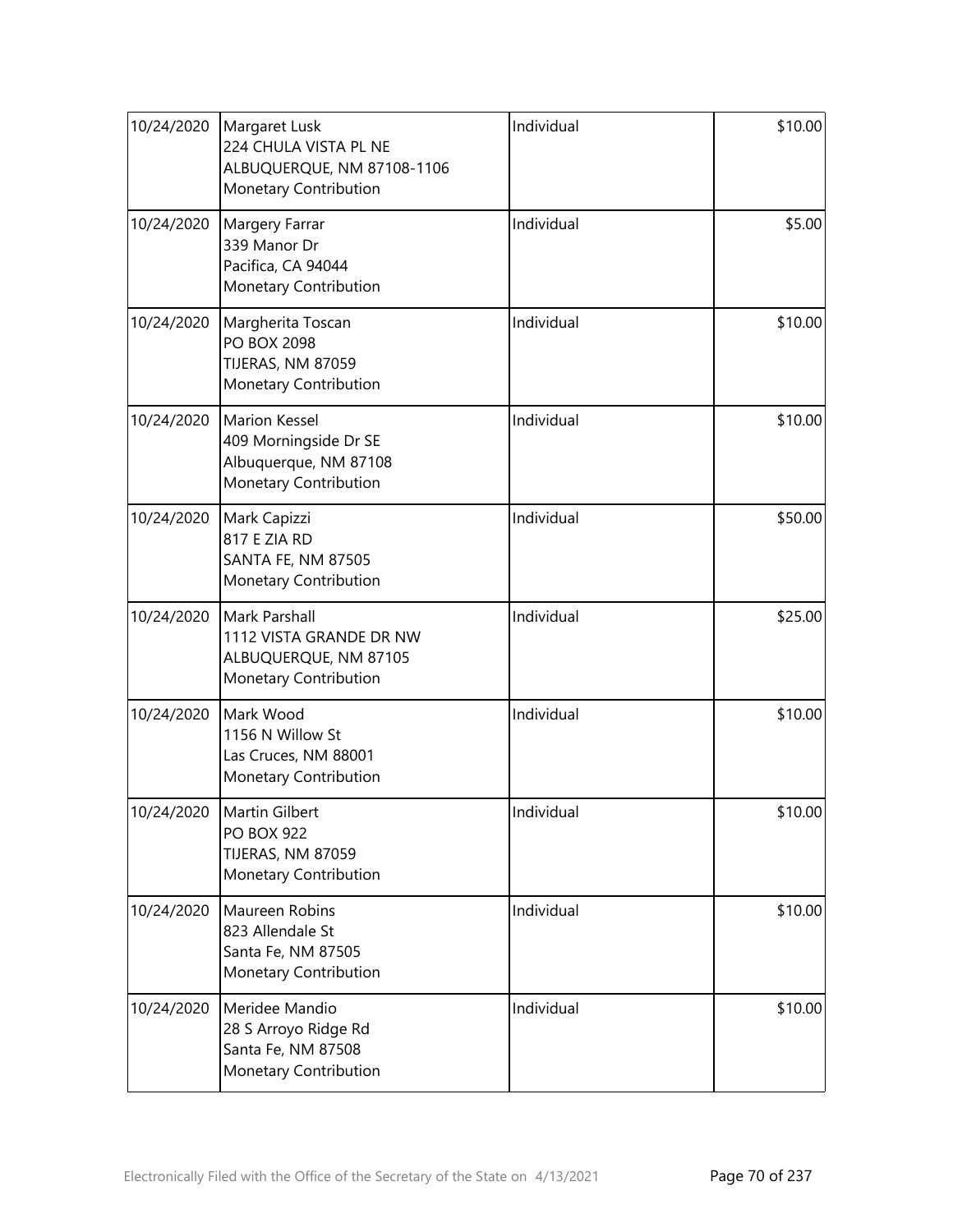| 10/24/2020 | <b>Michael New</b><br>PO Box 1731<br>Capitan, NM 88316<br>Monetary Contribution                  | Individual | \$10.00  |
|------------|--------------------------------------------------------------------------------------------------|------------|----------|
| 10/24/2020 | Michael Smith<br>4807 SOMBRERETE RD SE<br>RIO RANCHO, NM 87124<br>Monetary Contribution          | Individual | \$10.00  |
| 10/24/2020 | Michael Ziegler<br>2308 VIA SEVILLE RD NW<br>ALBUQUERQUE, NM 87104-3095<br>Monetary Contribution | Individual | \$50.00  |
| 10/24/2020 | Nancy Marie Mithlo<br>1134 S Rimpau Blvd<br>Los Angeles, CA 90019<br>Monetary Contribution       | Individual | \$10.00  |
| 10/24/2020 | Paul A. Stokes<br><b>PO BOX 218</b><br>CORRALES, NM 87048<br>Monetary Contribution               | Individual | \$25.00  |
| 10/24/2020 | Rikki Westerschulte<br>26756 Adams Rd<br>Los Gatos, CA 95033<br>Monetary Contribution            | Individual | \$10.00  |
| 10/24/2020 | Robert Franklin<br>318 SNUG HARBOR RD<br>NEWPORT BEACH, CA 92663<br><b>Monetary Contribution</b> | Individual | \$50.00  |
| 10/24/2020 | Robert Gurule<br>7615 STORRIE PL NE<br>ALBUQUERQUE, NM 87109<br>Monetary Contribution            | Individual | \$100.00 |
| 10/24/2020 | Robert Sturtcman<br>7118 Highway 518<br>Ranchos De Taos, NM 87557<br>Monetary Contribution       | Individual | \$25.00  |
| 10/24/2020 | Robert White<br>PO BOX 1312<br>ABIQUIU, NM 87510<br>Monetary Contribution                        | Individual | \$5.00   |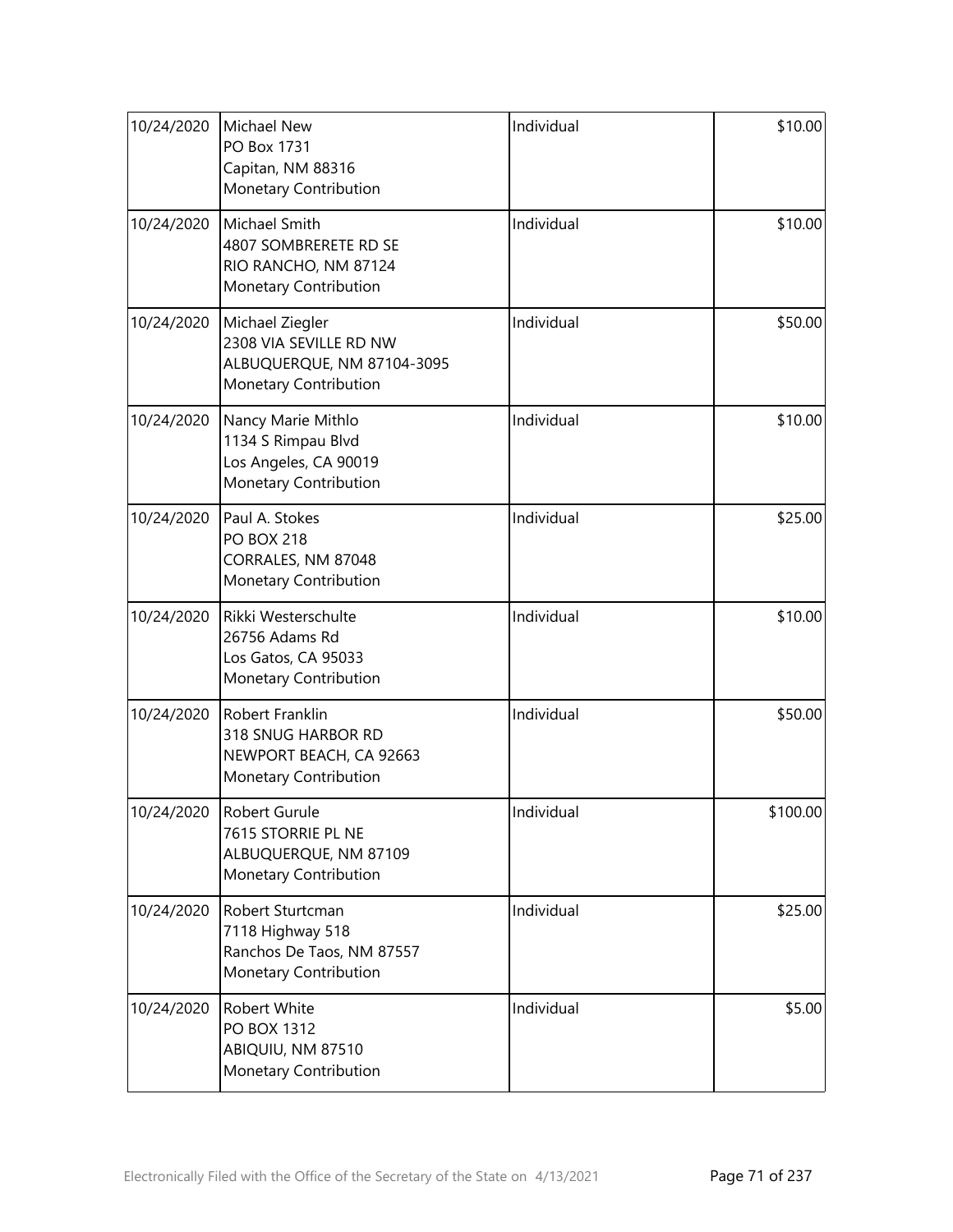| 10/24/2020 | Rodrick Lemond<br>11160 Highview Dr<br>Alta Loma, CA 91737<br>Monetary Contribution              | Individual      | \$50.00 |
|------------|--------------------------------------------------------------------------------------------------|-----------------|---------|
| 10/24/2020 | Sergey Kurennoy<br>827 SCOTT WAY<br>LOS ALAMOS, NM 87544<br>Monetary Contribution                | Individual      | \$10.00 |
| 10/24/2020 | Sotiris Kitrilakis<br>990 Durham Rd<br>Durham, PA 18039<br>Monetary Contribution                 | Individual      | \$10.00 |
| 10/24/2020 | <b>Stan Bass</b><br>1545 S Esperanza St<br>Las Cruces, NM 88001<br>Monetary Contribution         | Other - Retired | \$5.00  |
| 10/24/2020 | <b>Stephen Bliss</b><br>804 Jefferson St NE<br>Albuquerque, NM 87110<br>Monetary Contribution    | Individual      | \$10.00 |
| 10/24/2020 | <b>Steve Cole</b><br>5111 S Birmingham Pl<br>Tulsa, OK 74105<br>Monetary Contribution            | Individual      | \$10.00 |
| 10/24/2020 | Susan C. Feil<br>704 Laguna Blvd SW<br>Albuquerque, NM 87104<br>Monetary Contribution            | Individual      | \$5.00  |
| 10/24/2020 | Susan E. Craig<br>1877 CONEJO DR<br><b>SANTA FE, NM 87505</b><br>Monetary Contribution           | Individual      | \$10.00 |
| 10/24/2020 | Susan Thompson<br>6167 DEERGRASS CIR NW<br>ALBUQUERQUE, NM 87120<br><b>Monetary Contribution</b> | Individual      | \$10.00 |
| 10/24/2020 | Sylvia Burke<br>1742 Regal Rdg<br>Las Cruces, NM 88011<br>Monetary Contribution                  | Individual      | \$10.00 |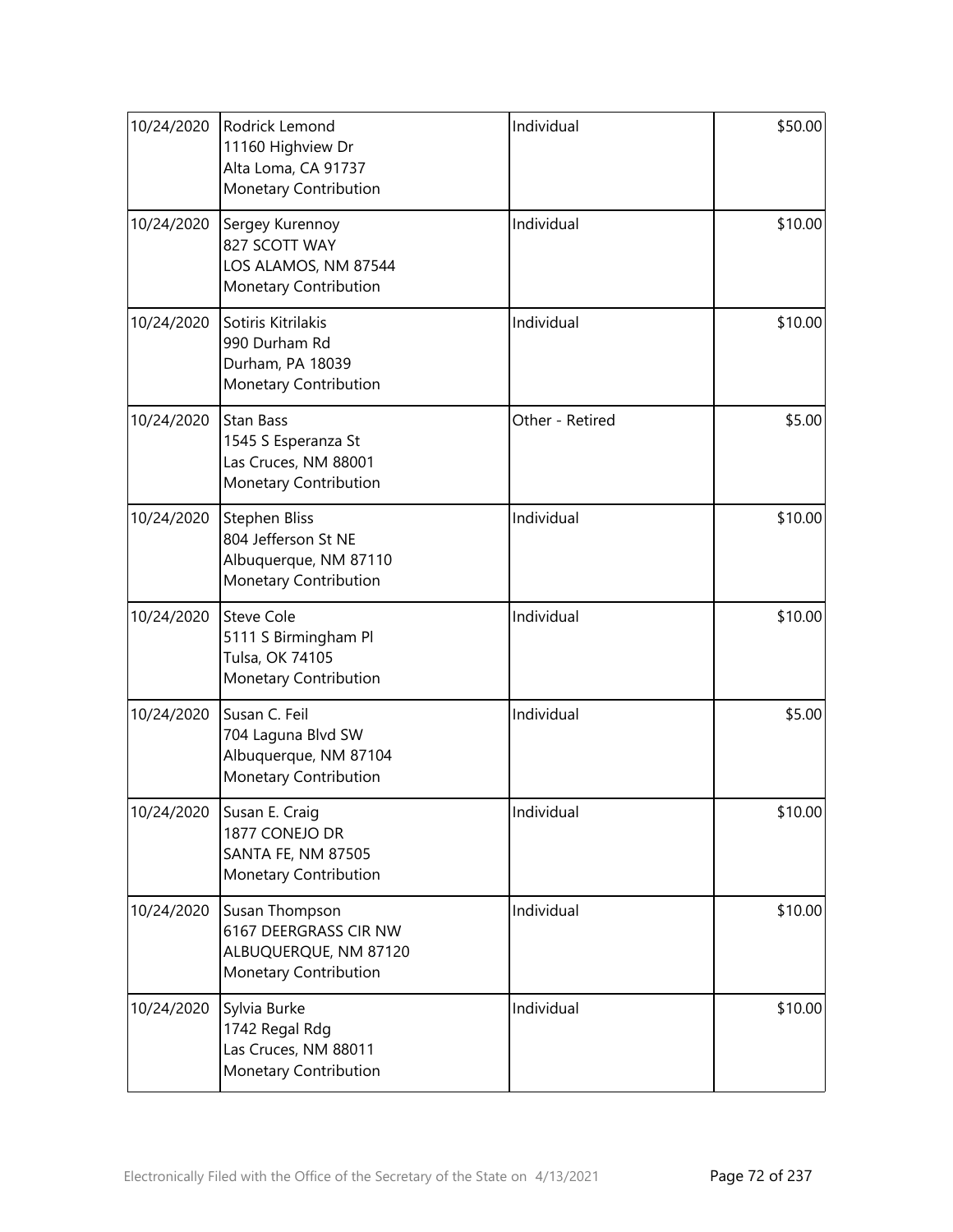| 10/24/2020 | Tobina Rosenberg<br>425 E 79th St<br>New York, NY 10075<br>Monetary Contribution               | Individual           | \$10.00  |
|------------|------------------------------------------------------------------------------------------------|----------------------|----------|
| 10/24/2020 | Tom Kennedy<br>689 Oso Ridge Rd, Apt RT<br>Grants, NM 87020<br>Monetary Contribution           | Individual           | \$25.00  |
| 10/24/2020 | Ursula Friederich<br>9705 Pebble Beach Dr NE<br>Albuquerque, NM 87111<br>Monetary Contribution | Individual           | \$10.00  |
| 10/24/2020 | Virginia Rivenbark<br>4605 CAIRO DR NE<br>ALBUQUERQUE, NM 87111<br>Monetary Contribution       | Other - Educator     | \$10.00  |
| 10/24/2020 | Yvonne Anaya<br>3124 Todos Santos St NW<br>Albuquerque, NM 87120<br>Monetary Contribution      | Individual           | \$10.00  |
| 10/24/2020 | Yvonne Zylan<br>300 CHULA VISTA PL NE<br>ALBUQUERQUE, NM 87108<br>Monetary Contribution        | Individual           | \$10.00  |
| 10/25/2020 | Glen Duval<br>1016 W Houghton St<br>Santa Fe, NM 87505<br>Monetary Contribution                | Individual           | \$12.50  |
| 10/25/2020 | Joe Lucero<br>12515 Heurich Rd<br>Silver Spring, MD 20902<br>Monetary Contribution             | Other - Not Employed | \$250.00 |
| 10/25/2020 | Kent Williamson<br><b>PO BOX 426</b><br>PECOS, NM 87552<br>Monetary Contribution               | Individual           | \$10.00  |
| 10/25/2020 | Lawrence Naranjo<br>3504 Saint Andrews Dr SE<br>Rio Rancho, NM 87124<br>Monetary Contribution  | Individual           | \$25.00  |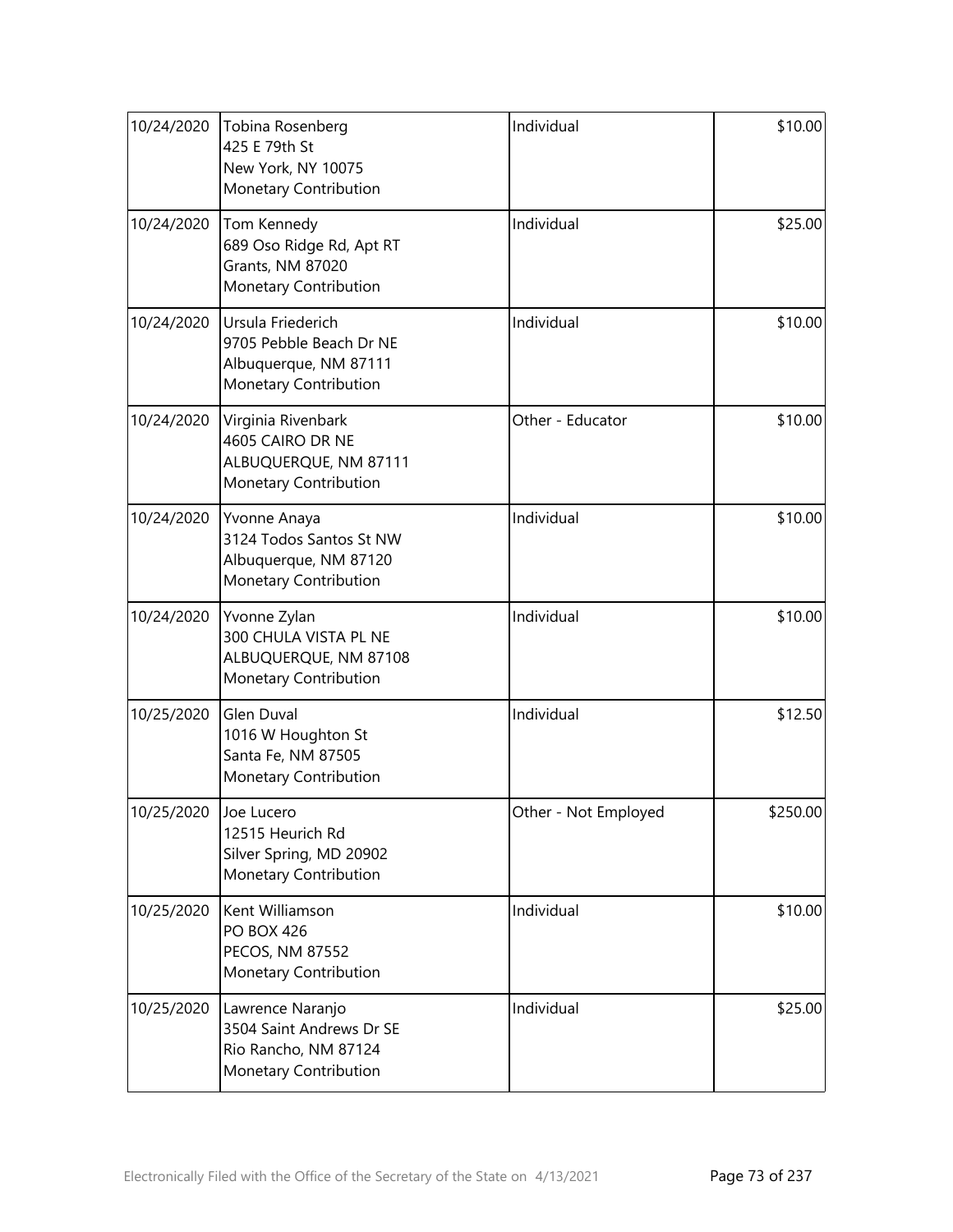| 10/25/2020 | Lee Sides<br>206 W Mathews St<br>Roswell, NM 88203<br>Monetary Contribution                                      | Individual | \$5.00  |
|------------|------------------------------------------------------------------------------------------------------------------|------------|---------|
| 10/25/2020 | Mary Gedmin<br>139 VIA SEDILLO<br>TIJERAS, NM 87059<br>Monetary Contribution                                     | Individual | \$20.00 |
| 10/25/2020 | Melissa Latham-Stevens<br>7 Avenida Vista Grande, Ste B-7 Apt 241<br>Santa Fe, NM 87508<br>Monetary Contribution | Individual | \$10.00 |
| 10/25/2020 | Randy Diner<br>632 TURNER DR NE<br>ALBUQUERQUE, NM 87123<br>Monetary Contribution                                | Individual | \$10.00 |
| 10/25/2020 | Sybil Wertheim<br>3516 Chalmers Rd SW<br>Albuquerque, NM 87105<br>Monetary Contribution                          | Individual | \$10.00 |
| 10/26/2020 | Barbara Stepp<br>3200 N Lake Shore Dr, Apt 1706<br>Chicago, IL 60657-3948<br>Monetary Contribution               | Individual | \$9.00  |
| 10/26/2020 | <b>Bishnu Rauth</b><br>4820 Scale Ct<br>Las Cruces, NM 88011<br>Monetary Contribution                            | Individual | \$50.00 |
| 10/26/2020 | Brianna Lewis<br>834 Hidalgo Cir NW<br>Albuquerque, NM 87105<br>Monetary Contribution                            | Individual | \$15.00 |
| 10/26/2020 | <b>Candice Flint</b><br>512 Yale Dr<br>Roseville, CA 95678<br>Monetary Contribution                              | Individual | \$10.00 |
| 10/26/2020 | Carl Kurz<br>53 Lawn St, Apt 1<br>Roxbury, MA 02120<br>Monetary Contribution                                     | Individual | \$5.00  |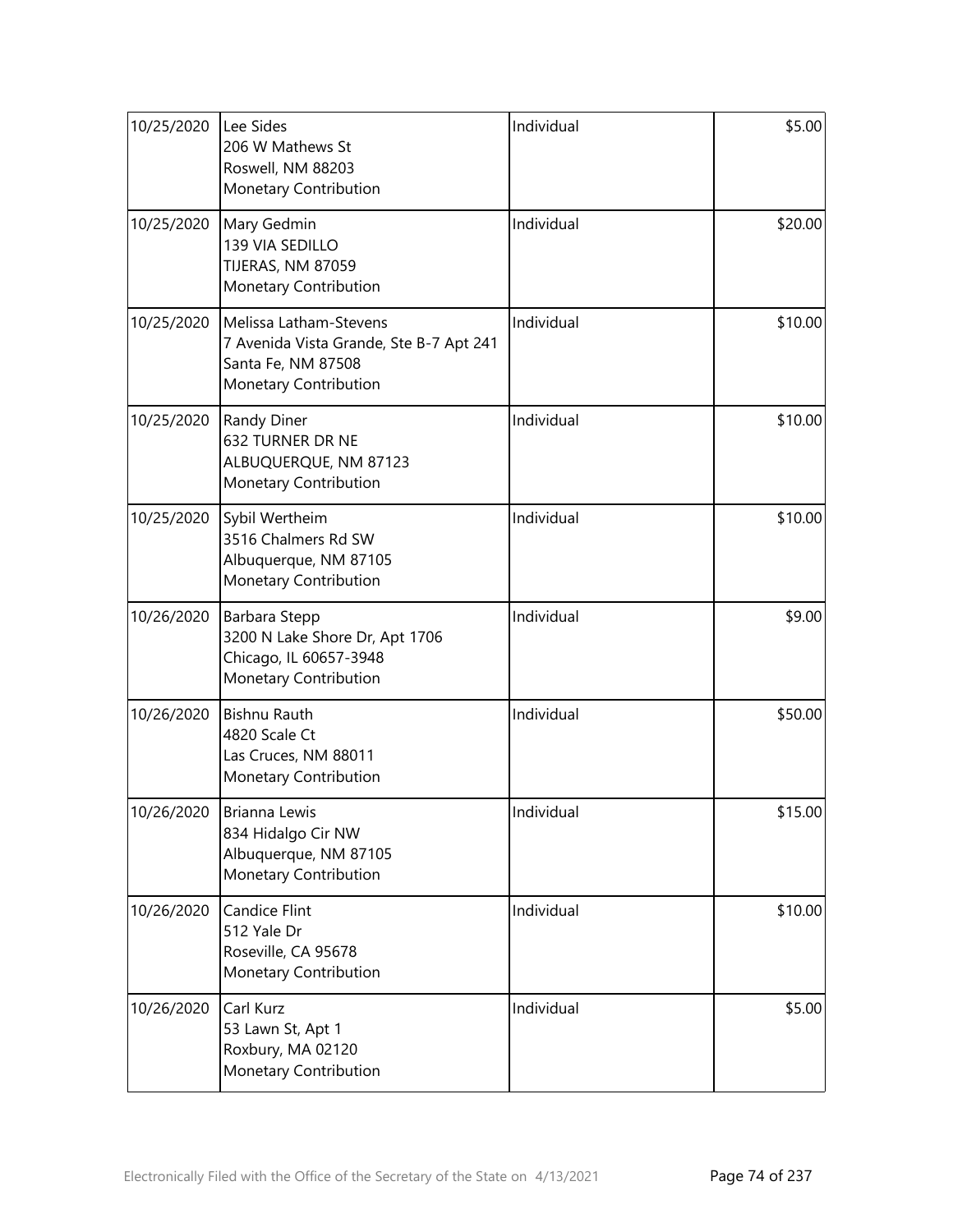| 10/26/2020 | Carolyn Finster<br>10501 Lagrima De Oro Rd NE<br>Albuquerque, NM 87111<br>Monetary Contribution    | Individual           | \$5.00   |
|------------|----------------------------------------------------------------------------------------------------|----------------------|----------|
| 10/26/2020 | Cecilia Parry<br>2692 PORTIA RD<br>ENGLEWOOD, FL 34224<br>Monetary Contribution                    | Individual           | \$5.00   |
| 10/26/2020 | Charlotte Ownby<br>8909 TIA CHRISTINA DR NW<br>ALBUQUERQUE, NM 87114<br>Monetary Contribution      | Other - Not Employed | \$50.00  |
| 10/26/2020 | <b>Christine Newtson</b><br>3900 CANYON RIDGE ARC<br>LAS CRUCES, NM 88011<br>Monetary Contribution | Individual           | \$30.00  |
| 10/26/2020 | Connie Adler<br>2701 RINCON DEL RIO CT NW<br>ALBUQUERQUE, NM 87107<br>Monetary Contribution        | Other - Retired      | \$50.00  |
| 10/26/2020 | Connie Ryan<br><b>PO BOX 514</b><br>BRIGHTWOOD, OR 97011<br>Monetary Contribution                  | Individual           | \$25.00  |
| 10/26/2020 | <b>Constance McGhee</b><br>12 Artisan Ln, Unit B<br>Santa Fe, NM 87507<br>Monetary Contribution    | Other - Not Employed | \$100.00 |
| 10/26/2020 | Cristian Valdez<br>5012 SHADOW MOUNTAIN RD<br>LAS CRUCES, NM 88011<br>Monetary Contribution        | Individual           | \$5.00   |
| 10/26/2020 | <b>Daniel Veirs</b><br>36 Kestrel Ln<br>El Prado, NM 87529-7547<br>Monetary Contribution           | Individual           | \$100.00 |
| 10/26/2020 | Deborah Pendergrass<br>2303 S EISENHOWER RD<br>ROSWELL, NM 88203<br>Monetary Contribution          | Individual           | \$10.00  |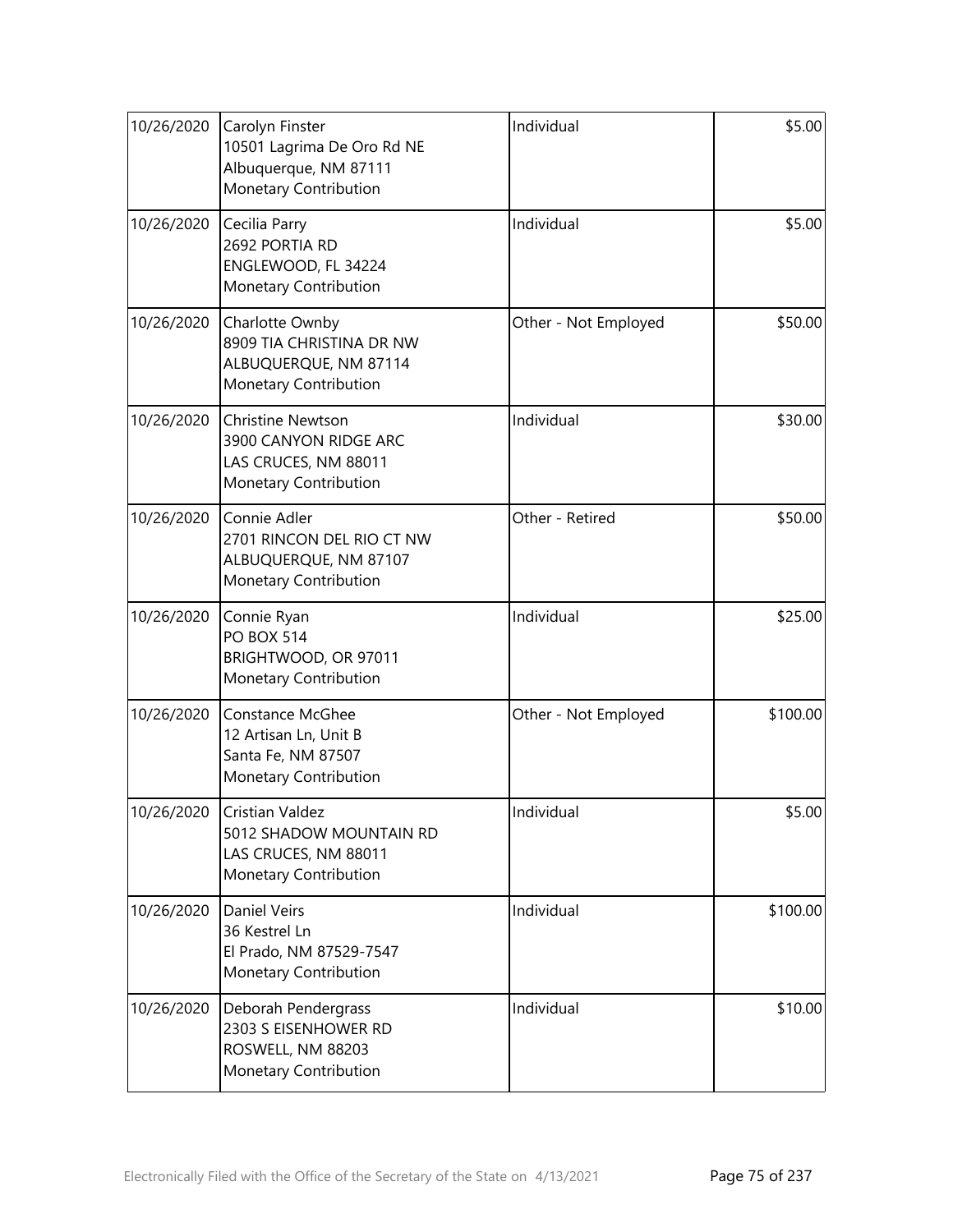| 10/26/2020 | Denise George<br>411 CHERYL AVE<br>LOS ALAMOS, NM 87547<br>Monetary Contribution         | Individual                 | \$100.00 |
|------------|------------------------------------------------------------------------------------------|----------------------------|----------|
| 10/26/2020 | Diane Paolazzi<br>2313 Callejon Hermosa<br>Santa Fe, NM 87505<br>Monetary Contribution   | Individual                 | \$10.00  |
| 10/26/2020 | Elene Gusch<br>622 Espanola St NE<br>Albuquerque, NM 87108<br>Monetary Contribution      | Individual                 | \$15.00  |
| 10/26/2020 | Emily Ruch<br>900 RIDGECREST DR SE<br>ALBUQUERQUE, NM 87108<br>Monetary Contribution     | Other - University Student | \$100.00 |
| 10/26/2020 | Emma Ruben<br>50 Savannah Ln S<br>Southampton, NY 11968<br>Monetary Contribution         | Individual                 | \$25.00  |
| 10/26/2020 | Evie Frost<br>14 Thayer St<br>Brookline, MA 02445<br>Monetary Contribution               | Other - Matriarch          | \$250.00 |
| 10/26/2020 | Gail Sredanovic<br>2161 Ashton Ave<br>Menlo Park, CA 94025<br>Monetary Contribution      | Individual                 | \$10.00  |
| 10/26/2020 | George Finley, III<br>3360 Ocean Dr<br>Corpus Christi, TX 78411<br>Monetary Contribution | Other - President          | \$100.00 |
| 10/26/2020 | Harry Leippe<br>1005 MILLS AVE<br>LAS VEGAS, NM 87701<br>Monetary Contribution           | Other - Retired            | \$200.00 |
| 10/26/2020 | Heidi Oona<br>23930 Ocean Ave, Apt 129<br>Torrance, CA 90505<br>Monetary Contribution    | Individual                 | \$25.00  |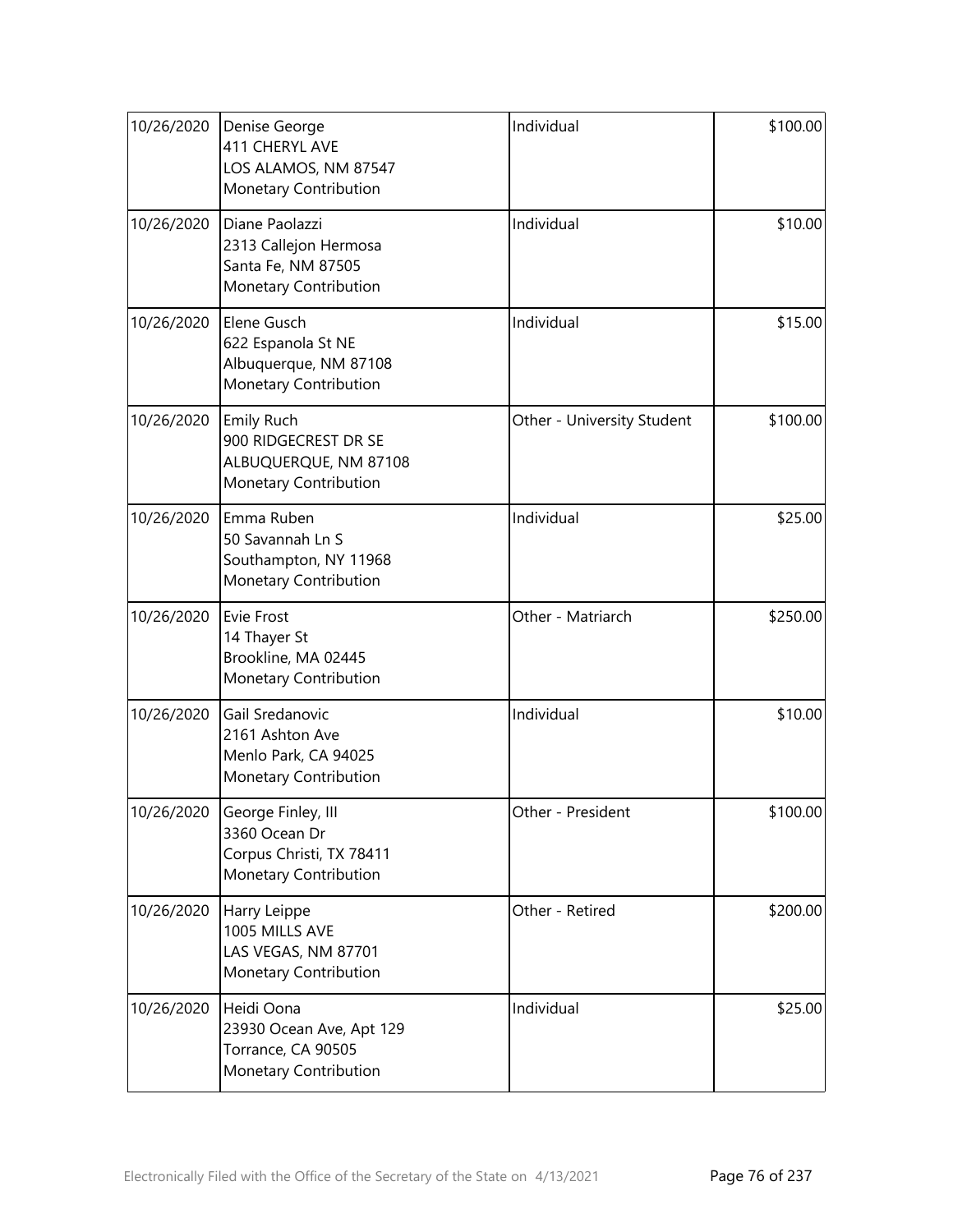| 10/26/2020 | James Feyereisen<br>522 Leighton St<br>Cambria, CA 93428<br>Monetary Contribution                          | Individual | \$25.00  |
|------------|------------------------------------------------------------------------------------------------------------|------------|----------|
| 10/26/2020 | Janet Garcia<br>12212 ERIC CT NE<br>ALBUQUERQUE, NM 87112<br>Monetary Contribution                         | Individual | \$5.00   |
| 10/26/2020 | Janice K. Goodman<br>10501 Lagrima De Oro Rd NE, Apt 131<br>Albuquerque, NM 87111<br>Monetary Contribution | Individual | \$10.00  |
| 10/26/2020 | <b>Jay Stanke</b><br>800 MANZANO ST NE<br>ALBUQUERQUE, NM 87110<br>Monetary Contribution                   | Individual | \$100.00 |
| 10/26/2020 | Jenny Silverman<br>3008 E Springs Rd<br>Las Cruces, NM 88011<br>Monetary Contribution                      | Individual | \$25.00  |
| 10/26/2020 | Joan Randa<br>3501 Juan Tabo Blvd NE, Unit H7<br>Albuquerque, NM 87111<br>Monetary Contribution            | Individual | \$10.00  |
| 10/26/2020 | John Campisi<br>9504 Allande Rd NE<br>Albuquerque, NM 87109<br>Monetary Contribution                       | Individual | \$75.00  |
|            | 10/26/2020 Jon Lellenberg<br>1226 Cerro Gordo Rd, Unit B<br>Santa Fe, NM 87501<br>Monetary Contribution    | Individual | \$25.00  |
| 10/26/2020 | Jonathan Hutchison<br>6009 HC 81<br>Questa, NM 87556<br>Monetary Contribution                              | Individual | \$25.00  |
| 10/26/2020 | Joyce Davidson<br>340 POTRILLO DR<br>WHITE ROCK, NM 87547<br>Monetary Contribution                         | Individual | \$25.00  |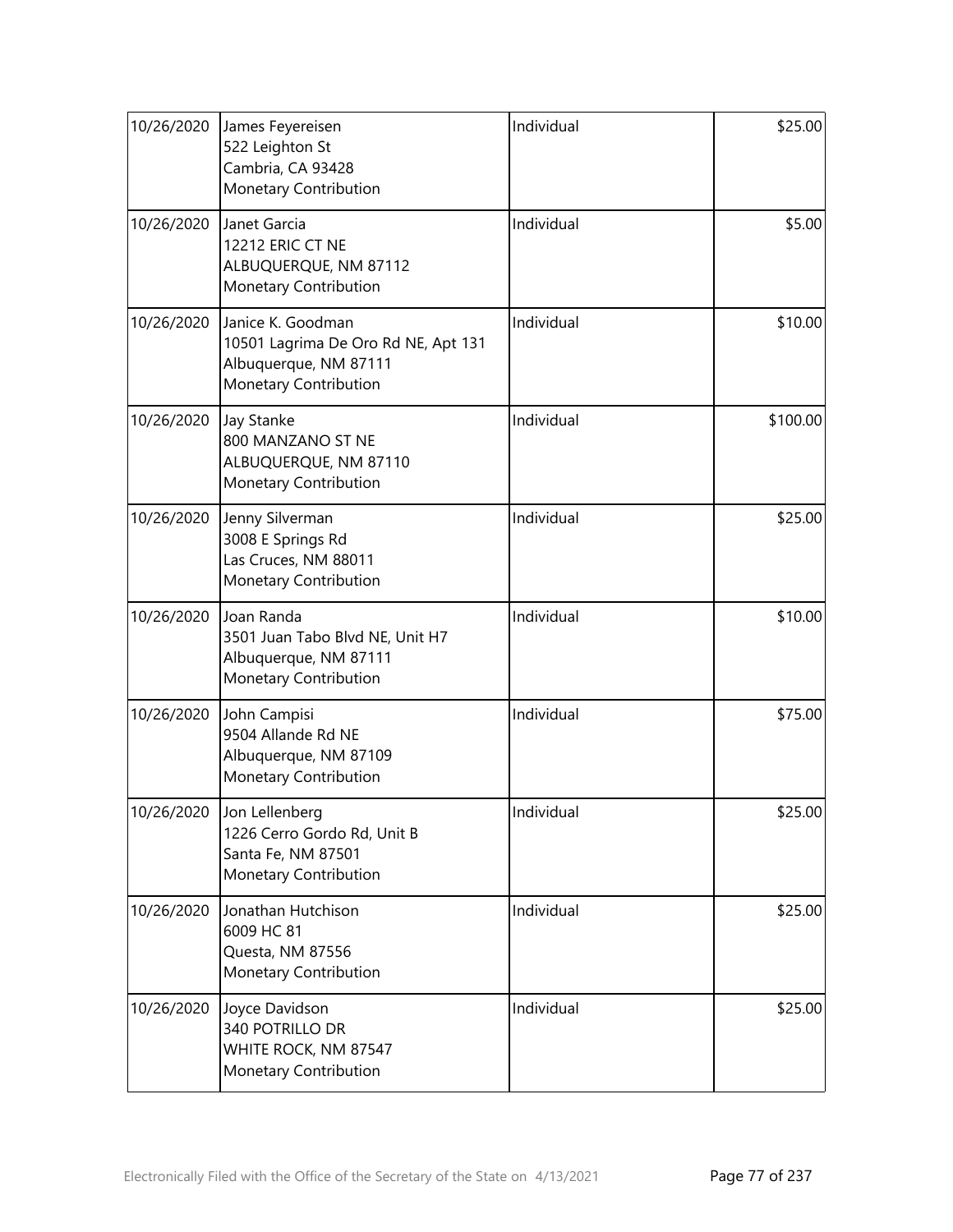| 10/26/2020 | Joyce McAllister<br>201 E Marshall St<br>Ithaca, NY 14850<br>Monetary Contribution                 | Individual           | \$5.00   |
|------------|----------------------------------------------------------------------------------------------------|----------------------|----------|
| 10/26/2020 | Karen Babin<br>3503 Bore St<br>Metairie, LA 70001<br>Monetary Contribution                         | Individual           | \$5.00   |
| 10/26/2020 | Karla Johnson<br>200 W Washington Sq<br>Philadelphia, PA 19106<br>Monetary Contribution            | Individual           | \$25.00  |
| 10/26/2020 | Katharine Blaker<br>3533 RIO GRANDE BLVD NW<br>ALBUQUERQUE, NM 87107<br>Monetary Contribution      | Other - Not Employed | \$100.00 |
| 10/26/2020 | Katherine A. Chilton<br>2604 Candelaria Rd NW<br>Albuquerque, NM 87107<br>Monetary Contribution    | Individual           | \$25.00  |
| 10/26/2020 | Kathleen Giblin<br>714 32nd Ave S<br>Seattle, WA 98144<br>Monetary Contribution                    | Individual           | \$25.00  |
| 10/26/2020 | Kathryn Leitch<br>4633 EDWIN MECHEM AVE NW<br>ALBUQUERQUE, NM 87114<br>Monetary Contribution       | Individual           | \$5.00   |
| 10/26/2020 | <b>Kimberly Durant</b><br>2936 SAN RAFAEL AVE SE<br>ALBUQUERQUE, NM 87106<br>Monetary Contribution | Individual           | \$5.00   |
| 10/26/2020 | Lee Danna<br>410 CONNIE AVE<br>WHITE ROCK, NM 87547<br>Monetary Contribution                       | Individual           | \$25.00  |
| 10/26/2020 | Lila Mulkey<br>223 N Guadalupe St<br>Santa Fe, NM 87501-1868<br>Monetary Contribution              | Individual           | \$25.00  |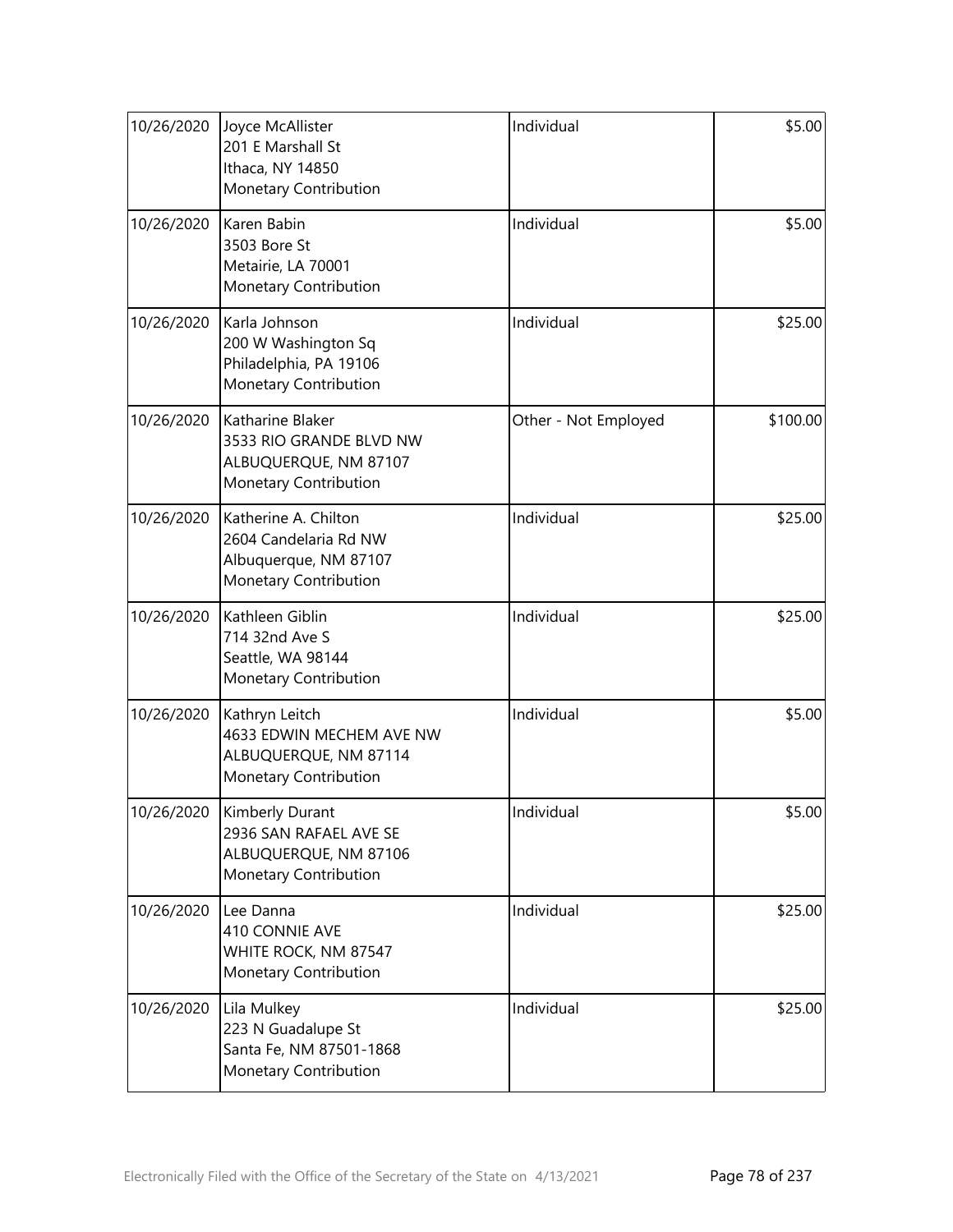| 10/26/2020 | Lincoln Draper<br>346 Tyler Rd NW<br>Los Ranchos, NM 87107<br>Monetary Contribution          | Individual | \$50.00  |
|------------|----------------------------------------------------------------------------------------------|------------|----------|
| 10/26/2020 | Lorraine Gilmore<br>7 ENEBRO PL<br><b>SANTA FE, NM 87508</b><br>Monetary Contribution        | Individual | \$20.00  |
| 10/26/2020 | Lynn Pilgrim<br>5 CERRADO CT<br>SANTA FE, NM 87508<br>Monetary Contribution                  | Individual | \$15.00  |
| 10/26/2020 | Marion Woolam<br>10701 Signal Ave NE<br>Albuquerque, NM 87122<br>Monetary Contribution       | Individual | \$25.00  |
| 10/26/2020 | Mark Gordon<br>518 Old Santa Fe Trl, Apt 277<br>Santa Fe, NM 87505<br>Monetary Contribution  | Individual | \$15.00  |
| 10/26/2020 | Martha Coulter<br>3610 S Emporia Way<br>Aurora, CO 80014<br>Monetary Contribution            | Individual | \$25.00  |
| 10/26/2020 | Mary Ellen Capek<br>280 DIXON RD<br>CORRALES, NM 87048-7722<br>Monetary Contribution         | Individual | \$100.00 |
| 10/26/2020 | Mary Jo Hoven<br>31 WILLOW RD<br>EDGEWOOD, NM 87015<br><b>Monetary Contribution</b>          | Individual | \$7.00   |
| 10/26/2020 | Maureen Malmed<br>547 CAMINO RANCHEROS<br>SANTA FE, NM 87505<br>Monetary Contribution        | Individual | \$50.00  |
| 10/26/2020 | Meagan Walton<br>202 Stanford Dr SE, Apt 3<br>Albuquerque, NM 87106<br>Monetary Contribution | Individual | \$3.00   |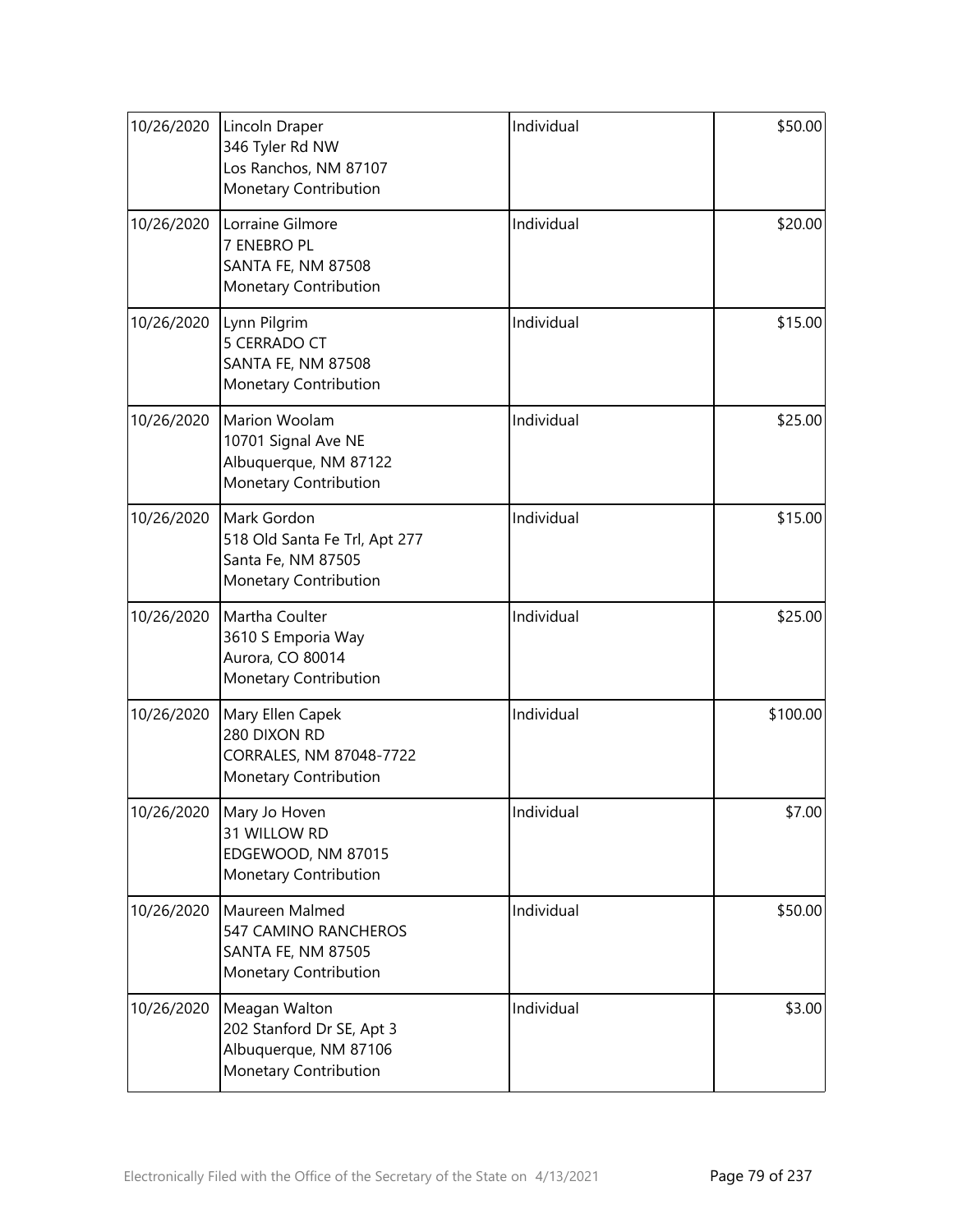| 10/26/2020 | Melissa L. Epple<br>20 Village Ln<br>Santa Fe, NM 87505<br>Monetary Contribution             | Other - Healthcare      | \$50.00 |
|------------|----------------------------------------------------------------------------------------------|-------------------------|---------|
| 10/26/2020 | Nancy Magee<br>591 Piedmont<br>Taos, NM 87571<br>Monetary Contribution                       | Individual              | \$50.00 |
| 10/26/2020 | <b>Newell Ramsey</b><br>83 Moccasin Trl<br>Sandia Park, NM 87047<br>Monetary Contribution    | Other - Systems Analyst | \$25.00 |
| 10/26/2020 | Nikhila Reddy<br>9929 CAMERON ST NW<br>ALBUQUERQUE, NM 87114<br>Monetary Contribution        | Individual              | \$10.00 |
| 10/26/2020 | Olga Aguilar<br>1315 Arroya Vista Dr<br>San Antonio, TX 78213<br>Monetary Contribution       | Individual              | \$20.00 |
| 10/26/2020 | Patricia Sikelianos<br>712 Marble Ave NW<br>Albuquerque, NM 87102<br>Monetary Contribution   | Individual              | \$10.00 |
| 10/26/2020 | Paula Bandt<br>16120 Rosewood St<br>Overland Park, KS 66085<br>Monetary Contribution         | Individual              | \$5.00  |
| 10/26/2020 | Ronald L. Stauber<br>518 ALVARADO DR NE<br>ALBUQUERQUE, NM 87108<br>Monetary Contribution    | Individual              | \$50.00 |
| 10/26/2020 | Sarah Friedland<br>1842 Propps St NE<br>Albuquerque, NM 87112<br>Monetary Contribution       | Individual              | \$5.00  |
| 10/26/2020 | Shannon Starr<br>427 Stanford Dr SE, Apt C<br>Albuquerque, NM 87106<br>Monetary Contribution | Individual              | \$5.00  |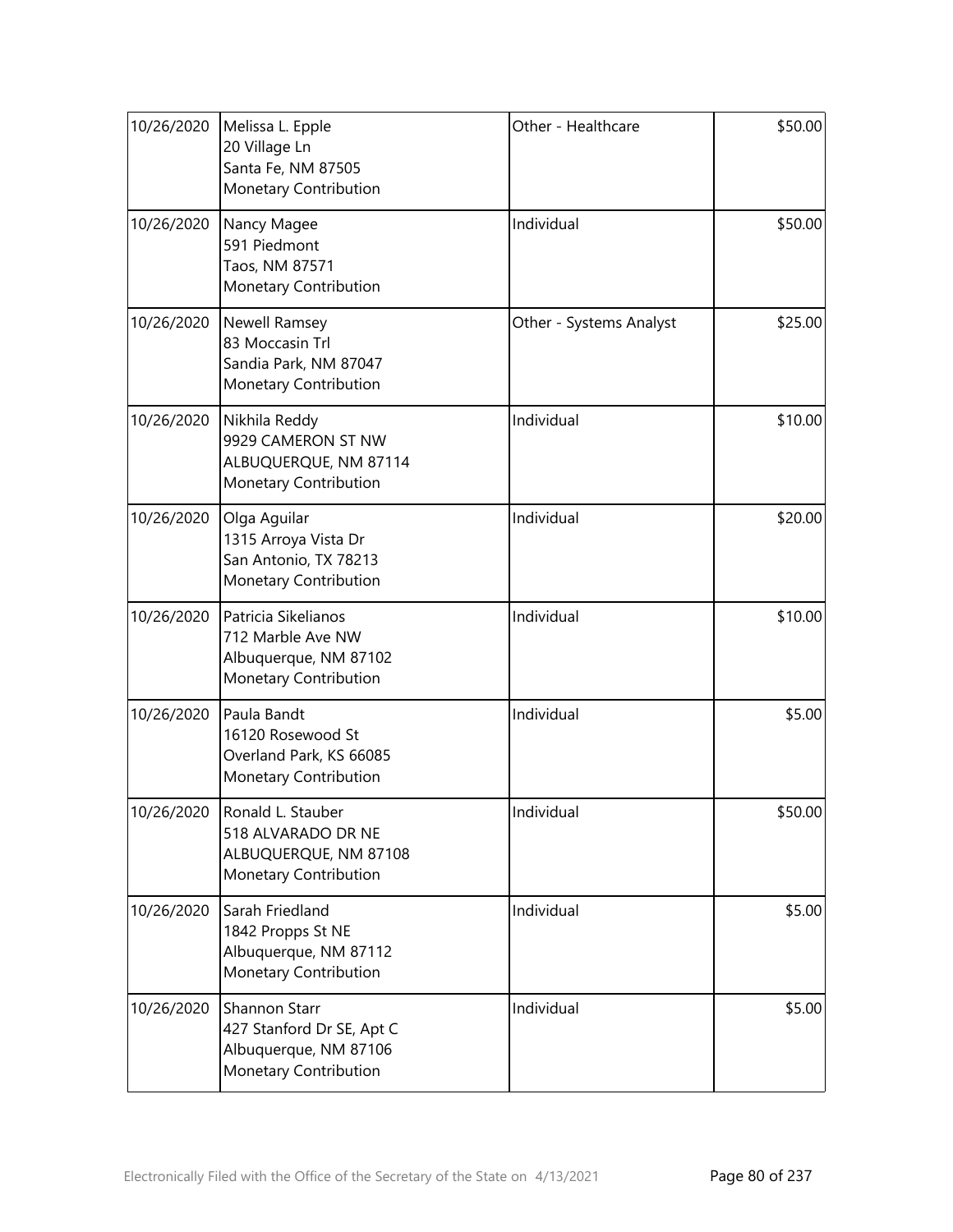| 10/26/2020 | <b>Shannon Starr</b><br>427 Stanford Dr SE, Apt C<br>Albuquerque, NM 87106<br>Monetary Contribution | Individual                          | \$5.00   |
|------------|-----------------------------------------------------------------------------------------------------|-------------------------------------|----------|
| 10/26/2020 | Sterling Van De Moortel<br>139 Sage Dr<br>Palm Springs, CA 92264<br>Monetary Contribution           | Individual                          | \$10.00  |
| 10/26/2020 | Sunday Di Palma<br>42-31 Naugle Dr<br>Fair Lawn, NJ 07410<br>Monetary Contribution                  | Individual                          | \$25.00  |
| 10/26/2020 | Susan Broidy<br>11412 PENFIELD LN NE<br>ALBUQUERQUE, NM 87111<br>Monetary Contribution              | Other - Retired                     | \$50.00  |
| 10/26/2020 | Susan C. Feil<br>704 Laguna Blvd SW<br>Albuquerque, NM 87104<br>Monetary Contribution               | Individual                          | \$50.00  |
| 10/26/2020 | <b>Timothy Smith</b><br>7828 N WALROND AVE<br>KANSAS CITY, MO 64119<br>Monetary Contribution        | Individual                          | \$5.00   |
| 10/26/2020 | Virginia Printz-Feddersen<br>4401 Royene Ave NE<br>Albuquerque, NM 87110<br>Monetary Contribution   | Other - Retired                     | \$100.00 |
| 10/26/2020 | Virginia Smith<br>3483 CORRALES RD<br>CORRALES, NM 87048<br>Monetary Contribution                   | Other - Environmental<br>Consultant | \$250.00 |
| 10/26/2020 | Wanda Andereck<br>580 GRAND TETON CIR<br>FAYETTEVILLE, GA 30215<br>Monetary Contribution            | Individual                          | \$5.00   |
| 10/26/2020 | <b>Wendy Wilkins</b><br>20 WINDMILL TRL S<br>PLACITAS, NM 87043<br>Monetary Contribution            | Individual                          | \$25.00  |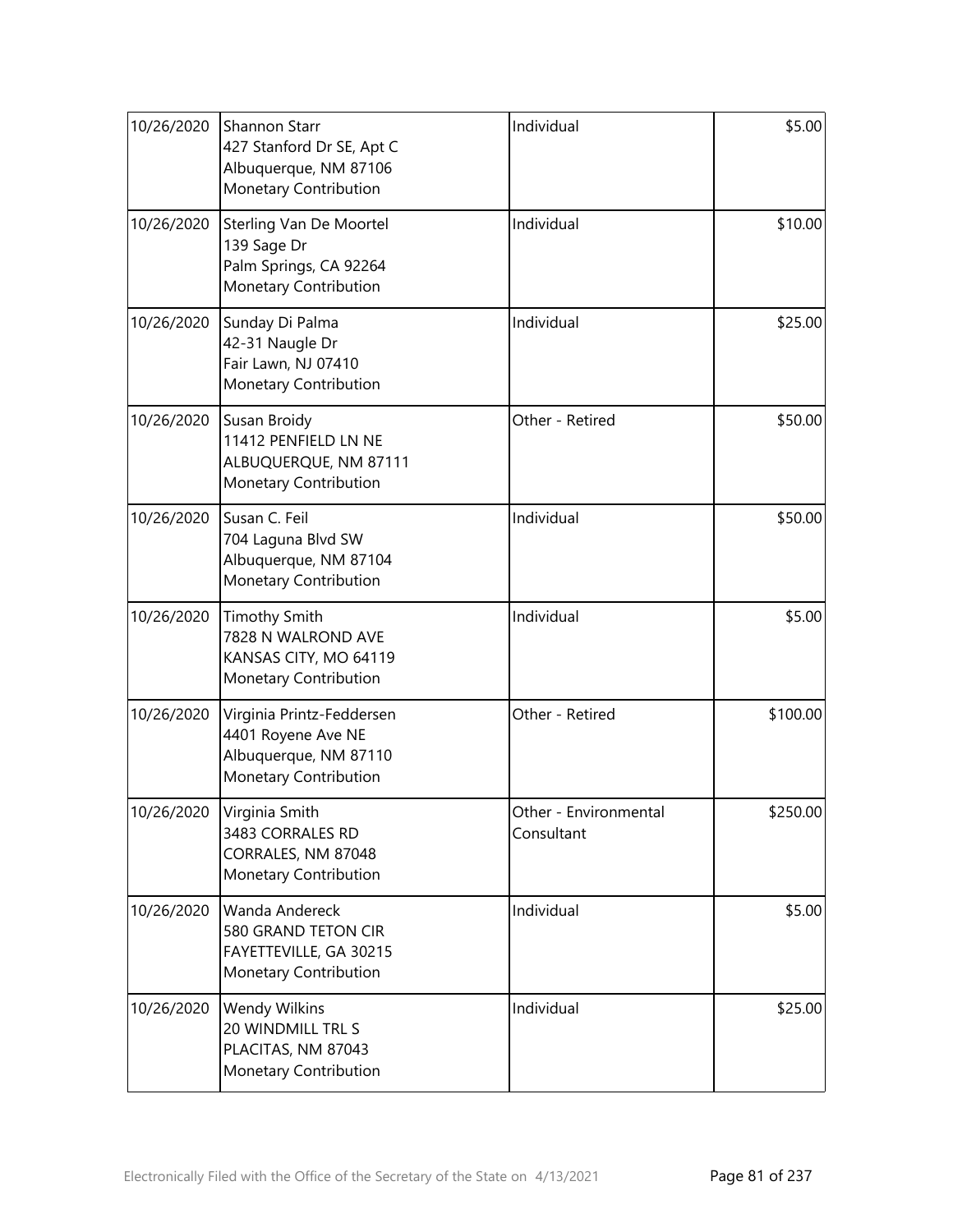| 10/27/2020 | AJ Bonnett<br>821 Palo Alto Dr NE<br>Rio Rancho, NM 87124<br>Monetary Contribution                                    | Individual           | \$25.00  |
|------------|-----------------------------------------------------------------------------------------------------------------------|----------------------|----------|
| 10/27/2020 | Allan Holmquist<br>400 Camino de la Sierra NE<br>Albuquerque, NM 87123<br><b>Monetary Contribution</b>                | Other - Not Employed | \$100.00 |
| 10/27/2020 | Andrea Castellanos<br>PO BOX 3193<br>LOS LUNAS, NM 87031<br>Monetary Contribution                                     | Other - Not Employed | \$25.00  |
| 10/27/2020 | Andrea Kane<br>410 5th St NE, Unit 23<br>Washington, DC 20002<br>Monetary Contribution                                | Individual           | \$70.00  |
| 10/27/2020 | Anne Backus<br>74 Moya Rd<br>Santa Fe, NM 87508<br>Monetary Contribution                                              | Individual           | \$25.00  |
| 10/27/2020 | Artemis Chakerian<br>1004 VASSAR DR NE<br>ALBUQUERQUE, NM 87106<br>Monetary Contribution                              | Individual           | \$20.00  |
| 10/27/2020 | Asia Negron-Esposito<br>6800 Vista Del Norte Rd NE, Apt 2012<br>Albuquerque, NM 87113<br><b>Monetary Contribution</b> | Individual           | \$25.00  |
| 10/27/2020 | <b>Barb Forshay</b><br>1915 RIO GRANDE BLVD NW<br>ALBUQUERQUE, NM 87104<br>Monetary Contribution                      | Individual           | \$5.00   |
| 10/27/2020 | Benita McKerry<br>719 Jordan St<br>Farmington, NM 87401<br>Monetary Contribution                                      | Individual           | \$5.00   |
| 10/27/2020 | <b>Blanche Greig</b><br>102 Brooksby Village Dr, Unit T15<br>Peabody, MA 01960<br>Monetary Contribution               | Individual           | \$5.00   |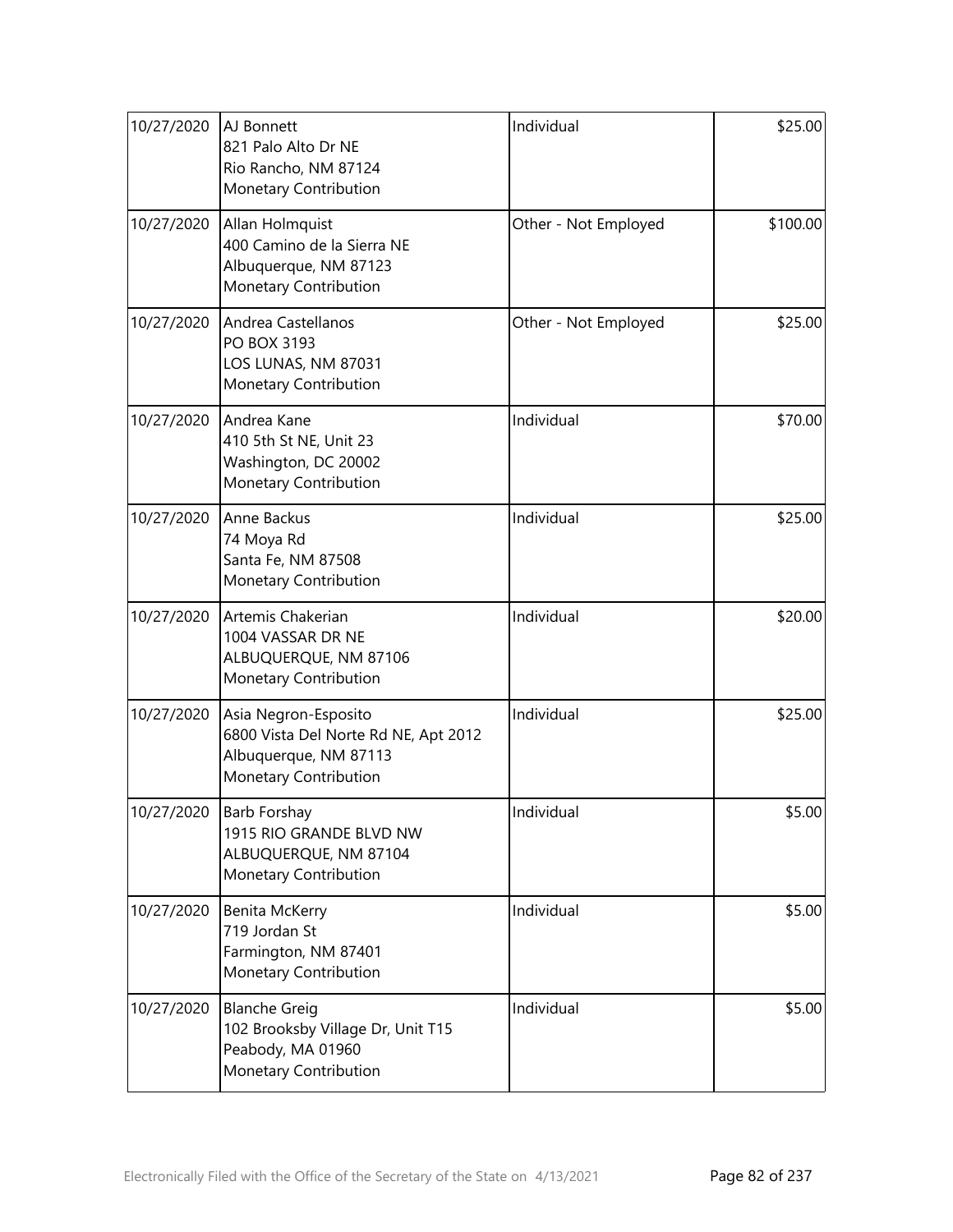| 10/27/2020 | <b>Brett Moore</b><br>1908 COUNT FLEET ST SE<br>ALBUQUERQUE, NM 87123<br>Monetary Contribution | Individual           | \$25.00 |
|------------|------------------------------------------------------------------------------------------------|----------------------|---------|
| 10/27/2020 | Carolina E. Yahne<br>441 Solano Dr NE<br>Albuquerque, NM 87108<br>Monetary Contribution        | Other - Psychologist | \$25.00 |
| 10/27/2020 | Cheri Vasek<br>6336 Avenida Chamisa<br>Santa Fe, NM 87507<br>Monetary Contribution             | Individual           | \$20.00 |
| 10/27/2020 | Colombe Leland<br>511 COPPER AVE NE<br>ALBUQUERQUE, NM 87102<br>Monetary Contribution          | Individual           | \$50.00 |
| 10/27/2020 | David J. Giltrow<br><b>PO Box 389</b><br>Santa Fe, NM 87504<br>Monetary Contribution           | Individual           | \$15.00 |
| 10/27/2020 | Debra Harreld<br>11201 SIDNEY AVE NE<br>ALBUQUERQUE, NM 87111<br>Monetary Contribution         | Individual           | \$5.00  |
| 10/27/2020 | Elizabeth Macleod<br>206 Adams St NE, Apt 2<br>Albuquerque, NM 87108<br>Monetary Contribution  | Individual           | \$5.00  |
| 10/27/2020 | Frank Pezzano<br>6901 LUZ DEL SOL PL NW<br>ALBUQUERQUE, NM 87114<br>Monetary Contribution      | Individual           | \$25.00 |
| 10/27/2020 | Fred Lucero<br>705 LA VEGA DR SW<br>ALBUQUERQUE, NM 87105<br>Monetary Contribution             | Individual           | \$10.00 |
| 10/27/2020 | Gary Bartlett<br>2962 VIAJE PAVO REAL<br><b>SANTA FE, NM 87505</b><br>Monetary Contribution    | Individual           | \$5.00  |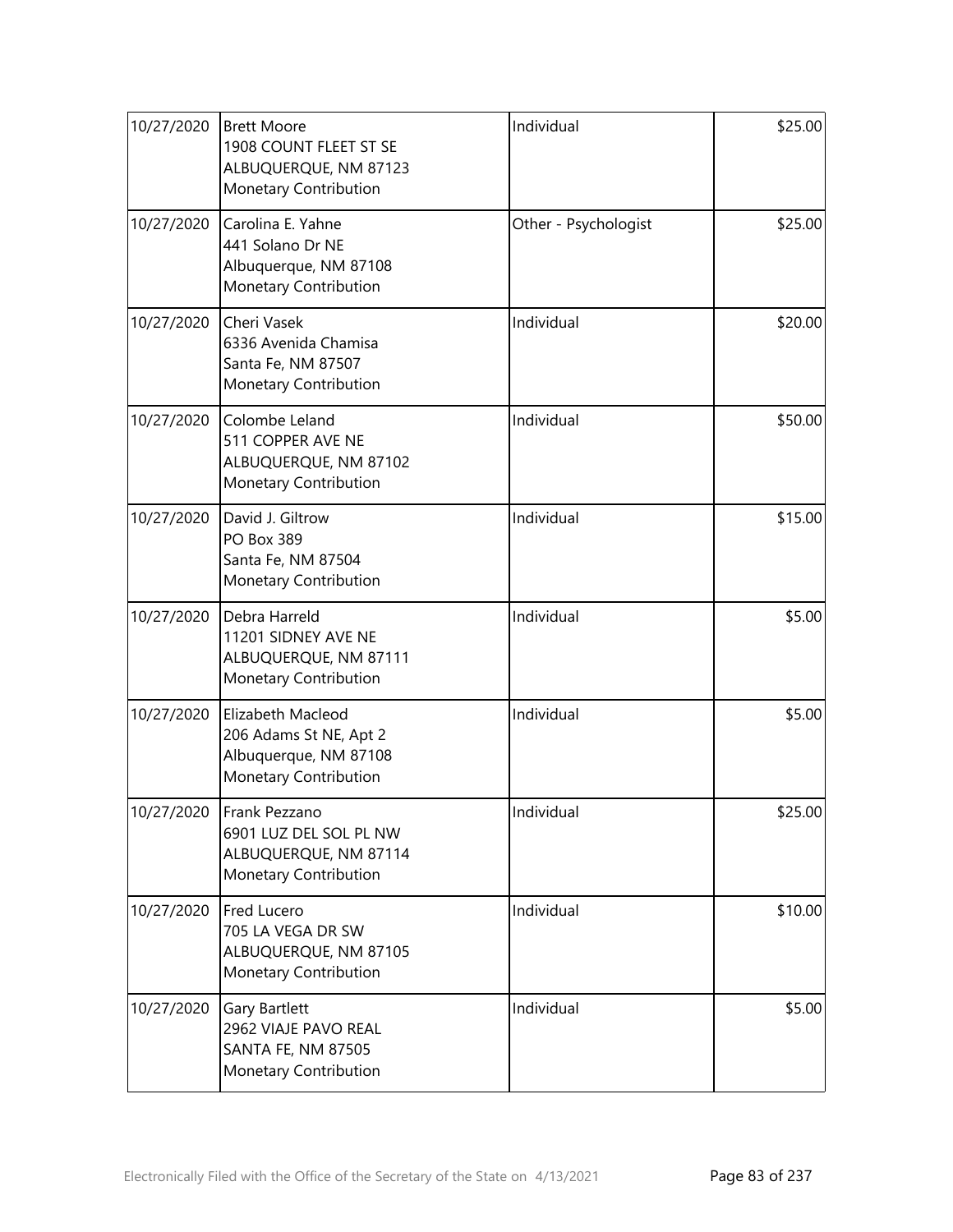| 10/27/2020 | Harold Copeland<br>PO BOX 631145<br>HOUSTON, TX 77263<br>Monetary Contribution                 | Individual | \$25.00 |
|------------|------------------------------------------------------------------------------------------------|------------|---------|
| 10/27/2020 | James Elek<br>1316 S MONROE ST<br>TUCUMCARI, NM 88401<br>Monetary Contribution                 | Individual | \$10.00 |
| 10/27/2020 | Jeanne E. Dettmann<br>601 Solano Dr SE<br>Albuquerque, NM 87108<br>Monetary Contribution       | Individual | \$25.00 |
| 10/27/2020 | John Agnew<br>6140 FORDHAM WAY<br>SACRAMENTO, CA 95831<br>Monetary Contribution                | Individual | \$50.00 |
| 10/27/2020 | John Bacca<br>2679 NEBULA WAY<br>LAS CRUCES, NM 88011<br>Monetary Contribution                 | Individual | \$5.00  |
| 10/27/2020 | John E. Grover<br>1000 Cordova Pl, Apt 814<br>Santa Fe, NM 87505<br>Monetary Contribution      | Individual | \$25.00 |
| 10/27/2020 | John Esquibel<br>31 Jose I Garcia Rd<br>Belen, NM 87002<br>Monetary Contribution               | Individual | \$15.00 |
| 10/27/2020 | Judith Cherry<br>500 Rodeo Rd, Apt 910<br>Santa Fe, NM 87505<br><b>Monetary Contribution</b>   | Individual | \$10.00 |
| 10/27/2020 | <b>Judy Baker</b><br>261 CAMINO DEL OLMO<br><b>SANTA FE, NM 87501</b><br>Monetary Contribution | Individual | \$30.00 |
| 10/27/2020 | Karleen Dunkin<br>10807 BALDWIN AVE NE<br>ALBUQUERQUE, NM 87112<br>Monetary Contribution       | Individual | \$15.00 |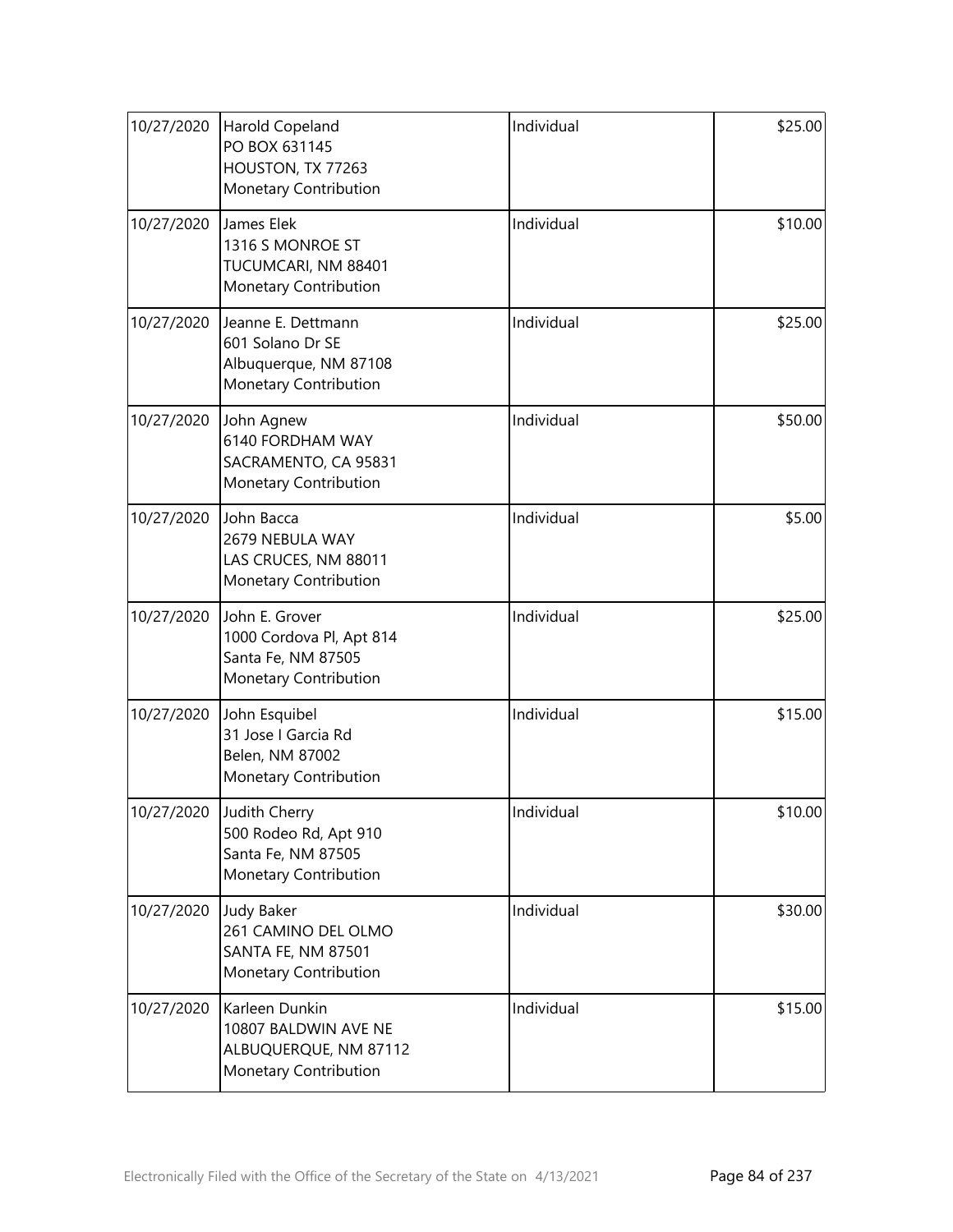| 10/27/2020 | Katherine Meyer<br>2 Asta Ter<br>Santa Fe, NM 87508<br>Monetary Contribution                              | Other - Not Employed | \$50.00 |
|------------|-----------------------------------------------------------------------------------------------------------|----------------------|---------|
| 10/27/2020 | Kathleen M. Mezoff<br>508 Cabezon Ct<br>Gallup, NM 87301<br>Monetary Contribution                         | Individual           | \$10.00 |
| 10/27/2020 | <b>Kristen Parsons</b><br>203 HIGHLANDS LN<br>RUIDOSO DOWNS, NM 88346<br>Monetary Contribution            | Individual           | \$5.00  |
| 10/27/2020 | Linda Bloom<br>1443 WAGON TRAIN DR SE<br>ALBUQUERQUE, NM 87123<br>Monetary Contribution                   | Individual           | \$50.00 |
| 10/27/2020 | Lisa Burkstaller<br>1300 Ridgecrest Dr SE<br>Albuquerque, NM 87108<br>Monetary Contribution               | Individual           | \$50.00 |
| 10/27/2020 | Louis Knowles<br>3428 Parsifal St NE<br>Albuquerque, NM 87111<br>Monetary Contribution                    | Individual           | \$25.00 |
| 10/27/2020 | Marian Aragon<br>7 Cornerstone Ln<br>Santa Fe, NM 87506<br>Monetary Contribution                          | Individual           | \$25.00 |
|            | 10/27/2020 Mary E. Malkmus<br>3101 Old Pecos Trl, Unit 620<br>Santa Fe, NM 87505<br>Monetary Contribution | Individual           | \$50.00 |
| 10/27/2020 | Michael Baca<br>PO BOX 13383<br>ALBUQUERQUE, NM 87192<br>Monetary Contribution                            | Individual           | \$25.00 |
| 10/27/2020 | Monika Bittman<br>3 Frasco Rd<br>Santa Fe, NM 87508<br>Monetary Contribution                              | Individual           | \$25.00 |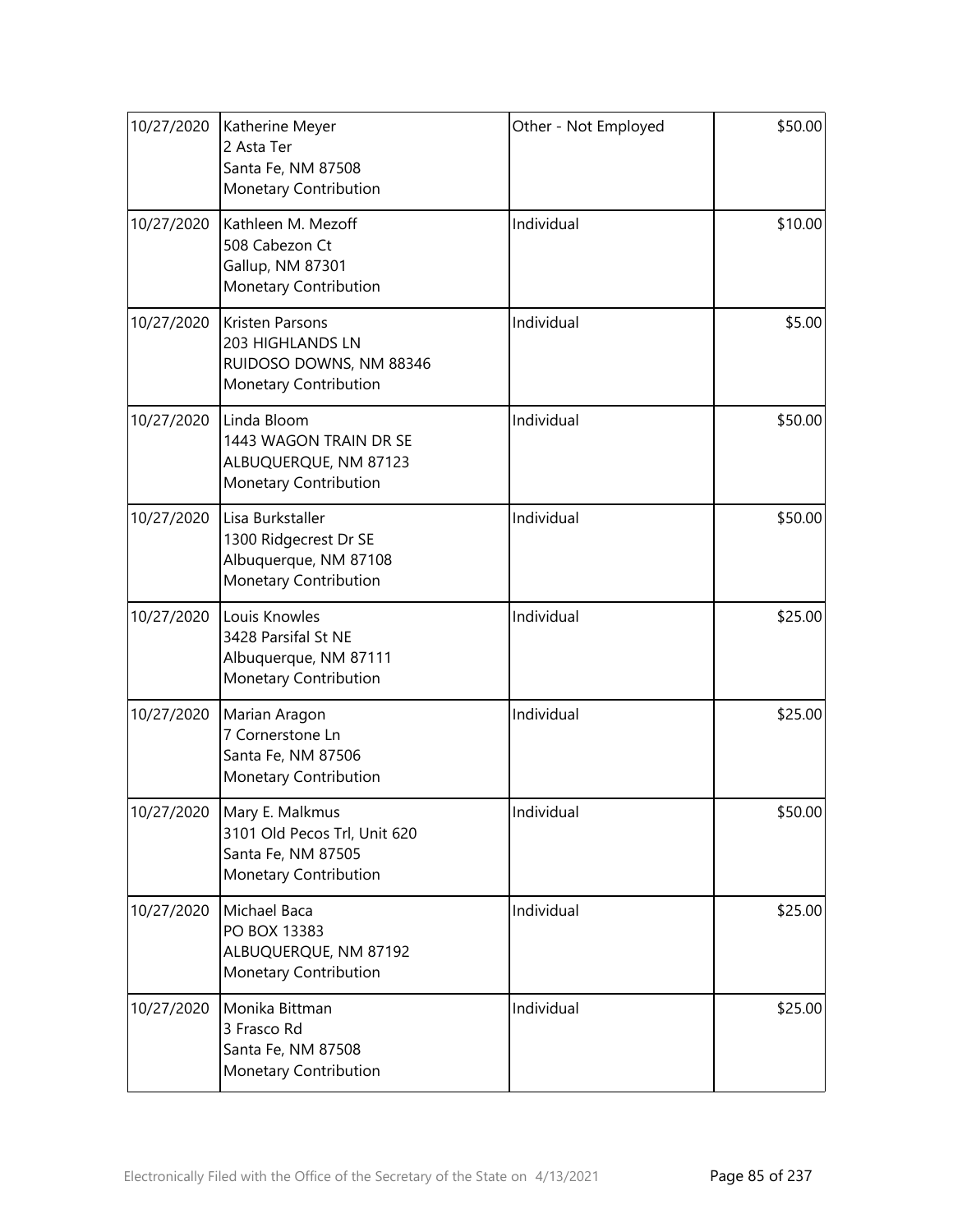| 10/27/2020 | <b>Nelly Case</b><br>26 Timber Ridge Rd<br>Los Alamos, NM 87544<br>Monetary Contribution    | Individual            | \$25.00  |
|------------|---------------------------------------------------------------------------------------------|-----------------------|----------|
| 10/27/2020 | Patty DeYoung<br><b>10 FERNBANK</b><br><b>IRVINE, CA 92604</b><br>Monetary Contribution     | Individual            | \$25.00  |
| 10/27/2020 | Paul Vogel<br>3062 PLAZA BLANCA<br>SANTA FE, NM 87507<br>Monetary Contribution              | Individual            | \$25.00  |
| 10/27/2020 | Philip Green<br><b>PO Box 482</b><br>Sandia Park, NM 87047<br>Monetary Contribution         | Individual            | \$25.00  |
| 10/27/2020 | Poem Swentzell<br>53A Camino Chupadero<br>Santa Fe, NM 87506<br>Monetary Contribution       | Individual            | \$25.00  |
| 10/27/2020 | <b>Richard Rose</b><br>2 ROSA AVE SW<br>LOS LUNAS, NM 87031<br>Monetary Contribution        | Other - Not Employed  | \$25.00  |
| 10/27/2020 | Roy Pearson<br><b>PO BOX 647</b><br>ESTANCIA, NM 87016<br>Monetary Contribution             | Individual            | \$5.00   |
| 10/27/2020 | <b>Ruth Morris</b><br>8108 Kathryn Ave SE<br>Albuquerque, NM 87108<br>Monetary Contribution | Individual            | \$25.00  |
| 10/27/2020 | Sarah Smith Orr<br>11E Pulitzer Trl<br>Santa Fe, NM 87506<br>Monetary Contribution          | Other - Administrator | \$250.00 |
| 10/27/2020 | Shireen Jacob<br>PO Box 2435<br>Corrales, NM 87048<br>Monetary Contribution                 | Individual            | \$25.00  |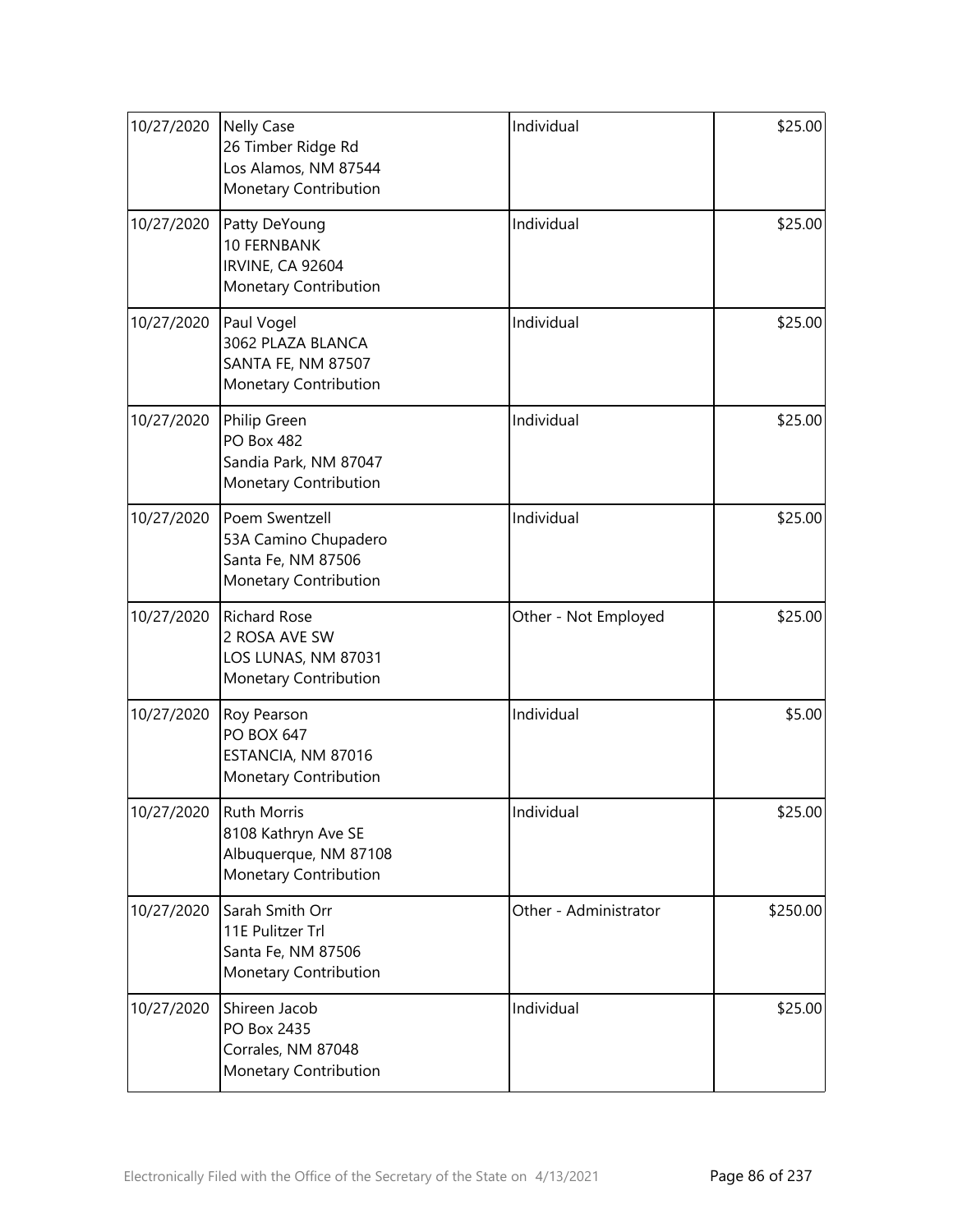| 10/27/2020 | Susan Egwuagu<br>105 Country View Ln<br>Garland, TX 75043<br>Monetary Contribution                              | Individual      | \$5.00     |
|------------|-----------------------------------------------------------------------------------------------------------------|-----------------|------------|
| 10/27/2020 | Susan Hoffman<br>87 Bogan Rd<br>Stanley, NM 87056<br>Monetary Contribution                                      | Individual      | \$25.00    |
| 10/27/2020 | Susan Szczepaniak<br>6040 Namath Ave NW<br>Albuquerque, NM 87120<br>Monetary Contribution                       | Individual      | \$10.00    |
| 10/27/2020 | <b>Thomas Bowles</b><br>4 Kiowa Ln<br>Los Alamos, NM 87547<br>Monetary Contribution                             | Other - Retired | \$15.00    |
| 10/27/2020 | <b>Timothy Mathews</b><br>8100 Wyoming Blvd NE<br>Albuquerque, NM 87113<br>Monetary Contribution                | Individual      | \$5.00     |
| 10/27/2020 | <b>Tolly Boatwright</b><br>2040 ENGLEWOOD AVE<br>DURHAM, NC 27705<br>Monetary Contribution                      | Individual      | \$100.00   |
| 10/27/2020 | Vickie Simpson<br>585 JUNEAU DR SE<br><b>SALEM, OR 97302</b><br>Monetary Contribution                           | Individual      | \$35.00    |
| 10/28/2020 | <b>Adel Sarnoff</b><br>21221 Highland Lakes Blvd<br>Miami, FL 33179<br>Monetary Contribution                    | Individual      | \$50.00    |
| 10/28/2020 | Apex Clean Energy Holdings, LLC<br>310 4th St NE, Ste 300<br>Charlottesville, VA 22902<br>Monetary Contribution | Other           | \$1,000.00 |
| 10/28/2020 | Charlotte Stahmann<br>3300 Snow Rd<br>Las Cruces, NM 88005<br>Monetary Contribution                             | Individual      | \$25.00    |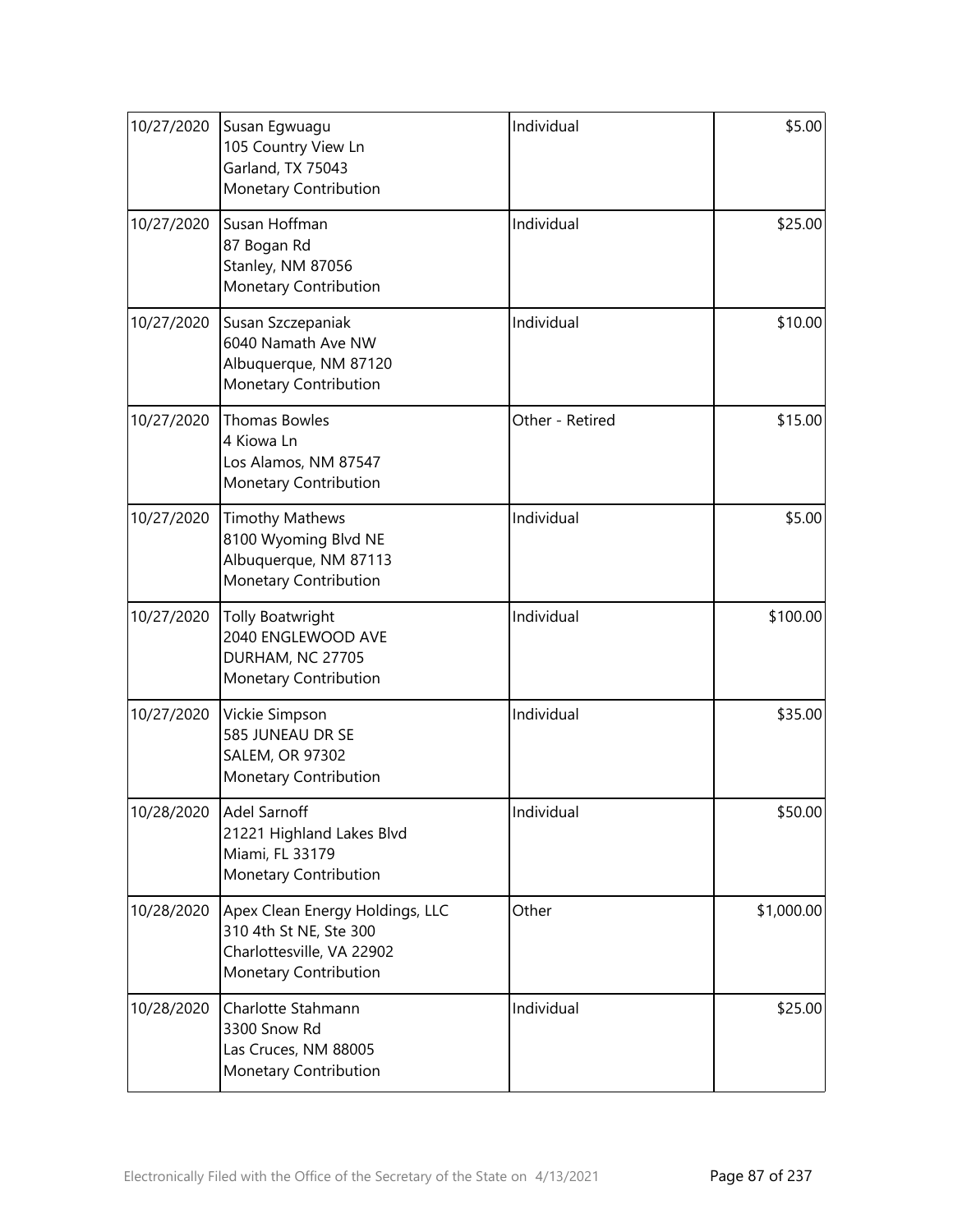| 10/28/2020 | Cynthia Mayes<br>6230 DOLLY VARDEN LN<br>POLLOCK PINES, CA 95726<br>Monetary Contribution     | Individual           | \$12.00  |
|------------|-----------------------------------------------------------------------------------------------|----------------------|----------|
| 10/28/2020 | Delmar L. Johnson<br>74 IRISH RD<br>RANCHOS DE TAOS, NM 87557<br>Monetary Contribution        | Individual           | \$20.20  |
| 10/28/2020 | Donald Baker<br>524 Tomasita St NE<br>Albuquerque, NM 87123<br>Monetary Contribution          | Other - Retired      | \$100.00 |
| 10/28/2020 | Jo Anna Dale<br>1315 W Johns Blvd<br>Raymore, MO 64083<br>Monetary Contribution               | Other - Retired      | \$50.00  |
| 10/28/2020 | Katharine Blaker<br>3533 RIO GRANDE BLVD NW<br>ALBUQUERQUE, NM 87107<br>Monetary Contribution | Other - Not Employed | \$100.00 |
| 10/28/2020 | Laura Lynch<br><b>PO BOX 457</b><br>TAOS, NM 87571<br>Monetary Contribution                   | Individual           | \$25.00  |
| 10/28/2020 | Linda Frisone<br>131 SERENO DR<br><b>SANTA FE, NM 87501</b><br>Monetary Contribution          | Individual           | \$15.00  |
| 10/28/2020 | Linda Velasquez<br>1591 SAN MATEO LN<br><b>SANTA FE, NM 87505</b><br>Monetary Contribution    | Individual           | \$5.00   |
| 10/28/2020 | Mary D. Johnston<br>20 Country Club Dr<br>Las Vegas, NM 87701<br>Monetary Contribution        | Other - Not Employed | \$25.00  |
| 10/28/2020 | Pamela Toups<br>36 RAVEN RAVINE<br>SANTA FE, NM 87507<br>Monetary Contribution                | Individual           | \$50.00  |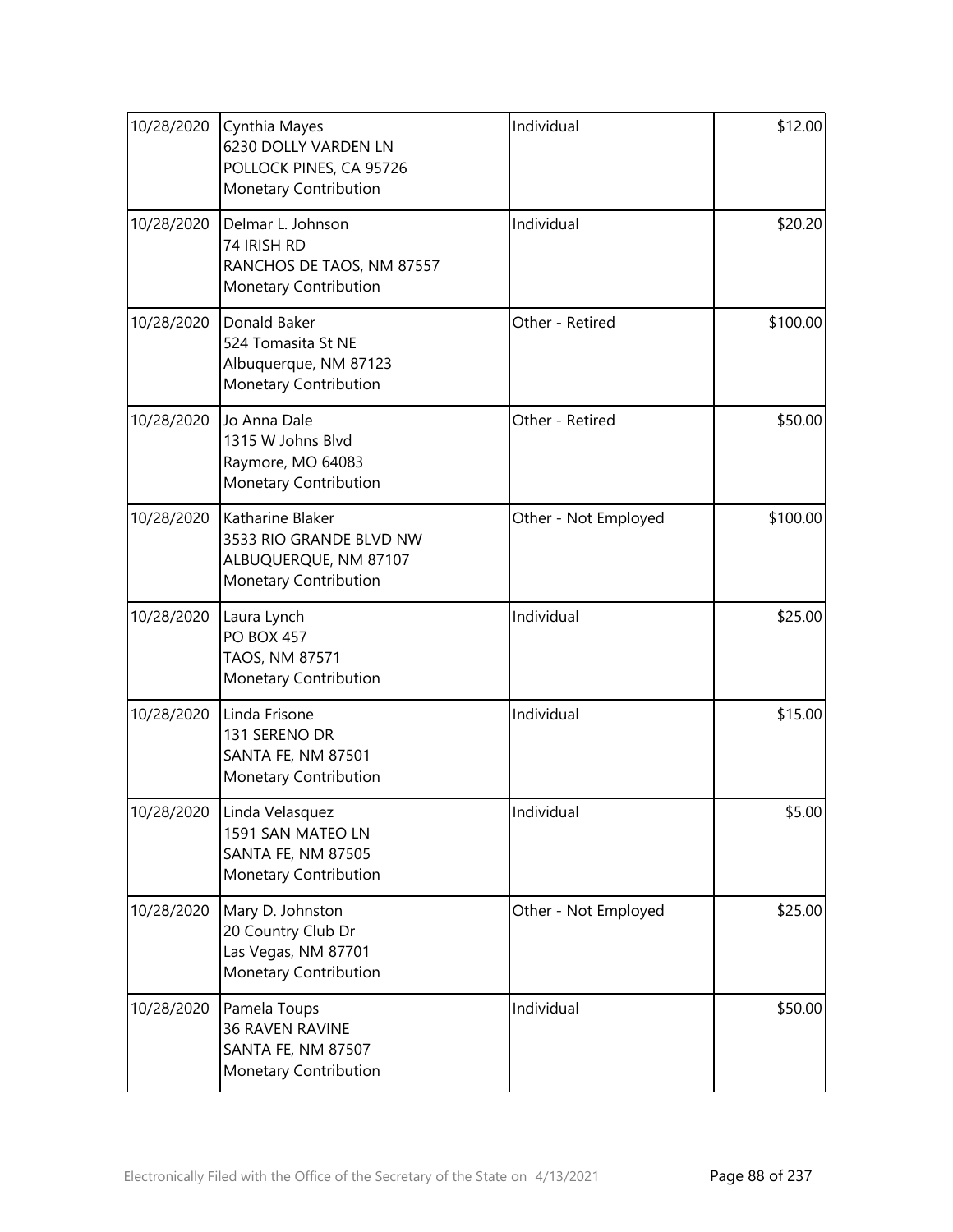| 10/28/2020 | Pueblo of Ohkay Owingeh<br>PO Box 1119<br>Ohkay Owingeh, NM 87566<br>Monetary Contribution           | Other Tribe       | \$2,000.00 |
|------------|------------------------------------------------------------------------------------------------------|-------------------|------------|
| 10/28/2020 | Stancie Jones<br>6323 Viva Max Dr<br>San Antonio, TX 78238<br>Monetary Contribution                  | Individual        | \$25.00    |
| 10/28/2020 | Susan Weir Ancker<br><b>PO Box 201</b><br>Lincoln, NM 88338<br>Monetary Contribution                 | Individual        | \$5.00     |
| 10/28/2020 | <b>Therese Martinez</b><br>6907 Wildwood Ln NE, #2<br>Albuquerque, NM 87111<br>Monetary Contribution | Individual        | \$25.00    |
| 10/29/2020 | James M. Alarid<br>2811 8TH ST<br>LAS VEGAS, NM 87701<br>Monetary Contribution                       | Other - Professor | \$50.00    |
| 10/29/2020 | Lawrence Berger<br>1335 BRYN MAWR DR NE<br>ALBUQUERQUE, NM 87106<br>Monetary Contribution            | Individual        | \$25.00    |
| 10/30/2020 | Amy Romero<br>7809 SHERWOOD DR NW<br>ALBUQUERQUE, NM 87120<br>Monetary Contribution                  | Individual        | \$5.00     |
| 10/30/2020 | Andrew C. Hsi<br>1009 Madison St NE<br>Albuquerque, NM 87110<br>Monetary Contribution                | Other - Physician | \$108.46   |
| 10/30/2020 | Ann Murray<br>12 Waldo St<br>Cerrillos, NM 87010<br>Monetary Contribution                            | Individual        | \$5.00     |
| 10/30/2020 | Ann Murray<br>12 Waldo St<br>Cerrillos, NM 87010<br>Monetary Contribution                            | Individual        | \$10.00    |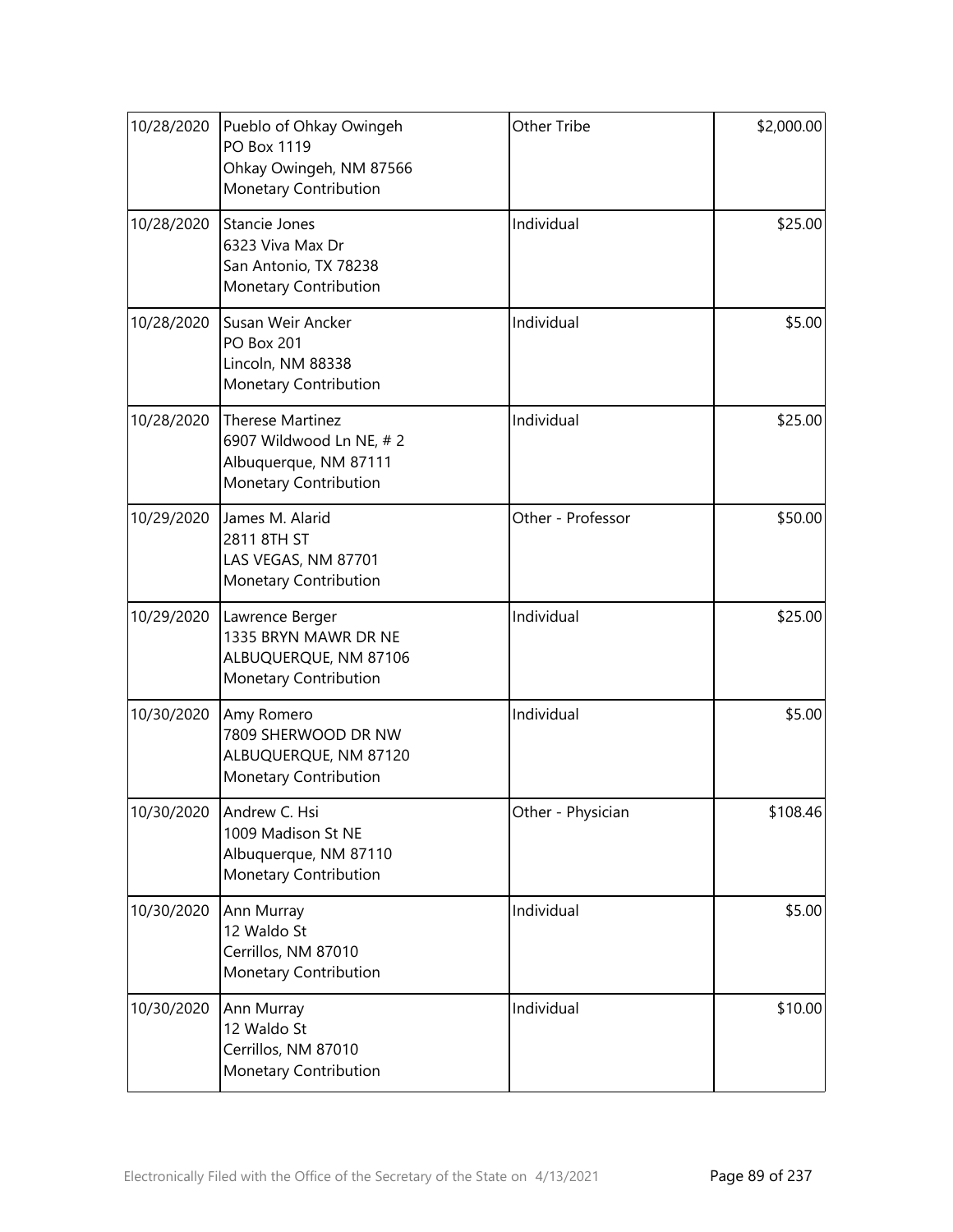| 10/30/2020 | Audrey Urbano<br>PO BOX 1103<br>EL PRADO, NM 87529<br>Monetary Contribution                   | Individual                | \$100.00 |
|------------|-----------------------------------------------------------------------------------------------|---------------------------|----------|
| 10/30/2020 | <b>Barbara Potter</b><br>PO BOX 64<br>MORRISTOWN, NY 13664<br>Monetary Contribution           | Individual                | \$5.00   |
| 10/30/2020 | <b>Barri Roberts</b><br>340 NARA VISA CT NW<br>LOS RANCHOS, NM 87107<br>Monetary Contribution | Individual                | \$25.00  |
| 10/30/2020 | Betsy S. Nichols<br><b>PO BOX 257</b><br>CEDAR CREST, NM 87008<br>Monetary Contribution       | Other - Software Engineer | \$100.00 |
| 10/30/2020 | <b>Bonny Holder</b><br>4 Disk Dr<br>Edgewood, NM 87015<br>Monetary Contribution               | Individual                | \$5.00   |
| 10/30/2020 | Carolyn Lavadie<br><b>PO Box 522</b><br>Taos, NM 87571<br>Monetary Contribution               | Individual                | \$25.00  |
| 10/30/2020 | Catherine Maple<br>PO BOX 51774<br>ALBUQUERQUE, NM 87181<br>Monetary Contribution             | Other - Not Employed      | \$50.00  |
| 10/30/2020 | Cheri Jimeno<br>12305 W Sunridge Dr<br>Nine Mile Falls, WA 99026<br>Monetary Contribution     | Individual                | \$10.00  |
| 10/30/2020 | <b>Christine Becker</b><br>1 Caminito Trl<br>Placitas, NM 87043<br>Monetary Contribution      | Individual                | \$100.00 |
| 10/30/2020 | <b>Colleen Patrick</b><br>1901 EVELYN ST<br>LAS CRUCES, NM 88001<br>Monetary Contribution     | Other - Teacher           | \$25.00  |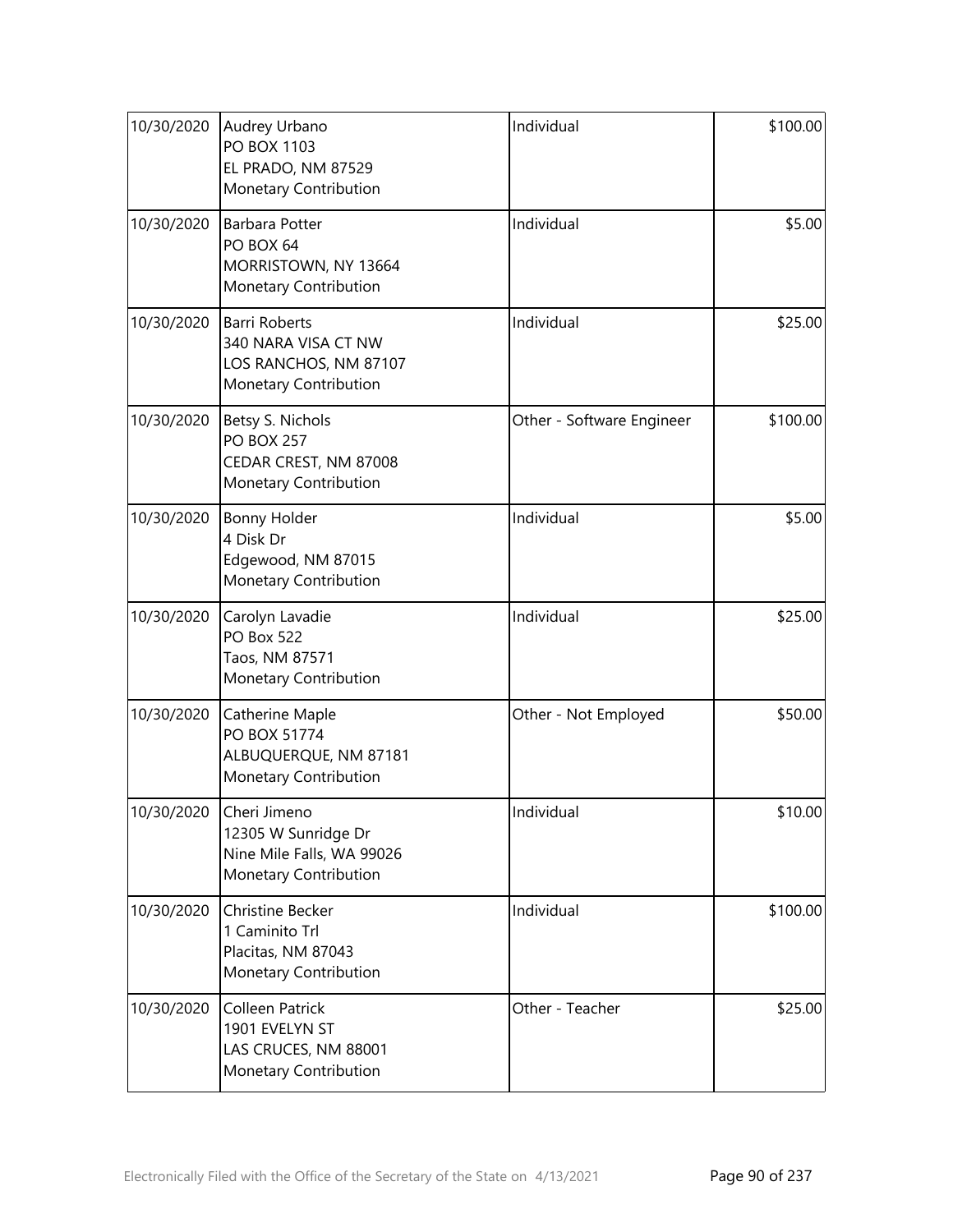| 10/30/2020 | Cynthia Q. Kaiman<br>6216 MOJAVE ST NW<br>ALBUQUERQUE, NM 87120<br>Monetary Contribution                  | Individual        | \$5.00   |
|------------|-----------------------------------------------------------------------------------------------------------|-------------------|----------|
| 10/30/2020 | Dani Weinberg<br>1380 Rio Rancho DR SE<br>Rio Rancho, NM 87124<br>Monetary Contribution                   | Individual        | \$25.00  |
| 10/30/2020 | Daniel Schiller<br>2407 AGUA FRIA ST<br>SANTA FE, NM 87505-6293<br>Monetary Contribution                  | Individual        | \$25.00  |
| 10/30/2020 | David Brothers<br>180 Woody Ln<br>Fairfield, CT 06825<br>Monetary Contribution                            | Individual        | \$10.00  |
| 10/30/2020 | David Hayes<br><b>PO Box 394</b><br>San Geronimo, CA 94963<br>Monetary Contribution                       | Individual        | \$15.00  |
| 10/30/2020 | Dawn Foster<br>21 LAS BRISAS LOOP<br>PLACITAS, NM 87043<br>Monetary Contribution                          | Individual        | \$100.00 |
| 10/30/2020 | Dean Dziczkowski<br>3630 Gardens Pkwy, Unit 802C<br>Palm Beach Gardens, FL 33410<br>Monetary Contribution | Individual        | \$5.00   |
| 10/30/2020 | Deborah Temple<br>1821 5th Ave<br>San Rafael, CA 94901<br>Monetary Contribution                           | Individual        | \$5.00   |
| 10/30/2020 | Diane Palley<br>824 Cardenas Dr NE<br>Albuquerque, NM 87108<br>Monetary Contribution                      | Individual        | \$25.00  |
| 10/30/2020 | Dona J. Upson<br>530 Montclaire Dr SE<br>Albuquerque, NM 87108<br>Monetary Contribution                   | Other - Physician | \$500.00 |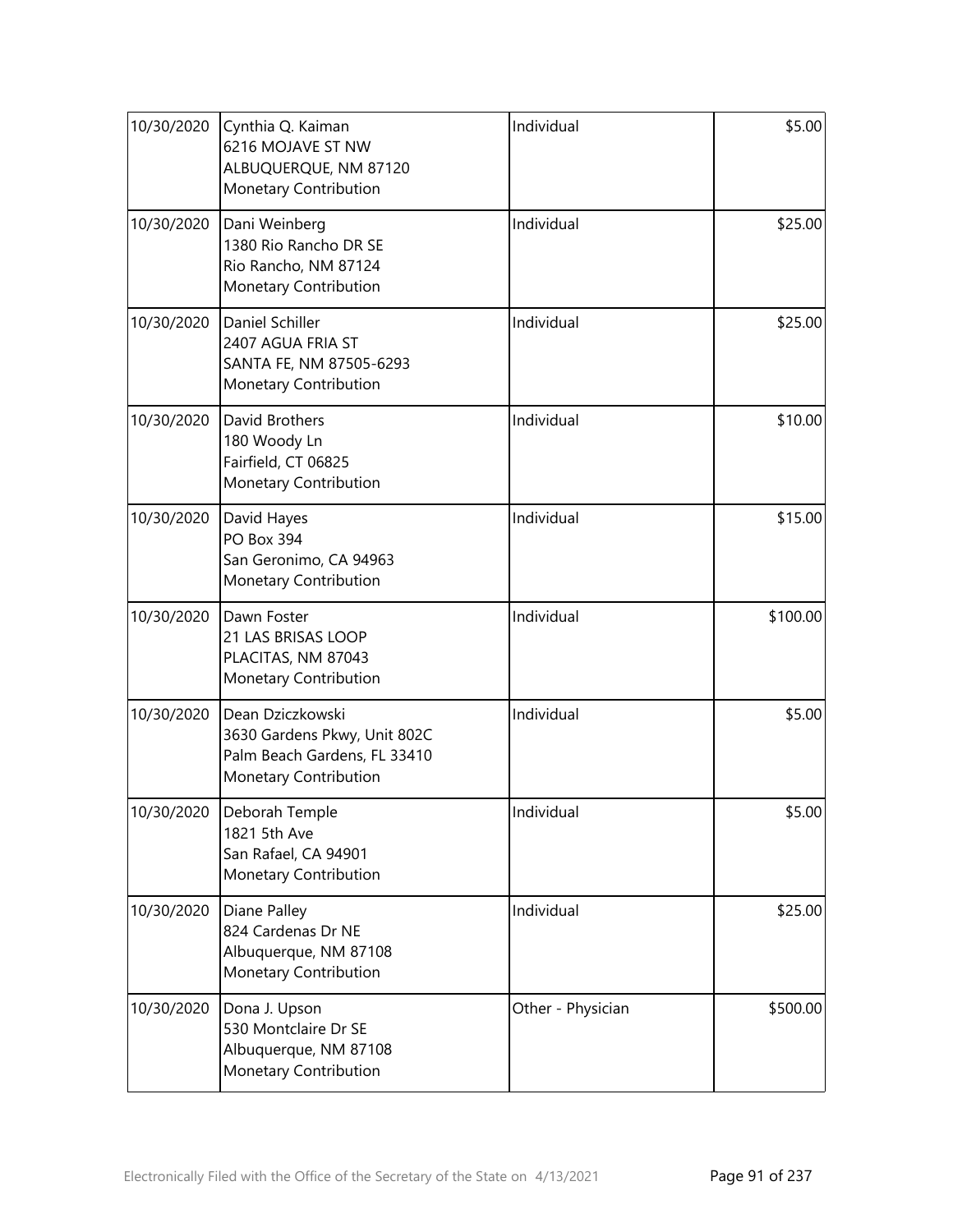| 10/30/2020 | Dorothy Saxe<br>990 LASSEN DR<br>MENLO PARK, CA 94025<br>Monetary Contribution            | Individual           | \$25.00    |
|------------|-------------------------------------------------------------------------------------------|----------------------|------------|
| 10/30/2020 | Eduardo Jones<br>5601 Jackson Loop NE<br>Rio Rancho, NM 87144<br>Monetary Contribution    | Individual           | \$15.00    |
| 10/30/2020 | Elena Woodard<br>34 Laughing Horse Ln<br>Santa Fe, NM 87508<br>Monetary Contribution      | Individual           | \$25.00    |
| 10/30/2020 | Elise W. Schmidt<br>22 VUELTA SABIO<br><b>SANTA FE, NM 87506</b><br>Monetary Contribution | Other - Artist       | \$2,800.00 |
| 10/30/2020 | Ellen E. Drew<br>PO BOX 2621<br>LAS VEGAS, NM 87701<br>Monetary Contribution              | Individual           | \$5.00     |
| 10/30/2020 | Ellen Reiner<br>7136 110th St, Apt 1D<br>Forest Hills, NY 11375<br>Monetary Contribution  | Individual           | \$3.00     |
| 10/30/2020 | <b>Eulalio Fuentes</b><br>216 Cypress Ave<br>San Bruno, CA 94066<br>Monetary Contribution | Other - Not Employed | \$250.00   |
| 10/30/2020 | Eulalio Fuentes<br>216 Cypress Ave<br>San Bruno, CA 94066<br>Monetary Contribution        | Other - Not Employed | \$300.00   |
| 10/30/2020 | Fletcher Hahn<br>3108 ALCAZAR ST NE<br>ALBUQUERQUE, NM 87110<br>Monetary Contribution     | Other - Retired      | \$25.00    |
| 10/30/2020 | <b>Ginger Parnes</b><br>800 Keeler Ave<br>Berkeley, CA 94708<br>Monetary Contribution     | Individual           | \$5.00     |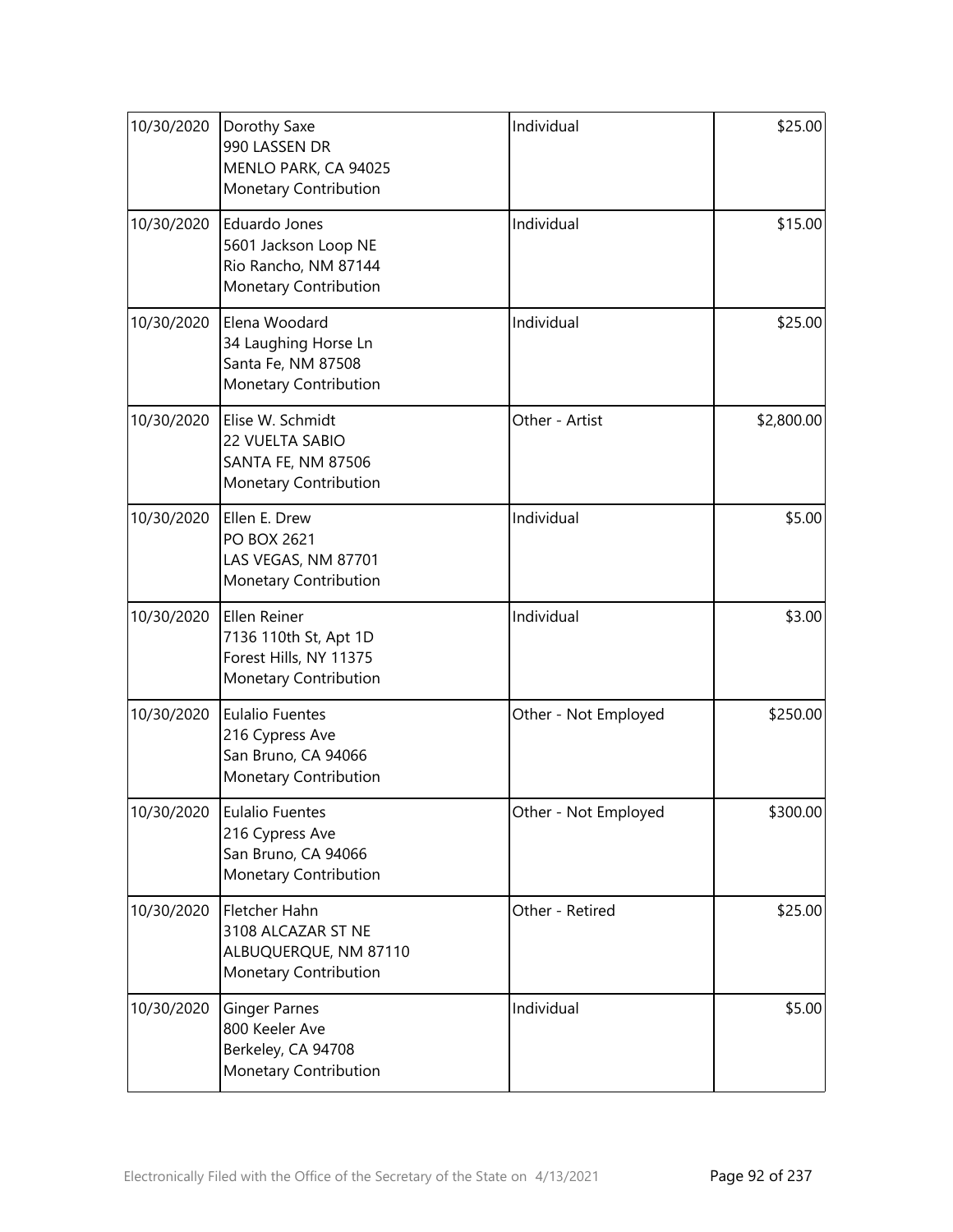| 10/30/2020 | <b>Grover Price</b><br>933 ALTO ST<br><b>SANTA FE, NM 87501</b><br>Monetary Contribution                        | Individual             | \$25.00  |
|------------|-----------------------------------------------------------------------------------------------------------------|------------------------|----------|
| 10/30/2020 | Haines Gaffner<br>151 E LUPITA RD<br><b>SANTA FE, NM 87505</b><br>Monetary Contribution                         | Individual             | \$50.00  |
| 10/30/2020 | Harlan Smith<br>60 CAMELOT DR<br>HUNTINGTON, WV 25701<br>Monetary Contribution                                  | Individual             | \$5.00   |
| 10/30/2020 | Helen P. Summers<br>46 Calle del Sol<br>Placitas, NM 87043<br>Monetary Contribution                             | Other - Textile Artist | \$25.00  |
| 10/30/2020 | <b>Hershial Weinstein</b><br>5455 Landmark Pl, Unit 901<br>Greenwood Village, CO 80111<br>Monetary Contribution | Individual             | \$20.00  |
| 10/30/2020 | Huntley Hennessy<br>1 INSPIRATION DR<br>LOS LUNAS, NM 87031<br>Monetary Contribution                            | Individual             | \$20.00  |
| 10/30/2020 | lan Tregillis<br>212 Cibola Dr<br>Santa Fe, NM 87501<br>Monetary Contribution                                   | Other - Scientist      | \$140.00 |
| 10/30/2020 | Jacqueline S. Pettit<br>2570 PRADO DEL SOL AVE<br>LAS CRUCES, NM 88011<br>Monetary Contribution                 | Individual             | \$25.00  |
| 10/30/2020 | James Lieb<br>PO Box 6368<br>Navajo Dam, NM 87419<br>Monetary Contribution                                      | Individual             | \$100.00 |
| 10/30/2020 | James Sweeney<br>9407 PEBBLE BEACH DR NE<br>ALBUQUERQUE, NM 87111<br>Monetary Contribution                      | Individual             | \$100.00 |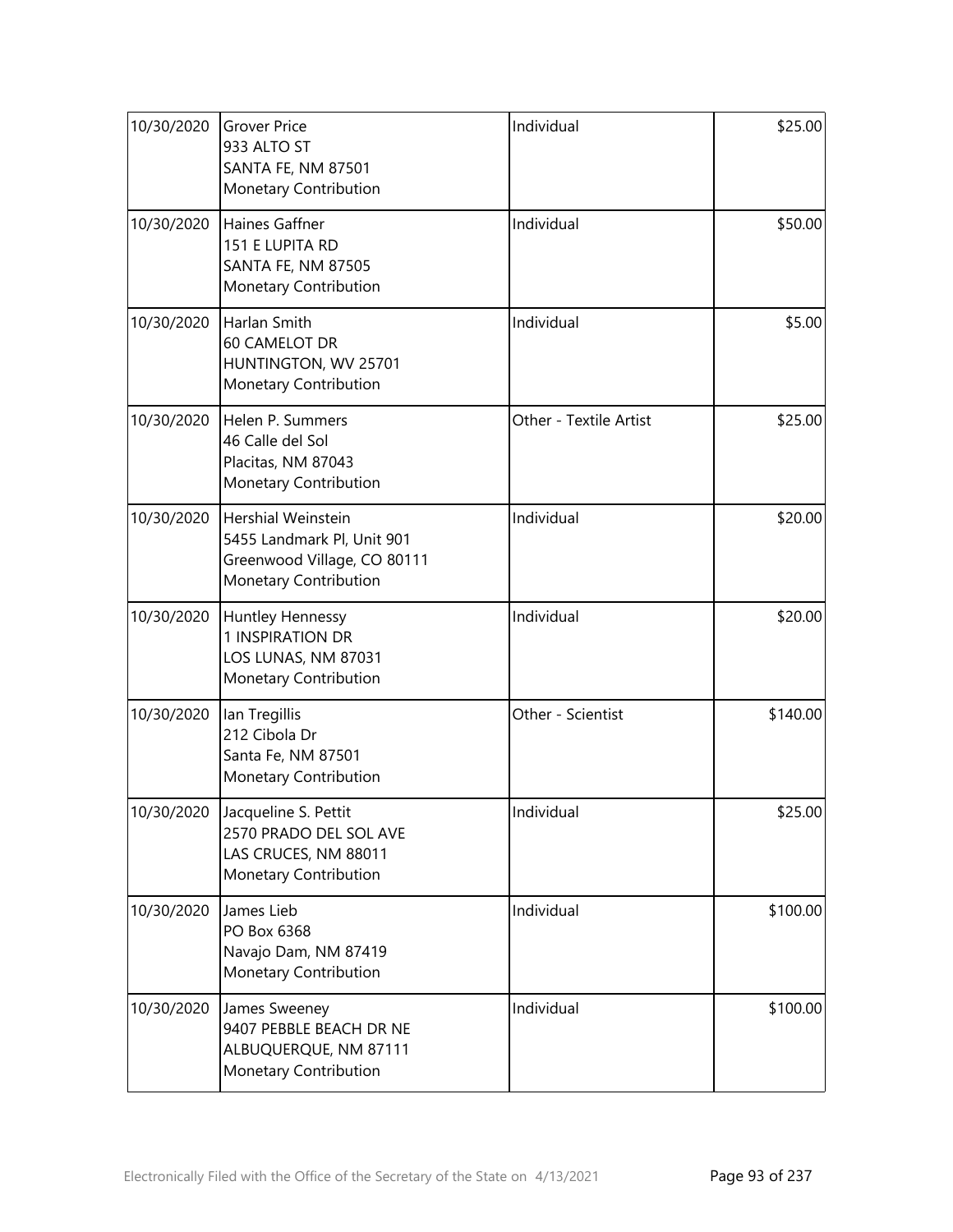| 10/30/2020 | Janet Polis<br>1480 Paseo Verde Pkwy, Apt 4306<br>Henderson, NV 89012<br>Monetary Contribution  | Individual           | \$10.00  |
|------------|-------------------------------------------------------------------------------------------------|----------------------|----------|
| 10/30/2020 | Janet Taub<br>2653 Chelsea Ln<br>Santa Fe, NM 87505<br>Monetary Contribution                    | Individual           | \$25.00  |
| 10/30/2020 | Jason Hoobler<br>117 JUNEFIELD AVE<br>CINCINNATI, OH 45218<br>Monetary Contribution             | Individual           | \$5.00   |
| 10/30/2020 | Jennie Early<br>PO Box 2445<br>Milan, NM 87021<br>Monetary Contribution                         | Individual           | \$5.00   |
| 10/30/2020 | Jerry Klopfer<br>3212 Delicado Dr<br>Roswell, NM 88201<br>Monetary Contribution                 | Other - Not Employed | \$100.00 |
| 10/30/2020 | Jo Anna Hebberger<br>3101 Alden Pond Ln<br>Saint Paul, MN 55121<br>Monetary Contribution        | Individual           | \$15.00  |
| 10/30/2020 | Joan Hill<br>116 Walden St<br>Cambridge, MA 02140<br>Monetary Contribution                      | Individual           | \$5.00   |
| 10/30/2020 | Johanna Hentschel<br>7316 Mesquite Wood Dr NW<br>Albuquerque, NM 87120<br>Monetary Contribution | Individual           | \$5.00   |
| 10/30/2020 | John Besignano<br>7343 Ridgepoint Dr, Apt 201<br>Cincinnati, OH 45230<br>Monetary Contribution  | Individual           | \$5.00   |
| 10/30/2020 | John Boudreau<br>151 E LUPITA RD<br>SANTA FE, NM 87505<br>Monetary Contribution                 | Individual           | \$25.00  |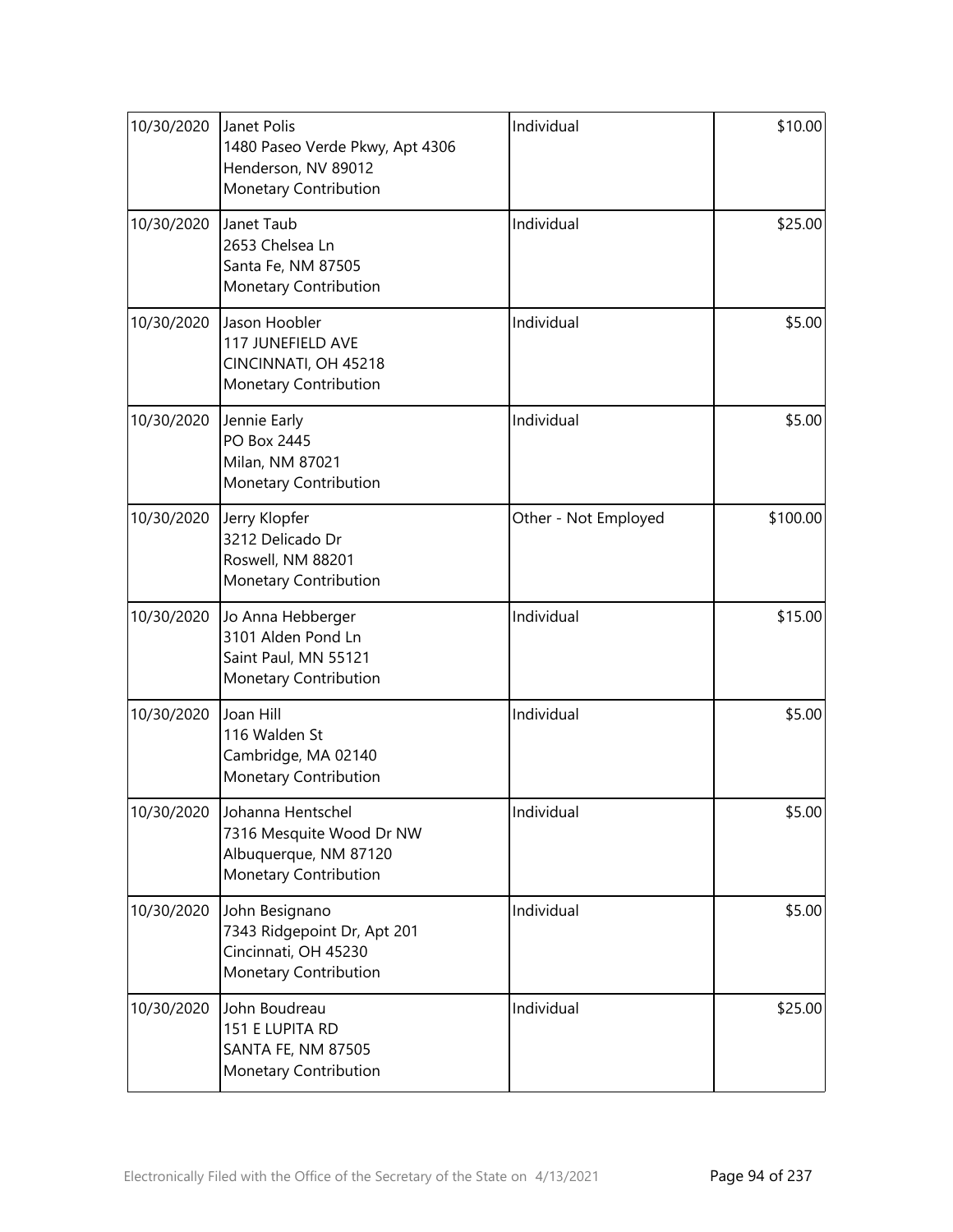| 10/30/2020 | John Mazzola<br>21 Woodbriar<br>Cedar Crest, NM 87008<br>Monetary Contribution                       | Other - Construction<br>Manager | \$25.00  |
|------------|------------------------------------------------------------------------------------------------------|---------------------------------|----------|
| 10/30/2020 | Joyce Foster<br>148 Happy Trl N<br>Las Cruces, NM 88005<br>Monetary Contribution                     | Individual                      | \$25.00  |
| 10/30/2020 | Judith Bronner<br>212 Old Talpa Canon Rd<br>Taos, NM 87571<br>Monetary Contribution                  | Individual                      | \$25.00  |
| 10/30/2020 | Kathryn Elliott<br>PO BOX 65668<br>ALBUQUERQUE, NM 87193-5668<br>Monetary Contribution               | Individual                      | \$25.00  |
| 10/30/2020 | Kay Ennis<br>2800 Nieve Ln<br>Las Cruces, NM 88005<br>Monetary Contribution                          | Individual                      | \$25.00  |
| 10/30/2020 | Kim Ashley<br>6728 Carney Ave NW<br>Albuquerque, NM 87120<br>Monetary Contribution                   | Individual                      | \$5.00   |
| 10/30/2020 | Laurance Linford<br>969 Antelope Ave NE<br>Albuquerque, NM 87122<br>Monetary Contribution            | Individual                      | \$50.00  |
|            | 10/30/2020 Lawrence Berger<br>1335 BRYN MAWR DR NE<br>ALBUQUERQUE, NM 87106<br>Monetary Contribution | Individual                      | \$25.00  |
| 10/30/2020 | Lawrence Flamholtz<br>8 Anasazi Meadows Ct<br>Placitas, NM 87043<br>Monetary Contribution            | Individual                      | \$100.00 |
| 10/30/2020 | Leigh Anne Chavez<br>10415 Casador Del Oso NE<br>Albuquerque, NM 87111<br>Monetary Contribution      | Individual                      | \$25.00  |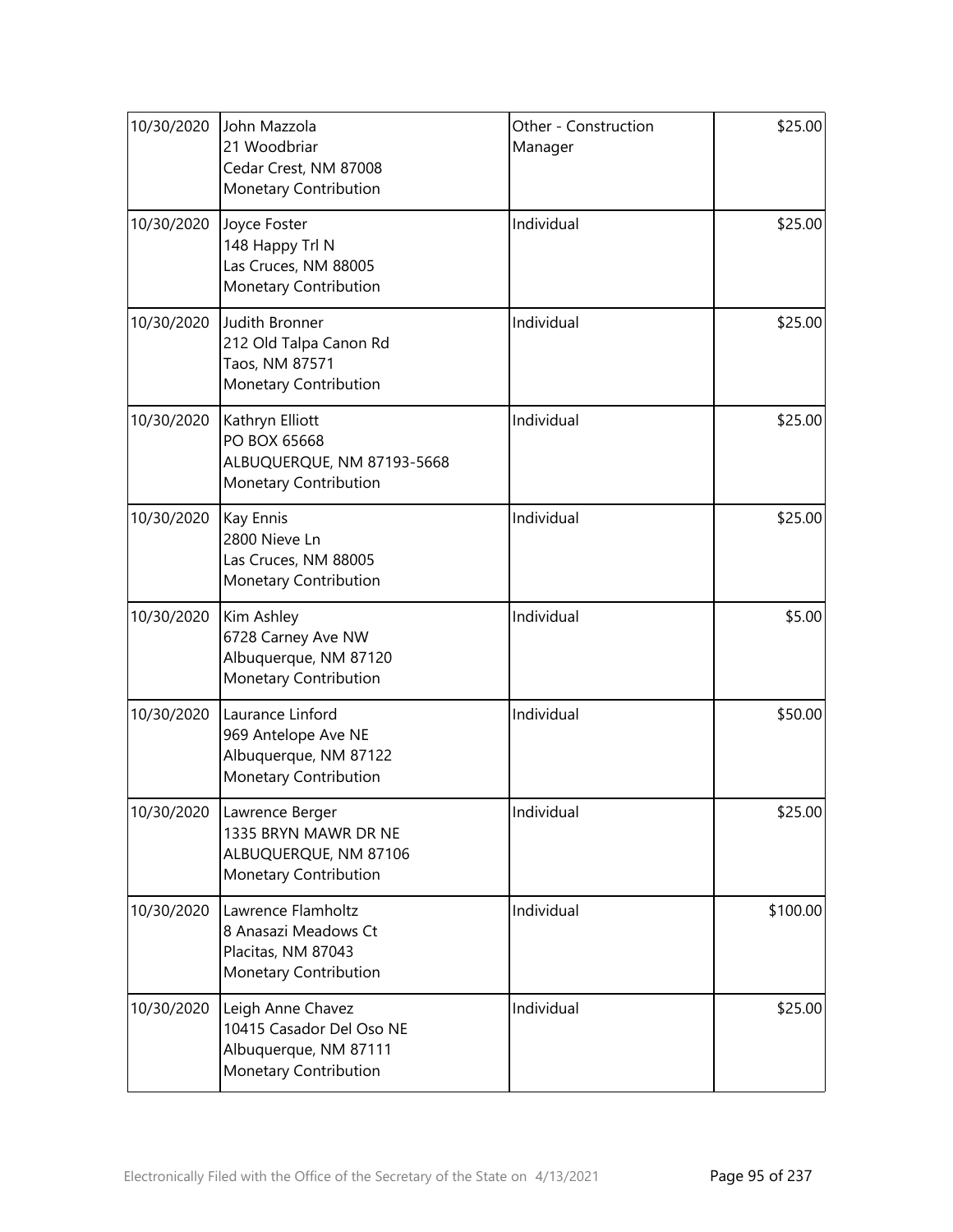| 10/30/2020 | Leslie Walker<br>233 Urban Prairie St, Unit A<br>Fort Collins, CO 80524<br>Monetary Contribution | Individual | \$5.00  |
|------------|--------------------------------------------------------------------------------------------------|------------|---------|
| 10/30/2020 | Linda L. Atkinson<br>14351 CAMINO DEL REY NE<br>ALBUQUERQUE, NM 87123<br>Monetary Contribution   | Individual | \$5.00  |
| 10/30/2020 | Lisa Sarette<br>4314 Tewa Ct<br>Las Cruces, NM 88011<br>Monetary Contribution                    | Individual | \$25.00 |
| 10/30/2020 | Marcella Herrera<br>704 Fruit Ave NW, Apt A<br>Albuquerque, NM 87102<br>Monetary Contribution    | Individual | \$25.00 |
| 10/30/2020 | Marilyn Winter<br>2369 Botulph Rd<br>Santa Fe, NM 87505<br>Monetary Contribution                 | Individual | \$25.00 |
| 10/30/2020 | Mark Narvaez<br>9543 Sierra Vista Ct NE<br>Albuquerque, NM 87111<br>Monetary Contribution        | Individual | \$5.00  |
| 10/30/2020 | Martha A. Spotts<br>200 W Main St<br>Red River, NM 87558<br>Monetary Contribution                | Individual | \$15.00 |
| 10/30/2020 | Martha Rohr<br>272 De Rose Ct<br>West Orange, NJ 07052<br>Monetary Contribution                  | Individual | \$25.00 |
| 10/30/2020 | <b>Marvin Fuss</b><br>3 AVON DR<br>FREEHOLD, NJ 07728<br>Monetary Contribution                   | Individual | \$5.00  |
| 10/30/2020 | Mary Hoban<br>320 Alcano Cir NE<br>Rio Rancho, NM 87124<br>Monetary Contribution                 | Individual | \$25.00 |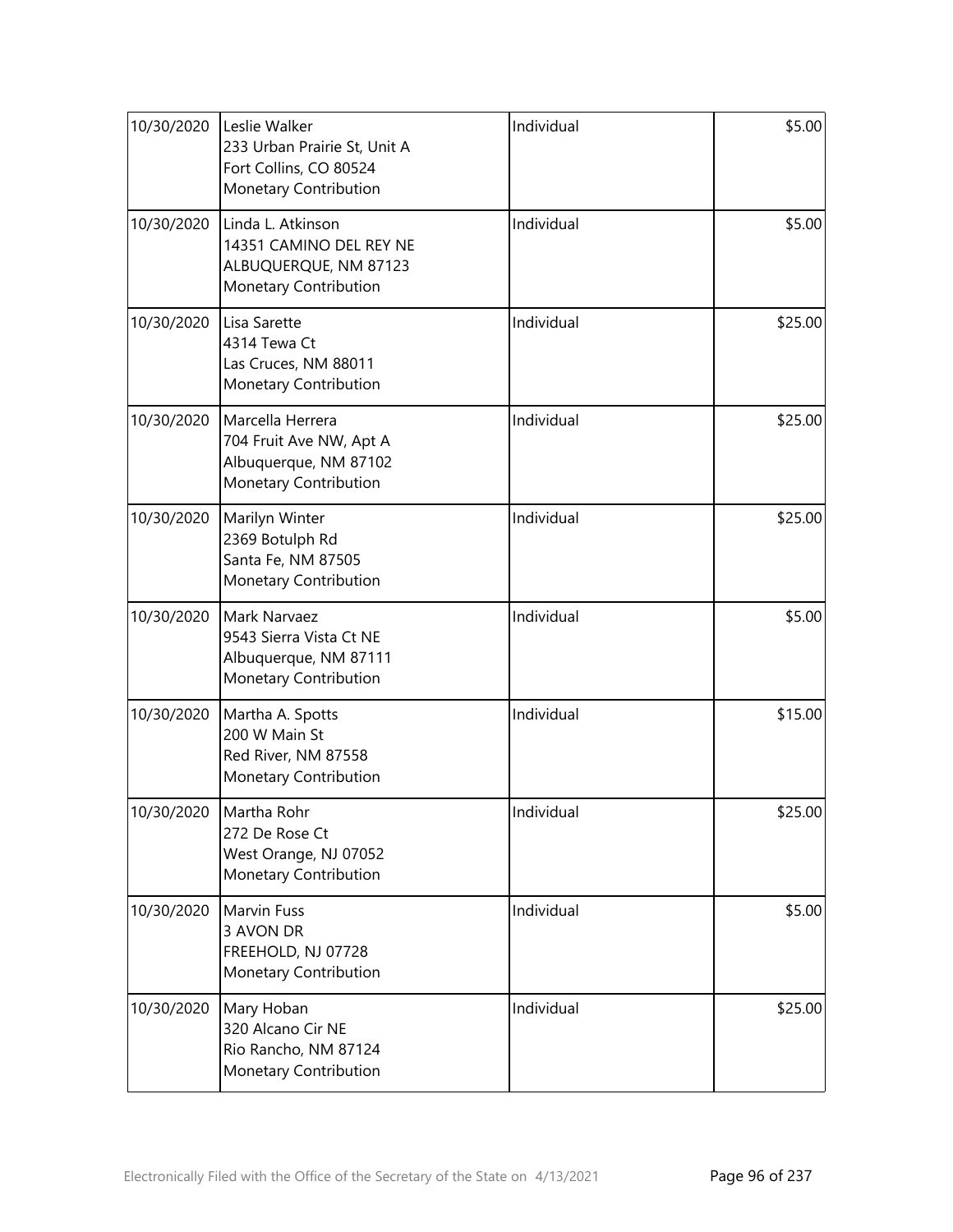| 10/30/2020 | Mary I. Urvanejo<br>1486 Camino de la Tierra<br>Corrales, NM 87048<br>Monetary Contribution     | Other - Not Employed | \$25.00  |
|------------|-------------------------------------------------------------------------------------------------|----------------------|----------|
| 10/30/2020 | Mary Robert<br>5721 Alegria Rd NW<br>Albuquerque, NM 87114<br>Monetary Contribution             | Individual           | \$20.00  |
| 10/30/2020 | <b>Michael Perkins</b><br>6551 Sahchu St<br>Cochiti Lake, NM 87083<br>Monetary Contribution     | Individual           | \$25.00  |
| 10/30/2020 | Nancy Halonen<br>PO Box 2676<br>Edgewood, NM 87015<br>Monetary Contribution                     | Individual           | \$25.00  |
| 10/30/2020 | Nancy Nye<br>PO BOX 23720<br>SANTA FE, NM 87502<br>Monetary Contribution                        | Individual           | \$25.00  |
| 10/30/2020 | Nicholas Wechselberger<br>1714 1/2 Coal PI SE<br>Albuquerque, NM 87106<br>Monetary Contribution | Individual           | \$5.00   |
| 10/30/2020 | Norma Kafer<br>920 Encanto Dr SW<br>Phoenix, AZ 85007<br>Monetary Contribution                  | Other - Not Employed | \$250.00 |
| 10/30/2020 | Olga Aguilar<br>1315 Arroya Vista Dr<br>San Antonio, TX 78213<br>Monetary Contribution          | Individual           | \$15.00  |
| 10/30/2020 | Patsy Rogers<br>1500 Brecknock Rd, Apt 215B<br>Greenport, NY 11944<br>Monetary Contribution     | Individual           | \$25.00  |
| 10/30/2020 | Paula Bandt<br>16120 Rosewood St<br>Overland Park, KS 66085<br>Monetary Contribution            | Individual           | \$5.00   |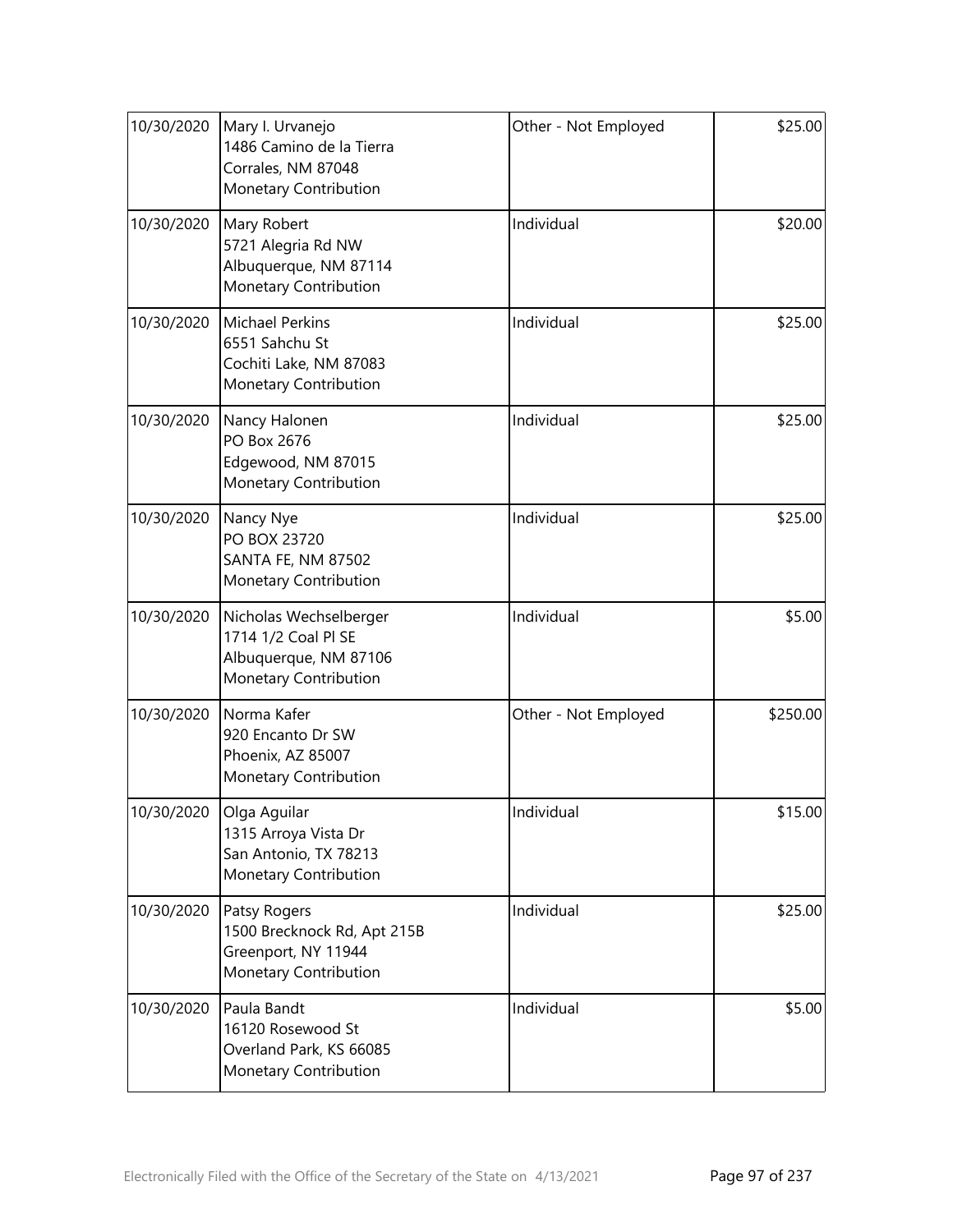| 10/30/2020 | Rachel Baucom<br>3413 GEORGIA ST NE<br>ALBUQUERQUE, NM 87110<br>Monetary Contribution      | Individual | \$5.00   |
|------------|--------------------------------------------------------------------------------------------|------------|----------|
| 10/30/2020 | Ralph Escue<br>2605 Casa Del Norte Ct NE<br>Albuquerque, NM 87112<br>Monetary Contribution | Individual | \$100.00 |
| 10/30/2020 | Randi Mora<br>3706 AZTEC RD NE<br>ALBUQUERQUE, NM 87110<br>Monetary Contribution           | Individual | \$5.00   |
| 10/30/2020 | Ray Belian<br>PO Box 2738<br>Ranchos De Taos, NM 87557<br>Monetary Contribution            | Individual | \$25.00  |
| 10/30/2020 | Rebecca Gettler<br>7524 Pioneer Trl NE<br>Albuquerque, NM 87109<br>Monetary Contribution   | Individual | \$25.00  |
| 10/30/2020 | Revee Bailey<br>6928 Forest Hills Dr NE<br>Albuquerque, NM 87109<br>Monetary Contribution  | Individual | \$10.00  |
| 10/30/2020 | Richard Goldstein<br><b>PO Box 752</b><br>Sagaponack, NY 11962<br>Monetary Contribution    | Individual | \$50.00  |
| 10/30/2020 | Ricki Kresan<br>21 Evergreen Dr<br>Placitas, NM 87043<br><b>Monetary Contribution</b>      | Individual | \$50.00  |
| 10/30/2020 | Robert Donez<br>7614 DOMINGO RD NE<br>ALBUQUERQUE, NM 87108<br>Monetary Contribution       | Individual | \$5.00   |
| 10/30/2020 | Robert Everett<br>705 Pinon Dr<br>Santa Fe, NM 87501<br>Monetary Contribution              | Individual | \$25.00  |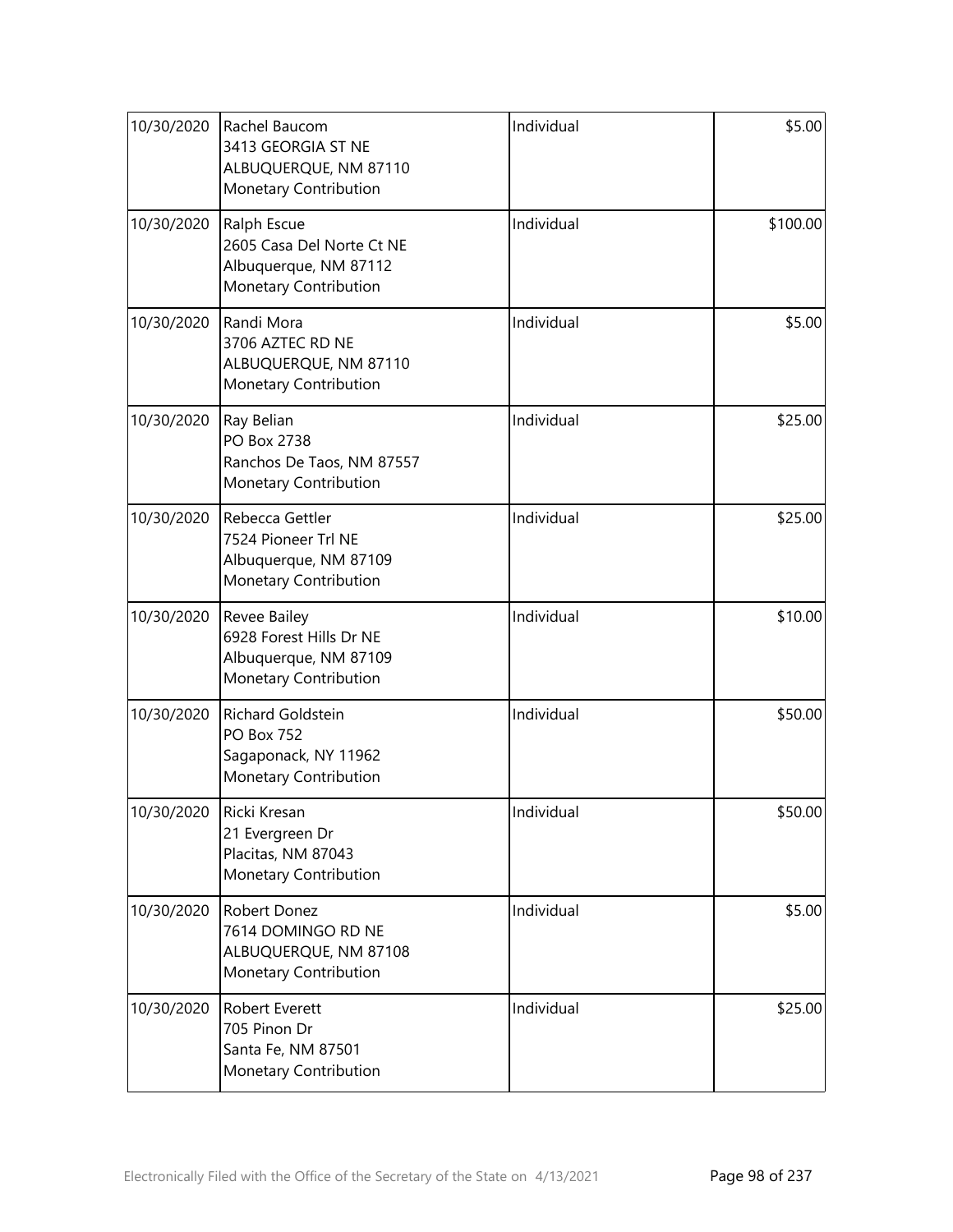| 10/30/2020 | <b>Rolland Fellows</b><br>4131 Spicewood Springs Rd, Ste G6<br>Austin, TX 78759<br>Monetary Contribution | Individual           | \$10.00  |
|------------|----------------------------------------------------------------------------------------------------------|----------------------|----------|
| 10/30/2020 | Ronald L. Stauber<br>518 ALVARADO DR NE<br>ALBUQUERQUE, NM 87108<br>Monetary Contribution                | Individual           | \$50.00  |
| 10/30/2020 | Sandra Bailey<br>1813 PALOMAS DR<br>CARLSBAD, NM 88220<br>Monetary Contribution                          | Individual           | \$15.00  |
| 10/30/2020 | Sandra F. Penn<br>1117 PRINCETON DR NE<br>ALBUQUERQUE, NM 87106<br>Monetary Contribution                 | Other - Retired      | \$100.00 |
| 10/30/2020 | Sandra Lambert<br>27 Centre St<br>Mansfield Center, CT 06250<br>Monetary Contribution                    | Individual           | \$3.00   |
| 10/30/2020 | Shirley Ison<br>2402 ALASKA AVE<br>ALAMOGORDO, NM 88310<br>Monetary Contribution                         | Individual           | \$5.00   |
| 10/30/2020 | Stephanie Horner<br><b>PO Box 1241</b><br>Chama, NM 87520<br>Monetary Contribution                       | Individual           | \$5.00   |
| 10/30/2020 | Stephanie Salazar<br>1005 LOS ARBOLES CIR<br>ESPANOLA, NM 87532<br>Monetary Contribution                 | Individual           | \$5.00   |
| 10/30/2020 | Steve Zeifman<br>4002 Old Santa Fe Trl<br>Santa Fe, NM 87505<br>Monetary Contribution                    | Individual           | \$5.00   |
| 10/30/2020 | <b>Steven Davis</b><br>216 Cypress Ave<br>San Bruno, CA 94066<br>Monetary Contribution                   | Other - Not Employed | \$200.00 |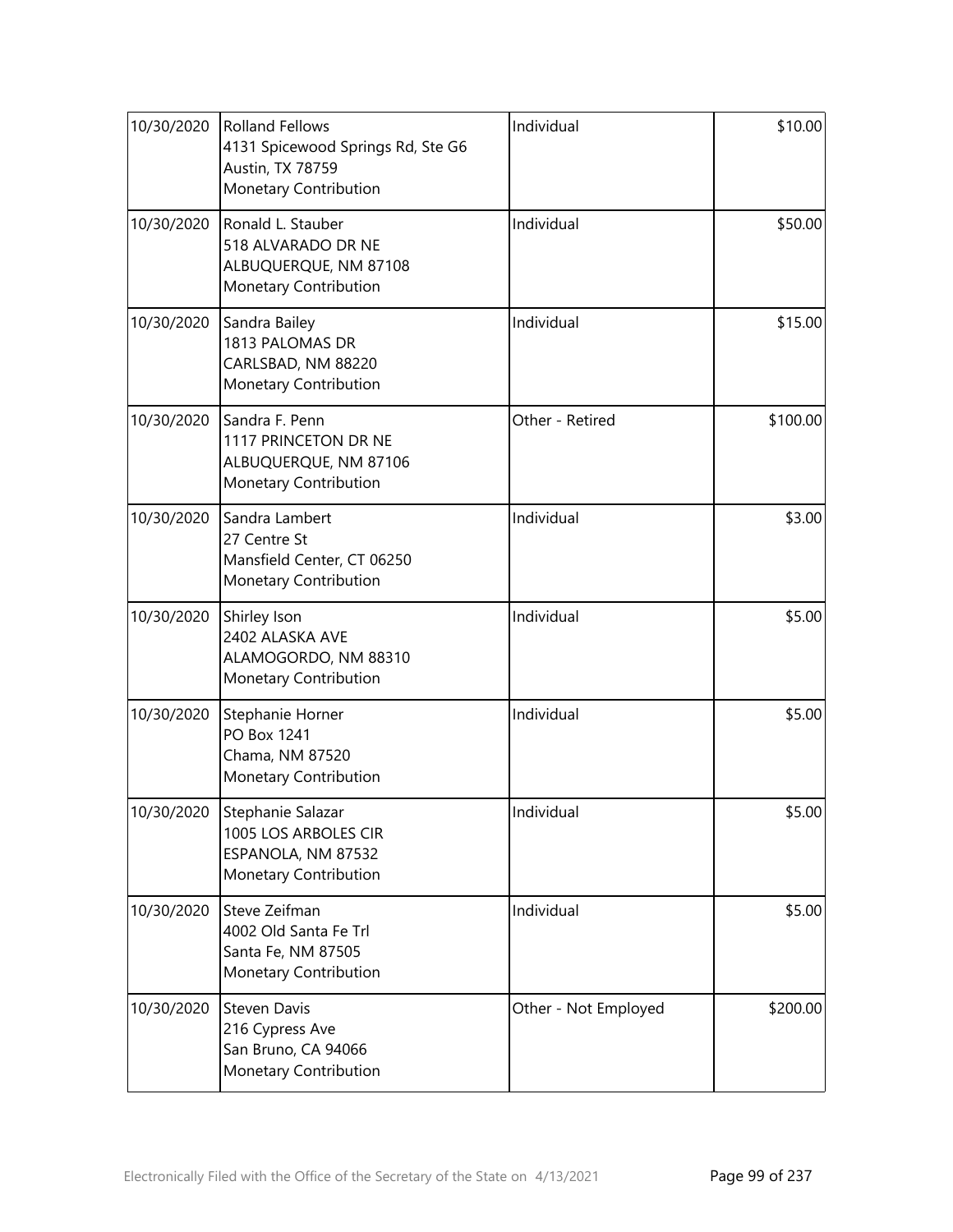| 10/30/2020 | Susan Camilli<br>8 Village Ln<br>Wethersfield, CT 06109<br>Monetary Contribution              | Individual | \$5.00  |
|------------|-----------------------------------------------------------------------------------------------|------------|---------|
| 10/30/2020 | Susan Deane-Miller<br>126 Hooker Ave<br>Poughkeepsie, NY 12601<br>Monetary Contribution       | Individual | \$5.00  |
| 10/30/2020 | Susan Delaney<br>4 Juego Rd<br>Santa Fe, NM 87508<br>Monetary Contribution                    | Individual | \$25.00 |
| 10/30/2020 | Terese Forstbauer<br>4535 ASPEN GLADE DR NW<br>ALBUQUERQUE, NM 87114<br>Monetary Contribution | Individual | \$25.00 |
| 10/30/2020 | Theodore Stafford<br>13294 E Musket Rd<br>Prescott Valley, AZ 86315<br>Monetary Contribution  | Individual | \$25.00 |
| 10/30/2020 | Theresa Trujillo<br>5116 PARK RIDGE RD NW<br>ALBUQUERQUE, NM 87120<br>Monetary Contribution   | Individual | \$25.00 |
| 10/30/2020 | <b>Thomas Nielsen</b><br>Ly?vej40<br>Svendborg, NM 05700<br>Monetary Contribution             | Individual | \$5.00  |
| 10/30/2020 | Thomas Shankland<br>6 Mariposa Ct<br>White Rock, NM 87547<br>Monetary Contribution            | Individual | \$19.00 |
| 10/30/2020 | Tim Althauser<br>1361 Highway 27 NE<br>Hillsboro, NM 88042<br>Monetary Contribution           | Individual | \$25.00 |
| 10/30/2020 | Virgil Unger<br>524 Gennessee St<br>San Francisco, CA 94127<br>Monetary Contribution          | Individual | \$25.00 |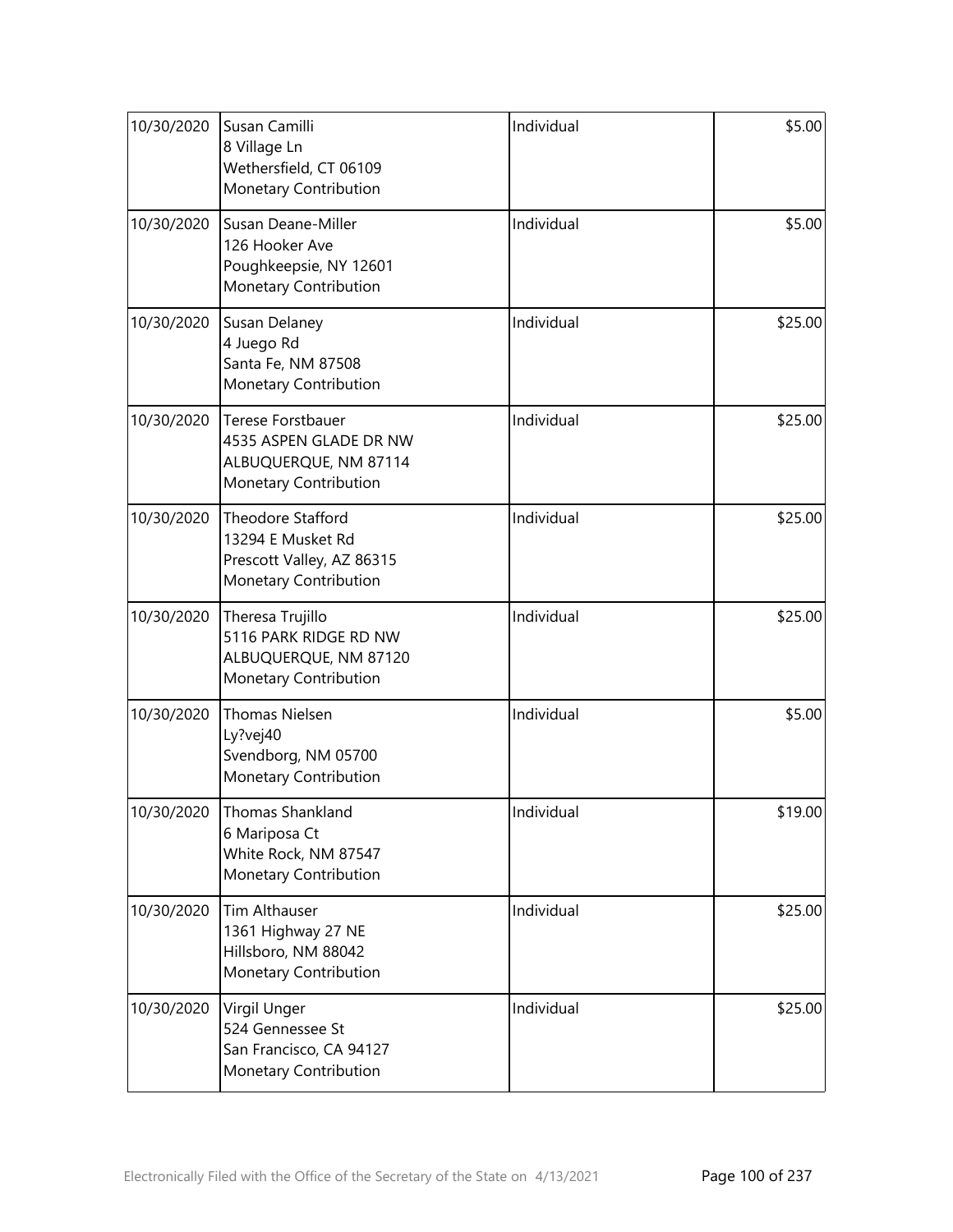| 10/30/2020 | Wanda Salazar<br>12 Viento Ln<br>Rociada, NM 87742<br>Monetary Contribution                       | Individual | \$5.00  |
|------------|---------------------------------------------------------------------------------------------------|------------|---------|
| 10/30/2020 | Yohanna Jones<br>1691 36th St, # 1080<br>Los Alamos, NM 87544<br>Monetary Contribution            | Individual | \$5.00  |
| 10/31/2020 | Abbie Loftus Boland<br>17 SEMINOLE AVE<br>SAN FRANCISCO, CA 94112<br>Monetary Contribution        | Individual | \$10.00 |
| 10/31/2020 | Alan Bloebaum<br>3806 High Meadow Dr<br>San Angelo, TX 76904<br>Monetary Contribution             | Individual | \$25.00 |
| 10/31/2020 | Alice E. Powsner<br>2454 Cedar St<br>Berkeley, CA 94708<br>Monetary Contribution                  | Individual | \$25.00 |
| 10/31/2020 | Alison Reichle<br>106 N 42nd St<br>Seattle, WA 98103<br>Monetary Contribution                     | Individual | \$25.00 |
| 10/31/2020 | Allen Wasserman<br>8850 SW Oak Ln<br>Portland, OR 97223<br>Monetary Contribution                  | Individual | \$5.00  |
| 10/31/2020 | Barbara A Sundberg<br>785 Tramway Ln NE, Unit 8<br>Albuquerque, NM 87122<br>Monetary Contribution | Individual | \$25.00 |
| 10/31/2020 | <b>Barbara Potter</b><br>PO BOX 64<br>MORRISTOWN, NY 13664<br>Monetary Contribution               | Individual | \$5.00  |
| 10/31/2020 | Barbara Salas<br>1424 2nd St<br>Santa Fe, NM 87505<br>Monetary Contribution                       | Individual | \$25.00 |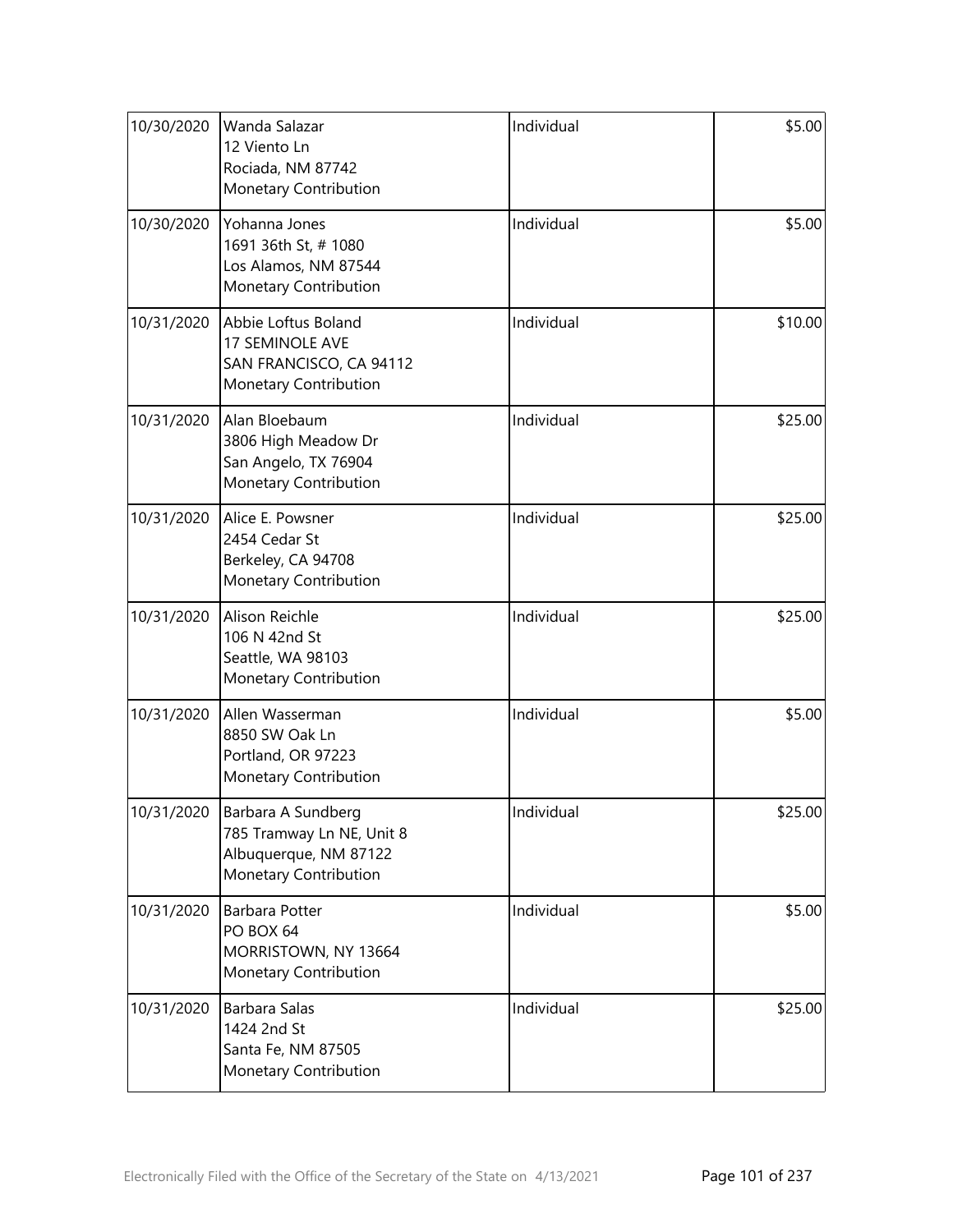| 10/31/2020 | <b>Barry Moore</b><br>116 Mikaela Rd<br>Corrales, NM 87048<br>Monetary Contribution                 | Individual           | \$25.00 |
|------------|-----------------------------------------------------------------------------------------------------|----------------------|---------|
| 10/31/2020 | <b>Betty Harris</b><br>21 Sayre Dr<br>Princeton, NJ 08540<br>Monetary Contribution                  | Individual           | \$5.00  |
| 10/31/2020 | Brenda Susman<br>1740 BLACK RIVER DR NE<br>RIO RANCHO, NM 87144<br>Monetary Contribution            | Individual           | \$5.00  |
| 10/31/2020 | <b>Brett Moore</b><br>1908 COUNT FLEET ST SE<br>ALBUQUERQUE, NM 87123<br>Monetary Contribution      | Individual           | \$25.00 |
| 10/31/2020 | Carleen Daly<br>26 DEERFIELD RD<br>SHREWSBURY, MA 01545<br>Monetary Contribution                    | Individual           | \$25.00 |
| 10/31/2020 | Carol L. Kain<br>1601 Pennsylvania St NE, Unit Y5<br>Albuquerque, NM 87110<br>Monetary Contribution | Individual           | \$5.00  |
| 10/31/2020 | Carole Jackson<br><b>PO BOX 237</b><br>EL PRADO, NM 87529<br>Monetary Contribution                  | Individual           | \$10.00 |
| 10/31/2020 | Carole Miller<br>1830 Port Clinton Rd<br>Fremont, OH 43420<br>Monetary Contribution                 | Individual           | \$5.00  |
| 10/31/2020 | Carolina E. Yahne<br>441 Solano Dr NE<br>Albuquerque, NM 87108<br>Monetary Contribution             | Other - Psychologist | \$25.00 |
| 10/31/2020 | Catherine Jobling<br>2817 Diamond Springs Dr<br>Las Cruces, NM 88011<br>Monetary Contribution       | Individual           | \$10.00 |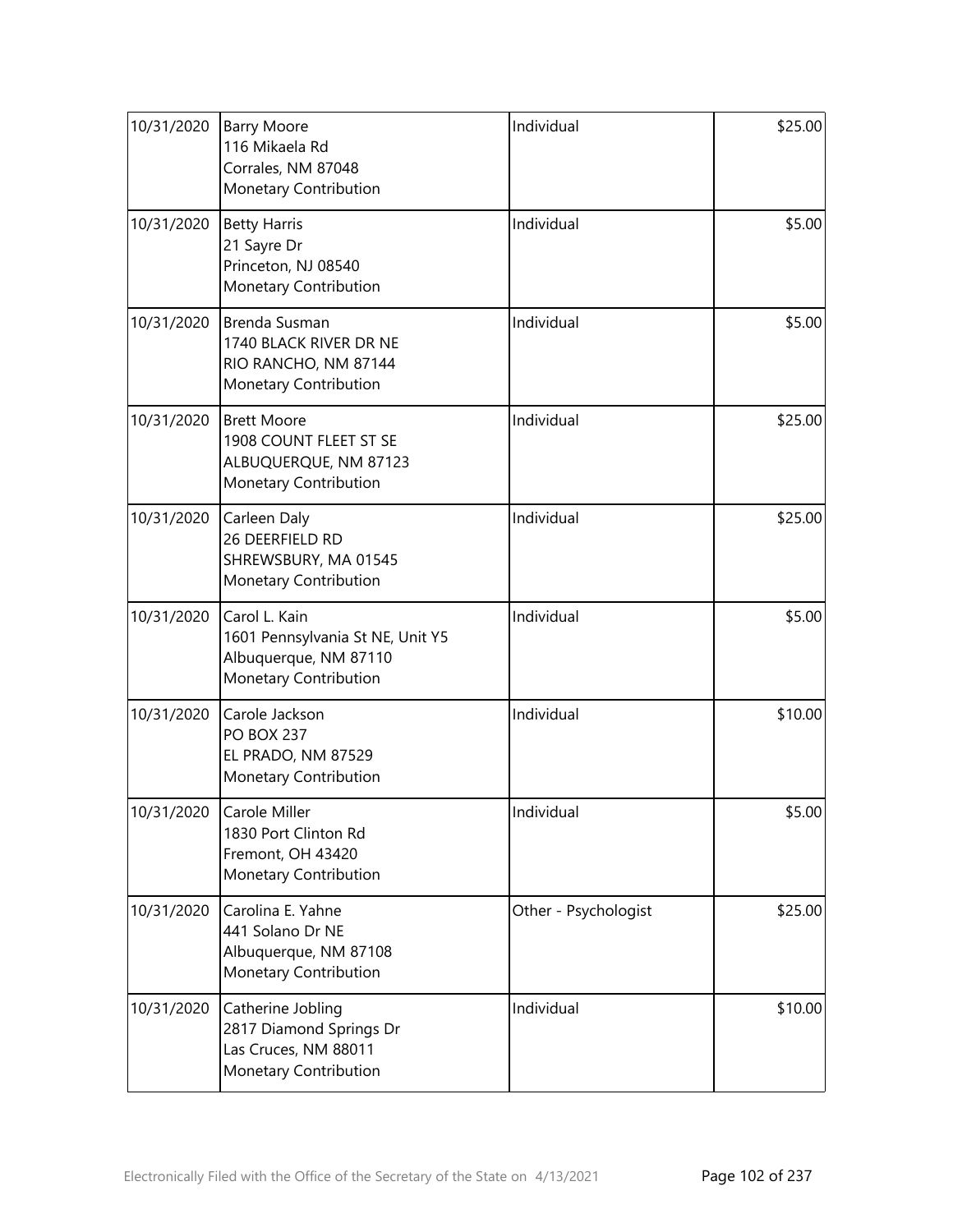| 10/31/2020 | Catherine Rosul<br>10051 Del Chaparral Ct NE<br>Albuquerque, NM 87111<br>Monetary Contribution      | Individual                       | \$25.00  |
|------------|-----------------------------------------------------------------------------------------------------|----------------------------------|----------|
| 10/31/2020 | Cecile Evola<br>10300 Golf Course Rd NW, Apt 1302<br>Albuquerque, NM 87114<br>Monetary Contribution | Individual                       | \$25.00  |
| 10/31/2020 | Charles D. Young<br>21 LODGE RD<br>TAOS, NM 87571<br>Monetary Contribution                          | Individual                       | \$15.00  |
| 10/31/2020 | Cheryl McCoy<br>736 New Mexico 333, Trlr 18<br>Tijeras, NM 87059<br>Monetary Contribution           | Individual                       | \$5.00   |
| 10/31/2020 | Cheryl R. Solomon<br>1512 Eagle Ridge Rd NE<br>Albuquerque, NM 87122<br>Monetary Contribution       | Other - Retired                  | \$100.00 |
| 10/31/2020 | Claudia B. Isaac<br>1209 Gold Ave SW<br>Albuquerque, NM 87102<br>Monetary Contribution              | Individual                       | \$25.00  |
| 10/31/2020 | Corinne Garcia<br>11604 Copper Ave NE<br>Albuquerque, NM 87123<br>Monetary Contribution             | Other - Real Estate<br>Appraiser | \$25.00  |
| 10/31/2020 | Darlene Messer<br>2712 JORWOODS DR<br>AUSTIN, TX 78745<br>Monetary Contribution                     | Individual                       | \$10.00  |
| 10/31/2020 | David Chickey<br>161 S Armijo Ln<br>Santa Fe, NM 87501<br>Monetary Contribution                     | Individual                       | \$50.00  |
| 10/31/2020 | David Conklin<br>2833 Maximillian Rd NW<br>Albuquerque, NM 87104<br>Monetary Contribution           | Individual                       | \$30.00  |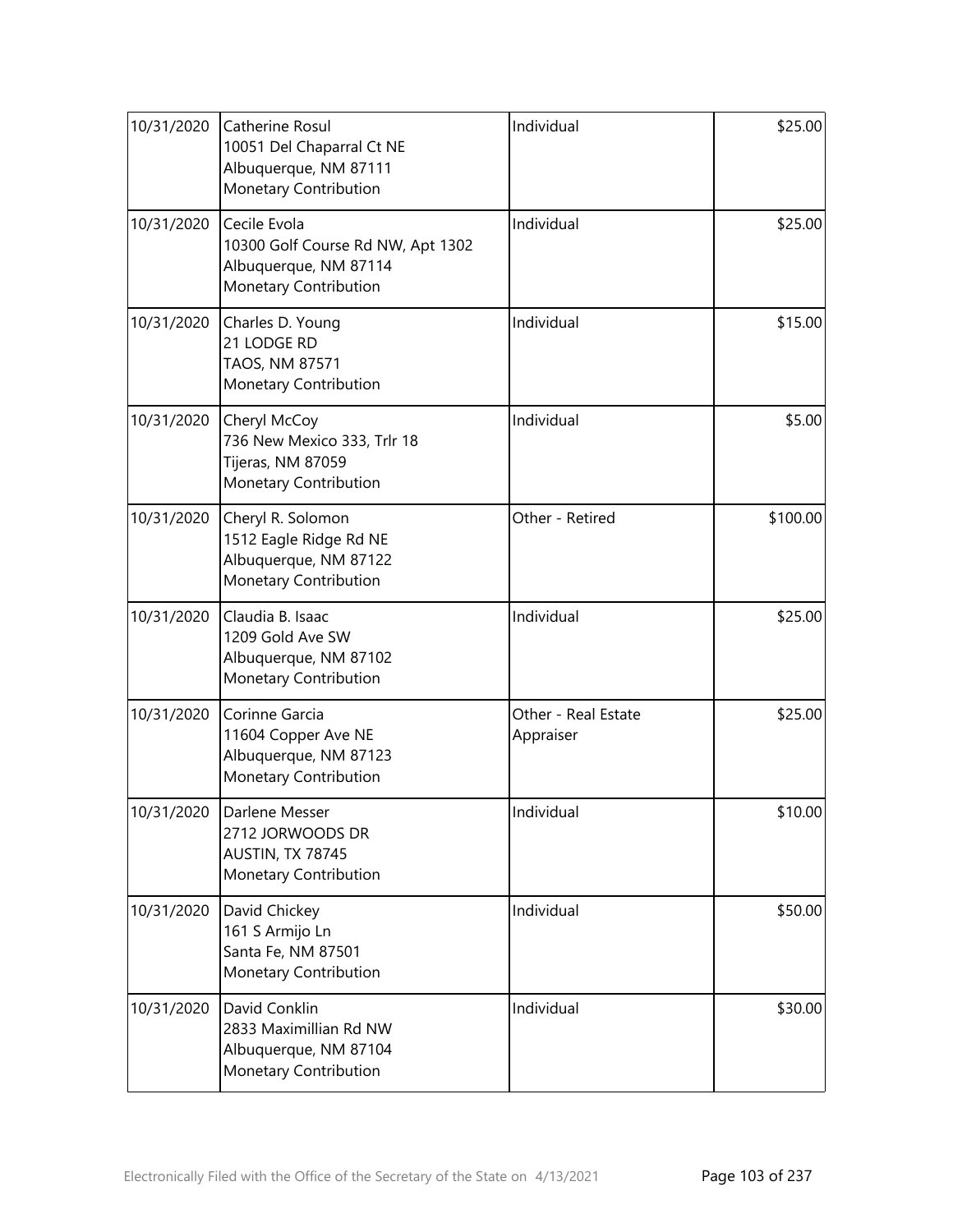| 10/31/2020 | David Crockett<br>628 NW Green Forest Cir<br>Redmond, OR 97756<br>Monetary Contribution     | Individual | \$25.00 |
|------------|---------------------------------------------------------------------------------------------|------------|---------|
| 10/31/2020 | David Weinstein<br>939 N Spaulding Ave<br>West Hollywood, CA 90046<br>Monetary Contribution | Individual | \$3.00  |
| 10/31/2020 | Debi Chernak<br>PO Box 1194<br>Conifer, CO 80433<br>Monetary Contribution                   | Individual | \$5.00  |
| 10/31/2020 | Deborah Bodinger<br>PO Box 1206<br>Corrales, NM 87048<br>Monetary Contribution              | Individual | \$50.00 |
| 10/31/2020 | Deborah Conrad<br>3017 Toreador Dr NE<br>Albuquerque, NM 87111<br>Monetary Contribution     | Individual | \$5.00  |
| 10/31/2020 | Dennis Alanen<br>3077 Evelyn St<br>Roseville, MN 55113<br>Monetary Contribution             | Individual | \$1.00  |
| 10/31/2020 | Eric Ellis<br>1933 ROADRUNNER LN<br>LAS CRUCES, NM 88007<br>Monetary Contribution           | Individual | \$25.00 |
| 10/31/2020 | Evan McHale<br>1613 Los Arboles Ave NW<br>Albuquerque, NM 87107<br>Monetary Contribution    | Individual | \$10.00 |
| 10/31/2020 | <b>Fred Cooper</b><br>1117 S Plata Cir<br>Santa Fe, NM 87501<br>Monetary Contribution       | Individual | \$5.00  |
| 10/31/2020 | Henry Sorto<br>222 Yale Blvd SE, Apt E<br>Albuquerque, NM 87106<br>Monetary Contribution    | Individual | \$5.00  |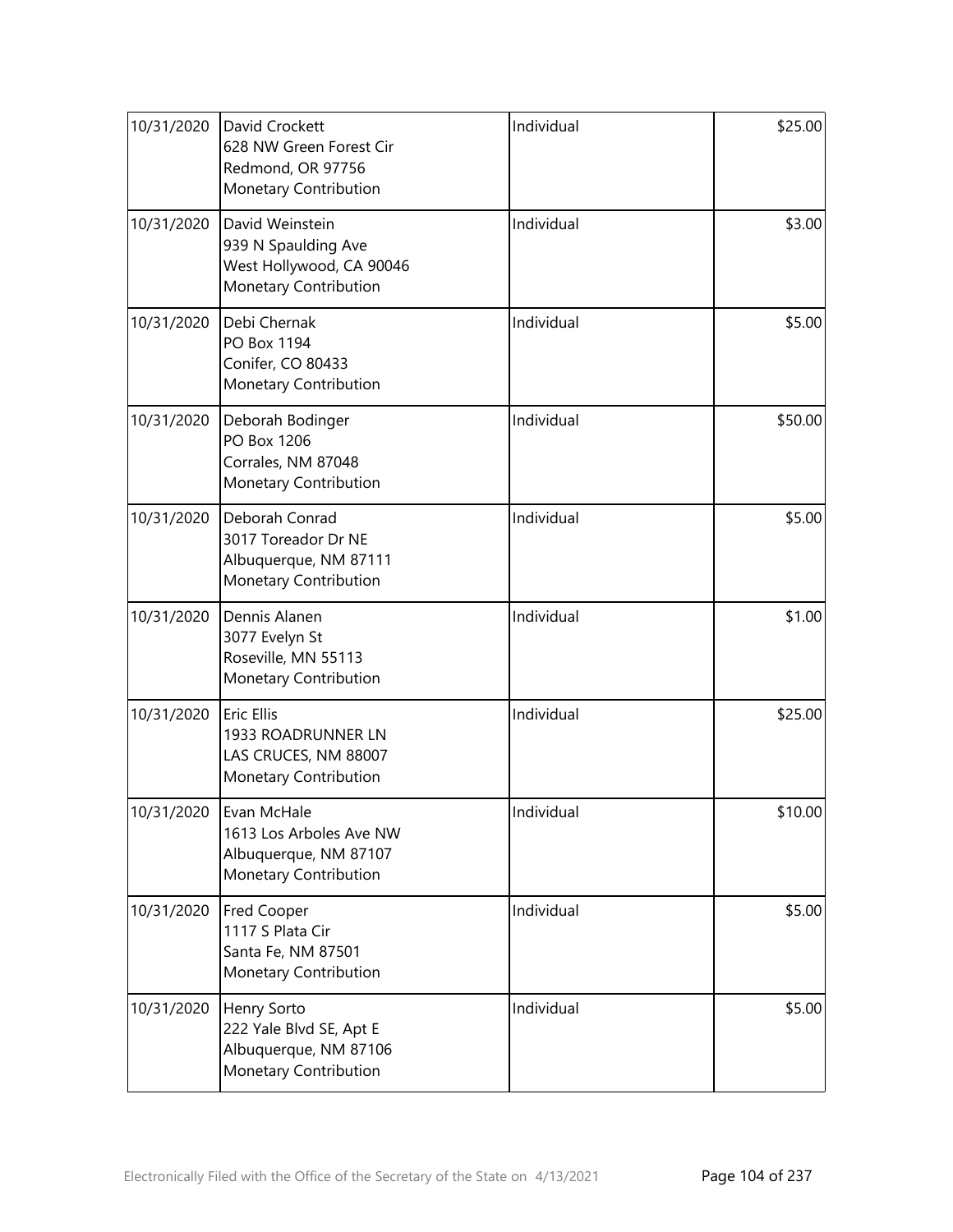| 10/31/2020 | lan Tregillis<br>212 Cibola Dr<br>Santa Fe, NM 87501<br>Monetary Contribution                       | Other - Scientist | \$140.00 |
|------------|-----------------------------------------------------------------------------------------------------|-------------------|----------|
| 10/31/2020 | Ira Jones<br>7047 VUELTA VISTOSO<br>SANTA FE, NM 87507<br>Monetary Contribution                     | Individual        | \$10.00  |
| 10/31/2020 | James Toohey<br><b>PO BOX 562</b><br>SANDIA PARK, NM 87047<br>Monetary Contribution                 | Individual        | \$25.00  |
| 10/31/2020 | Jan Forfang<br>6200 Montano Plaza Dr NW, Apt 1318<br>Albuquerque, NM 87120<br>Monetary Contribution | Individual        | \$25.00  |
| 10/31/2020 | Jeanne Robinson<br>1936 DAVANT CIR<br>MOUNT PLEASANT, SC 29464<br>Monetary Contribution             | Individual        | \$10.00  |
| 10/31/2020 | Jessica Rath<br><b>PO Box 124</b><br>Coyote, NM 87012<br>Monetary Contribution                      | Individual        | \$5.00   |
| 10/31/2020 | Jim Cameron<br>1008 SUMMIT DR NE<br>ALBUQUERQUE, NM 87106<br>Monetary Contribution                  | Individual        | \$5.00   |
| 10/31/2020 | Joan Olsson<br>7015 HC 81<br>Questa, NM 87556<br>Monetary Contribution                              | Individual        | \$20.00  |
| 10/31/2020 | John Agnew<br>6140 FORDHAM WAY<br>SACRAMENTO, CA 95831<br>Monetary Contribution                     | Individual        | \$50.00  |
| 10/31/2020 | John Hobbs<br>PO BOX 2020<br>TAOS, NM 87571<br>Monetary Contribution                                | Individual        | \$50.00  |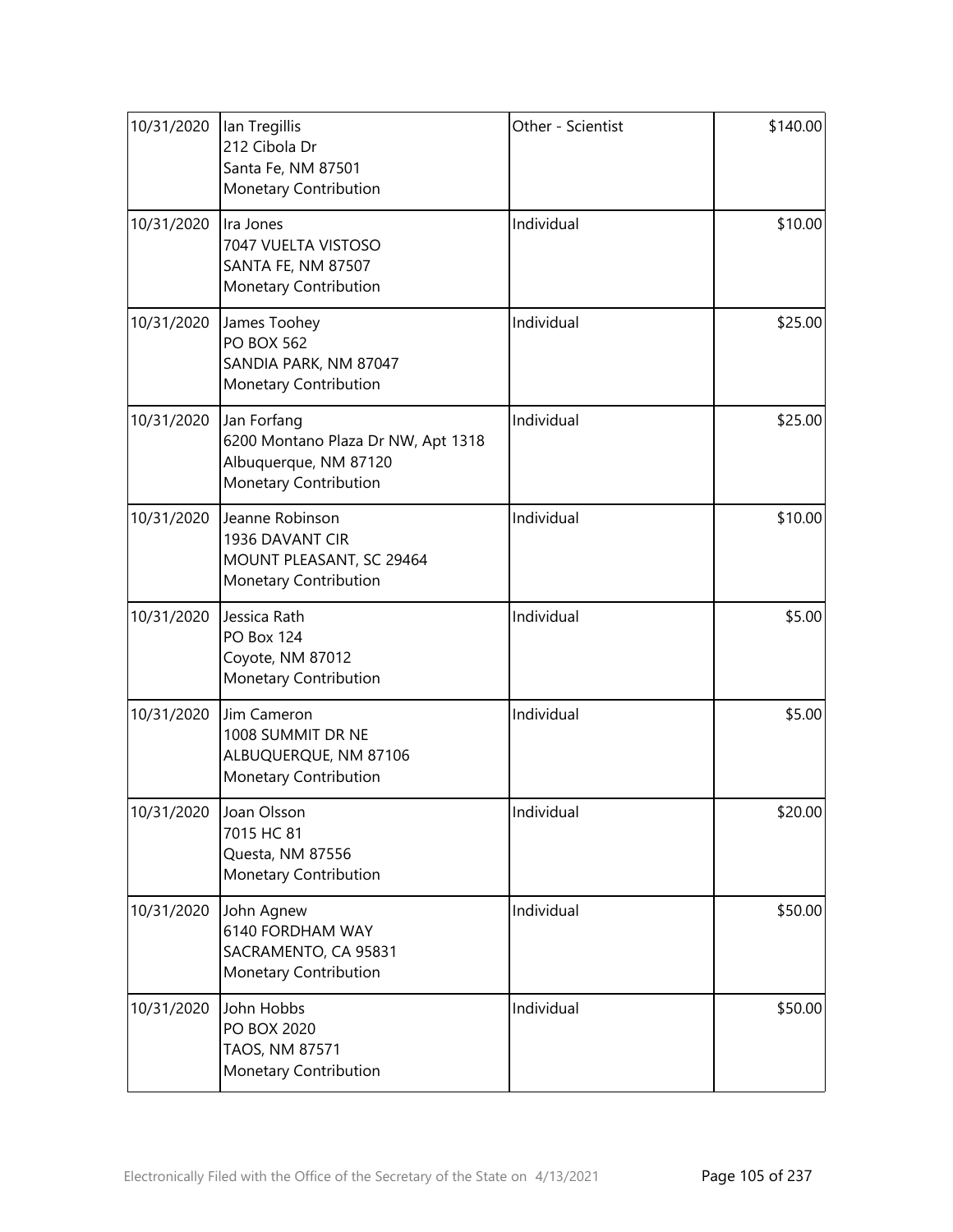| 10/31/2020 | John P. Curtin<br>5000 Sooner Trl NW<br>Albuquerque, NM 87120<br>Monetary Contribution                        | Individual | \$50.00 |
|------------|---------------------------------------------------------------------------------------------------------------|------------|---------|
| 10/31/2020 | Jonathan E. Seyfried<br>7700 CALLE MESETA NE<br>ALBUQUERQUE, NM 87113<br>Monetary Contribution                | Individual | \$25.00 |
| 10/31/2020 | Jonathan Hawes<br>3807 SMITH AVE SE<br>ALBUQUERQUE, NM 87108<br>Monetary Contribution                         | Individual | \$10.00 |
| 10/31/2020 | Joseph Lech<br>218 BRYN MAWR DR SE<br>ALBUQUERQUE, NM 87106<br>Monetary Contribution                          | Individual | \$5.00  |
| 10/31/2020 | Joyce Foster<br>148 Happy Trl N<br>Las Cruces, NM 88005<br>Monetary Contribution                              | Individual | \$25.00 |
| 10/31/2020 | Julia Stevens<br><b>8 VIA NOVA</b><br>SANTA FE, NM 87507<br>Monetary Contribution                             | Individual | \$15.00 |
| 10/31/2020 | Karen Conyngham<br>7403 NEWHALL LN<br>AUSTIN, TX 78746<br>Monetary Contribution                               | Individual | \$10.00 |
| 10/31/2020 | Karol Dietrich<br>44401 E HISTORIC COLUMBIA RIVER<br><b>HWY</b><br>CORBETT, OR 97019<br>Monetary Contribution | Individual | \$10.00 |
| 10/31/2020 | Kathi Martindell<br>7244 Remington Dr NE<br>Albuquerque, NM 87109<br>Monetary Contribution                    | Individual | \$25.00 |
| 10/31/2020 | Kathleen Gross<br>1225 N Granada Ave, Apt 36<br>Alhambra, CA 91801<br>Monetary Contribution                   | Individual | \$3.00  |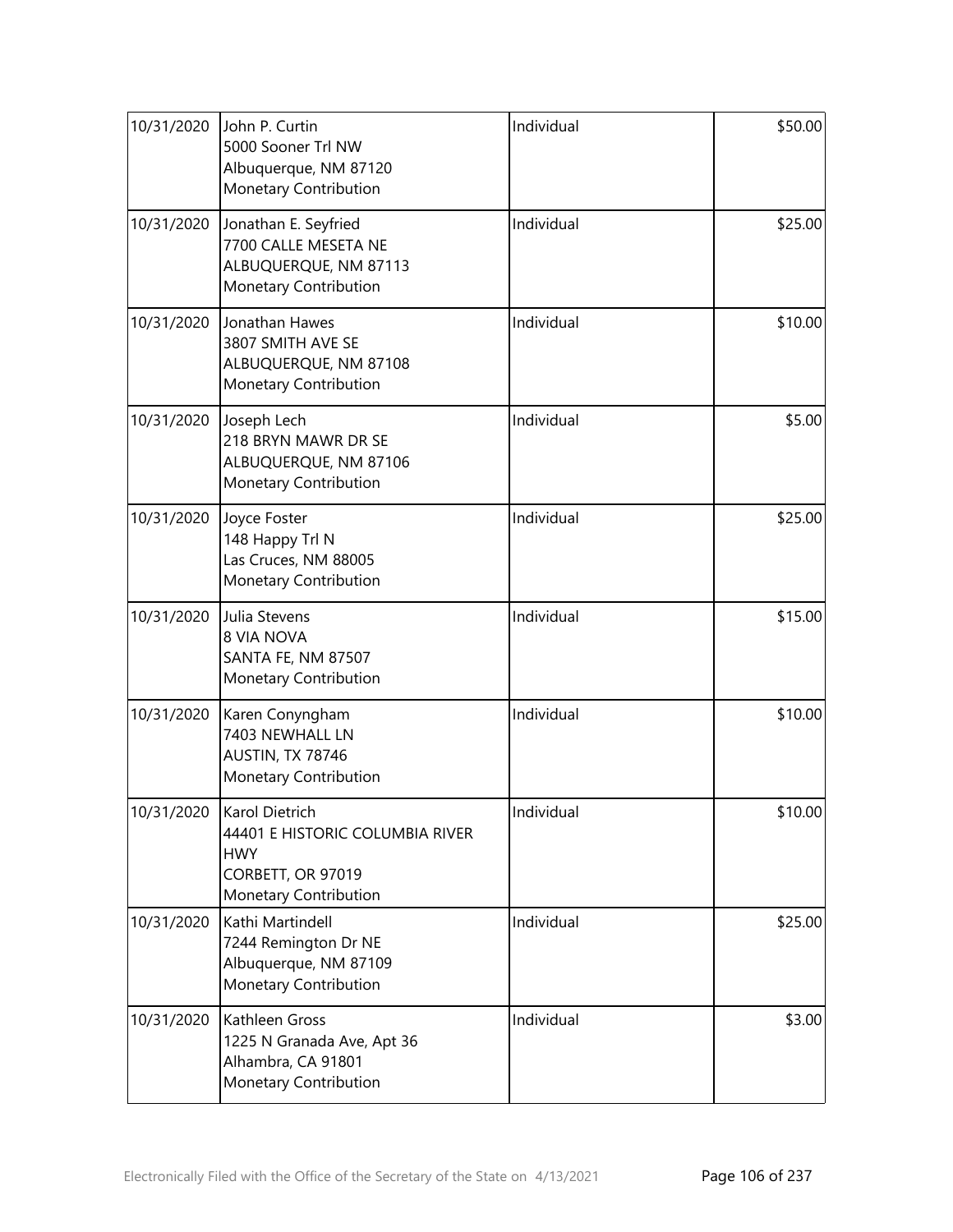| 10/31/2020 | Kathryn Cleary<br>PO Box 1063<br>Pecos, NM 87552<br>Monetary Contribution                     | Individual | \$10.00  |
|------------|-----------------------------------------------------------------------------------------------|------------|----------|
| 10/31/2020 | Linda A. Myers<br>3554 SAN PEDRO DR NE<br>ALBUQUERQUE, NM 87110<br>Monetary Contribution      | Individual | \$50.00  |
| 10/31/2020 | Linda Howard<br>17 Eusebio Rd<br>Belen, NM 87002<br>Monetary Contribution                     | Individual | \$25.00  |
| 10/31/2020 | Linda Slack<br>8512 Hawk Eye Rd NW<br>Albuquerque, NM 87120<br>Monetary Contribution          | Individual | \$15.00  |
| 10/31/2020 | Loretta G. Armer<br>1705 Purple Aster<br>Santa Fe, NM 87507<br>Monetary Contribution          | Individual | \$100.00 |
| 10/31/2020 | Lorraine Upton<br>3 HERRADA WAY<br>SANTA FE, NM 87508<br>Monetary Contribution                | Individual | \$3.00   |
| 10/31/2020 | Lynda Burd<br><b>PO BOX 308</b><br>VELARDE, NM 87582<br>Monetary Contribution                 | Individual | \$25.00  |
| 10/31/2020 | Mandy See<br>661 Unit 7900<br>Dpo, AE 09213<br>Monetary Contribution                          | Individual | \$5.00   |
| 10/31/2020 | Margot Steadman<br>10604 Andrea Cir<br>Corrales, NM 87048<br>Monetary Contribution            | Individual | \$25.00  |
| 10/31/2020 | Mark Mackenzie<br>7801 Vista del Sol Dr. NW<br>Albuquerque, NM 87120<br>Monetary Contribution | Individual | \$10.00  |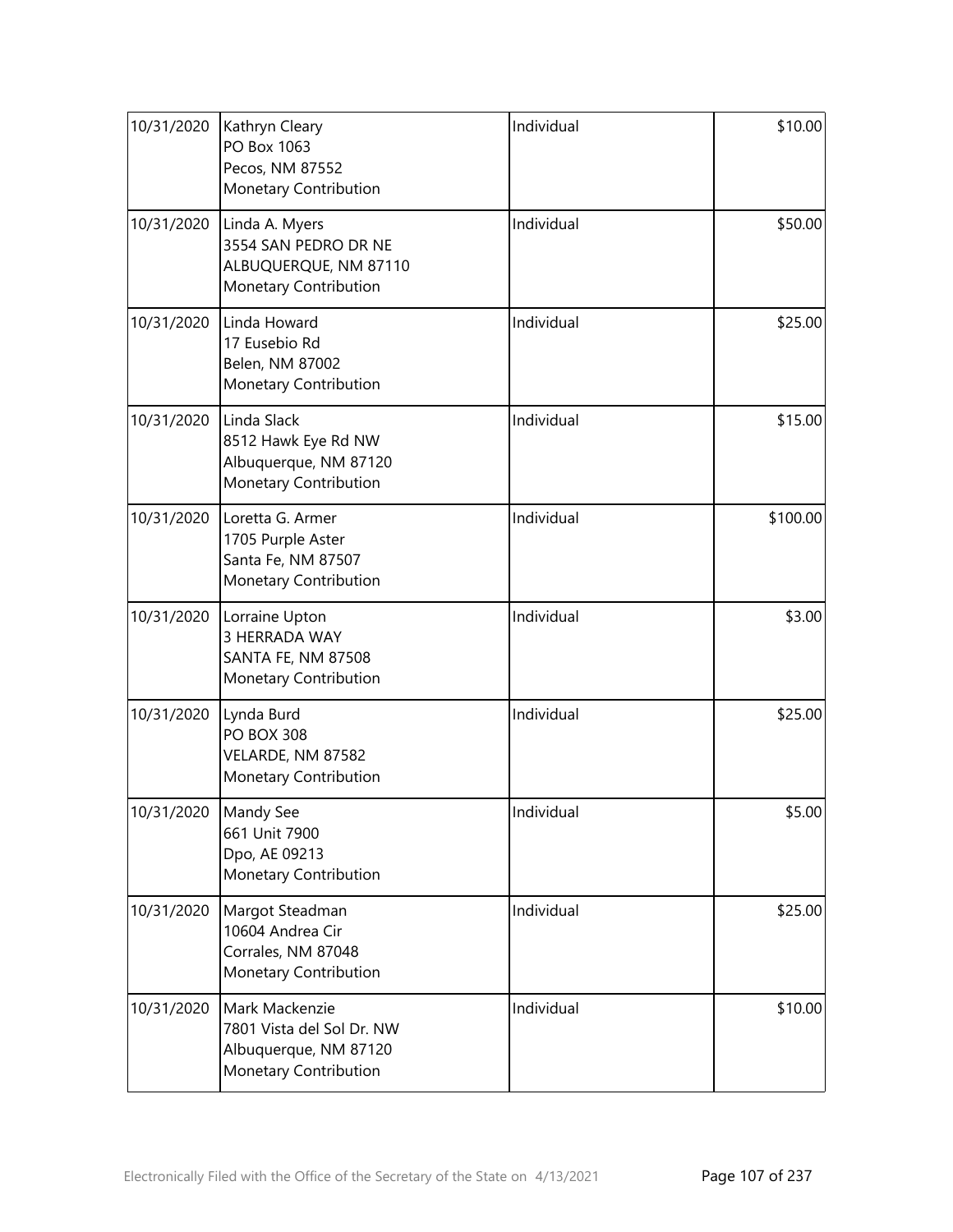| 10/31/2020 | Marlys Lesley<br>PO BOX 55<br>CEDAR CREST, NM 87008<br>Monetary Contribution                     | Individual           | \$20.00  |
|------------|--------------------------------------------------------------------------------------------------|----------------------|----------|
| 10/31/2020 | Mary I. Urvanejo<br>1486 Camino de la Tierra<br>Corrales, NM 87048<br>Monetary Contribution      | Other - Not Employed | \$50.00  |
| 10/31/2020 | Mary Walton<br><b>PO BOX 406</b><br>LIGONIER, PA 15658<br>Monetary Contribution                  | Individual           | \$100.00 |
| 10/31/2020 | Monica Van De Water<br>110 SIERRA VISTA DR<br>LOS ALAMOS, NM 87547<br>Monetary Contribution      | Individual           | \$5.00   |
| 10/31/2020 | Myrtle L. Schmidt<br>2010 ALTEZ ST NE<br>ALBUQUERQUE, NM 87112<br>Monetary Contribution          | Individual           | \$25.00  |
| 10/31/2020 | Nancy A. Evans<br>5802 Bob Bullock Loop, C1328 C126<br>Laredo, TX 78041<br>Monetary Contribution | Individual           | \$5.00   |
| 10/31/2020 | Nancy Burton<br>PO BOX 3238<br>EDGEWOOD, NM 87015<br>Monetary Contribution                       | Individual           | \$10.00  |
|            | 10/31/2020 Nobuko Capute<br>13104 CHICO RD NE<br>ALBUQUERQUE, NM 87123<br>Monetary Contribution  | Individual           | \$25.00  |
| 10/31/2020 | P.J. (Paula) Hunter<br>PO Box 8855<br>Santa Fe, NM 87504<br>Monetary Contribution                | Individual           | \$15.00  |
| 10/31/2020 | Patricia Burch Vaughn<br>1306 N West St<br>Silver City, NM 88061<br>Monetary Contribution        | Individual           | \$10.00  |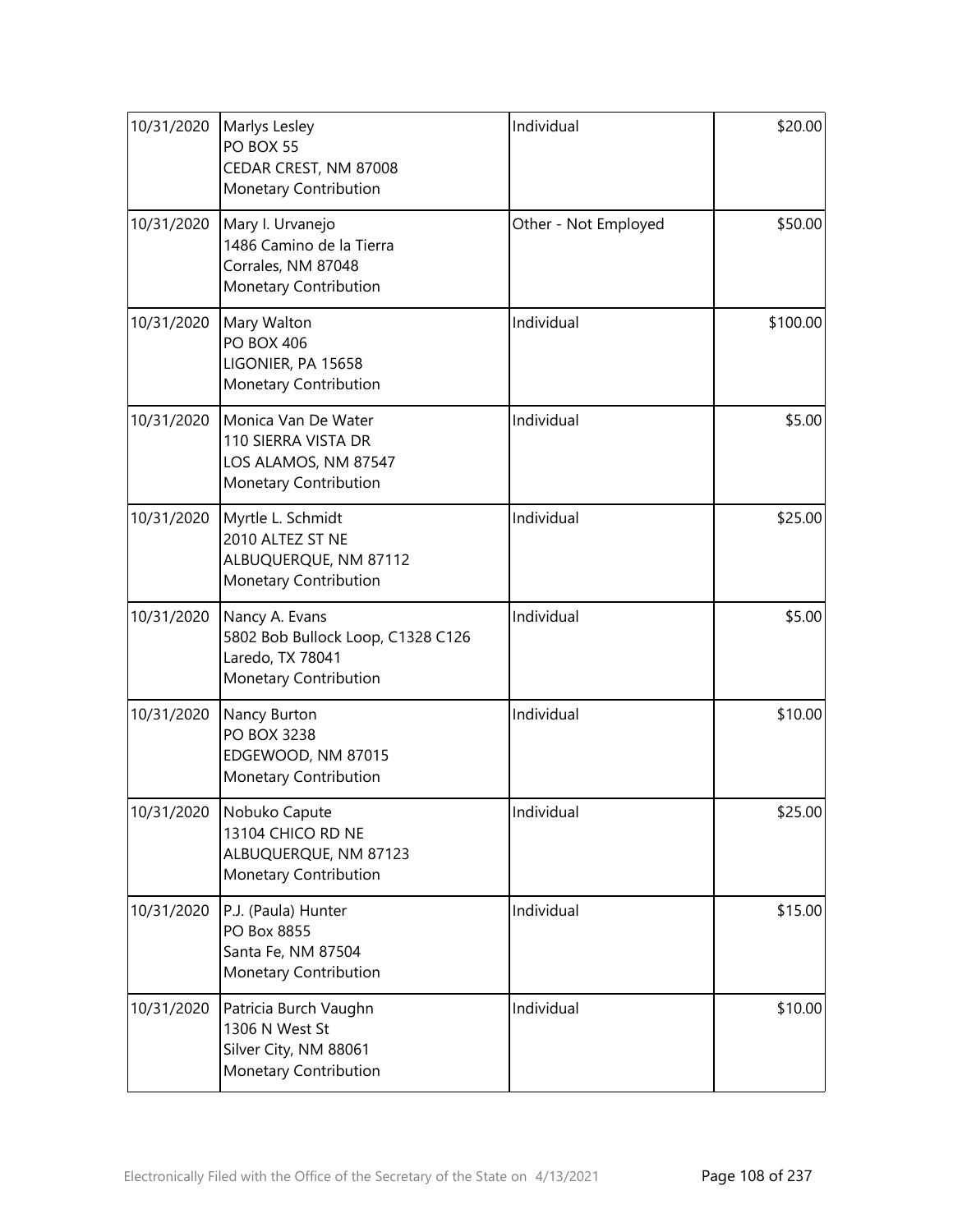| 10/31/2020 | Patricia Fowler<br>4800 San Mateo Ln NE, Apt 237<br>Albuquerque, NM 87109<br>Monetary Contribution  | Individual            | \$25.00  |
|------------|-----------------------------------------------------------------------------------------------------|-----------------------|----------|
| 10/31/2020 | Patricia Moran<br>872 CAMPFIRE RD SE<br>RIO RANCHO, NM 87124<br>Monetary Contribution               | Individual            | \$15.00  |
| 10/31/2020 | Patsy Rogers<br>1500 Brecknock Rd, Apt 215B<br>Greenport, NY 11944<br>Monetary Contribution         | Individual            | \$25.00  |
| 10/31/2020 | Pen Densham<br>1305 N Sweetzer Ave<br>West Hollywood, CA 90069<br>Monetary Contribution             | Other - Film Producer | \$250.00 |
| 10/31/2020 | Penelope Johnson<br>15323 Heritage Cir<br>Thornton, CO 80602<br>Monetary Contribution               | Individual            | \$25.00  |
| 10/31/2020 | Portia Coyne<br>1713 GLEN ECHO WAY<br>MARIETTA, GA 30062<br>Monetary Contribution                   | Individual            | \$10.00  |
| 10/31/2020 | Ralph Marshall Odenwald<br>1937 Meadow View Ct NW<br>Albuquerque, NM 87104<br>Monetary Contribution | Individual            | \$20.00  |
| 10/31/2020 | Randy Souza<br>14677 SPRINGER AVE<br>SARATOGA, CA 95070<br>Monetary Contribution                    | Individual            | \$15.00  |
| 10/31/2020 | Rebecca Rossi<br><b>PO BOX 849</b><br>EL PRADO, NM 87529<br>Monetary Contribution                   | Individual            | \$25.00  |
| 10/31/2020 | Rebecca Watson-Boone<br>30 CAMINO DE LA VINA VIEJA<br>PLACITAS, NM 87043<br>Monetary Contribution   | Individual            | \$100.00 |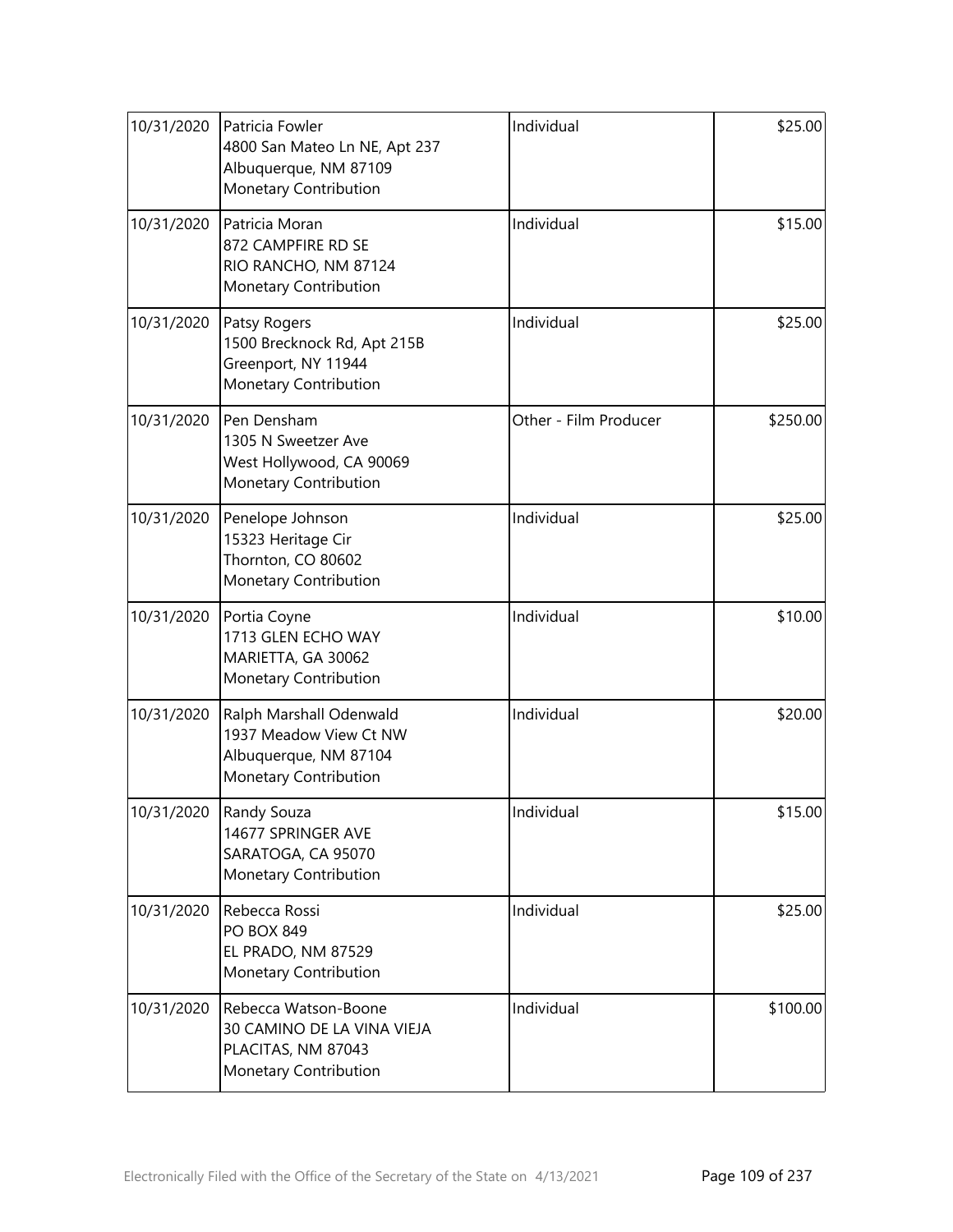| 10/31/2020 | Reeve Love<br>828 Jefferson St NE<br>Albuquerque, NM 87110<br>Monetary Contribution                    | Individual           | \$12.00  |
|------------|--------------------------------------------------------------------------------------------------------|----------------------|----------|
| 10/31/2020 | Rhonda Pruit<br>6417 AVENIDA LA COSTA NE<br>ALBUQUERQUE, NM 87109<br>Monetary Contribution             | Individual           | \$25.00  |
| 10/31/2020 | <b>Richard Rose</b><br>2 ROSA AVE SW<br>LOS LUNAS, NM 87031<br>Monetary Contribution                   | Other - Not Employed | \$25.00  |
| 10/31/2020 | Rita Cash<br>812 Ninita St, Unit B<br>Santa Fe, NM 87505<br>Monetary Contribution                      | Individual           | \$5.00   |
| 10/31/2020 | Robert Kuning<br>4501 Greene Ave NW<br>Albuquerque, NM 87114<br>Monetary Contribution                  | Individual           | \$25.00  |
| 10/31/2020 | Robert Sturtcman<br>7118 Highway 518<br>Ranchos De Taos, NM 87557<br>Monetary Contribution             | Individual           | \$25.00  |
| 10/31/2020 | Roberta Boggess<br>4428 AVENIDA ESTRELLITA NE<br>ALBUQUERQUE, NM 87110<br><b>Monetary Contribution</b> | Other - Not Employed | \$100.00 |
| 10/31/2020 | Ronald Marr<br>2718 CAGUA DR NE<br>ALBUQUERQUE, NM 87110<br>Monetary Contribution                      | Individual           | \$5.00   |
| 10/31/2020 | Rowan Adara<br>PO Box 5696<br>Santa Fe, NM 87502<br>Monetary Contribution                              | Individual           | \$25.00  |
| 10/31/2020 | Ruth Striegel<br>6404 Rosalind Dr NE<br>Albuquerque, NM 87109<br>Monetary Contribution                 | Individual           | \$25.00  |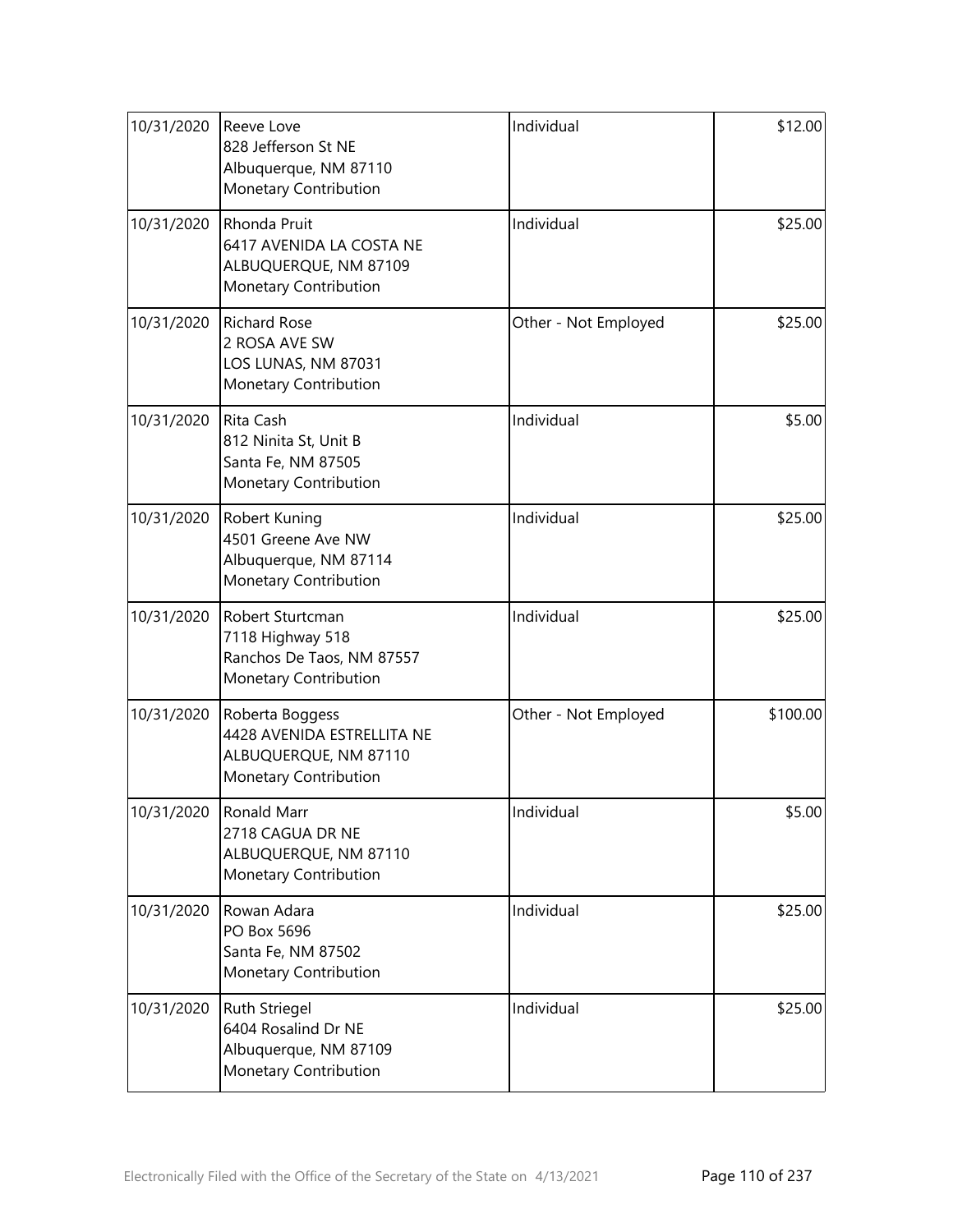| 10/31/2020 | Salvatore Martino<br>1610 CORNELL DR NE<br>ALBUQUERQUE, NM 87106<br>Monetary Contribution      | Other - CEO                | \$50.00  |
|------------|------------------------------------------------------------------------------------------------|----------------------------|----------|
| 10/31/2020 | Sandra A. Keene<br>1729 KIRBY ST NE<br>ALBUQUERQUE, NM 87112<br>Monetary Contribution          | Individual                 | \$5.00   |
| 10/31/2020 | Sandra Bailey<br>602 MONTE ALTO<br><b>SANTA FE, NM 87501</b><br>Monetary Contribution          | Individual                 | \$25.00  |
| 10/31/2020 | Sarah Smith Orr<br>11E Pulitzer Trl<br>Santa Fe, NM 87506<br>Monetary Contribution             | Other - Administrator      | \$250.00 |
| 10/31/2020 | Saroj Baxter<br>2707 SENDA JAROSA<br><b>SANTA FE, NM 87505</b><br>Monetary Contribution        | Individual                 | \$25.00  |
| 10/31/2020 | Sharon Dyer<br>4201 31st St S, Apt 728<br>Arlington, VA 22206<br>Monetary Contribution         | Individual                 | \$5.00   |
| 10/31/2020 | Sherry Sanchez<br>2192 CAMINO SAN ANDRES<br><b>SANTA FE, NM 87505</b><br>Monetary Contribution | Individual                 | \$25.00  |
| 10/31/2020 | Sidney S. Bryan<br>108 MAIN ST<br>TRUTH OR CONSEQUENCES, NM 87901<br>Monetary Contribution     | Other - Real Estate Broker | \$25.00  |
| 10/31/2020 | Sigfredo Martinez<br>3440 W Edgemore Pl<br>Sheridan, CO 80110<br>Monetary Contribution         | Individual                 | \$5.05   |
| 10/31/2020 | Signe Dayhoff<br>80 PASEO DE SAN ANTONIO<br>PLACITAS, NM 87043<br>Monetary Contribution        | Individual                 | \$25.00  |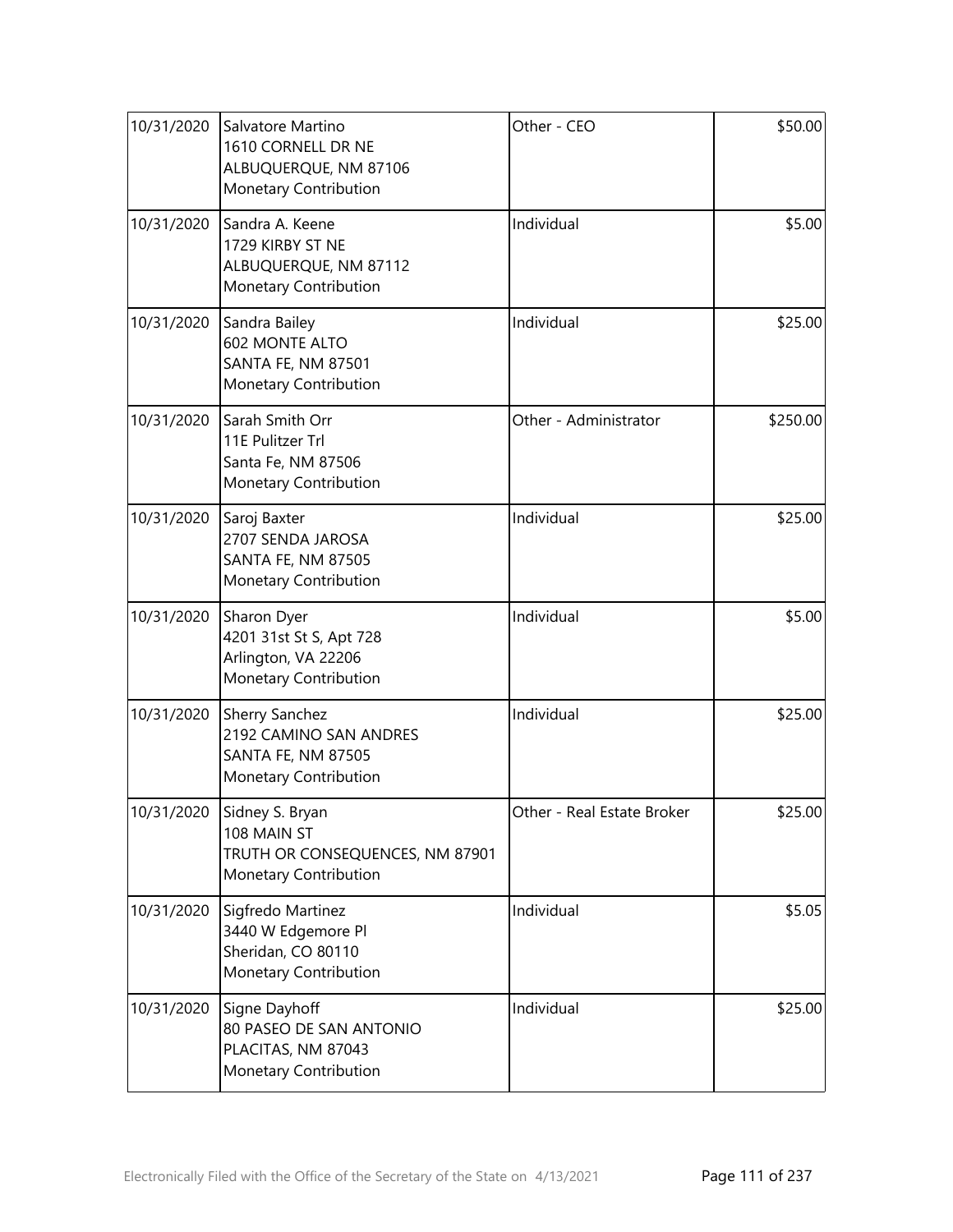| 10/31/2020 | <b>Stanley McCrossen</b><br>328 NM HIGHWAY 65<br>LAS VEGAS, NM 87701<br>Monetary Contribution       | Individual           | \$25.00  |
|------------|-----------------------------------------------------------------------------------------------------|----------------------|----------|
| 10/31/2020 | Stephen M. Yanicak<br>23 Vista Del Fuego<br>Santa Fe, NM 87506<br>Monetary Contribution             | Individual           | \$5.00   |
| 10/31/2020 | <b>Steve Townsend</b><br>1417 W Caprock St<br>Hobbs, NM 88240<br>Monetary Contribution              | Individual           | \$25.00  |
| 10/31/2020 | Steven Bauman<br>3524 CAMPBELL FARM LN NW<br>ALBUQUERQUE, NM 87104<br>Monetary Contribution         | Individual           | \$5.00   |
| 10/31/2020 | Susan Broidy<br>11412 PENFIELD LN NE<br>ALBUQUERQUE, NM 87111<br>Monetary Contribution              | Other - Retired      | \$50.00  |
| 10/31/2020 | Susan Haywood<br>2146 NW Everett St<br>Portland, OR 97210<br>Monetary Contribution                  | Individual           | \$5.00   |
| 10/31/2020 | Teresa Seamster<br>104 Vaquero Rd<br>Santa Fe, NM 87508<br>Monetary Contribution                    | Other - Not Employed | \$100.00 |
| 10/31/2020 | Theresa De Vargas<br>176 Monte Largo Dr NE, Apt 1<br>Albuquerque, NM 87123<br>Monetary Contribution | Individual           | \$5.00   |
| 10/31/2020 | Theresa M. Holahan<br>42B SMILING MOON LN<br>GLORIETA, NM 87535<br>Monetary Contribution            | Individual           | \$25.00  |
| 10/31/2020 | Theresa Storey<br>2400 WINDWARD DR NW<br>ALBUQUERQUE, NM 87120<br>Monetary Contribution             | Individual           | \$5.00   |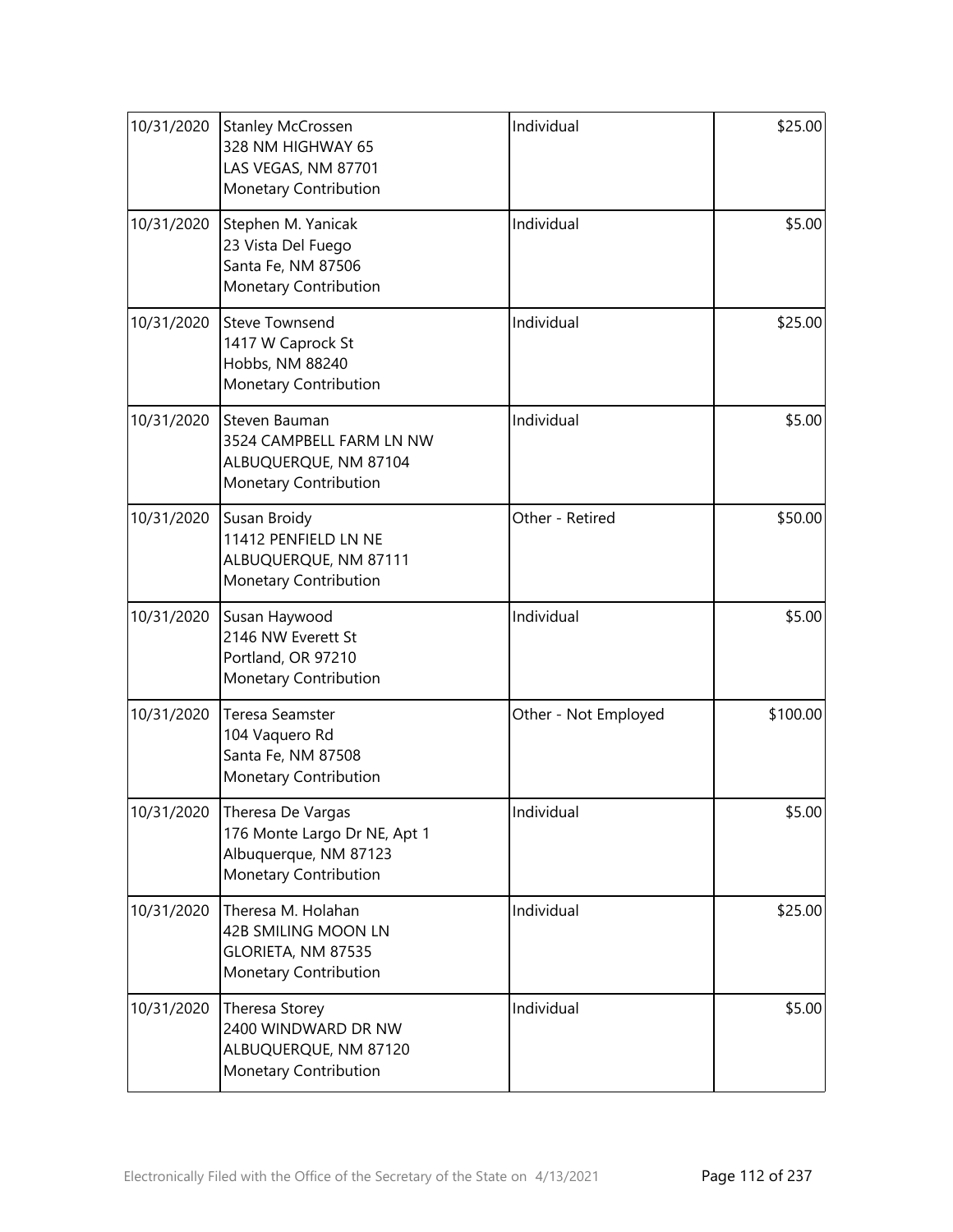| 10/31/2020 | Ursula Friederich<br>9705 Pebble Beach Dr NE<br>Albuquerque, NM 87111<br>Monetary Contribution    | Individual      | \$25.00 |
|------------|---------------------------------------------------------------------------------------------------|-----------------|---------|
| 10/31/2020 | Virginia Boyce<br>1000 Cordova Pl, Apt 546<br>Santa Fe, NM 87505<br>Monetary Contribution         | Individual      | \$25.00 |
| 10/31/2020 | Virginia Printz-Feddersen<br>4401 Royene Ave NE<br>Albuquerque, NM 87110<br>Monetary Contribution | Other - Retired | \$50.00 |
| 10/31/2020 | <b>Warren Lail</b><br>1 VERANO WAY<br><b>SANTA FE, NM 87508</b><br>Monetary Contribution          | Individual      | \$15.00 |
| 10/31/2020 | <b>Warren Rorebeck</b><br>224 LAS OLAS DR<br>TAOS, NM 87571<br>Monetary Contribution              | Individual      | \$50.00 |
| 10/31/2020 | William Uzgalis<br>519 NW 13th St<br>Corvallis, OR 97330<br>Monetary Contribution                 | Individual      | \$25.00 |
| 10/31/2020 | Willie Perry<br>209 NW 8th Ave<br>Dania Beach, FL 33004<br>Monetary Contribution                  | Individual      | \$5.00  |
| 11/1/2020  | Ann Claunch<br>1534 WELLS DR NE<br>ALBUQUERQUE, NM 87112<br><b>Monetary Contribution</b>          | Individual      | \$5.00  |
| 11/1/2020  | Cynthia Sedas<br>1319 Hertz Dr SE<br>Albuquerque, NM 87108<br>Monetary Contribution               | Individual      | \$20.00 |
| 11/1/2020  | Diana Thayer<br>12341 Band Box Pl<br>Dallas, TX 75244<br>Monetary Contribution                    | Individual      | \$20.00 |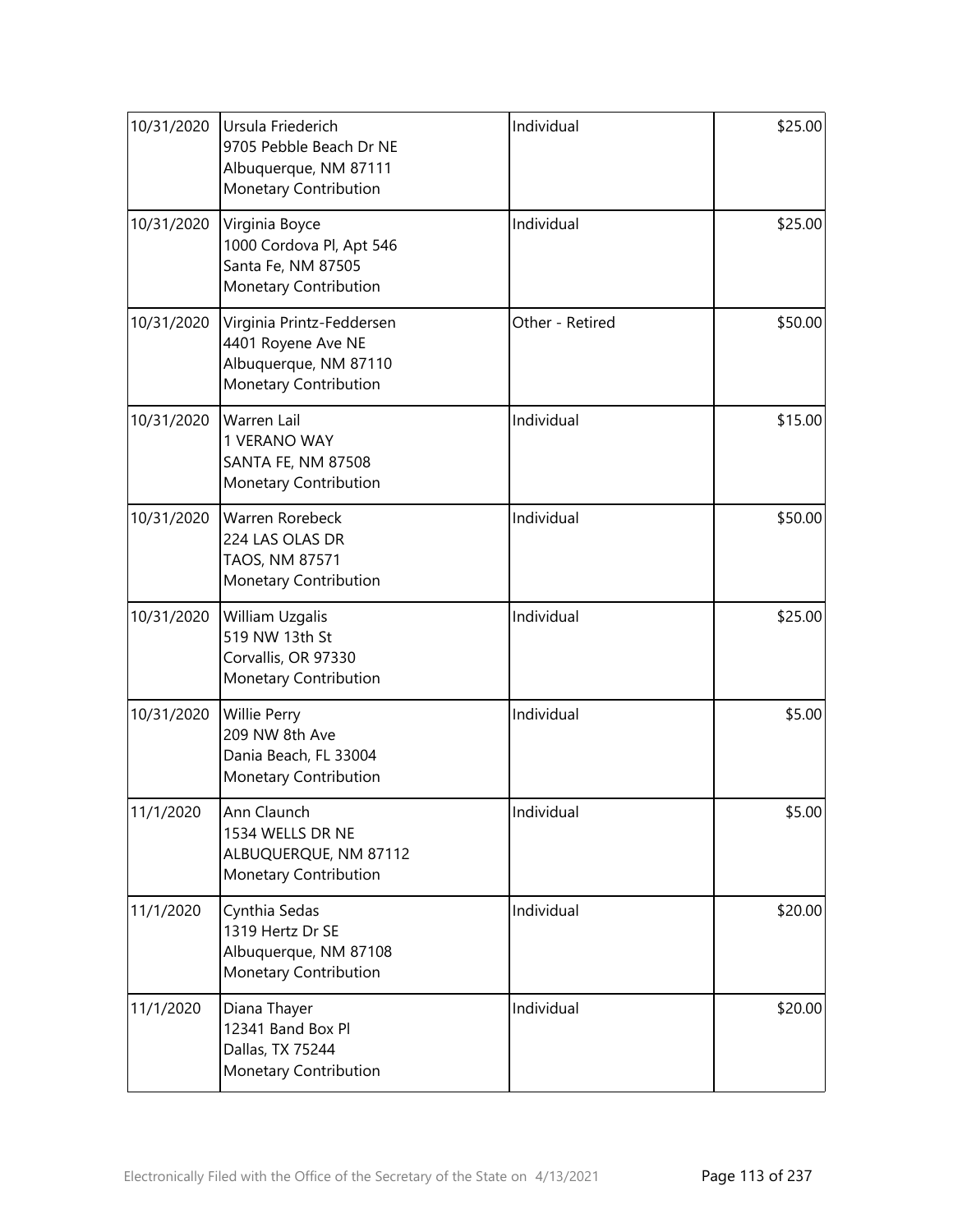| 11/1/2020 | <b>Jack Travis</b><br>3631 TRENTON AVE NE<br>KLAMATH FALLS, OR 97601<br>Monetary Contribution          | Individual           | \$15.00  |
|-----------|--------------------------------------------------------------------------------------------------------|----------------------|----------|
| 11/1/2020 | John Agnew<br>6140 FORDHAM WAY<br>SACRAMENTO, CA 95831<br>Monetary Contribution                        | Individual           | \$50.00  |
| 11/1/2020 | Ken Bowen<br>1628 S State Highway 602<br>Vanderwagen, NM 87326<br>Monetary Contribution                | Other - Not Employed | \$150.00 |
| 11/1/2020 | Kristina Wroblewski<br>2037 SOUTHERN STAR LOOP<br>LAS CRUCES, NM 88011<br><b>Monetary Contribution</b> | Individual           | \$10.00  |
| 11/1/2020 | Mary-Rose De Valladares<br>5515 Spruce Tree Ave<br>Bethesda, MD 20814<br>Monetary Contribution         | Individual           | \$25.00  |
| 11/1/2020 | Melinda Wetzel<br>2308 Cagua Dr NE<br>Albuquerque, NM 87110<br>Monetary Contribution                   | Individual           | \$25.00  |
| 11/1/2020 | Michele Dicubellis<br>7010 Phoenix Ave NE<br>Albuquerque, NM 87110<br>Monetary Contribution            | Individual           | \$10.00  |
| 11/1/2020 | Molly Johnson<br>199 W POPLAR AVE<br>SAN MATEO, CA 94402<br>Monetary Contribution                      | Individual           | \$5.00   |
| 11/1/2020 | Norman Thornton<br>436 PINON CREEK RD SE<br>ALBUQUERQUE, NM 87123<br>Monetary Contribution             | Individual           | \$25.00  |
| 11/1/2020 | Pete Gonzalez<br>5425 S Monte Vista St<br>Chandler, AZ 85249<br>Monetary Contribution                  | Individual           | \$5.00   |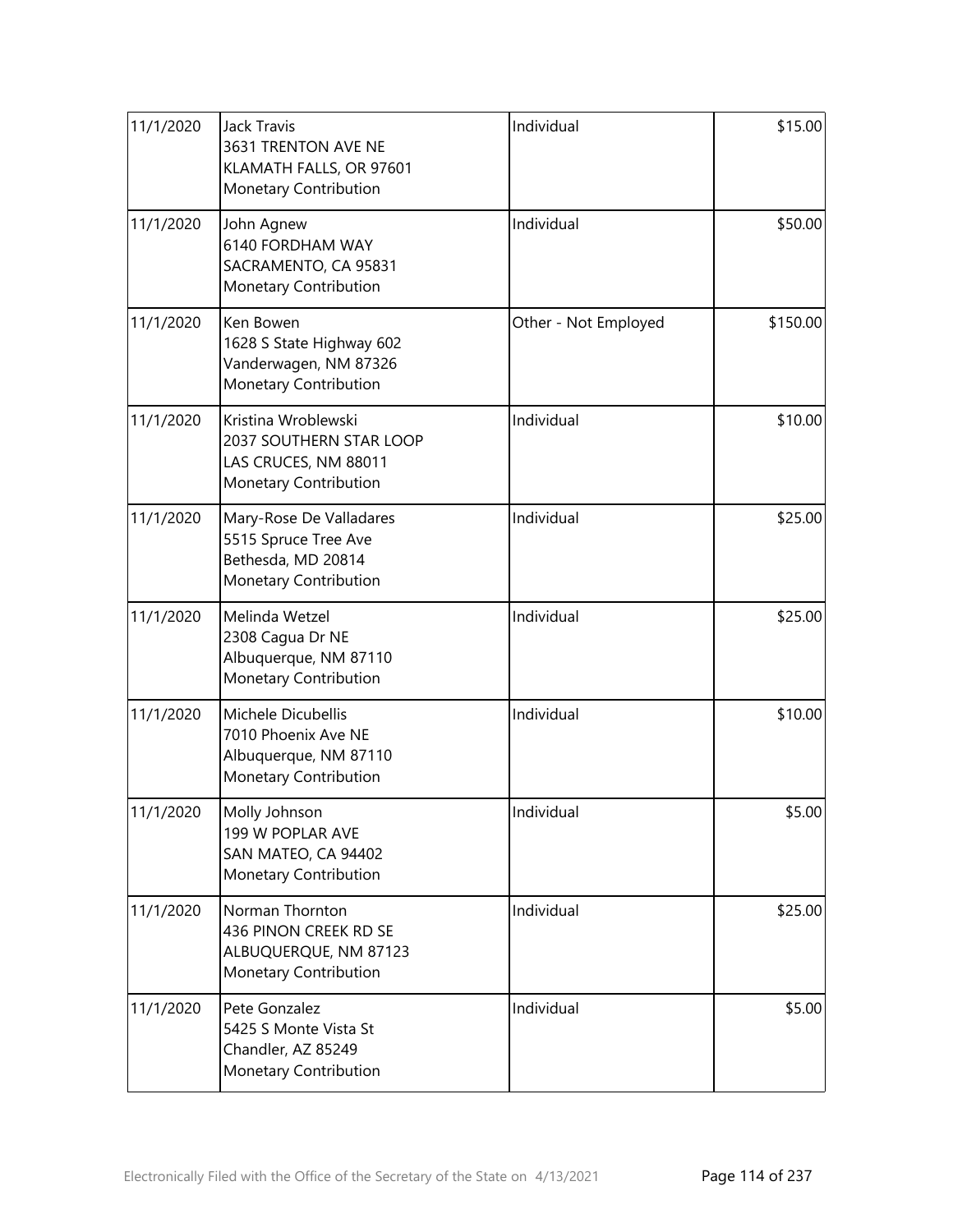| 11/1/2020 | Theresa Trujillo<br>5116 PARK RIDGE RD NW<br>ALBUQUERQUE, NM 87120<br>Monetary Contribution       | Individual | \$25.00 |
|-----------|---------------------------------------------------------------------------------------------------|------------|---------|
| 11/2/2020 | Amy Romero<br>7809 SHERWOOD DR NW<br>ALBUQUERQUE, NM 87120<br>Monetary Contribution               | Individual | \$1.00  |
| 11/2/2020 | Ann McGough<br>3939 Rio Grande Blvd NW, Unit 39<br>Albuquerque, NM 87107<br>Monetary Contribution | Individual | \$10.00 |
| 11/2/2020 | Anna Bunker<br>523 San Geronimo Rd, Unit 18<br>Taos, NM 87571<br>Monetary Contribution            | Individual | \$5.00  |
| 11/2/2020 | Anne Dellenbaugh<br>1275 MAEZ RD<br><b>SANTA FE, NM 87505</b><br>Monetary Contribution            | Individual | \$5.00  |
| 11/2/2020 | <b>Beth Pachak</b><br>2884 TRAMWAY PL NE<br>ALBUQUERQUE, NM 87122<br>Monetary Contribution        | Individual | \$10.00 |
| 11/2/2020 | Bobbie Benzaquen<br>1362 Don Gaspar Ave<br>Santa Fe, NM 87505<br>Monetary Contribution            | Individual | \$10.00 |
| 11/2/2020 | Carla Hall<br>11 VIA SI<br>GALISTEO, NM 87540<br>Monetary Contribution                            | Individual | \$10.00 |
| 11/2/2020 | Carolyn Kalom<br><b>PO Box 1774</b><br>Taos, NM 87571<br>Monetary Contribution                    | Individual | \$10.00 |
| 11/2/2020 | Cindi Fuqua<br>203 Keyes Dr<br>Ruidoso, NM 88345<br>Monetary Contribution                         | Individual | \$10.00 |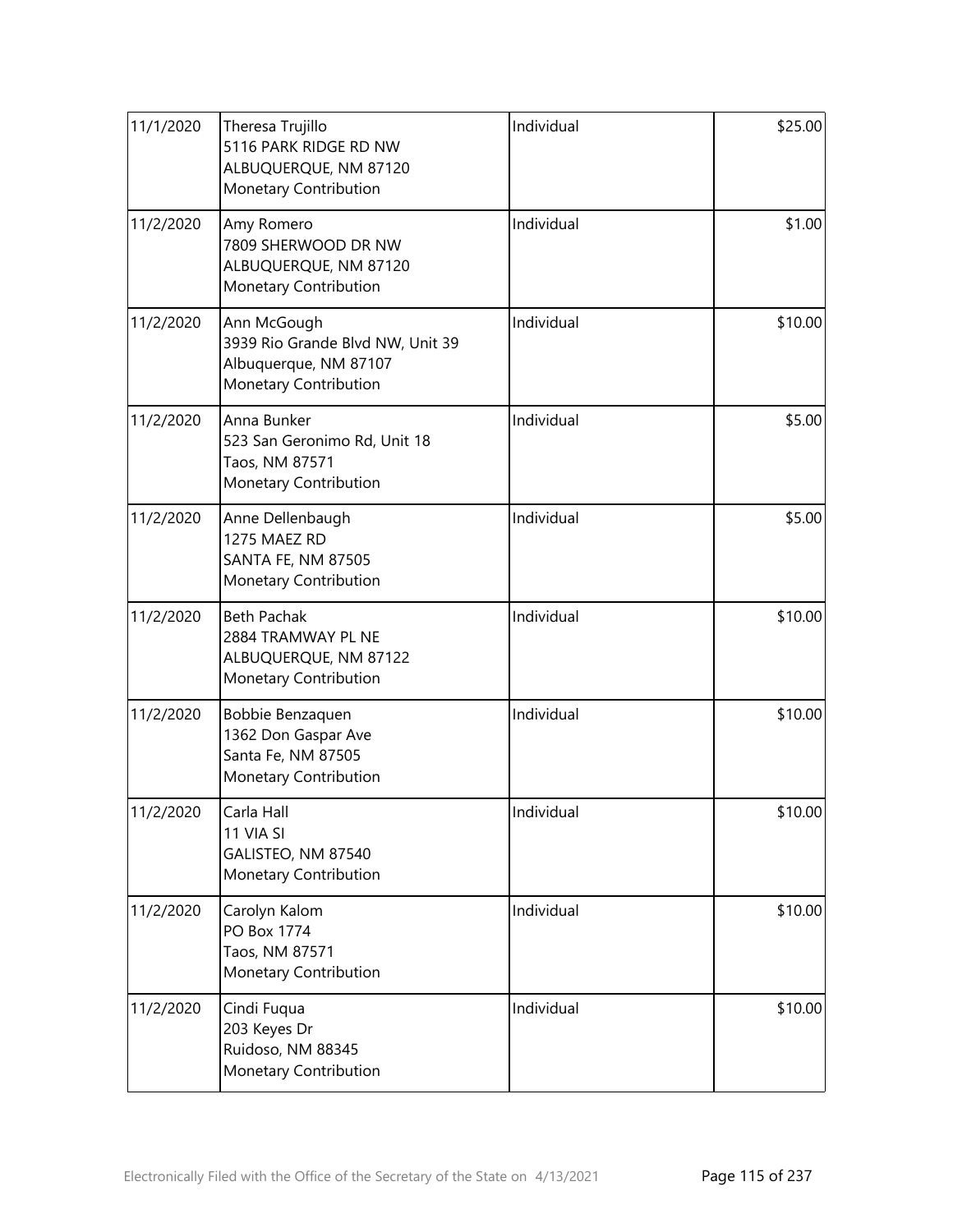| 11/2/2020 | Cornelia O'Marra<br>800 BRACKETT DR SW<br>ALBUQUERQUE, NM 87121<br>Monetary Contribution                 | Individual        | \$10.00  |
|-----------|----------------------------------------------------------------------------------------------------------|-------------------|----------|
| 11/2/2020 | David Hayes<br>PO Box 394<br>San Geronimo, CA 94963<br>Monetary Contribution                             | Individual        | \$10.00  |
| 11/2/2020 | Donna Bandybarteau<br>31 Crestview Rd<br>Edgewood, NM 87015<br>Monetary Contribution                     | Individual        | \$10.00  |
| 11/2/2020 | Elaine Perea<br>3912 La Plaza NW<br>Albuquerque, NM 87107<br>Monetary Contribution                       | Individual        | \$5.00   |
| 11/2/2020 | Elena Gallegos<br>1523 Columbia Dr NE<br>Albuquerque, NM 87106<br>Monetary Contribution                  | Individual        | \$10.00  |
| 11/2/2020 | Felicie E. Regnier<br>530 Montclaire Dr SE<br>Albuquerque, NM 87108<br>Monetary Contribution             | Individual        | \$100.00 |
| 11/2/2020 | <b>Gerald Houk</b><br>304 Spring Dr SE<br>Rio Rancho, NM 87124<br>Monetary Contribution                  | Individual        | \$50.00  |
| 11/2/2020 | <b>Grover Price</b><br>933 ALTO ST<br><b>SANTA FE, NM 87501</b><br>Monetary Contribution                 | Individual        | \$10.00  |
| 11/2/2020 | Hershial Weinstein<br>5455 Landmark Pl, Unit 901<br>Greenwood Village, CO 80111<br>Monetary Contribution | Individual        | \$25.00  |
| 11/2/2020 | lan Tregillis<br>212 Cibola Dr<br>Santa Fe, NM 87501<br>Monetary Contribution                            | Other - Scientist | \$140.00 |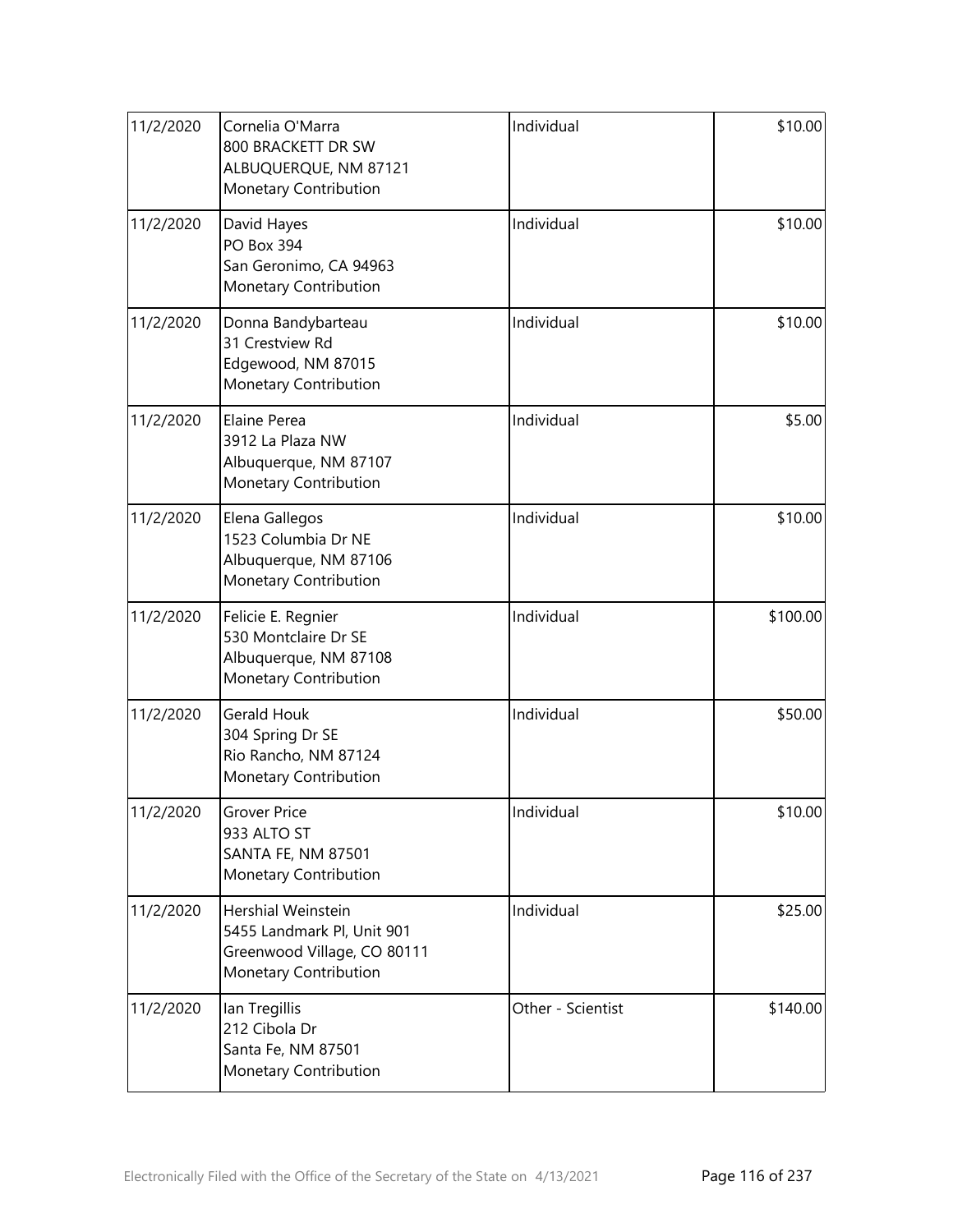| 11/2/2020 | James V. Manning<br>PO Box 22546<br>Saint Simons Island, GA 31522<br>Monetary Contribution     | Other - Retired | \$500.00 |
|-----------|------------------------------------------------------------------------------------------------|-----------------|----------|
| 11/2/2020 | Jane Engel<br>414 Camino De La Placita, Apt 26<br>Taos, NM 87571<br>Monetary Contribution      | Individual      | \$5.00   |
| 11/2/2020 | Jennifer Moore<br>49 CERRADO LOOP<br>SANTA FE, NM 87508<br>Monetary Contribution               | Individual      | \$50.00  |
| 11/2/2020 | Joanna J. Clark<br>872 TRAMWAY LANE CT NE<br>ALBUQUERQUE, NM 87122<br>Monetary Contribution    | Individual      | \$10.00  |
| 11/2/2020 | Joanna J. Clark<br>872 TRAMWAY LANE CT NE<br>ALBUQUERQUE, NM 87122<br>Monetary Contribution    | Individual      | \$10.00  |
| 11/2/2020 | John Boag<br>206 FRANKLIN AVE<br>MAPLEWOOD, NJ 07040<br>Monetary Contribution                  | Individual      | \$10.00  |
| 11/2/2020 | <b>Judy Baker</b><br>261 CAMINO DEL OLMO<br><b>SANTA FE, NM 87501</b><br>Monetary Contribution | Individual      | \$30.00  |
| 11/2/2020 | Kathleen M. Mezoff<br>508 Cabezon Ct<br>Gallup, NM 87301<br>Monetary Contribution              | Individual      | \$10.00  |
| 11/2/2020 | Kenneth Bauman<br>8725 N McGee St<br>Kansas City, MO 64155<br>Monetary Contribution            | Individual      | \$10.00  |
| 11/2/2020 | Lawrence Berman<br>1545 l8th St. NW, #315<br>Washington, DC 20001<br>Monetary Contribution     | Individual      | \$10.00  |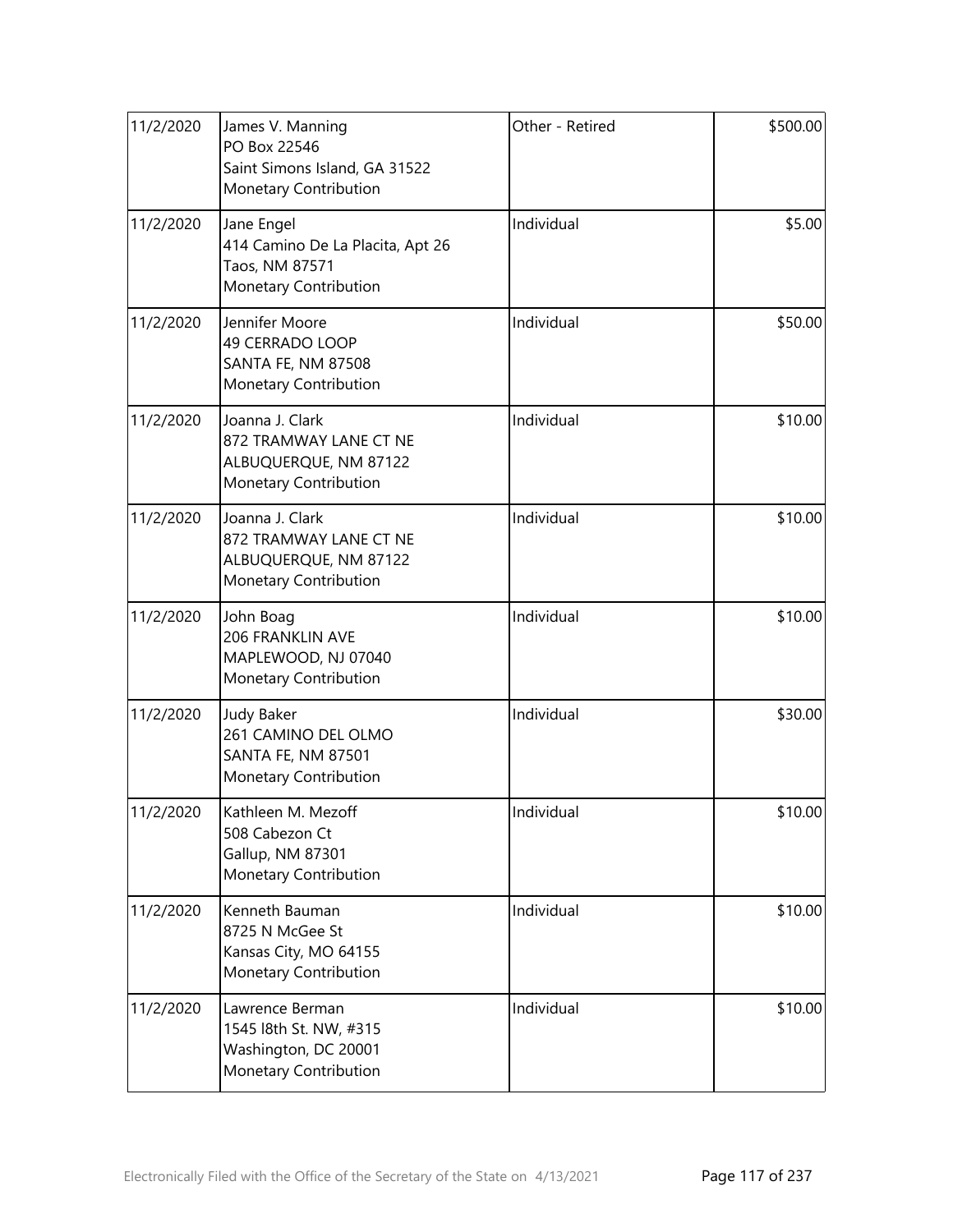| 11/2/2020 | Linda Frisone<br>131 SERENO DR<br><b>SANTA FE, NM 87501</b><br>Monetary Contribution              | Individual       | \$10.00  |
|-----------|---------------------------------------------------------------------------------------------------|------------------|----------|
| 11/2/2020 | Marilee Boole Morinaga<br>PO Box 22062<br>Santa Fe, NM 87502<br>Monetary Contribution             | Individual       | \$10.00  |
| 11/2/2020 | Mary Heacox<br>6633 Vooscane Ave<br>Cochiti Lake, NM 87083<br>Monetary Contribution               | Individual       | \$10.00  |
| 11/2/2020 | Mary Lane Leslie<br>PO Box 1047<br>El Prado, NM 87529<br>Monetary Contribution                    | Other - Attorney | \$10.00  |
| 11/2/2020 | Mary Mitchell-Carr<br>4401 Glenwood Hills Dr NE<br>Albuquerque, NM 87111<br>Monetary Contribution | Individual       | \$10.00  |
| 11/2/2020 | <b>Michael Perkins</b><br>6551 Sahchu St<br>Cochiti Lake, NM 87083<br>Monetary Contribution       | Individual       | \$10.00  |
| 11/2/2020 | Michele Fredrickson<br>5313 EDWARDS DR NE<br>ALBUQUERQUE, NM 87111<br>Monetary Contribution       | Individual       | \$40.00  |
| 11/2/2020 | Nara Thacher<br>PO Box 95126<br>Albuquerque, NM 87199<br>Monetary Contribution                    | Individual       | \$25.00  |
| 11/2/2020 | Necia Cooper<br>319 CAMINO ADELA<br>SANTA FE, NM 87505<br>Monetary Contribution                   | Individual       | \$200.00 |
| 11/2/2020 | Nina Morrow<br>28 CERRADO LOOP<br>SANTA FE, NM 87508<br>Monetary Contribution                     | Individual       | \$10.00  |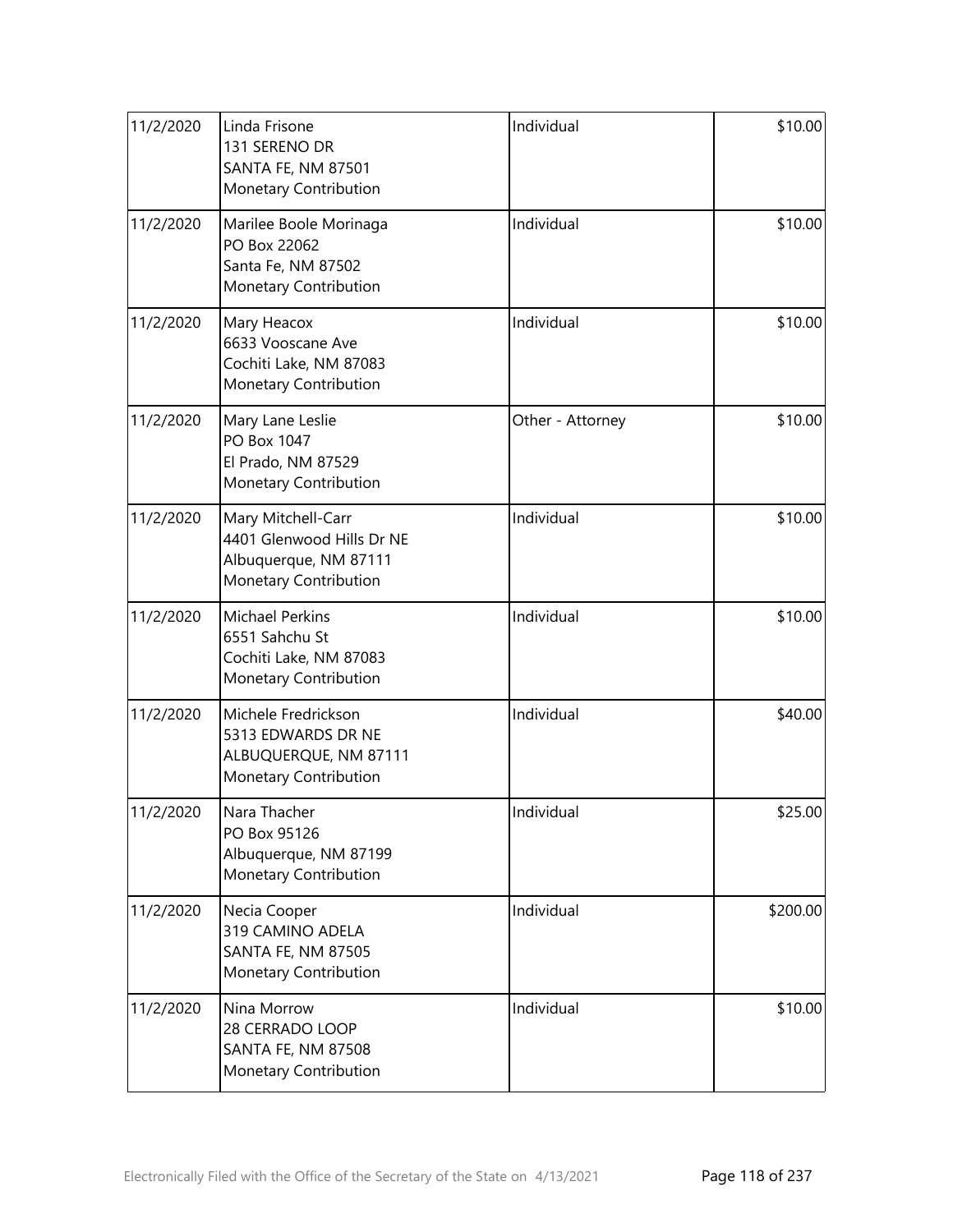| 11/2/2020 | Norman West<br>194 Strathmore Gate Dr<br>Stony Brook, NY 11790<br>Monetary Contribution   | Individual           | \$10.00  |
|-----------|-------------------------------------------------------------------------------------------|----------------------|----------|
| 11/2/2020 | Olga Newman<br>1611 Stewart Ln<br>Las Cruces, NM 88005<br>Monetary Contribution           | Individual           | \$25.00  |
| 11/2/2020 | Patricia Foschi<br>538 GARCIA ST<br>Santa Fe, NM 87505<br>Monetary Contribution           | Other - Not Employed | \$100.00 |
| 11/2/2020 | Patrick Hamilton<br>29001 Boyce Rd<br>Punta Gorda, FL 33982<br>Monetary Contribution      | Individual           | \$10.00  |
| 11/2/2020 | Pradyumna Chauhan<br>240 Berkeley Rd<br>Glenside, PA 19038<br>Monetary Contribution       | Individual           | \$15.00  |
| 11/2/2020 | Raye Leith<br>1000 Cordova Pl, Apt 348<br>Santa Fe, NM 87505<br>Monetary Contribution     | Individual           | \$25.00  |
| 11/2/2020 | Revee Bailey<br>6928 Forest Hills Dr NE<br>Albuquerque, NM 87109<br>Monetary Contribution | Individual           | \$10.00  |
| 11/2/2020 | Robin Merlo<br>17 CAMINO DE COLORES<br><b>SANTA FE, NM 87506</b><br>Monetary Contribution | Individual           | \$10.00  |
| 11/2/2020 | Roger Billau<br>PO Box 22091<br>Albuquerque, NM 87154<br>Monetary Contribution            | Individual           | \$10.00  |
| 11/2/2020 | Rosemari Cano<br>7156 SERENO LOOP<br>SANTA FE, NM 87507<br>Monetary Contribution          | Individual           | \$50.00  |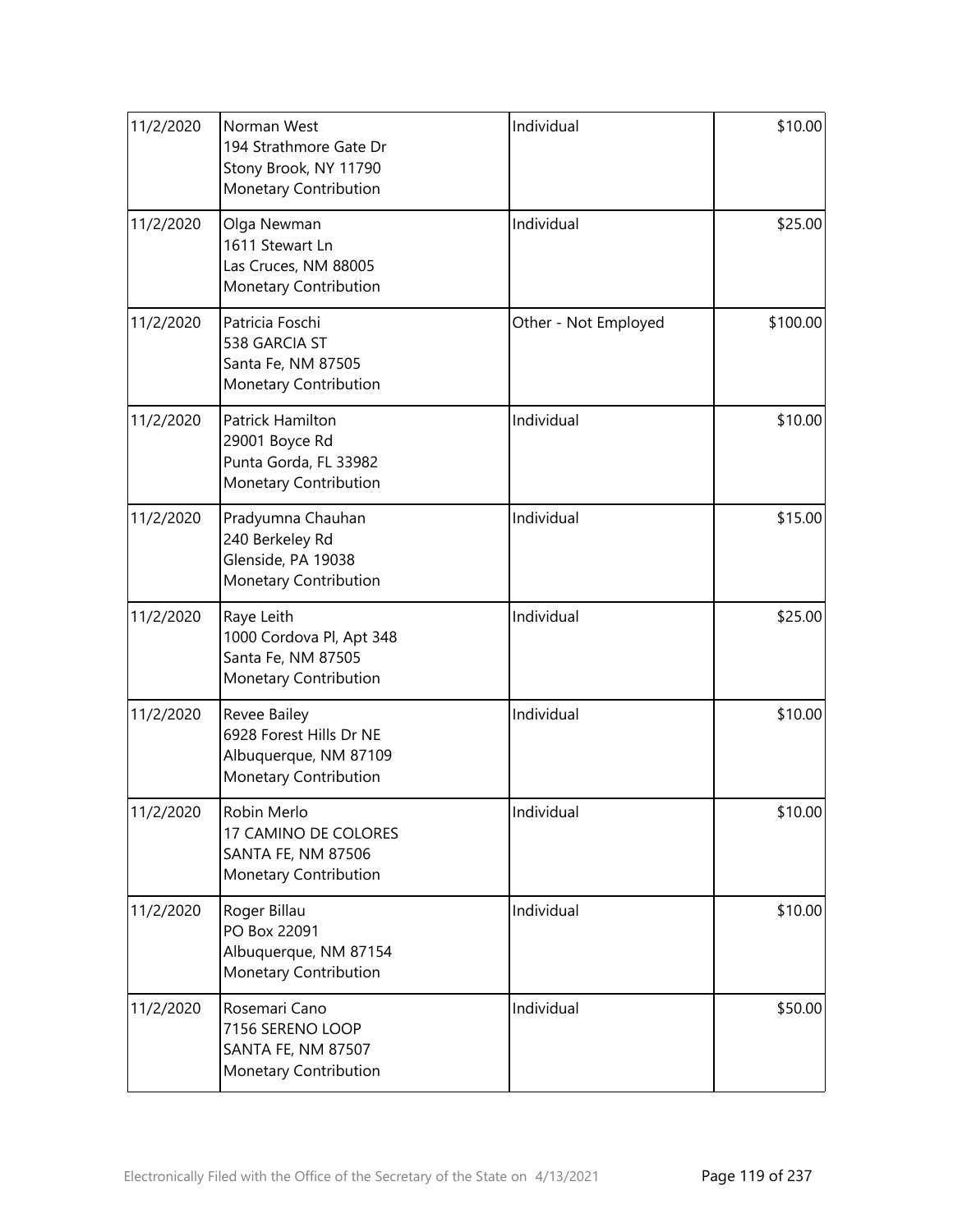| 11/2/2020 | Shannon Schultheis<br>104 Camino Del Campo, Unit 2<br>Santa Fe, NM 87501<br>Monetary Contribution  | Individual | \$10.00 |
|-----------|----------------------------------------------------------------------------------------------------|------------|---------|
| 11/2/2020 | Steven Lee<br>1251 Turk St, Apt 1118<br>San Francisco, CA 94115<br>Monetary Contribution           | Individual | \$1.00  |
| 11/2/2020 | Sylvia Burke<br>1742 Regal Rdg<br>Las Cruces, NM 88011<br>Monetary Contribution                    | Individual | \$10.00 |
| 11/2/2020 | <b>Thomas Fairbanks</b><br>767 42ND ST<br>LOS ALAMOS, NM 87544<br>Monetary Contribution            | Individual | \$15.00 |
| 11/2/2020 | <b>Tylan Watkins</b><br>11632 TERRA BELLA LN SE<br>ALBUQUERQUE, NM 87123<br>Monetary Contribution  | Individual | \$10.00 |
| 11/2/2020 | Virgil Unger<br>524 Gennessee St<br>San Francisco, CA 94127<br>Monetary Contribution               | Individual | \$25.00 |
| 11/2/2020 | Wayne Muller<br>29 Tennis Ct NW<br>Albuquerque, NM 87120<br>Monetary Contribution                  | Individual | \$10.00 |
| 11/2/2020 | William A. Dunbar<br>2323 Don Onofre Trl NW<br>Albuquerque, NM 87107<br>Monetary Contribution      | Individual | \$20.00 |
| 11/2/2020 | Yolanda Jordan<br>9830 Sydney Ln, Apt 38510<br>San Diego, CA 92126<br>Monetary Contribution        | Individual | \$25.00 |
| 11/3/2020 | Barbara Stepp<br>3200 N Lake Shore Dr, Apt 1706<br>Chicago, IL 60657-3948<br>Monetary Contribution | Individual | \$10.00 |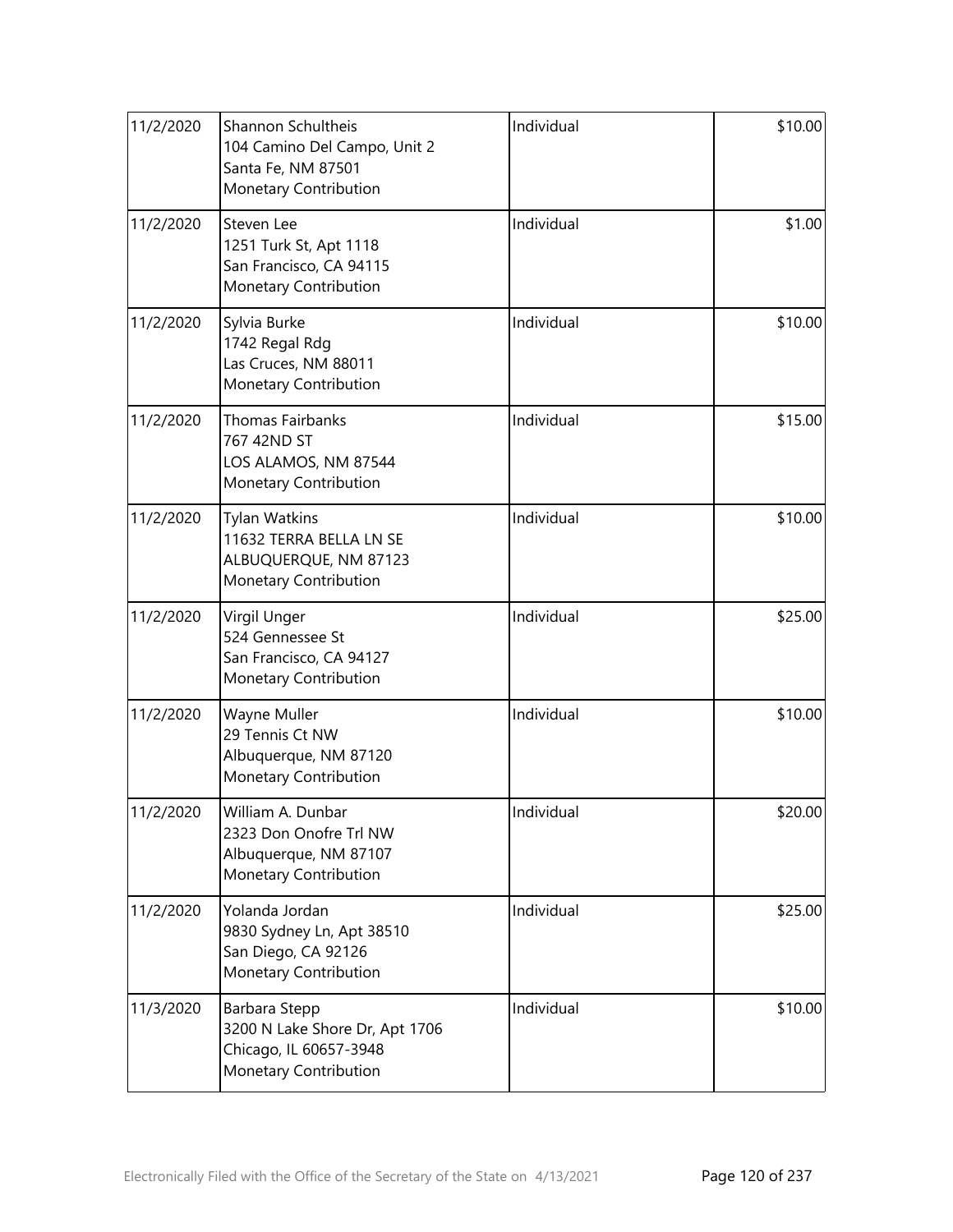| 11/3/2020 | Henry Boekhoff<br>533 PRINCEWOOD DR<br>DELAND, FL 32724<br>Monetary Contribution                                 | Individual                                 | \$25.00    |
|-----------|------------------------------------------------------------------------------------------------------------------|--------------------------------------------|------------|
| 11/3/2020 | Hershial Weinstein<br>5455 Landmark Pl, Unit 901<br>Greenwood Village, CO 80111<br>Monetary Contribution         | Individual                                 | \$25.00    |
| 11/3/2020 | Jane Engel<br>414 Camino De La Placita, Apt 26<br>Taos, NM 87571<br>Monetary Contribution                        | Individual                                 | \$5.00     |
| 11/3/2020 | Leon Modeste<br><b>PO BOX 254</b><br>TAOS, NM 87571<br>Monetary Contribution                                     | Other - Teacher                            | \$25.00    |
| 11/3/2020 | Melissa Latham-Stevens<br>7 Avenida Vista Grande, Ste B-7 Apt 241<br>Santa Fe, NM 87508<br>Monetary Contribution | Individual                                 | \$10.00    |
| 11/3/2020 | Sheryl Roller<br>5509 MOUNTAIN RD NE<br>ALBUQUERQUE, NM 87110<br>Monetary Contribution                           | Other - Property<br>Improvement Management | \$10.00    |
| 11/3/2020 | Terri Langford<br>1501 Foxfire Ct<br>Hobbs, NM 88242<br>Monetary Contribution                                    | Individual                                 | \$25.00    |
| 11/3/2020 | <b>UP Railroad Company</b><br>1400 Douglas St, Ms 1560<br>Omaha, NE 68179<br>Monetary Contribution               | Other                                      | \$2,000.00 |
| 11/3/2020 | William C. Catanach<br>PO Box 5792<br>Santa Fe, NM 87502<br>Monetary Contribution                                | Other - Tax Preparer                       | \$20.00    |
| 11/4/2020 | Jill M. Marlow<br>PO Box 56583<br>Albuquerque, NM 87187<br>Monetary Contribution                                 | Other - Not Employed                       | \$25.00    |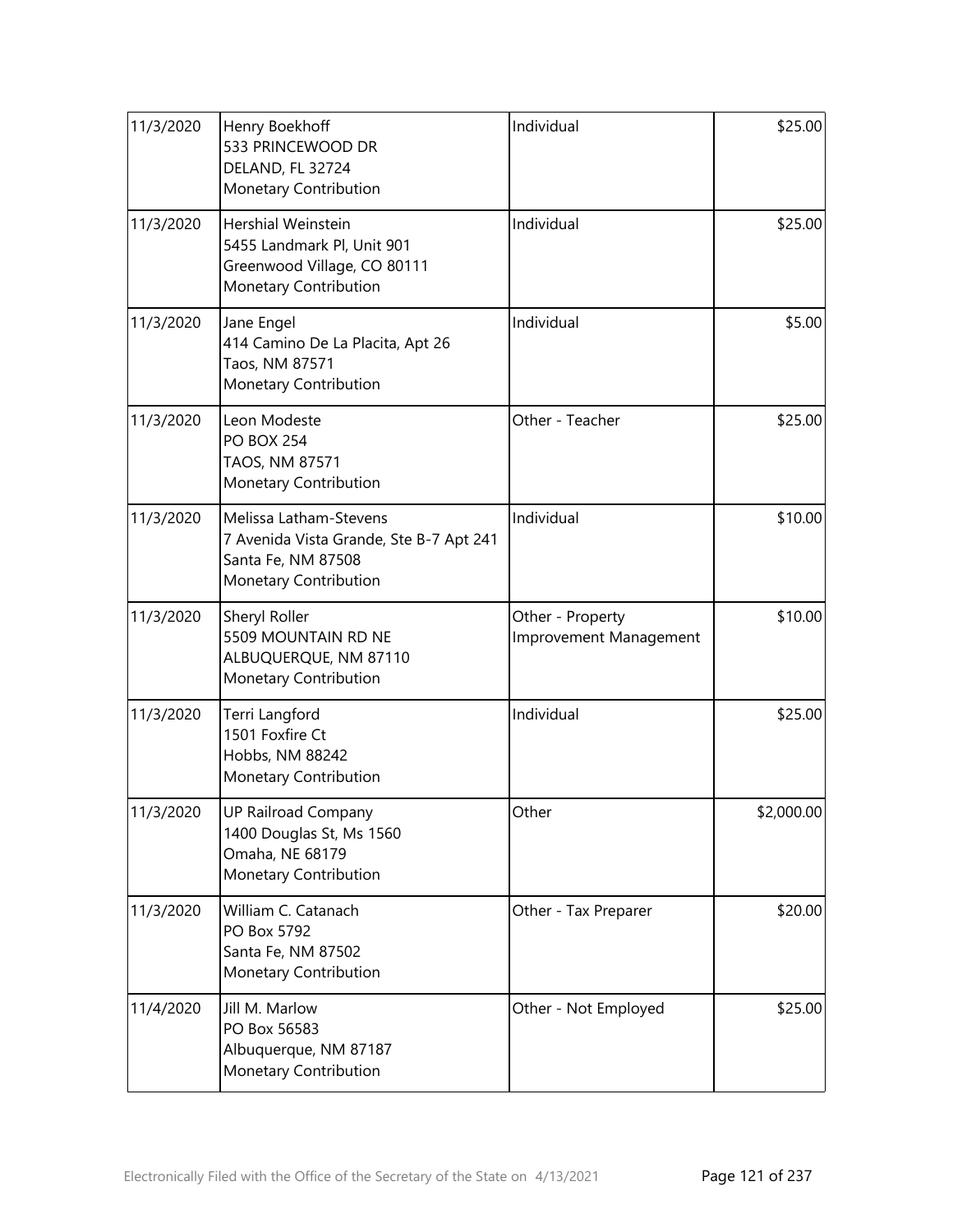| 11/4/2020 | Kevin Allen<br>10431 TUSCANY CT NW<br>ALBUQUERQUE, NM 87114<br>Monetary Contribution                                                                                     | Individual                        | \$5.00      |
|-----------|--------------------------------------------------------------------------------------------------------------------------------------------------------------------------|-----------------------------------|-------------|
| 11/4/2020 | Lovelace Health System, Inc.<br>PO Box 27803<br>Albuquerque, NM 87125<br>Monetary Contribution                                                                           | Other                             | \$10,000.00 |
| 11/4/2020 | Paul G. Duran<br>12 Puebla<br>La Luz, NM 88337<br>Monetary Contribution                                                                                                  | Other - Retired                   | \$25.00     |
| 11/4/2020 | Ray Kottke<br>211 ABAJO RD SE<br>ALBUQUERQUE, NM 87102<br>Monetary Contribution                                                                                          | Individual                        | \$30.00     |
| 11/4/2020 | Richard D. Cramer<br>3466 Cerrillos Rd, Apt K1<br>Santa Fe, NM 87507<br>Monetary Contribution                                                                            | Individual                        | \$5.00      |
| 11/4/2020 | Southwestern Committee on Political<br><b>Education for Southwestern Public</b><br>Service Company (SCOPE)<br>111 E 5th St<br>Roswell, NM 88201<br>Monetary Contribution | <b>Political Action Committee</b> | \$2,000.00  |
| 11/5/2020 | Andrea Escher<br>501 LAGUNA BLVD SW<br>ALBUQUERQUE, NM 87104<br>Monetary Contribution                                                                                    | Other - Retired                   | \$140.00    |
| 11/5/2020 | Pamela Rogers<br>159 Calle Ojo Feliz, Unit H<br>Santa Fe, NM 87505<br>Monetary Contribution                                                                              | Individual                        | \$10.00     |
| 11/5/2020 | Sally J. Van Nostrand<br>7800 Northridge Ave NE<br>Albuquerque, NM 87109<br>Monetary Contribution                                                                        | Other - Not Employed              | \$25.00     |
| 11/5/2020 | Susan Yanda<br>847 E Palace Ave<br>Santa Fe, NM 87501<br>Monetary Contribution                                                                                           | Individual                        | \$35.00     |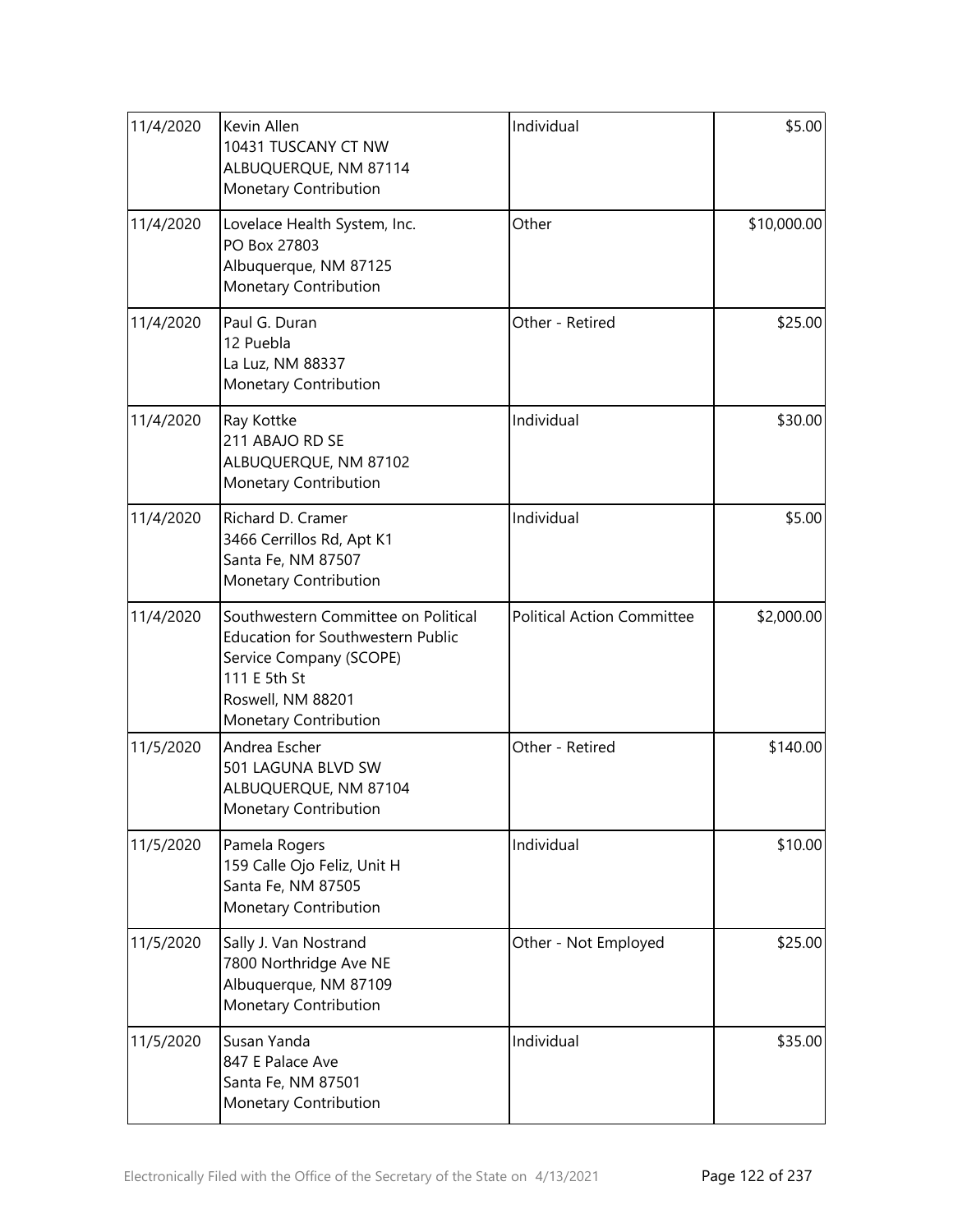| 11/6/2020 | Ellen Plunkett<br><b>PO Box 700</b><br>Abiquiu, NM 87510<br>Monetary Contribution                                                | Other - Not Employed                       | \$25.00    |
|-----------|----------------------------------------------------------------------------------------------------------------------------------|--------------------------------------------|------------|
| 11/6/2020 | Linda Devlieg<br>13316 SILVER PEAK PL NE<br>ALBUQUERQUE, NM 87111<br>Monetary Contribution                                       | Individual                                 | \$5.00     |
| 11/6/2020 | Norman E. Todd<br>840 Canterbury Arc<br>Las Cruces, NM 88005<br>Monetary Contribution                                            | Other - Real Estate Leasing<br>& Investing | \$100.00   |
| 11/7/2020 | Donna Reina<br>PO BOX 1563<br>TAOS, NM 87571<br>Monetary Contribution                                                            | Other - Artist                             | \$25.00    |
| 11/7/2020 | Kimberly Sanchez Rael<br>8712 Rio Grande Blvd NW<br>Los Ranchos, NM 87114<br>Monetary Contribution                               | Other - Venture Capital                    | \$250.00   |
| 11/7/2020 | Lorinda Lynch<br><b>611 CAMPANA AVE</b><br><b>BELEN, NM 87002</b><br>Monetary Contribution                                       | Individual                                 | \$10.00    |
| 11/8/2020 | Fort Sill Apache Tribe of Oklahoma<br>Economic Development Authority<br>PO Box 3795<br>Lawton, OK 73502<br>Monetary Contribution | Other Tribe                                | \$1,500.00 |
| 11/8/2020 | Jane Pedersen<br>559 Camino del Monte Sol<br>Santa Fe, NM 87505<br>Monetary Contribution                                         | Other - Retired                            | \$100.00   |
| 11/8/2020 | Linda Villegas<br>5220 MARCADAS RD NW<br>ALBUQUERQUE, NM 87114<br>Monetary Contribution                                          | Individual                                 | \$25.00    |
| 11/8/2020 | Pfizer, Inc.<br>6730 Lenox Center Ct, Ste 300<br>Memphis, TN 38115-4289<br>Monetary Contribution                                 | <b>Other Pharmaceutical</b><br>Company     | \$3,400.00 |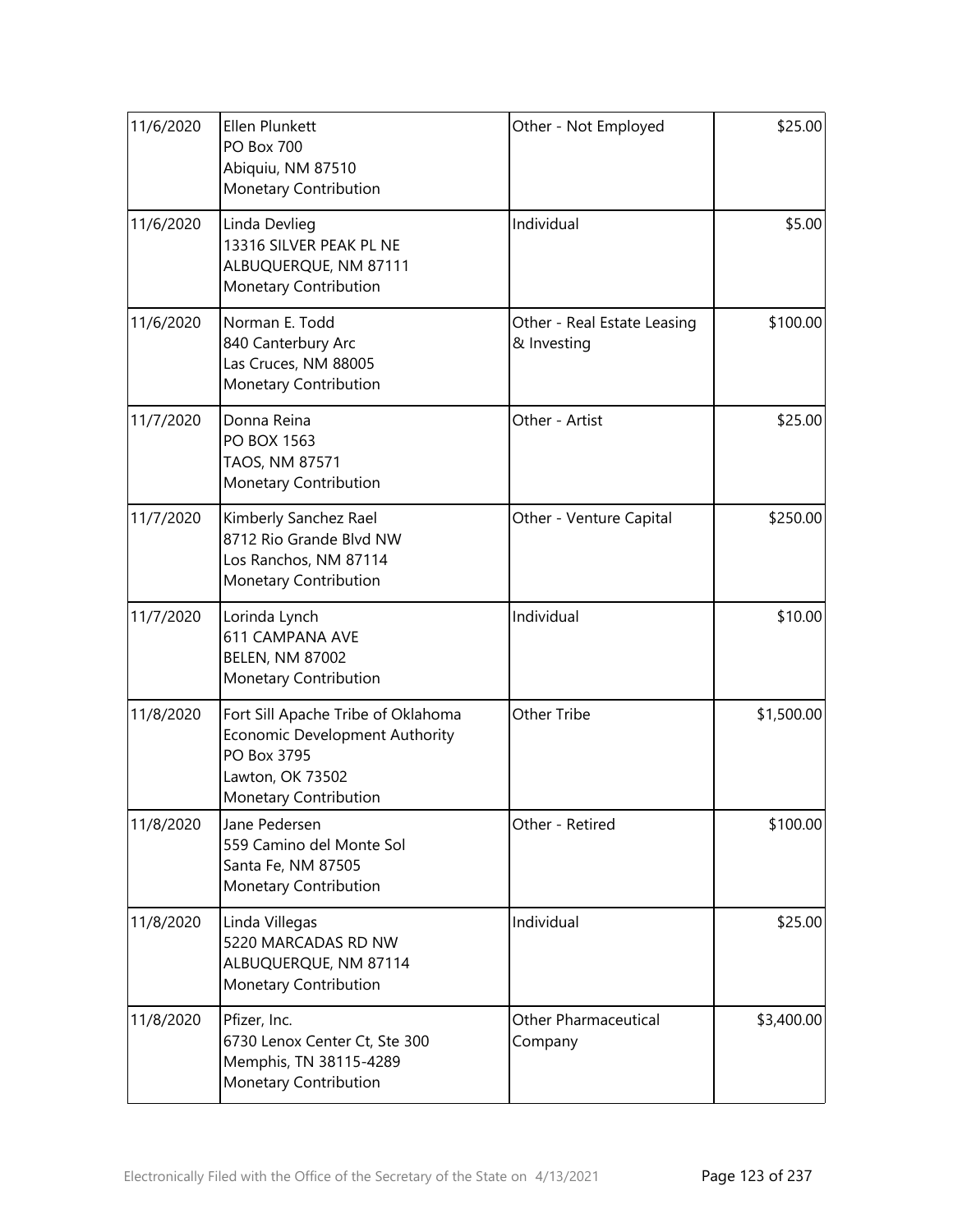| 11/8/2020  | Wayne Trott<br>1621 Richmond Dr NE<br>Albuquerque, NM 87106<br>Monetary Contribution                 | Other - Not Employed | \$50.00    |
|------------|------------------------------------------------------------------------------------------------------|----------------------|------------|
| 11/9/2020  | John Tischhauser<br>10409 Toltec Rd NE<br>Albuquerque, NM 87111<br>Monetary Contribution             | Other - Retired      | \$13.00    |
| 11/9/2020  | Laura Robbins<br><b>16 DOS HERMANITAS</b><br>PLACITAS, NM 87043<br>Monetary Contribution             | Other - Artist       | \$15.00    |
| 11/10/2020 | Allan Holmquist<br>400 Camino de la Sierra NE<br>Albuquerque, NM 87123<br>Monetary Contribution      | Other - Not Employed | \$50.00    |
| 11/10/2020 | Denise Erin Sullivan<br>69 ORONA RD<br>LOS LUNAS, NM 87031<br>Monetary Contribution                  | Individual           | \$3.00     |
| 11/10/2020 | <b>Edith Todd Umland</b><br>2224 VIA GRANADA PL NW<br>ALBUQUERQUE, NM 87104<br>Monetary Contribution | Individual           | \$10.00    |
| 11/10/2020 | <b>Edith Todd Umland</b><br>2224 VIA GRANADA PL NW<br>ALBUQUERQUE, NM 87104<br>Monetary Contribution | Individual           | \$50.00    |
| 11/10/2020 | <b>EDP Renew, N.A. LLC PAC</b><br>PO Box 3827<br>Houston, TX 77253<br>Monetary Contribution          | Other                | \$1,000.00 |
| 11/10/2020 | James Schultz<br>PO BOX 1090<br>TAOS, NM 87571<br>Monetary Contribution                              | Individual           | \$10.00    |
| 11/10/2020 | Mark Kelly<br>PO Box 786<br>Hatch, NM 87937<br>Monetary Contribution                                 | Individual           | \$5.00     |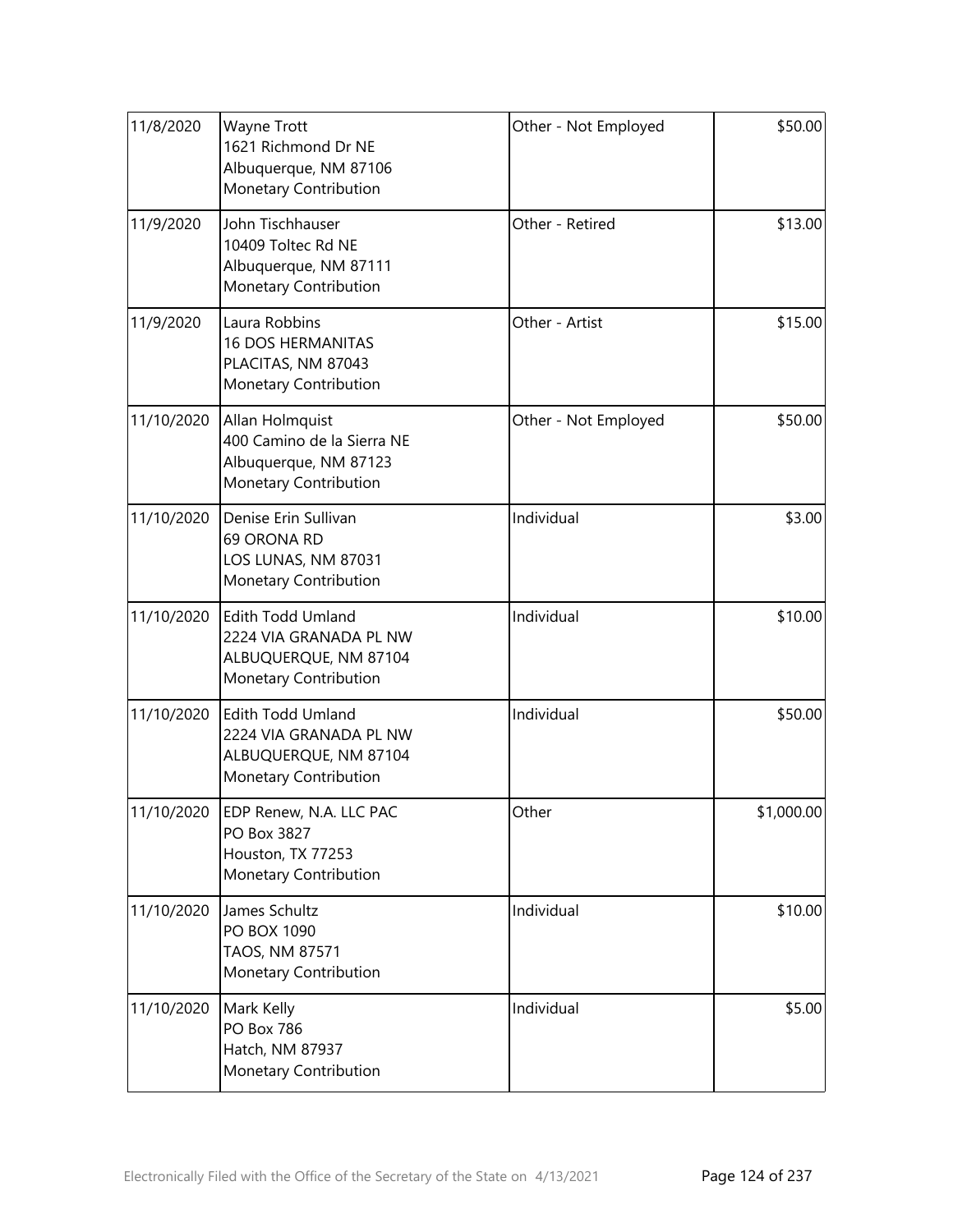| 11/10/2020 | Raymond Keller, III<br>4800 Whitesburg Dr SW, #30-195<br>Huntsville, AL 35802<br>Contribution Refund | Other - Not Employed       | ( \$500.00] |
|------------|------------------------------------------------------------------------------------------------------|----------------------------|-------------|
| 11/11/2020 | Heather Jones<br>570 TOTAVI ST<br>LOS ALAMOS, NM 87544<br>Monetary Contribution                      | Other - Book Indexer       | \$25.00     |
| 11/12/2020 | Mary Jones<br>PO BOX 39<br>SAN RAFAEL, NM 87051<br>Monetary Contribution                             | Individual                 | \$25.00     |
| 11/13/2020 | Cate McClain<br>824 La Senda Ln NW<br>Los Ranchos, NM 87107<br>Monetary Contribution                 | Other - Not Employed       | \$50.00     |
| 11/13/2020 | <b>Gregory Riggs</b><br>298 CORAL DR NE<br>RIO RANCHO, NM 87124<br>Monetary Contribution             | Individual                 | \$25.00     |
| 11/13/2020 | Lori Covell Troncoso<br>4072 MONTREAL LOOP NE<br>RIO RANCHO, NM 87144<br>Monetary Contribution       | Individual                 | \$10.00     |
| 11/14/2020 | Andrew Ondo<br>820 CANTERBURY ARC<br>LAS CRUCES, NM 88005<br>Monetary Contribution                   | Other - Physician          | \$100.00    |
| 11/14/2020 | Carolina E. Yahne<br>441 Solano Dr NE<br>Albuquerque, NM 87108<br>Monetary Contribution              | Other - Psychologist       | \$11.00     |
| 11/14/2020 | <b>Emory Moore</b><br>1452 W Meadowlark Ln<br>Corrales, NM 87048<br>Monetary Contribution            | Other - Clinical Counselor | \$35.00     |
| 11/14/2020 | <b>Frances Blair</b><br>115 Montgomery St<br>Steilacoom, WA 98388<br>Monetary Contribution           | Individual                 | \$5.00      |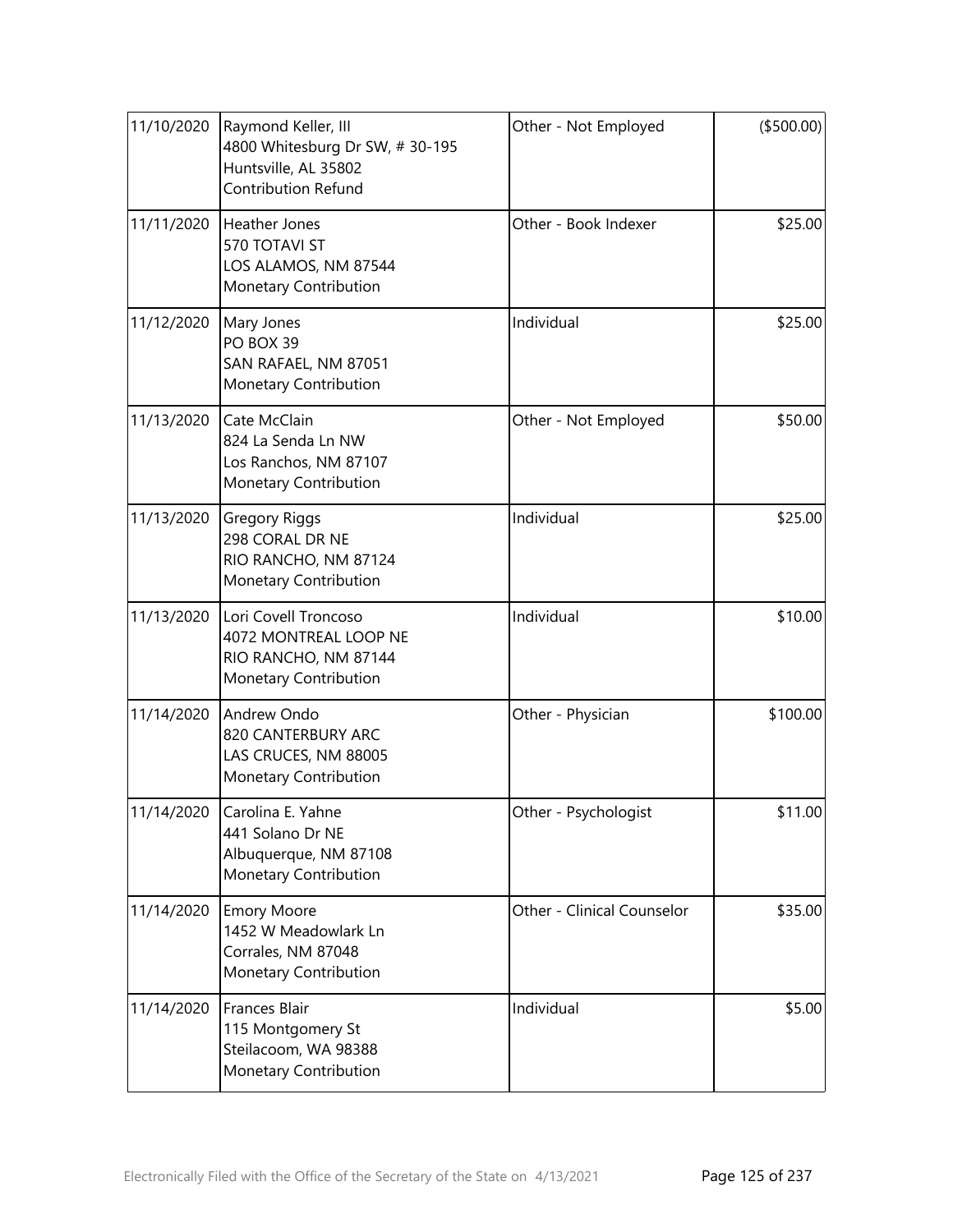| 11/14/2020 | Jean-Anne Fisher<br>6115 Pecos Trail Dr NE<br>Rio Rancho, NM 87144<br>Monetary Contribution       | Individual                      | \$10.00 |
|------------|---------------------------------------------------------------------------------------------------|---------------------------------|---------|
| 11/14/2020 | Jessica Bryant<br>5023 Bittercreek Dr<br>Colorado Springs, CO 80922<br>Monetary Contribution      | Individual                      | \$5.00  |
| 11/14/2020 | John Mazzola<br>21 Woodbriar<br>Cedar Crest, NM 87008<br>Monetary Contribution                    | Other - Construction<br>Manager | \$25.00 |
| 11/14/2020 | McDonald Jacob<br>852 Stefanie Ct<br>Las Cruces, NM 88005<br>Monetary Contribution                | Individual                      | \$5.00  |
| 11/14/2020 | Michael A. Crews<br>6501 Caballero Pkwy NW<br>Los Ranchos, NM 87107<br>Monetary Contribution      | Other - Retired                 | \$25.00 |
| 11/14/2020 | <b>Ronald Oakes</b><br>514 Black Bear Loop NE<br>Albuquerque, NM 87122<br>Monetary Contribution   | Individual                      | \$5.00  |
| 11/15/2020 | Erin Coyle<br>619 Webber St<br>Santa Fe, NM 87505<br>Monetary Contribution                        | Individual                      | \$5.00  |
| 11/15/2020 | Fred Read<br>703 JICARILLA WAY<br>TRUTH OR CONSEQUENCES, NM 87901<br>Monetary Contribution        | Individual                      | \$5.00  |
| 11/15/2020 | Teresa Burke<br>409 ATLANTIC AVE SW<br>ALBUQUERQUE, NM 87102<br>Monetary Contribution             | Individual                      | \$25.00 |
| 11/16/2020 | Nick Merton<br>9251 Eagle Ranch Rd NW, Apt 1314<br>Albuquerque, NM 87114<br>Monetary Contribution | Individual                      | \$10.00 |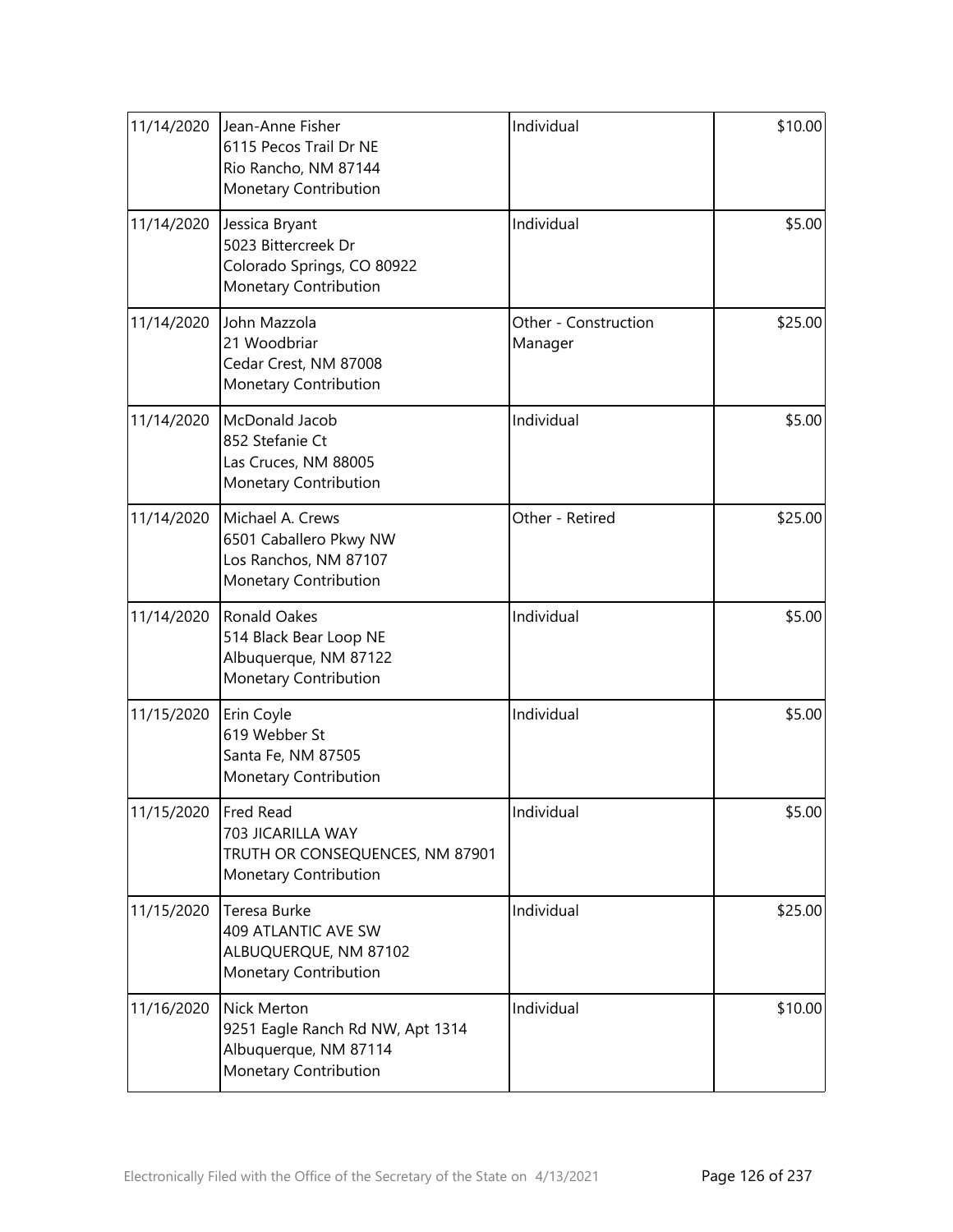| 11/17/2020 | Alison Reichle<br>106 N 42nd St<br>Seattle, WA 98103<br>Monetary Contribution                    | Individual           | \$5.00  |
|------------|--------------------------------------------------------------------------------------------------|----------------------|---------|
| 11/17/2020 | Connie Hudgeons<br>6118 Edith Blvd NE, Unit 47<br>Albuquerque, NM 87107<br>Monetary Contribution | Individual           | \$25.00 |
| 11/17/2020 | Dorothy Garcia<br>1300 LUJAN HILL RD<br>LAS CRUCES, NM 88007<br>Monetary Contribution            | Individual           | \$5.00  |
| 11/17/2020 | Edwina La Grange<br><b>PO Box 623</b><br>Velarde, NM 87582<br>Monetary Contribution              | Individual           | \$10.00 |
| 11/17/2020 | Jaime Sirgany<br>630 Masselin Ave, Apt 431<br>Los Angeles, CA 90036<br>Monetary Contribution     | Individual           | \$5.00  |
| 11/17/2020 | Jeff Jolly<br>100 Vissing Pl<br>Los Lunas, NM 87031<br>Monetary Contribution                     | Other - Teacher      | \$25.00 |
| 11/17/2020 | Kari Ward Karr<br>9214 Las Camas Rd NE<br>Albuquerque, NM 87111<br>Monetary Contribution         | Other - Psychologist | \$25.00 |
| 11/17/2020 | Kathryn Thiel<br>1909 EL SEGUNDO TRL<br>LAS CRUCES, NM 88011<br>Monetary Contribution            | Individual           | \$5.00  |
| 11/17/2020 | Laura J. Merrill<br><b>PO BOX 612</b><br>TAOS, NM 87571<br>Monetary Contribution                 | Other - Artist       | \$40.00 |
| 11/17/2020 | Lisa Wooldridge<br>1049 CALLE CARMILITA<br><b>SANTA FE, NM 87505</b><br>Monetary Contribution    | Individual           | \$5.00  |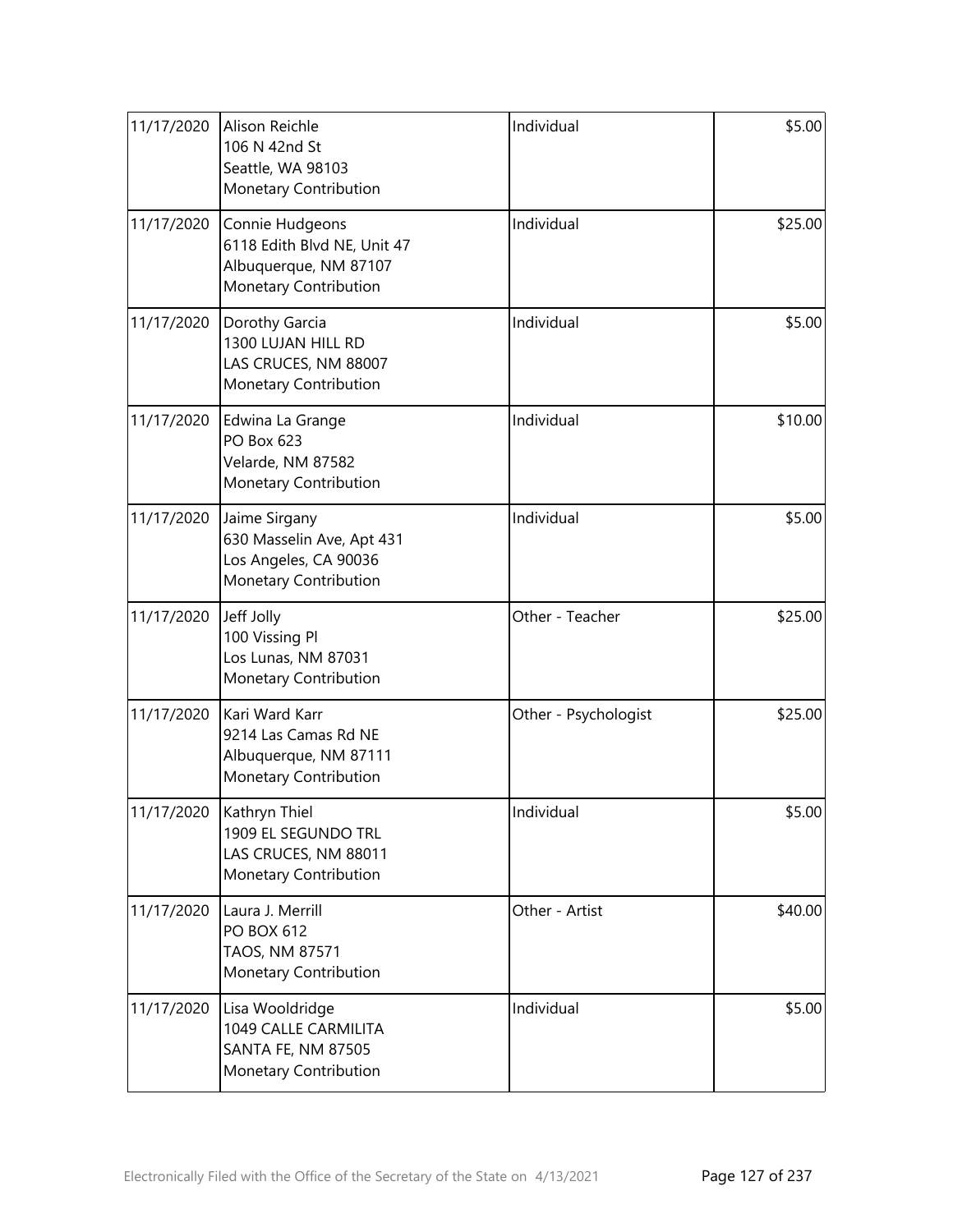| 11/17/2020 | Mary Lane Leslie<br>PO Box 1047<br>El Prado, NM 87529<br>Monetary Contribution                         | Other - Attorney | \$70.00    |
|------------|--------------------------------------------------------------------------------------------------------|------------------|------------|
| 11/17/2020 | Mary S. Campbell<br><b>PO BOX 220</b><br><b>DIXON, NM 87527</b><br>Monetary Contribution               | Other - Retired  | \$25.00    |
| 11/18/2020 | 8Minute Solar Energy<br>5455 Wilshire Blvd, Ste 2010<br>Los Angeles, CA 90036<br>Monetary Contribution | Other            | \$2,500.00 |
| 11/18/2020 | <b>Edith Todd Umland</b><br>2224 VIA GRANADA PL NW<br>ALBUQUERQUE, NM 87104<br>Monetary Contribution   | Individual       | \$50.00    |
| 11/18/2020 | Eileen Thatcher<br>928 H St<br>Arcata, CA 95521<br>Monetary Contribution                               | Individual       | \$25.00    |
| 11/18/2020 | JoAnne L. Weaver<br>10405 Griffith Park Dr NE<br>Albuquerque, NM 87123<br>Monetary Contribution        | Individual       | \$5.00     |
| 11/18/2020 | Kenneth Burton<br>PO BOX 3238<br>EDGEWOOD, NM 87015<br>Monetary Contribution                           | Other - Retired  | \$25.00    |
| 11/18/2020 | Myra Prescott<br>8915 VIA DEL ORO SW<br>ALBUQUERQUE, NM 87121<br>Monetary Contribution                 | Individual       | \$5.00     |
| 11/18/2020 | Oswald Werner<br>250 E Alameda St, Unit 3319<br>Santa Fe, NM 87501<br>Monetary Contribution            | Individual       | \$50.00    |
| 11/18/2020 | Robert Weinberg<br>701 CALLE VIBORA<br>SANTA FE, NM 87501<br>Monetary Contribution                     | Individual       | \$35.00    |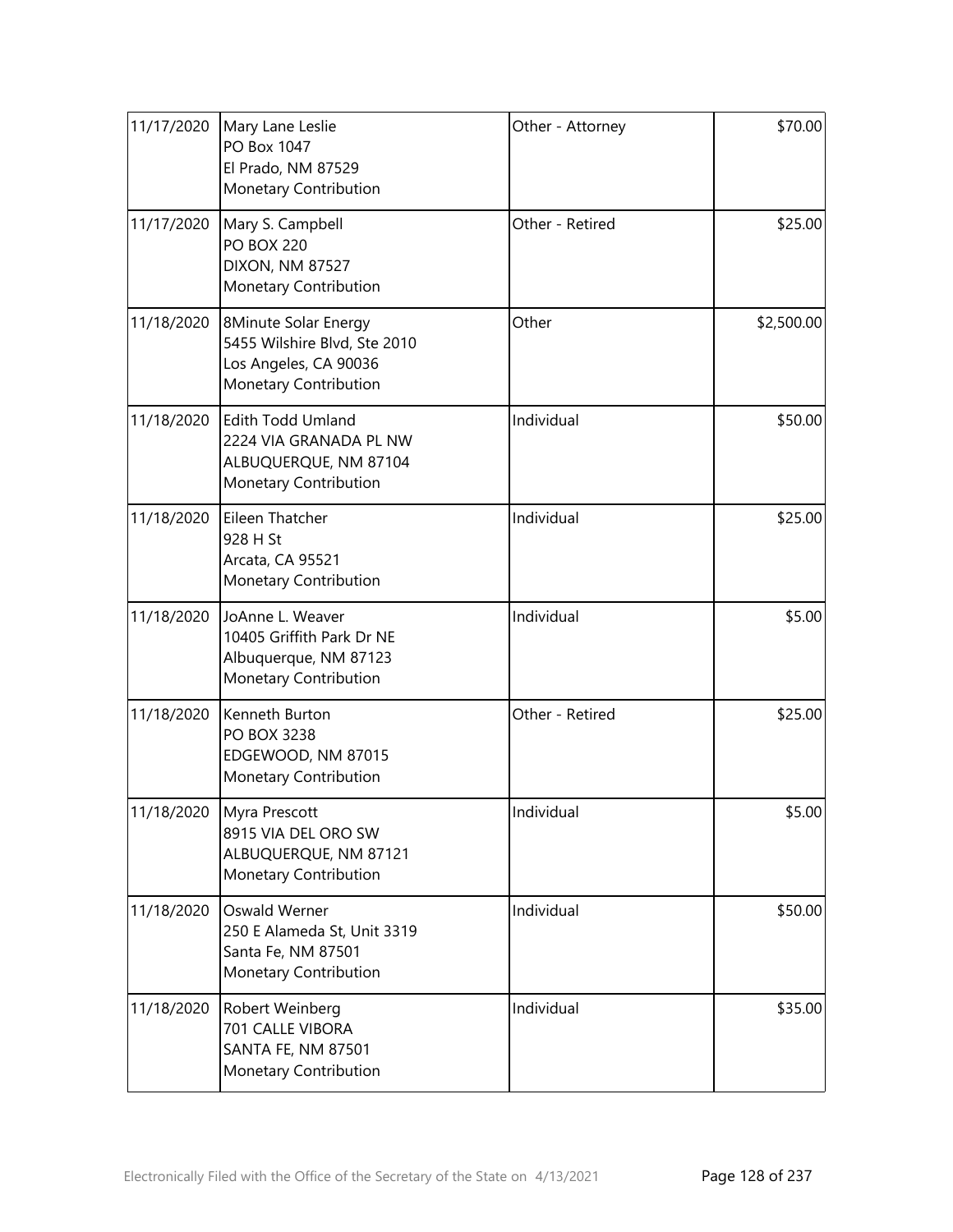| 11/18/2020 | <b>Steve Lewis</b><br>5015 ROYENE AVE NE<br>ALBUQUERQUE, NM 87110<br>Monetary Contribution        | Individual      | \$25.00  |
|------------|---------------------------------------------------------------------------------------------------|-----------------|----------|
| 11/19/2020 | Albert G. Tyson<br>8416 DISNEY PL NE<br>ALBUQUERQUE, NM 87122<br>Monetary Contribution            | Other - Retired | \$20.22  |
| 11/19/2020 | Kathleen Park<br>3305 Calle Cuervo NW, Apt 1216<br>Albuquerque, NM 87114<br>Monetary Contribution | Individual      | \$25.00  |
| 11/19/2020 | Linde Schuster<br>1210 N 1ST ST<br><b>RATON, NM 87740</b><br>Monetary Contribution                | Individual      | \$50.00  |
| 11/19/2020 | Mary Kate Lamothe<br>828 TRUMAN ST NE<br>ALBUQUERQUE, NM 87110<br>Monetary Contribution           | Individual      | \$15.00  |
| 11/19/2020 | Petrina Nelson<br>1207 W Union Ave, Unit 6<br>Las Cruces, NM 88005<br>Monetary Contribution       | Individual      | \$5.00   |
| 11/19/2020 | Zita Arocha<br>2651 Mayfield Ln<br>Las Cruces, NM 88007<br>Monetary Contribution                  | Individual      | \$25.00  |
| 11/20/2020 | Debra Winkles<br>814 Villa Verde Dr SE<br>Rio Rancho, NM 87124<br>Monetary Contribution           | Individual      | \$25.00  |
| 11/20/2020 | Donald Baker<br>524 Tomasita St NE<br>Albuquerque, NM 87123<br>Monetary Contribution              | Other - Retired | \$100.00 |
| 11/20/2020 | Frank Ramirez<br>2141 VISTA DE COLINAS DR SE<br>RIO RANCHO, NM 87124<br>Monetary Contribution     | Individual      | \$5.00   |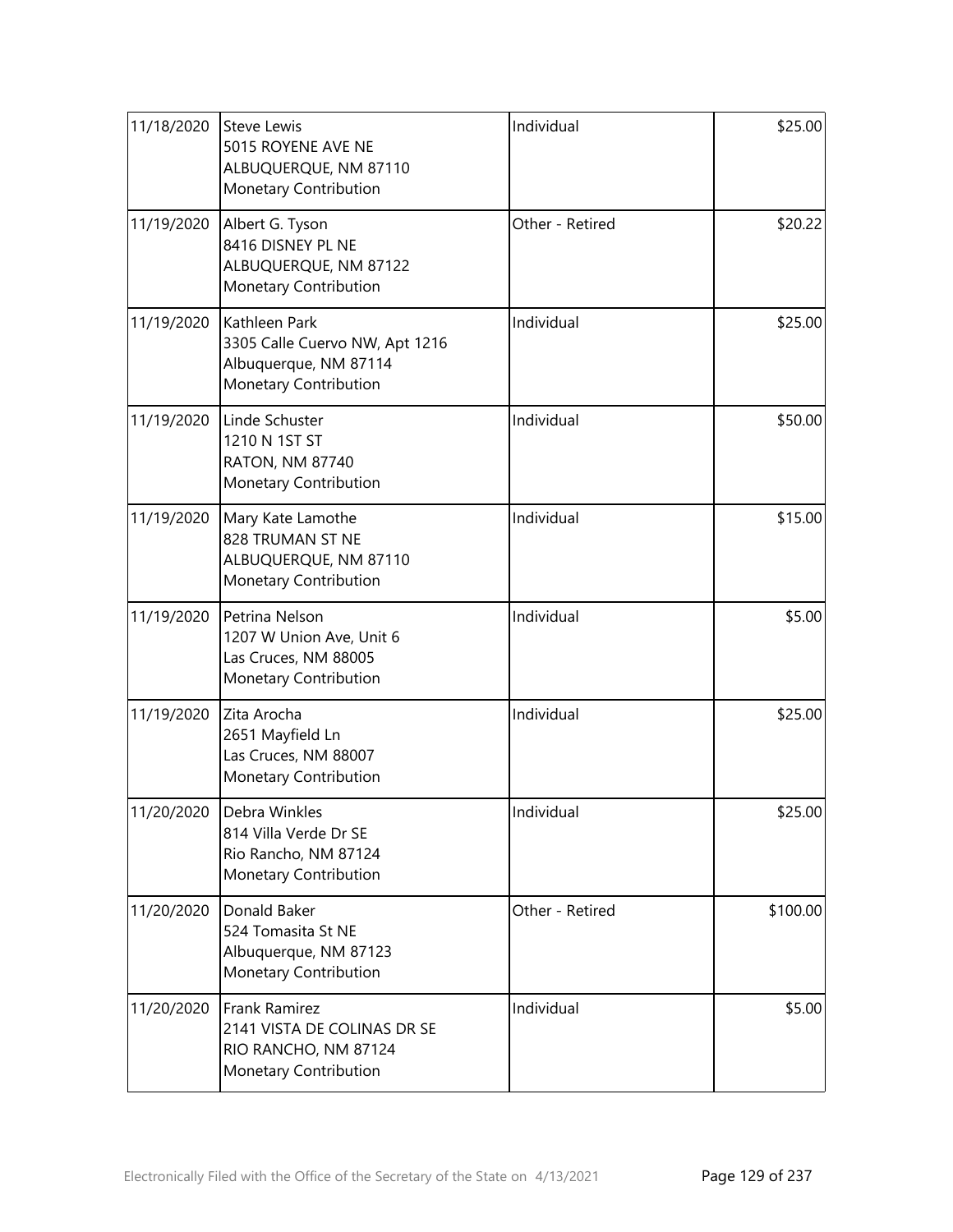| 11/20/2020 | Kathy Longinaket<br>37485 Highway 126<br>Jemez Springs, NM 87025<br>Monetary Contribution   | Other - Not Employed        | \$5,000.00  |
|------------|---------------------------------------------------------------------------------------------|-----------------------------|-------------|
| 11/20/2020 | Linda Sainz<br>6833 KALGAN RD NE<br>RIO RANCHO, NM 87144<br>Monetary Contribution           | Individual                  | \$5.00      |
| 11/20/2020 | Shirley Klinghoffer<br>21 Brahma Ln<br>Santa Fe, NM 87506<br>Monetary Contribution          | Individual                  | \$9.00      |
| 11/21/2020 | Leigh Murray<br>PO Box 5001<br>Las Cruces, NM 88003<br>Monetary Contribution                | Other - Not Employed        | \$75.00     |
| 11/21/2020 | Paula Bandt<br>16120 Rosewood St<br>Overland Park, KS 66085<br>Monetary Contribution        | Individual                  | \$3.00      |
| 11/22/2020 | Darlene Barr<br><b>PO BOX 353</b><br><b>BELEN, NM 87002</b><br>Monetary Contribution        | Individual                  | \$5.00      |
| 11/27/2020 | Irene Jillson<br>9162 Bloom Ct<br>Burke, VA 22015<br><b>Contribution Refund</b>             | Individual                  | (\$25.00)   |
| 11/30/2020 | lan McKinnon<br>34 Indian Point Ln<br>Riverside, CT 06878<br>Monetary Contribution          | Other - Trustee/Investments | \$5,000.00  |
| 11/30/2020 | lan McKinnon<br>34 Indian Point Ln<br>Riverside, CT 06878<br>Monetary Contribution          | Other - Trustee/Investments | \$5,000.00  |
| 12/1/2020  | <b>Bright Green</b><br>1033 George Hanosh Blvd<br>Grants, NM 87020<br>Monetary Contribution | Other Cannabis              | \$10,000.00 |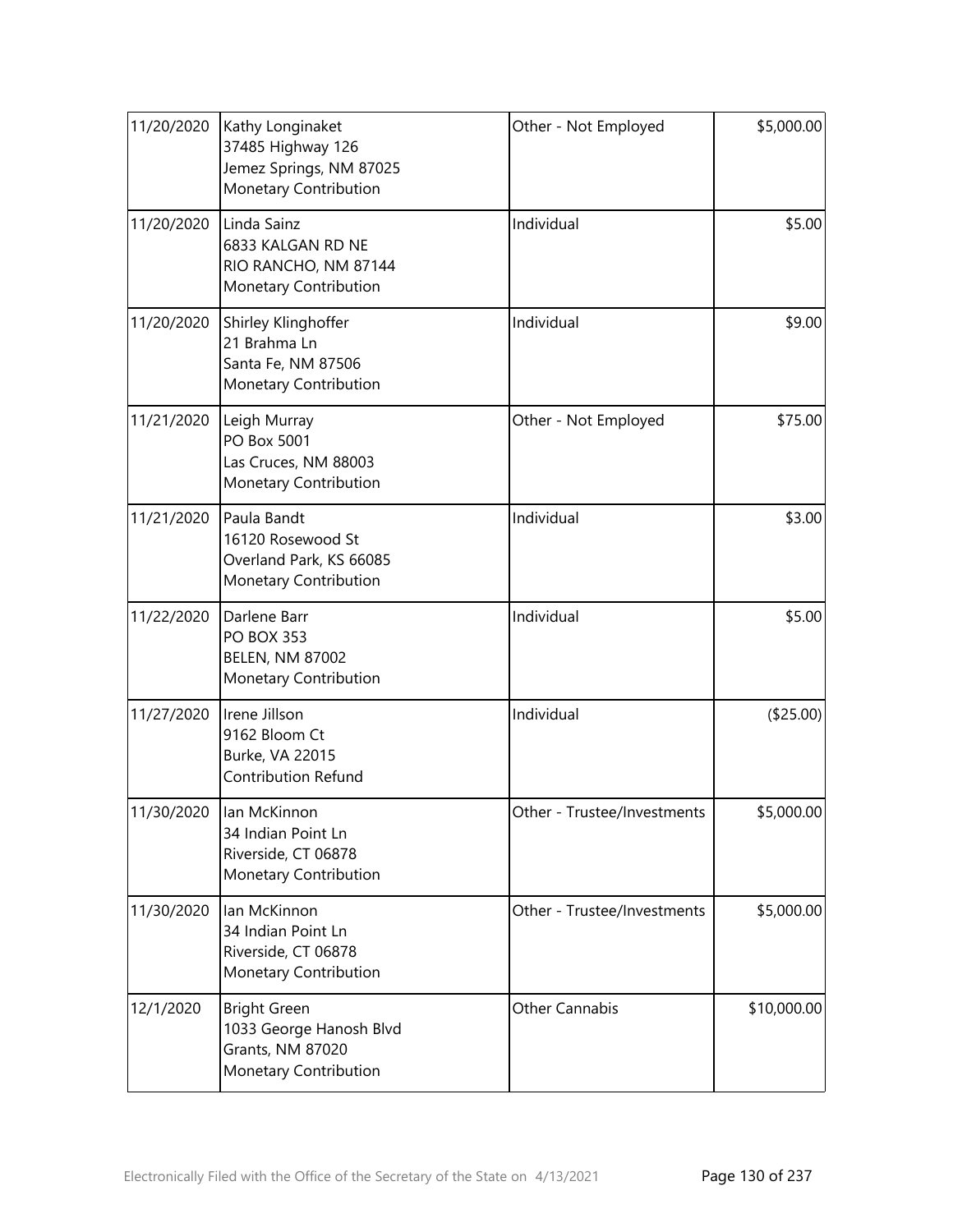| 12/4/2020  | <b>CC Procurement</b><br>321 Billerica Rd, Ste 204<br>Chelmsford, MA 01824<br>Monetary Contribution | Other                | \$10,000.00 |
|------------|-----------------------------------------------------------------------------------------------------|----------------------|-------------|
| 12/4/2020  | Paul G. Duran<br>12 Puebla<br>La Luz, NM 88337<br>Monetary Contribution                             | Other - Retired      | \$25.00     |
| 12/4/2020  | Sandra L. Witbeck<br>1000 Cordova Pl, Apt 815<br>Santa Fe, NM 87505<br>Monetary Contribution        | Other - Retired      | \$4,950.00  |
| 12/4/2020  | Sandra L. Witbeck<br>1000 Cordova Pl, Apt 815<br>Santa Fe, NM 87505<br>Monetary Contribution        | Other - Retired      | \$5,050.00  |
| 12/16/2020 | Abdul Hekmati<br>3420 RONDA DE LECHUSAS NW<br>ALBUQUERQUE, NM 87120<br>Monetary Contribution        | Individual           | \$5.00      |
| 12/16/2020 | Ada Espinosa-Lujan<br>PO Box 1078<br>San Juan Pueblo, NM 87566<br>Monetary Contribution             | Individual           | \$100.00    |
| 12/16/2020 | Allan Sauter<br>114 Calle De Lemitar<br>Lemitar, NM 87823<br>Monetary Contribution                  | Individual           | \$40.00     |
| 12/16/2020 | Allan Sindelar<br>PO Box 696<br>Cerrillos, NM 87010<br>Monetary Contribution                        | Individual           | \$25.00     |
| 12/16/2020 | Alyce Lynn<br>1540 Chihuahua Rd NE<br>Rio Rancho, NM 87144<br>Monetary Contribution                 | Individual           | \$25.00     |
| 12/16/2020 | Andrea Castellanos<br>PO BOX 3193<br>LOS LUNAS, NM 87031<br>Monetary Contribution                   | Other - Not Employed | \$25.00     |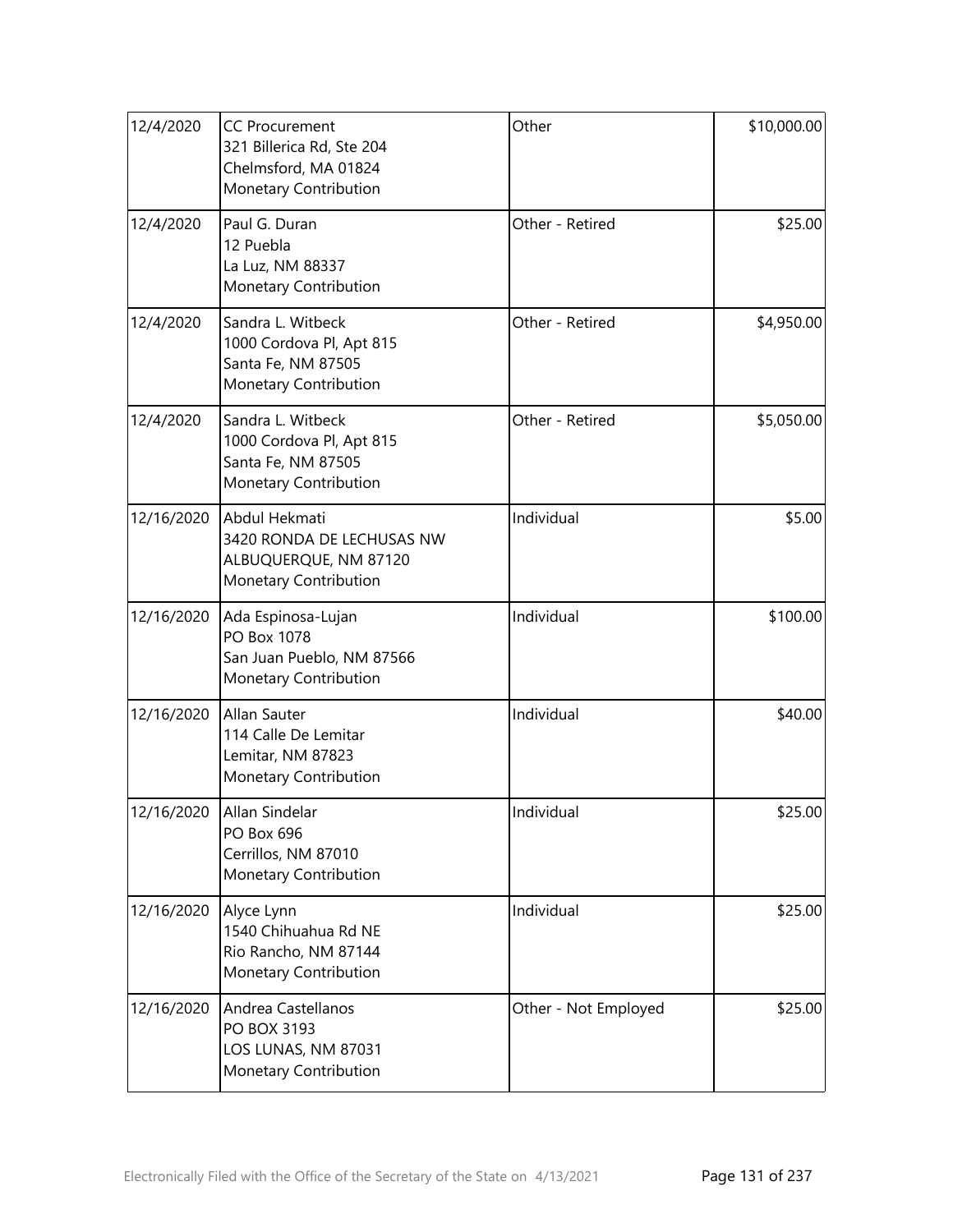| 12/16/2020 | Anne Pfauth<br>107 JIMENEZ ST<br><b>SANTA FE, NM 87501</b><br>Monetary Contribution                  | Individual | \$15.00 |
|------------|------------------------------------------------------------------------------------------------------|------------|---------|
| 12/16/2020 | Barbara Weinstein<br>3540 12th St NW<br>Albuquerque, NM 87107<br>Monetary Contribution               | Individual | \$25.00 |
| 12/16/2020 | <b>Bette Ridgeway</b><br>1142 Canyon Rd, Apt 1<br>Santa Fe, NM 87501<br>Monetary Contribution        | Individual | \$10.00 |
| 12/16/2020 | Bettina Castagno<br>PO Box 13<br>Kirtland, NM 87417<br>Monetary Contribution                         | Individual | \$10.00 |
| 12/16/2020 | <b>Betty Lehnus</b><br><b>47 VIA ENTRADA</b><br>SANDIA PARK, NM 87047<br>Monetary Contribution       | Individual | \$10.00 |
| 12/16/2020 | <b>Bill Kent</b><br>PO Box 1445<br>Corrales, NM 87048<br>Monetary Contribution                       | Individual | \$50.00 |
| 12/16/2020 | <b>Blair Brown</b><br><b>PO BOX 193</b><br>VADITO, NM 87579<br>Monetary Contribution                 | Individual | \$25.00 |
| 12/16/2020 | Burnell Jamerson<br><b>5 HERMANOS CT</b><br>LOS LUNAS, NM 87031<br>Monetary Contribution             | Individual | \$5.00  |
| 12/16/2020 | Carmela Deedee Chacon- Esquibel<br>1005 Kathy Rd SE<br>Rio Rancho, NM 87124<br>Monetary Contribution | Individual | \$25.00 |
| 12/16/2020 | Carol McFall<br>13212 SLATERIDGE PL NE<br>ALBUQUERQUE, NM 87111<br>Monetary Contribution             | Individual | \$5.00  |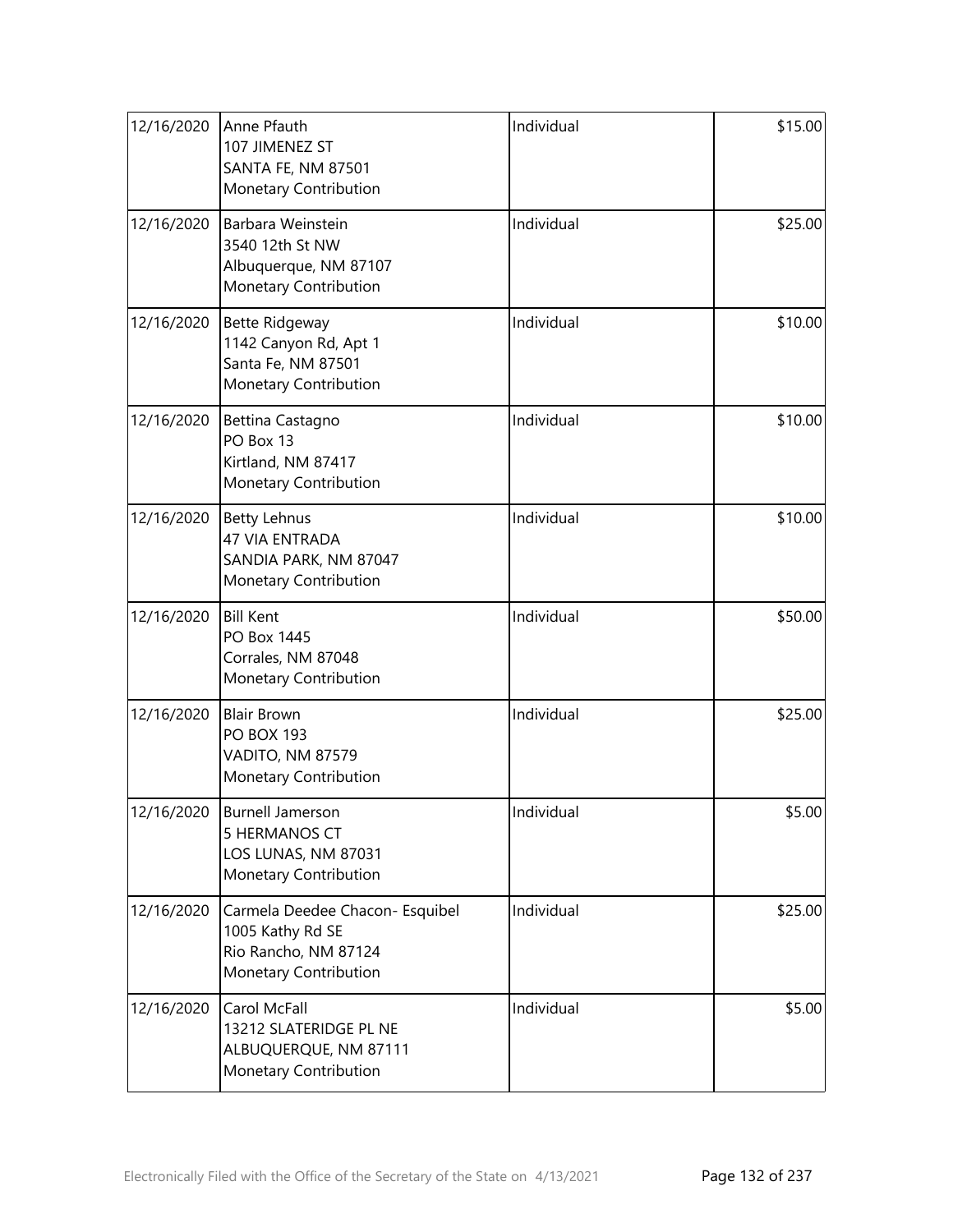| 12/16/2020 | Carole Vollmer<br>976 Old State Rd 570<br>Ranchos De Taos, NM 87557<br>Monetary Contribution                | Individual                       | \$10.00  |
|------------|-------------------------------------------------------------------------------------------------------------|----------------------------------|----------|
| 12/16/2020 | Catherine Calhoun<br>14 W Golden Eagle Rd<br>Santa Fe, NM 87506<br>Monetary Contribution                    | Individual                       | \$50.00  |
| 12/16/2020 | Cathy Brett<br>PO Box 5050<br>Silver City, NM 88062<br>Monetary Contribution                                | Individual                       | \$50.00  |
| 12/16/2020 | Charlotte Schaaf<br><b>683 CALLECITA PECOS</b><br><b>SANTA FE, NM 87505</b><br>Monetary Contribution        | Individual                       | \$25.00  |
| 12/16/2020 | Christopher E. Wilding<br><b>600 CAMINO RANCHEROS</b><br><b>SANTA FE, NM 87505</b><br>Monetary Contribution | Individual                       | \$50.00  |
| 12/16/2020 | Connie Adler<br>2701 RINCON DEL RIO CT NW<br>ALBUQUERQUE, NM 87107<br>Monetary Contribution                 | Other - Retired                  | \$100.00 |
| 12/16/2020 | Corinne Garcia<br>11604 Copper Ave NE<br>Albuquerque, NM 87123<br>Monetary Contribution                     | Other - Real Estate<br>Appraiser | \$10.00  |
| 12/16/2020 | Cornelius P. Dooley<br>47 Laughing Horse Ln<br>Santa Fe, NM 87508<br>Monetary Contribution                  | Other - Physician                | \$250.00 |
| 12/16/2020 | Dan Simpson<br>179 CALLE GALISTEO<br>SANTA FE, NM 87508<br>Monetary Contribution                            | Individual                       | \$25.00  |
| 12/16/2020 | Daniel Cimino<br>10 Mockingbird Hill Rd<br>Tijeras, NM 87059<br>Monetary Contribution                       | Individual                       | \$25.00  |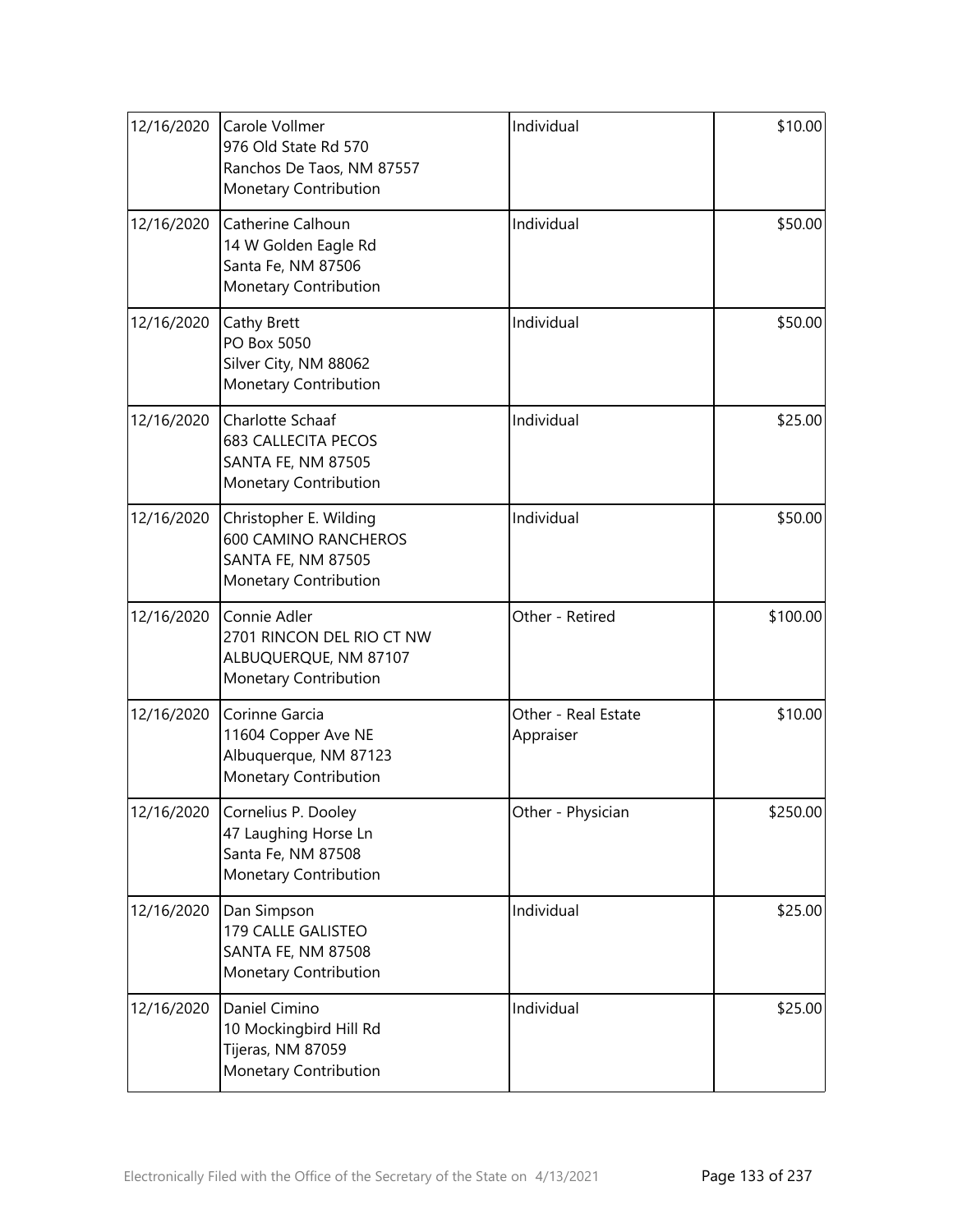| 12/16/2020 | David C Hsi<br>2504 Griegos Pl NW<br>Albuquerque, NM 87107<br>Monetary Contribution             | Individual        | \$50.00  |
|------------|-------------------------------------------------------------------------------------------------|-------------------|----------|
| 12/16/2020 | David Holloway<br>1420 Don Gaspar Ave<br>Santa Fe, NM 87505<br>Monetary Contribution            | Individual        | \$50.00  |
| 12/16/2020 | David Smith<br>2651 Mayfield Ln<br>Las Cruces, NM 88007<br>Monetary Contribution                | Individual        | \$5.00   |
| 12/16/2020 | Donald Skipwith<br>PO Box 1173<br>Corrales, NM 87048<br>Monetary Contribution                   | Individual        | \$50.00  |
| 12/16/2020 | Ed Epping<br>32 Avenida Vieja<br>Galisteo, NM 87540<br>Monetary Contribution                    | Individual        | \$30.00  |
| 12/16/2020 | Eiichi Fukushima<br>PO Box 9363<br>Albuquerque, NM 87119<br>Monetary Contribution               | Other - Scientist | \$250.00 |
| 12/16/2020 | Elaine T. Brightwater<br>1328 Luthy Cir NE<br>Albuquerque, NM 87112<br>Monetary Contribution    | Individual        | \$10.00  |
| 12/16/2020 | Ella Hardy<br>319 Manuel Sanchez PI SW<br>Albuquerque, NM 87105<br><b>Monetary Contribution</b> | Individual        | \$25.00  |
| 12/16/2020 | Erick Carlgren<br>7 Plaza Del Corazon<br>Santa Fe, NM 87506<br>Monetary Contribution            | Individual        | \$25.00  |
| 12/16/2020 | Eugene Marquez<br>3613 N Pole Loop NE<br>Rio Rancho, NM 87144<br>Monetary Contribution          | Individual        | \$5.00   |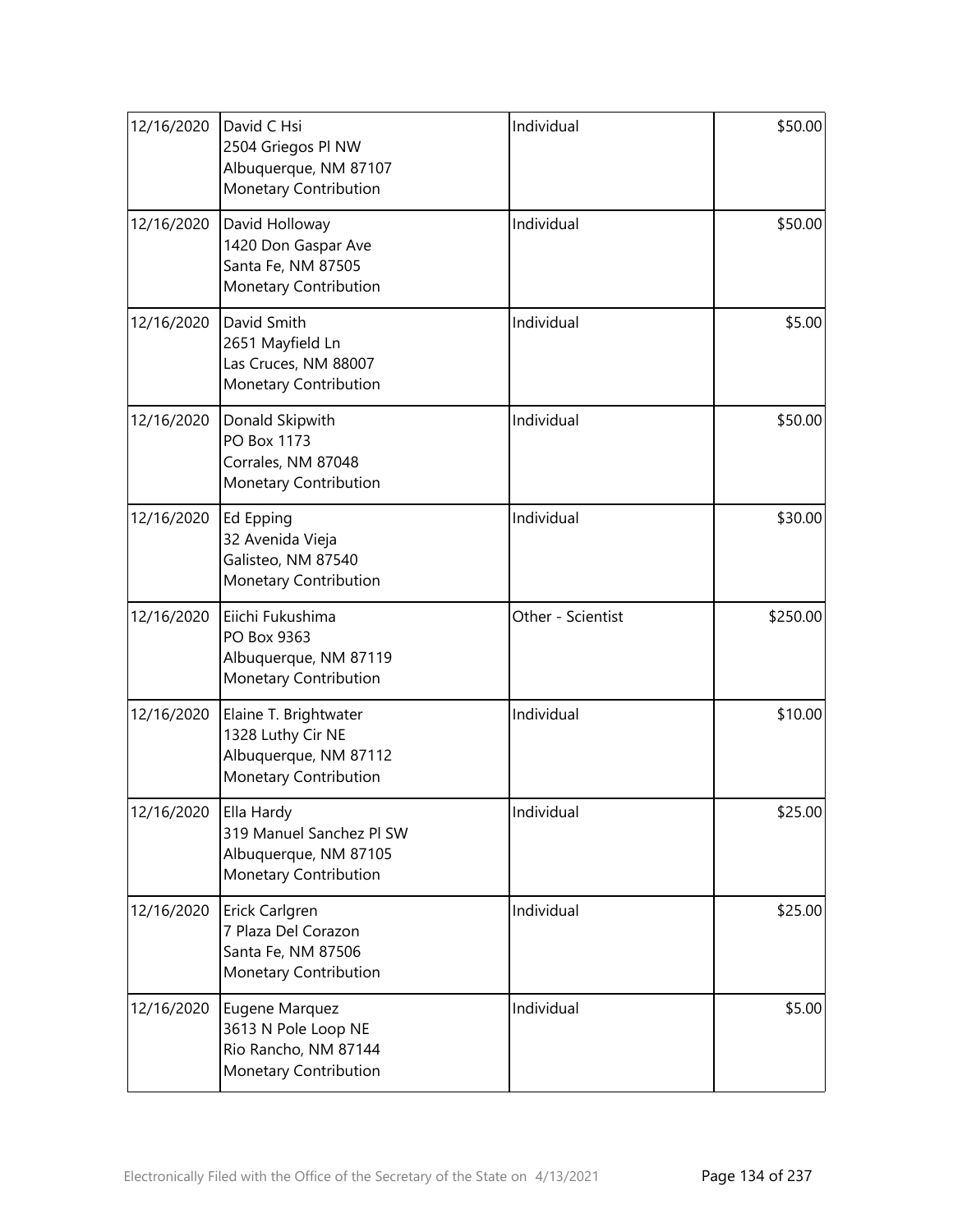| 12/16/2020 | Fletcher Hahn<br>3108 ALCAZAR ST NE<br>ALBUQUERQUE, NM 87110<br>Monetary Contribution      | Other - Retired | \$50.00  |
|------------|--------------------------------------------------------------------------------------------|-----------------|----------|
| 12/16/2020 | Floyd Kurley<br>4506 Pacific St<br>Farmington, NM 87402<br>Monetary Contribution           | Individual      | \$5.00   |
| 12/16/2020 | Frances M. Pavich<br>21 VISTA VALLE CIR<br>LAMY, NM 87540<br>Monetary Contribution         | Individual      | \$100.00 |
| 12/16/2020 | <b>Fred Dennis</b><br><b>PO Box 703</b><br>Santa Fe, NM 87504<br>Monetary Contribution     | Individual      | \$25.00  |
| 12/16/2020 | Gary Herron<br>4700 Guadalupe Trl NW<br>Albuquerque, NM 87107<br>Monetary Contribution     | Individual      | \$25.00  |
| 12/16/2020 | Geri Martinez<br>PO Box 35205<br>Albuquerque, NM 87176<br>Monetary Contribution            | Individual      | \$15.00  |
| 12/16/2020 | <b>Gilbert Chavez</b><br>1116 12TH ST NW<br>ALBUQUERQUE, NM 87104<br>Monetary Contribution | Individual      | \$15.00  |
| 12/16/2020 | Glen Blasdel<br>501 N Roadrunner Pkwy<br>Las Cruces, NM 88011<br>Monetary Contribution     | Individual      | \$25.00  |
| 12/16/2020 | Gordon Jarrell<br>737 EDITH BLVD SE<br>ALBUQUERQUE, NM 87102<br>Monetary Contribution      | Individual      | \$5.00   |
| 12/16/2020 | <b>Grover Price</b><br>933 ALTO ST<br>SANTA FE, NM 87501<br>Monetary Contribution          | Individual      | \$25.00  |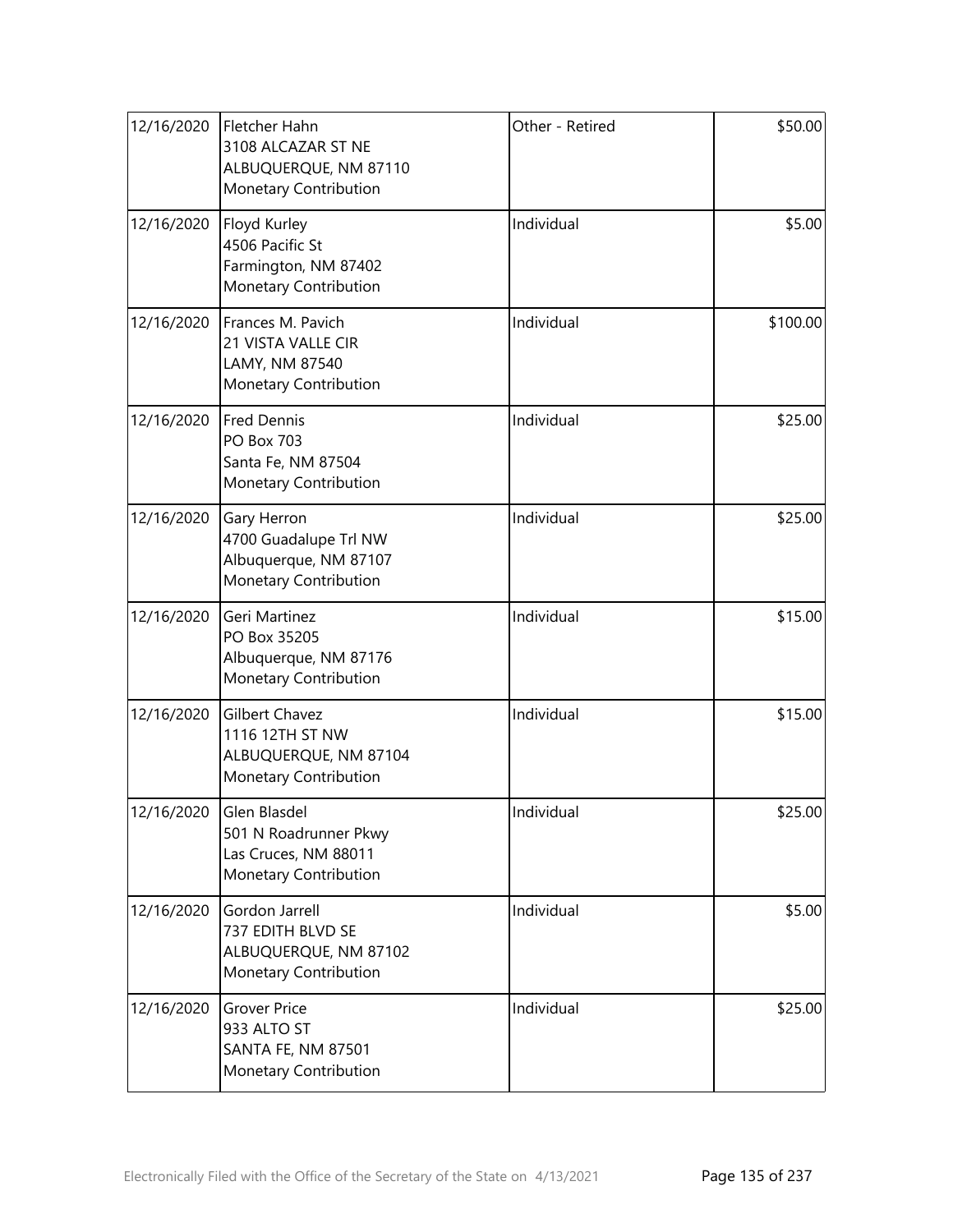| 12/16/2020 | Guy L. Tool<br>6715 Wills Way SW<br>Albuquerque, NM 87121<br>Monetary Contribution                | Individual             | \$11.00  |
|------------|---------------------------------------------------------------------------------------------------|------------------------|----------|
| 12/16/2020 | Hank Rosoff<br>12108 Tivoli Ave NE<br>Albuquerque, NM 87111<br>Monetary Contribution              | Individual             | \$25.00  |
| 12/16/2020 | Hazel Aker<br>24 Calle Ventoso W<br>Santa Fe, NM 87506<br>Monetary Contribution                   | Individual             | \$100.00 |
| 12/16/2020 | Heather Worley<br>6700 Cantata St NW, Unit 1902<br>Albuquerque, NM 87114<br>Monetary Contribution | Individual             | \$5.00   |
| 12/16/2020 | Helen P. Summers<br>46 Calle del Sol<br>Placitas, NM 87043<br>Monetary Contribution               | Other - Textile Artist | \$50.00  |
| 12/16/2020 | Herman Haase<br>131 Diamond Tail Rd<br>Placitas, NM 87043<br>Monetary Contribution                | Individual             | \$5.00   |
| 12/16/2020 | Irene Walkiw<br>4608 3rd St NW<br>Albuquerque, NM 87107<br><b>Monetary Contribution</b>           | Individual             | \$25.00  |
| 12/16/2020 | Isabeth Hardy<br>820 Osito Pl<br>Santa Fe, NM 87505<br>Monetary Contribution                      | Individual             | \$25.00  |
| 12/16/2020 | Jack Cole<br>5132 Hunters Chase Rd<br>Las Cruces, NM 88011<br>Monetary Contribution               | Individual             | \$50.00  |
| 12/16/2020 | James Lacroix<br>124 VISTA LN<br>TAOS, NM 87571<br>Monetary Contribution                          | Individual             | \$5.00   |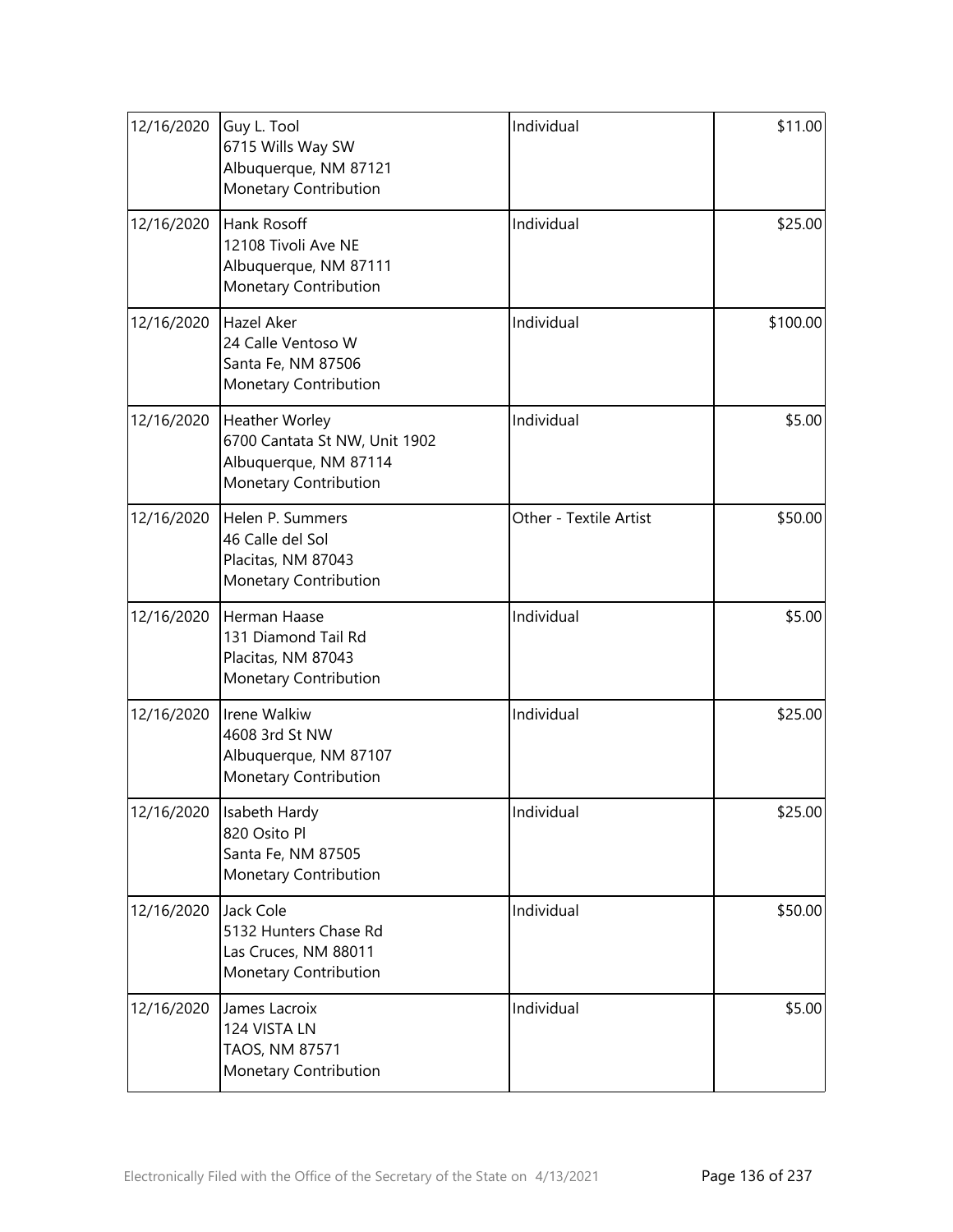| 12/16/2020 | James Toohey<br><b>PO BOX 562</b><br>SANDIA PARK, NM 87047<br>Monetary Contribution      | Individual | \$25.00  |
|------------|------------------------------------------------------------------------------------------|------------|----------|
| 12/16/2020 | James W. Lewis<br>1855 Montara Ct NW<br>Los Lunas, NM 87031<br>Monetary Contribution     | Individual | \$25.00  |
| 12/16/2020 | James W. Lewis<br>1855 Montara Ct NW<br>Los Lunas, NM 87031<br>Monetary Contribution     | Individual | \$25.00  |
| 12/16/2020 | Jan Unna<br>4012 Simms Ave SE<br>Albuquerque, NM 87108<br>Monetary Contribution          | Individual | \$100.00 |
| 12/16/2020 | Jay Guthrie<br>1003 Washington St NE<br>Albuquerque, NM 87110<br>Monetary Contribution   | Individual | \$25.00  |
| 12/16/2020 | Jeanette Lucero<br>1013 Walker Dr NE<br>Albuquerque, NM 87112<br>Monetary Contribution   | Individual | \$5.00   |
| 12/16/2020 | Jeanne E. Dettmann<br>601 Solano Dr SE<br>Albuquerque, NM 87108<br>Monetary Contribution | Individual | \$25.00  |
| 12/16/2020 | Jeffrey Kiely<br>625 McKee Dr<br>Gallup, NM 87301<br>Monetary Contribution               | Individual | \$5.00   |
| 12/16/2020 | Jeremy Mann<br>95 BLUESTEM DR<br>SANTA FE, NM 87506<br>Monetary Contribution             | Individual | \$25.00  |
| 12/16/2020 | <b>Jill Ward</b><br>3612 N MONTEREY AVE<br>FARMINGTON, NM 87401<br>Monetary Contribution | Individual | \$10.00  |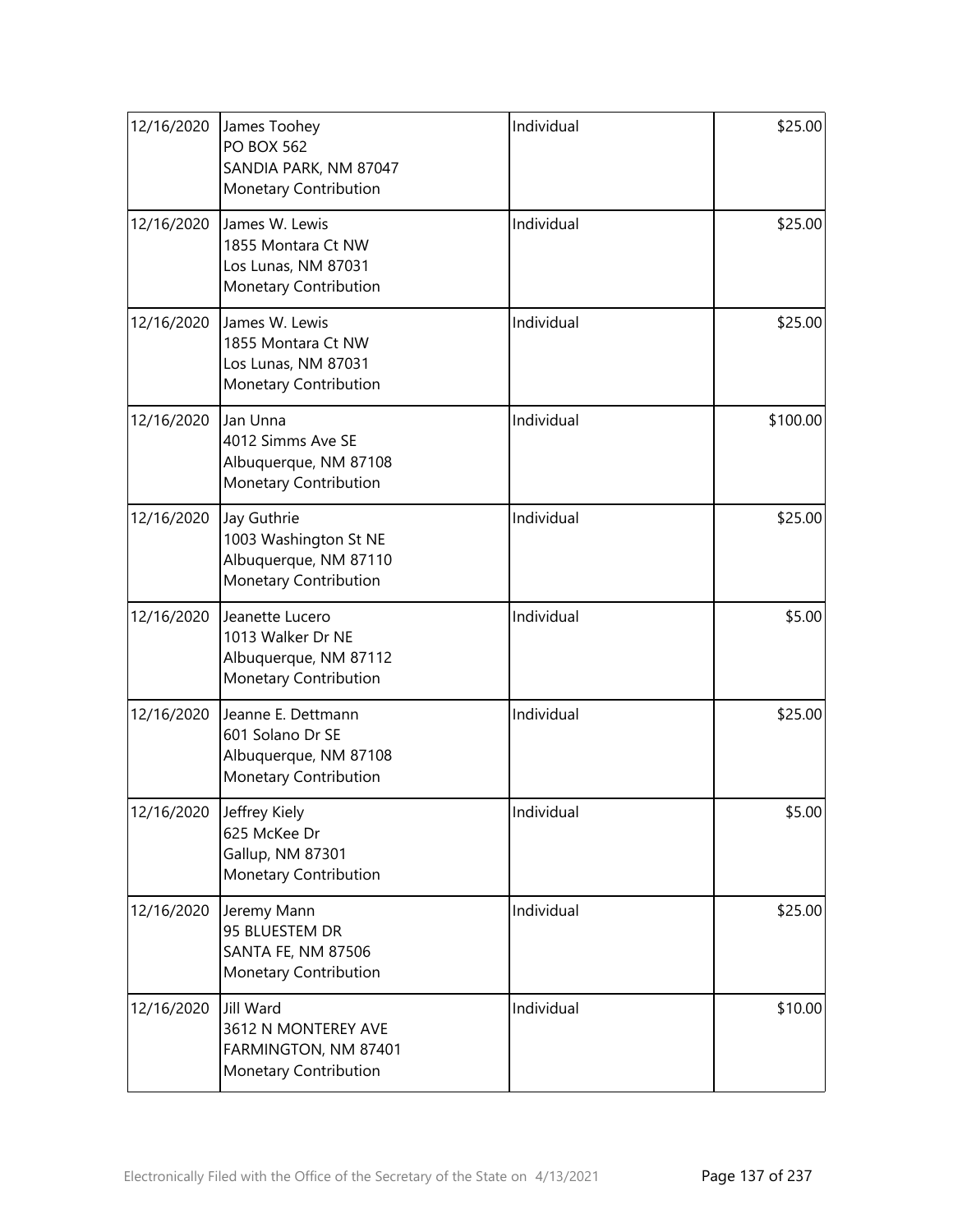| 12/16/2020 | John Daverman<br>PO Box 2106<br>Santa Fe, NM 87504<br>Monetary Contribution                  | Individual      | \$25.00  |
|------------|----------------------------------------------------------------------------------------------|-----------------|----------|
| 12/16/2020 | John Delgado<br>12100 Steffs Ct<br>San Martin, CA 95046<br>Monetary Contribution             | Individual      | \$5.00   |
| 12/16/2020 | John O'Hern<br>4865 LA JUNTA DEL ALAMO<br>SANTA FE, NM 87507<br>Monetary Contribution        | Individual      | \$25.00  |
| 12/16/2020 | Joseph Bakula<br>4908 CRESTA DEL SUR CT NE<br>ALBUQUERQUE, NM 87111<br>Monetary Contribution | Individual      | \$50.00  |
| 12/16/2020 | Joseph D. Sabatini<br>3514 6th St NW<br>Albuquerque, NM 87107<br>Monetary Contribution       | Other - Retired | \$100.00 |
| 12/16/2020 | Josephine Chavez<br>201 BRAUGHT RD<br>BOSQUE FARMS, NM 87068<br>Monetary Contribution        | Individual      | \$25.00  |
| 12/16/2020 | Joyce Davidson<br>340 POTRILLO DR<br>WHITE ROCK, NM 87547<br>Monetary Contribution           | Individual      | \$25.00  |
| 12/16/2020 | Judith Cardoza<br>2416 Manzano Loop NE<br>Rio Rancho, NM 87144<br>Monetary Contribution      | Individual      | \$25.00  |
| 12/16/2020 | <b>Judy Metts</b><br>2407 Sierra Vista Rd<br>Artesia, NM 88210<br>Monetary Contribution      | Individual      | \$5.00   |
| 12/16/2020 | Julie Stephens<br>4800 CONGRESS AVE NW<br>ALBUQUERQUE, NM 87114<br>Monetary Contribution     | Individual      | \$25.00  |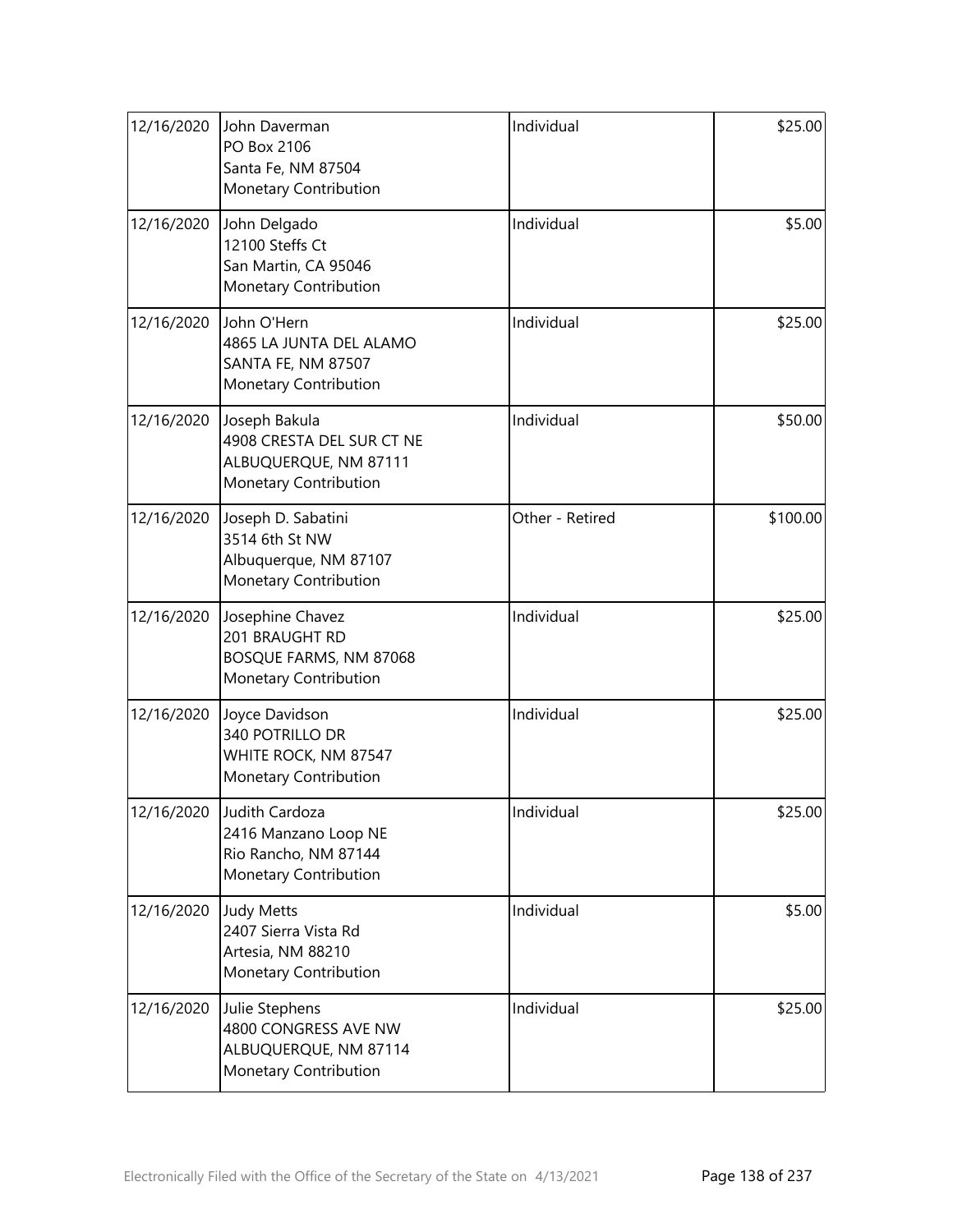| 12/16/2020 | Justin Kamm<br>5508 EL ENCANTO PL NE<br>ALBUQUERQUE, NM 87110<br>Monetary Contribution      | Individual           | \$25.00 |
|------------|---------------------------------------------------------------------------------------------|----------------------|---------|
| 12/16/2020 | Karl Miller<br>1713 CARAMESA DR SE<br>RIO RANCHO, NM 87124<br><b>Monetary Contribution</b>  | Individual           | \$10.00 |
| 12/16/2020 | Karla Hicks<br>304 GREENWICH RD SW<br>ALBUQUERQUE, NM 87105<br>Monetary Contribution        | Individual           | \$5.00  |
| 12/16/2020 | Kathleen Manygoats<br>950 DEER DR NE<br>ALBUQUERQUE, NM 87122<br>Monetary Contribution      | Other - Not Employed | \$25.00 |
| 12/16/2020 | Kenneth Burton<br>PO BOX 3238<br>EDGEWOOD, NM 87015<br>Monetary Contribution                | Other - Retired      | \$25.00 |
| 12/16/2020 | Larry Hayes<br>4 BELLA LOMA<br>SANTA FE, NM 87506<br>Monetary Contribution                  | Individual           | \$50.00 |
| 12/16/2020 | Lenny Krosinsky<br>1853 Georgia St NE<br>Albuquerque, NM 87110<br>Monetary Contribution     | Individual           | \$25.00 |
| 12/16/2020 | Leonard Anderson<br>307 HARRISON RD<br><b>BELEN, NM 87002</b><br>Monetary Contribution      | Individual           | \$5.00  |
| 12/16/2020 | Leslie Stahlhut<br>627 LOS ARBOLES AVE NW<br>ALBUQUERQUE, NM 87107<br>Monetary Contribution | Individual           | \$25.00 |
| 12/16/2020 | Lillie Shortey<br>PO Box 1853<br>Gallup, NM 87305<br>Monetary Contribution                  | Individual           | \$5.00  |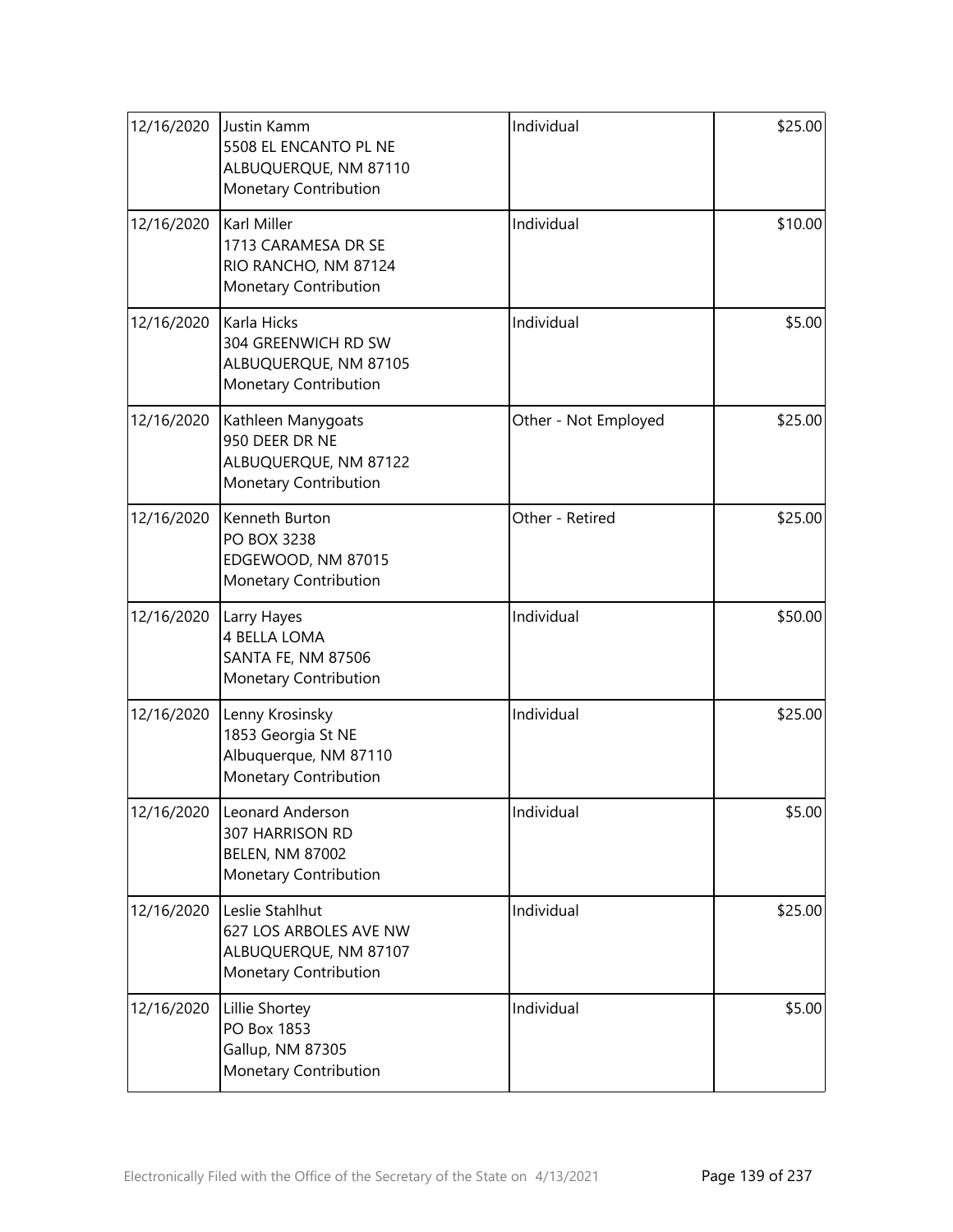| 12/16/2020 | Linda Cash<br>5320 DON MARIANO RD SW<br>ALBUQUERQUE, NM 87105<br>Monetary Contribution          | Individual | \$5.00  |
|------------|-------------------------------------------------------------------------------------------------|------------|---------|
| 12/16/2020 | Linda M. Mansell<br><b>PO Box 294</b><br>Costilla, NM 87524<br>Monetary Contribution            | Individual | \$5.00  |
| 12/16/2020 | Linnea Hendrickson<br>1312 Los Arboles Ave NW<br>Albuquerque, NM 87107<br>Monetary Contribution | Individual | \$10.00 |
| 12/16/2020 | Luciano Santa Cruz<br>100 Callecita Pl<br>Santa Fe, NM 87501<br>Monetary Contribution           | Individual | \$5.00  |
| 12/16/2020 | Lynne Raven<br>1203 CALLE LUNA<br>SANTA FE, NM 87501<br>Monetary Contribution                   | Individual | \$5.00  |
| 12/16/2020 | Lynne Raven<br>1203 CALLE LUNA<br>SANTA FE, NM 87501<br>Monetary Contribution                   | Individual | \$5.00  |
| 12/16/2020 | Mahlon Wilson<br>4 Arbol Ct<br>White Rock, NM 87547<br>Monetary Contribution                    | Individual | \$5.00  |
| 12/16/2020 | Margaret Bell<br>4404 DE LA CRUZ NW<br>ALBUQUERQUE, NM 87107<br>Monetary Contribution           | Individual | \$25.00 |
| 12/16/2020 | Marilyn Pedersen<br>18 Via Luna Dr<br>Algodones, NM 87001<br>Monetary Contribution              | Individual | \$20.00 |
| 12/16/2020 | Marissa Ballantine<br>2599 CALLE DELFINO<br>SANTA FE, NM 87505<br>Monetary Contribution         | Individual | \$5.00  |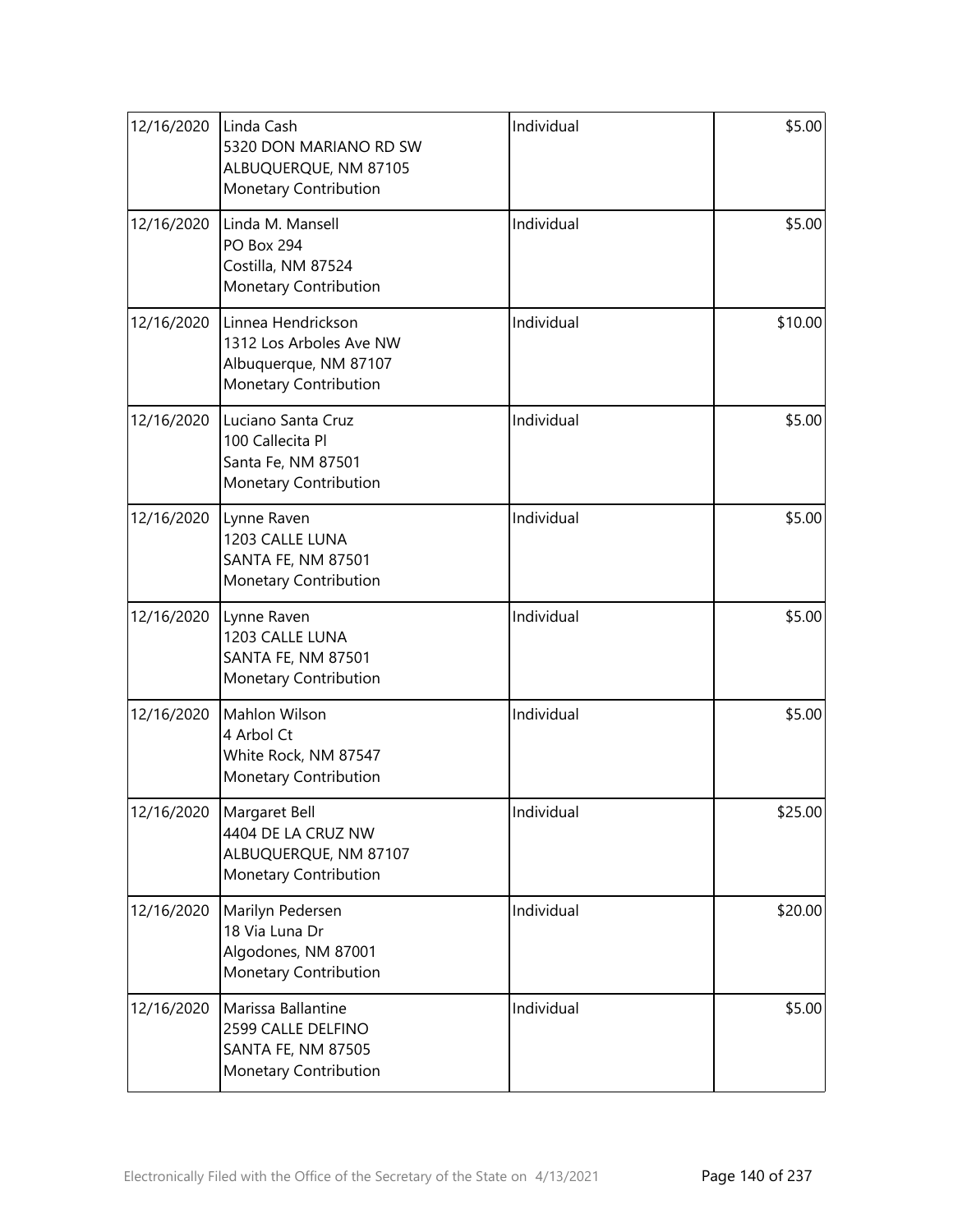| 12/16/2020 | Mark Mitchell<br>14 Tano Rd<br>Santa Fe, NM 87506<br>Monetary Contribution                   | Individual      | \$50.00  |
|------------|----------------------------------------------------------------------------------------------|-----------------|----------|
| 12/16/2020 | Marke Talley<br>5 Urraca Ln<br>Santa Fe, NM 87506<br>Monetary Contribution                   | Individual      | \$25.00  |
| 12/16/2020 | Martha Everitt<br>301 Tierra Berrenda Dr<br>Roswell, NM 88201<br>Monetary Contribution       | Individual      | \$50.00  |
| 12/16/2020 | Mary Ann Bosworth<br>3804 67th St NW<br>Albuquerque, NM 87120<br>Monetary Contribution       | Individual      | \$20.00  |
| 12/16/2020 | Mary Jane Stofik<br>2304 SANTO DOMINGO AVE<br>LAS CRUCES, NM 88011<br>Monetary Contribution  | Individual      | \$5.00   |
| 12/16/2020 | Mary Renaud<br>4224 LUZ DE ESTRELLA<br>SANTA FE, NM 87507<br>Monetary Contribution           | Individual      | \$25.00  |
| 12/16/2020 | Mary S. Campbell<br><b>PO BOX 220</b><br>DIXON, NM 87527<br>Monetary Contribution            | Other - Retired | \$25.00  |
| 12/16/2020 | Mary Shaw<br><b>46 LOWER CANYON RD</b><br>MONTEZUMA, NM 87731<br>Monetary Contribution       | Individual      | \$5.00   |
| 12/16/2020 | Mary Winters Morse<br>69 CALLE DEL NORTE<br>PLACITAS, NM 87043<br>Monetary Contribution      | Individual      | \$100.00 |
| 12/16/2020 | Melanie Fowler<br>601 Granite Point Trl SE<br>Albuquerque, NM 87123<br>Monetary Contribution | Individual      | \$5.00   |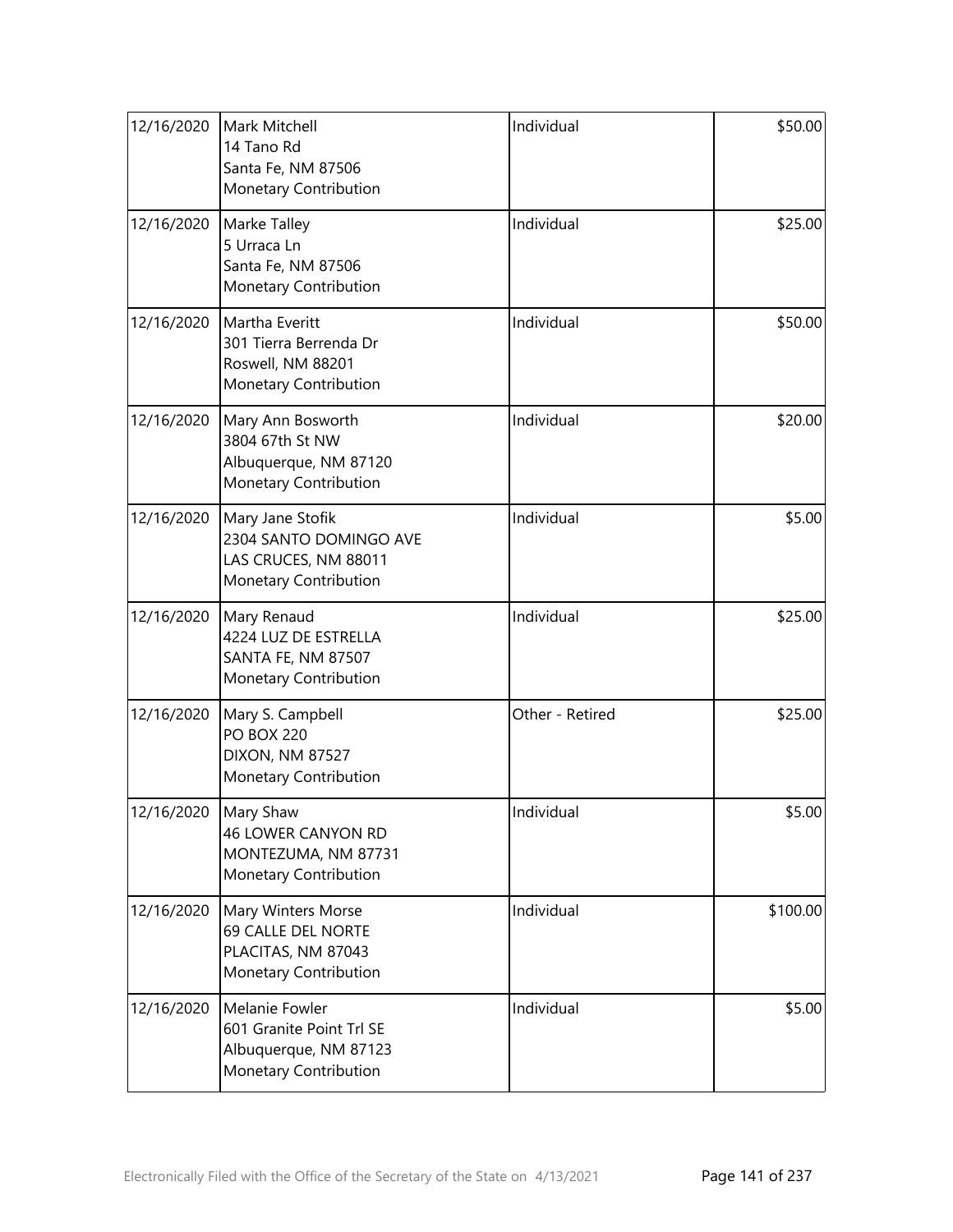| 12/16/2020 | Melinda Wetzel<br>2308 Cagua Dr NE<br>Albuquerque, NM 87110<br>Monetary Contribution                     | Individual    | \$25.00  |
|------------|----------------------------------------------------------------------------------------------------------|---------------|----------|
| 12/16/2020 | Michael Smith<br>3913 Pacific Loop<br>Las Cruces, NM 88012<br>Monetary Contribution                      | Individual    | \$5.00   |
| 12/16/2020 | Mitchell Freedman<br>4541 AGUILA RD SE<br>RIO RANCHO, NM 87124<br>Monetary Contribution                  | Individual    | \$25.00  |
| 12/16/2020 | <b>Ned Bennett</b><br>51 Ranch Estates Rd<br>Santa Fe, NM 87506<br>Monetary Contribution                 | Other - Owner | \$250.00 |
| 12/16/2020 | <b>Nick Merton</b><br>9251 Eagle Ranch Rd NW, Apt 1314<br>Albuquerque, NM 87114<br>Monetary Contribution | Individual    | \$10.00  |
| 12/16/2020 | <b>Nicoll Durrie</b><br>6 Clove Ct<br>Santa Fe, NM 87506<br>Monetary Contribution                        | Individual    | \$50.00  |
| 12/16/2020 | Norman Gilster<br>403 Stanford Dr SE<br>Albuquerque, NM 87106<br>Monetary Contribution                   | Individual    | \$5.00   |
| 12/16/2020 | Patricia Fowler<br>4800 San Mateo Ln NE, Apt 237<br>Albuquerque, NM 87109<br>Monetary Contribution       | Individual    | \$10.00  |
| 12/16/2020 | Patricia Rael<br>5706 VISTA BONITA NE<br>ALBUQUERQUE, NM 87111<br>Monetary Contribution                  | Individual    | \$25.00  |
| 12/16/2020 | Peter Clout<br>526 HILLSIDE AVE<br>SANTA FE, NM 87501-2251<br>Monetary Contribution                      | Individual    | \$50.00  |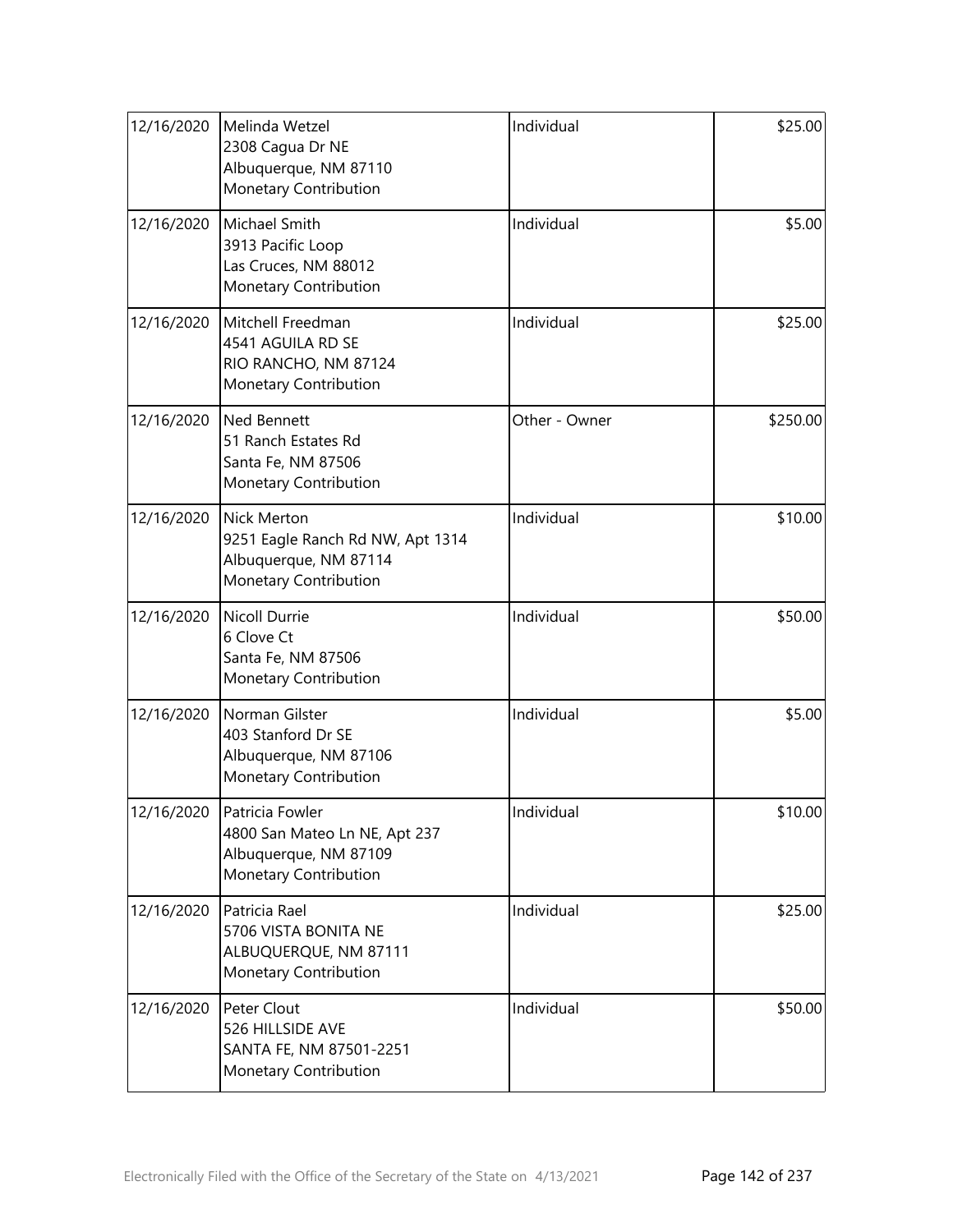| 12/16/2020 | Phillip Jobe<br>4503 NAMBE ARC<br>LAS CRUCES, NM 88011<br>Monetary Contribution                     | Individual           | \$25.00  |
|------------|-----------------------------------------------------------------------------------------------------|----------------------|----------|
| 12/16/2020 | Randy Carter<br>3705 Arboleda Senda NE<br>ALBUQUERQUE, NM 87111<br>Monetary Contribution            | Individual           | \$25.00  |
| 12/16/2020 | Ray Abeyta<br>4 Cherry Blossom, #519<br>High Rolls Mountain Park, NM 88325<br>Monetary Contribution | Individual           | \$15.00  |
| 12/16/2020 | Ray Belian<br>PO Box 2738<br>Ranchos De Taos, NM 87557<br>Monetary Contribution                     | Individual           | \$25.00  |
| 12/16/2020 | Rebecca Watson-Boone<br>30 CAMINO DE LA VINA VIEJA<br>PLACITAS, NM 87043<br>Monetary Contribution   | Individual           | \$25.00  |
| 12/16/2020 | <b>Revee Bailey</b><br>6928 Forest Hills Dr NE<br>Albuquerque, NM 87109<br>Monetary Contribution    | Individual           | \$25.00  |
| 12/16/2020 | <b>Richard Bock</b><br>21555 HIGHWAY 84<br>ABIQUIU, NM 87510<br>Monetary Contribution               | Individual           | \$100.00 |
| 12/16/2020 | <b>Richard Rose</b><br>2 ROSA AVE SW<br>LOS LUNAS, NM 87031<br>Monetary Contribution                | Other - Not Employed | \$20.00  |
| 12/16/2020 | <b>Richard Rubin</b><br>PO BOX 43<br>ARROYO SECO, NM 87514<br>Monetary Contribution                 | Individual           | \$25.00  |
| 12/16/2020 | Robert Everett<br>705 Pinon Dr<br>Santa Fe, NM 87501<br>Monetary Contribution                       | Individual           | \$25.00  |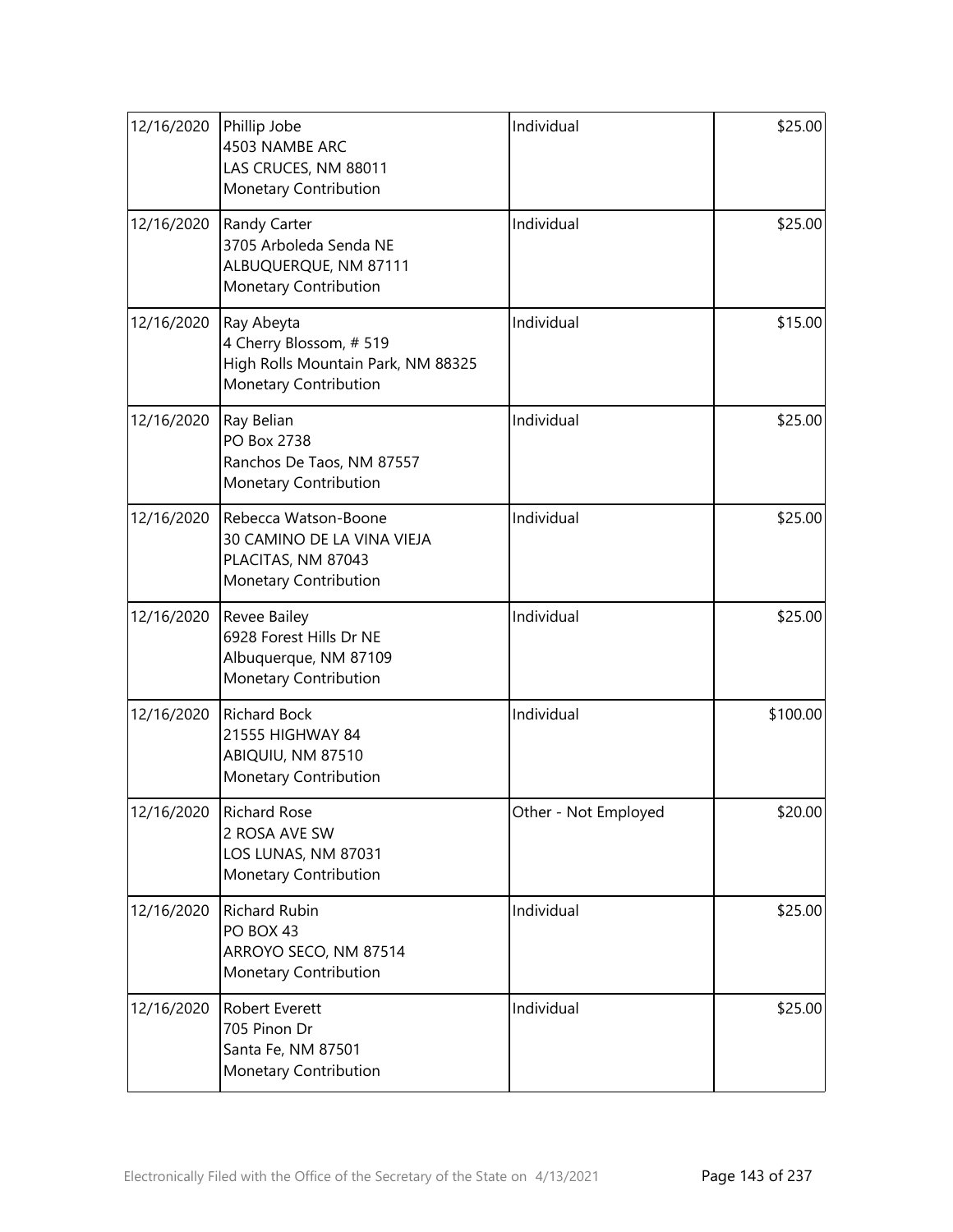| 12/16/2020 | Robert F. Benjamin<br>315 ROVER BLVD<br>WHITE ROCK, NM 87547<br>Monetary Contribution        | Individual                       | \$20.00  |
|------------|----------------------------------------------------------------------------------------------|----------------------------------|----------|
| 12/16/2020 | Robert G. Herrera<br>PO Box 967<br>Espanola, NM 87532<br>Monetary Contribution               | Other - Network<br>Administrator | \$250.00 |
| 12/16/2020 | Robert Severson<br>4623 Sunset Rdg<br>Santa Fe, NM 87507<br>Monetary Contribution            | Individual                       | \$5.00   |
| 12/16/2020 | Robert Shipley<br>6900 BARBER PL NE<br>ALBUQUERQUE, NM 87109<br>Monetary Contribution        | Individual                       | \$25.00  |
| 12/16/2020 | Roberta Griffith<br>145 VINEYARD RD NW<br>ALBUQUERQUE, NM 87107<br>Monetary Contribution     | Individual                       | \$25.00  |
| 12/16/2020 | Roberta Salazar Henry<br>5062 Heno Mine Rd<br>Las Cruces, NM 88011<br>Monetary Contribution  | Other - Retired                  | \$100.00 |
| 12/16/2020 | Roger Carasso<br>3101 Old Pecos Trl, Unit 672<br>Santa Fe, NM 87505<br>Monetary Contribution | Individual                       | \$50.00  |
| 12/16/2020 | Rolando Fuentez<br>1905 Najar St<br>Carlsbad, NM 88220<br>Monetary Contribution              | Individual                       | \$50.00  |
| 12/16/2020 | Ronald Hertel<br>4225 INDIAN SPRINGS DR NE<br>ALBUQUERQUE, NM 87109<br>Monetary Contribution | Individual                       | \$5.00   |
| 12/16/2020 | Rosalie Joiner<br>531 Salt Cedar Dr<br>Fort Sumner, NM 88119<br>Monetary Contribution        | Individual                       | \$25.00  |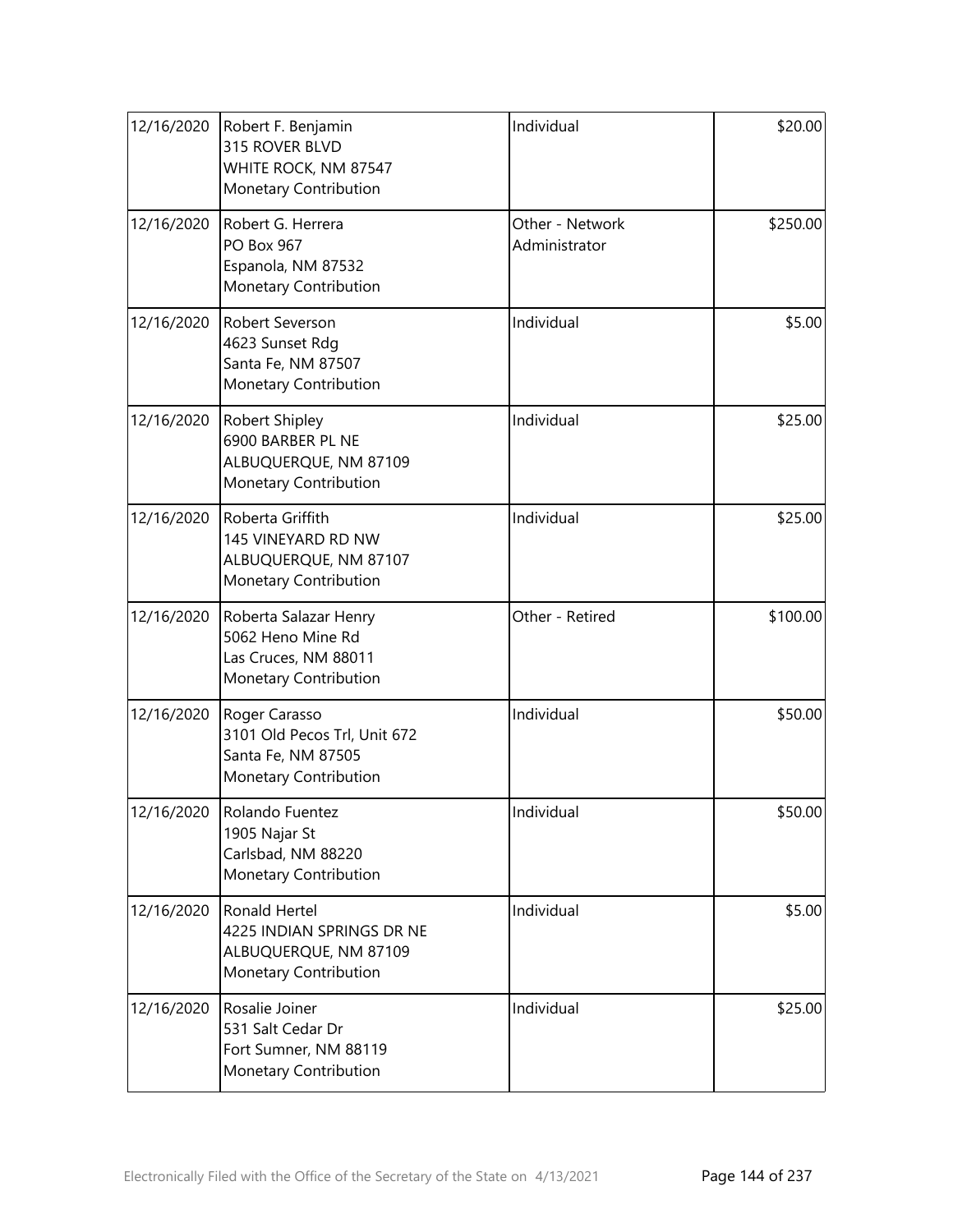| 12/16/2020 | <b>Rudy Robles</b><br>3202 Siringo Rd<br>Santa Fe, NM 87507<br>Monetary Contribution             | Individual | \$25.00  |
|------------|--------------------------------------------------------------------------------------------------|------------|----------|
| 12/16/2020 | Ruth I. Ward<br>13105 TERRAGON PL NE<br>ALBUQUERQUE, NM 87112<br>Monetary Contribution           | Individual | \$20.00  |
| 12/16/2020 | Sonia Masocco<br>11930 Menaul Blvd NE, Ste 219<br>Albuquerque, NM 87112<br>Monetary Contribution | Individual | \$5.00   |
| 12/16/2020 | Stana McKitrick<br>4 THUNDERCLOUD RD<br>SANTA FE, NM 87506<br>Monetary Contribution              | Individual | \$25.00  |
| 12/16/2020 | Stephen Davis<br>PO BOX 13186<br>LAS CRUCES, NM 88013-3186<br>Monetary Contribution              | Individual | \$50.00  |
| 12/16/2020 | Stephen J. Chiulli<br>3005 SAN PATRICIA PL NW<br>ALBUQUERQUE, NM 87107<br>Monetary Contribution  | Individual | \$100.00 |
| 12/16/2020 | Susan Arreola<br>18 Windmill Trl S<br>Placitas, NM 87043<br>Monetary Contribution                | Individual | \$5.00   |
| 12/16/2020 | Susan Dickens<br>5305 COMANCHE RD NE<br>ALBUQUERQUE, NM 87110<br>Monetary Contribution           | Individual | \$100.00 |
| 12/16/2020 | Susan Simms<br>PO Box 1335<br>El Prado, NM 87529<br>Monetary Contribution                        | Individual | \$25.00  |
| 12/16/2020 | Susann Thompson<br>5 CONDESA RD<br>SANTA FE, NM 87508<br>Monetary Contribution                   | Individual | \$25.00  |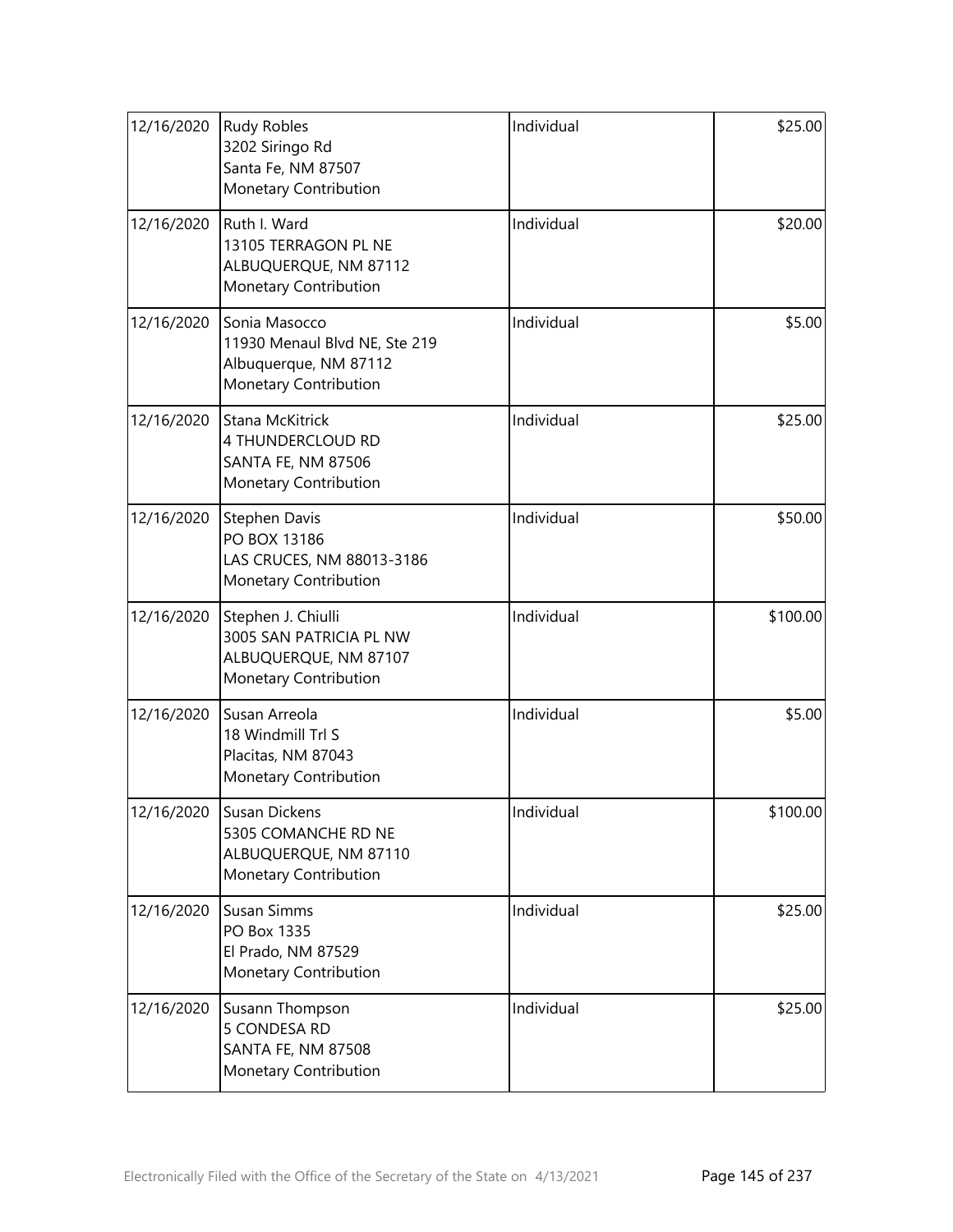| 12/16/2020 | Suzanne Donazetti<br><b>PO BOX 675</b><br>CARRIZOZO, NM 88301<br>Monetary Contribution               | Other - Artist       | \$100.00 |
|------------|------------------------------------------------------------------------------------------------------|----------------------|----------|
| 12/16/2020 | Sylvia Herrera<br><b>PO BOX 1951</b><br>TAOS, NM 87571<br>Monetary Contribution                      | Individual           | \$20.00  |
| 12/16/2020 | <b>Terry Ahlert</b><br>11013 PHOENIX AVE NE<br>ALBUQUERQUE, NM 87112<br>Monetary Contribution        | Individual           | \$25.00  |
| 12/16/2020 | Terry Santi<br>1603 Bosque Vista Loop NW<br>Los Lunas, NM 87031<br>Monetary Contribution             | Individual           | \$25.00  |
| 12/16/2020 | <b>Thomas Givler</b><br>5177 Glenwood Pointe Ln NE<br>Albuquerque, NM 87111<br>Monetary Contribution | Individual           | \$50.00  |
| 12/16/2020 | <b>Toddy Voorhees</b><br>6320 CAMINO ALTO RD NW<br>ALBUQUERQUE, NM 87120<br>Monetary Contribution    | Individual           | \$5.00   |
| 12/16/2020 | Tom Farley<br>244 Rosedale Rd<br>Silver City, NM 88061<br>Monetary Contribution                      | Individual           | \$115.00 |
| 12/16/2020 | Tom Kondo<br>1375 SANTA ROSA DR<br><b>SANTA FE, NM 87505</b><br>Monetary Contribution                | Other - Not Employed | \$50.00  |
| 12/16/2020 | Tom Palmer<br>115 Carlsbad Ave<br>White Rock, NM 87547<br>Monetary Contribution                      | Individual           | \$25.00  |
| 12/16/2020 | Trisha Batanides<br>243 QUIXOTE DR SE<br>RIO RANCHO, NM 87124<br>Monetary Contribution               | Individual           | \$5.00   |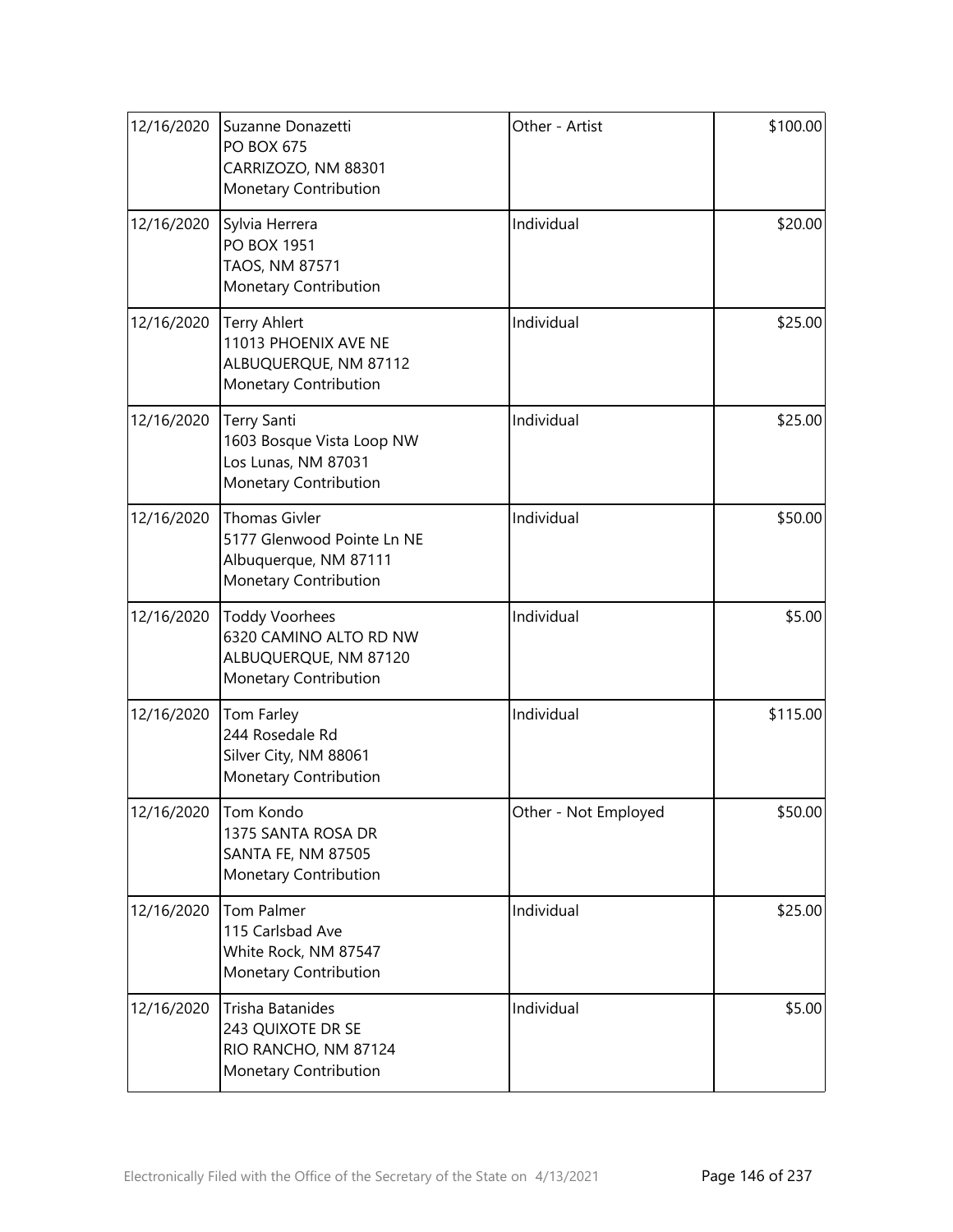| 12/16/2020 | Veronica Serna<br><b>PO Box 135</b><br>Buena Vista, NM 87712<br>Monetary Contribution                  | Individual       | \$5.00   |
|------------|--------------------------------------------------------------------------------------------------------|------------------|----------|
| 12/16/2020 | Viola Aldaz<br>9400 Cumulus PI NW<br>Albuquerque, NM 87120<br>Monetary Contribution                    | Individual       | \$25.00  |
| 12/16/2020 | Virgil Unger<br>524 Gennessee St<br>San Francisco, CA 94127<br>Monetary Contribution                   | Individual       | \$25.00  |
| 12/16/2020 | Virginia Beckworth<br>3650 Morning Star Dr, Unit 1403<br>Las Cruces, NM 88011<br>Monetary Contribution | Individual       | \$25.00  |
| 12/16/2020 | <b>Wesley Pool</b><br>3820 EAGLE WAY<br>CLOVIS, NM 88101<br>Monetary Contribution                      | Other - attorney | \$250.00 |
| 12/16/2020 | William B. Riker<br>6469 HOOCHANEETSA BLVD<br>COCHITI LAKE, NM 87083<br>Monetary Contribution          | Individual       | \$25.00  |
| 12/17/2020 | Abram Edelson<br>1460 Avenida Rincon, Unit 104<br>Santa Fe, NM 87506<br>Monetary Contribution          | Individual       | \$25.00  |
| 12/17/2020 | Alison Reichle<br>106 N 42nd St<br>Seattle, WA 98103<br>Monetary Contribution                          | Individual       | \$5.00   |
| 12/17/2020 | Ammu R. Devasthali<br>5378 Redman Rd<br>Las Cruces, NM 88011<br>Monetary Contribution                  | Individual       | \$100.00 |
| 12/17/2020 | <b>Becky Hale</b><br>105 SOMBRERO LOOP NE<br>ALBUQUERQUE, NM 87113<br>Monetary Contribution            | Individual       | \$5.00   |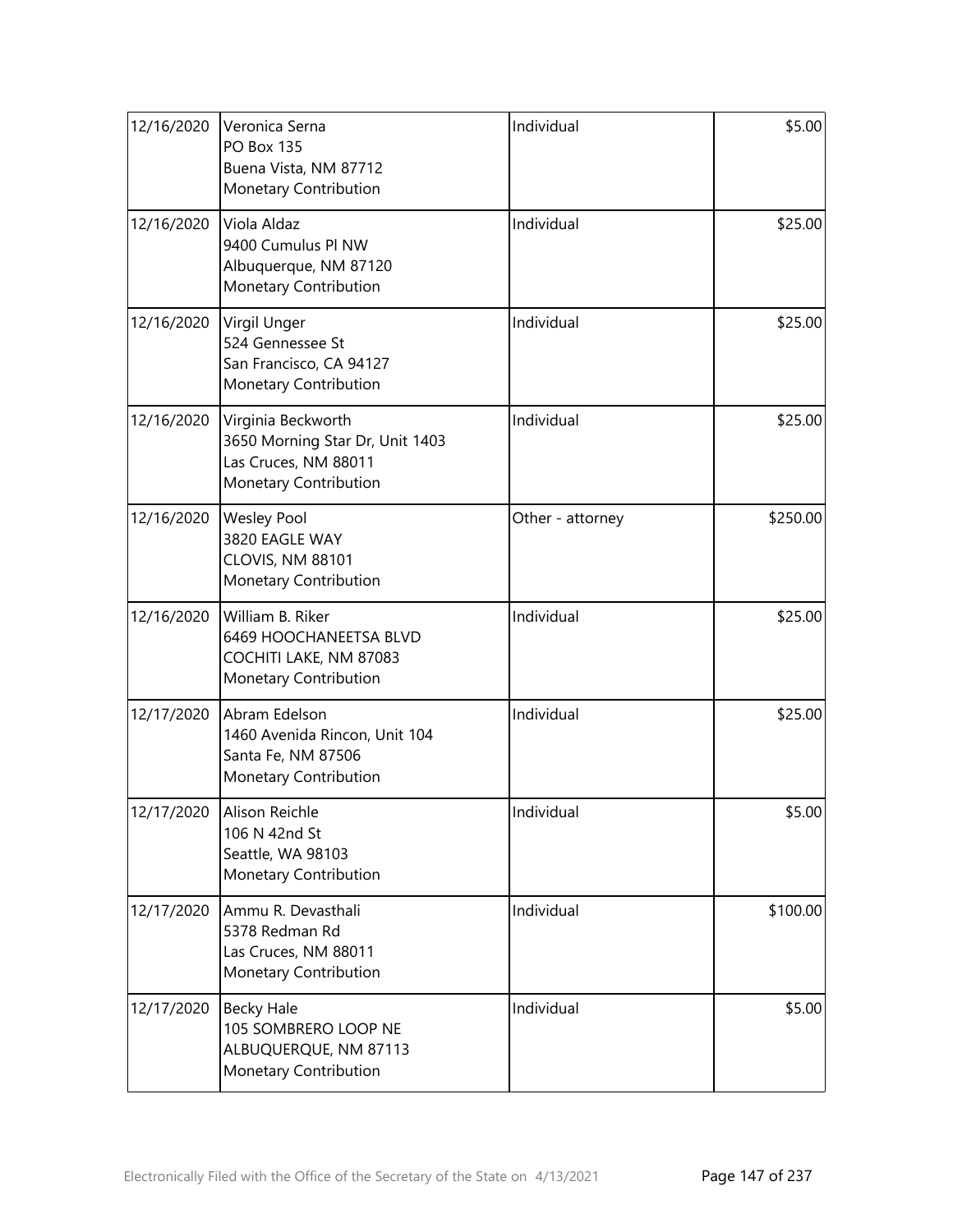| 12/17/2020 | Bertha A. Cantu<br>1030 CANDELERAS ST<br>LAS CRUCES, NM 88011<br>Monetary Contribution               | Individual           | \$5.00  |
|------------|------------------------------------------------------------------------------------------------------|----------------------|---------|
| 12/17/2020 | Brian L. Goldbeck<br>89 Via Orilla Dorado<br>Santa Fe, NM 87508<br>Monetary Contribution             | Individual           | \$5.00  |
| 12/17/2020 | <b>Bridget Cobb</b><br>150 CAMINO DE LA ROSA CASTILLA<br>PLACITAS, NM 87043<br>Monetary Contribution | Individual           | \$25.00 |
| 12/17/2020 | <b>Bushrod Lake</b><br>38 LA LOMITA<br>SANTA FE, NM 87507<br>Monetary Contribution                   | Individual           | \$10.00 |
| 12/17/2020 | Carole Owens<br>1859 Camino de Pabilo<br>Santa Fe, NM 87505<br>Monetary Contribution                 | Individual           | \$25.00 |
| 12/17/2020 | Charlotte Ownby<br>8909 TIA CHRISTINA DR NW<br>ALBUQUERQUE, NM 87114<br>Monetary Contribution        | Other - Not Employed | \$50.00 |
| 12/17/2020 | Connie Hudgeons<br>6118 Edith Blvd NE, Unit 47<br>Albuquerque, NM 87107<br>Monetary Contribution     | Individual           | \$25.00 |
| 12/17/2020 | Constance Shorr<br>411 Promenade Trl SW<br>Los Lunas, NM 87031<br>Monetary Contribution              | Individual           | \$5.00  |
| 12/17/2020 | Danielle Stevens<br>1123 LEAD AVE SW<br>ALBUQUERQUE, NM 87102<br>Monetary Contribution               | Individual           | \$5.00  |
| 12/17/2020 | Debra Koehler<br>255 Camino Alire, Apt 9<br>Santa Fe, NM 87501<br>Monetary Contribution              | Individual           | \$10.00 |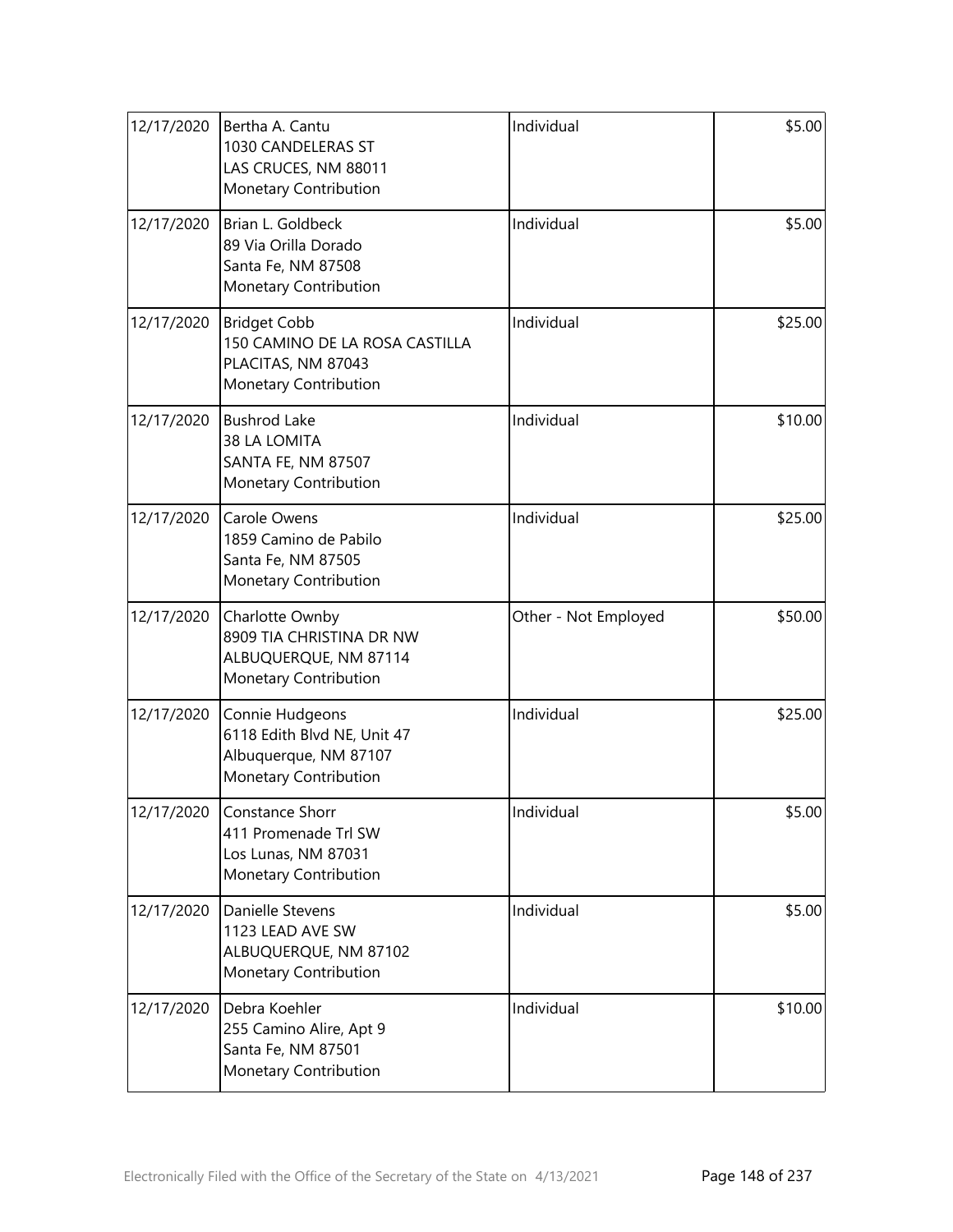| 12/17/2020 | Debra McEwan<br>10204 DOCENA PL NW<br>ALBUQUERQUE, NM 87114<br>Monetary Contribution         | Individual | \$25.00 |
|------------|----------------------------------------------------------------------------------------------|------------|---------|
| 12/17/2020 | Diana Card<br>935 EVENING PRIMROSE<br>BERNALILLO, NM 87004<br>Monetary Contribution          | Individual | \$5.00  |
| 12/17/2020 | Diane Gunn Miles<br>6317 Annapolis Dr NE<br>Albuquerque, NM 87111<br>Monetary Contribution   | Individual | \$5.00  |
| 12/17/2020 | Diane Palley<br>824 Cardenas Dr NE<br>Albuquerque, NM 87108<br>Monetary Contribution         | Individual | \$25.00 |
| 12/17/2020 | Diane Williams<br>223 N Guadalupe St<br>Santa Fe, NM 87501-1868<br>Monetary Contribution     | Individual | \$25.00 |
| 12/17/2020 | Edwina La Grange<br>PO Box 623<br>Velarde, NM 87582<br>Monetary Contribution                 | Individual | \$10.00 |
| 12/17/2020 | Eileen Swinehart<br>602 S Main St<br>Mount Pleasant, MI 48858<br>Monetary Contribution       | Individual | \$25.00 |
| 12/17/2020 | Erich Deromero<br>1808 Luthy Dr NE<br>Albuquerque, NM 87112<br>Monetary Contribution         | Individual | \$25.00 |
| 12/17/2020 | Jaime Sirgany<br>630 Masselin Ave, Apt 431<br>Los Angeles, CA 90036<br>Monetary Contribution | Individual | \$5.00  |
| 12/17/2020 | James Reents<br>933 Alto St, Unit C<br>Santa Fe, NM 87501<br>Monetary Contribution           | Individual | \$25.00 |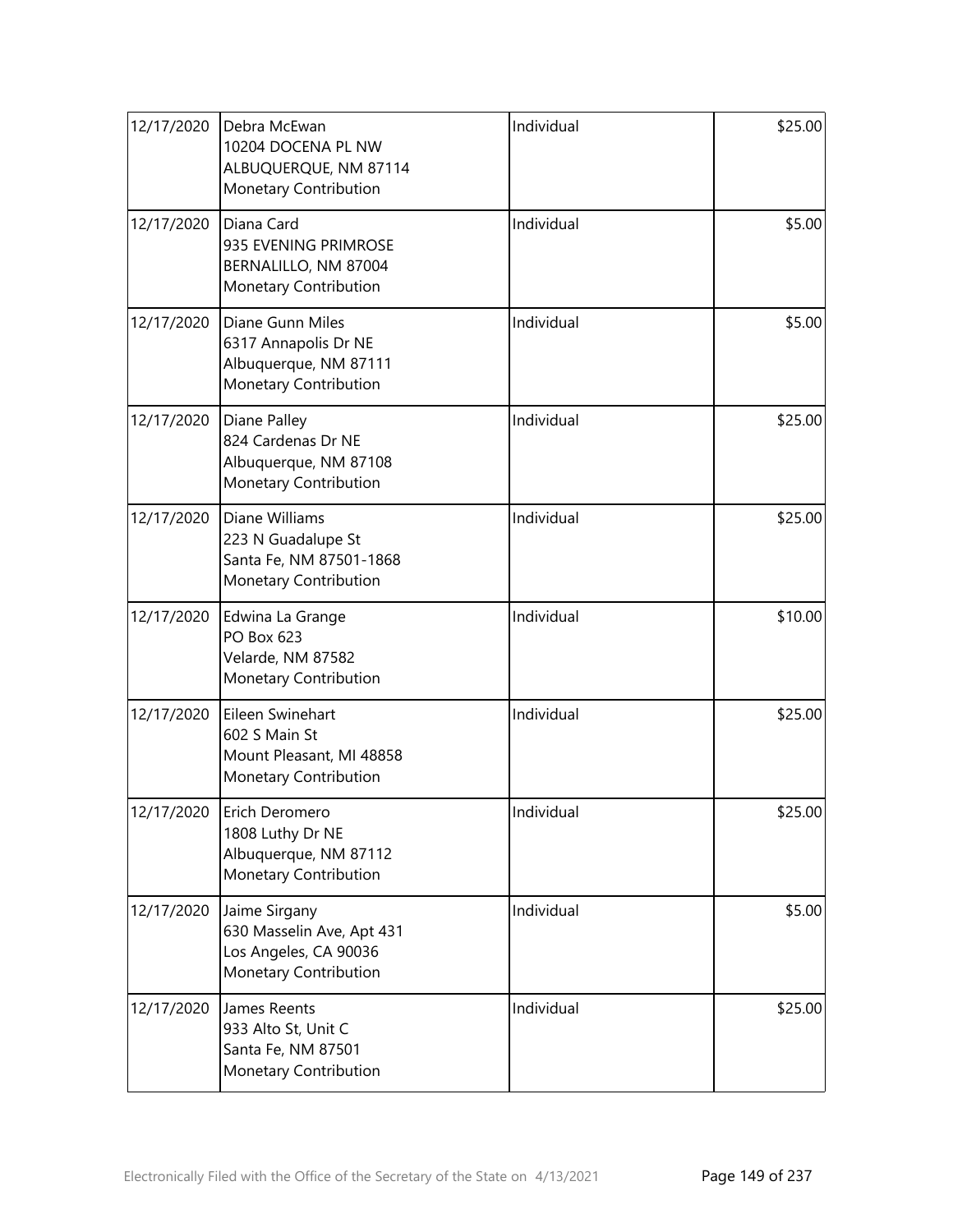| 12/17/2020 | Jeff Jolly<br>100 Vissing Pl<br>Los Lunas, NM 87031<br>Monetary Contribution                 | Other - Teacher      | \$25.00  |
|------------|----------------------------------------------------------------------------------------------|----------------------|----------|
| 12/17/2020 | Kari Ward Karr<br>9214 Las Camas Rd NE<br>Albuquerque, NM 87111<br>Monetary Contribution     | Other - Psychologist | \$25.00  |
| 12/17/2020 | Katherine Meyer<br>2 Asta Ter<br>Santa Fe, NM 87508<br>Monetary Contribution                 | Other - Not Employed | \$50.00  |
| 12/17/2020 | Kathi Martindell<br>7244 Remington Dr NE<br>Albuquerque, NM 87109<br>Monetary Contribution   | Individual           | \$35.00  |
| 12/17/2020 | Kathryn Thiel<br>1909 EL SEGUNDO TRL<br>LAS CRUCES, NM 88011<br>Monetary Contribution        | Individual           | \$5.00   |
| 12/17/2020 | Laurie Mitchell Dunn<br>PO Box 2575<br>Taos, NM 87571<br>Monetary Contribution               | Other - Manager      | \$250.00 |
| 12/17/2020 | Lisa Wooldridge<br>1049 CALLE CARMILITA<br>SANTA FE, NM 87505<br>Monetary Contribution       | Individual           | \$5.00   |
| 12/17/2020 | Lynne Zotalis<br>2206 Center Ave<br>Madison, WI 53704<br>Monetary Contribution               | Individual           | \$25.00  |
| 12/17/2020 | Mairead Coogan<br>941 Calle Mejia, Apt 1607<br>Santa Fe, NM 87501<br>Monetary Contribution   | Individual           | \$25.00  |
| 12/17/2020 | Margaret Maynard<br>1419 Morningside Dr NE<br>Albuquerque, NM 87110<br>Monetary Contribution | Individual           | \$5.00   |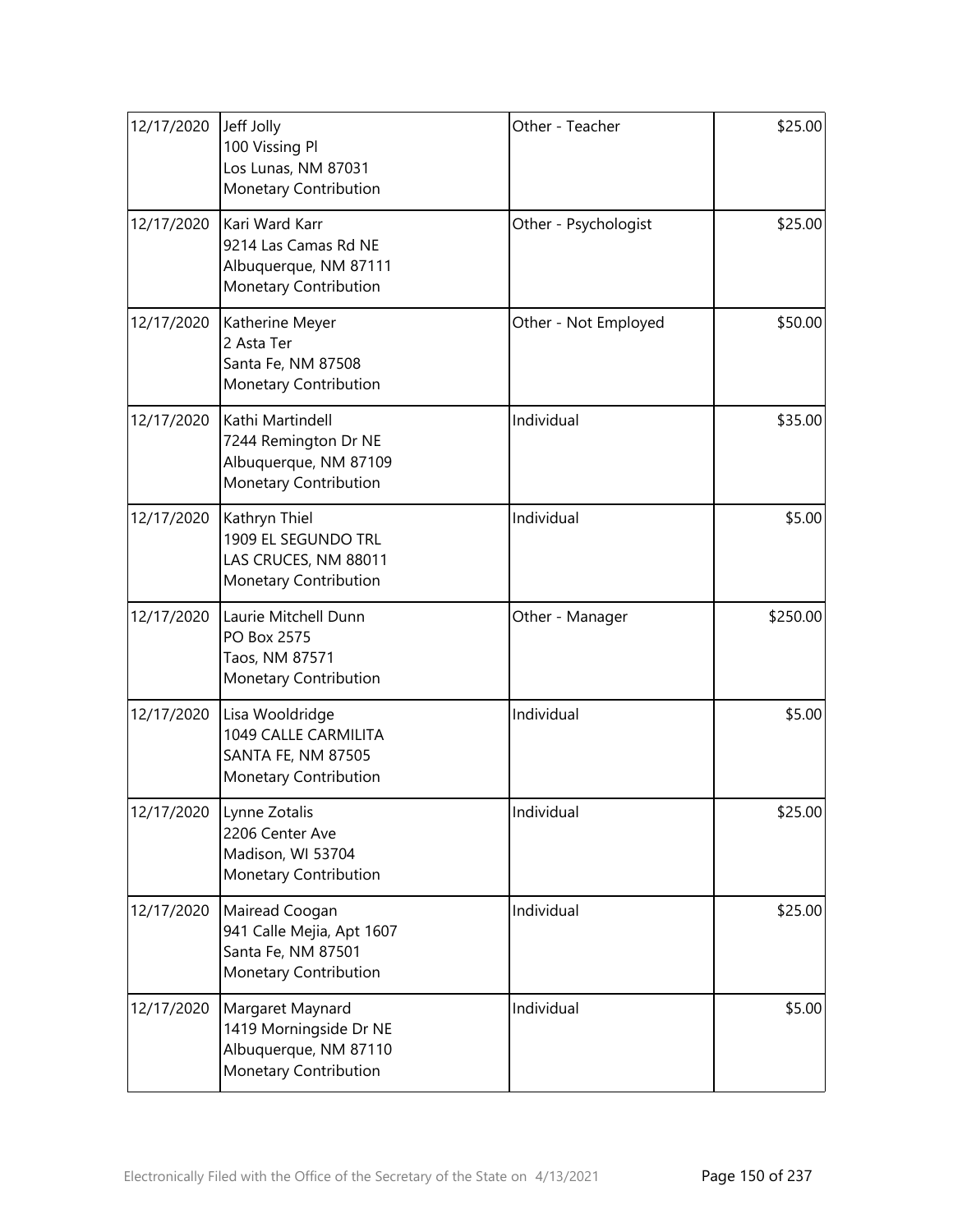| 12/17/2020 | Mary I. Urvanejo<br>1486 Camino de la Tierra<br>Corrales, NM 87048<br>Monetary Contribution | Other - Not Employed    | \$50.00 |
|------------|---------------------------------------------------------------------------------------------|-------------------------|---------|
| 12/17/2020 | Mary Lane Leslie<br>PO Box 1047<br>El Prado, NM 87529<br>Monetary Contribution              | Other - Attorney        | \$50.00 |
| 12/17/2020 | Mary S. Campbell<br><b>PO BOX 220</b><br><b>DIXON, NM 87527</b><br>Monetary Contribution    | Other - Retired         | \$25.00 |
| 12/17/2020 | Michel B. Disco<br>2005 WHITE CLOUD ST NE<br>ALBUQUERQUE, NM 87112<br>Monetary Contribution | Individual              | \$25.00 |
| 12/17/2020 | Newell Ramsey<br>83 Moccasin Trl<br>Sandia Park, NM 87047<br>Monetary Contribution          | Other - Systems Analyst | \$25.00 |
| 12/17/2020 | Pamela J. Davis<br>PO Box 3741<br>Roswell, NM 88202<br>Monetary Contribution                | Individual              | \$25.00 |
| 12/17/2020 | Pat Hynes<br>7964 Soledad Canyon Ct<br>Las Cruces, NM 88011<br>Monetary Contribution        | Individual              | \$25.00 |
| 12/17/2020 | Peter Prince<br>208 CAMINO RIO<br><b>SANTA FE, NM 87501</b><br>Monetary Contribution        | Individual              | \$5.00  |
| 12/17/2020 | Pino Margaret<br>3919 PINON JAY CT NW<br>ALBUQUERQUE, NM 87120<br>Monetary Contribution     | Individual              | \$5.00  |
| 12/17/2020 | Roger Nieto<br>PO Box 1513<br>Pena Blanca, NM 87041<br>Monetary Contribution                | Individual              | \$10.00 |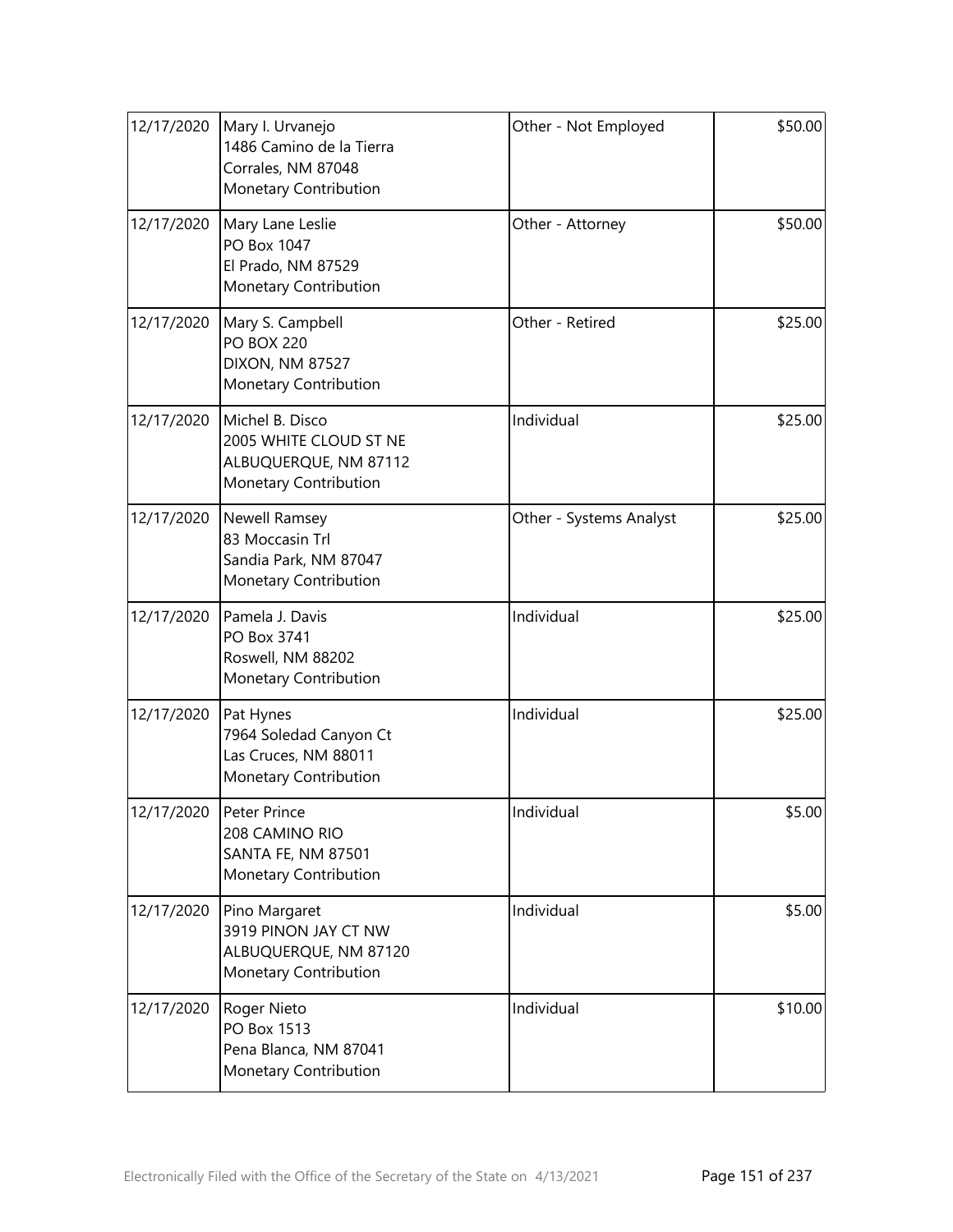| 12/17/2020 | <b>Ron Press</b><br>2024 CALLE LEJANO<br>SANTA FE, NM 87501<br>Monetary Contribution            | Individual           | \$25.00  |
|------------|-------------------------------------------------------------------------------------------------|----------------------|----------|
| 12/17/2020 | Rose A. Rowan<br>3014 San Rafael Ave SE<br>Albuquerque, NM 87106<br>Monetary Contribution       | Individual           | \$25.00  |
| 12/17/2020 | <b>Roswitha Hurst</b><br>109 S Avenue F<br>Portales, NM 88130<br>Monetary Contribution          | Individual           | \$15.00  |
| 12/17/2020 | Susan C. Feil<br>704 Laguna Blvd SW<br>Albuquerque, NM 87104<br>Monetary Contribution           | Individual           | \$100.00 |
| 12/17/2020 | Terreva Scoggins<br>4500 UT A SANTA ELENA<br>SANTA FE, NM 87507<br>Monetary Contribution        | Individual           | \$5.00   |
| 12/17/2020 | Yolanda Trujillo<br>1316B N Prince Dr<br>Espanola, NM 87532<br>Monetary Contribution            | Individual           | \$5.00   |
| 12/18/2020 | Don Mount<br>1309 Gragg Ln<br>Concord, CA 94518<br>Monetary Contribution                        | Other - Not Employed | \$250.00 |
| 12/18/2020 | Eileen Thatcher<br>928 H St<br>Arcata, CA 95521<br>Monetary Contribution                        | Individual           | \$25.00  |
| 12/18/2020 | Gilbert Archuleta<br><b>PO BOX 575</b><br>ESPANOLA, NM 87532<br>Monetary Contribution           | Individual           | \$125.00 |
| 12/18/2020 | Jeffrey Johnston<br>13436 Pinnacle View Pl NE<br>Albuquerque, NM 87112<br>Monetary Contribution | Individual           | \$5.00   |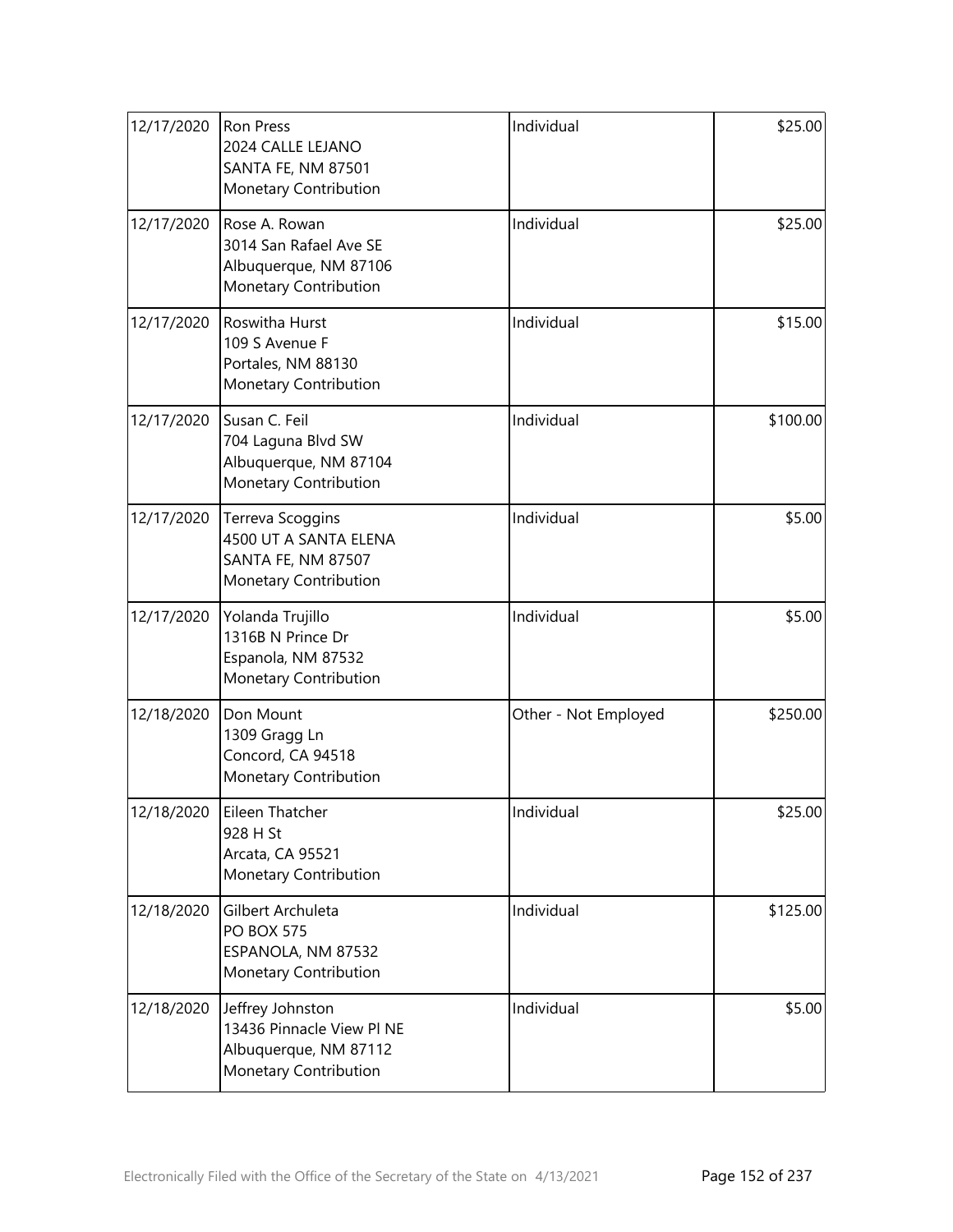| 12/18/2020 | John Davis<br>707 Talon Ct NE<br>Rio Rancho, NM 87144<br>Monetary Contribution              | Individual      | \$100.00 |
|------------|---------------------------------------------------------------------------------------------|-----------------|----------|
| 12/18/2020 | Kristine Watley<br>10508 PROSPECT AVE NE<br>ALBUQUERQUE, NM 87112<br>Monetary Contribution  | Individual      | \$5.00   |
| 12/18/2020 | Marvin Tull<br><b>PO BOX 447</b><br>EL RITO, NM 87530<br>Monetary Contribution              | Individual      | \$25.00  |
| 12/18/2020 | Maureen Rawn<br>59 SANDIA LN<br>PLACITAS, NM 87043<br>Monetary Contribution                 | Individual      | \$25.00  |
| 12/18/2020 | Myra Prescott<br>8915 VIA DEL ORO SW<br>ALBUQUERQUE, NM 87121<br>Monetary Contribution      | Individual      | \$5.00   |
| 12/18/2020 | Oswald Werner<br>250 E Alameda St, Unit 3319<br>Santa Fe, NM 87501<br>Monetary Contribution | Individual      | \$50.00  |
| 12/18/2020 | <b>Steve Lewis</b><br>5015 ROYENE AVE NE<br>ALBUQUERQUE, NM 87110<br>Monetary Contribution  | Individual      | \$25.00  |
| 12/18/2020 | Steven Lee<br>1251 Turk St, Apt 1118<br>San Francisco, CA 94115<br>Monetary Contribution    | Individual      | \$2.00   |
| 12/18/2020 | William Armstrong<br>PO Box 71<br>Tesuque, NM 87574<br>Monetary Contribution                | Individual      | \$25.00  |
| 12/19/2020 | Albert G. Tyson<br>8416 DISNEY PL NE<br>ALBUQUERQUE, NM 87122<br>Monetary Contribution      | Other - Retired | \$20.22  |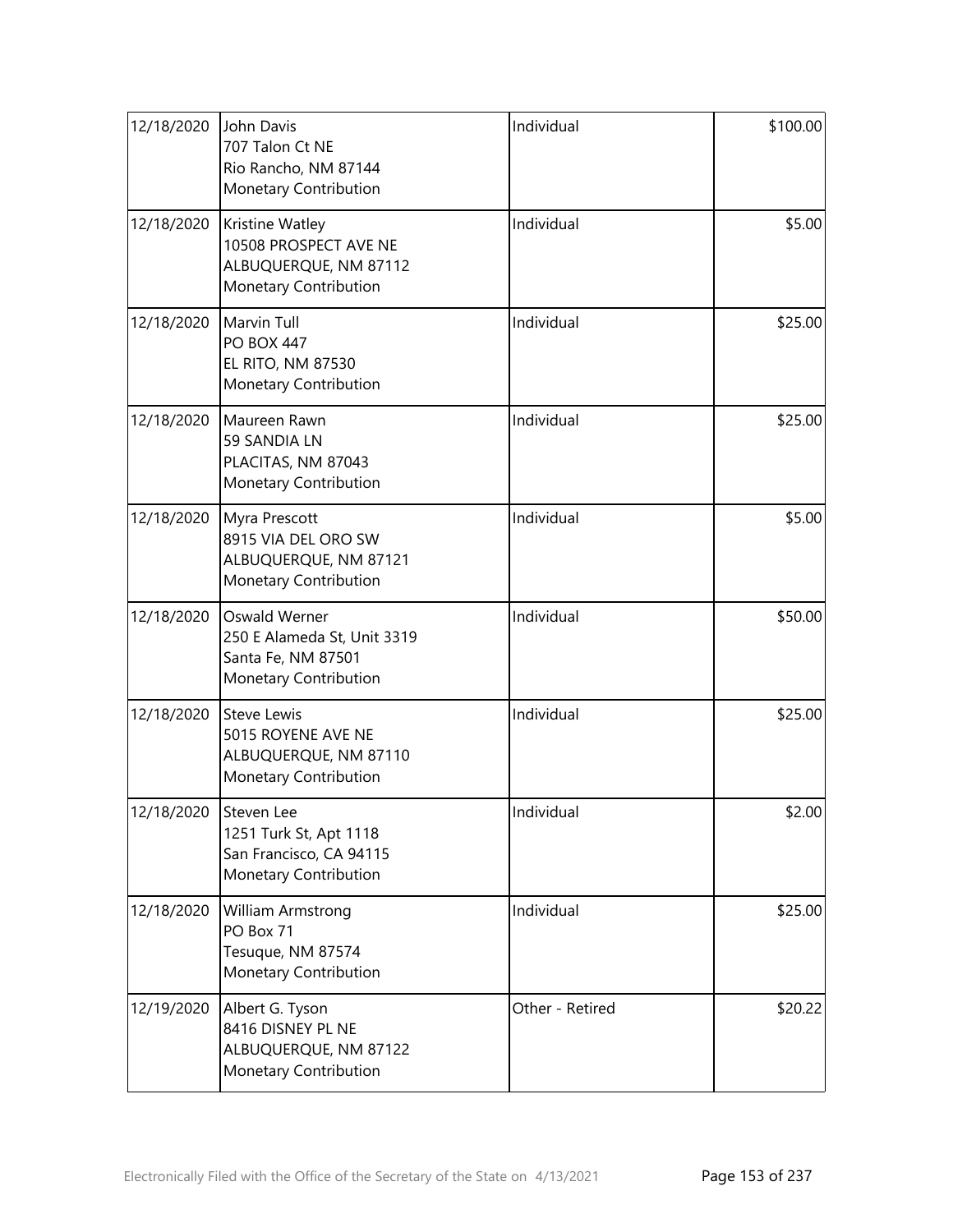| 12/19/2020 | Alice E. Powsner<br>2454 Cedar St<br>Berkeley, CA 94708<br>Monetary Contribution                | Individual | \$25.00 |
|------------|-------------------------------------------------------------------------------------------------|------------|---------|
| 12/19/2020 | Alice Martin<br>4205 DERRY CT NW<br>ALBUQUERQUE, NM 87114<br>Monetary Contribution              | Individual | \$5.00  |
| 12/19/2020 | Andrew Ribaudo<br>2519 PETALUMA AVE<br>LAS CRUCES, NM 88011<br>Monetary Contribution            | Individual | \$5.00  |
| 12/19/2020 | Anika Martinez<br>2607 WITHINGTON PEAK DR NE<br>RIO RANCHO, NM 87144<br>Monetary Contribution   | Individual | \$5.00  |
| 12/19/2020 | Ann & David Trigg<br>71 Qualla Hills Rd<br>Whittier, NC 28789<br>Monetary Contribution          | Individual | \$5.00  |
| 12/19/2020 | Anthony Carrato<br>11909 Blue Ribbon Rd SE<br>Albuquerque, NM 87123<br>Monetary Contribution    | Individual | \$25.00 |
| 12/19/2020 | Arlene Baiza<br>24052 SKYLAND DR<br>CRESTLINE, CA 92325<br>Monetary Contribution                | Individual | \$5.00  |
| 12/19/2020 | Arlene Baiza<br>24052 SKYLAND DR<br>CRESTLINE, CA 92325<br>Monetary Contribution                | Individual | \$25.00 |
| 12/19/2020 | Beth Leary<br>805 GRANADA ST<br>SOCORRO, NM 87801<br>Monetary Contribution                      | Individual | \$5.00  |
| 12/19/2020 | Betty E. Gobeille<br><b>160 TIERRA ENCANTADA</b><br>CORRALES, NM 87048<br>Monetary Contribution | Individual | \$25.00 |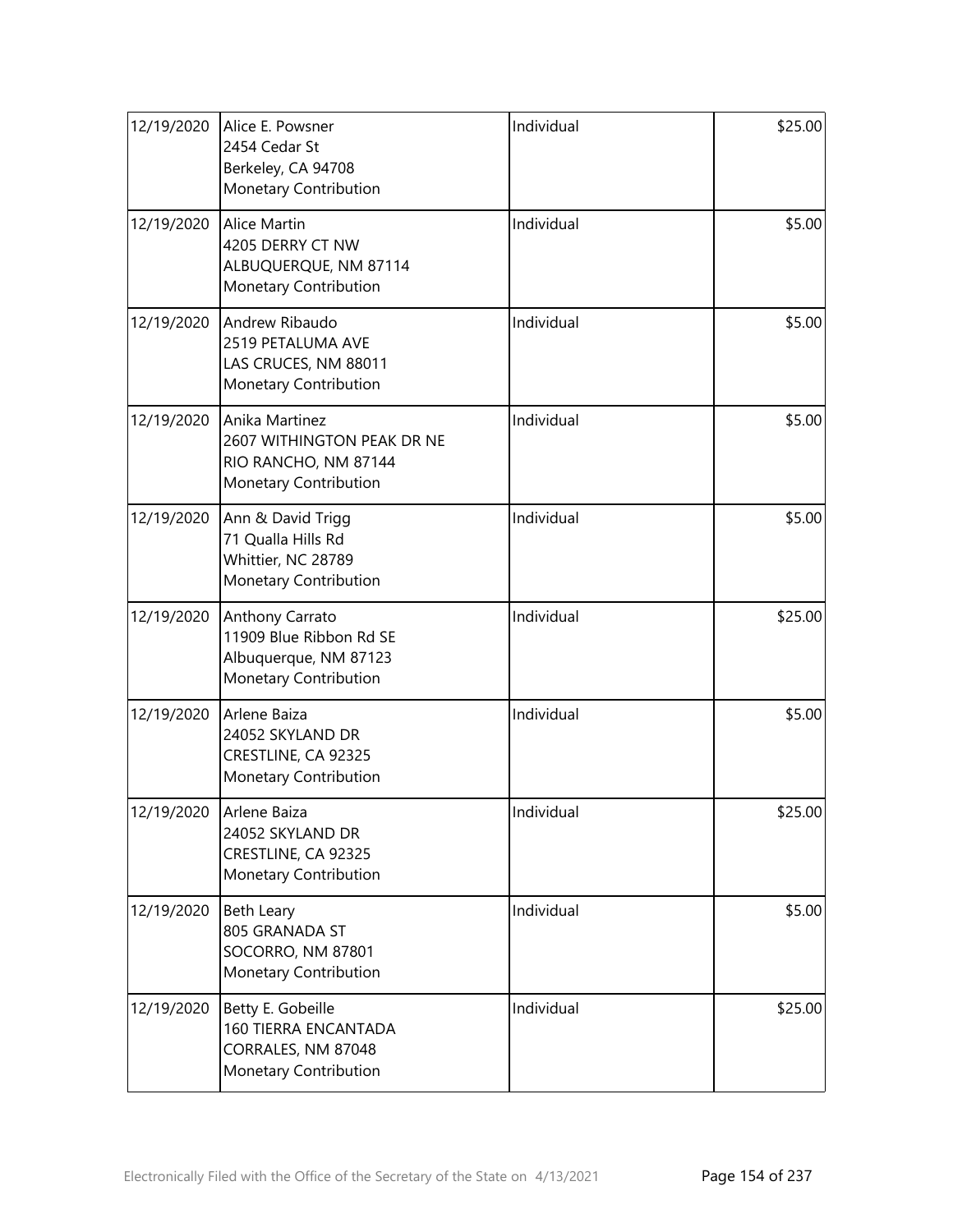| 12/19/2020 | Celena Cordova<br>5741 Osuna Rd NE, Apt 607<br>Albuquerque, NM 87109<br>Monetary Contribution          | Individual | \$5.00  |
|------------|--------------------------------------------------------------------------------------------------------|------------|---------|
| 12/19/2020 | Charlene West<br>19B Chambon Rd<br>Lemitar, NM 87823<br>Monetary Contribution                          | Individual | \$5.00  |
| 12/19/2020 | Charles D. Young<br>21 LODGE RD<br>TAOS, NM 87571<br>Monetary Contribution                             | Individual | \$5.00  |
| 12/19/2020 | Cindy Pendrey<br>PO Box 9150<br>Albuquerque, NM 87119<br>Monetary Contribution                         | Individual | \$5.00  |
| 12/19/2020 | Cliff Keller<br><b>PO BOX 984</b><br>SANTA CRUZ, NM 87567<br>Monetary Contribution                     | Individual | \$5.00  |
| 12/19/2020 | Connie Desouza<br>8201 Golf Course Rd NW, Ste D3 184<br>Albuquerque, NM 87120<br>Monetary Contribution | Individual | \$5.00  |
| 12/19/2020 | Cynthia Mayes<br>6230 DOLLY VARDEN LN<br>POLLOCK PINES, CA 95726<br>Monetary Contribution              | Individual | \$15.00 |
| 12/19/2020 | Dale W. Gunn<br>PO BOX 31938<br>SANTA FE, NM 87594<br>Monetary Contribution                            | Individual | \$10.00 |
| 12/19/2020 | Dan Hale<br>1413 Hiawatha Dr NE<br>Albuquerque, NM 87112<br>Monetary Contribution                      | Individual | \$25.00 |
| 12/19/2020 | Daniel Lovato<br>9701 SAMIA ST NW<br>ALBUQUERQUE, NM 87114<br>Monetary Contribution                    | Individual | \$5.00  |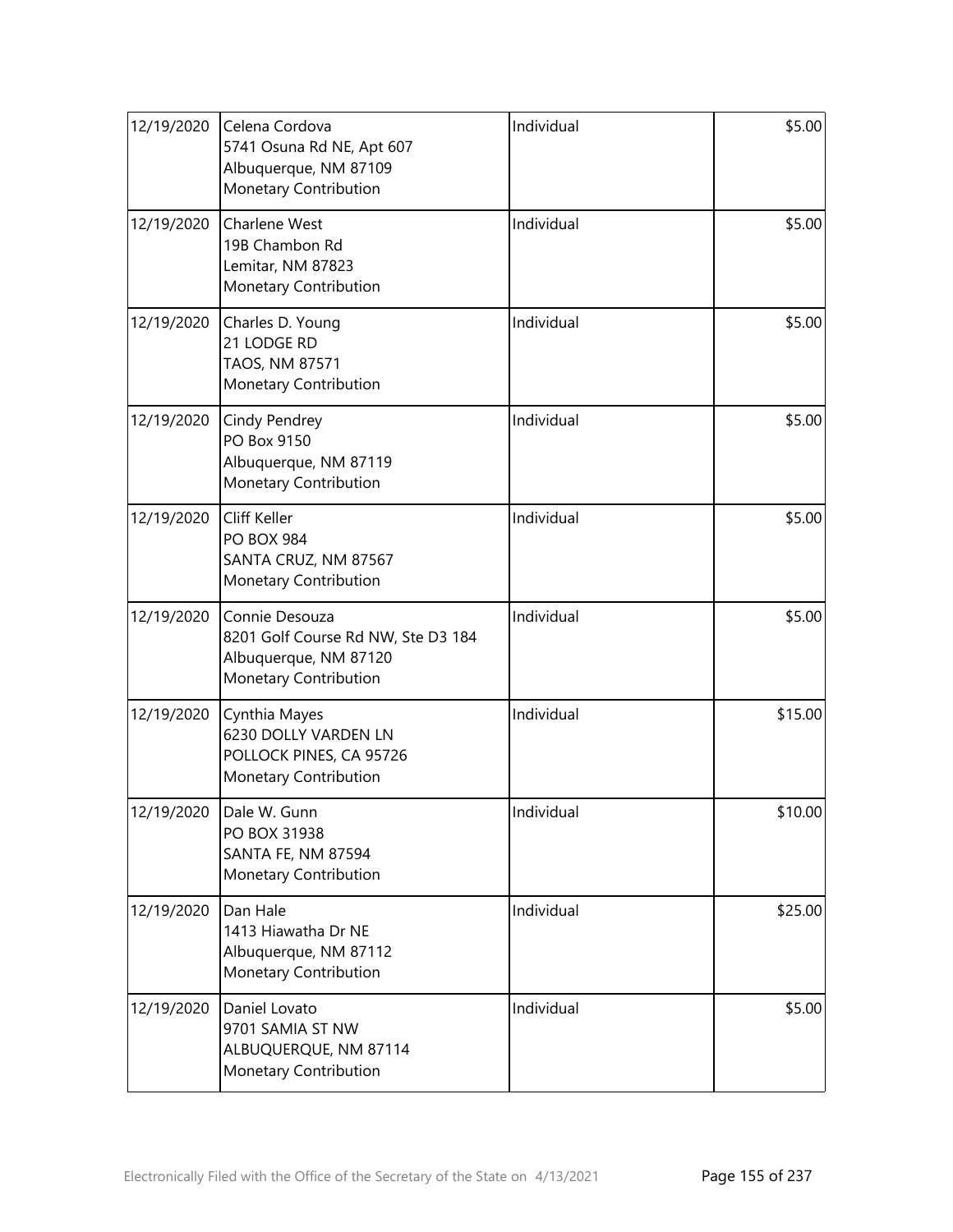| 12/19/2020 | Daniel Vigil<br>8120 OAKLAND AVE NE<br>ALBUQUERQUE, NM 87122<br>Monetary Contribution            | Individual                         | \$5.00   |
|------------|--------------------------------------------------------------------------------------------------|------------------------------------|----------|
| 12/19/2020 | Daphne Johnson<br>4815 SUMMERLIN RD NW<br>ALBUQUERQUE, NM 87114<br><b>Monetary Contribution</b>  | Individual                         | \$5.00   |
| 12/19/2020 | Darlene Velicki<br>1803 Mann St<br>Santa Fe, NM 87505<br>Monetary Contribution                   | Individual                         | \$25.00  |
| 12/19/2020 | David Frawley<br>2095 PASEO PRIMERO<br><b>SANTA FE, NM 87501</b><br><b>Monetary Contribution</b> | Individual                         | \$25.00  |
| 12/19/2020 | David M. Montoya<br>1503 San Patricio Ave SW<br>Albuquerque, NM 87104<br>Monetary Contribution   | Other - Chief Executive<br>Officer | \$250.00 |
| 12/19/2020 | Deborah Candelaria<br>2821 Camino Principe<br>Santa Fe, NM 87507<br>Monetary Contribution        | Individual                         | \$10.00  |
| 12/19/2020 | Deborah Gothia<br>22 E VIA PLAZA NUEVA<br>SANTA FE, NM 87507<br>Monetary Contribution            | Individual                         | \$5.00   |
| 12/19/2020 | Debra Pierce<br>3321 SQUAW MOUNTAIN DR<br>LAS CRUCES, NM 88011<br>Monetary Contribution          | Individual                         | \$5.00   |
| 12/19/2020 | Diale Fomukong<br>454 MINTURN LOOP NE<br>RIO RANCHO, NM 87124<br>Monetary Contribution           | Individual                         | \$5.00   |
| 12/19/2020 | Diego Medina<br>717 La Charles Dr NE<br>Albuquerque, NM 87123<br>Monetary Contribution           | Individual                         | \$5.00   |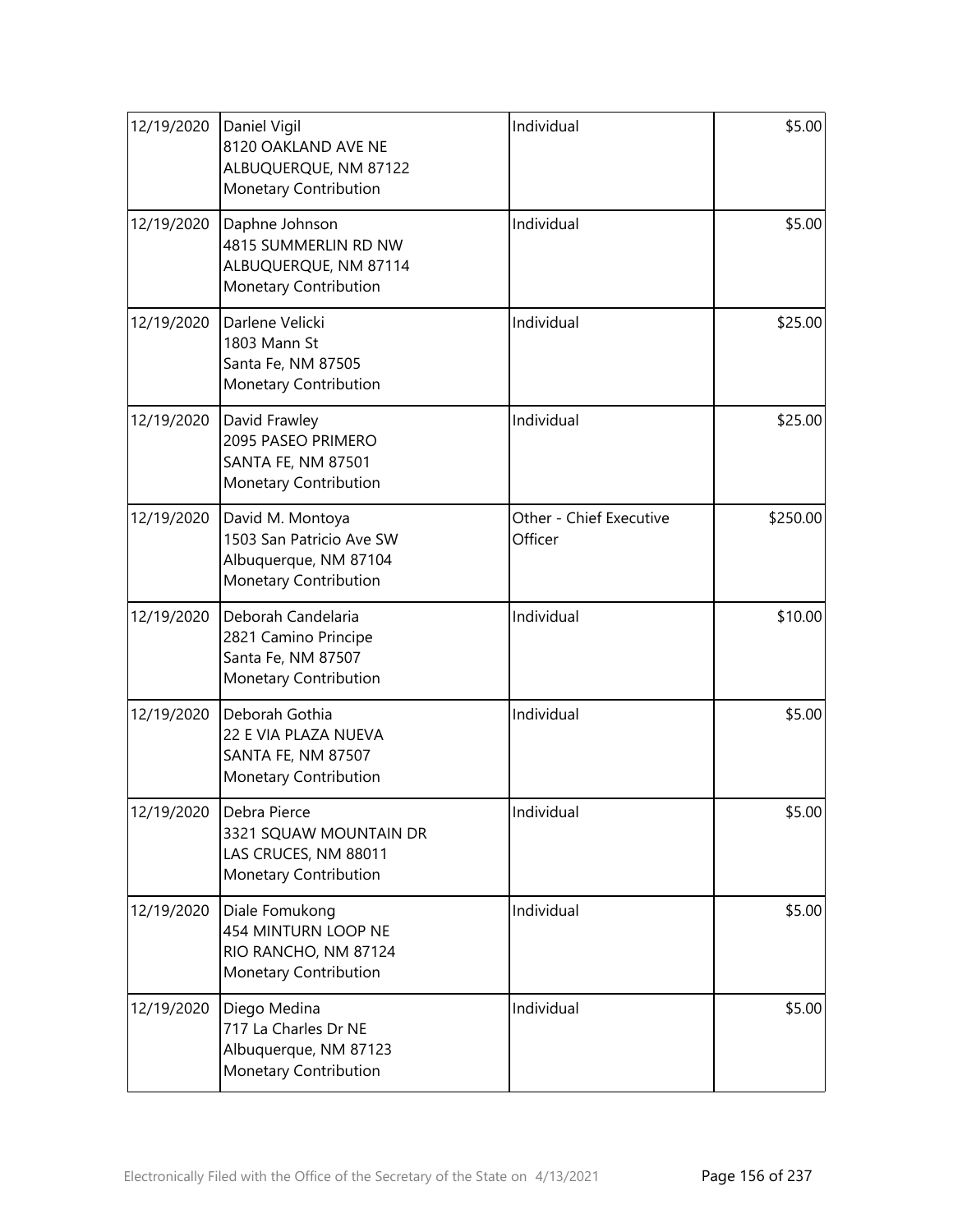| 12/19/2020 | <b>Emily Stern</b><br>1313 Declovina St<br>Santa Fe, NM 87505<br>Monetary Contribution    | Individual | \$5.00  |
|------------|-------------------------------------------------------------------------------------------|------------|---------|
| 12/19/2020 | Erin Chavez<br>3608 PIERMONT DR NE<br>ALBUQUERQUE, NM 87111<br>Monetary Contribution      | Individual | \$5.00  |
| 12/19/2020 | Francis Olsen<br>209 Harvard Dr SE<br>Albuquerque, NM 87106<br>Monetary Contribution      | Individual | \$5.00  |
| 12/19/2020 | Frank Pezzano<br>6901 LUZ DEL SOL PL NW<br>ALBUQUERQUE, NM 87114<br>Monetary Contribution | Individual | \$25.00 |
| 12/19/2020 | <b>Frank Rivas</b><br>PO BOX 1235<br>WILDWOOD, FL 34785<br>Monetary Contribution          | Individual | \$2.00  |
| 12/19/2020 | Fredda Rosenberg<br>45 Broken Arrow Pl<br>Sandia Park, NM 87047<br>Monetary Contribution  | Individual | \$25.00 |
| 12/19/2020 | <b>Gretta Thomas</b><br>821 Adams St NE<br>Albuquerque, NM 87110<br>Monetary Contribution | Individual | \$10.00 |
| 12/19/2020 | Hideko Amasaki<br>2125 Ridgeview Cir<br>Santa Fe, NM 87505<br>Monetary Contribution       | Individual | \$25.00 |
| 12/19/2020 | J. Chambers<br>3501 Meridian Ave N<br>Seattle, WA 98103<br>Monetary Contribution          | Individual | \$5.00  |
| 12/19/2020 | Janet Carter<br>12 RED HILLS LN<br><b>SANTA FE, NM 87505</b><br>Monetary Contribution     | Individual | \$25.00 |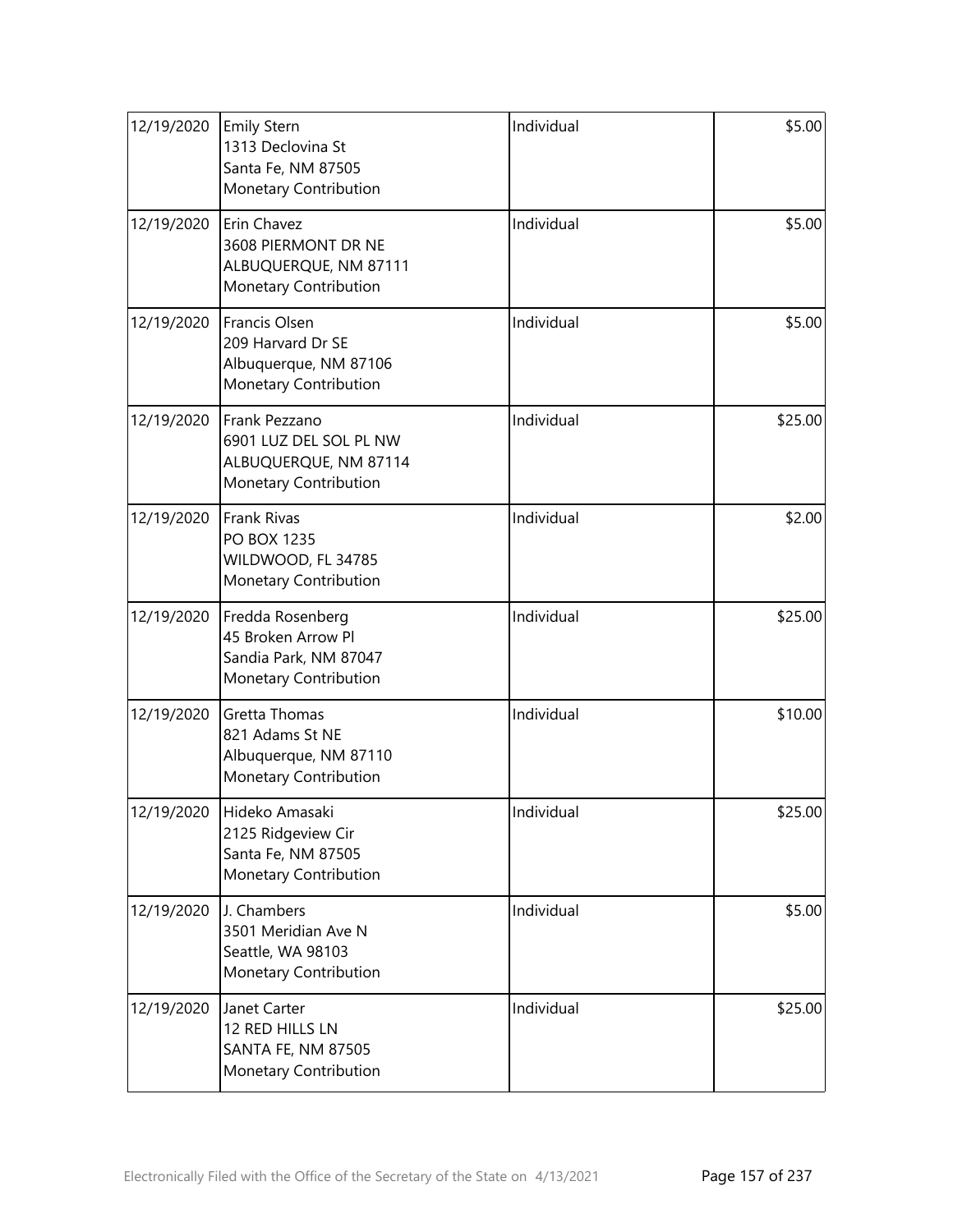| 12/19/2020 | Janet Lapierre<br>8 HACIENDA DEL CANON<br><b>SANTA FE, NM 87506</b><br>Monetary Contribution       | Other - Not Employed            | \$500.00 |
|------------|----------------------------------------------------------------------------------------------------|---------------------------------|----------|
| 12/19/2020 | Janis Hirsh<br>9 CALLE LA PAZ<br>PLACITAS, NM 87043<br>Monetary Contribution                       | Individual                      | \$5.00   |
| 12/19/2020 | Jeanette Saiz<br>908 VUELTA DEL SUR<br>SANTA FE, NM 87507<br>Monetary Contribution                 | Individual                      | \$10.00  |
| 12/19/2020 | Jennifer Stennis<br>2674 VIA CABALLERO DEL NORTE<br>SANTA FE, NM 87505<br>Monetary Contribution    | Individual                      | \$25.00  |
| 12/19/2020 | Jerald Himes<br>12800 Comanche Rd NE, Unit 18<br>Albuquerque, NM 87111<br>Monetary Contribution    | Individual                      | \$25.00  |
| 12/19/2020 | Jim Cameron<br>1008 SUMMIT DR NE<br>ALBUQUERQUE, NM 87106<br>Monetary Contribution                 | Individual                      | \$25.00  |
| 12/19/2020 | Joe Bentley<br>600 Alcalde Pl SW, Unit 3C<br>Albuquerque, NM 87104<br><b>Monetary Contribution</b> | Individual                      | \$50.00  |
| 12/19/2020 | John Fabry<br>1201 ALVARADO WAY<br>BERNALILLO, NM 87004<br>Monetary Contribution                   | Individual                      | \$5.00   |
| 12/19/2020 | John Mazzola<br>21 Woodbriar<br>Cedar Crest, NM 87008<br>Monetary Contribution                     | Other - Construction<br>Manager | \$25.00  |
| 12/19/2020 | John Papadakis<br>8031 CAMILLE AVE NW<br>ALBUQUERQUE, NM 87120<br>Monetary Contribution            | Individual                      | \$25.00  |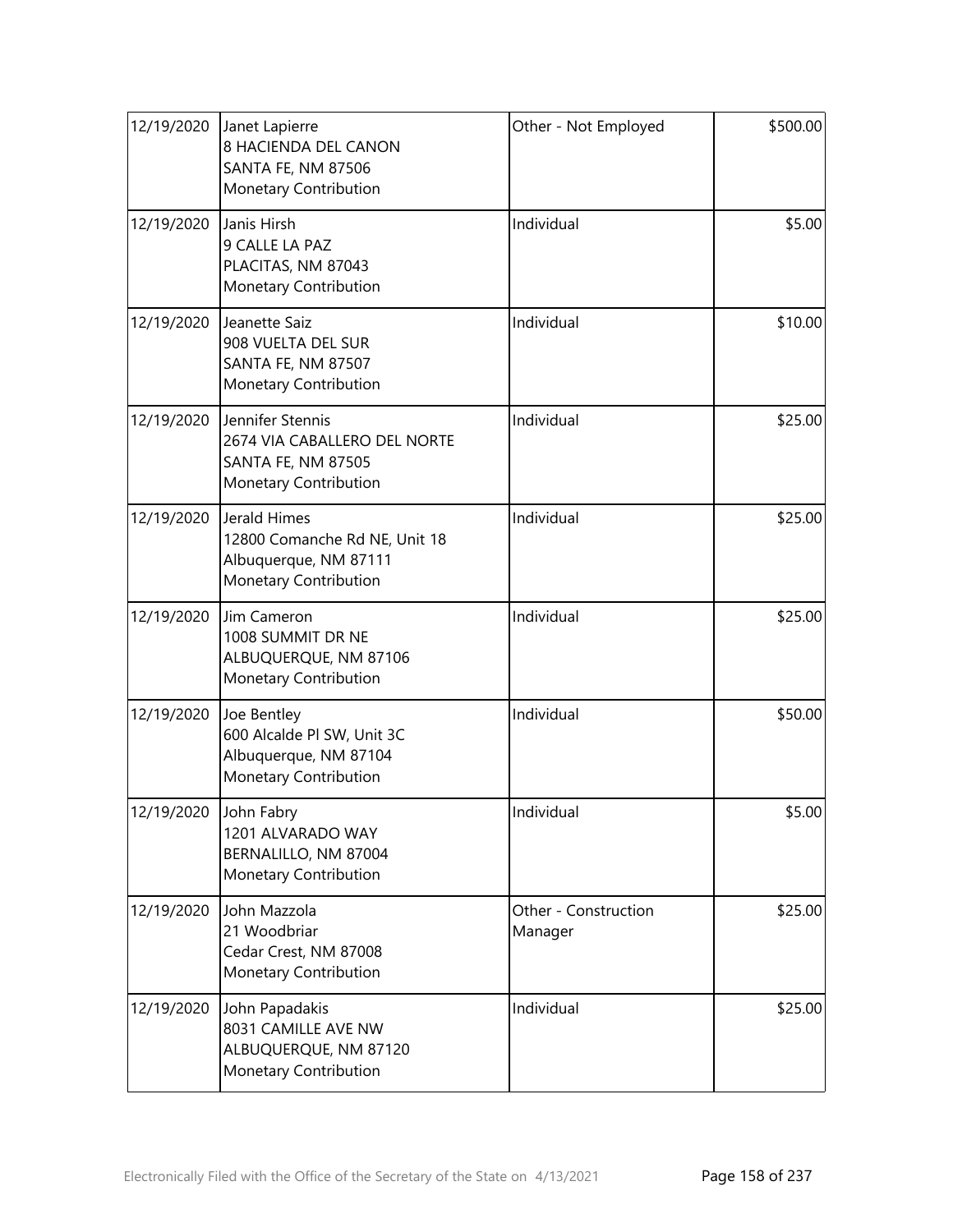| 12/19/2020 | Jonathan Fox<br>8207 Ruidoso Rd NE<br>Albuquerque, NM 87109<br>Monetary Contribution                          | Individual | \$20.00 |
|------------|---------------------------------------------------------------------------------------------------------------|------------|---------|
| 12/19/2020 | Joseph Bova<br>2 GAVILAN CT<br><b>SANTA FE, NM 87508</b><br>Monetary Contribution                             | Individual | \$10.00 |
| 12/19/2020 | Joseph Charles<br>PO BOX 3753<br>LAS VEGAS, NM 87701<br>Monetary Contribution                                 | Individual | \$25.00 |
| 12/19/2020 | Kandy Aboud<br>4209 FIREWEED DR<br>LAS CRUCES, NM 88007<br>Monetary Contribution                              | Individual | \$5.00  |
| 12/19/2020 | Karen C. Stuber<br>1220 12th St NW<br>Albuquerque, NM 87104<br>Monetary Contribution                          | Individual | \$10.00 |
| 12/19/2020 | Karen Chlebowski<br>79 Party Time Pl<br>Las Cruces, NM 88005<br>Monetary Contribution                         | Individual | \$5.00  |
| 12/19/2020 | Kate Johnson<br>2417 ALVARADO DR NE<br>ALBUQUERQUE, NM 87110<br>Monetary Contribution                         | Individual | \$5.00  |
|            | 12/19/2020  Kathleen Park<br>3305 Calle Cuervo NW, Apt 1216<br>Albuquerque, NM 87114<br>Monetary Contribution | Individual | \$25.00 |
| 12/19/2020 | Kathy Loper<br>3670 Mission Montana Dr<br>San Diego, CA 92120<br>Monetary Contribution                        | Individual | \$5.00  |
| 12/19/2020 | Kenneth A. Balizer<br>1912 TIERRA VIDA PL NW<br>ALBUQUERQUE, NM 87107<br>Monetary Contribution                | Individual | \$15.00 |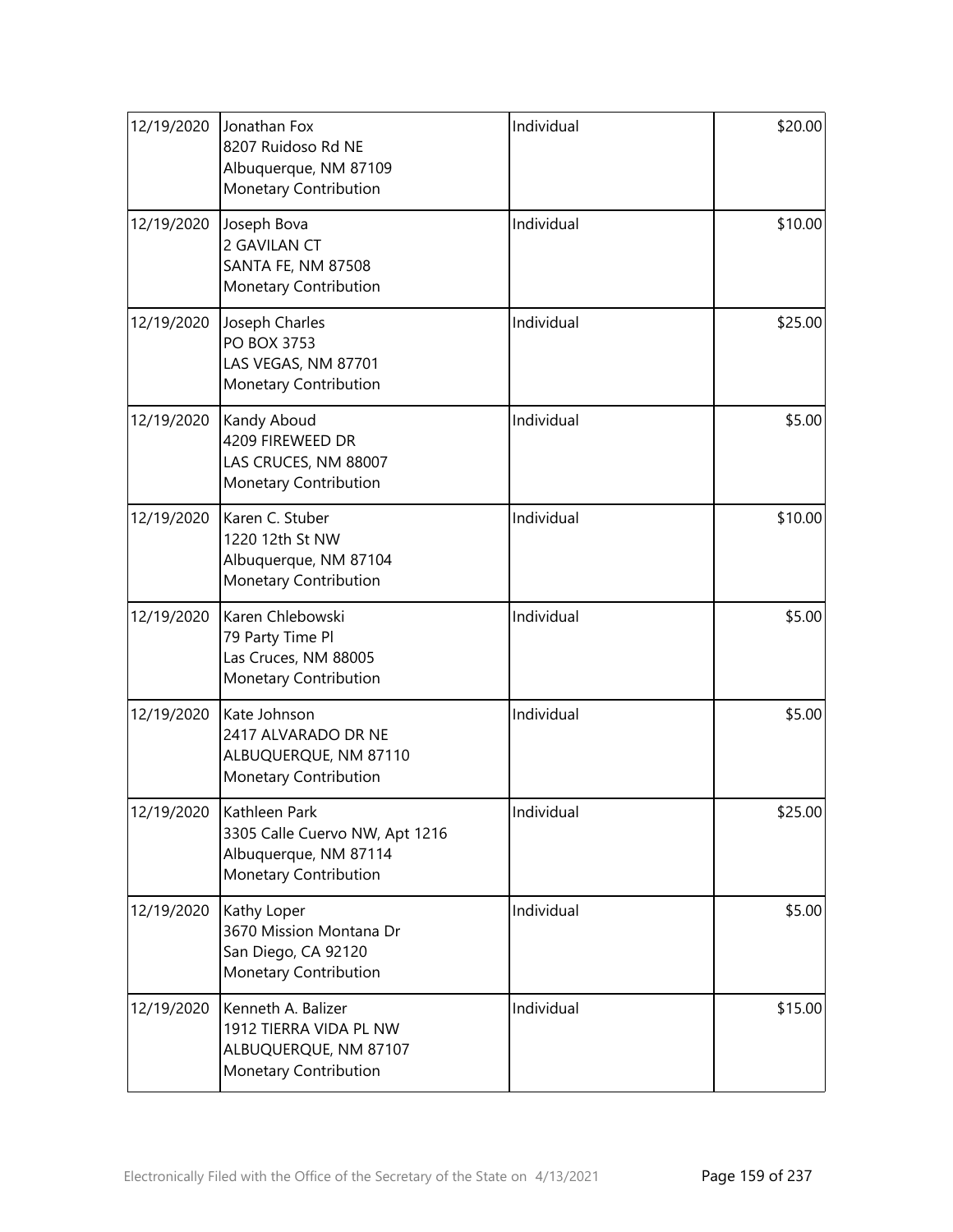| 12/19/2020 | Lana Bobele<br>91 Marquez Rd<br>Los Lunas, NM 87031<br>Monetary Contribution                     | Individual | \$25.00  |
|------------|--------------------------------------------------------------------------------------------------|------------|----------|
| 12/19/2020 | Laurie Bunker<br>PO BOX 1469<br><b>RATON, NM 87740</b><br>Monetary Contribution                  | Individual | \$5.00   |
| 12/19/2020 | Lily Hugar<br>100 VILLA VERDE DR SE<br>RIO RANCHO, NM 87124<br>Monetary Contribution             | Individual | \$25.00  |
| 12/19/2020 | Linda Deniston-Peavler<br>PO BOX 1091<br>BUENA VISTA, CO 81211<br>Monetary Contribution          | Individual | \$5.00   |
| 12/19/2020 | Linde Schuster<br>1210 N 1ST ST<br><b>RATON, NM 87740</b><br>Monetary Contribution               | Individual | \$50.00  |
| 12/19/2020 | Lois Hix<br>3600 Old Airport Rd NW, Apt 1304<br>Albuquerque, NM 87114<br>Monetary Contribution   | Individual | \$5.00   |
| 12/19/2020 | Margarita Castillo<br>16 CODY RD<br>PERALTA, NM 87042<br>Monetary Contribution                   | Individual | \$25.00  |
|            | 12/19/2020   Marie D. Levy<br>5570 E Pima St<br>Tucson, AZ 85712<br><b>Monetary Contribution</b> | Individual | \$25.00  |
| 12/19/2020 | Mark J. Fidel<br>4808 PIEDRA ROSA ST NE<br>ALBUQUERQUE, NM 87111-2118<br>Monetary Contribution   | Individual | \$100.00 |
| 12/19/2020 | Mark Richmond<br>281 Connie Ave<br>Los Alamos, NM 87547<br>Monetary Contribution                 | Individual | \$25.00  |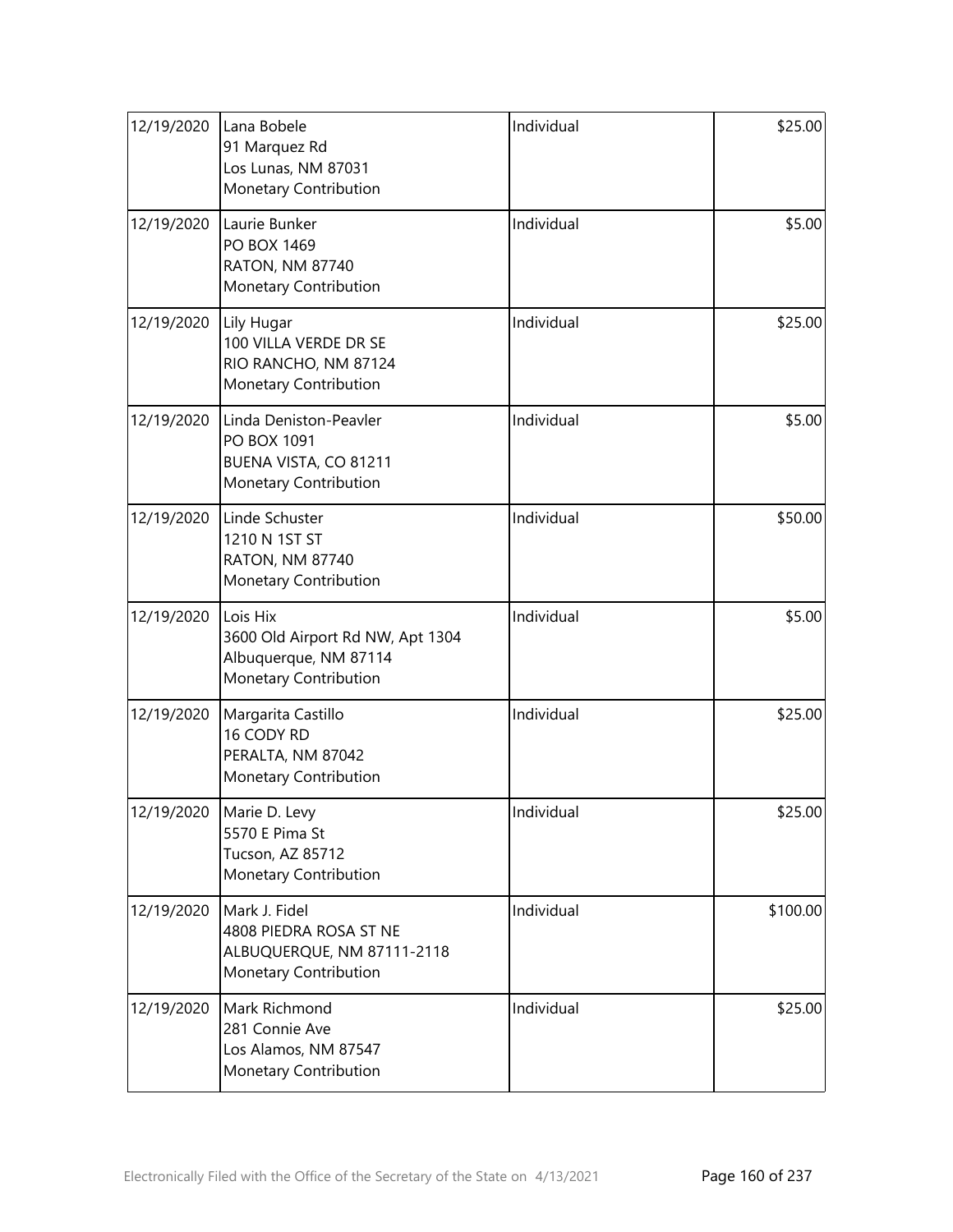| 12/19/2020 | Marsha Colby<br>21 Gable Ln<br>Lafayette, CA 94549<br>Monetary Contribution                          | Individual | \$15.00 |
|------------|------------------------------------------------------------------------------------------------------|------------|---------|
| 12/19/2020 | Mary Kate Lamothe<br>828 TRUMAN ST NE<br>ALBUQUERQUE, NM 87110<br>Monetary Contribution              | Individual | \$15.00 |
| 12/19/2020 | <b>Michael Perkins</b><br>6551 Sahchu St<br>Cochiti Lake, NM 87083<br>Monetary Contribution          | Individual | \$25.00 |
| 12/19/2020 | <b>Monica Robbins</b><br>1711 CALLEJON ZENAIDA<br><b>SANTA FE, NM 87501</b><br>Monetary Contribution | Individual | \$5.00  |
| 12/19/2020 | Patricia Huddleston<br>6431 Vooscane Ave<br>Cochiti Lake, NM 87083<br>Monetary Contribution          | Individual | \$5.00  |
| 12/19/2020 | Patrick McCarty<br>124 CLARK WAY<br>VACAVILLE, CA 95687<br>Monetary Contribution                     | Individual | \$5.00  |
| 12/19/2020 | Penny Gardner<br>PO Box 1122<br>La Veta, CO 81055<br>Monetary Contribution                           | Individual | \$25.00 |
| 12/19/2020 | Petrina Nelson<br>1207 W Union Ave, Unit 6<br>Las Cruces, NM 88005<br>Monetary Contribution          | Individual | \$5.00  |
| 12/19/2020 | Phyllis Knight<br>53 Homesteads Rd<br>Placitas, NM 87043-9229<br>Monetary Contribution               | Individual | \$25.00 |
| 12/19/2020 | Ramona Cordova<br>5817 STRATFORD AVE NW<br>ALBUQUERQUE, NM 87114<br>Monetary Contribution            | Individual | \$5.00  |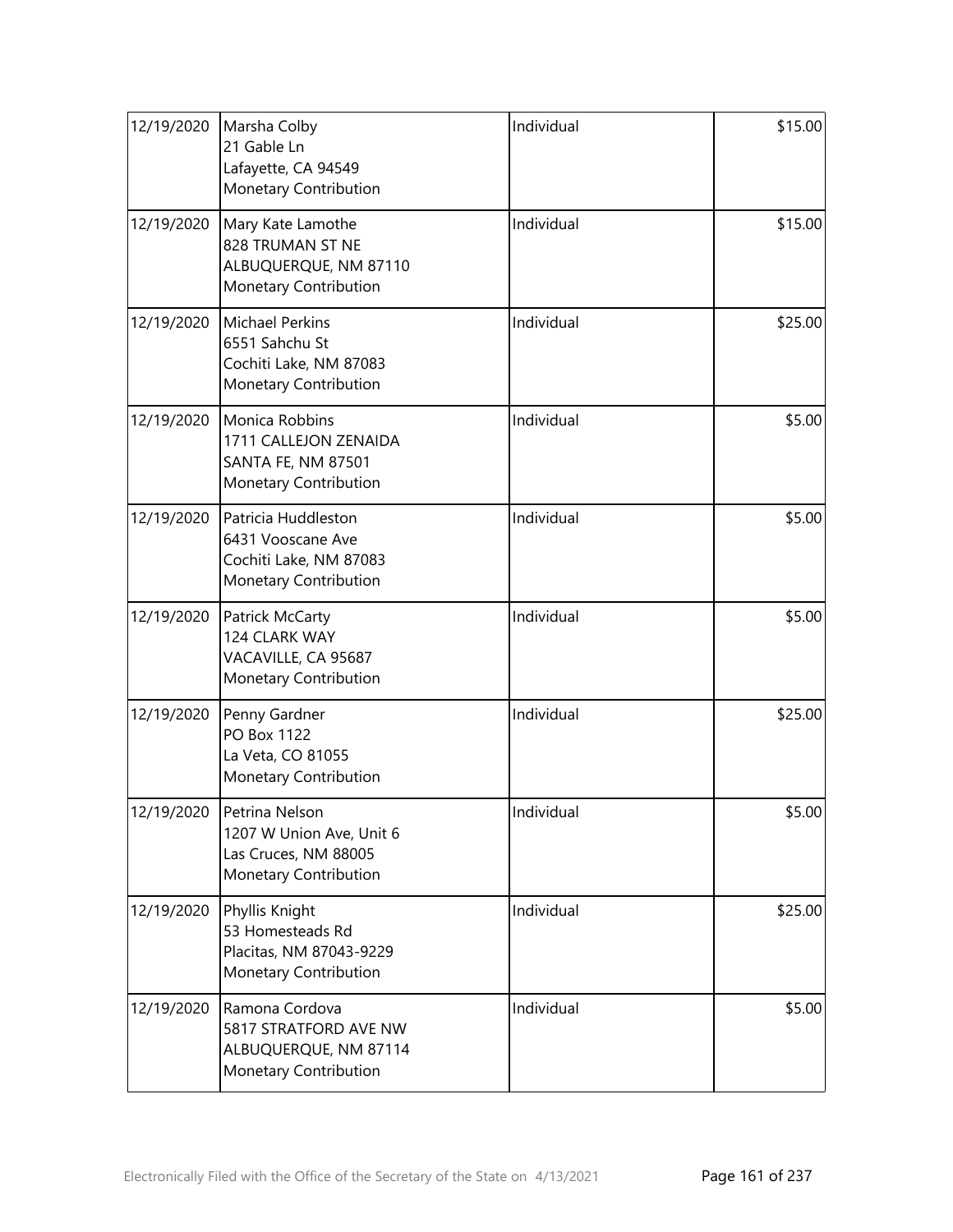| 12/19/2020 | Richard R. Vigliano<br>1205 COPPER AVE NE<br>ALBUQUERQUE, NM 87106<br>Monetary Contribution       | Individual        | \$25.00  |
|------------|---------------------------------------------------------------------------------------------------|-------------------|----------|
| 12/19/2020 | Robert Bruen<br>7 Avenida Vista Grande, # B7<br>Santa Fe, NM 87508<br>Monetary Contribution       | Individual        | \$5.00   |
| 12/19/2020 | Robert N. Meyer<br>5114 La Cueva Mine Trl<br>Las Cruces, NM 88011<br>Monetary Contribution        | Individual        | \$100.00 |
| 12/19/2020 | Robert Otto Valdez<br>1313 San Pablo St NE<br>Albuquerque, NM 87110<br>Monetary Contribution      | Other - Professor | \$100.00 |
| 12/19/2020 | Serenea Robare<br>515 Linda Vista Dr<br>Gallup, NM 87301<br>Monetary Contribution                 | Individual        | \$5.00   |
| 12/19/2020 | <b>Shelly Campbell</b><br>8345 NW 66th St, Unit B2496<br>Miami, FL 33166<br>Monetary Contribution | Individual        | \$5.00   |
| 12/19/2020 | Sheri Brace<br>12600 Dunes Rd SE, Apt B<br>Albuquerque, NM 87123<br>Monetary Contribution         | Individual        | \$5.00   |
| 12/19/2020 | Sheri Margulies-Semel<br>5040 Noche Bella Loop<br>Las Cruces, NM 88011<br>Monetary Contribution   | Individual        | \$5.00   |
| 12/19/2020 | Sheryl Harding<br><b>PO Box 772</b><br>Cuba, NM 87013<br>Monetary Contribution                    | Individual        | \$5.00   |
| 12/19/2020 | Shimon Waksman<br>612 VISTA ABAJO DR NE<br>ALBUQUERQUE, NM 87123<br>Monetary Contribution         | Individual        | \$25.00  |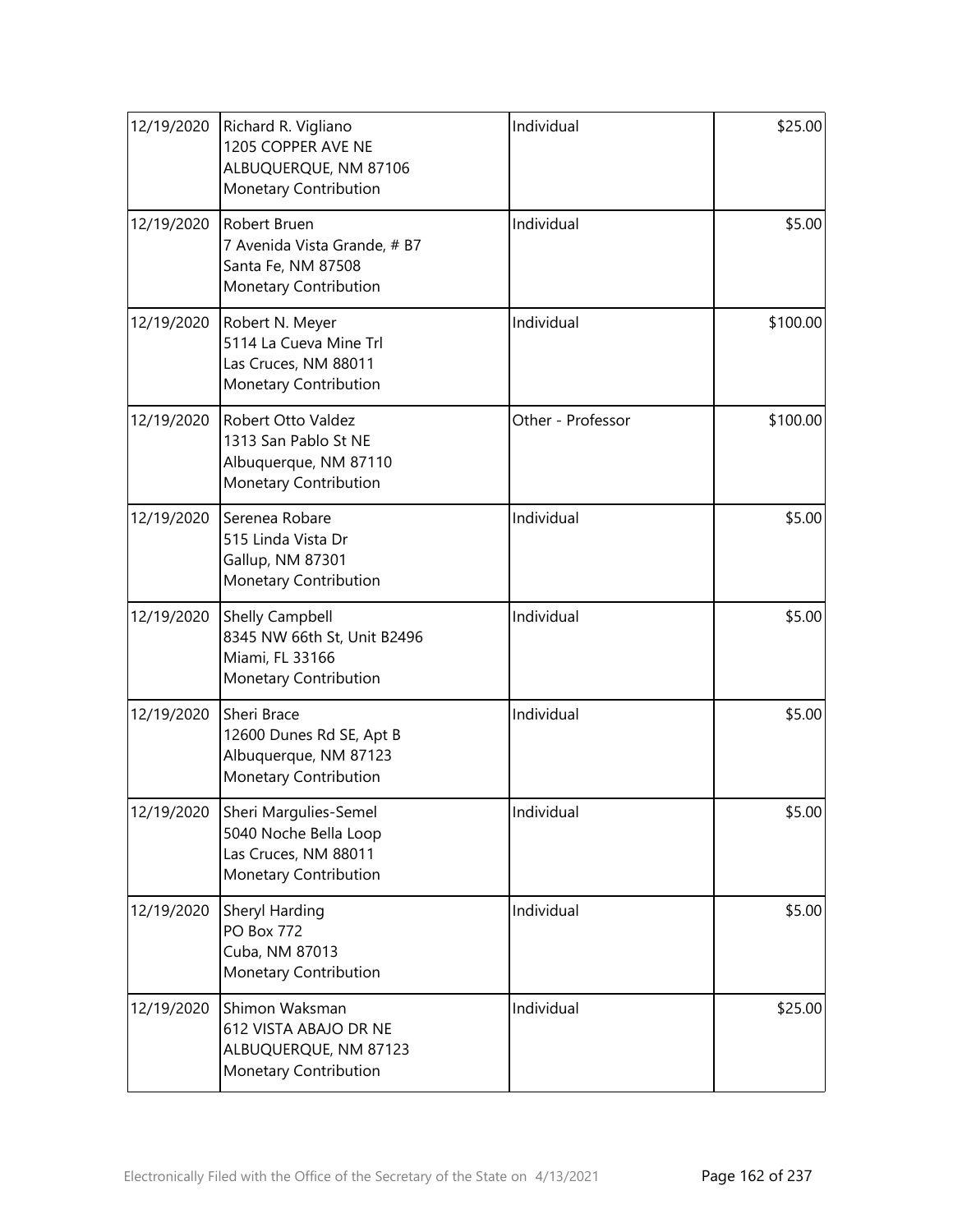| 12/19/2020 | Sophie Rane<br>833 LAFAYETTE DR NE<br>ALBUQUERQUE, NM 87106<br>Monetary Contribution           | Individual                  | \$5.00   |
|------------|------------------------------------------------------------------------------------------------|-----------------------------|----------|
| 12/19/2020 | Stelio Kitrilakis<br>630 27th St<br>San Francisco, CA 94131<br>Monetary Contribution           | Individual                  | \$25.00  |
| 12/19/2020 | Stephanie Dzur<br>PO Box 90661<br>Albuquerque, NM 87199<br>Monetary Contribution               | Other - Executive Assistant | \$100.00 |
| 12/19/2020 | <b>Steve Portnoy</b><br>7617 Journeyville Dr<br>Austin, TX 78735<br>Monetary Contribution      | Individual                  | \$25.00  |
| 12/19/2020 | Suellen Strale<br><b>PO BOX 977</b><br>CHIMAYO, NM 87522<br>Monetary Contribution              | Individual                  | \$25.00  |
| 12/19/2020 | <b>Tim Ruiz</b><br>3800 Willowood Dr<br>Charlotte, NC 28210<br>Monetary Contribution           | Individual                  | \$5.00   |
| 12/19/2020 | Tracie Wade<br>13 OAKHILL DR<br>SANDIA PARK, NM 87047<br>Monetary Contribution                 | Individual                  | \$25.00  |
| 12/19/2020 | Virginia Bush<br>809 BRANDING IRON ST SE<br>ALBUQUERQUE, NM 87123<br>Monetary Contribution     | Individual                  | \$50.00  |
| 12/19/2020 | Wendy Jones<br>428 Wellesley PI NE<br>Albuquerque, NM 87106<br>Monetary Contribution           | Individual                  | \$25.00  |
| 12/19/2020 | William Collins<br>1104 Palomas Dr SE, Apt 4<br>Albuquerque, NM 87108<br>Monetary Contribution | Individual                  | \$25.00  |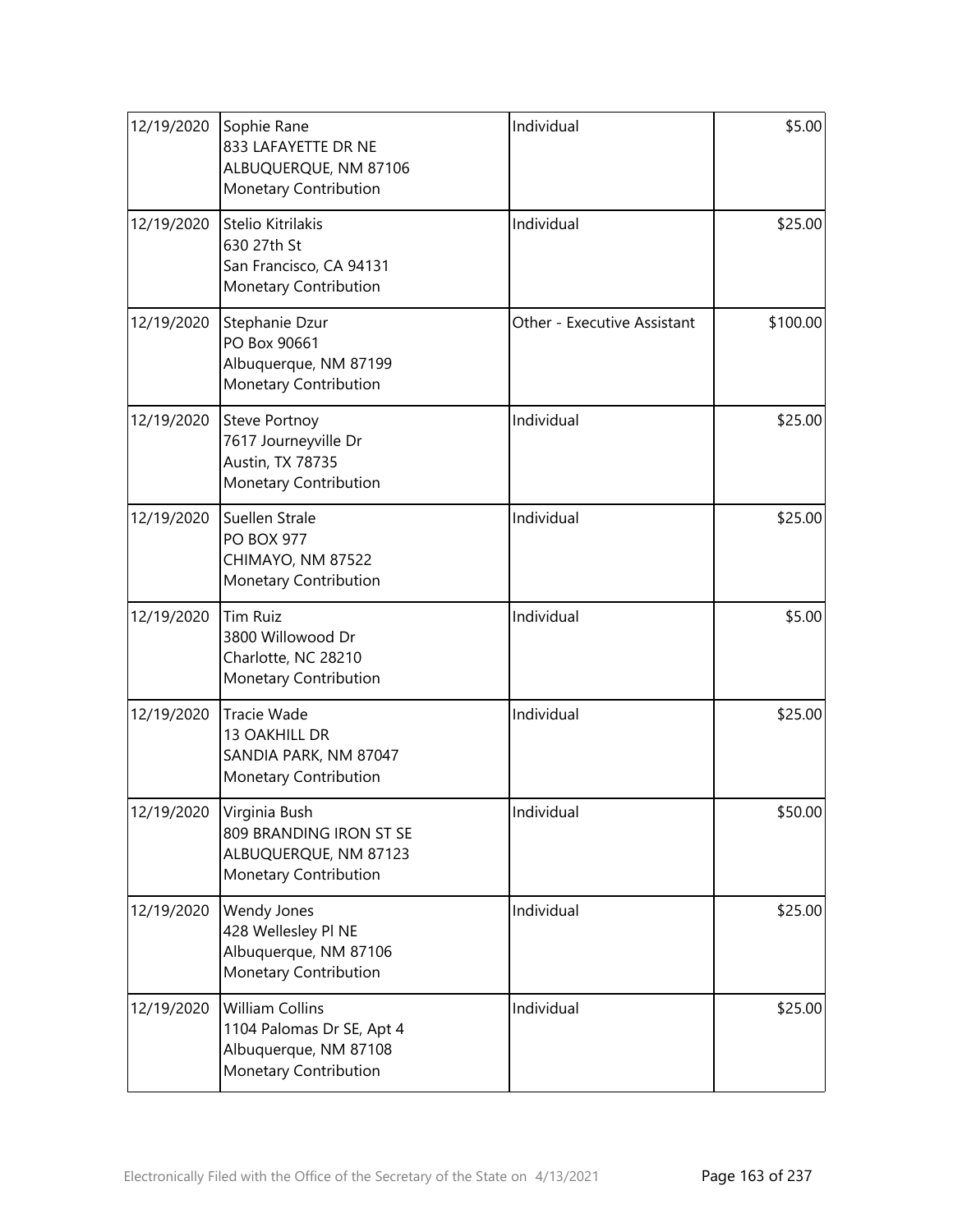| 12/19/2020 | William Ranck<br>843 E Palace Ave, Apt C<br>Santa Fe, NM 87501<br>Monetary Contribution                     | Other - Retired | \$100.00 |
|------------|-------------------------------------------------------------------------------------------------------------|-----------------|----------|
| 12/20/2020 | <b>Brad Stevens</b><br>933 San Mateo Blvd NE, Ste 500-122<br>Albuquerque, NM 87108<br>Monetary Contribution | Individual      | \$25.00  |
| 12/20/2020 | Claudia Armendariz<br>300 MARBLE DR<br>RUIDOSO, NM 88345<br>Monetary Contribution                           | Individual      | \$10.00  |
| 12/20/2020 | David Koch<br>3524 DAKOTA ST NE<br>ALBUQUERQUE, NM 87110<br>Monetary Contribution                           | Individual      | \$5.00   |
| 12/20/2020 | Eugenia Leftwich<br>698 W End Ave<br>New York, NY 10025<br>Monetary Contribution                            | Individual      | \$5.00   |
| 12/20/2020 | Heather Bingham<br>3524 DAKOTA ST NE<br>ALBUQUERQUE, NM 87110<br>Monetary Contribution                      | Individual      | \$20.00  |
| 12/20/2020 | J. Rene Rodriguez<br>1955 Stanton Ave<br>Las Cruces, NM 88001<br>Monetary Contribution                      | Individual      | \$5.00   |
| 12/20/2020 | James Hammelev<br>5031 Lost Padre Mine Rd<br>Las Cruces, NM 88011<br>Monetary Contribution                  | Individual      | \$25.00  |
| 12/20/2020 | Jill Aldridge<br>2121 Contreras Rd NE<br>Rio Rancho, NM 87144<br><b>Monetary Contribution</b>               | Individual      | \$5.00   |
| 12/20/2020 | Kevin Myers<br>7201 Relampago St NW<br>Albuquerque, NM 87120<br>Monetary Contribution                       | Individual      | \$5.00   |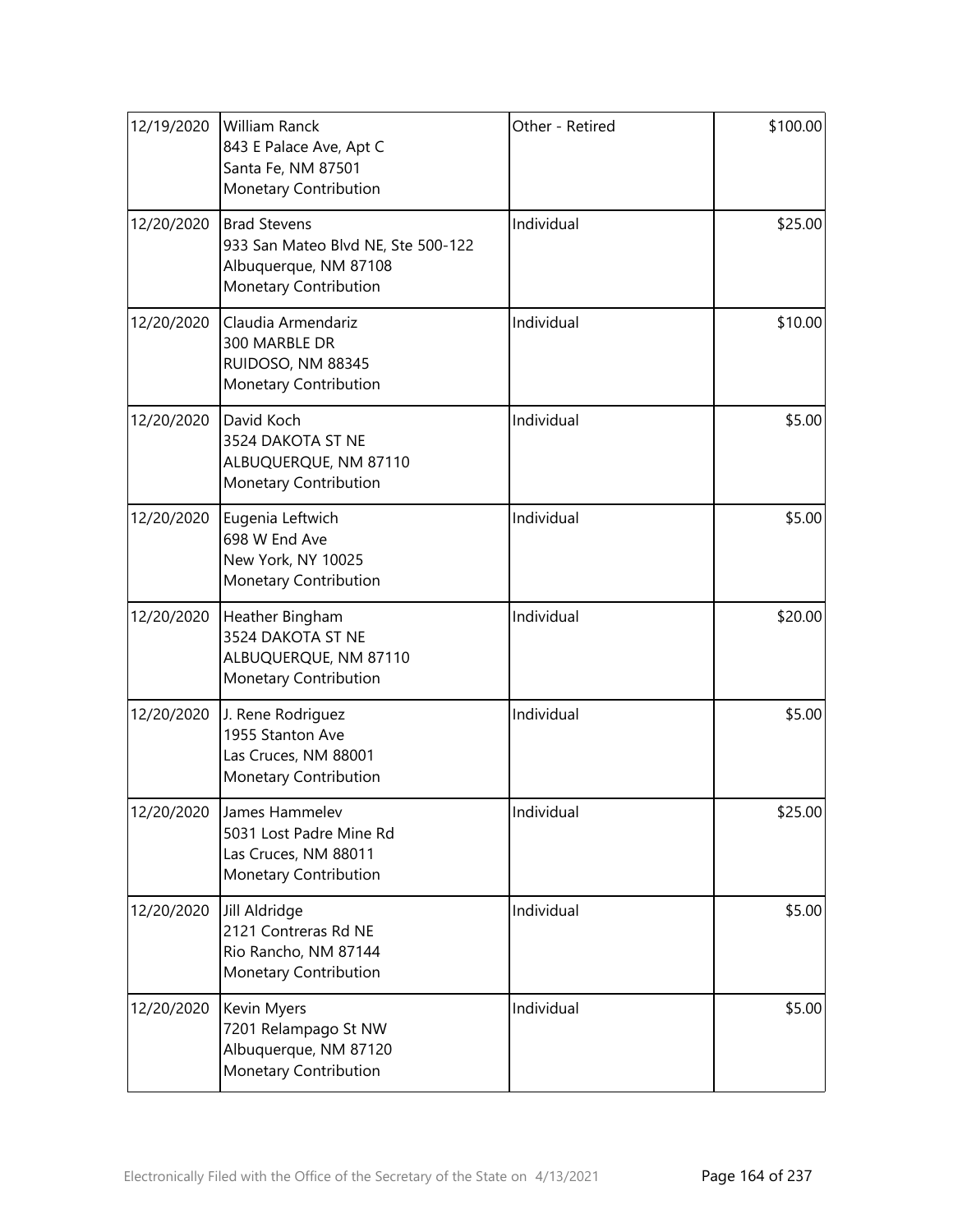| 12/20/2020 | Linda Cole<br>2836 PLAZA VERDE<br>SANTA FE, NM 87507<br>Monetary Contribution                 | Other - Not Employed | \$50.00 |
|------------|-----------------------------------------------------------------------------------------------|----------------------|---------|
| 12/20/2020 | Linda Sainz<br>6833 KALGAN RD NE<br>RIO RANCHO, NM 87144<br>Monetary Contribution             | Individual           | \$5.00  |
| 12/20/2020 | Marilyn J. Eifert<br>10519 4TH ST NW<br>ALBUQUERQUE, NM 87114<br>Monetary Contribution        | Individual           | \$5.00  |
| 12/20/2020 | Mateo Frazier<br>597 County Rd 57<br>Ohkay Owingeh, NM 87566<br>Monetary Contribution         | Individual           | \$5.00  |
| 12/20/2020 | Melania Frazier<br>597 COUNTY ROAD 57<br>OHKAY OWINGEH, NM 87566<br>Monetary Contribution     | Individual           | \$5.00  |
| 12/20/2020 | Patrick Ortiz<br>14020 La Mesita Rd NE<br>Albuquerque, NM 87112<br>Monetary Contribution      | Individual           | \$5.00  |
| 12/20/2020 | Peter Prince<br>208 CAMINO RIO<br><b>SANTA FE, NM 87501</b><br>Monetary Contribution          | Individual           | \$5.00  |
|            | 12/20/2020  Roger E. Hill<br>1282 Vallecita Dr<br>Santa Fe, NM 87501<br>Monetary Contribution | Individual           | \$10.00 |
| 12/20/2020 | Sandra A. Keene<br>1729 KIRBY ST NE<br>ALBUQUERQUE, NM 87112<br>Monetary Contribution         | Individual           | \$5.00  |
| 12/20/2020 | Shirley Klinghoffer<br>21 Brahma Ln<br>Santa Fe, NM 87506<br>Monetary Contribution            | Individual           | \$9.00  |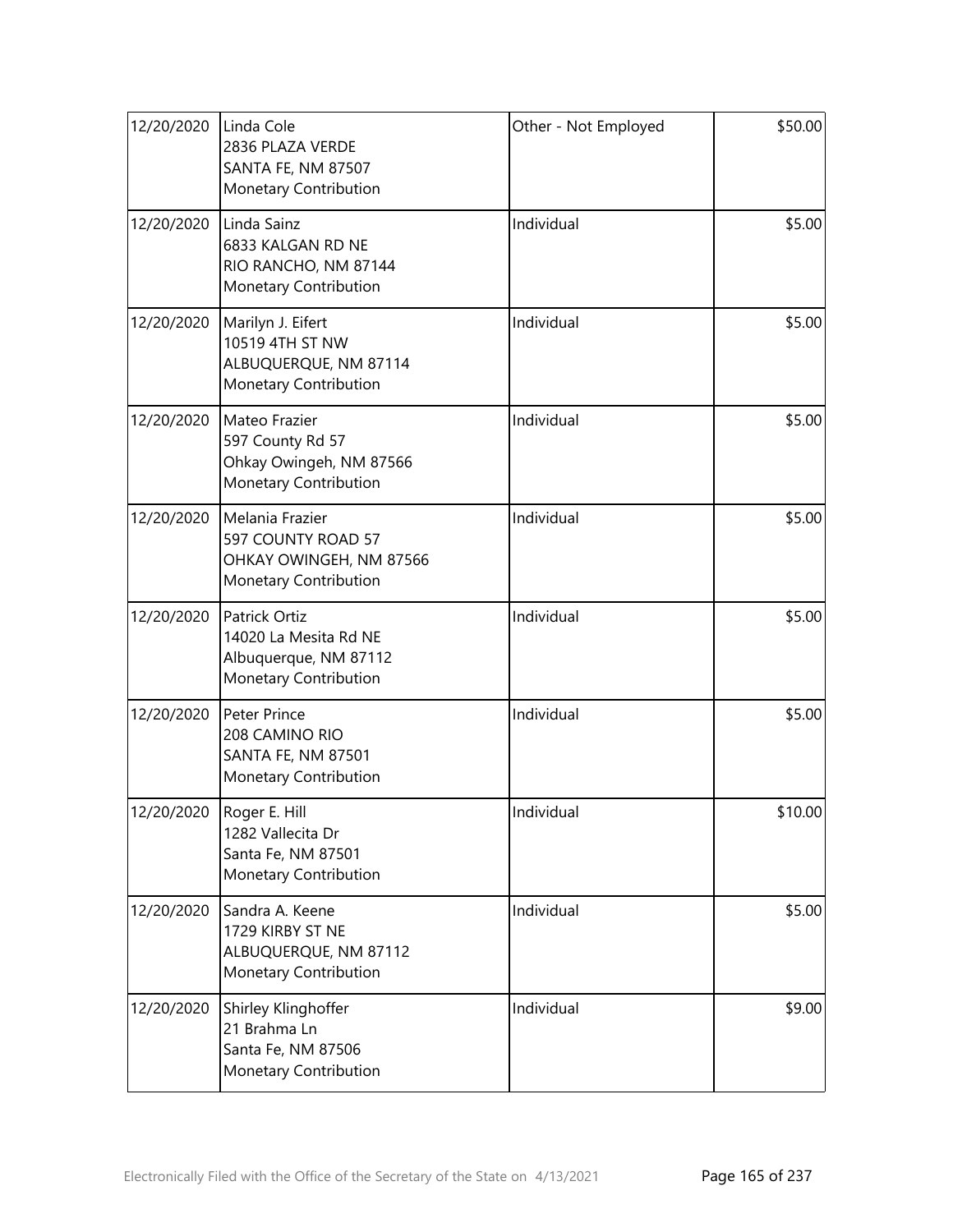| 12/20/2020 | Susan C. Harris<br>518 Old Santa Fe Trl, Ste 1<br>Santa Fe, NM 87505<br>Monetary Contribution | Individual           | \$25.00  |
|------------|-----------------------------------------------------------------------------------------------|----------------------|----------|
| 12/20/2020 | <b>Tommy Martinez</b><br>911 IMPALA DR<br><b>BELEN, NM 87002</b><br>Monetary Contribution     | Individual           | \$5.00   |
| 12/20/2020 | Valerie Borrego<br>1602 GRIEGOS RD NW<br>ALBUQUERQUE, NM 87107<br>Monetary Contribution       | Individual           | \$25.00  |
| 12/21/2020 | Juanita Armijo<br>117 GRAND CANYON DR<br>WHITE ROCK, NM 87547<br>Monetary Contribution        | Individual           | \$25.00  |
| 12/21/2020 | Julie C. Garcia<br>3109 CARLOTA RD NW<br>ALBUQUERQUE, NM 87104<br>Monetary Contribution       | Other - Risk Manager | \$100.00 |
| 12/21/2020 | Leigh Murray<br>PO Box 5001<br>Las Cruces, NM 88003<br>Monetary Contribution                  | Other - Not Employed | \$75.00  |
| 12/21/2020 | Maggie June<br>7624 SPRING AVE NE<br>ALBUQUERQUE, NM 87110<br>Monetary Contribution           | Individual           | \$5.00   |
| 12/22/2020 | Cai Ewing-Buck<br>2305 CALLE DE PANZA NW<br>ALBUQUERQUE, NM 87104<br>Monetary Contribution    | Individual           | \$25.00  |
| 12/22/2020 | Darlene Barr<br><b>PO BOX 353</b><br><b>BELEN, NM 87002</b><br>Monetary Contribution          | Individual           | \$5.00   |
| 12/22/2020 | Felipe Parra<br>3846 SHADY GLEN AVE<br>LAS CRUCES, NM 88005<br>Monetary Contribution          | Individual           | \$5.00   |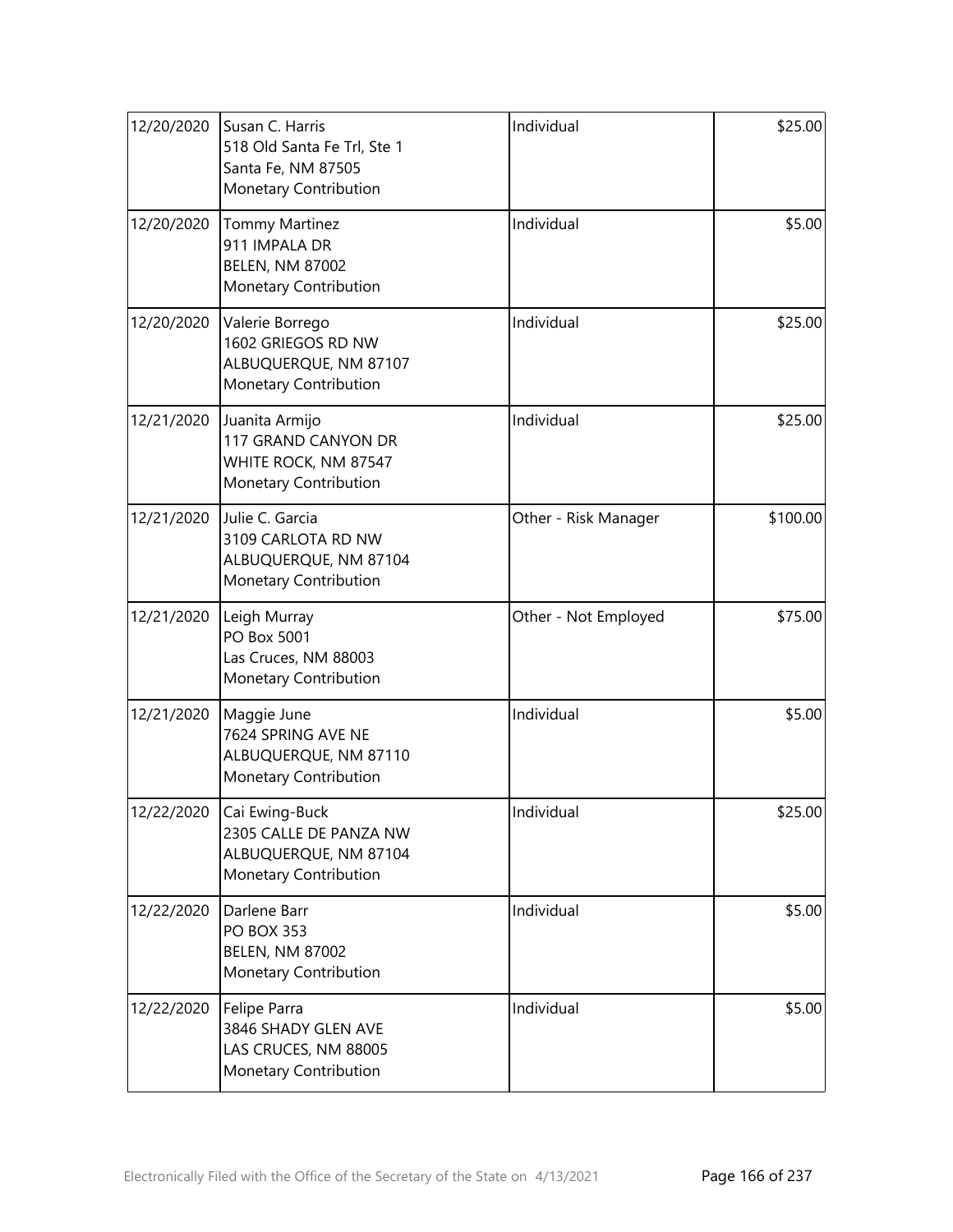| 12/22/2020 | Jozsua Martinez<br>208 MONTOYA ST<br>TAOS, NM 87571<br>Monetary Contribution                      | Individual       | \$5.00     |
|------------|---------------------------------------------------------------------------------------------------|------------------|------------|
| 12/23/2020 | Katherine Goulandris<br><b>PO BOX 204</b><br>MEDANALES, NM 87548<br>Monetary Contribution         | Individual       | \$10.00    |
| 12/24/2020 | Anselmo Mendoza<br>2021 Calle De Alondra NW<br>Albuquerque, NM 87120<br>Monetary Contribution     | Individual       | \$5.00     |
| 12/24/2020 | Harriet Mandy Pino<br>5201 Roma Ave NE, Apt 433<br>Albuquerque, NM 87108<br>Monetary Contribution | Individual       | \$25.00    |
| 12/24/2020 | Kathryn Golightly<br>119 MCBRIDE DR<br>RUIDOSO, NM 88345<br>Monetary Contribution                 | Individual       | \$50.00    |
| 12/24/2020 | New Mexico Gas Company HEAT PAC<br>PO BOX 97500<br>Albuquerque, NM 87199<br>Monetary Contribution | Other            | \$1,500.00 |
| 12/24/2020 | Virginia Rivenbark<br>4605 CAIRO DR NE<br>ALBUQUERQUE, NM 87111<br>Monetary Contribution          | Other - Educator | \$10.00    |
| 12/25/2020 | Rita Carsen<br>874 PASEO DEL SUR<br><b>SANTA FE, NM 87501</b><br>Monetary Contribution            | Individual       | \$5.00     |
| 12/26/2020 | <b>Bishnu Rauth</b><br>4820 Scale Ct<br>Las Cruces, NM 88011<br>Monetary Contribution             | Individual       | \$50.00    |
| 12/27/2020 | Ann Bowie Maxwell<br>244 S Miranda St<br>Las Cruces, NM 88005<br>Monetary Contribution            | Individual       | \$25.00    |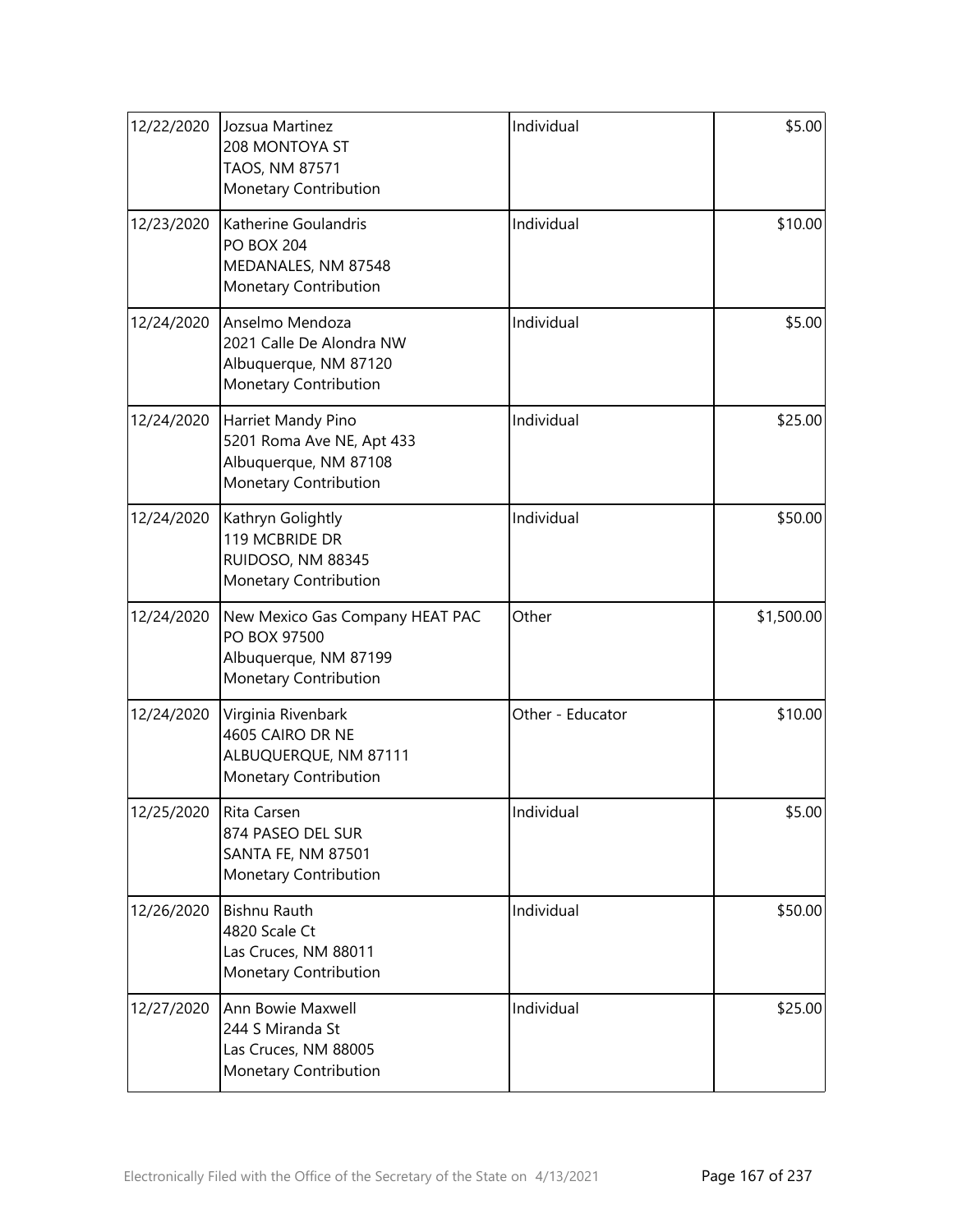| 12/27/2020 | Ann Morgan<br>730 Juniper Dr<br>Santa Fe, NM 87501<br>Monetary Contribution                           | Individual            | \$25.00  |
|------------|-------------------------------------------------------------------------------------------------------|-----------------------|----------|
| 12/27/2020 | Augustine C Baca<br>901 Field St SW<br>Albuquerque, NM 87121<br>Monetary Contribution                 | Other - Administrstor | \$250.00 |
| 12/27/2020 | Benjamin W. Luchini<br>1299 Arnold Palmer Ct<br>Las Cruces, NM 88011<br>Monetary Contribution         | Individual            | \$25.00  |
| 12/27/2020 | <b>Binh Nguyen</b><br>13809 Paseo Del Sol NE<br>Albuquerque, NM 87123<br>Monetary Contribution        | Individual            | \$25.00  |
| 12/27/2020 | Carol Pierce<br>5929 Pauline Ave NW<br>Albuquerque, NM 87107<br>Monetary Contribution                 | Individual            | \$5.00   |
| 12/27/2020 | Carole Smith<br>276 SW State Route 13<br>Warrensburg, MO 64093<br>Monetary Contribution               | Individual            | \$5.00   |
| 12/27/2020 | Carolina E. Yahne<br>441 Solano Dr NE<br>Albuquerque, NM 87108<br><b>Monetary Contribution</b>        | Other - Psychologist  | \$25.00  |
| 12/27/2020 | Caroline Garcia<br>3004 LA LUZ RD<br>CLOVIS, NM 88101<br>Monetary Contribution                        | Individual            | \$5.00   |
| 12/27/2020 | Catherine Rosul<br>10051 Del Chaparral Ct NE<br>Albuquerque, NM 87111<br><b>Monetary Contribution</b> | Individual            | \$25.00  |
| 12/27/2020 | Charles D. Young<br>21 LODGE RD<br>TAOS, NM 87571<br>Monetary Contribution                            | Individual            | \$25.00  |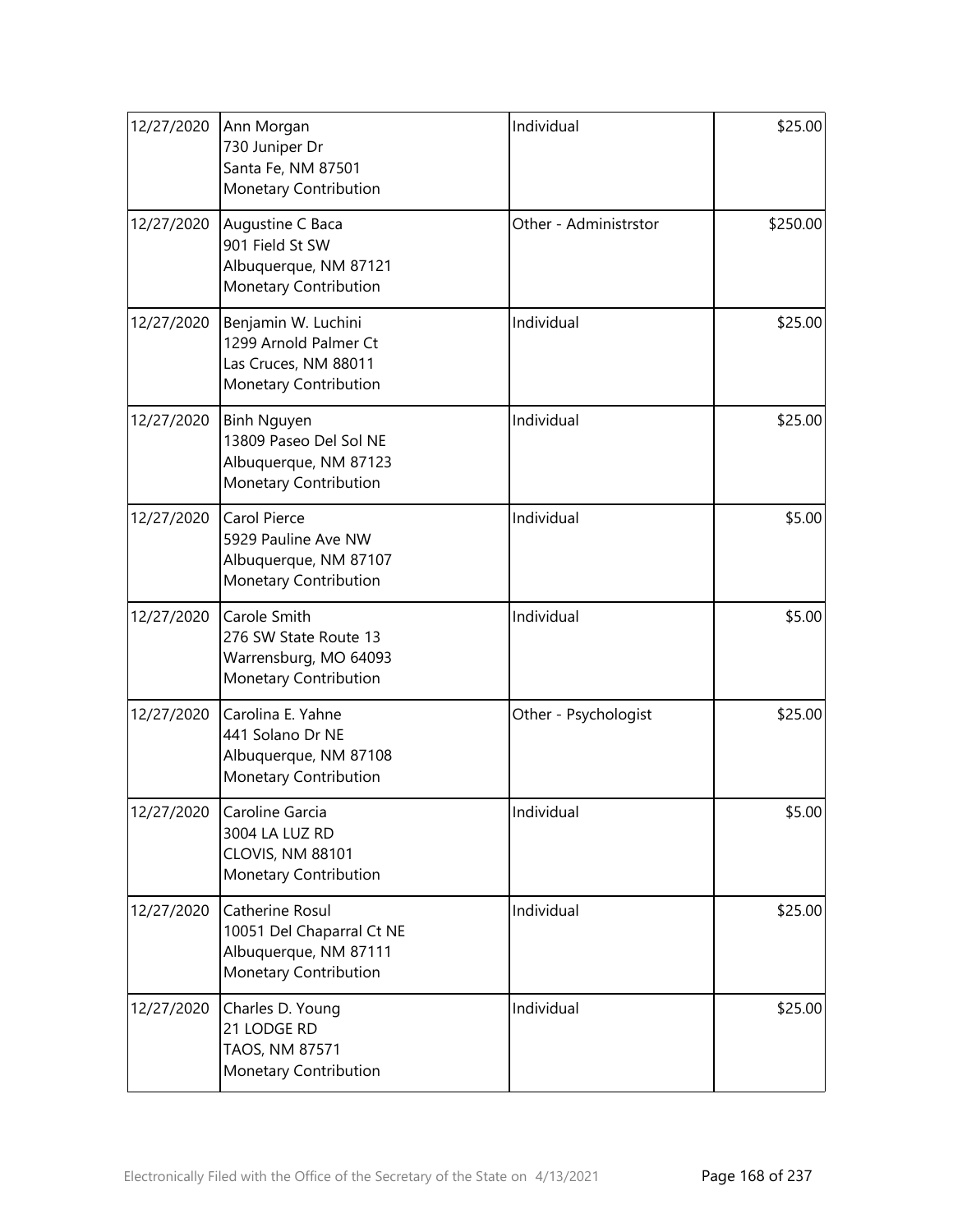| 12/27/2020 | Christopher D. Windisch, Sr.<br><b>PO BOX 722</b><br>CORRALES, NM 87048<br>Monetary Contribution | Individual           | \$50.00    |
|------------|--------------------------------------------------------------------------------------------------|----------------------|------------|
| 12/27/2020 | Dana Salmond<br>259 Rim Rd<br>Los Alamos, NM 87544<br>Monetary Contribution                      | Other - Not Employed | \$1,000.00 |
| 12/27/2020 | <b>Daniel McWilliams</b><br>1720 HIGH ST<br>LAS CRUCES, NM 88011<br>Monetary Contribution        | Individual           | \$5.00     |
| 12/27/2020 | Danny Martinez<br><b>PO BOX 778</b><br>CHIMAYO, NM 87522<br>Monetary Contribution                | Individual           | \$25.00    |
| 12/27/2020 | David Carmichael<br>1369 Fairway Village Dr<br>Las Cruces, NM 88007<br>Monetary Contribution     | Individual           | \$25.00    |
| 12/27/2020 | David J. Giltrow<br>PO Box 389<br>Santa Fe, NM 87504<br>Monetary Contribution                    | Individual           | \$15.00    |
| 12/27/2020 | David Rice<br>4074 La Purisima Dr<br>Las Cruces, NM 88011<br>Monetary Contribution               | Individual           | \$25.00    |
| 12/27/2020 | Deborah S. Holloway<br>1420 Don Gaspar Ave<br>Santa Fe, NM 87505<br>Monetary Contribution        | Individual           | \$50.00    |
| 12/27/2020 | Denise Pliskin<br>718 Columbia St<br>Santa Fe, NM 87505<br>Monetary Contribution                 | Individual           | \$20.00    |
| 12/27/2020 | Diana Montoya<br>5315 FOSSIL RIDGE PL NW<br>ALBUQUERQUE, NM 87114<br>Monetary Contribution       | Individual           | \$25.00    |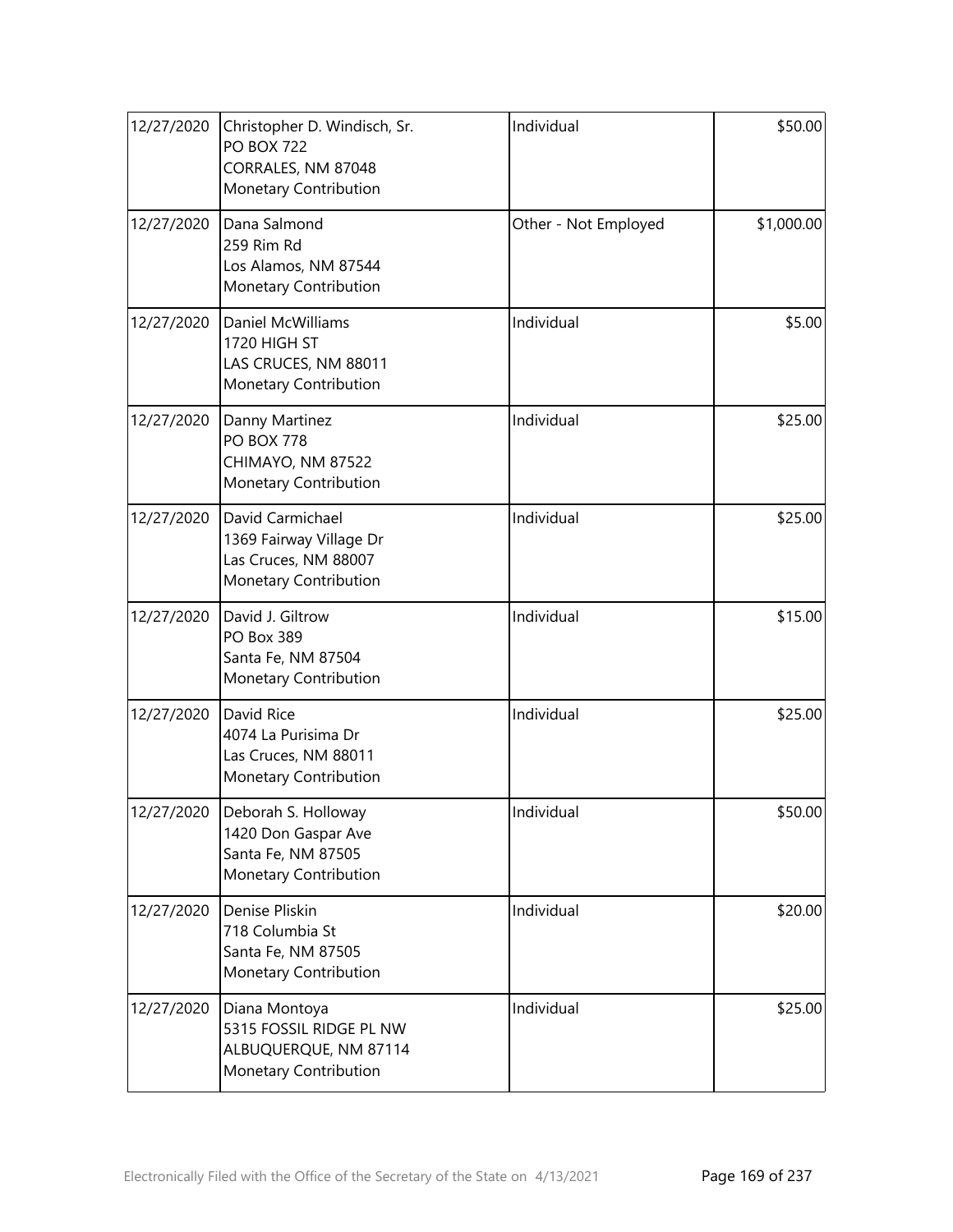| 12/27/2020 | Donald Brunell<br>7344 SIDEWINDER DR NE<br>ALBUQUERQUE, NM 87113<br>Monetary Contribution | Individual           | \$25.00  |
|------------|-------------------------------------------------------------------------------------------|----------------------|----------|
| 12/27/2020 | Donald Cohen<br>2181 CAMINO RINCON SW<br>LOS LUNAS, NM 87031<br>Monetary Contribution     | Individual           | \$5.00   |
| 12/27/2020 | Douglas Huston<br>717 CENTER ST<br>RUIDOSO, NM 88345-9301<br>Monetary Contribution        | Other - Not Employed | \$250.00 |
| 12/27/2020 | Eileen Thatcher<br>928 H St<br>Arcata, CA 95521<br>Monetary Contribution                  | Individual           | \$25.00  |
| 12/27/2020 | Eric Ballard<br>4912 YUCATAN DR NE<br>ALBUQUERQUE, NM 87111<br>Monetary Contribution      | Individual           | \$5.00   |
| 12/27/2020 | Eric Doerrer<br>2104 TULIP ST SW<br>ALBUQUERQUE, NM 87105<br>Monetary Contribution        | Individual           | \$15.00  |
| 12/27/2020 | Eric Rearden<br>3208 Lykes Dr NE<br>Albuquerque, NM 87110<br>Monetary Contribution        | Individual           | \$10.00  |
| 12/27/2020 | Frederick Silva<br>2509 GARNER RD SW<br>ALBUQUERQUE, NM 87105<br>Monetary Contribution    | Individual           | \$25.00  |
| 12/27/2020 | Geraldine Fiskus<br>230 NINE MILE RD<br>SANTA FE, NM 87508<br>Monetary Contribution       | Individual           | \$5.00   |
| 12/27/2020 | Gloria Ott<br>184 Rachael Ln<br>Somerset, PA 15501<br>Monetary Contribution               | Individual           | \$10.00  |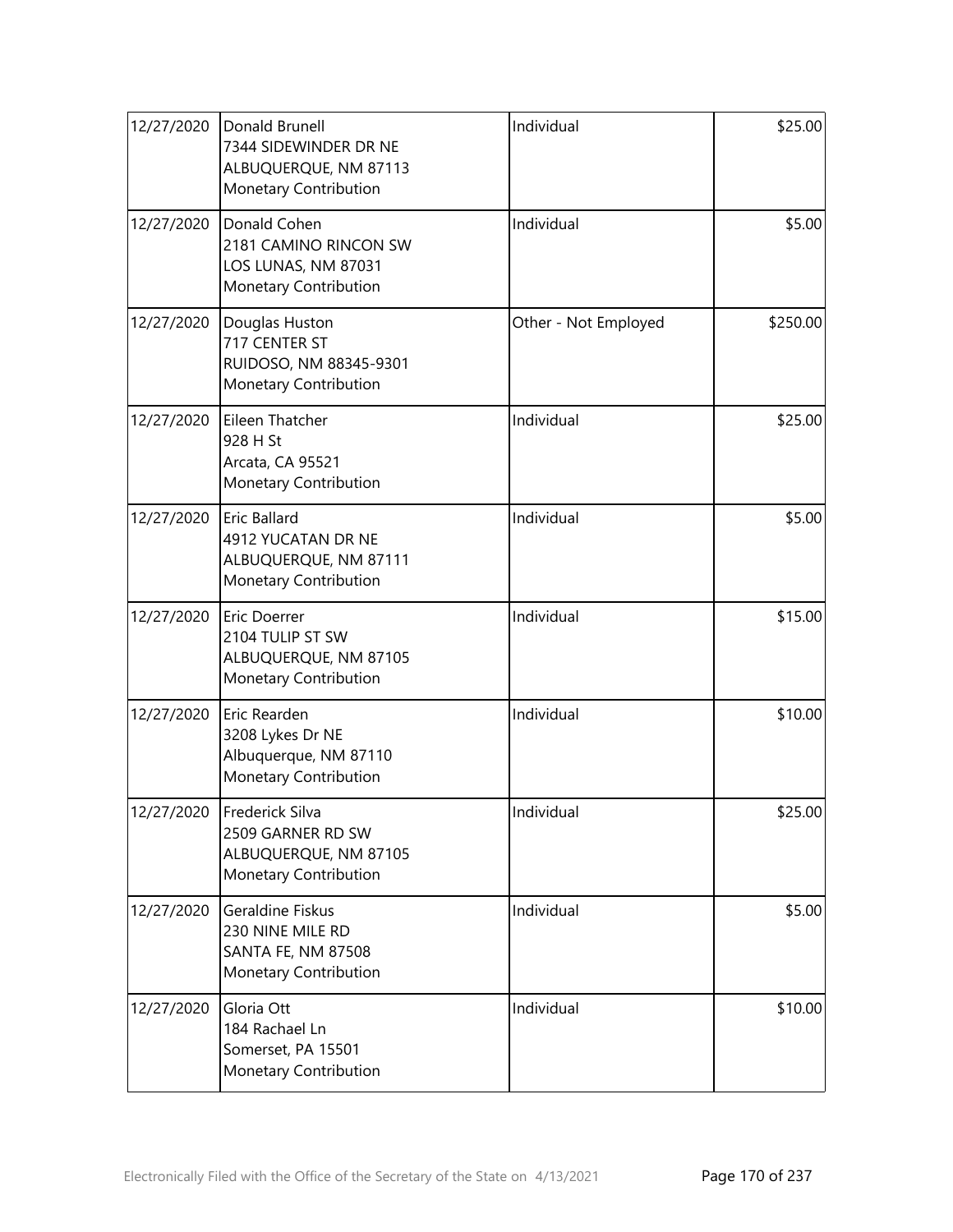| 12/27/2020 | <b>Harry Leippe</b><br>1005 MILLS AVE<br>LAS VEGAS, NM 87701<br>Monetary Contribution          | Other - Retired               | \$200.00 |
|------------|------------------------------------------------------------------------------------------------|-------------------------------|----------|
| 12/27/2020 | Huntley Hennessy<br>1 INSPIRATION DR<br>LOS LUNAS, NM 87031<br>Monetary Contribution           | Individual                    | \$25.00  |
| 12/27/2020 | Jacob Miller<br><b>40 CALLE TRUJILLO</b><br>RANCHOS DE TAOS, NM 87557<br>Monetary Contribution | Individual                    | \$25.00  |
| 12/27/2020 | James Hayes<br><b>48 RAVENS RIDGE RD</b><br><b>SANTA FE, NM 87505</b><br>Monetary Contribution | Individual                    | \$25.00  |
| 12/27/2020 | James M. Alarid<br>2811 8TH ST<br>LAS VEGAS, NM 87701<br>Monetary Contribution                 | Other - Professor             | \$50.00  |
| 12/27/2020 | James Schultz<br>PO BOX 1090<br>TAOS, NM 87571<br>Monetary Contribution                        | Individual                    | \$100.00 |
| 12/27/2020 | Jane Gee<br>2373 BROTHER ABDON WAY<br><b>SANTA FE, NM 87505</b><br>Monetary Contribution       | Individual                    | \$25.00  |
| 12/27/2020 | Janet Y. Shagam<br>1337 CAMINO CERRITO SE<br>ALBUQUERQUE, NM 87123<br>Monetary Contribution    | Other - Science Writer Artist | \$50.00  |
| 12/27/2020 | Jo Edna Boldin<br><b>PO BOX 419</b><br>ARROYO HONDO, NM 87513<br>Monetary Contribution         | Individual                    | \$25.00  |
| 12/27/2020 | John Tischhauser<br>10409 Toltec Rd NE<br>Albuquerque, NM 87111<br>Monetary Contribution       | Other - Retired               | \$50.00  |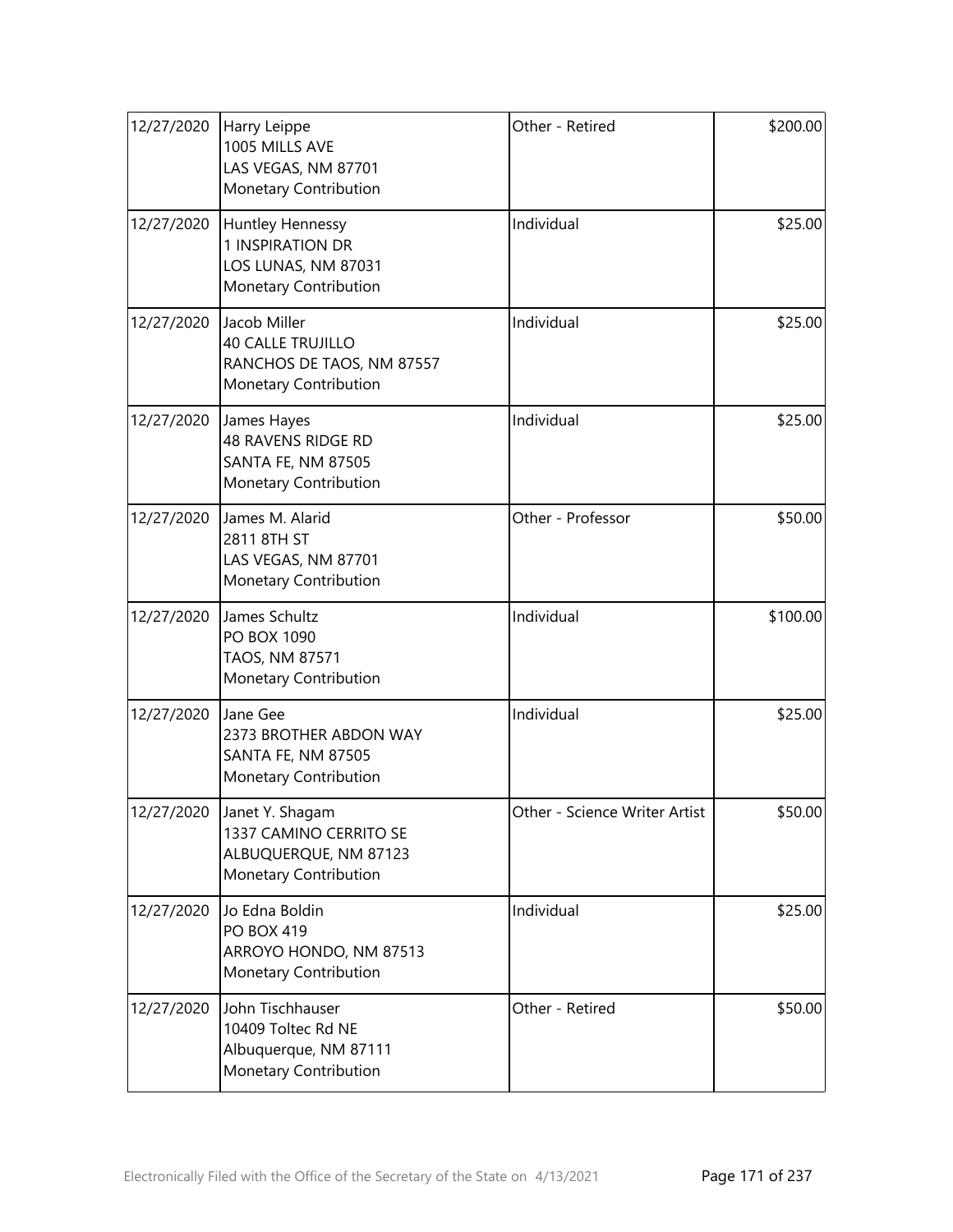| 12/27/2020 | Josephine Godfrey<br>1401 Pennsylvania St NE, Apt 1063<br>Albuquerque, NM 87110<br>Monetary Contribution | Individual           | \$10.00  |
|------------|----------------------------------------------------------------------------------------------------------|----------------------|----------|
| 12/27/2020 | Joyce Nickols<br>505 Oppenheimer Dr, Apt 1202<br>Los Alamos, NM 87544<br>Monetary Contribution           | Individual           | \$100.00 |
| 12/27/2020 | <b>Judy Edwards</b><br><b>PO BOX 884</b><br>MONROE, WA 98272<br>Monetary Contribution                    | Individual           | \$25.00  |
| 12/27/2020 | Julia K. Morey Di Ruggiero<br>1000 Cordova Pl, #35<br>Santa Fe, NM 87505<br>Monetary Contribution        | Individual           | \$50.00  |
| 12/27/2020 | Juliet Myers<br>1698 Agua Fria St<br>Santa Fe, NM 87505<br>Monetary Contribution                         | Individual           | \$25.00  |
| 12/27/2020 | Kandy Aboud<br>4209 FIREWEED DR<br>LAS CRUCES, NM 88007<br>Monetary Contribution                         | Individual           | \$25.00  |
| 12/27/2020 | Karen Bash<br>6523 JAZMIN PL NW<br>ALBUQUERQUE, NM 87114<br>Monetary Contribution                        | Individual           | \$5.00   |
| 12/27/2020 | Kari Ward Karr<br>9214 Las Camas Rd NE<br>Albuquerque, NM 87111<br>Monetary Contribution                 | Other - Psychologist | \$25.00  |
| 12/27/2020 | Kent Potter<br>PO Box 1035<br>Mountainair, NM 87036<br>Monetary Contribution                             | Individual           | \$10.00  |
| 12/27/2020 | Kimberly McMichael<br>9500 Osuna Rd NE, Apt 822<br>Albuquerque, NM 87111<br>Monetary Contribution        | Individual           | \$5.00   |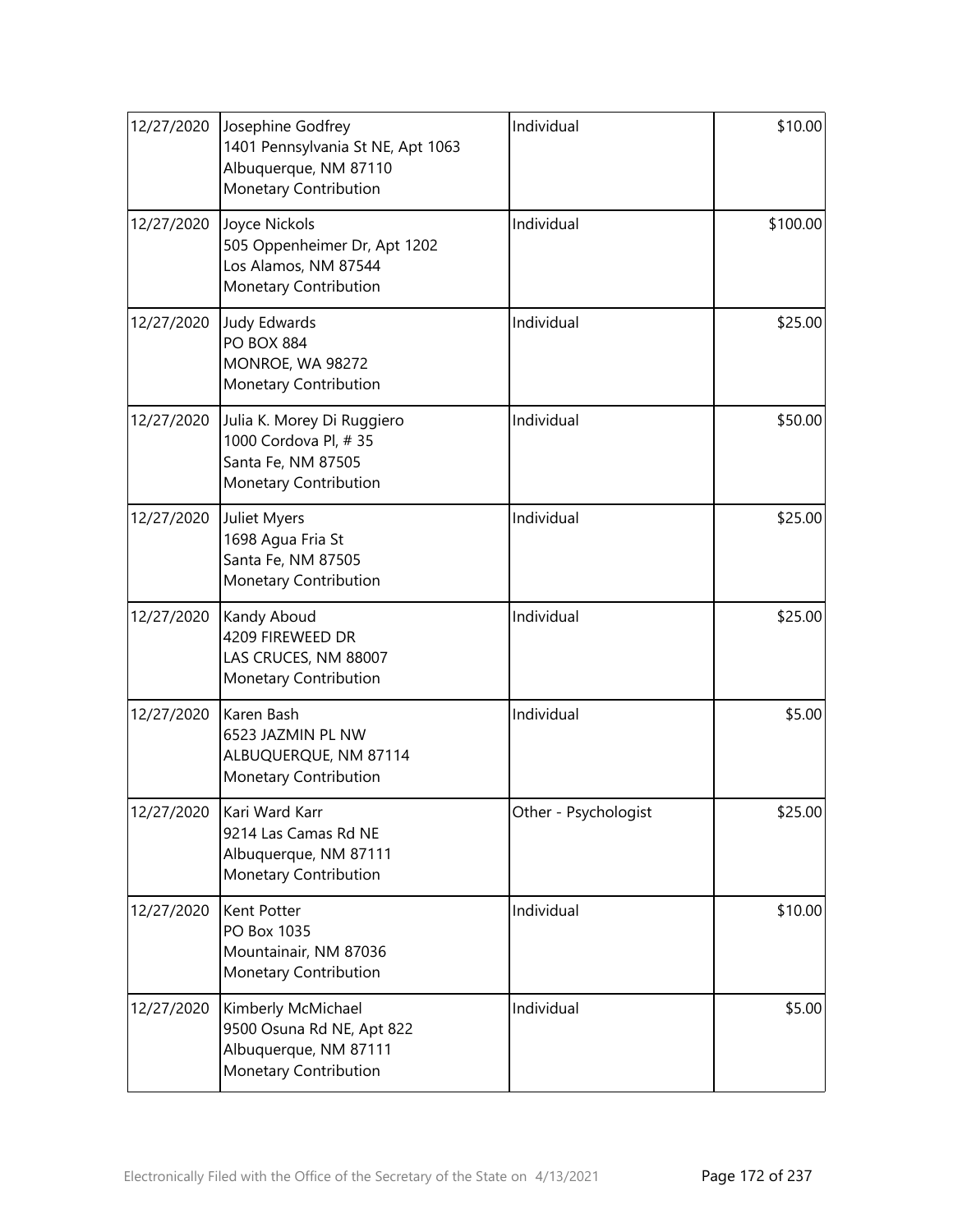| 12/27/2020 | Kit Desjacques<br>2516 DON PEDRO NW<br>ALBUQUERQUE, NM 87104<br>Monetary Contribution        | Individual           | \$25.00  |
|------------|----------------------------------------------------------------------------------------------|----------------------|----------|
| 12/27/2020 | Laura Gonzalez Bosc<br>1408 Alvarado Dr NE<br>Albuquerque, NM 87110<br>Monetary Contribution | Individual           | \$5.00   |
| 12/27/2020 | Laura Leal<br>2221 Marvin Hass Blvd<br>Clovis, NM 88101<br>Monetary Contribution             | Individual           | \$100.00 |
| 12/27/2020 | Laura Ramnarace<br>5 Cottontail Trl<br>Silver City, NM 88061<br>Monetary Contribution        | Individual           | \$5.00   |
| 12/27/2020 | Laurie Thomas<br>4507 Compound North Ct NW<br>Albuquerque, NM 87107<br>Monetary Contribution | Individual           | \$5.00   |
| 12/27/2020 | Lawrence Stevens<br><b>PO BOX 1315</b><br>FLAGSTAFF, AZ 86002<br>Monetary Contribution       | Individual           | \$25.00  |
| 12/27/2020 | Linda Montoya-Miller<br>PO Box 5704<br>Santa Fe, NM 87502<br>Monetary Contribution           | Individual           | \$5.00   |
| 12/27/2020 | Maggie Gunter<br>8524 Villa Firenze Ln NE<br>Albuquerque, NM 87122<br>Monetary Contribution  | Other - Not Employed | \$250.00 |
| 12/27/2020 | Marcelle Grant<br>1107 CAMINITO ALEGRE<br>SANTA FE, NM 87501<br>Monetary Contribution        | Individual           | \$25.00  |
| 12/27/2020 | Marty Eberhardt<br>5761 Carnegie St<br>San Diego, CA 92122<br>Monetary Contribution          | Individual           | \$25.00  |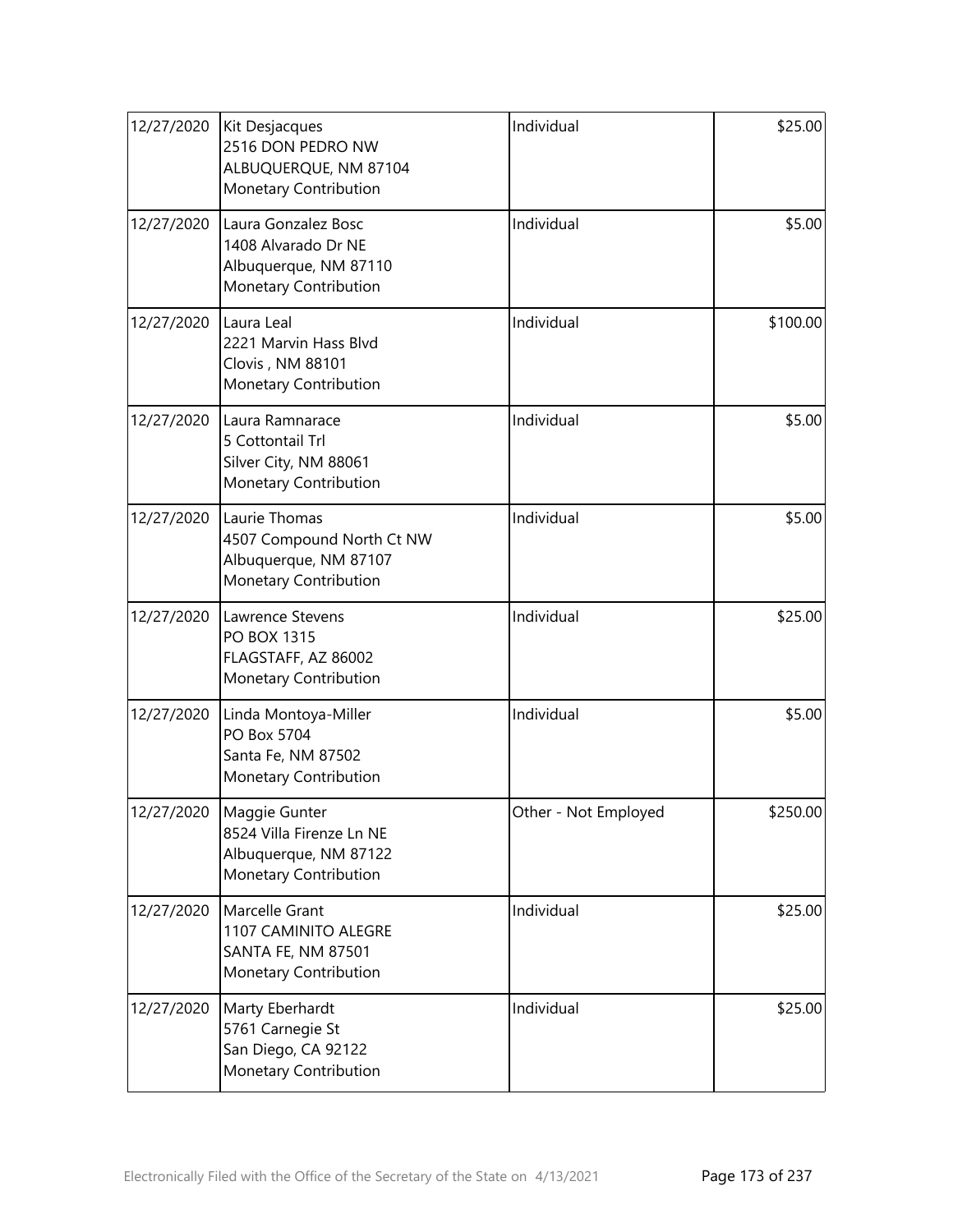| 12/27/2020 | Mary E. Malkmus<br>3101 Old Pecos Trl, Unit 620<br>Santa Fe, NM 87505<br>Monetary Contribution    | Individual           | \$50.00  |
|------------|---------------------------------------------------------------------------------------------------|----------------------|----------|
| 12/27/2020 | Mary Lewis Grow<br>112 Nevada St<br>Northfield, MN 55057<br>Monetary Contribution                 | Individual           | \$100.00 |
| 12/27/2020 | Megan Boudreau<br>151 E LUPITA RD<br><b>SANTA FE, NM 87505</b><br>Monetary Contribution           | Individual           | \$25.00  |
| 12/27/2020 | Myrna Rosa<br>5048 Apex Mine Rd<br>Las Cruces, NM 88011<br>Monetary Contribution                  | Individual           | \$25.00  |
| 12/27/2020 | Nancy Peden<br>3600 Old Airport Rd NW, Apt 1125<br>Albuquerque, NM 87114<br>Monetary Contribution | Individual           | \$15.00  |
| 12/27/2020 | Pamela S. Dymsza<br>1623 ARBOLERA LOOP SE<br>RIO RANCHO, NM 87124<br>Monetary Contribution        | Individual           | \$15.00  |
| 12/27/2020 | <b>Patrick Scott</b><br>1504 Cardenas Dr NE<br>Albuquerque, NM 87110<br>Monetary Contribution     | Individual           | \$5.00   |
| 12/27/2020 | Paula M. Claycomb<br>505 LA LOMITA RD<br>TAOS, NM 87571<br>Monetary Contribution                  | Individual           | \$25.00  |
| 12/27/2020 | Peter Prince<br>208 CAMINO RIO<br><b>SANTA FE, NM 87501</b><br>Monetary Contribution              | Individual           | \$10.00  |
| 12/27/2020 | Phil M. Campbell<br>PO Box 2163<br>Tijeras, NM 87059<br>Monetary Contribution                     | Other - Not Employed | \$100.00 |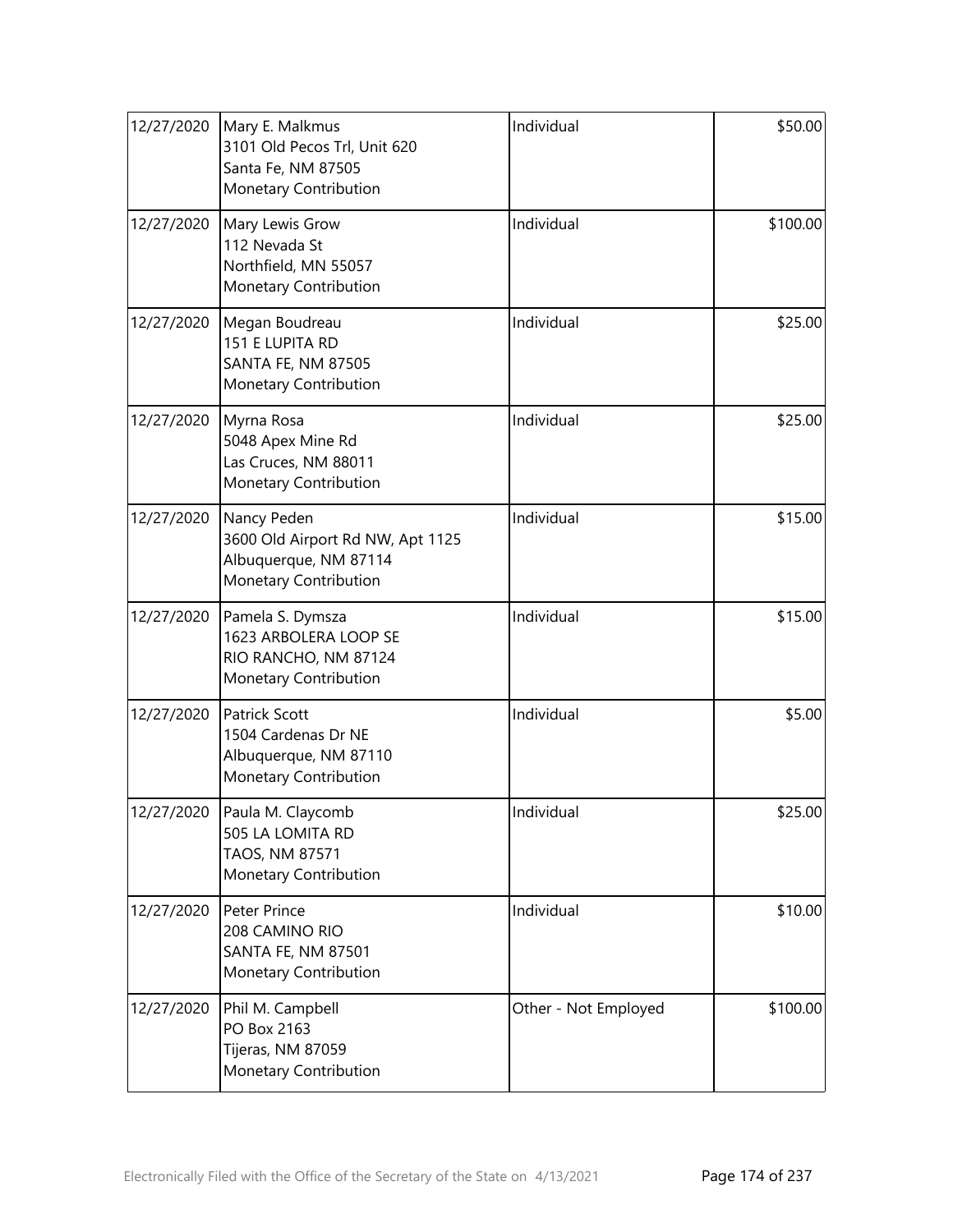| 12/27/2020 | R. Stephen Sans<br>10 Kristine Ln<br>Silver City, NM 88061<br>Monetary Contribution                | Individual        | \$25.00  |
|------------|----------------------------------------------------------------------------------------------------|-------------------|----------|
| 12/27/2020 | <b>Ramon Parcells</b><br>26 Chapala Rd<br>Santa Fe, NM 87508<br>Monetary Contribution              | Other - Retired   | \$50.00  |
| 12/27/2020 | Ramona Montoya<br><b>PO BOX 103</b><br>EL PRADO, NM 87529<br>Monetary Contribution                 | Individual        | \$5.00   |
| 12/27/2020 | Rebecca Kiss<br>1111 Cardenas Dr SE, Apt 313<br>Albuquerque, NM 87108<br>Monetary Contribution     | Individual        | \$25.00  |
| 12/27/2020 | <b>Richard Drabek</b><br>5951 LEAPING LIZARD LOOP<br>LAS CRUCES, NM 88012<br>Monetary Contribution | Individual        | \$25.00  |
| 12/27/2020 | <b>Richard Rinehart</b><br><b>PO BOX 3525</b><br>TAOS, NM 87571<br>Monetary Contribution           | Other - Retired   | \$100.00 |
| 12/27/2020 | Richard Warren<br>8 DUSTIN CT<br>PLACITAS, NM 87043<br>Monetary Contribution                       | Individual        | \$25.00  |
| 12/27/2020 | Robert Bone<br><b>29C NORTHVIEW TRL</b><br>EDGEWOOD, NM 87015<br>Monetary Contribution             | Individual        | \$10.00  |
| 12/27/2020 | Robert M. Bernstein<br>1580 Cerro Gordo Rd<br>Santa Fe, NM 87501<br>Monetary Contribution          | Other - Physician | \$25.00  |
| 12/27/2020 | Rosa Estrada<br>677 CAMINO VISTA RIO<br>BERNALILLO, NM 87004<br>Monetary Contribution              | Individual        | \$25.00  |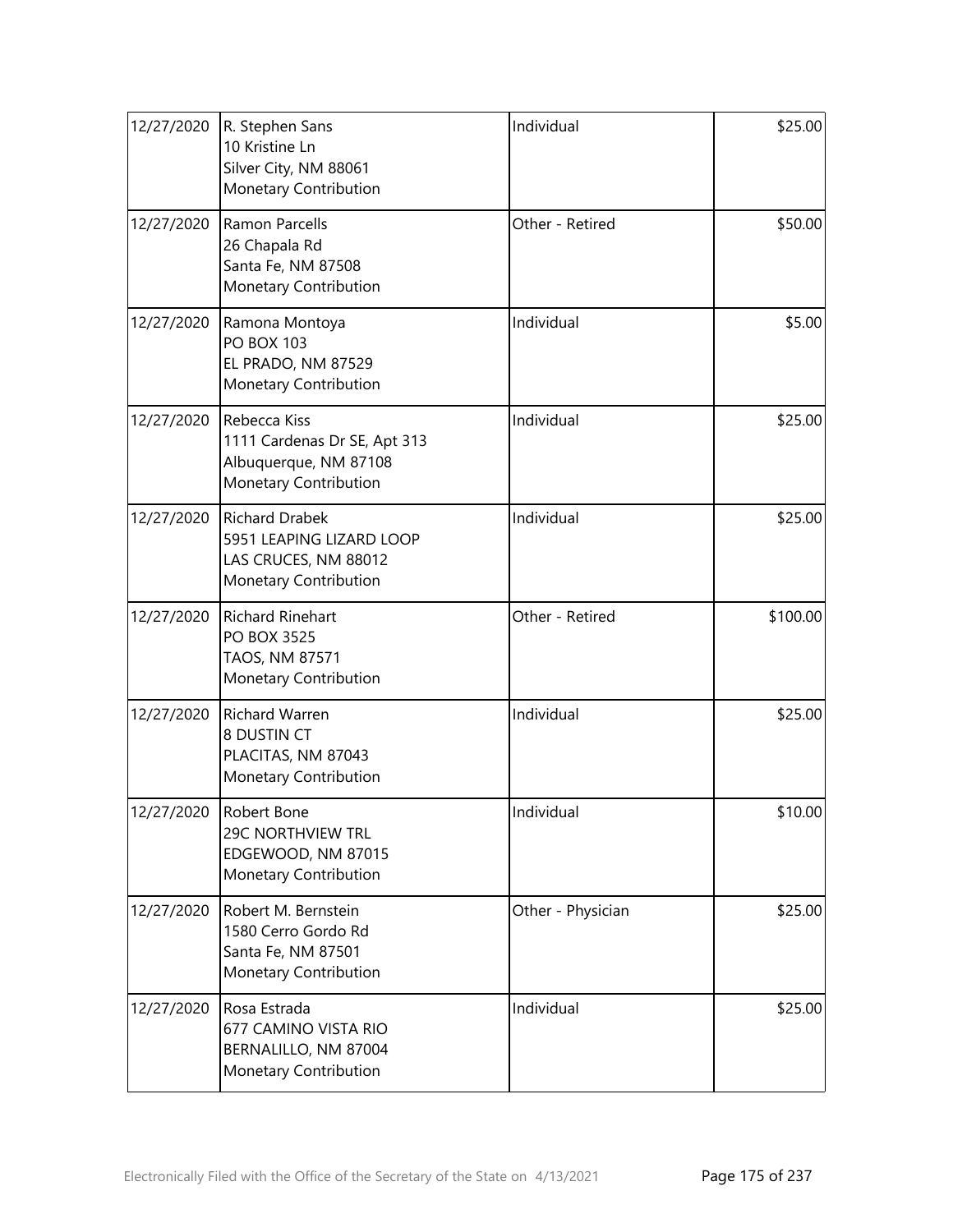| 12/27/2020 | Rose Samudio<br>229 DAN AVE SE<br>ALBUQUERQUE, NM 87102<br>Monetary Contribution                   | Individual | \$5.00  |
|------------|----------------------------------------------------------------------------------------------------|------------|---------|
| 12/27/2020 | Rosemary McCourt<br>25 CAMINO DON JUAN<br>PLACITAS, NM 87043<br>Monetary Contribution              | Individual | \$25.00 |
| 12/27/2020 | Roy McNatt<br>6036 MADDUX PL NW<br>ALBUQUERQUE, NM 87114<br>Monetary Contribution                  | Individual | \$1.00  |
| 12/27/2020 | Sheridan Ward<br>6816 Baker Ave NE<br>Albuquerque, NM 87109<br>Monetary Contribution               | Individual | \$25.00 |
| 12/27/2020 | <b>Shirley Snooks</b><br>9319 WIND CAVES WAY NW<br>ALBUQUERQUE, NM 87120<br>Monetary Contribution  | Individual | \$25.00 |
| 12/27/2020 | Shirley Valdez<br>223 Dennis Dr NE<br>Los Lunas, NM 87031<br>Monetary Contribution                 | Individual | \$25.00 |
| 12/27/2020 | Steven Podd<br>1908 Cebolla Creek Way NW<br>Albuquerque, NM 87120<br>Monetary Contribution         | Individual | \$5.00  |
| 12/27/2020 | Susan Jo Brannan<br>12405 SMOKEY MOUNTAIN WAY NE<br>ALBUQUERQUE, NM 87111<br>Monetary Contribution | Individual | \$50.00 |
| 12/27/2020 | Susan Yanda<br>847 E Palace Ave<br>Santa Fe, NM 87501<br>Monetary Contribution                     | Individual | \$50.00 |
| 12/27/2020 | Teresa Fernandez<br>55 VIOLETA PL<br>LOS LUNAS, NM 87031<br>Monetary Contribution                  | Individual | \$5.00  |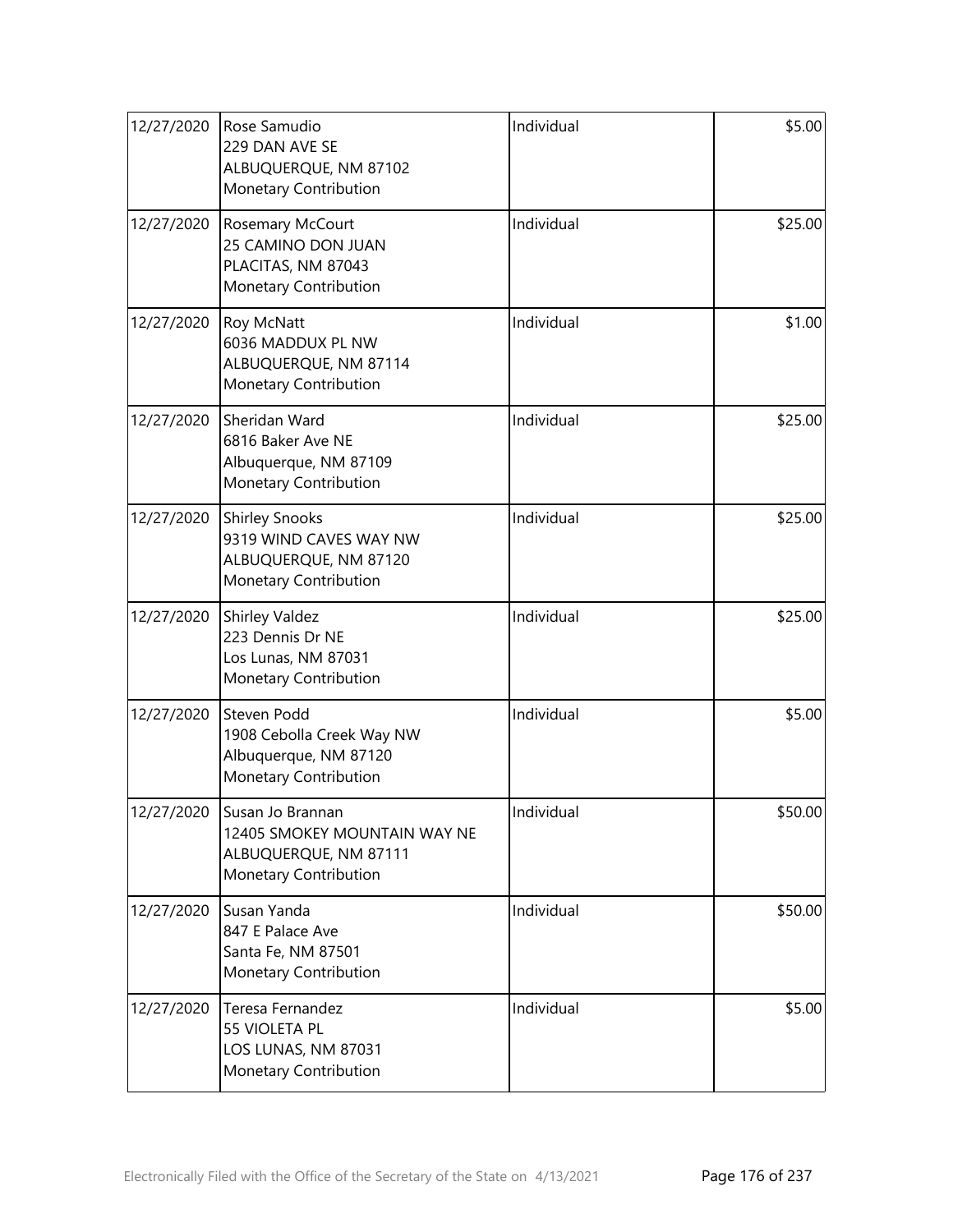| 12/27/2020 | Thelma Touchette<br>4109 S Montgomery Ln<br>Nampa, ID 83686<br>Monetary Contribution                | Individual | \$5.00  |
|------------|-----------------------------------------------------------------------------------------------------|------------|---------|
| 12/27/2020 | <b>Tsering Kundeling</b><br>10 CAMINO DE LAS BRISAS<br>CORRALES, NM 87048<br>Monetary Contribution  | Individual | \$25.00 |
| 12/27/2020 | Vinodkumar Gadley<br>2451 N Rainbow Blvd, Unit 2135<br>Las Vegas, NV 89108<br>Monetary Contribution | Individual | \$5.00  |
| 12/27/2020 | Virginia Goodwin<br>6412 JA CT NW<br>ALBUQUERQUE, NM 87120<br>Monetary Contribution                 | Individual | \$25.00 |
| 12/27/2020 | Virginia Hundley<br>9417 AVENIDA DEL OSO NE<br>ALBUQUERQUE, NM 87111<br>Monetary Contribution       | Individual | \$25.00 |
| 12/27/2020 | Wendy Parker-Wood<br>17 Garden Park Cir NW<br>Albuquerque, NM 87107<br>Monetary Contribution        | Individual | \$25.00 |
| 12/28/2020 | <b>Adolfo Salas</b><br>805 S Avenue B<br>Portales, NM 88130<br>Monetary Contribution                | Individual | \$5.00  |
| 12/28/2020 | Craig Davidson<br>4808 Downey St NE<br>Albuquerque, NM 87109<br>Monetary Contribution               | Individual | \$25.00 |
| 12/28/2020 | Delmar L. Johnson<br>74 IRISH RD<br>RANCHOS DE TAOS, NM 87557<br>Monetary Contribution              | Individual | \$20.20 |
| 12/28/2020 | Duana Draszkiewicz<br>5 CAMINO DE LAS MANANITAS<br>LOS LUNAS, NM 87031<br>Monetary Contribution     | Individual | \$10.00 |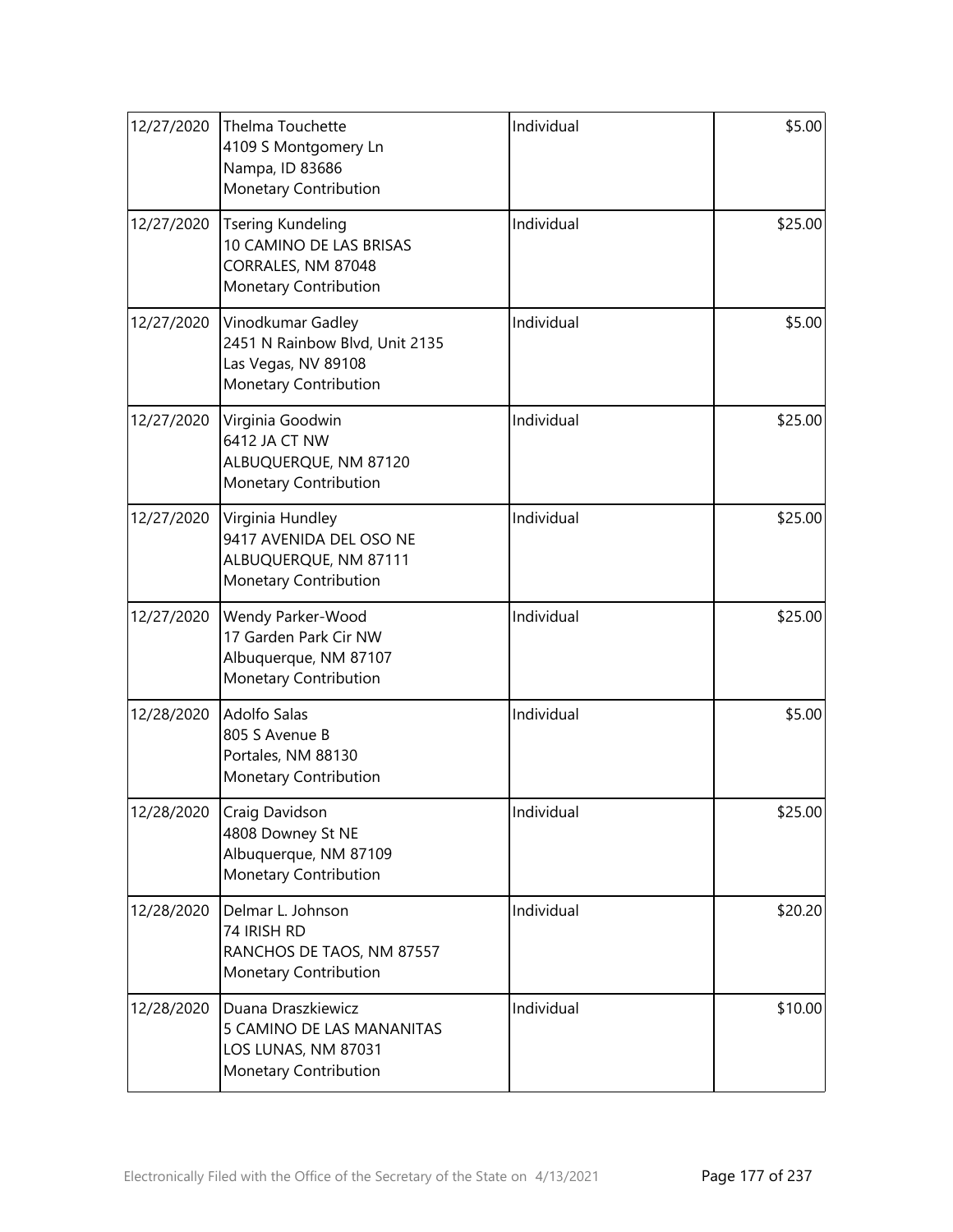| 12/28/2020 | Enoch Ortega<br><b>PO BOX 810</b><br>ARROYO SECO, NM 87514<br>Monetary Contribution              | Individual           | \$50.00 |
|------------|--------------------------------------------------------------------------------------------------|----------------------|---------|
| 12/28/2020 | Gloria V. Gonzales<br>PO Box 98<br>Chamberino, NM 88027<br>Monetary Contribution                 | Individual           | \$25.00 |
| 12/28/2020 | Linda & Roger Lawrence<br>361 San Jose<br>Laguna, NM 87026<br>Monetary Contribution              | Individual           | \$3.00  |
| 12/28/2020 | Linda Velasquez<br>1591 SAN MATEO LN<br><b>SANTA FE, NM 87505</b><br>Monetary Contribution       | Individual           | \$5.00  |
| 12/28/2020 | Mark Wood<br>1156 N Willow St<br>Las Cruces, NM 88001<br>Monetary Contribution                   | Individual           | \$50.00 |
| 12/28/2020 | Mary D. Johnston<br>20 Country Club Dr<br>Las Vegas, NM 87701<br>Monetary Contribution           | Other - Not Employed | \$25.00 |
| 12/28/2020 | Mary Darling<br>2235 CARNELIANS DR NE<br>DEMING, NM 88030<br>Monetary Contribution               | Individual           | \$25.00 |
|            | 12/28/2020 Pamela Toups<br><b>36 RAVEN RAVINE</b><br>SANTA FE, NM 87507<br>Monetary Contribution | Individual           | \$50.00 |
| 12/28/2020 | <b>Richard Spas</b><br>PO Box 1408<br>Taos, NM 87571<br>Monetary Contribution                    | Individual           | \$5.00  |
| 12/28/2020 | Roger Moore<br>PO Box 1<br>Tatum, NM 88267<br>Monetary Contribution                              | Other - Not Employed | \$20.00 |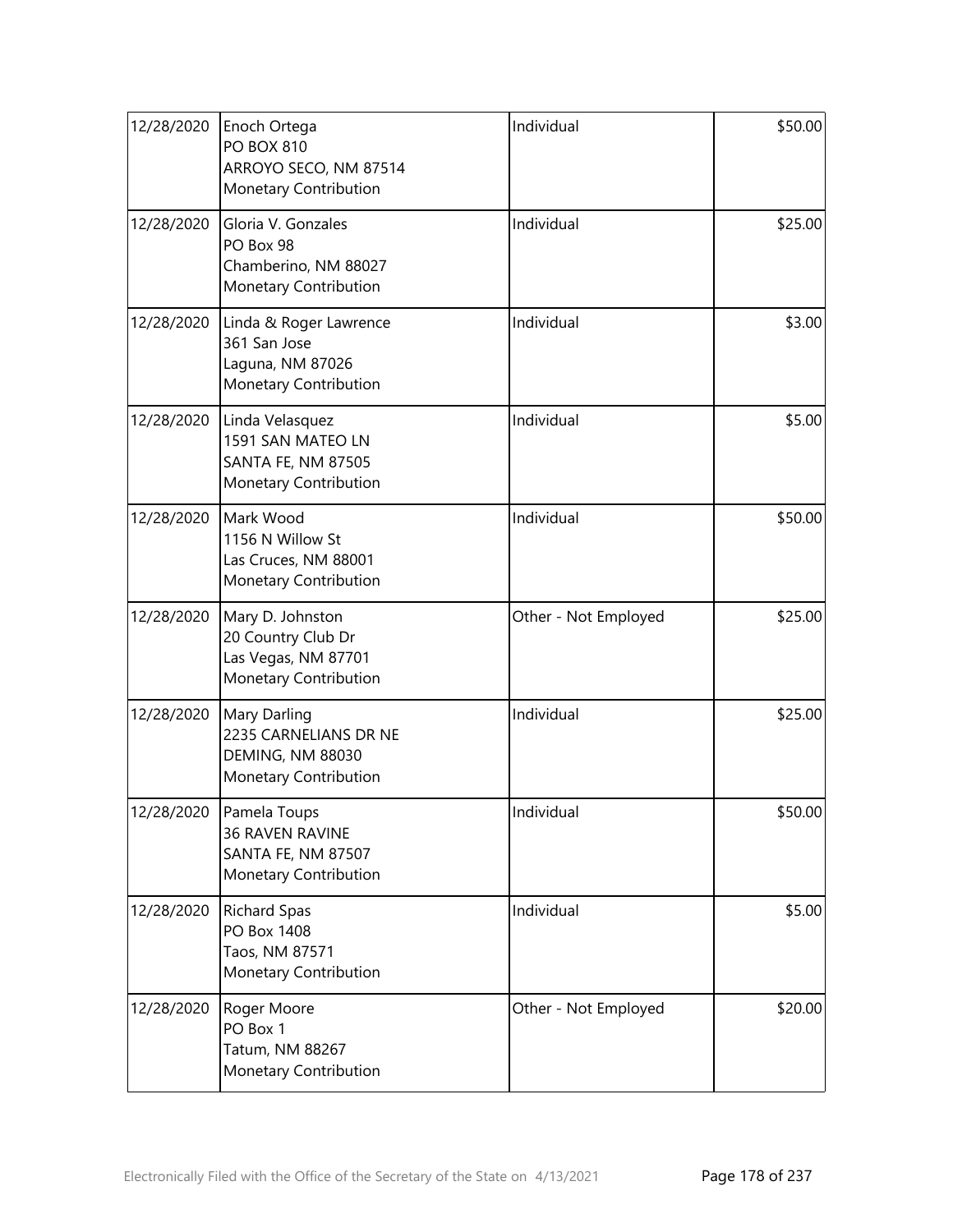| 12/28/2020 | Sharon Woodruff<br><b>PO Box 542</b><br>Rowe, NM 87562<br><b>Monetary Contribution</b>      | Individual             | \$40.00  |
|------------|---------------------------------------------------------------------------------------------|------------------------|----------|
| 12/28/2020 | <b>Steven Stauss</b><br>45 CAMINO CABO<br>SANTA FE, NM 87508<br>Monetary Contribution       | Other - Tax Accountant | \$100.00 |
| 12/28/2020 | Susan Weir Ancker<br><b>PO Box 201</b><br>Lincoln, NM 88338<br><b>Monetary Contribution</b> | Individual             | \$5.00   |
| 12/29/2020 | Donald Brannan<br><b>610 AVENIDA CELAYA</b><br>SANTA FE, NM 87506<br>Monetary Contribution  | Individual             | \$25.00  |
| 12/29/2020 | James M. Alarid<br>2811 8TH ST<br>LAS VEGAS, NM 87701<br><b>Monetary Contribution</b>       | Other - Professor      | \$50.00  |
| 12/29/2020 | Kathie Teeter<br>660 Promenade Trl SW<br>Los Lunas, NM 87031<br>Monetary Contribution       | Individual             | \$25.00  |
| 12/29/2020 | Leonard Salgado<br>13517 Witcher Ave NE<br>Albuquerque, NM 87112<br>Monetary Contribution   | Individual             | \$25.00  |
| 12/29/2020 | Teresa Aragon<br>PO BOX 6661<br>SANTA FE, NM 87502<br>Monetary Contribution                 | Individual             | \$5.00   |
| 12/29/2020 | Thomas Bowles<br>4 Kiowa Ln<br>Los Alamos, NM 87547<br>Monetary Contribution                | Other - Retired        | \$25.00  |
| 12/29/2020 | Toni Hardesty<br>2717 TEXAS ST NE<br>ALBUQUERQUE, NM 87110<br>Monetary Contribution         | Individual             | \$5.00   |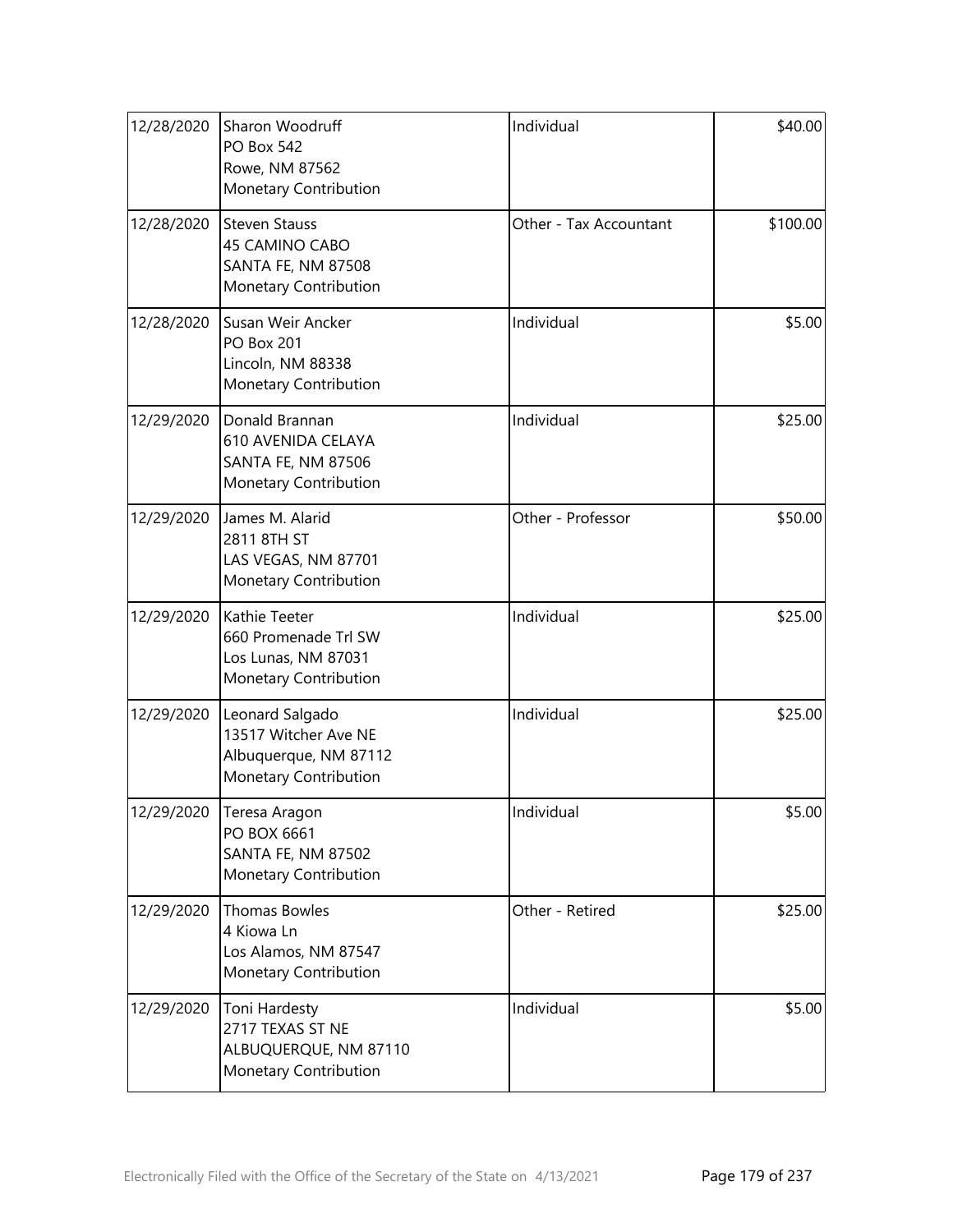| 12/30/2020 | Alexa Wheeler<br>1017 Vassar Dr NE<br>Albuquerque, NM 87106<br>Monetary Contribution        | Individual           | \$5.00   |
|------------|---------------------------------------------------------------------------------------------|----------------------|----------|
| 12/30/2020 | Alice Watterson<br>2254 CALLE CUESTA<br><b>SANTA FE, NM 87505</b><br>Monetary Contribution  | Individual           | \$25.00  |
| 12/30/2020 | Andrea Castellanos<br>PO BOX 3193<br>LOS LUNAS, NM 87031<br>Monetary Contribution           | Other - Not Employed | \$25.00  |
| 12/30/2020 | Anne Backus<br>74 Moya Rd<br>Santa Fe, NM 87508<br>Monetary Contribution                    | Individual           | \$25.00  |
| 12/30/2020 | Annie Ramirez<br>PO Box 40143<br>Albuquerque, NM 87196<br>Monetary Contribution             | Individual           | \$5.00   |
| 12/30/2020 | Arnold Trujillo<br>5625 N 17th St<br>Phoenix, AZ 85016<br>Monetary Contribution             | Individual           | \$100.00 |
| 12/30/2020 | Barbara Brink<br>359 CALLE LOMA NORTE<br><b>SANTA FE, NM 87501</b><br>Monetary Contribution | Individual           | \$25.00  |
| 12/30/2020 | Becky Hale<br>105 SOMBRERO LOOP NE<br>ALBUQUERQUE, NM 87113<br>Monetary Contribution        | Individual           | \$25.00  |
| 12/30/2020 | Beverly Klayman<br><b>PO Box 350</b><br>Taos, NM 87571<br>Monetary Contribution             | Individual           | \$10.00  |
| 12/30/2020 | Bonny Holder<br>4 Disk Dr<br>Edgewood, NM 87015<br>Monetary Contribution                    | Individual           | \$5.00   |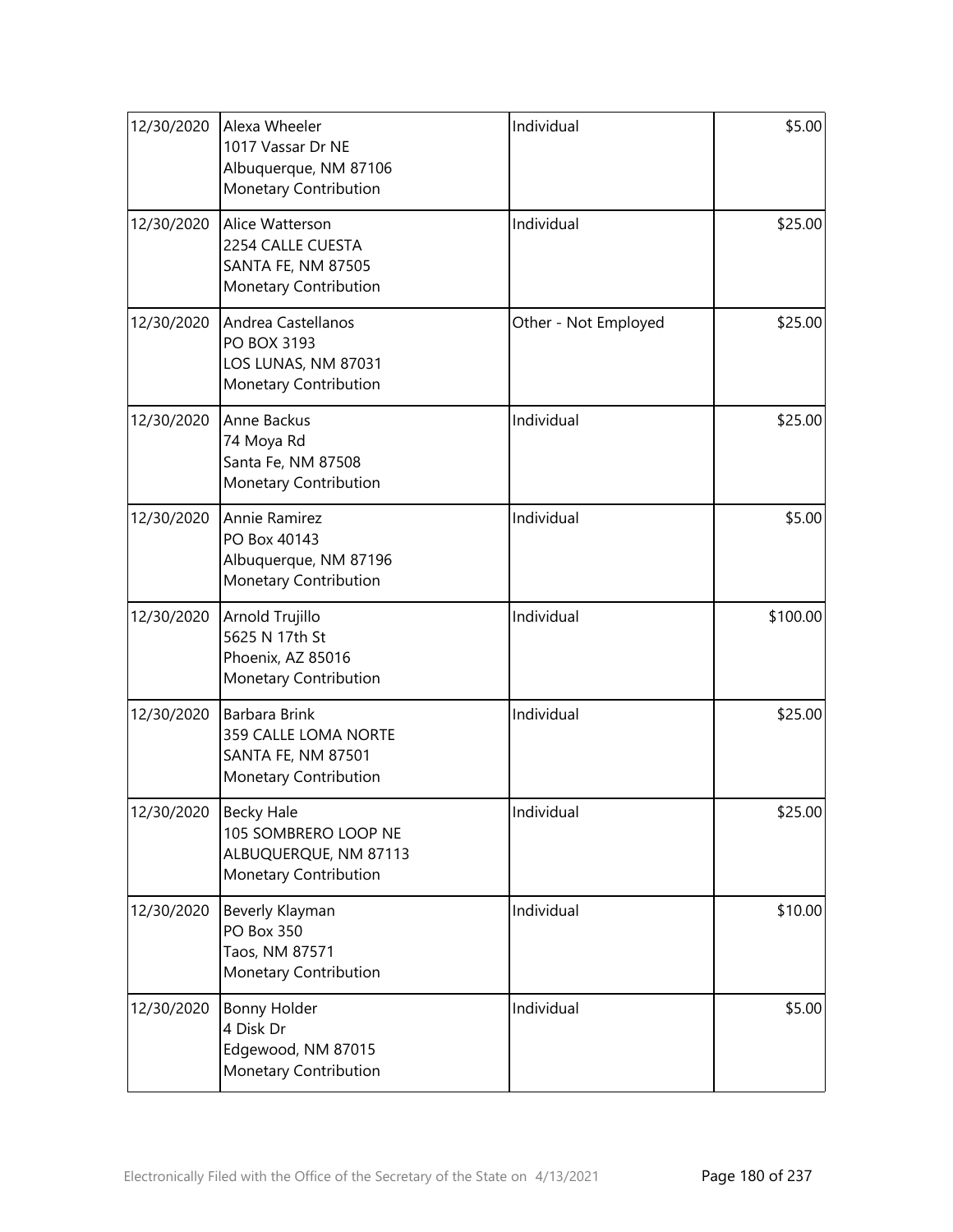| 12/30/2020 | <b>Candace Mathews</b><br>66 Don Quijote Ct<br>Corrales, NM 87048<br>Monetary Contribution                  | Individual                   | \$25.00  |
|------------|-------------------------------------------------------------------------------------------------------------|------------------------------|----------|
| 12/30/2020 | Carmela Martinez<br><b>PO BOX 2651</b><br><b>SANTA FE, NM 87504</b><br>Monetary Contribution                | Individual                   | \$25.00  |
| 12/30/2020 | Carmen McCoy<br>2860 WILDER LOOP NE<br>RIO RANCHO, NM 87144<br>Monetary Contribution                        | Individual                   | \$25.00  |
| 12/30/2020 | Carol Brown<br>904 Circle Dr<br>Los Alamos, NM 87544<br>Monetary Contribution                               | Individual                   | \$50.00  |
| 12/30/2020 | Carole Vollmer<br>976 Old State Rd 570<br>Ranchos De Taos, NM 87557<br>Monetary Contribution                | Individual                   | \$10.00  |
| 12/30/2020 | Carter Vineyard<br>2 REEDS PEAK<br><b>SANTA FE, NM 87508</b><br>Monetary Contribution                       | Individual                   | \$5.00   |
| 12/30/2020 | Charles I. Wellborn<br>1331 Park Ave SW, Unit 904<br>Albuquerque, NM 87102<br>Monetary Contribution         | Other - Strategic Consultant | \$250.00 |
| 12/30/2020 | Christine Golden<br>1719 Tramview Ct NE<br>Rio Rancho, NM 87144<br>Monetary Contribution                    | Individual                   | \$25.00  |
| 12/30/2020 | Christopher E. Wilding<br><b>600 CAMINO RANCHEROS</b><br><b>SANTA FE, NM 87505</b><br>Monetary Contribution | Individual                   | \$50.00  |
| 12/30/2020 | Clo Hampton<br>86 AMBERWOOD LOOP<br>SANTA FE, NM 87506<br>Monetary Contribution                             | Other - Not Employed         | \$25.00  |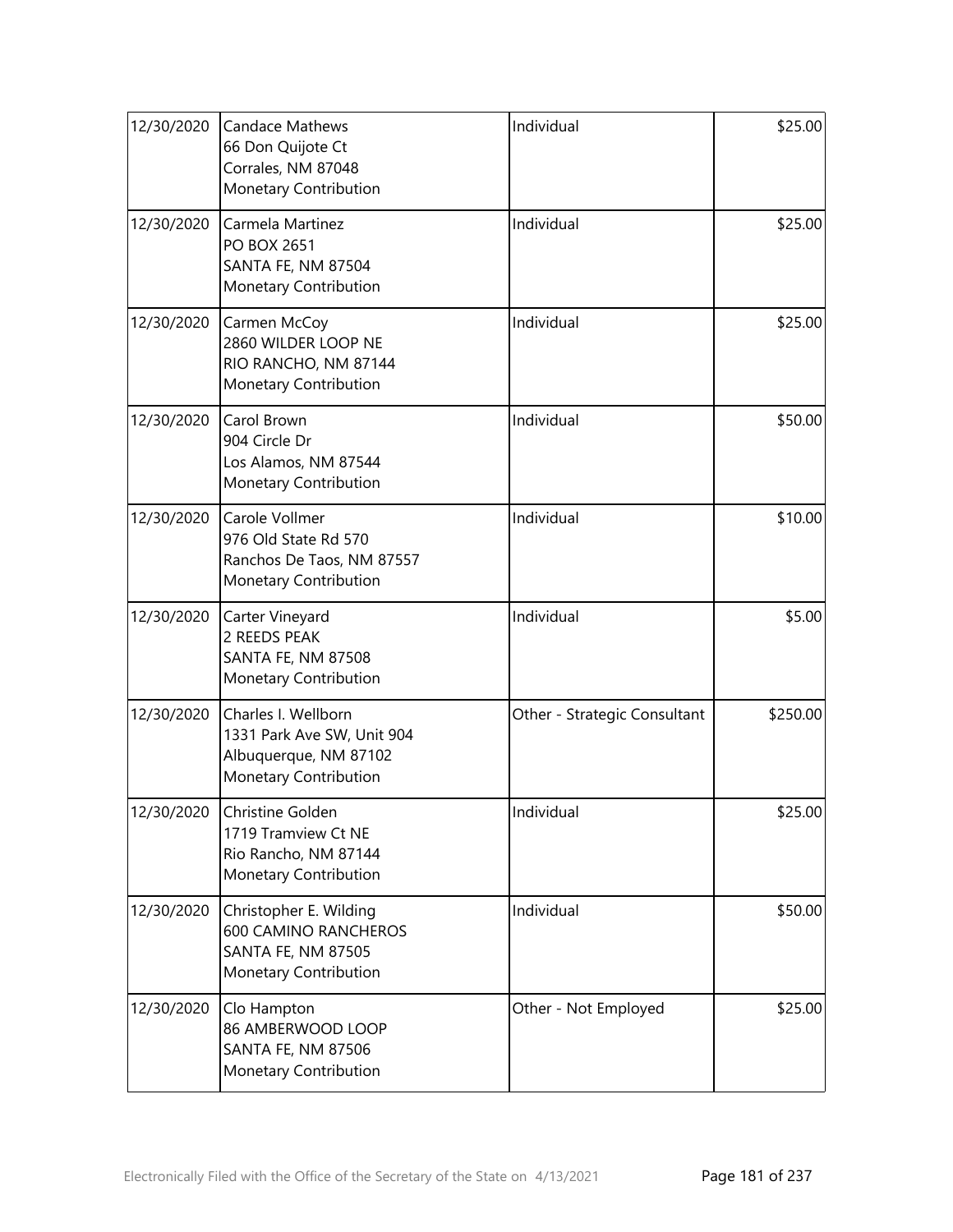| 12/30/2020 | <b>Comcast Financial Agency Corporation</b><br>1701 John F Kennedy Blvd<br>Philadelphia, PA 19103-2833<br>Monetary Contribution | Other Finance Agency | \$5,000.00  |
|------------|---------------------------------------------------------------------------------------------------------------------------------|----------------------|-------------|
| 12/30/2020 | Craig C. Dalland<br>1507 NM 76<br>Santa Cruz, NM 87567<br>Monetary Contribution                                                 | Individual           | \$5.00      |
| 12/30/2020 | Crystal Mayner<br>706 N REYMOND ST<br>LAS CRUCES, NM 88005<br>Monetary Contribution                                             | Individual           | \$25.00     |
| 12/30/2020 | Dan Namingha<br>68 Paseo De La Tierra<br>Santa Fe, NM 87506<br>Monetary Contribution                                            | Individual           | \$100.00    |
| 12/30/2020 | Daniel Estrada<br>5804 Sunset Rdg<br><b>Austin, TX 78735</b><br>Monetary Contribution                                           | Individual           | \$10.00     |
| 12/30/2020 | Darren White<br>609 Valencia Dr NE<br>Albuquerque, NM 87108<br>Monetary Contribution                                            | Other - Owner        | \$10,000.00 |
| 12/30/2020 | Darren White<br>609 Valencia Dr NE<br>Albuquerque, NM 87108<br>Monetary Contribution                                            | Other - Owner        | \$10,000.00 |
| 12/30/2020 | Darren White<br>609 Valencia Dr NE<br>Albuquerque, NM 87108<br>Monetary Contribution                                            | Other - Owner        | \$10,000.00 |
| 12/30/2020 | David McSherry<br>PO Box 1865<br>Deming, NM 88031<br>Monetary Contribution                                                      | Individual           | \$25.00     |
| 12/30/2020 | Deborah Jones<br><b>PO Box 246</b><br>Mountainair, NM 87036-0246<br>Monetary Contribution                                       | Individual           | \$5.00      |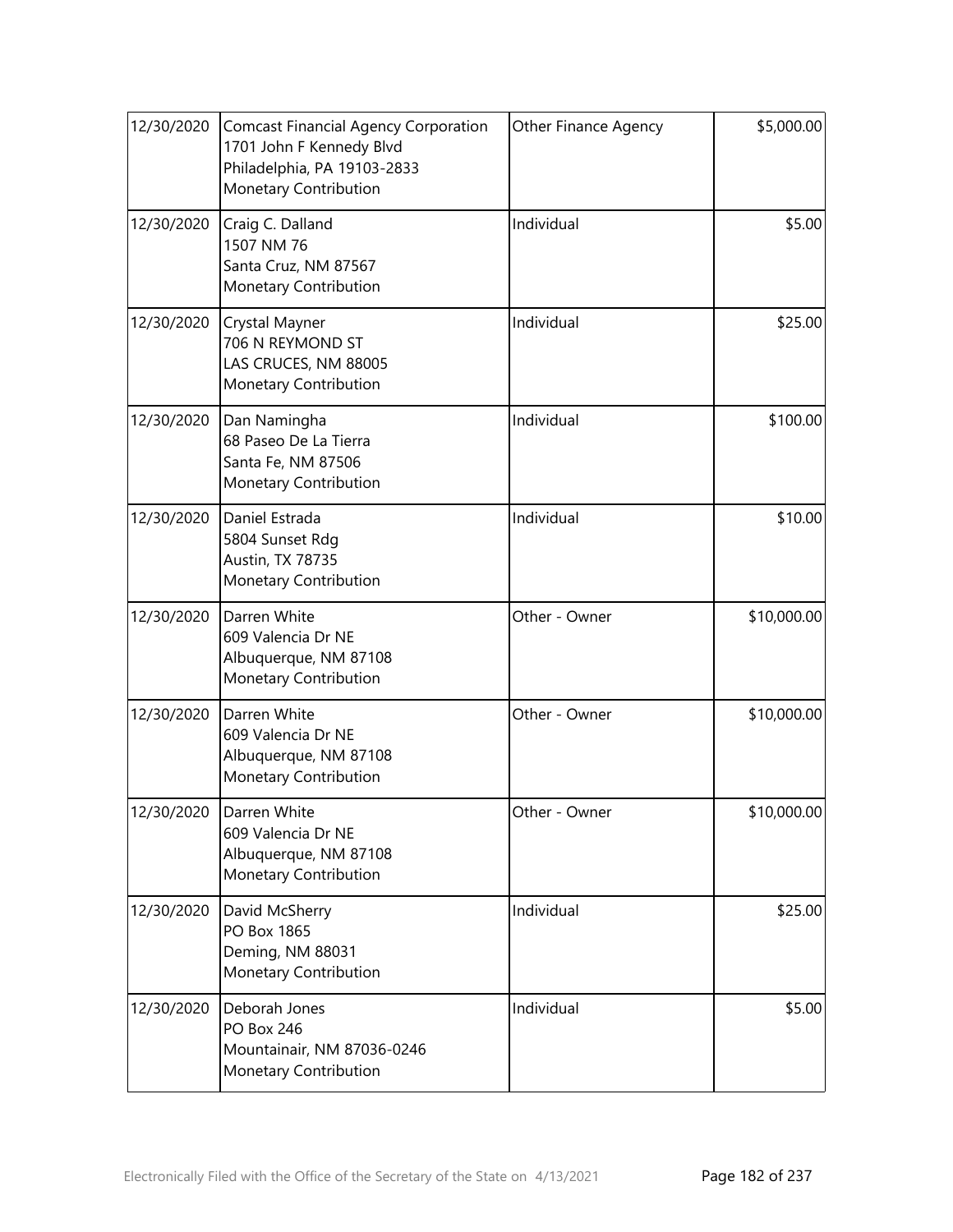| 12/30/2020 | <b>Denise Flores</b><br>8100 Barstow St NE, Apt 13103<br>Albuquerque, NM 87122<br>Monetary Contribution | Individual           | \$50.00    |
|------------|---------------------------------------------------------------------------------------------------------|----------------------|------------|
| 12/30/2020 | Diana T. Macarthur<br>219 Sena St<br>Santa Fe, NM 87505<br>Monetary Contribution                        | Other - Not Employed | \$1,000.00 |
| 12/30/2020 | Diane Paolazzi<br>2313 Callejon Hermosa<br>Santa Fe, NM 87505<br>Monetary Contribution                  | Individual           | \$15.00    |
| 12/30/2020 | Diane Stady<br>8313 San Francisco Rd NE<br>Albuquerque, NM 87109<br>Monetary Contribution               | Individual           | \$25.00    |
| 12/30/2020 | <b>Dianne Cress</b><br>9709 EUCLID AVE NE<br>ALBUQUERQUE, NM 87112<br>Monetary Contribution             | Individual           | \$100.00   |
| 12/30/2020 | Dolores Pacheco<br>104 SOLANA DR<br><b>SANTA FE, NM 87501</b><br>Monetary Contribution                  | Individual           | \$5.00     |
| 12/30/2020 | Eduardo Jones<br>5601 Jackson Loop NE<br>Rio Rancho, NM 87144<br>Monetary Contribution                  | Individual           | \$15.00    |
| 12/30/2020 | Elizabeth Baer<br>1802 Cherokee Rd NW<br>Albuquerque, NM 87107<br>Monetary Contribution                 | Individual           | \$25.00    |
| 12/30/2020 | Elizabeth Glaum-Heatley<br>2 TREVINGTON RD<br>SANTA TERESA, NM 88008<br>Monetary Contribution           | Individual           | \$5.00     |
| 12/30/2020 | Elizabeth Zollo<br>1850 Palacio Ln<br>Santa Fe, NM 87505<br>Monetary Contribution                       | Individual           | \$25.00    |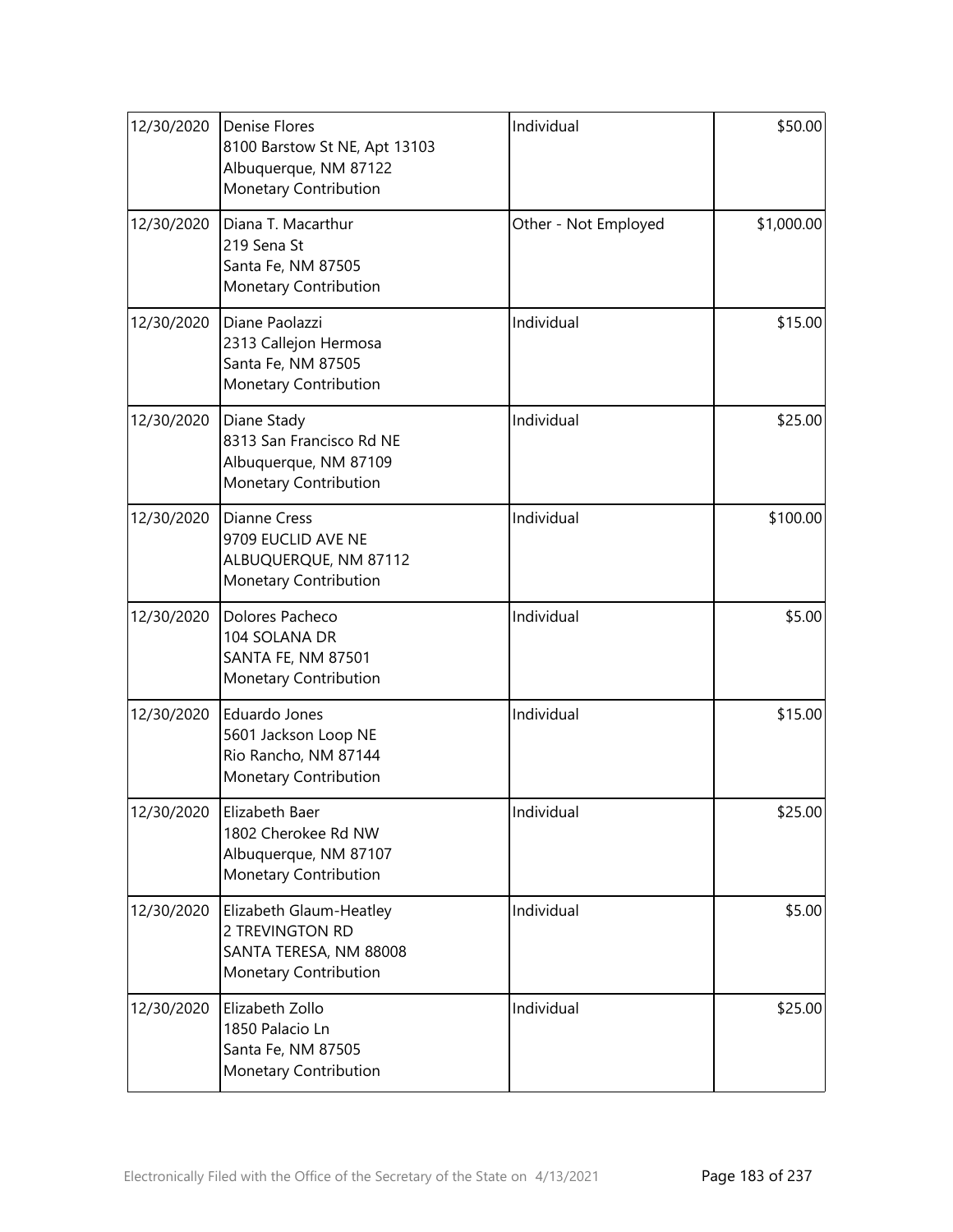| 12/30/2020 | <b>Franklin Strauss</b><br>7 Avenida Vista Grande, B7<br>Santa Fe, NM 87508<br>Monetary Contribution | Other - Physician | \$100.00 |
|------------|------------------------------------------------------------------------------------------------------|-------------------|----------|
| 12/30/2020 | <b>Fred Gross</b><br>354 CALLE LOMA NORTE<br>SANTA FE, NM 87501<br>Monetary Contribution             | Individual        | \$25.00  |
| 12/30/2020 | Fritz S. Allen<br>PO Box 2106<br>Corrales, NM 87048<br>Monetary Contribution                         | Individual        | \$100.00 |
| 12/30/2020 | Gavriela Deboer<br><b>184 TIERRA ENCANTADA</b><br>CORRALES, NM 87048<br>Monetary Contribution        | Individual        | \$5.00   |
| 12/30/2020 | George Jivelekas<br>428 Milton Rd, Apt 9<br>Billings, MT 59105<br>Monetary Contribution              | Individual        | \$5.00   |
| 12/30/2020 | Ingeborg Chambers<br>7821 Sunrose Dr NW<br>Albuquerque, NM 87120<br>Monetary Contribution            | Individual        | \$25.00  |
| 12/30/2020 | James Reents<br>933 Alto St, Unit C<br>Santa Fe, NM 87501<br>Monetary Contribution                   | Individual        | \$25.00  |
| 12/30/2020 | Jane M. Farmer<br><b>PO BOX 503</b><br>ARROYO HONDO, NM 87513<br>Monetary Contribution               | Individual        | \$50.00  |
| 12/30/2020 | Jeanne E. Dettmann<br>601 Solano Dr SE<br>Albuquerque, NM 87108<br>Monetary Contribution             | Individual        | \$25.00  |
| 12/30/2020 | Jeffrey Hewitt<br>2836 Don Quixote<br>Santa Fe, NM 87505<br>Monetary Contribution                    | Individual        | \$100.00 |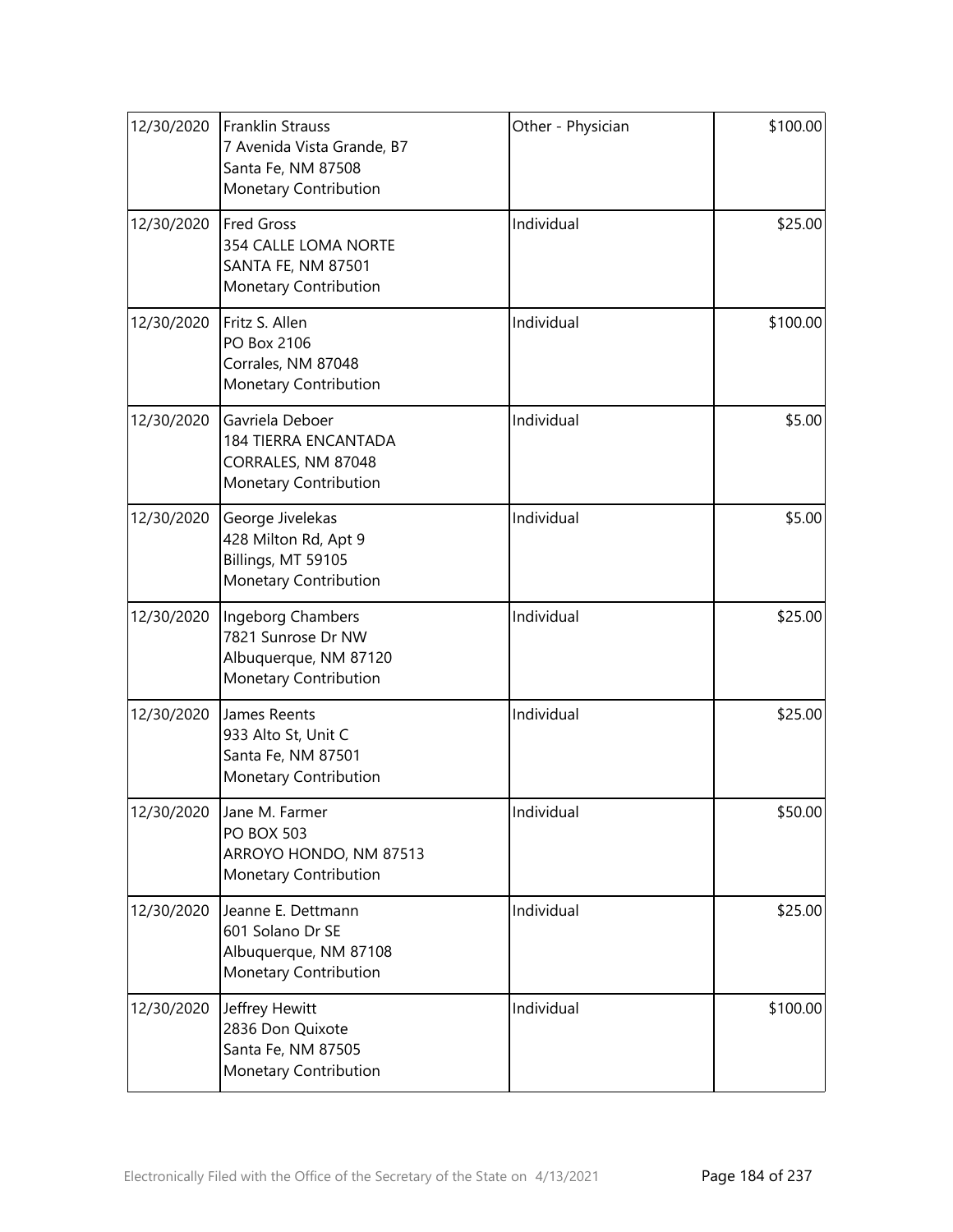| 12/30/2020 | Jeremy Mann<br>95 BLUESTEM DR<br><b>SANTA FE, NM 87506</b><br>Monetary Contribution        | Individual                      | \$25.00 |
|------------|--------------------------------------------------------------------------------------------|---------------------------------|---------|
| 12/30/2020 | Jeri Oliver<br>4575 OJO CALIENTE CIR<br>LAS CRUCES, NM 88011<br>Monetary Contribution      | Individual                      | \$5.00  |
| 12/30/2020 | John A. Padilla<br>2301 CAMINO ARTISTA<br>SANTA FE, NM 87505-1701<br>Monetary Contribution | Individual                      | \$25.00 |
| 12/30/2020 | John Mazzola<br>21 Woodbriar<br>Cedar Crest, NM 87008<br>Monetary Contribution             | Other - Construction<br>Manager | \$25.00 |
| 12/30/2020 | Joseph D. Sabatini<br>3514 6th St NW<br>Albuquerque, NM 87107<br>Monetary Contribution     | Other - Retired                 | \$50.00 |
| 12/30/2020 | Jozi De Leon<br>2312 Bates Well Ln NW<br>Albuquerque, NM 87120<br>Monetary Contribution    | Individual                      | \$25.00 |
| 12/30/2020 | Judith Alcala<br><b>PO Box 361</b><br>Arroyo Hondo, NM 87513<br>Monetary Contribution      | Individual                      | \$15.00 |
| 12/30/2020 | Judith Foster<br>740 Canyon Oaks Dr, Apt G<br>Oakland, CA 94605<br>Monetary Contribution   | Individual                      | \$5.00  |
| 12/30/2020 | Judith Phillips<br>1840 Zearing Ave NW<br>Albuquerque, NM 87104<br>Monetary Contribution   | Individual                      | \$5.00  |
| 12/30/2020 | Kim E. Fowler<br>1000 Cordova Pl, Apt 281<br>Santa Fe, NM 87505<br>Monetary Contribution   | Individual                      | \$35.00 |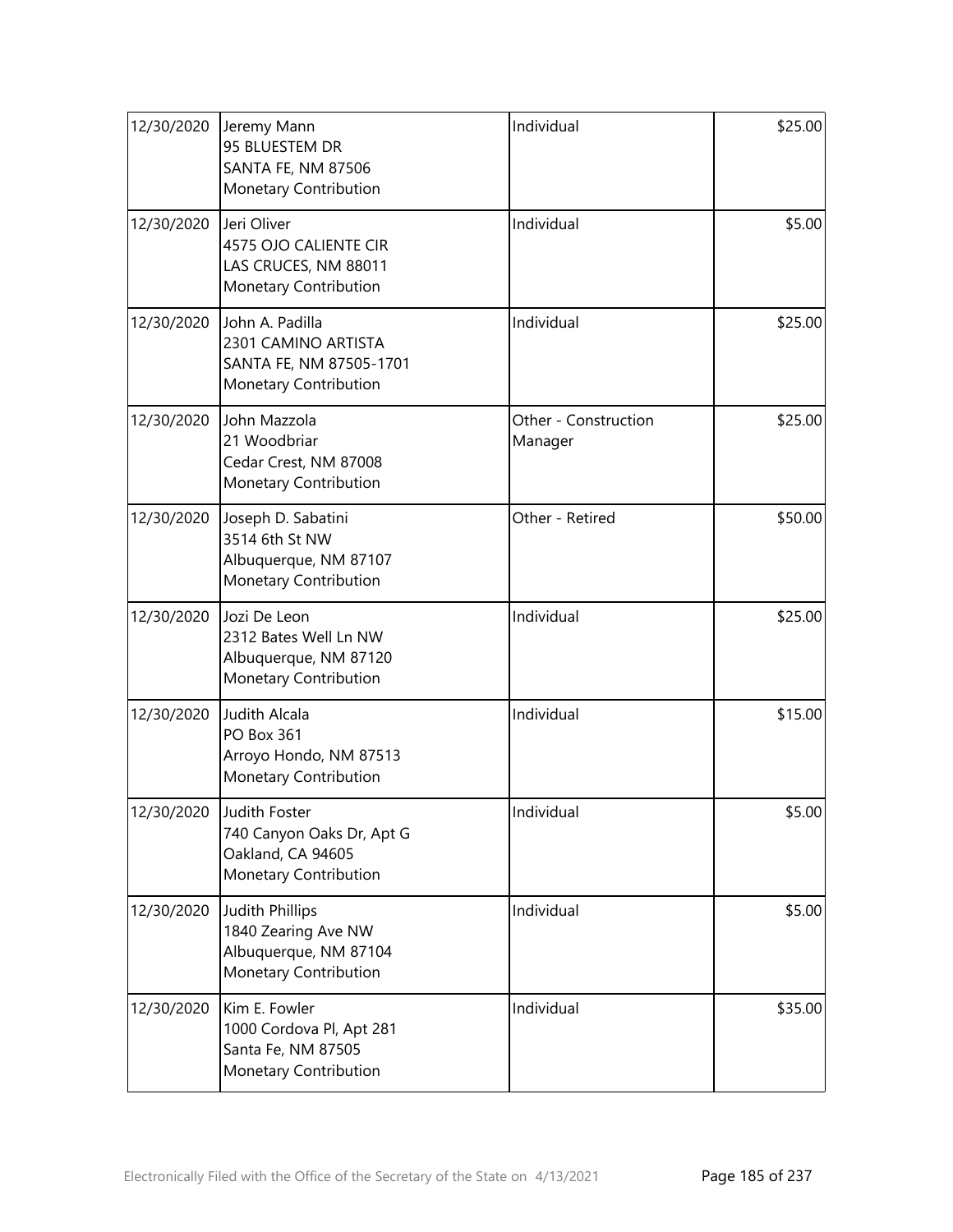| 12/30/2020 | Kim Pineda<br>2916 CLIFF PALACE<br>SANTA FE, NM 87507<br>Monetary Contribution                   | Individual | \$5.00   |
|------------|--------------------------------------------------------------------------------------------------|------------|----------|
| 12/30/2020 | Kimberly Robertson<br>1901 UNIVERSITY BLVD SE<br>ALBUQUERQUE, NM 87106<br>Monetary Contribution  | Individual | \$20.00  |
| 12/30/2020 | Kirsten S. Moy<br>197 GEORGIA WAY<br>SAN LEANDRO, CA 94577<br>Monetary Contribution              | Individual | \$50.00  |
| 12/30/2020 | Krishna S. Khalsa<br>300 CAMINO MIRAMONTES<br>ESPANOLA, NM 87532<br><b>Monetary Contribution</b> | Individual | \$5.00   |
| 12/30/2020 | Maggie Robinson<br>409 CAMINO HERMOSA<br>CORRALES, NM 87048<br>Monetary Contribution             | Individual | \$25.00  |
| 12/30/2020 | Margaret Jorgensen<br>5211 Picuris Ct<br>Las Cruces, NM 88011<br>Monetary Contribution           | Individual | \$50.00  |
| 12/30/2020 | Margaret Maynard<br>1419 Morningside Dr NE<br>Albuquerque, NM 87110<br>Monetary Contribution     | Individual | \$25.00  |
| 12/30/2020 | Maria Rodriguez<br>2905 PUEBLO HALONA<br>SANTA FE, NM 87507<br>Monetary Contribution             | Individual | \$50.00  |
| 12/30/2020 | Marilyn Bigney<br>12117 Rosemont Ave NE<br>Albuquerque, NM 87112<br>Monetary Contribution        | Individual | \$25.00  |
| 12/30/2020 | Mark Mitchell<br>14 Tano Rd<br>Santa Fe, NM 87506<br>Monetary Contribution                       | Individual | \$100.00 |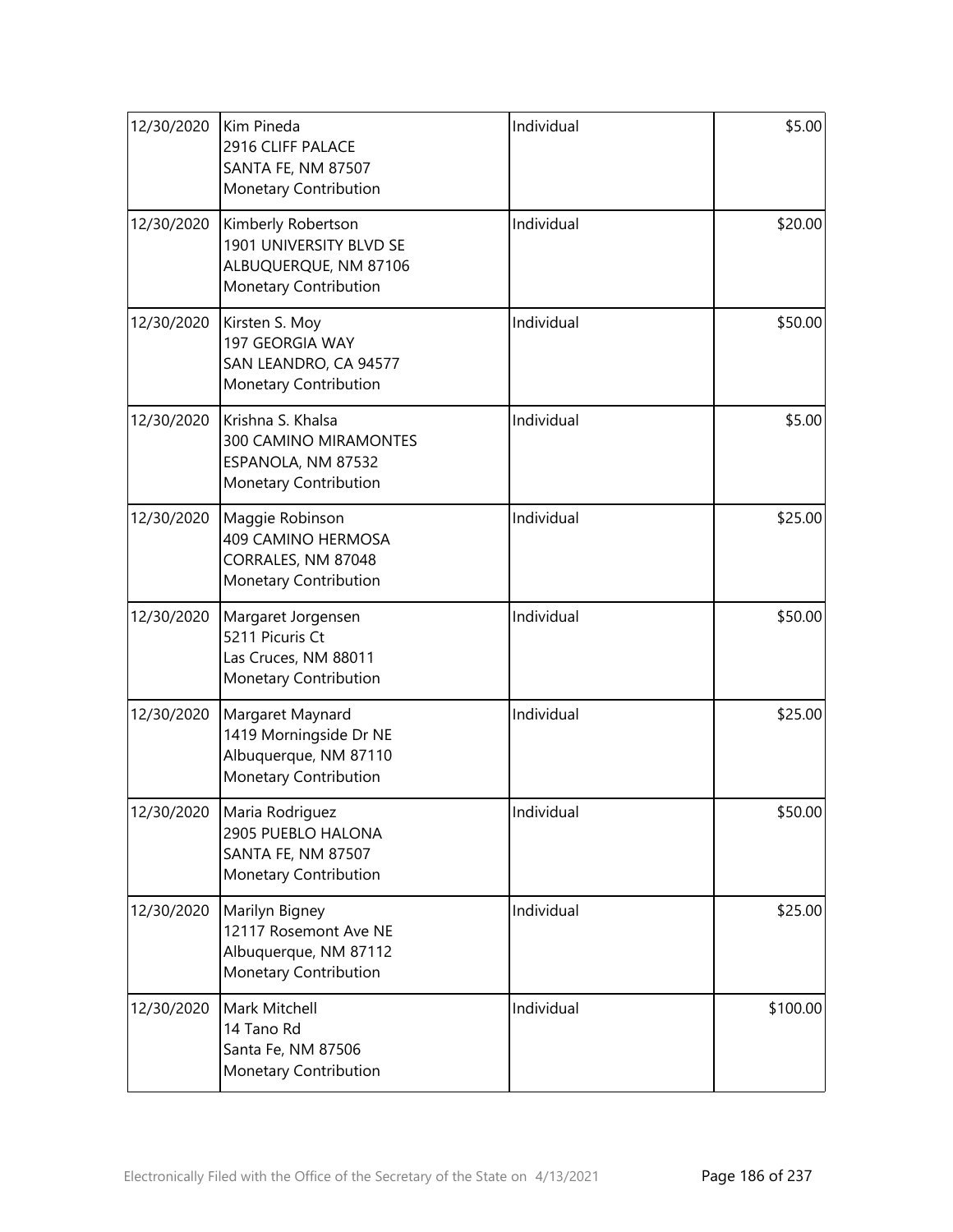| 12/30/2020 | Mary Eichler<br>7108 HOLLIS ST NE<br>ALBUQUERQUE, NM 87109<br>Monetary Contribution                 | Individual        | \$5.00   |
|------------|-----------------------------------------------------------------------------------------------------|-------------------|----------|
| 12/30/2020 | Mary Eichler<br>7108 HOLLIS ST NE<br>ALBUQUERQUE, NM 87109<br>Monetary Contribution                 | Individual        | \$5.00   |
| 12/30/2020 | Mary Hartman<br>4801 Irving Blvd NW, Unit 5004<br>Albuquerque, NM 87114<br>Monetary Contribution    | Individual        | \$50.00  |
| 12/30/2020 | Mary Jo H. Shortes<br><b>PO Box 571</b><br>Pie Town, NM 87827<br>Monetary Contribution              | Individual        | \$25.00  |
| 12/30/2020 | Mary McLaren<br>2975 Terrace Dr, Apt 214<br>Las Cruces, NM 88011<br>Monetary Contribution           | Individual        | \$25.00  |
| 12/30/2020 | Megan Boudreau<br>151 E LUPITA RD<br><b>SANTA FE, NM 87505</b><br>Monetary Contribution             | Individual        | \$20.00  |
| 12/30/2020 | Melissa Bacahui<br>8808 HAWTHORNE CT NE<br>ALBUQUERQUE, NM 87113<br>Monetary Contribution           | Individual        | \$25.00  |
| 12/30/2020 | Mercedes Marchand<br>369 Montezuma Ave, #268<br>Santa Fe, NM 87501<br>Monetary Contribution         | Individual        | \$25.00  |
| 12/30/2020 | Michael A. Olivas<br>3101 Old Pecos Trl, Unit 304<br>Santa Fe, NM 87505<br>Monetary Contribution    | Other - Professor | \$259.00 |
| 12/30/2020 | <b>Michael Alberts</b><br>5131 HATTIESBURG AVE NW<br>ALBUQUERQUE, NM 87120<br>Monetary Contribution | Individual        | \$25.00  |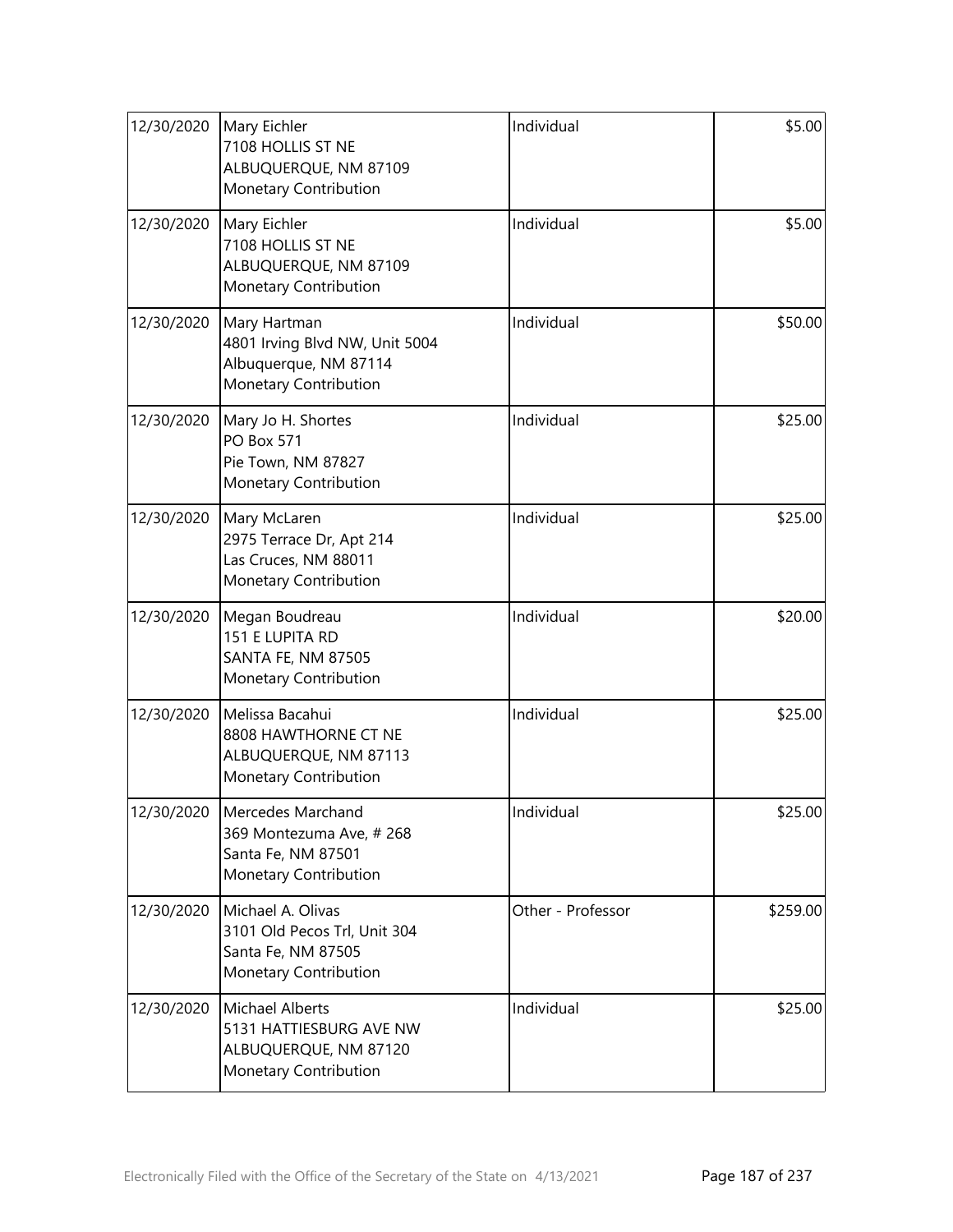| 12/30/2020 | Michael G. Thomas<br>10521 Arvilla Ave NE<br>Albuquerque, NM 87111<br>Monetary Contribution       | Individual            | \$100.00 |
|------------|---------------------------------------------------------------------------------------------------|-----------------------|----------|
| 12/30/2020 | Michael Macklin<br>PO Box 1944<br>Las Vegas, NM 87701<br>Monetary Contribution                    | Individual            | \$50.00  |
| 12/30/2020 | Michael McCants<br>5105 CRESTWAY DR<br>AUSTIN, TX 78731<br>Monetary Contribution                  | Individual            | \$5.00   |
| 12/30/2020 | <b>Mitchell Gates</b><br>9227 Sugar Creek Ln NW<br>Albuquerque, NM 87120<br>Monetary Contribution | Individual            | \$50.00  |
| 12/30/2020 | Oscar Ibave<br>1740 Calle De Mercado, Ste C<br>Las Cruces, NM 88005<br>Monetary Contribution      | Individual            | \$5.00   |
| 12/30/2020 | Patricia Eggers<br>18 Joy Ln<br>Santa Fe, NM 87508<br>Monetary Contribution                       | Individual            | \$100.00 |
| 12/30/2020 | Patricia Foschi<br>538 GARCIA ST<br>Santa Fe, NM 87505<br>Monetary Contribution                   | Other - Not Employed  | \$100.00 |
| 12/30/2020 | Paul Leo<br>26 Juego Rd<br>Santa Fe, NM 87508<br>Monetary Contribution                            | Other - IT Consultant | \$100.00 |
| 12/30/2020 | Phyllis Ginsberg<br>5109 Chesterwood Way<br>Somerset, NJ 08873<br>Monetary Contribution           | Individual            | \$5.00   |
| 12/30/2020 | Rachel Baucom<br>3413 GEORGIA ST NE<br>ALBUQUERQUE, NM 87110<br>Monetary Contribution             | Individual            | \$5.00   |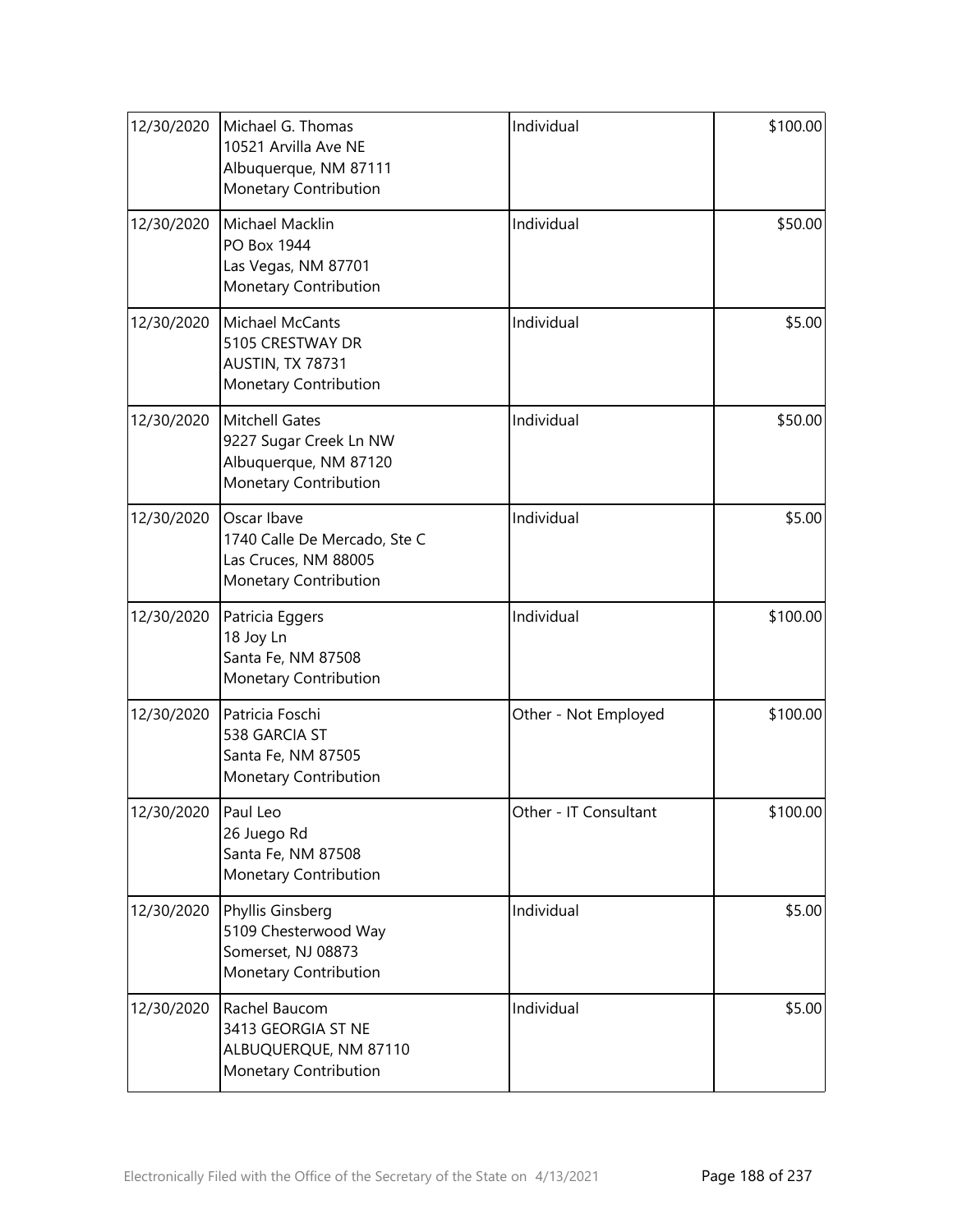| 12/30/2020 | <b>Revee Bailey</b><br>6928 Forest Hills Dr NE<br>Albuquerque, NM 87109<br>Monetary Contribution | Individual           | \$25.00  |
|------------|--------------------------------------------------------------------------------------------------|----------------------|----------|
| 12/30/2020 | <b>Rick Shean</b><br>6001 ARROW POINT RD NW<br>ALBUQUERQUE, NM 87120<br>Monetary Contribution    | Individual           | \$25.00  |
| 12/30/2020 | Roberta Boggess<br>4428 AVENIDA ESTRELLITA NE<br>ALBUQUERQUE, NM 87110<br>Monetary Contribution  | Other - Not Employed | \$100.00 |
| 12/30/2020 | Roberta Salazar Henry<br>5062 Heno Mine Rd<br>Las Cruces, NM 88011<br>Monetary Contribution      | Other - Retired      | \$100.00 |
| 12/30/2020 | Rosemary Valdez<br>8632 WILD DUNES RD NW<br>ALBUQUERQUE, NM 87120<br>Monetary Contribution       | Individual           | \$10.00  |
| 12/30/2020 | Salvatore Martino<br>1610 CORNELL DR NE<br>ALBUQUERQUE, NM 87106<br>Monetary Contribution        | Other - CEO          | \$25.00  |
| 12/30/2020 | Shirley Ison<br>2402 ALASKA AVE<br>ALAMOGORDO, NM 88310<br>Monetary Contribution                 | Individual           | \$5.00   |
| 12/30/2020 | Steve Zeifman<br>4002 Old Santa Fe Trl<br>Santa Fe, NM 87505<br>Monetary Contribution            | Individual           | \$5.00   |
| 12/30/2020 | Sue Fitzmaurice<br>5611 DESERT STAR RD<br>LAS CRUCES, NM 88005<br>Monetary Contribution          | Individual           | \$50.00  |
| 12/30/2020 | Susan C. Feil<br>704 Laguna Blvd SW<br>Albuquerque, NM 87104<br>Monetary Contribution            | Individual           | \$100.00 |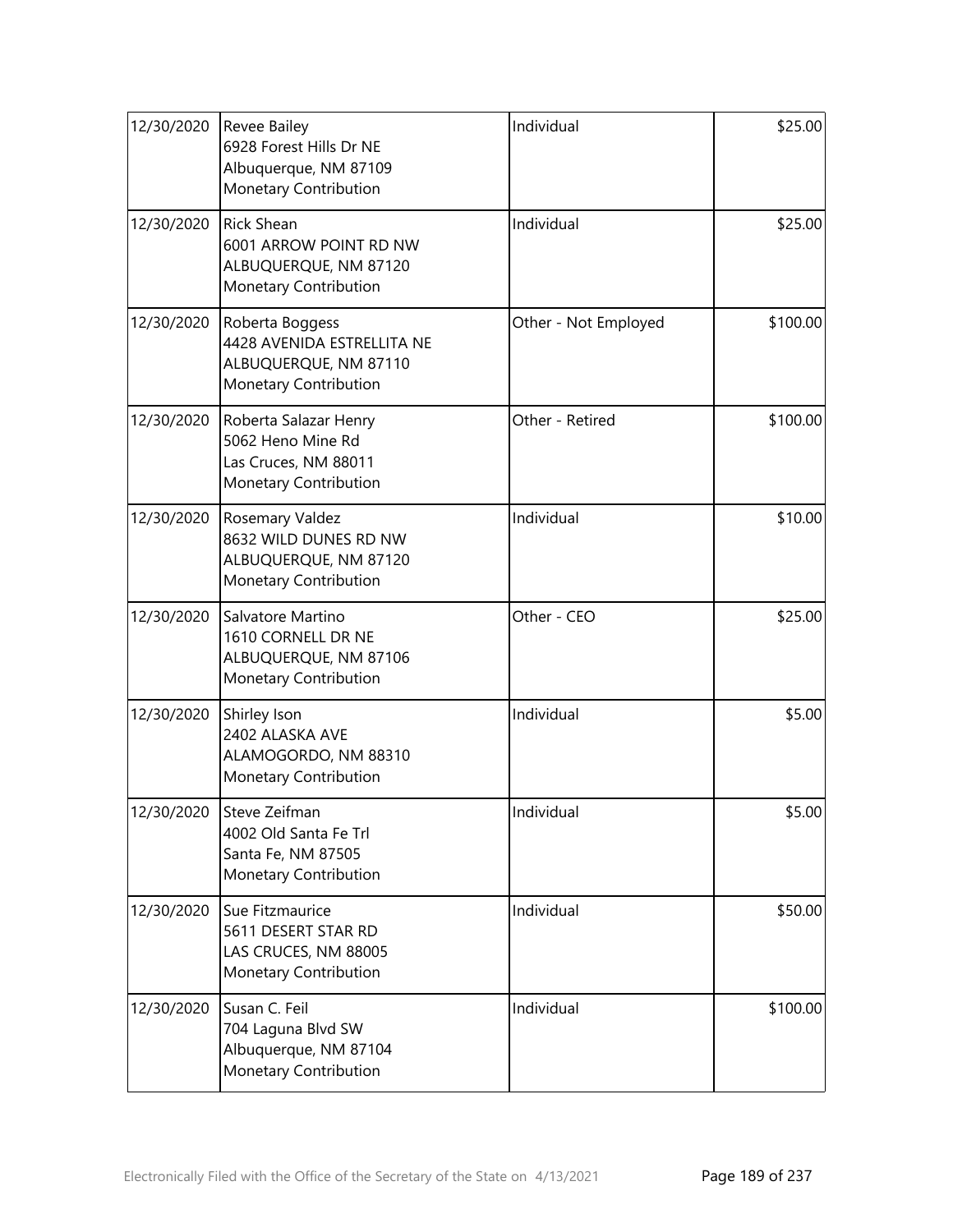| 12/30/2020 | Susan Deane-Miller<br>126 Hooker Ave<br>Poughkeepsie, NY 12601<br>Monetary Contribution           | Individual      | \$5.00   |
|------------|---------------------------------------------------------------------------------------------------|-----------------|----------|
| 12/30/2020 | Susan Haseltine<br>5800 GONZALES RD SW<br>ALBUQUERQUE, NM 87121<br>Monetary Contribution          | Individual      | \$25.00  |
| 12/30/2020 | Susan J. Fletcher<br>3412 Vista Primera Rd<br>Las Cruces, NM 88011<br>Monetary Contribution       | Individual      | \$20.00  |
| 12/30/2020 | Susan Valdez<br>4869 Turquoise Dr NE<br>Rio Rancho, NM 87124<br>Monetary Contribution             | Individual      | \$25.00  |
| 12/30/2020 | <b>Terry Evans</b><br>5 ROAD 6197<br>KIRTLAND, NM 87417<br>Monetary Contribution                  | Individual      | \$25.00  |
| 12/30/2020 | Theresa Durbin<br>5309 TIERRA AMADA ST NW<br>ALBUQUERQUE, NM 87120<br>Monetary Contribution       | Individual      | \$25.00  |
| 12/30/2020 | <b>Thomas Greenawald</b><br>1112 Palo Alto Ct<br>Bernalillo, NM 87004<br>Monetary Contribution    | Individual      | \$25.00  |
| 12/30/2020 | Thomas J. Harrison<br>1301 VISTA MORADA<br>SANTA FE, NM 87506<br>Monetary Contribution            | Individual      | \$50.00  |
| 12/30/2020 | Thomas Thirion<br>3697 POCO LOCO DR SW<br>ALBUQUERQUE, NM 87105<br>Monetary Contribution          | Individual      | \$15.00  |
| 12/30/2020 | Virginia Printz-Feddersen<br>4401 Royene Ave NE<br>Albuquerque, NM 87110<br>Monetary Contribution | Other - Retired | \$100.00 |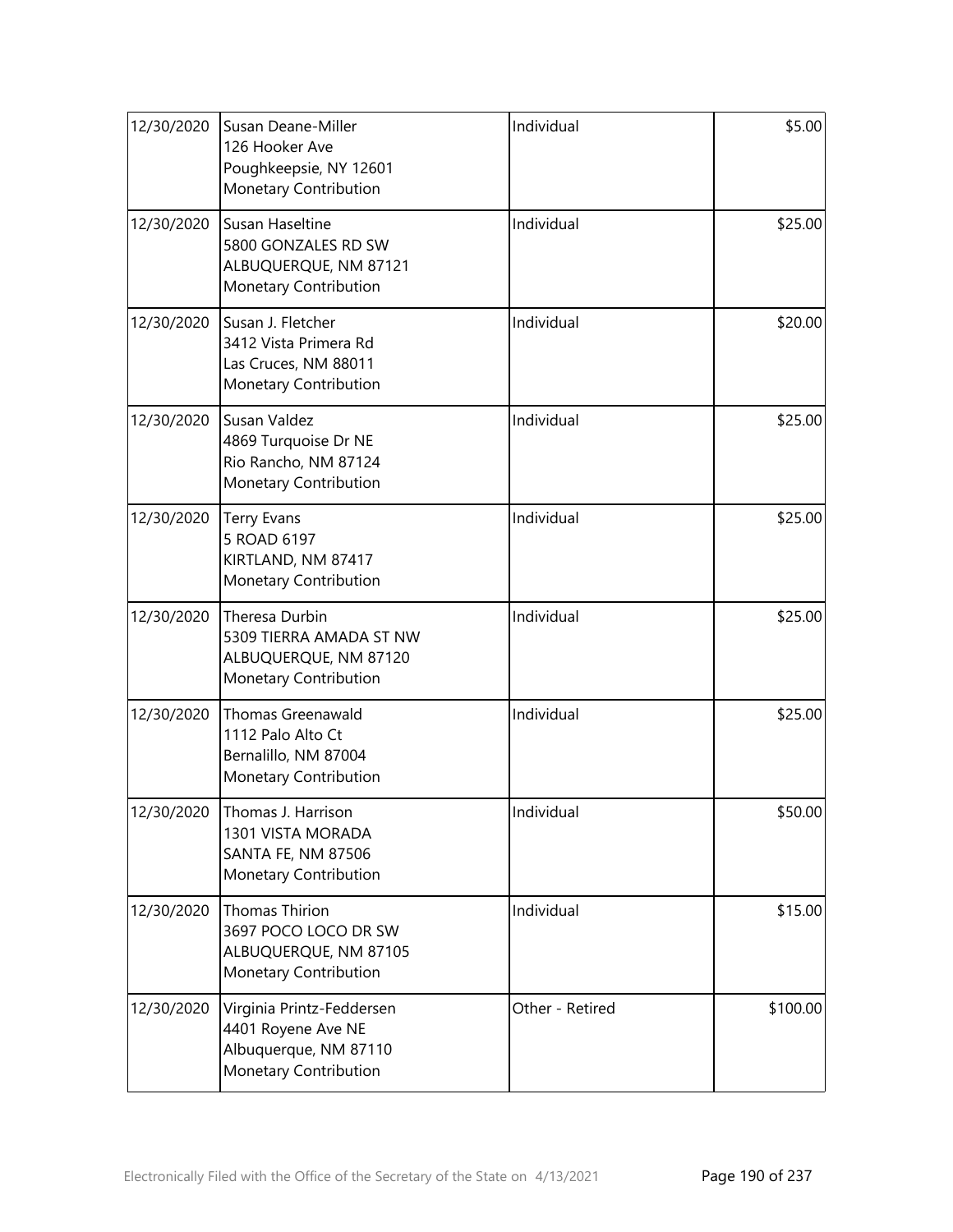| 12/30/2020 | Virginia Smith<br>3483 CORRALES RD<br>CORRALES, NM 87048<br>Monetary Contribution                              | Other - Environmental<br>Consultant | \$250.00 |
|------------|----------------------------------------------------------------------------------------------------------------|-------------------------------------|----------|
| 12/31/2020 | Allison Webster<br><b>PO Box 712</b><br>Cedar Crest, NM 87008<br>Monetary Contribution                         | Individual                          | \$25.00  |
| 12/31/2020 | <b>Art Brooks</b><br>8109 SPRENGER DR NE<br>ALBUQUERQUE, NM 87109<br>Monetary Contribution                     | Individual                          | \$50.00  |
| 12/31/2020 | Artemis Chakerian<br>1004 VASSAR DR NE<br>ALBUQUERQUE, NM 87106<br><b>Monetary Contribution</b>                | Individual                          | \$50.00  |
| 12/31/2020 | Asia Negron-Esposito<br>6800 Vista Del Norte Rd NE, Apt 2012<br>Albuquerque, NM 87113<br>Monetary Contribution | Individual                          | \$25.00  |
| 12/31/2020 | Barbara Barton<br>4742 DIAMANTE CT<br>LAS CRUCES, NM 88012<br>Monetary Contribution                            | Individual                          | \$25.00  |
| 12/31/2020 | Barbara E. Petersen<br>800 Wellesley Dr NE<br>Albuquerque, NM 87106<br>Monetary Contribution                   | Individual                          | \$20.00  |
| 12/31/2020 | Bea Resnick<br>4977 Night Hawk Dr NE<br>Rio Rancho, NM 87144<br>Monetary Contribution                          | Individual                          | \$25.00  |
| 12/31/2020 | Charles James<br>1943 CALLE MIQUELA<br>SANTA FE, NM 87505<br>Monetary Contribution                             | Individual                          | \$25.00  |
| 12/31/2020 | Connie Carichner<br>114 Sonterra Dr<br>Alto, NM 88312<br>Monetary Contribution                                 | Other - Retired                     | \$250.00 |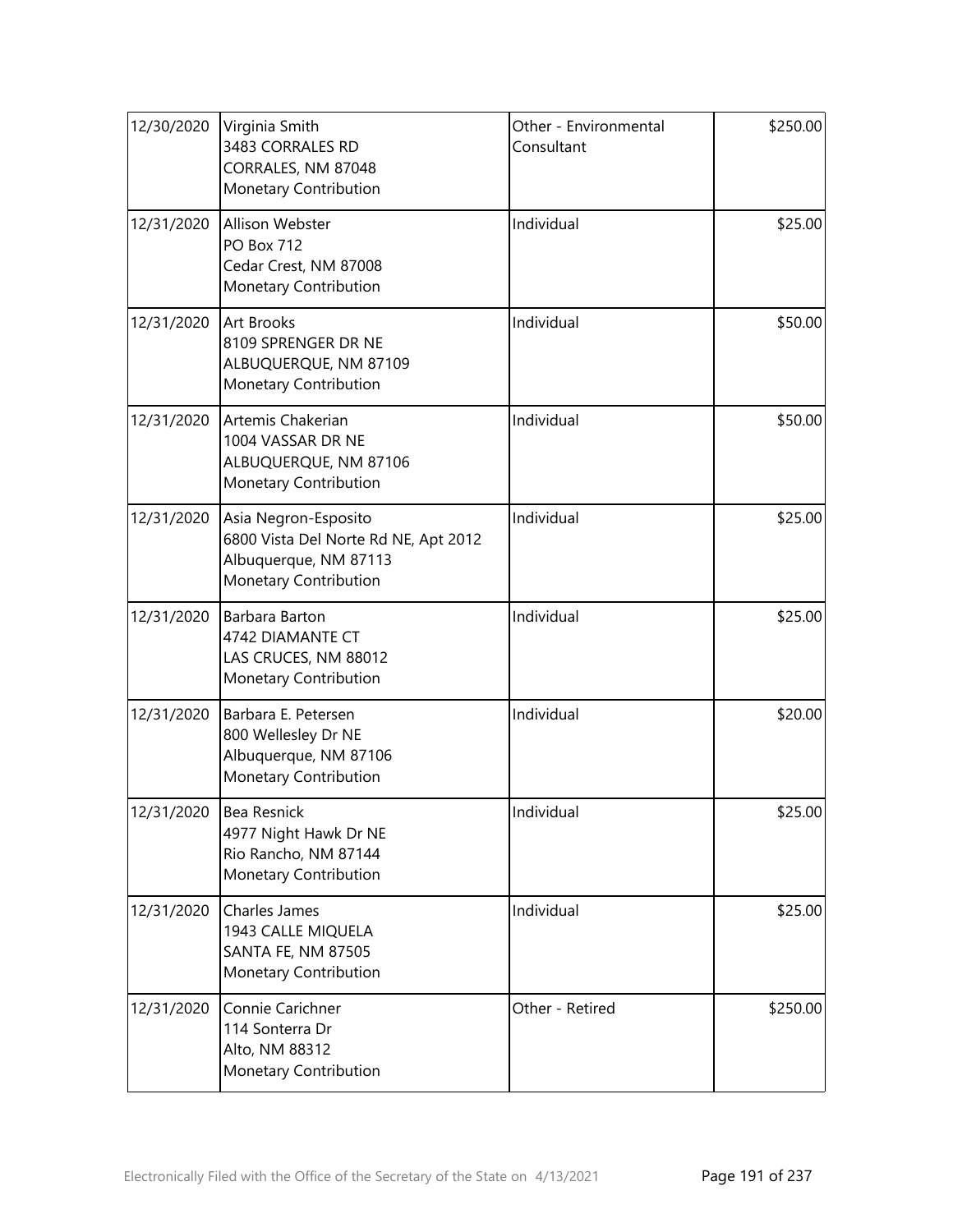| 12/31/2020 | Corinne Garcia<br>11604 Copper Ave NE<br>Albuquerque, NM 87123<br>Monetary Contribution               | Other - Real Estate<br>Appraiser | \$25.00 |
|------------|-------------------------------------------------------------------------------------------------------|----------------------------------|---------|
| 12/31/2020 | David Dominguez<br>729 LOMA VISTA DR NE<br>ALBUQUERQUE, NM 87106<br>Monetary Contribution             | Individual                       | \$25.00 |
| 12/31/2020 | Dean Zantow<br>7000 PROSPECT PL NE<br>ALBUQUERQUE, NM 87110<br>Monetary Contribution                  | Individual                       | \$25.00 |
| 12/31/2020 | Deborah Fisher<br>619 Spruce St NE<br>Albuquerque, NM 87106<br>Monetary Contribution                  | Individual                       | \$5.00  |
| 12/31/2020 | Dennis Duncan<br>7180 TAPADERO ST<br>LAS CRUCES, NM 88012<br>Monetary Contribution                    | Individual                       | \$10.00 |
| 12/31/2020 | <b>Earlene Price</b><br>825 Country Club Dr SE<br>Rio Rancho, NM 87124<br>Monetary Contribution       | Individual                       | \$25.00 |
| 12/31/2020 | Eileen Swinehart<br>602 S Main St<br>Mount Pleasant, MI 48858<br>Monetary Contribution                | Individual                       | \$25.00 |
| 12/31/2020 | Ellen Vanderziel<br>2600 Americare Ct NW, Apt 13101<br>Albuquerque, NM 87120<br>Monetary Contribution | Individual                       | \$25.00 |
| 12/31/2020 | <b>Fred Cooper</b><br>1117 S Plata Cir<br>Santa Fe, NM 87501<br>Monetary Contribution                 | Individual                       | \$10.00 |
| 12/31/2020 | Gail Cook<br>8605 DEMOCRACY RD NE<br>ALBUQUERQUE, NM 87109<br>Monetary Contribution                   | Individual                       | \$25.00 |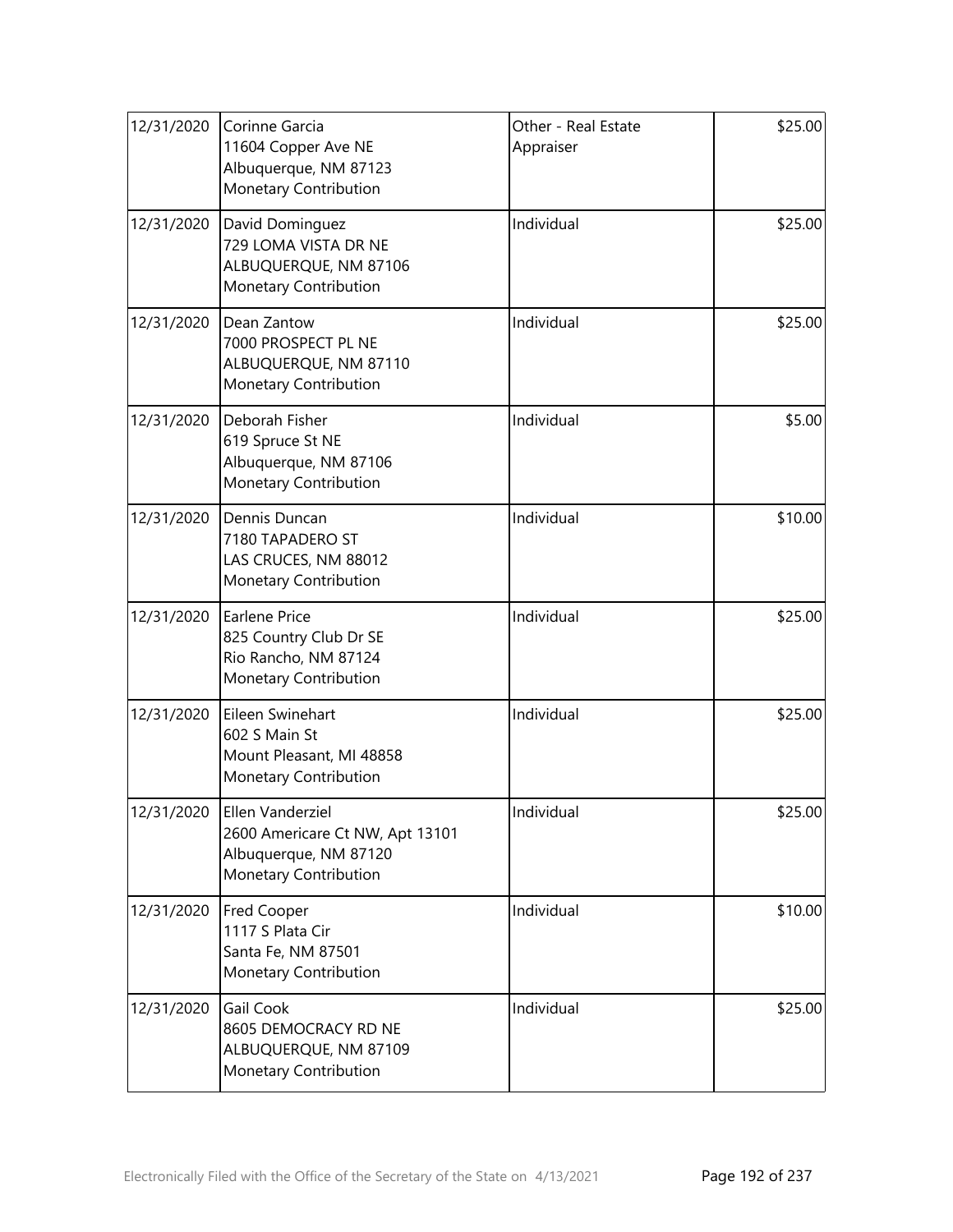| 12/31/2020                                                                                                           | George Capehart<br>1884 Robinwood Rd<br>Gastonia, NC 28054<br>Monetary Contribution           | Individual | \$10.00 |
|----------------------------------------------------------------------------------------------------------------------|-----------------------------------------------------------------------------------------------|------------|---------|
| 12/31/2020                                                                                                           | Glen Blasdel<br>501 N Roadrunner Pkwy<br>Las Cruces, NM 88011<br>Monetary Contribution        | Individual | \$25.00 |
| 12/31/2020<br>Gloria J. McEldowney<br>12008 Princess Jeanne Ave NE<br>Albuquerque, NM 87112<br>Monetary Contribution |                                                                                               | Individual | \$25.00 |
| 12/31/2020<br><b>Gregory Riggs</b><br>298 CORAL DR NE<br>RIO RANCHO, NM 87124<br>Monetary Contribution               |                                                                                               | Individual | \$25.00 |
| 12/31/2020                                                                                                           | Harold King<br>518 Pinoak Dr<br>Nicholasville, KY 40356<br>Monetary Contribution              | Individual | \$5.00  |
| 12/31/2020                                                                                                           | J Amber Amber Archer<br><b>PO Box 197</b><br>Abiquiu, NM 87510<br>Monetary Contribution       | Individual | \$25.00 |
| 12/31/2020                                                                                                           | James W. Lewis<br>1855 Montara Ct NW<br>Los Lunas, NM 87031<br>Monetary Contribution          | Individual | \$5.00  |
| 12/31/2020                                                                                                           | Jane Laflin<br>3301 Monroe St NE, Unit K113<br>Albuquerque, NM 87110<br>Monetary Contribution | Individual | \$25.00 |
| 12/31/2020                                                                                                           | Jane Ramirez<br>4908 REGINA CIR NW<br>ALBUQUERQUE, NM 87105<br>Monetary Contribution          | Individual | \$10.00 |
| 12/31/2020                                                                                                           | Janet Marks<br>1324 16TH ST<br>ORANGE CITY, FL 32763<br>Monetary Contribution                 | Individual | \$25.00 |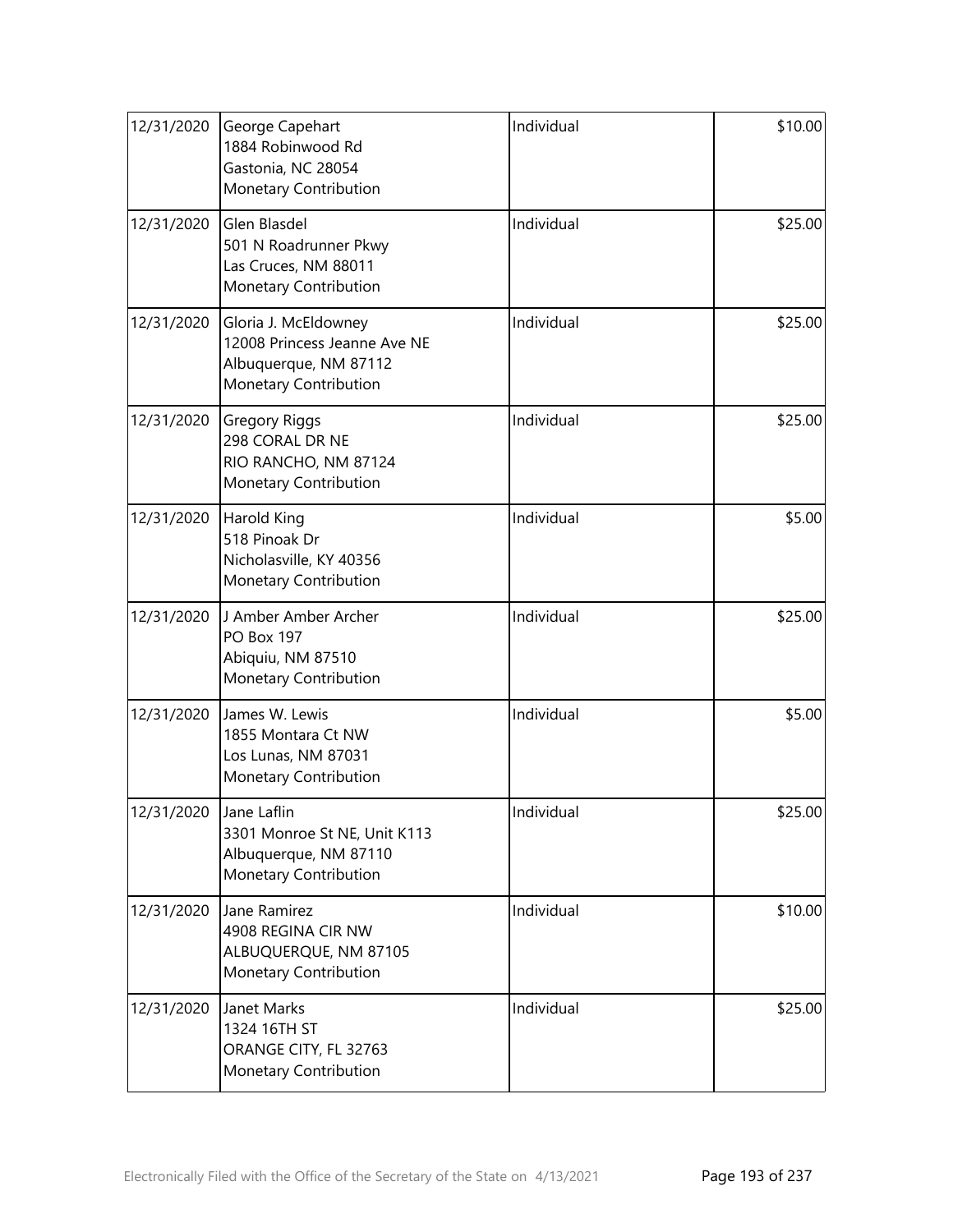| 12/31/2020 | Janine Marie Brunjes<br>1812 Princeton Dr NE<br>Albuquerque, NM 87106<br>Monetary Contribution  | Individual                      | \$50.00 |
|------------|-------------------------------------------------------------------------------------------------|---------------------------------|---------|
| 12/31/2020 | Jim Cameron<br>1008 SUMMIT DR NE<br>ALBUQUERQUE, NM 87106<br>Monetary Contribution              | Individual                      | \$5.00  |
| 12/31/2020 | Jo McKenzie<br>3704 N Coronado Ave<br>Farmington, NM 87401<br>Monetary Contribution             | Individual                      | \$5.00  |
| 12/31/2020 | JoAnne L. Weaver<br>10405 Griffith Park Dr NE<br>Albuquerque, NM 87123<br>Monetary Contribution | Individual                      | \$5.00  |
| 12/31/2020 | Josefina Dominguez<br>2932 Candelita Ct NE<br>Albuquerque, NM 87112<br>Monetary Contribution    | Individual                      | \$15.00 |
| 12/31/2020 | Judith Cardoza<br>2416 Manzano Loop NE<br>Rio Rancho, NM 87144<br>Monetary Contribution         | Individual                      | \$25.00 |
| 12/31/2020 | <b>Judith Simd</b><br>149 NARA VISA RD NW<br>ALBUQUERQUE, NM 87107<br>Monetary Contribution     | Individual                      | \$5.00  |
| 12/31/2020 | Kari Ward Karr<br>9214 Las Camas Rd NE<br>Albuquerque, NM 87111<br>Monetary Contribution        | Other - Psychologist<br>\$25.00 |         |
| 12/31/2020 | Karyl Lyne<br>89 Roadrunner Rd<br>Las Vegas, NM 87701<br>Monetary Contribution                  | Individual                      | \$25.00 |
| 12/31/2020 | Kip Walker<br>PO BOX 32565<br>SANTA FE, NM 87594<br>Monetary Contribution                       | Individual                      | \$10.00 |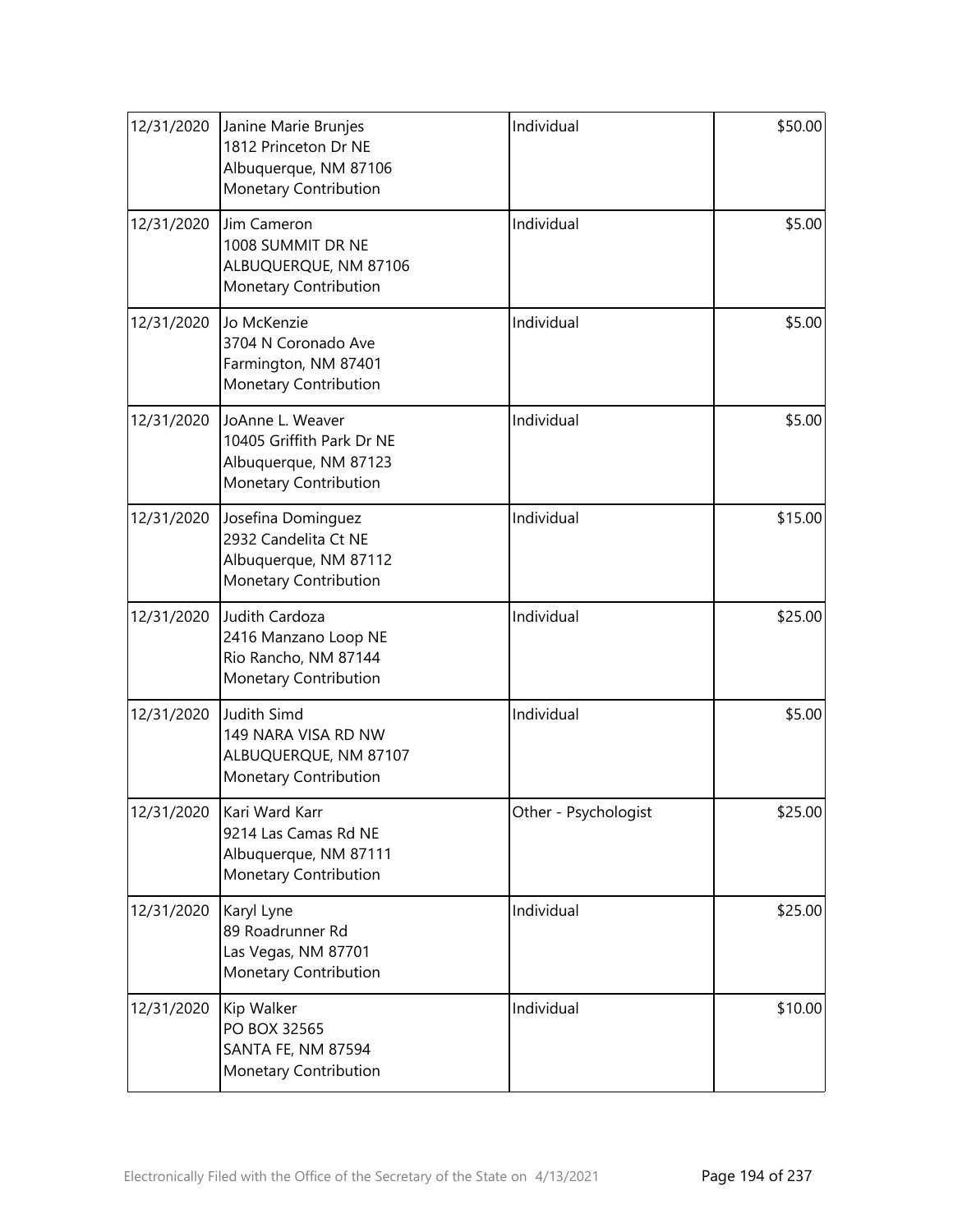| 12/31/2020 | Larry Hayes<br>4 BELLA LOMA<br><b>SANTA FE, NM 87506</b><br>Monetary Contribution                   | Individual      | \$50.00  |
|------------|-----------------------------------------------------------------------------------------------------|-----------------|----------|
| 12/31/2020 | Leslie F. Atler<br>1518 Plaza Encantada NW<br>Albuquerque, NM 87107<br><b>Monetary Contribution</b> | Other - Retired | \$100.00 |
| 12/31/2020 | Leslie Stahlhut<br>627 LOS ARBOLES AVE NW<br>ALBUQUERQUE, NM 87107<br>Monetary Contribution         | Individual      | \$25.00  |
| 12/31/2020 | Mandy See<br>661 Unit 7900<br>Dpo, AE 09213<br>Monetary Contribution                                | Individual      | \$5.00   |
| 12/31/2020 | Maria Jose De Ayala<br>138 E Chili Line Rd<br>Santa Fe, NM 87508<br>Monetary Contribution           | Individual      | \$10.00  |
| 12/31/2020 | Marianna Vigil<br>1088 VILLAGE WAY<br>SANTA FE, NM 87507<br>Monetary Contribution                   | Individual      | \$5.00   |
| 12/31/2020 | Marilyn Matthews<br>3115 Siringo Rd<br>Santa Fe, NM 87507<br>Monetary Contribution                  | Individual      | \$5.00   |
| 12/31/2020 | Martha Gandert Romero<br>2927 PLAZA AZUL<br>SANTA FE, NM 87507<br>Monetary Contribution             | Individual      | \$25.00  |
| 12/31/2020 | Martha Van Clief<br>311 Nevada Ave, Unit 2220<br>Odenton, MD 21113<br>Monetary Contribution         | Individual      | \$25.00  |
| 12/31/2020 | Marvin Wetovsky<br>1020 Camino Anasazi<br>Santa Fe, NM 87505<br>Monetary Contribution               | Individual      | \$5.00   |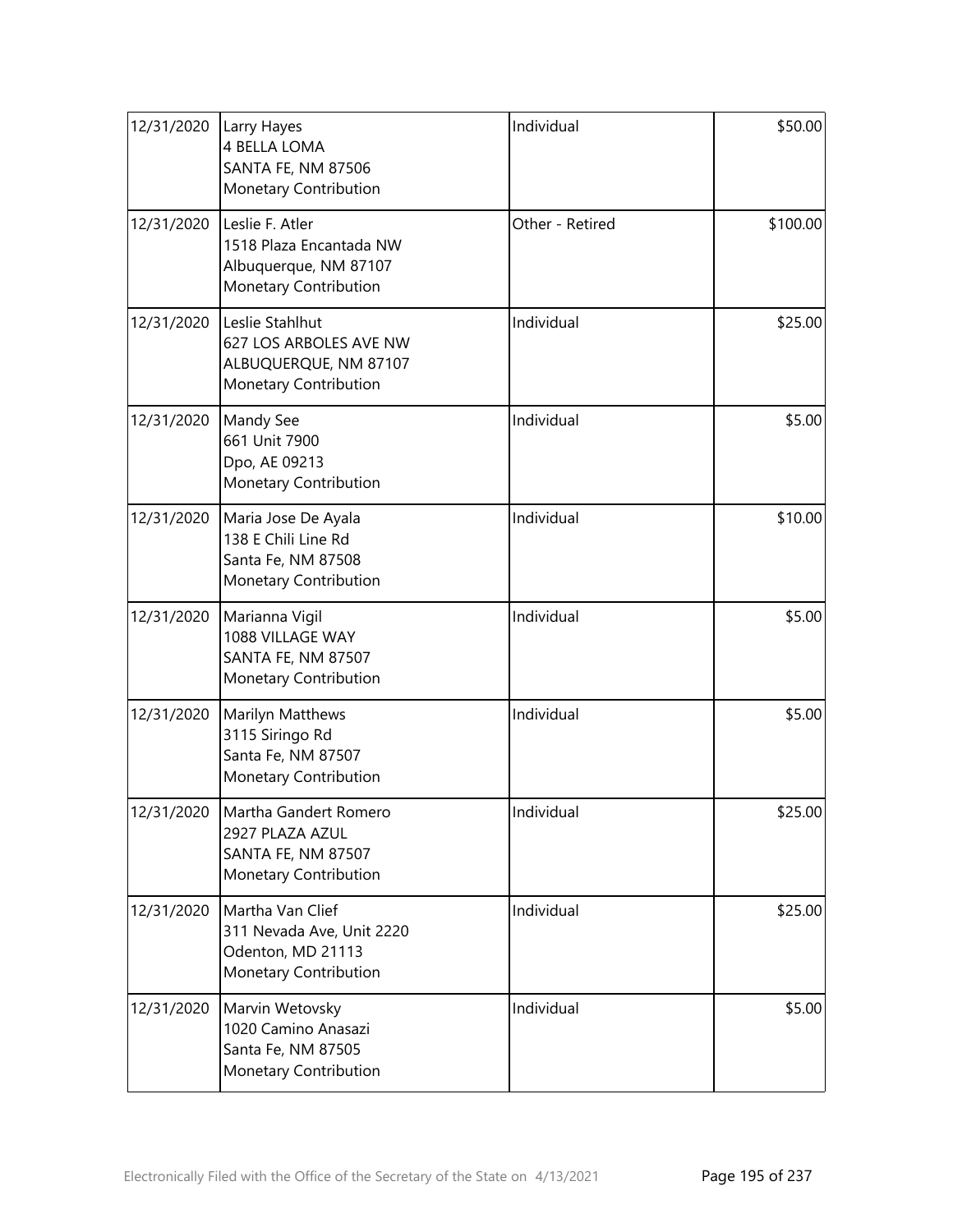| 12/31/2020 | Matthew J. Terry<br>2509 Virginia St NE, Ste A<br>Albuquerque, NM 87110<br>Monetary Contribution   | \$500.00<br>Other - Certified Public<br>Accountant |          |
|------------|----------------------------------------------------------------------------------------------------|----------------------------------------------------|----------|
| 12/31/2020 | Michael Harrison<br>1121 Turner Dr NE<br>Albuquerque, NM 87123<br>Monetary Contribution            | Individual                                         | \$25.00  |
| 12/31/2020 | Millard John Jordan<br>6505 Rogers Ave NE<br>Albuquerque, NM 87110<br>Monetary Contribution        | Individual                                         | \$100.00 |
| 12/31/2020 | Nancy Sylvain<br>8010 CONSTITUTION AVE NE<br>ALBUQUERQUE, NM 87110<br>Monetary Contribution        | Individual                                         | \$5.00   |
| 12/31/2020 | P.J. (Paula) Hunter<br>PO Box 8855<br>Santa Fe, NM 87504<br>Monetary Contribution                  | Individual                                         | \$25.00  |
| 12/31/2020 | Phillip Jobe<br>4503 NAMBE ARC<br>LAS CRUCES, NM 88011<br>Monetary Contribution                    | Individual                                         | \$50.00  |
| 12/31/2020 | Randal Brown<br>117 Camino De Vida, Ste 300<br>Santa Rosa, NM 88435<br>Monetary Contribution       | Other - Chief Medical Officer                      | \$250.00 |
| 12/31/2020 | <b>IRebecca Malone</b><br>223 N Guadalupe St, # 518<br>Santa Fe, NM 87501<br>Monetary Contribution | Individual                                         | \$100.00 |
| 12/31/2020 | <b>Richard Rose</b><br>2 ROSA AVE SW<br>LOS LUNAS, NM 87031<br><b>Monetary Contribution</b>        | Other - Not Employed                               | \$20.00  |
| 12/31/2020 | Rita Cash<br>812 Ninita St, Unit B<br>Santa Fe, NM 87505<br>Monetary Contribution                  | Individual                                         | \$5.00   |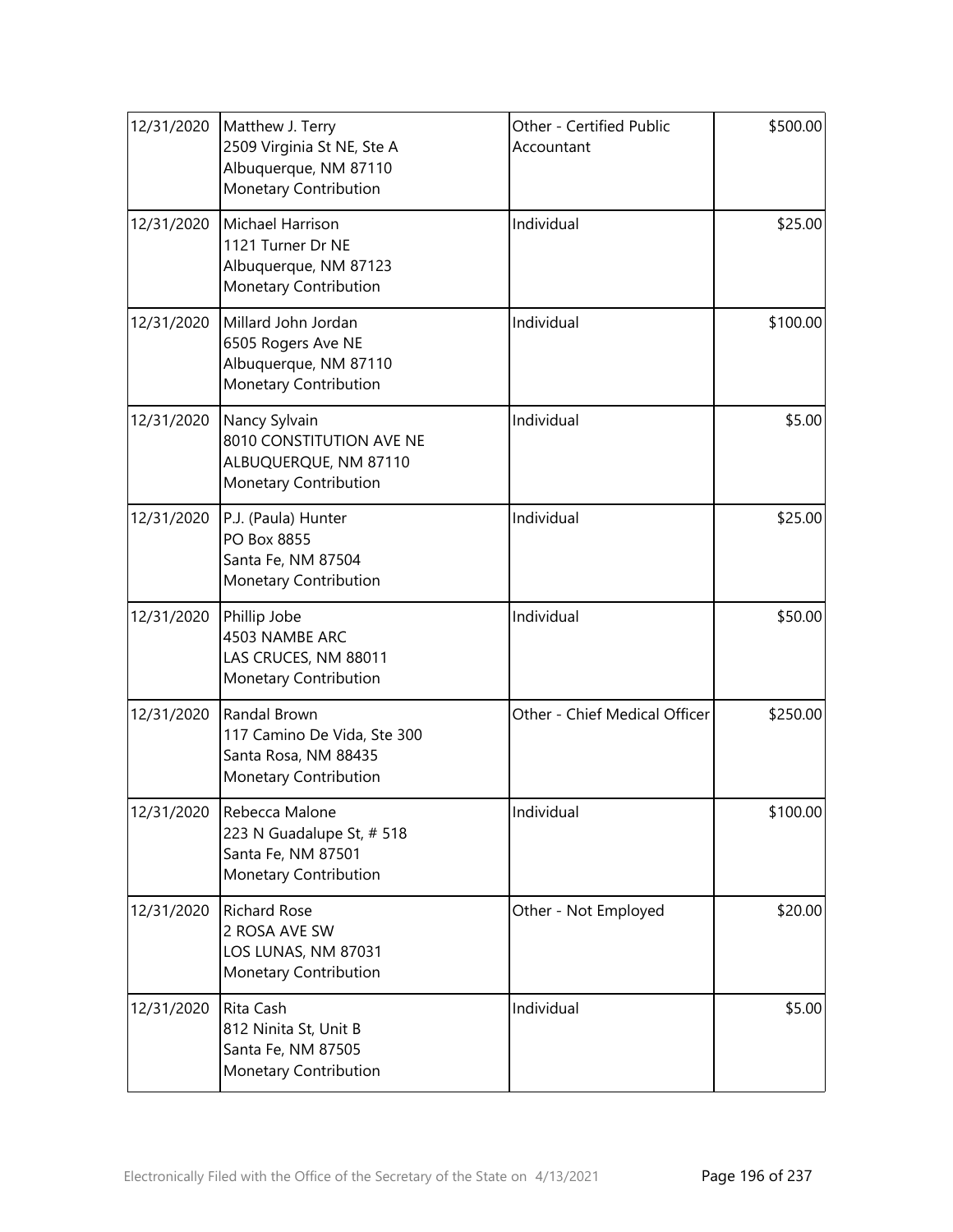| 12/31/2020                                                                                            | Rob Lunn<br>145 Turquoise Trail Ct<br>Santa Fe, NM 87508<br>Monetary Contribution                         | Individual | \$25.00 |
|-------------------------------------------------------------------------------------------------------|-----------------------------------------------------------------------------------------------------------|------------|---------|
| 12/31/2020                                                                                            | Ron Sanchez<br>1121 WALDIE RD SW<br>ALBUQUERQUE, NM 87105<br>Monetary Contribution                        | Individual | \$5.00  |
| Sabrina Romero<br>12/31/2020<br>1316 CHEROKEE RD NW<br>ALBUQUERQUE, NM 87107<br>Monetary Contribution |                                                                                                           | Individual | \$5.00  |
| 12/31/2020<br>Sandra Reiger<br>24 CAMILLO RD<br>LOS LUNAS, NM 87031<br>Monetary Contribution          |                                                                                                           | Individual | \$25.00 |
| 12/31/2020                                                                                            | <b>Ted Karpf</b><br>PO BOX 6654<br>SANTA FE, NM 87502<br>Monetary Contribution                            | Individual | \$50.00 |
| 12/31/2020                                                                                            | Teresa Burke<br>409 ATLANTIC AVE SW<br>ALBUQUERQUE, NM 87102<br>Monetary Contribution                     | Individual | \$25.00 |
| 12/31/2020                                                                                            | <b>Terri Danneels</b><br>4724 Sam Bratton Ave NW<br>Albuquerque, NM 87114<br><b>Monetary Contribution</b> | Individual | \$25.00 |
| 12/31/2020                                                                                            | Valerie Montoya<br>PO Box 93454<br>Albuquerque, NM 87199<br>Monetary Contribution                         | Individual | \$50.00 |
| 12/31/2020                                                                                            | Virgil Unger<br>524 Gennessee St<br>San Francisco, CA 94127<br>Monetary Contribution                      | Individual | \$25.00 |
| 12/31/2020                                                                                            | Warren Lail<br>1 VERANO WAY<br>SANTA FE, NM 87508<br>Monetary Contribution                                | Individual | \$25.00 |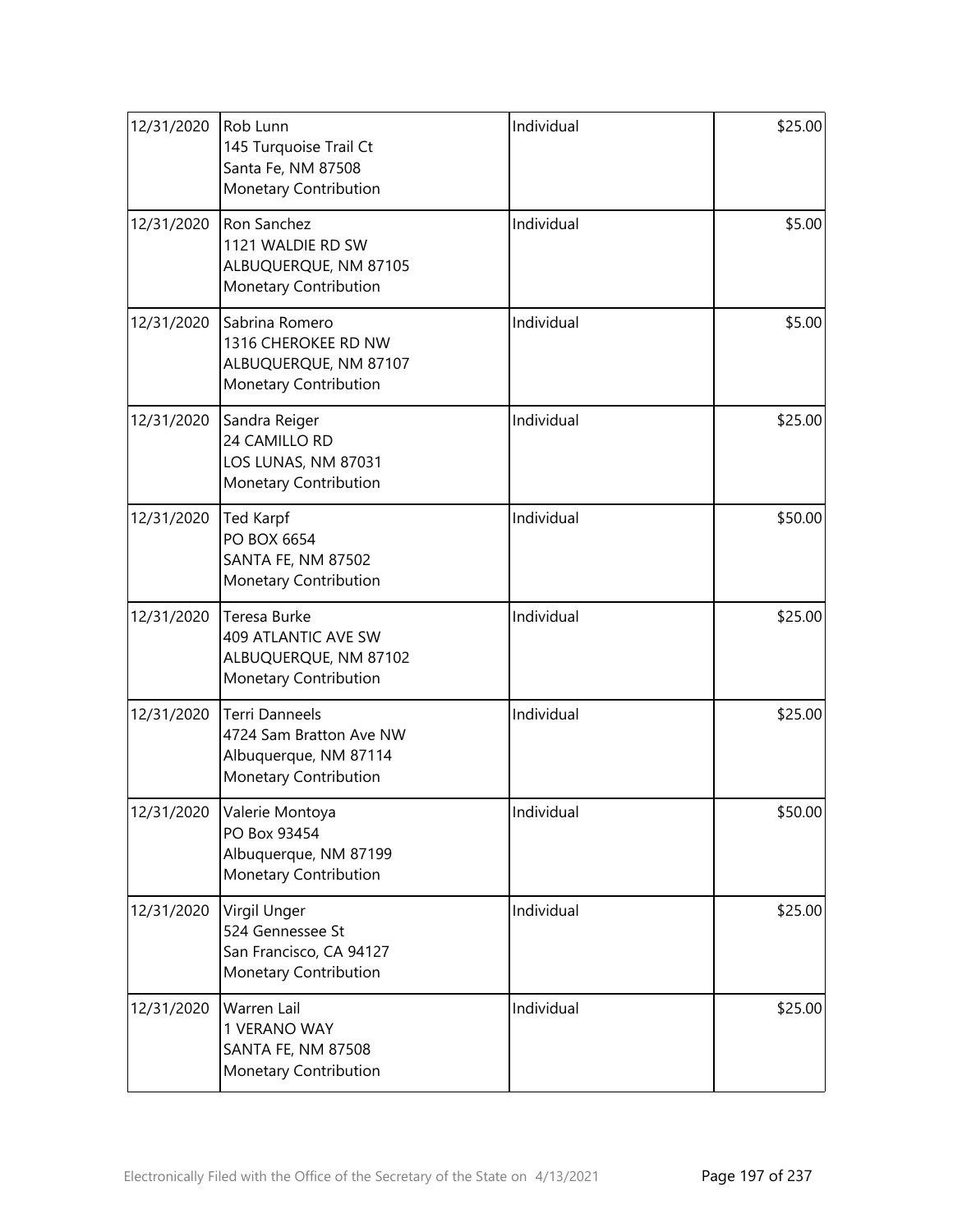| 12/31/2020                 | William A. Dunbar<br>2323 Don Onofre Trl NW<br>Albuquerque, NM 87107<br>Monetary Contribution             | Individual                                 | \$25.00    |
|----------------------------|-----------------------------------------------------------------------------------------------------------|--------------------------------------------|------------|
| 12/31/2020                 | William Renfro<br>11605 Elwood Pl NE<br>Albuquerque, NM 87112<br>Monetary Contribution                    | Individual                                 | \$25.00    |
| 12/31/2020                 | William T. Smith<br>Individual<br>1020 California St SE<br>Albuquerque, NM 87108<br>Monetary Contribution |                                            | \$100.00   |
| 12/31/2020                 | <b>Yvonne Dewitt</b><br>132 PASEO VISTA LOOP NE<br>RIO RANCHO, NM 87124<br>Monetary Contribution          | Individual                                 | \$5.00     |
| 1/2/2021                   | Centurytel, Inc.<br>PO Box 4065<br>Monroe, LA 71211<br>Monetary Contribution                              | <b>Other Telecommunications</b><br>Company | \$1,000.00 |
| 1/2/2021                   | Linn M. Bayne<br>32 HC 81<br>Questa, NM 87556<br>Monetary Contribution                                    | Individual                                 | \$100.00   |
| 1/4/2021<br><b>DELETED</b> | <b>Monetary Contribution</b>                                                                              | <b>Political Committee</b>                 | \$2,000.00 |
| 1/4/2021                   | <b>Blanche Greig</b><br>102 Brooksby Village Dr, Unit T15<br>Peabody, MA 01960<br>Contribution Refund     | Individual<br>(\$5.00)                     |            |
| 1/4/2021                   | Pueblo of Santo Domingo<br><b>PO Box 310</b><br>Santo Domingo Pueblo, NM 87052<br>Monetary Contribution   | Other Tribe                                | \$5,000.00 |
| 1/4/2021                   | Pueblo of Santo Domingo<br><b>PO Box 310</b><br>Santo Domingo Pueblo, NM 87052<br>Monetary Contribution   | <b>Other Tribe</b>                         | \$7,000.00 |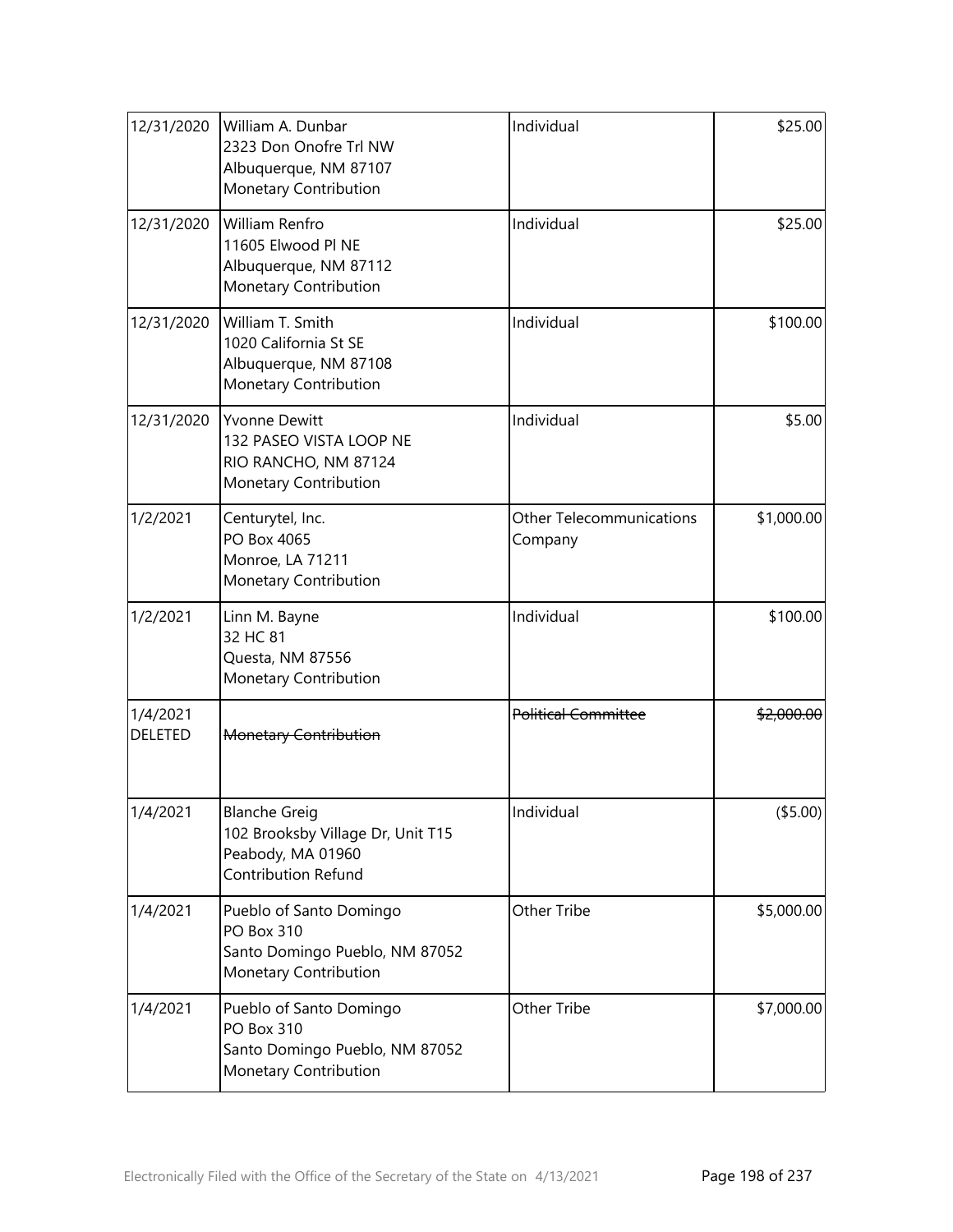| 1/4/2021  | Southwest Leadership Fund<br>PO Box 25084<br>Albuquerque, NM 87125<br>Monetary Contribution                                             | <b>Political Action Committee</b> |             | \$2,000.00 |
|-----------|-----------------------------------------------------------------------------------------------------------------------------------------|-----------------------------------|-------------|------------|
| 1/21/2021 | Donald Baker<br>524 Tomasita St NE<br>Albuquerque, NM 87123<br>Monetary Contribution                                                    | Other - Retired                   | \$200.00    |            |
| 1/21/2021 | Other<br>Eli Lilly and Company & Subsidiaries<br>Lilly Corporate Ctr, Drop Code 1870<br>Indianapolis, IN 46285<br>Monetary Contribution |                                   | \$10,000.00 |            |
| 2/4/2021  | Judy G. Honig<br>9911 De Paul Dr<br>Bethesda, MD 20817<br>Collected In Error, To Be Refunded                                            | Other - Consultant                | \$250.00    |            |
| 2/4/2021  | Mary A Braunagel-Brown<br>7321 Roaring Springs Dr<br>Austin, TX 78736<br>Collected In Error, To Be Refunded                             | Individual                        | \$50.00     |            |
| 2/4/2021  | Roberta L. Martin<br>10093 Andrea Ln, Unit B<br>Boynton Beach, FL 33437<br>Collected In Error, To Be Refunded                           | Individual                        | \$10.00     |            |
| 2/8/2021  | Louise Berenson Fink<br>50 W 96th St, Apt 10D<br>New York, NY 10025<br>Collected In Error, To Be Refunded                               | Individual                        | \$50.00     |            |
| 2/9/2021  | Glenda Kline<br>3154 Gracefield Rd, HG212<br>Silver Spring, MD 20904<br>Collected In Error, To Be Refunded                              | Individual<br>\$10.00             |             |            |
| 2/10/2021 | Larry Eckhaus<br>5 Sunset Dr<br>Delmar, NY 12054<br>Collected In Error, To Be Refunded                                                  | Individual                        | \$25.00     |            |
| 2/16/2021 | Gary A. Bloom<br>6010 Chaparrall Creek Ct<br>Hazelwood, MO 63042<br>Collected In Error, To Be Refunded                                  | Individual                        | \$3.00      |            |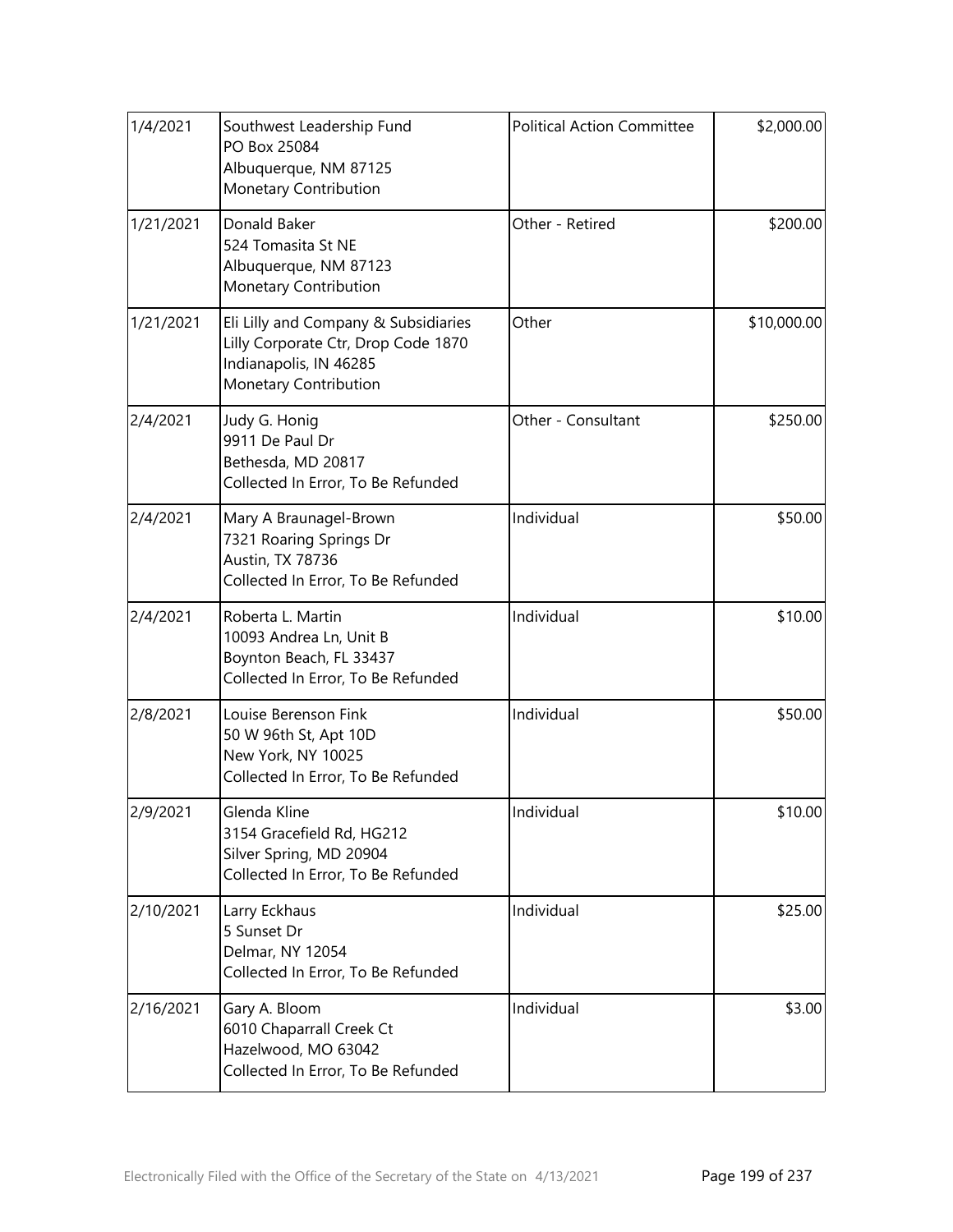| 2/25/2021 | Barry Berkson<br>PO Box 91264<br>Albuquerque, NM 87199<br>Monetary Contribution                               | Individual | \$50.00  |
|-----------|---------------------------------------------------------------------------------------------------------------|------------|----------|
| 2/26/2021 | Roberta L. Martin<br>10093 Andrea Ln, Unit B<br>Boynton Beach, FL 33437<br>Collected In Error, To Be Refunded | Individual | \$10.00  |
| 3/11/2021 | Dana Beth Lobell<br>9707 4th Ave, Apt 7H<br>Brooklyn, NY 11209<br>Collected In Error, To Be Refunded          | Individual | \$25.00  |
| 3/15/2021 | Stan Lashner<br>2469 Ironwood Dr<br>Jamison, PA 18929<br>Collected In Error, To Be Refunded                   | Individual | \$50.00  |
| 3/16/2021 | Alex Bally<br>29 Wheeler Rd<br>Marstons Mills, MA 02648<br>Collected In Error, To Be Refunded                 | Individual | \$15.00  |
| 3/17/2021 | John Langan<br>58 Holly Oak Dr<br>Voorhees, NJ 08043<br>Collected In Error, To Be Refunded                    | Individual | \$100.00 |
| 3/18/2021 | Dorothy Marie May<br>900 Cherokee Trl<br>Frederick, MD 21701<br>Collected In Error, To Be Refunded            | Individual | \$20.00  |
| 3/18/2021 | Katherine E. Holmes<br>141 Oxford St<br>Cambridge, MA 02140<br>Collected In Error, To Be Refunded             | Individual | \$25.00  |
| 3/18/2021 | Mary Carter<br>4320 Lyrewood Ln<br>Norman, OK 73072<br>Collected In Error, To Be Refunded                     | Individual | \$50.00  |
| 3/18/2021 | Sarah Lee<br>141 Oxford St<br>Cambridge, MA 02140<br>Collected In Error, To Be Refunded                       | Individual | \$25.00  |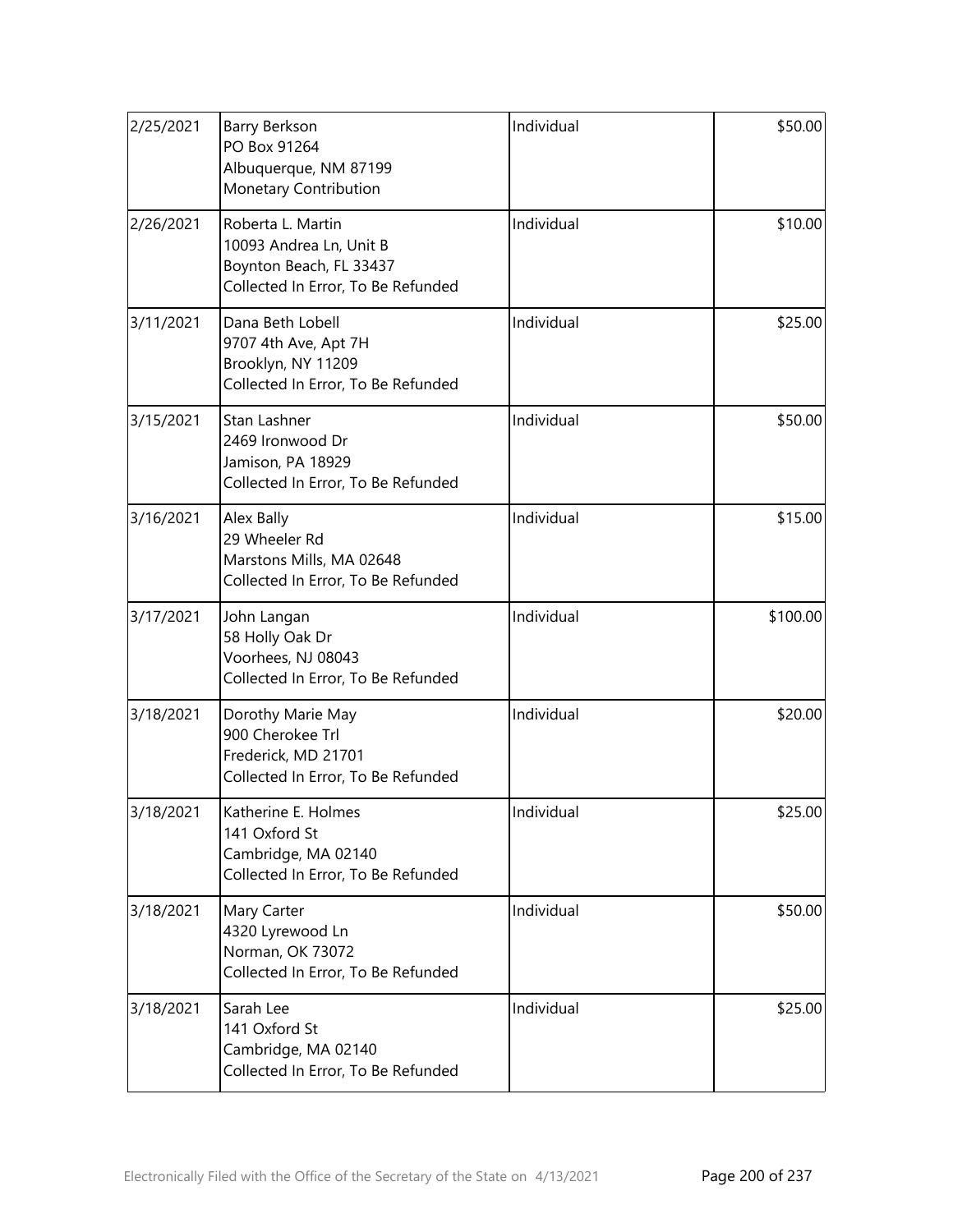| 3/21/2021 | Camille Rachel Ridge<br>11775 Fm 2153<br>Sanger, TX 76266<br>Collected In Error, To Be Refunded                 | Individual<br>\$10.00 |              |
|-----------|-----------------------------------------------------------------------------------------------------------------|-----------------------|--------------|
| 3/21/2021 | <b>Judy Stone</b><br>6927 Fairmount Ave<br>El Cerrito, CA 94530<br>Collected In Error, To Be Refunded           | Individual            | \$25.00      |
| 3/22/2021 | <b>Candice Burns</b><br>10550 Mountainview Dr<br>Dexter, MI 48130<br>Collected In Error, To Be Refunded         | Individual            | \$25.00      |
| 3/22/2021 | <b>Elizabeth Gross</b><br>1 Watermill Pl, Unit 206<br>Arlington, MA 02476<br>Collected In Error, To Be Refunded | Individual            | \$20.00      |
| 3/23/2021 | John F. Kirk<br>1652 Gramercy Ave<br>Torrance, CA 90501<br>Collected In Error, To Be Refunded                   | Individual            | \$5.00       |
| 3/23/2021 | M. Carol Leber<br>PO Box 42<br>Stuyvesant Falls, NY 12174<br>Collected In Error, To Be Refunded                 | Individual            | \$25.00      |
| 3/24/2021 | Merle C. Chambers<br>1700 N Lincoln St, Ste 3950<br>Denver, CO 80203<br>Monetary Contribution                   | Other - Retired       | \$5,500.00   |
| 3/26/2021 | Robert H. Schor<br>2824 Jutland Rd<br>Kensington, MD 20895<br>Collected In Error, To Be Refunded                | Individual            | \$18.00      |
| 3/26/2021 | Roland F. Bryan<br>745 Las Alturas Rd<br>Santa Barbara, CA 93103<br>Collected In Error, To Be Refunded          | Individual            | \$50.00      |
| 3/27/2021 | Roberta L. Martin<br>10093B Andrea Ln, Apt B<br>Boynton Beach, FL 33437<br>Collected In Error, To Be Refunded   | Individual            | \$10.00      |
|           |                                                                                                                 | <b>TOTAL</b>          | \$243,722.23 |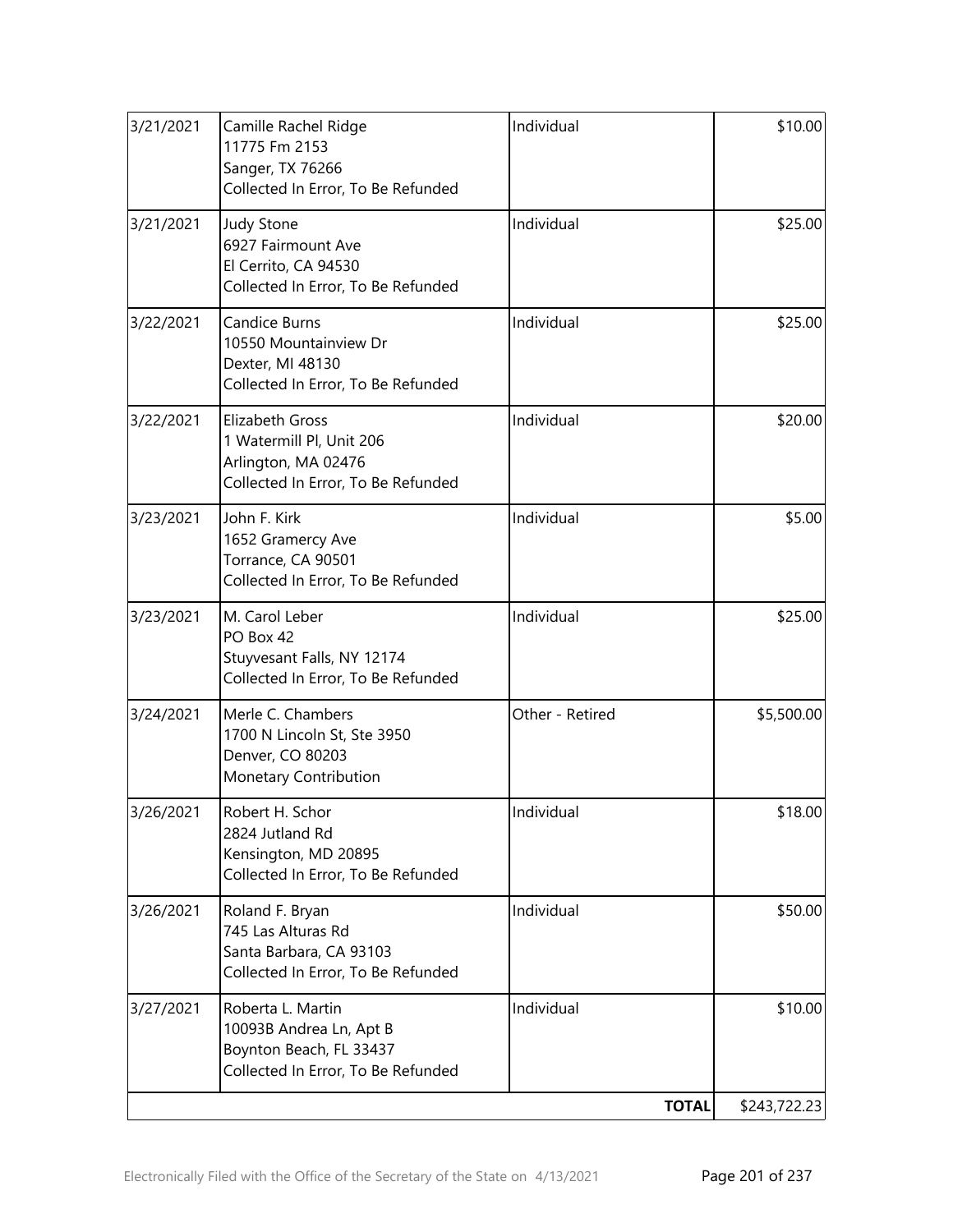## **2020 First Bi-Annual Report**

# **Report of Expenditures and Contributions**

#### **FORM B 2 IN-KIND CONTRIBUTIONS**

| Candidate's Name | Michelle Lujan Grisham |                     |  |
|------------------|------------------------|---------------------|--|
| Date Submitted:  | 4/13/2021              | Date Due: 4/12/2021 |  |

| <b>DATE</b> | <b>NAME and ADDRESS of CONTRIBUTOR</b> | <b>OCCUPATION</b> | <b>AMOUNT</b> |
|-------------|----------------------------------------|-------------------|---------------|
|             |                                        |                   |               |
|             |                                        |                   |               |
|             |                                        |                   |               |
|             |                                        |                   |               |
|             |                                        | <b>TOTAL</b>      |               |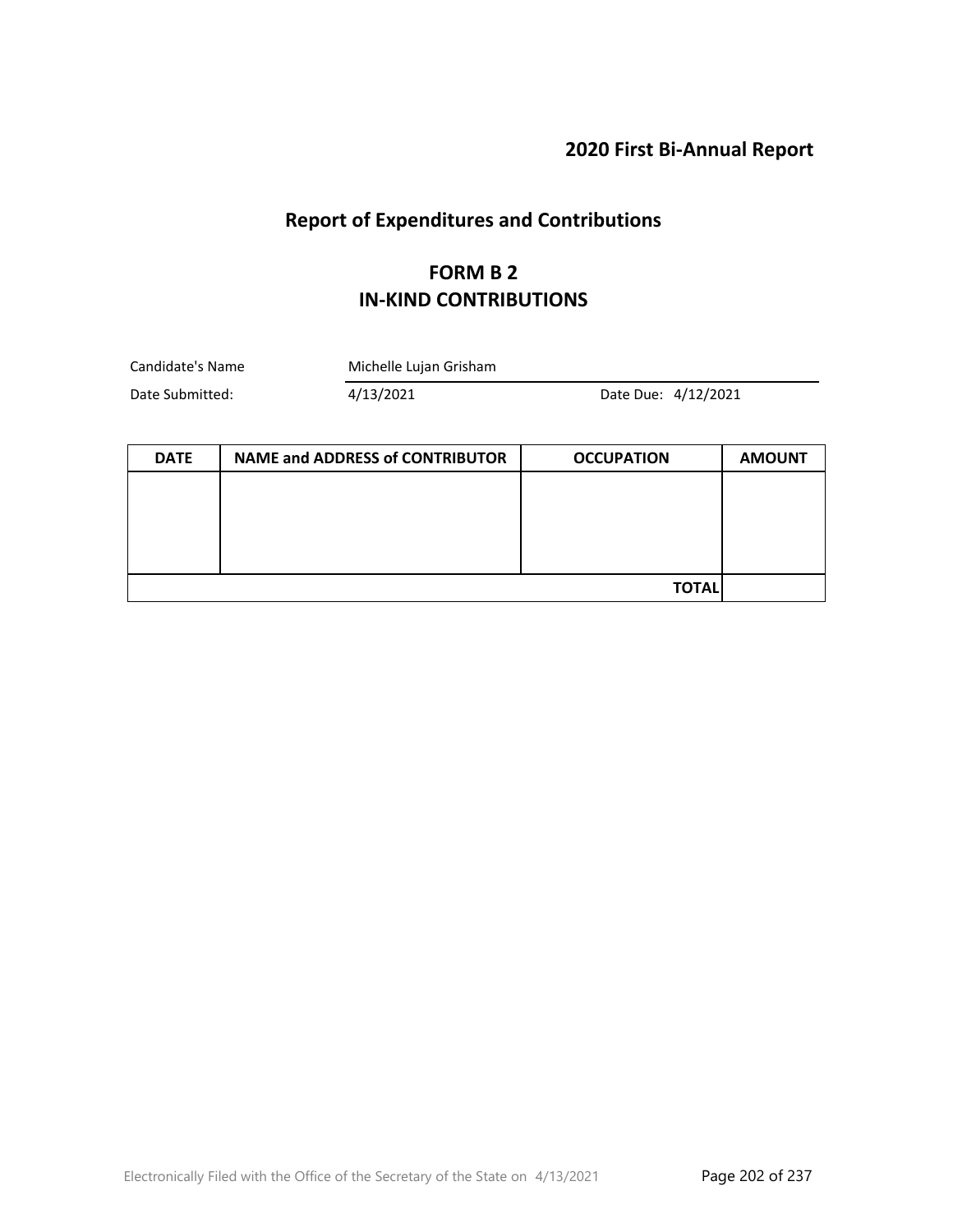#### **2020 First Bi-Annual Report**

# **Report of Expenditures and Contributions**

#### **FORM B 3 LOAN CONTRIBUTIONS**

| Candidate's Name |                        | Michelle Lujan Grisham              |                     |               |
|------------------|------------------------|-------------------------------------|---------------------|---------------|
| Date Submitted:  |                        | 4/13/2021                           | Date Due: 4/12/2021 |               |
|                  |                        |                                     |                     |               |
| <b>DATE</b>      | <b>TRANSFER DATE  </b> | <b>NAME and ADDRESS of CREDITOR</b> |                     | <b>AMOUNT</b> |
|                  |                        |                                     |                     |               |
|                  |                        |                                     |                     |               |
|                  |                        |                                     | TOTAL               |               |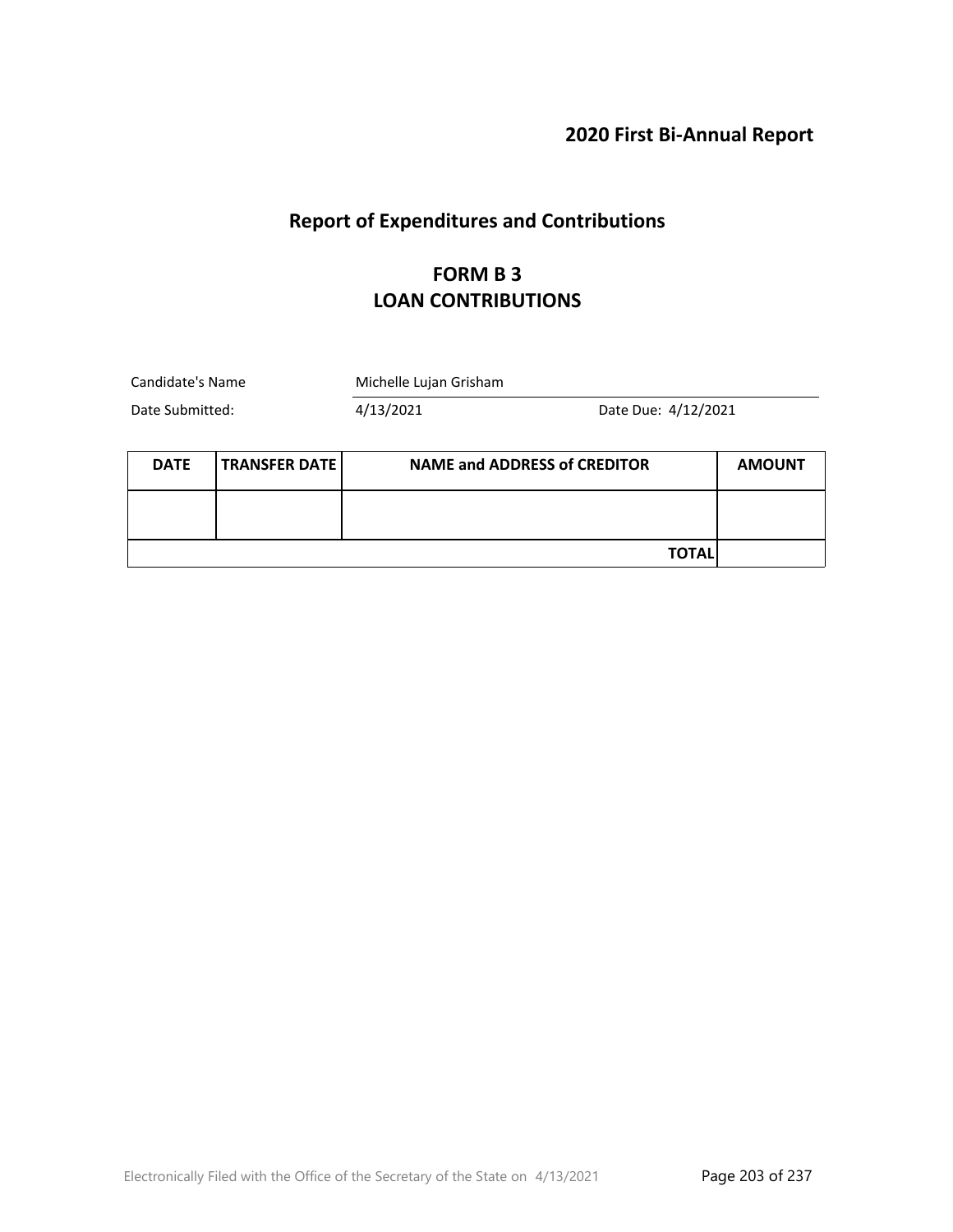# **2020 First Bi-Annual Report**

## **Report of Expenditures and Contributions**

### **FORM B 4 LOANS FORGIVEN**

Candidate's Name Michelle Lujan Grisham

Date Submitted: 4/13/2021 Date Due: 4/12/2021

| <b>DATE</b> | <b>NAME and ADDRESS of CREDITOR</b> | <b>AMOUNT</b> |
|-------------|-------------------------------------|---------------|
|             |                                     |               |
|             | <b>TOTAL</b>                        |               |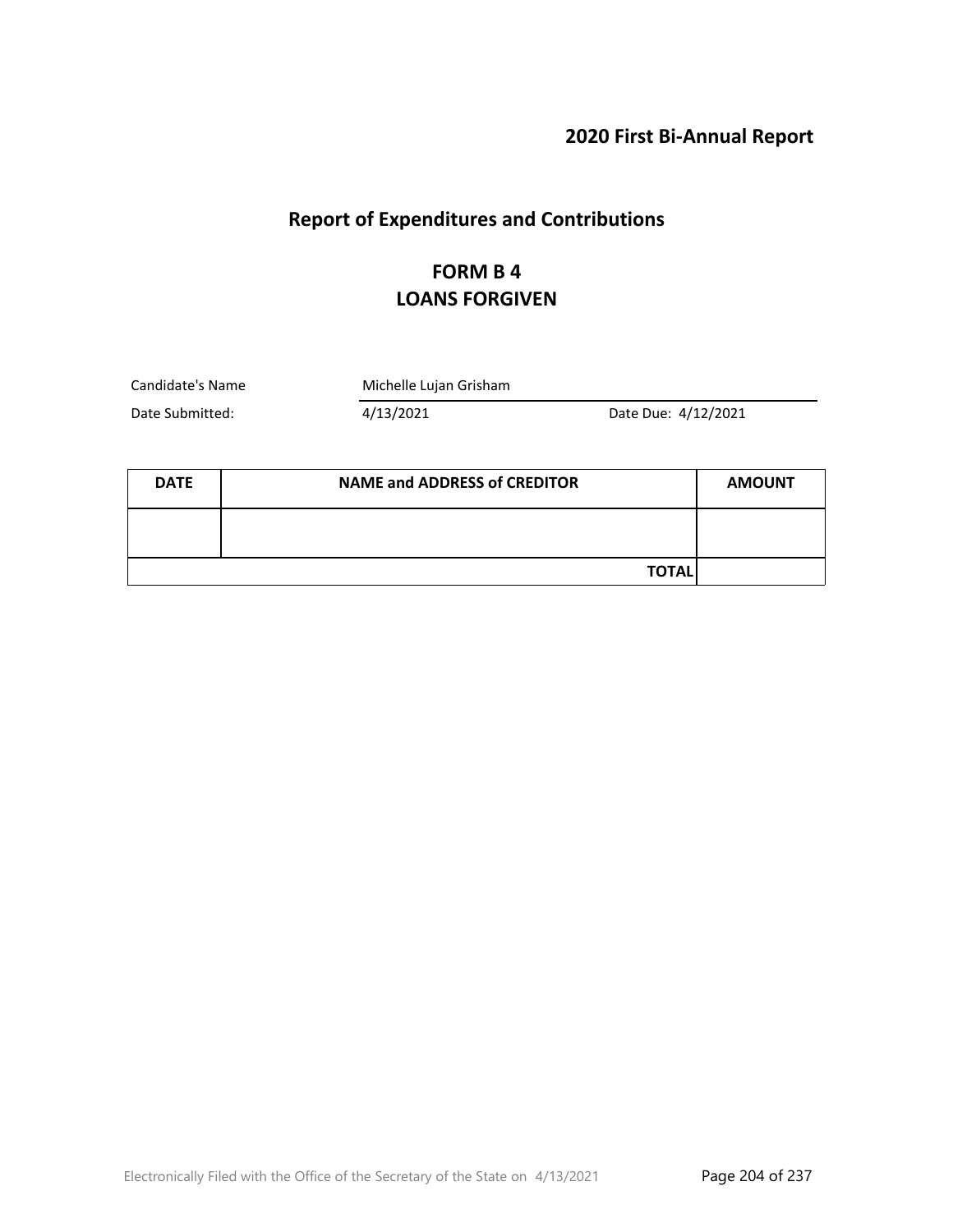## **Report of Expenditures and Contributions**

## **FORM C EXPENDITURES**

Candidate's Name Michelle Lujan Grisham

Date Submitted: 4/13/2021 Date Due: 4/12/2021

| <b>DATE</b> | <b>NAME and ADDRESS of PAYEE</b>                                                                                                 | <b>PURPOSE</b>             | <b>Type</b> | <b>AMOUNT</b> |
|-------------|----------------------------------------------------------------------------------------------------------------------------------|----------------------------|-------------|---------------|
| 10/8/2020   | <b>Brad Elkins Consulting</b><br>308 Bel Vedere Ln NE<br>Albuquerque, NM 87102<br><b>Campaign Consulting</b>                     | <b>PRO</b>                 | Expenditure | \$3,000.00    |
| 10/8/2020   | Candidate Campaign Committee -<br><b>ANTHONY ALLISON</b><br>35 ROAD 6785<br>FRUITLAND, NM 87416<br><b>Political Contribution</b> | <b>CTB</b>                 | Expenditure | \$2,000.00    |
| 10/8/2020   | Jackson Faulkner<br>1112 Girard Blvd NE<br>Albuquerque, NM 87106<br>Reimbursement - Mileage                                      | Reimbursement -<br>Mileage | Expenditure | \$2,589.71    |
| 10/8/2020   | <b>Vizion House</b><br>516 Solar Rd NW<br>Albuquerque, NM 87107<br>Social Media Consulting                                       | <b>PRO</b>                 | Expenditure | \$4,297.50    |
| 10/9/2020   | <b>ActBlue Technical Services</b><br>366 Summer St<br>Somerville, MA 02144-3132<br><b>Credit Card Processing Fees</b>            | <b>OFC</b>                 | Expenditure | \$514.99      |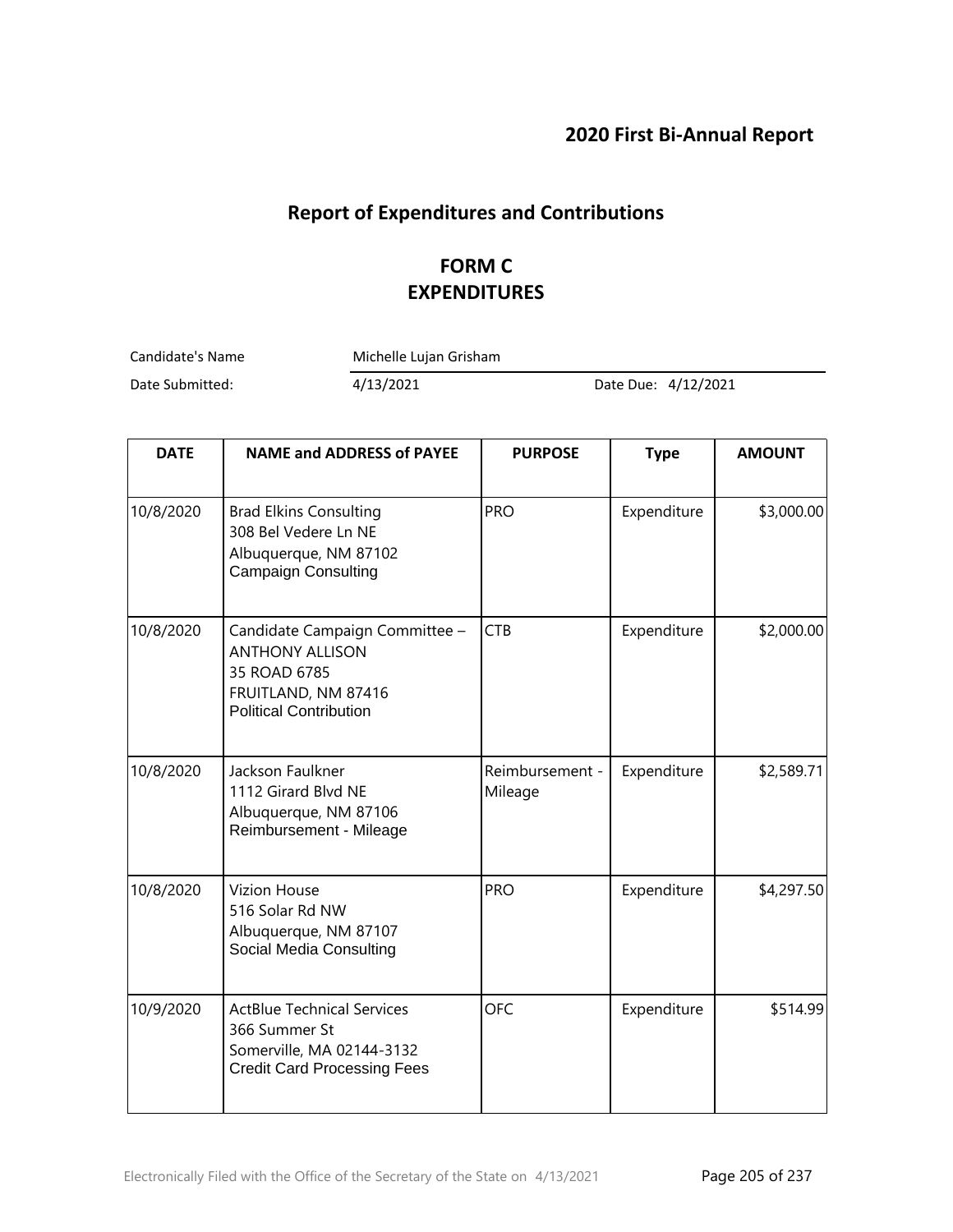| 10/9/2020  | <b>ActBlue Technical Services</b><br>366 Summer St<br>Somerville, MA 02144-3132<br><b>Credit Card Processing Fees</b>             | <b>OFC</b> | Expenditure | \$791.72    |
|------------|-----------------------------------------------------------------------------------------------------------------------------------|------------|-------------|-------------|
| 10/9/2020  | Democratic Party of New Mexico,<br>1710<br>300 Central Ave SW, Ste 1300<br>Albuquerque, NM 87102<br><b>Political Contribution</b> | <b>CTB</b> | Expenditure | \$50,000.00 |
| 10/9/2020  | Risner for a Stronger NM<br>13 WESTERN TRAIL DR<br>TIJERAS, NM 87059-7968<br><b>Political Contribution</b>                        | <b>CTB</b> | Expenditure | \$3,000.00  |
| 10/13/2020 | Amazon.com<br>410 Terry Ave N<br>Seattle, WA 98109<br>Office Supplies - Paid w/Amex                                               | <b>OFC</b> | Expenditure | \$228.50    |
| 10/13/2020 | American Self Storage<br>720 Candelaria Rd NE<br>Albuquerque, NM 87107<br>Storage Rent - Paid w/Amex                              | <b>OFC</b> | Expenditure | \$397.00    |
| 10/13/2020 | Beauty By Erin Grisham<br>1001 Los Arboles Ave NW<br>Albuquerque, NM 87107<br>Media Preparation - Paid w/Amex                     | <b>PRO</b> | Expenditure | \$1,040.00  |
| 10/13/2020 | Best Buy<br>55 Hotel Cir Ne<br>Albuquerque, NM 87123<br>Office Supplies - Paid w/Amex                                             | <b>OFC</b> | Expenditure | \$140.22    |
| 10/13/2020 | Best Buy<br>55 Hotel Cir Ne<br>Albuquerque, NM 87123<br>Office Supplies - Paid w/Amex                                             | <b>OFC</b> | Expenditure | \$161.79    |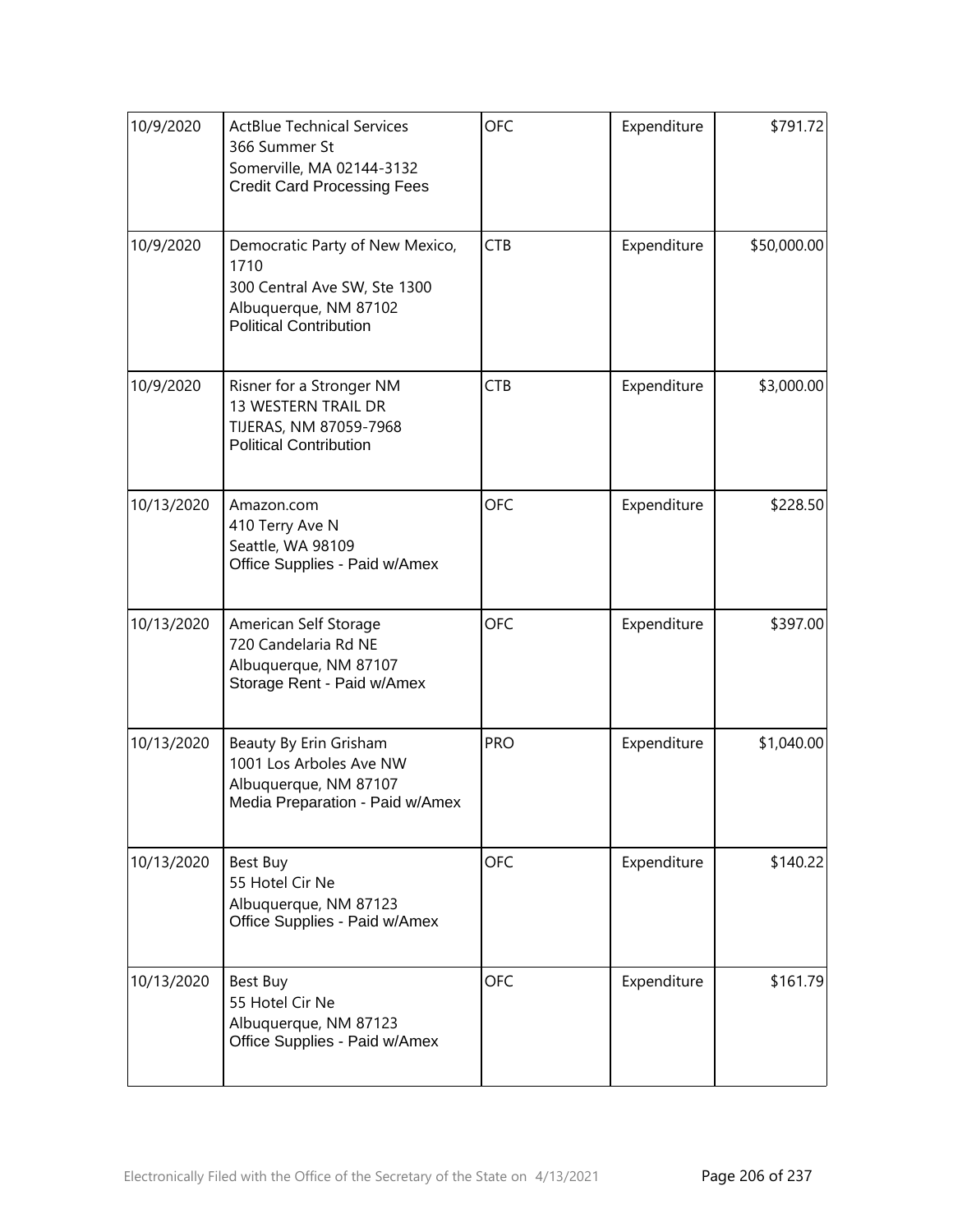| 10/13/2020 | cloudHQ LLC<br>2127 30th Ave<br>San Francisco, CA 94116<br>Email Services - Paid w/Amex                   | OFC        | Expenditure | \$14.99  |
|------------|-----------------------------------------------------------------------------------------------------------|------------|-------------|----------|
| 10/13/2020 | Google, Inc.<br>Dept 33654, PO Box 39000<br>San Francisco, CA 94139<br>Email Services - Paid w/Amex       | <b>OFC</b> | Expenditure | \$2.12   |
| 10/13/2020 | Google, Inc.<br>Dept 33654, PO Box 39000<br>San Francisco, CA 94139<br>Advertising - Paid w/Amex          | <b>OFC</b> | Expenditure | \$20.63  |
| 10/13/2020 | Google, Inc.<br>Dept 33654, PO Box 39000<br>San Francisco, CA 94139<br>Email Services - Paid w/Amex       | <b>OFC</b> | Expenditure | \$83.02  |
| 10/13/2020 | New Mexico Gas Company, Inc.<br>7120 Wyoming Blvd NE, Ste 20<br>Albuquerque, NM 87109<br><b>Utilities</b> | <b>OFC</b> | Expenditure | \$27.15  |
| 10/13/2020 | PhoneTag<br>3099 N 1st St<br>San Jose, CA 95134<br>Voicemail Service - Paid w/Amex                        | <b>OFC</b> | Expenditure | \$9.95   |
| 10/13/2020 | <b>PNM</b><br>PO Box 27900<br>Albuquerque, NM 87125<br><b>Utilities</b>                                   | <b>OFC</b> | Expenditure | \$245.54 |
| 10/13/2020 | Stamps.com<br>1990 E Grand Ave<br>El Segundo, CA 90245<br>Postage - Paid w/Amex                           | POS        | Expenditure | \$19.41  |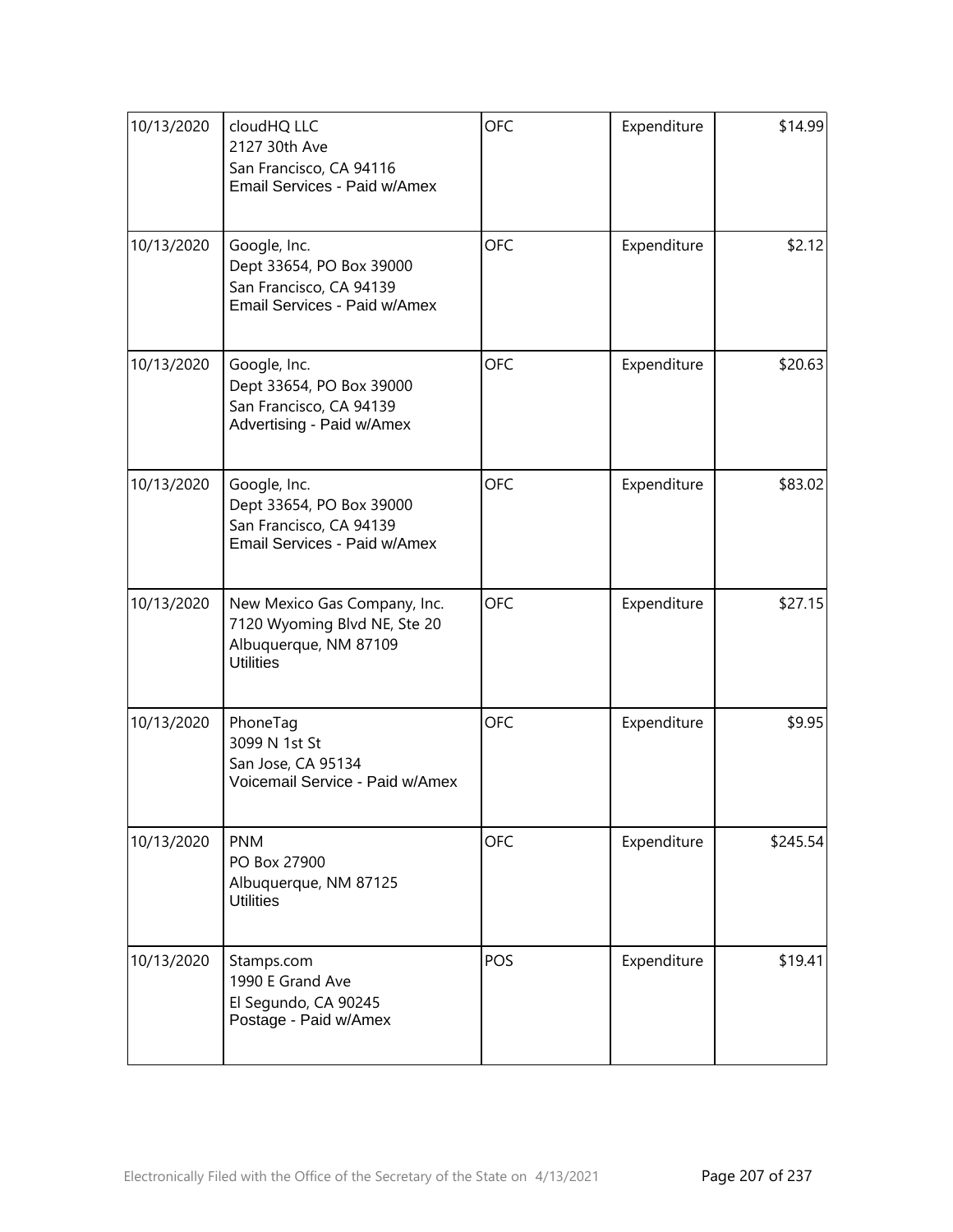| 10/13/2020 | VoiceVoice<br>2323 Broadway, Ste 110B<br>Oakland, CA 94612<br>Software Subscription - Paid<br>w/Amex | <b>OFC</b>                           | Expenditure | \$97.00    |
|------------|------------------------------------------------------------------------------------------------------|--------------------------------------|-------------|------------|
| 10/13/2020 | Zoom<br>55 Almaden Blvd, Fl 6<br>San Jose, CA 95113<br>Software Subscription - Paid<br>w/Amex        | <b>OFC</b>                           | Expenditure | \$16.17    |
| 10/14/2020 | Elizabeth Collins<br>108 Seaman Rd<br>Circleville, NY 10919<br>Salary                                | Campaign<br><b>Workers' Salaries</b> | Expenditure | \$868.38   |
| 10/14/2020 | Jackson Faulkner<br>1112 Girard Blvd NE<br>Albuquerque, NM 87106<br>Salary                           | Campaign<br><b>Workers' Salaries</b> | Expenditure | \$1,628.53 |
| 10/14/2020 | Payroll Data Processing<br>4224 Henderson Blvd<br>Tampa, FL 33629<br>Payroll Fees                    | <b>PRO</b>                           | Expenditure | \$37.48    |
| 10/14/2020 | Payroll Data Processing<br>4224 Henderson Blvd<br>Tampa, FL 33629<br>Payroll Taxes                   | Payrol Taxes                         | Expenditure | \$1,211.66 |
| 10/14/2020 | Sheila A. Nelson<br>2828 Butch Cassidy Dr SW<br>Albuquerque, NM 87121<br>Salary                      | Campaign<br><b>Workers' Salaries</b> | Expenditure | \$1,183.28 |
| 10/15/2020 | Alex 4 Sandoval<br>2221 GREEN LAKE RD NE<br>RIO RANCHO, NM 87124<br><b>Political Contribution</b>    | <b>CTB</b>                           | Expenditure | \$1,000.00 |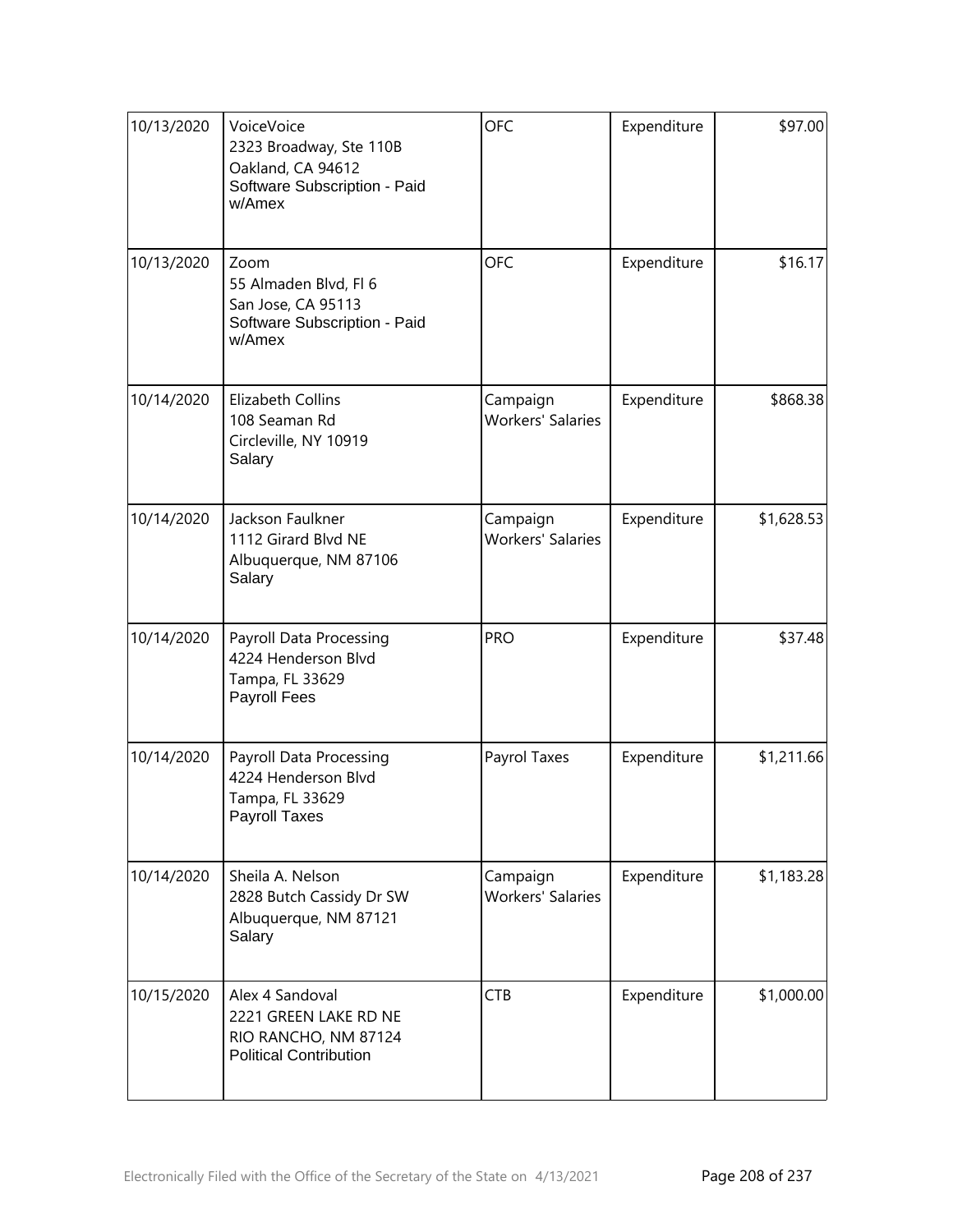| 10/15/2020 | Anne Lewis Strategies<br>1140 19th St NW, Ste 300<br>Washington, DC 20036<br><b>Online Consultant</b>                              | <b>PRO</b>                           | Expenditure | \$10,000.00 |
|------------|------------------------------------------------------------------------------------------------------------------------------------|--------------------------------------|-------------|-------------|
| 10/15/2020 | Dominic Pius Gabello<br>1401 Casa Roja Pl NW<br>Albuquerque, NM 87120<br>Reimbursement - Software<br>Subscription                  | Software<br>Subscription             | Expenditure | \$712.81    |
| 10/15/2020 | Leah4CountyCommissioner<br>2100 PALENQUE DR SE<br>RIO RANCHO, NM 87124<br><b>Political Contribution</b>                            | <b>CTB</b>                           | Expenditure | \$1,000.00  |
| 10/16/2020 | <b>ActBlue Technical Services</b><br>366 Summer St<br>Somerville, MA 02144-3132<br><b>Credit Card Processing Fees</b>              | <b>OFC</b>                           | Expenditure | \$88.44     |
| 10/16/2020 | <b>ActBlue Technical Services</b><br>366 Summer St<br>Somerville, MA 02144-3132<br><b>Credit Card Processing Fees</b>              | <b>OFC</b>                           | Expenditure | \$286.05    |
| 10/20/2020 | Patriot Majority PAC<br>PO Box 35522<br>Washington, DC 20033<br><b>Political Contribution</b>                                      | <b>CTB</b>                           | Expenditure | \$15,000.00 |
| 10/29/2020 | Candidate Campaign Committee -<br><b>CRAIG D SECATERO</b><br>P.O. Box 2048<br>Magdalena, NM 87825<br><b>Political Contribution</b> | <b>CTB</b>                           | Expenditure | \$500.00    |
| 10/29/2020 | <b>Elizabeth Collins</b><br>108 Seaman Rd<br>Circleville, NY 10919<br>Salary                                                       | Campaign<br><b>Workers' Salaries</b> | Expenditure | \$868.38    |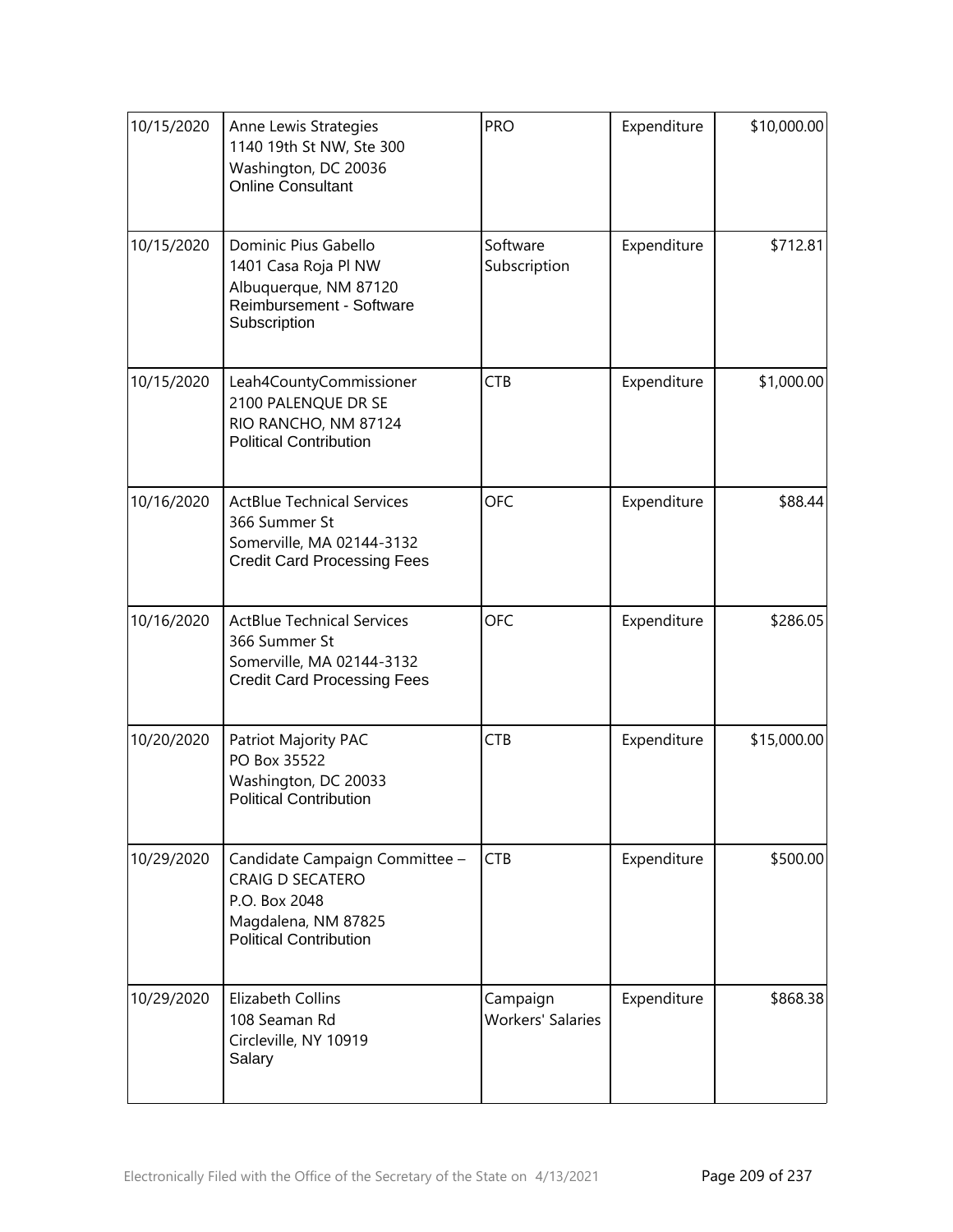| 10/29/2020 | Jackson Faulkner<br>1112 Girard Blvd NE<br>Albuquerque, NM 87106<br>Salary                                                                                  | Campaign<br><b>Workers' Salaries</b> | Expenditure | \$1,628.53 |
|------------|-------------------------------------------------------------------------------------------------------------------------------------------------------------|--------------------------------------|-------------|------------|
| 10/29/2020 | <b>MBA Consulting Group</b><br>611 Pennsylvania Ave SE, Num 143<br>Washington, DC 20003<br><b>Compliance Services</b>                                       | <b>PRO</b>                           | Expenditure | \$2,042.65 |
| 10/29/2020 | Payroll Data Processing<br>4224 Henderson Blvd<br>Tampa, FL 33629<br>Payroll Fees                                                                           | <b>PRO</b>                           | Expenditure | \$37.48    |
| 10/29/2020 | Payroll Data Processing<br>4224 Henderson Blvd<br>Tampa, FL 33629<br><b>Payroll Taxes</b>                                                                   | Payrol Taxes                         | Expenditure | \$1,211.66 |
| 10/29/2020 | Planned Parenthood Votes New<br>Mexico Coordinated Committee,<br>1852<br>1315 S. Clayton St, Suite 300<br>Denver, CO 80210<br><b>Political Contribution</b> | <b>CTB</b>                           | Expenditure | \$5,000.00 |
| 10/29/2020 | Sheila A. Nelson<br>2828 Butch Cassidy Dr SW<br>Albuquerque, NM 87121<br>Salary                                                                             | Campaign<br><b>Workers' Salaries</b> | Expenditure | \$1,183.28 |
| 10/30/2020 | New Mexico Bank & Trust<br>PO Box 1048<br>Albuquerque, NM 87103<br><b>Bank Fees</b>                                                                         | <b>Bank Fees</b>                     | Expenditure | \$152.00   |
| 11/3/2020  | Authorize.Net<br>PO Box 8999<br>San Francisco, CA 94128<br><b>Credit Card Processing Fee</b>                                                                | Credit Card<br>Processing Fees       | Expenditure | \$30.00    |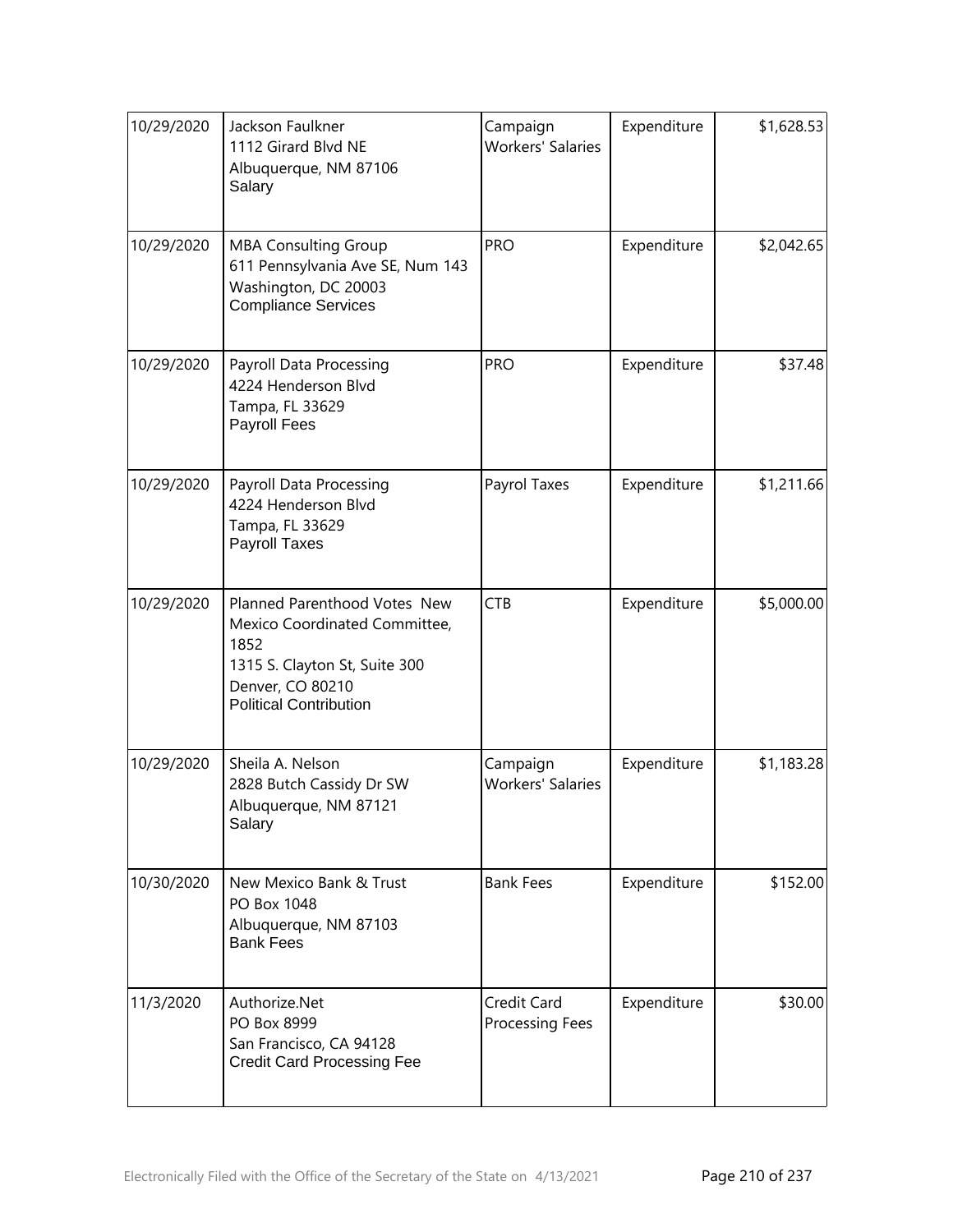| 11/3/2020 | First Data USA<br>5565 Glenridge Connector NE, Ste<br>2000<br>Atlanta, GA 30342<br><b>Credit Card Processing Fees</b> | Credit Card<br>Processing Fees | Expenditure | \$9.95      |
|-----------|-----------------------------------------------------------------------------------------------------------------------|--------------------------------|-------------|-------------|
| 11/3/2020 | First Data USA<br>5565 Glenridge Connector NE, Ste<br>2000<br>Atlanta, GA 30342<br><b>Credit Card Processing Fees</b> | Credit Card<br>Processing Fees | Expenditure | \$9.95      |
| 11/3/2020 | First Data USA<br>5565 Glenridge Connector NE, Ste<br>2000<br>Atlanta, GA 30342<br><b>Credit Card Processing Fees</b> | Credit Card<br>Processing Fees | Expenditure | \$19.95     |
| 11/3/2020 | First Data USA<br>5565 Glenridge Connector NE, Ste<br>2000<br>Atlanta, GA 30342<br><b>Credit Card Processing Fees</b> | Credit Card<br>Processing Fees | Expenditure | \$25.00     |
| 11/3/2020 | Sheila A. Nelson<br>2828 Butch Cassidy Dr SW<br>Albuquerque, NM 87121<br>Reimbursement - Postage                      | Reimbursement -<br>Postage     | Expenditure | \$9.83      |
| 11/4/2020 | <b>ActBlue Technical Services</b><br>366 Summer St<br>Somerville, MA 02144-3132<br><b>Credit Card Processing Fees</b> | OFC                            | Expenditure | \$559.25    |
| 11/5/2020 | Anne Lewis Strategies<br>1140 19th St NW, Ste 300<br>Washington, DC 20036<br><b>Online Consultant</b>                 | <b>PRO</b>                     | Expenditure | \$10,100.00 |
| 11/5/2020 | <b>Brad Elkins Consulting</b><br>308 Bel Vedere Ln NE<br>Albuquerque, NM 87102<br><b>Campaign Consulting</b>          | <b>PRO</b>                     | Expenditure | \$3,000.00  |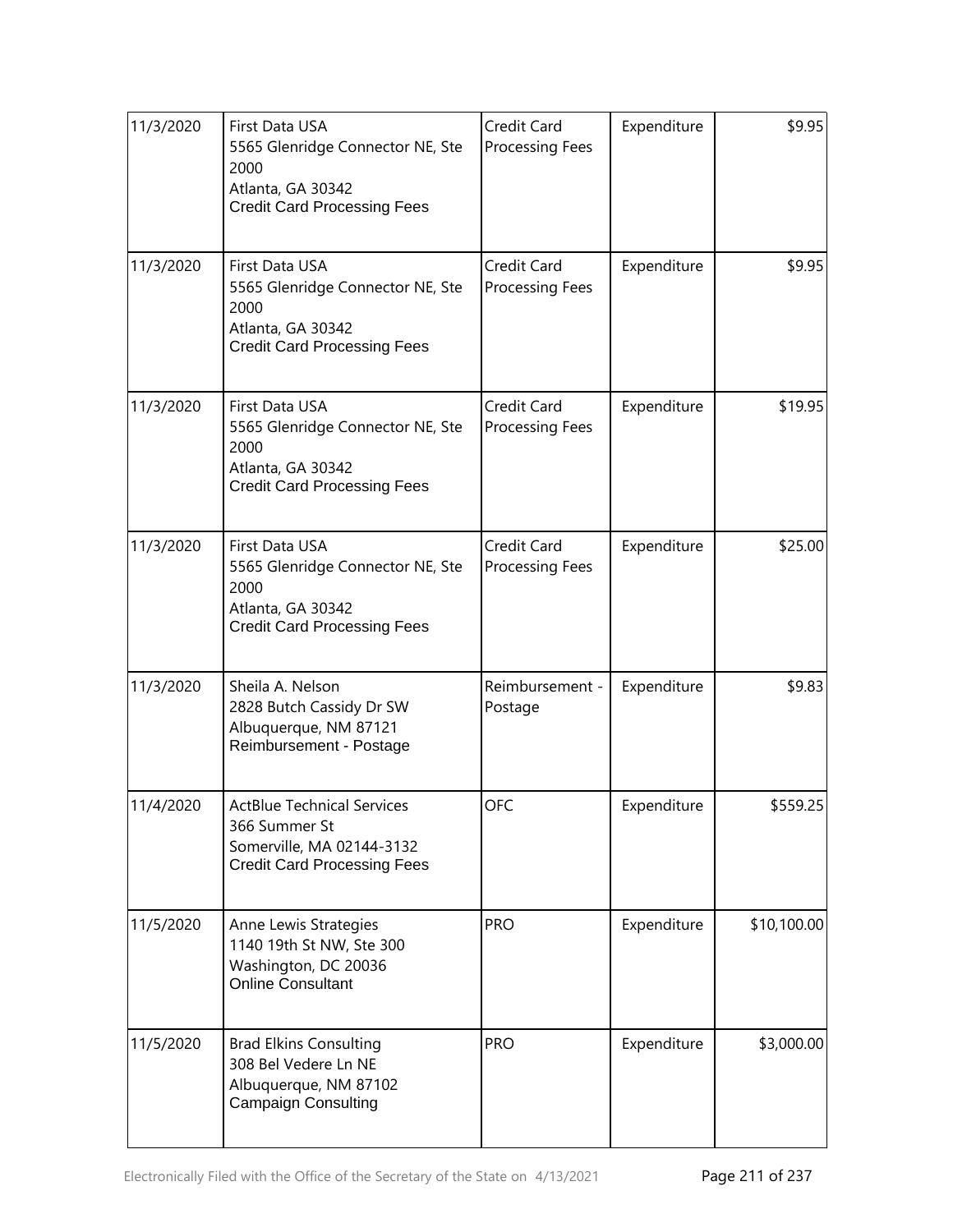| 11/5/2020  | Dominic Pius Gabello<br>1401 Casa Roja Pl NW<br>Albuquerque, NM 87120<br>Reimbursement - Storage Rental               | Storage Rental | Expenditure | \$137.00   |
|------------|-----------------------------------------------------------------------------------------------------------------------|----------------|-------------|------------|
| 11/5/2020  | <b>Vizion House</b><br>516 Solar Rd NW<br>Albuquerque, NM 87107<br>Social Media Consulting                            | <b>PRO</b>     | Expenditure | \$4,297.50 |
| 11/6/2020  | Proof Interactive, Inc.<br>3060 E Post Rd, #150C<br>Las Vegas, NV 89120<br>Online Consultant                          | <b>PRO</b>     | Expenditure | \$40.00    |
| 11/9/2020  | NGP VAN, Inc.<br>1445 New York Ave NW, Ste 200<br>Washington, DC 20005<br>Database Software                           | <b>WEB</b>     | Expenditure | \$5,100.00 |
| 11/10/2020 | <b>ActBlue Technical Services</b><br>366 Summer St<br>Somerville, MA 02144-3132<br><b>Credit Card Processing Fees</b> | <b>OFC</b>     | Expenditure | \$152.34   |
| 11/12/2020 | American Self Storage<br>720 Candelaria Rd NE<br>Albuquerque, NM 87107<br>Storage Rent - Paid w/Amex                  | <b>OFC</b>     | Expenditure | \$397.00   |
| 11/12/2020 | cloudHQ LLC<br>2127 30th Ave<br>San Francisco, CA 94116<br>Email Services - Paid w/Amex                               | OFC            | Expenditure | \$14.99    |
| 11/12/2020 | Google, Inc.<br>Dept 33654, PO Box 39000<br>San Francisco, CA 94139<br>Email Services - Paid w/Amex                   | <b>OFC</b>     | Expenditure | \$2.12     |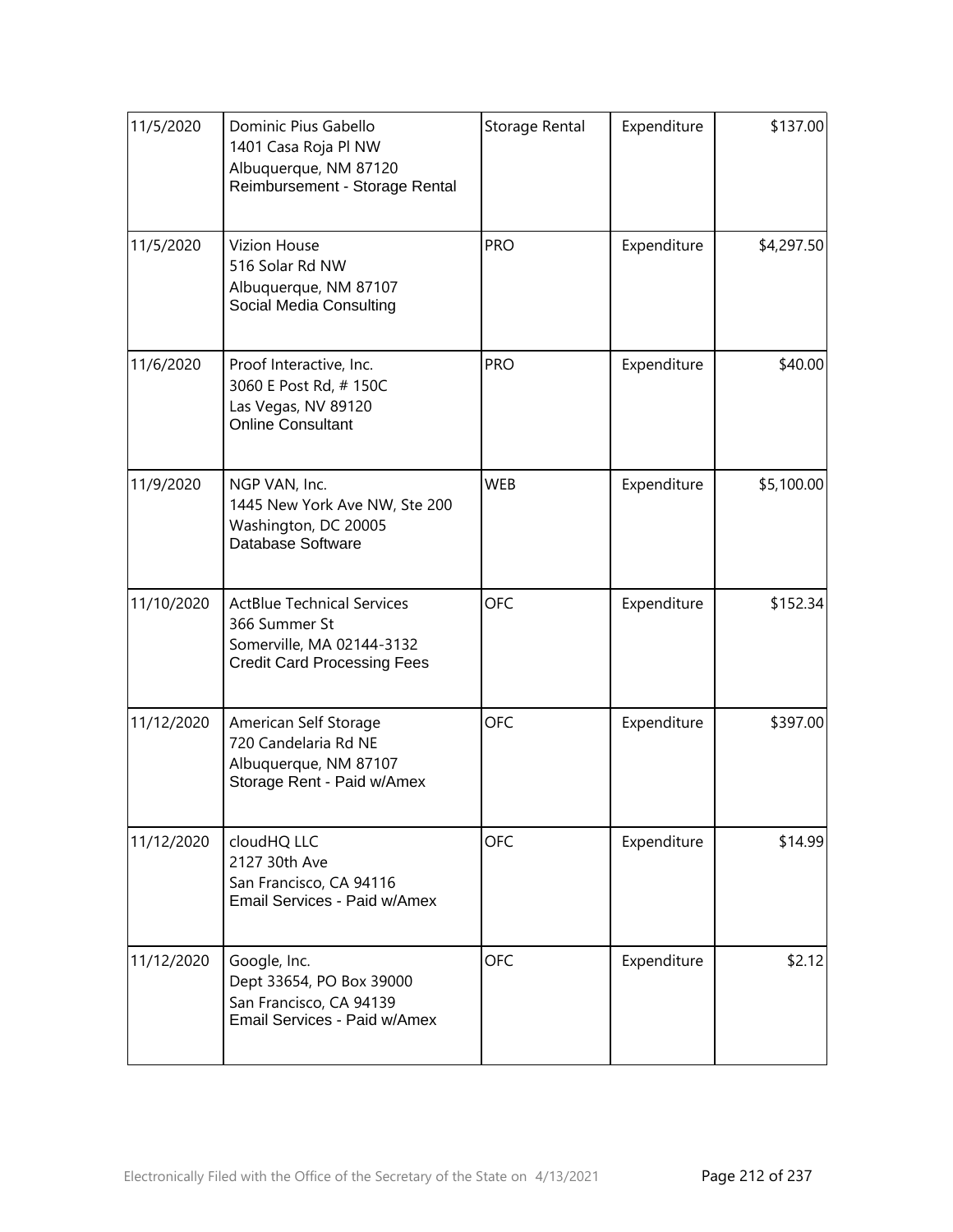| 11/12/2020 | Google, Inc.<br>Dept 33654, PO Box 39000<br>San Francisco, CA 94139<br>Email Services - Paid w/Amex       | <b>OFC</b>                           | Expenditure | \$83.02  |
|------------|-----------------------------------------------------------------------------------------------------------|--------------------------------------|-------------|----------|
| 11/12/2020 | New Mexico Gas Company, Inc.<br>7120 Wyoming Blvd NE, Ste 20<br>Albuquerque, NM 87109<br><b>Utilities</b> | <b>OFC</b>                           | Expenditure | \$26.08  |
| 11/12/2020 | PhoneTag<br>3099 N 1st St<br>San Jose, CA 95134<br>Voicemail Service - Paid w/Amex                        | <b>OFC</b>                           | Expenditure | \$9.95   |
| 11/12/2020 | <b>PNM</b><br>PO Box 27900<br>Albuquerque, NM 87125<br><b>Utilities</b>                                   | <b>OFC</b>                           | Expenditure | \$111.56 |
| 11/12/2020 | Stamps.com<br>1990 E Grand Ave<br>El Segundo, CA 90245<br>Postage - Paid w/Amex                           | <b>OFC</b>                           | Expenditure | \$19.41  |
| 11/12/2020 | VoiceVoice<br>2323 Broadway, Ste 110B<br>Oakland, CA 94612<br>Software Subscription - Paid<br>w/Amex      | <b>OFC</b>                           | Expenditure | \$97.00  |
| 11/12/2020 | Zoom<br>55 Almaden Blvd, Fl 6<br>San Jose, CA 95113<br>Software Subscription - Paid<br>w/Amex             | <b>OFC</b>                           | Expenditure | \$16.17  |
| 11/13/2020 | <b>Elizabeth Collins</b><br>108 Seaman Rd<br>Circleville, NY 10919<br>Salary                              | Campaign<br><b>Workers' Salaries</b> | Expenditure | \$868.38 |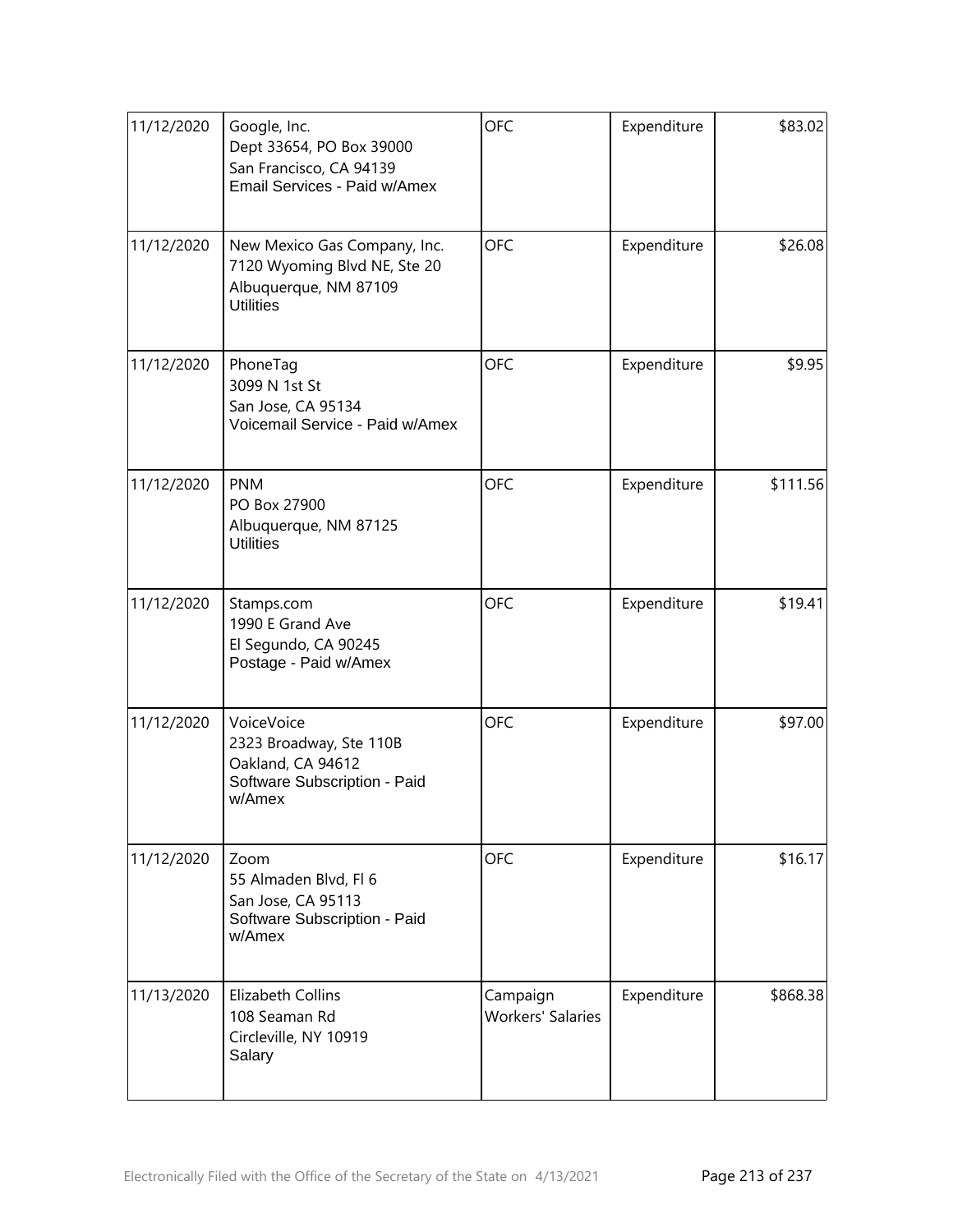| 11/13/2020 | Jackson Faulkner<br>1112 Girard Blvd NE<br>Albuquerque, NM 87106<br>Salary                                            | Campaign<br><b>Workers' Salaries</b> | Expenditure | \$1,628.53  |
|------------|-----------------------------------------------------------------------------------------------------------------------|--------------------------------------|-------------|-------------|
| 11/13/2020 | Payroll Data Processing<br>4224 Henderson Blvd<br>Tampa, FL 33629<br>Payroll Fees                                     | <b>PRO</b>                           | Expenditure | \$37.48     |
| 11/13/2020 | Payroll Data Processing<br>4224 Henderson Blvd<br>Tampa, FL 33629<br><b>Payroll Taxes</b>                             | Payrol Taxes                         | Expenditure | \$1,211.66  |
| 11/13/2020 | Sheila A. Nelson<br>2828 Butch Cassidy Dr SW<br>Albuquerque, NM 87121<br>Salary                                       | Campaign<br><b>Workers' Salaries</b> | Expenditure | \$1,183.28  |
| 11/18/2020 | <b>Buckley Beale LLP</b><br>600 Peachtree St NE, Ste 3900<br>Atlanta, GA 30308<br>Legal Expenses                      | <b>PRO</b>                           | Expenditure | \$12,500.00 |
| 11/20/2020 | <b>ActBlue Technical Services</b><br>366 Summer St<br>Somerville, MA 02144-3132<br><b>Credit Card Processing Fees</b> | <b>OFC</b>                           | Expenditure | \$77.95     |
| 11/20/2020 | <b>ActBlue Technical Services</b><br>366 Summer St<br>Somerville, MA 02144-3132<br><b>Credit Card Processing Fees</b> | <b>OFC</b>                           | Expenditure | \$638.24    |
| 11/25/2020 | <b>MBA Consulting Group</b><br>611 Pennsylvania Ave SE, Num 143<br>Washington, DC 20003<br><b>Compliance Services</b> | <b>PRO</b>                           | Expenditure | \$2,065.29  |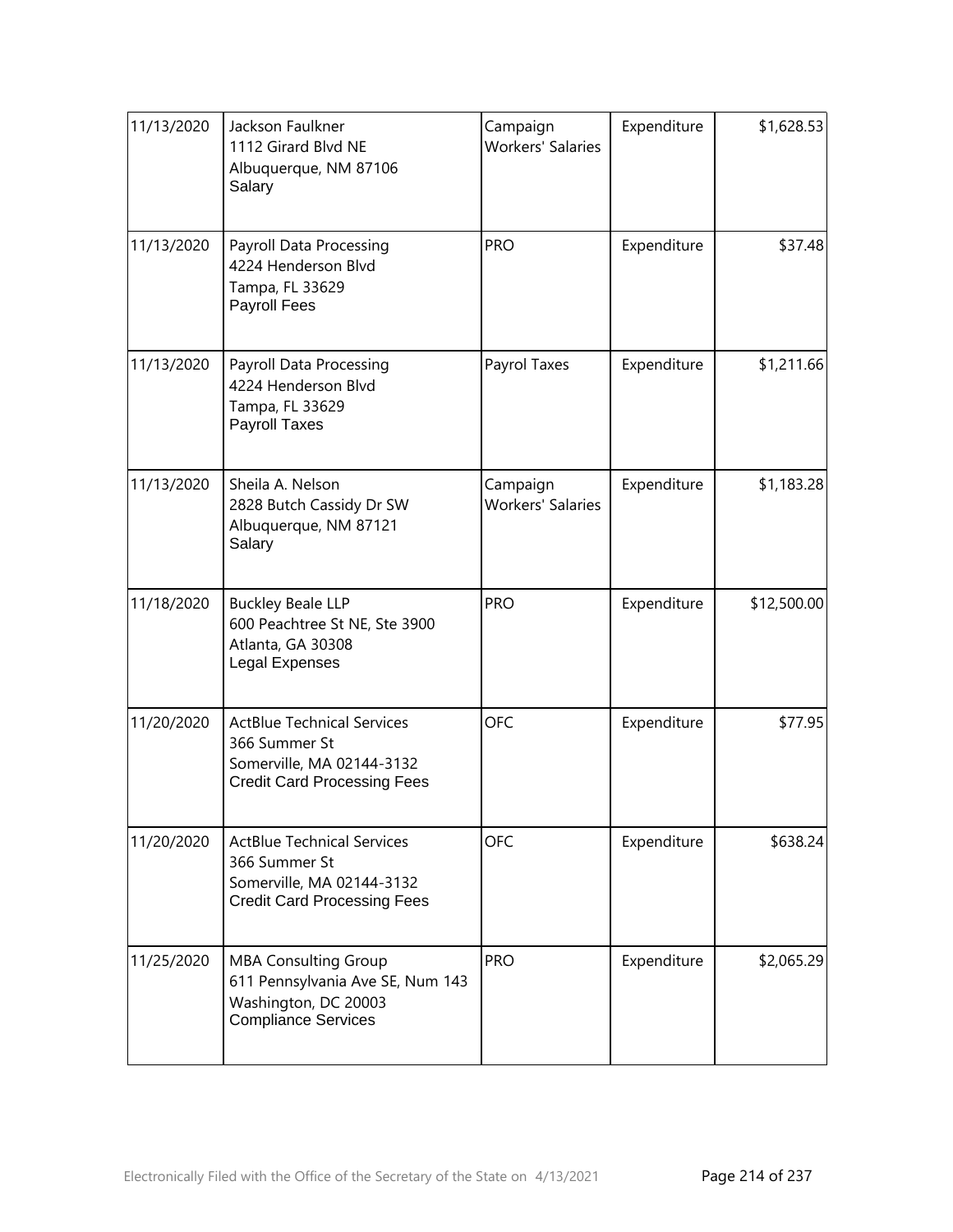| 11/27/2020 | <b>ActBlue Technical Services</b><br>366 Summer St<br>Somerville, MA 02144-3132<br><b>Credit Card Processing Fees</b> | <b>OFC</b>                           | Expenditure | \$225.94   |
|------------|-----------------------------------------------------------------------------------------------------------------------|--------------------------------------|-------------|------------|
| 11/30/2020 | <b>Elizabeth Collins</b><br>108 Seaman Rd<br>Circleville, NY 10919<br>Salary                                          | Campaign<br><b>Workers' Salaries</b> | Expenditure | \$868.38   |
| 11/30/2020 | Jackson Faulkner<br>1112 Girard Blvd NE<br>Albuquerque, NM 87106<br>Salary                                            | Campaign<br><b>Workers' Salaries</b> | Expenditure | \$1,628.53 |
| 11/30/2020 | New Mexico Bank & Trust<br>PO Box 1048<br>Albuquerque, NM 87103<br><b>Bank Fees</b>                                   | <b>Bank Fees</b>                     | Expenditure | \$52.00    |
| 11/30/2020 | <b>Payroll Data Processing</b><br>4224 Henderson Blvd<br>Tampa, FL 33629<br>Payroll Fees                              | <b>PRO</b>                           | Expenditure | \$37.48    |
| 11/30/2020 | <b>Payroll Data Processing</b><br>4224 Henderson Blvd<br>Tampa, FL 33629<br><b>Payroll Taxes</b>                      | Payrol Taxes                         | Expenditure | \$1,211.66 |
| 11/30/2020 | Sheila A. Nelson<br>2828 Butch Cassidy Dr SW<br>Albuquerque, NM 87121<br>Salary                                       | Campaign<br><b>Workers' Salaries</b> | Expenditure | \$1,183.28 |
| 12/2/2020  | Authorize.Net<br>PO Box 8999<br>San Francisco, CA 94128<br><b>Credit Card Processing Fee</b>                          | Credit Card<br>Processing Fees       | Expenditure | \$30.00    |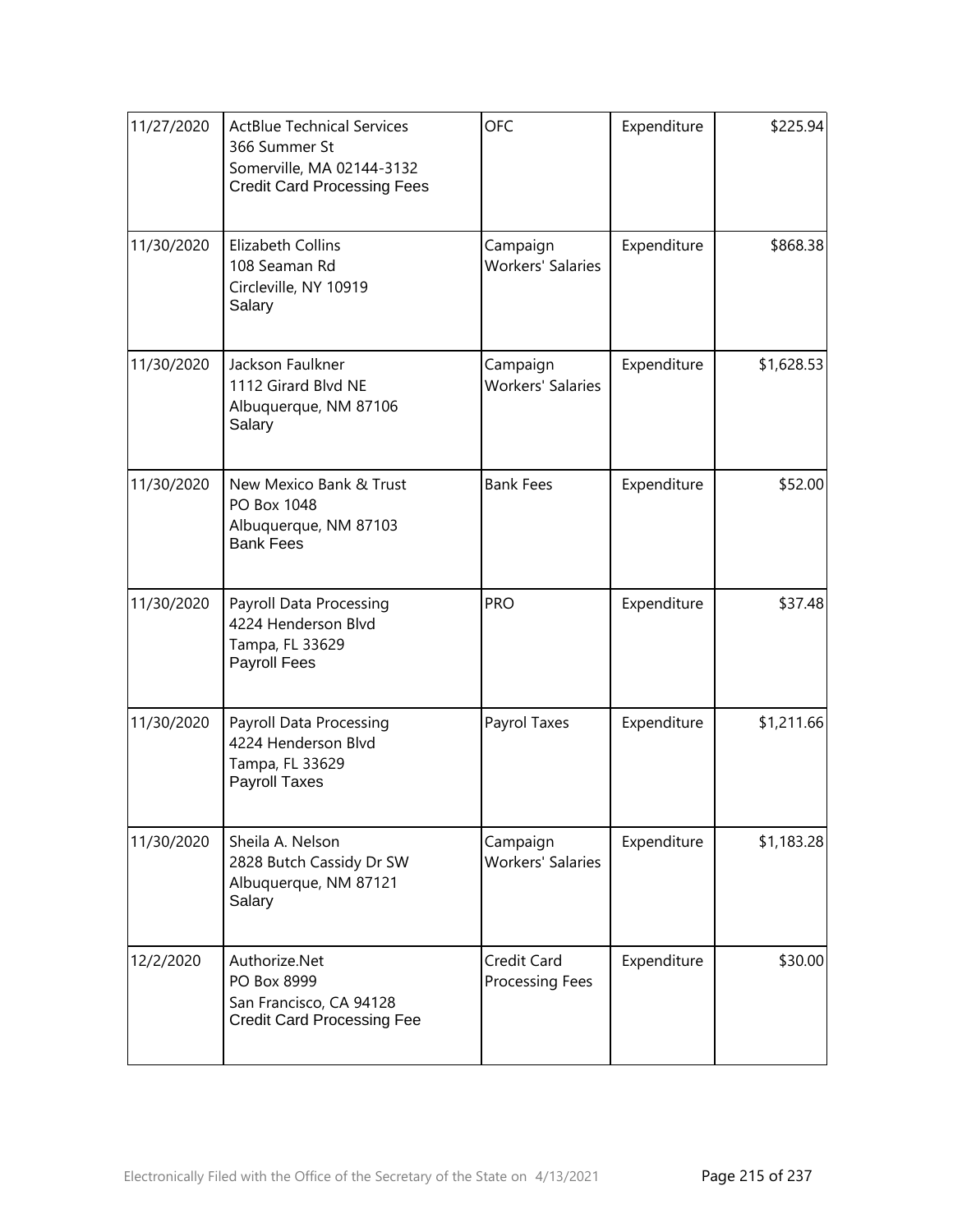| 12/3/2020 | Anne Lewis Strategies<br>1140 19th St NW, Ste 300<br>Washington, DC 20036<br><b>Online Consultant</b>                 | <b>PRO</b>                            | Expenditure | \$6,500.00 |
|-----------|-----------------------------------------------------------------------------------------------------------------------|---------------------------------------|-------------|------------|
| 12/3/2020 | <b>Brad Elkins Consulting</b><br>308 Bel Vedere Ln NE<br>Albuquerque, NM 87102<br><b>Campaign Consulting</b>          | <b>PRO</b>                            | Expenditure | \$3,000.00 |
| 12/3/2020 | First Data USA<br>5565 Glenridge Connector NE, Ste<br>2000<br>Atlanta, GA 30342<br><b>Credit Card Processing Fees</b> | Credit Card<br>Processing Fees        | Expenditure | \$9.95     |
| 12/3/2020 | First Data USA<br>5565 Glenridge Connector NE, Ste<br>2000<br>Atlanta, GA 30342<br><b>Credit Card Processing Fees</b> | Credit Card<br><b>Processing Fees</b> | Expenditure | \$9.95     |
| 12/3/2020 | First Data USA<br>5565 Glenridge Connector NE, Ste<br>2000<br>Atlanta, GA 30342<br><b>Credit Card Processing Fees</b> | Credit Card<br>Processing Fees        | Expenditure | \$19.95    |
| 12/3/2020 | First Data USA<br>5565 Glenridge Connector NE, Ste<br>2000<br>Atlanta, GA 30342<br><b>Credit Card Processing Fees</b> | Credit Card<br>Processing Fees        | Expenditure | \$25.00    |
| 12/3/2020 | <b>Vizion House</b><br>516 Solar Rd NW<br>Albuquerque, NM 87107<br>Social Media Consulting                            | <b>PRO</b>                            | Expenditure | \$4,297.50 |
| 12/4/2020 | <b>ActBlue Technical Services</b><br>366 Summer St<br>Somerville, MA 02144-3132<br><b>Credit Card Processing Fees</b> | <b>OFC</b>                            | Expenditure | \$21.90    |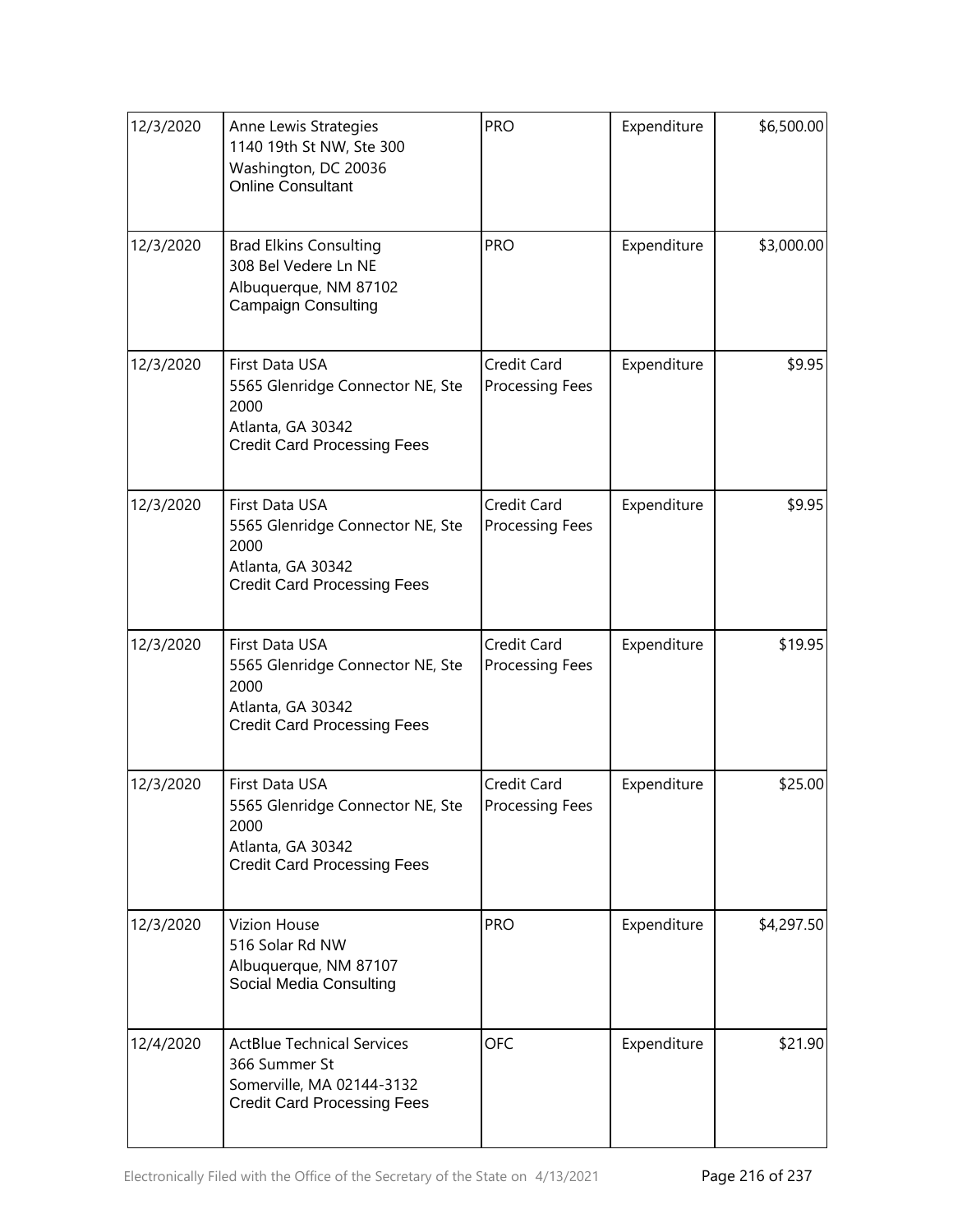| 12/4/2020  | <b>ActBlue Technical Services</b><br>366 Summer St<br>Somerville, MA 02144-3132<br><b>Credit Card Processing Fees</b> | <b>OFC</b> | Expenditure | \$32.04  |
|------------|-----------------------------------------------------------------------------------------------------------------------|------------|-------------|----------|
| 12/4/2020  | Proof Interactive, Inc.<br>3060 E Post Rd, #150C<br>Las Vegas, NV 89120<br><b>Online Consultant</b>                   | <b>PRO</b> | Expenditure | \$40.00  |
| 12/11/2020 | A-1 Self Storage<br>49 Hotel Cir NE<br>Albuquerque, NM 87123<br>Storage Unit Rent                                     | <b>OFC</b> | Expenditure | \$137.00 |
| 12/13/2020 | <b>American Express</b><br>200 Vesey St<br>New York, NY 10285<br>Fees - Paid w/Amex                                   | <b>OFC</b> | Expenditure | \$13.75  |
| 12/13/2020 | American Express<br>200 Vesey St<br>New York, NY 10285<br>Fees - Paid w/Amex                                          | <b>OFC</b> | Expenditure | \$15.00  |
| 12/13/2020 | American Self Storage<br>720 Candelaria Rd NE<br>Albuquerque, NM 87107<br>Storage Rent - Paid w/Amex                  | <b>OFC</b> | Expenditure | \$397.00 |
| 12/13/2020 | cloudHQ LLC<br>2127 30th Ave<br>San Francisco, CA 94116<br>Email Services - Paid w/Amex                               | <b>OFC</b> | Expenditure | \$14.99  |
| 12/13/2020 | Google, Inc.<br>Dept 33654, PO Box 39000<br>San Francisco, CA 94139<br>Email Services - Paid w/Amex                   | <b>OFC</b> | Expenditure | \$2.12   |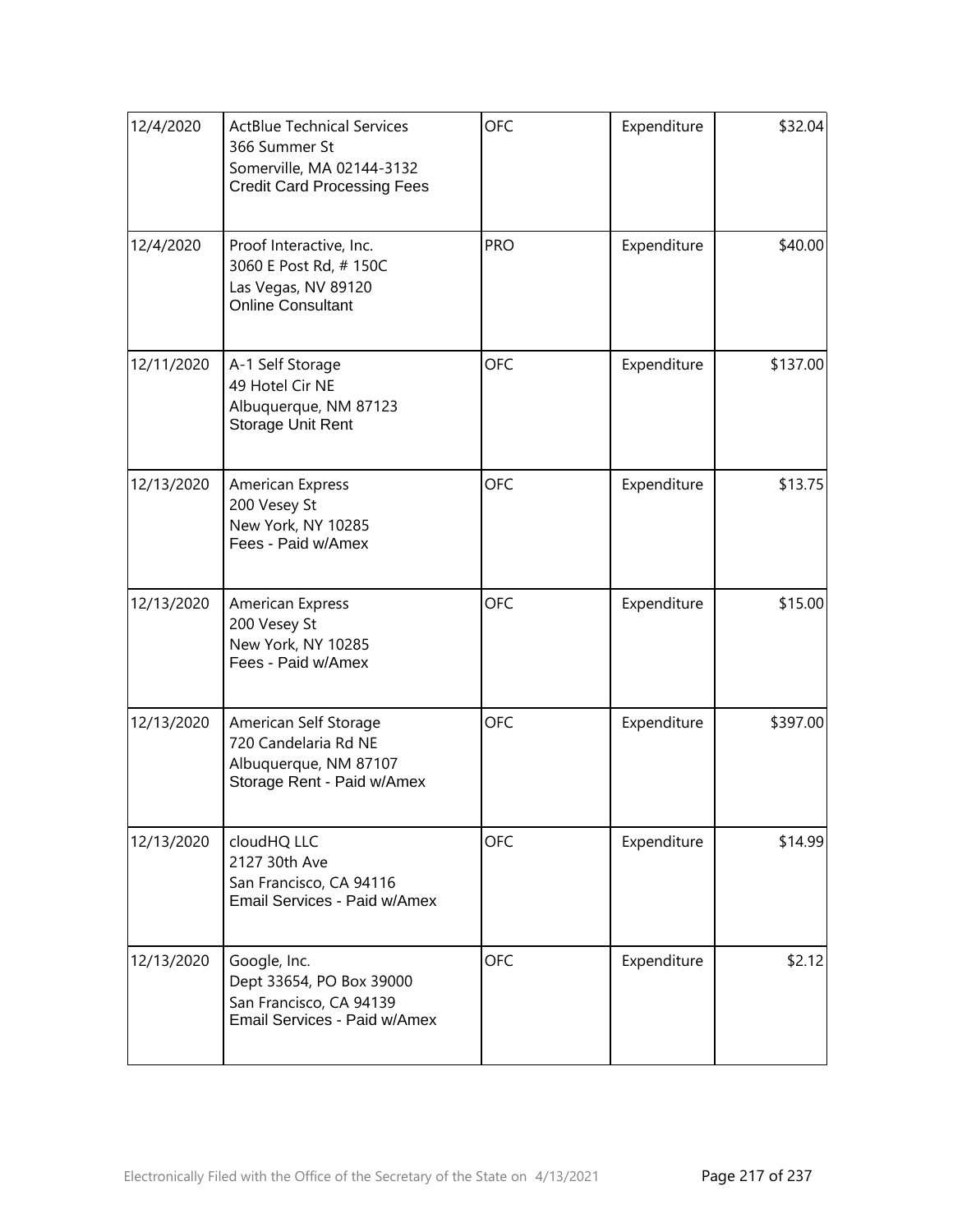| 12/13/2020 | Google, Inc.<br>Dept 33654, PO Box 39000<br>San Francisco, CA 94139<br>Email Services - Paid w/Amex       | <b>OFC</b>                           | Expenditure | \$83.02    |
|------------|-----------------------------------------------------------------------------------------------------------|--------------------------------------|-------------|------------|
| 12/13/2020 | Pond5 Inc.<br>251 Park Ave S, Fl 7<br>New York, NY 10010<br>Media Licensing - Paid w/Amex                 | <b>WEB</b>                           | Expenditure | \$60.00    |
| 12/13/2020 | YouMail, Inc.<br>43 Corporate Park, Ste 200<br>Irvine, CA 92606<br>Software Subscription - Paid<br>w/Amex | <b>OFC</b>                           | Expenditure | \$9.95     |
| 12/13/2020 | Zoom<br>55 Almaden Blvd, Fl 6<br>San Jose, CA 95113<br>Software Subscription - Paid<br>w/Amex             | <b>OFC</b>                           | Expenditure | \$16.17    |
| 12/14/2020 | Elizabeth Collins<br>108 Seaman Rd<br>Circleville, NY 10919<br>Salary                                     | Campaign<br><b>Workers' Salaries</b> | Expenditure | \$868.38   |
| 12/14/2020 | Jackson Faulkner<br>1112 Girard Blvd NE<br>Albuquerque, NM 87106<br>Salary                                | Campaign<br><b>Workers' Salaries</b> | Expenditure | \$1,628.53 |
| 12/14/2020 | Payroll Data Processing<br>4224 Henderson Blvd<br>Tampa, FL 33629<br>Payroll Fees                         | <b>PRO</b>                           | Expenditure | \$37.48    |
| 12/14/2020 | Payroll Data Processing<br>4224 Henderson Blvd<br>Tampa, FL 33629<br>Payroll Taxes                        | Payrol Taxes                         | Expenditure | \$1,211.66 |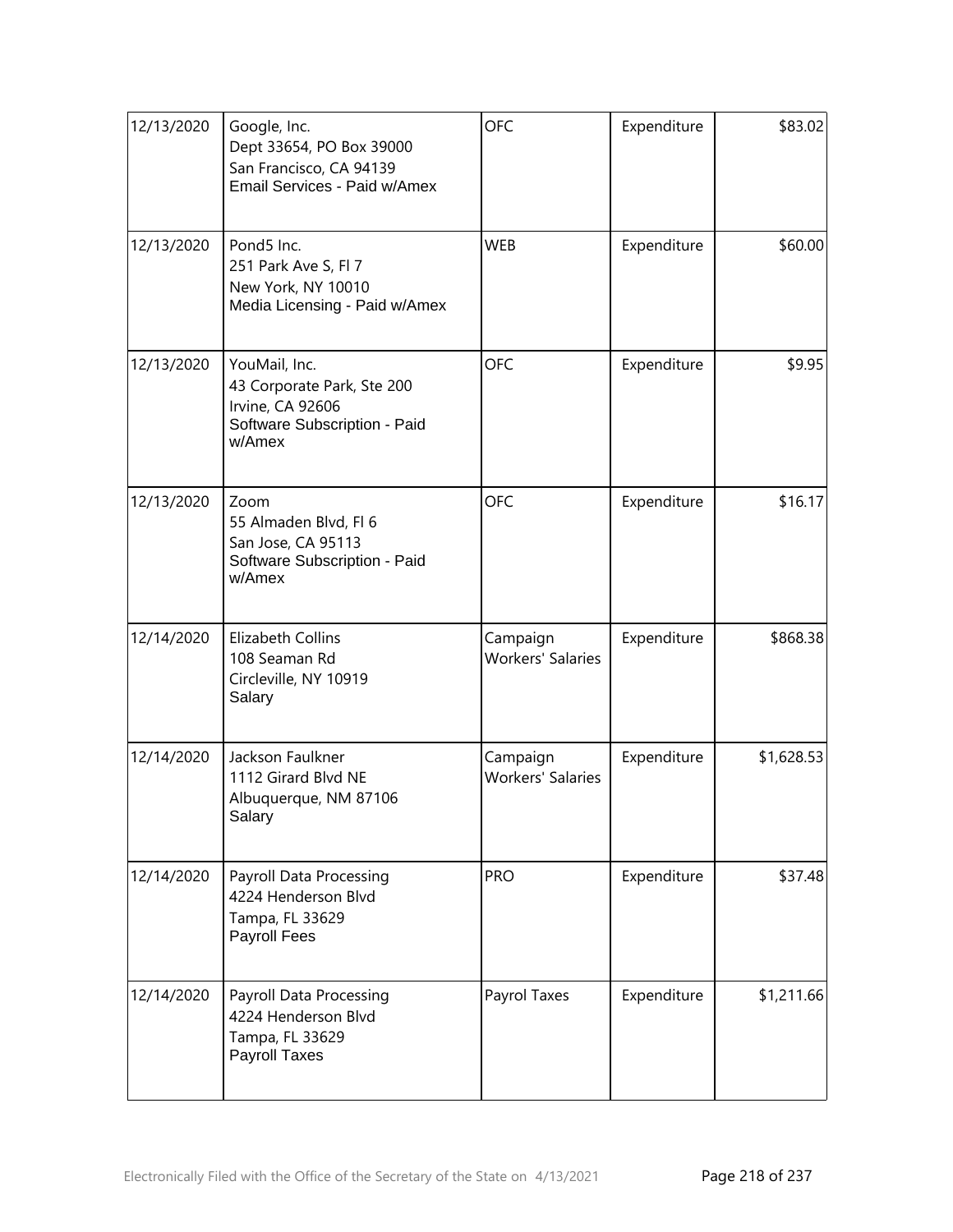| 12/14/2020 | <b>PNM</b><br>PO Box 27900<br>Albuquerque, NM 87125<br><b>Utilities</b>                                               | <b>OFC</b>                           | Expenditure | \$163.19    |
|------------|-----------------------------------------------------------------------------------------------------------------------|--------------------------------------|-------------|-------------|
| 12/14/2020 | Sheila A. Nelson<br>2828 Butch Cassidy Dr SW<br>Albuquerque, NM 87121<br>Salary                                       | Campaign<br><b>Workers' Salaries</b> | Expenditure | \$1,183.28  |
| 12/16/2020 | New Mexico Gas Company, Inc.<br>7120 Wyoming Blvd NE, Ste 20<br>Albuquerque, NM 87109<br><b>Utilities</b>             | <b>OFC</b>                           | Expenditure | \$26.08     |
| 12/21/2020 | <b>Bouchard Gold Communications</b><br>1617 W 6th St, Ste B<br>Austin, TX 78703<br>Mail Production and Postage        | LIT                                  | Expenditure | \$8,940.28  |
| 12/22/2020 | <b>MBA Consulting Group</b><br>611 Pennsylvania Ave SE, Num 143<br>Washington, DC 20003<br><b>Compliance Services</b> | <b>PRO</b>                           | Expenditure | \$2,037.65  |
| 12/29/2020 | <b>Buckley Beale LLP</b><br>600 Peachtree St NE, Ste 3900<br>Atlanta, GA 30308<br>Legal Expenses                      | <b>PRO</b>                           | Expenditure | \$12,500.00 |
| 12/30/2020 | Authorize.Net<br>PO Box 8999<br>San Francisco, CA 94128<br><b>Credit Card Processing Fee</b>                          | Credit Card<br>Processing Fees       | Expenditure | \$85.00     |
| 12/30/2020 | <b>Elizabeth Collins</b><br>108 Seaman Rd<br>Circleville, NY 10919<br>Salary                                          | Campaign<br><b>Workers' Salaries</b> | Expenditure | \$868.38    |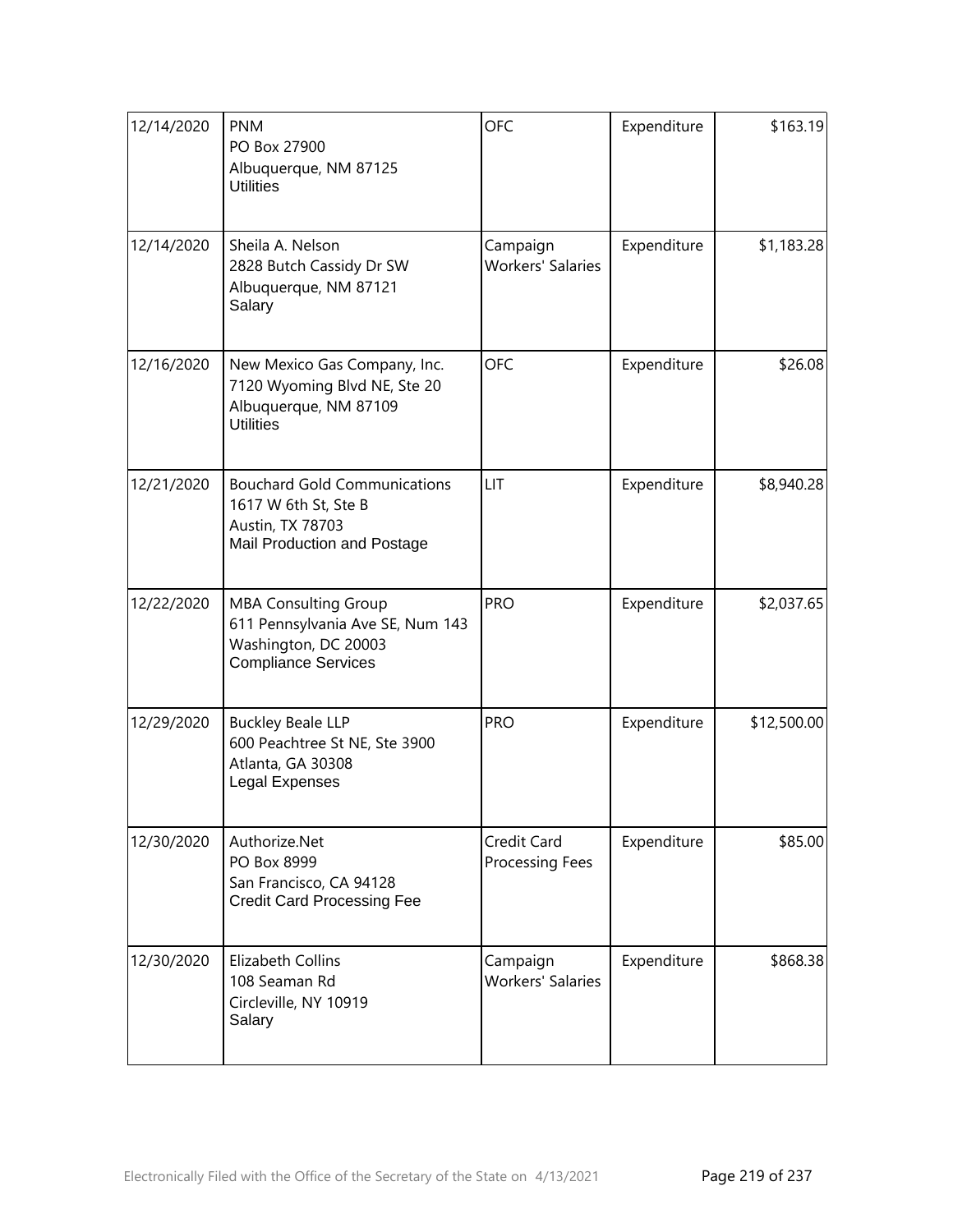| 12/30/2020 | Jackson Faulkner<br>1112 Girard Blvd NE<br>Albuquerque, NM 87106<br>Salary                                            | Campaign<br><b>Workers' Salaries</b>  | Expenditure | \$1,628.53 |
|------------|-----------------------------------------------------------------------------------------------------------------------|---------------------------------------|-------------|------------|
| 12/30/2020 | Payroll Data Processing<br>4224 Henderson Blvd<br>Tampa, FL 33629<br>Payroll Fees                                     | <b>PRO</b>                            | Expenditure | \$37.48    |
| 12/30/2020 | Payroll Data Processing<br>4224 Henderson Blvd<br>Tampa, FL 33629<br>Payroll Taxes                                    | Payrol Taxes                          | Expenditure | \$1,211.66 |
| 12/30/2020 | Sheila A. Nelson<br>2828 Butch Cassidy Dr SW<br>Albuquerque, NM 87121<br>Salary                                       | Campaign<br><b>Workers' Salaries</b>  | Expenditure | \$1,183.28 |
| 12/31/2020 | New Mexico Bank & Trust<br>PO Box 1048<br>Albuquerque, NM 87103<br><b>Bank Fees</b>                                   | <b>Bank Fees</b>                      | Expenditure | \$52.00    |
| 1/4/2021   | <b>ActBlue Technical Services</b><br>366 Summer St<br>Somerville, MA 02144-3132<br><b>Credit Card Processing Fees</b> | <b>OFC</b>                            | Expenditure | \$421.65   |
| 1/4/2021   | Authorize.Net<br>PO Box 8999<br>San Francisco, CA 94128<br><b>Credit Card Processing Fee</b>                          | Credit Card<br>Processing Fees        | Expenditure | \$30.00    |
| 1/4/2021   | First Data USA<br>5565 Glenridge Connector NE, Ste<br>2000<br>Atlanta, GA 30342<br><b>Credit Card Processing Fees</b> | Credit Card<br><b>Processing Fees</b> | Expenditure | \$9.95     |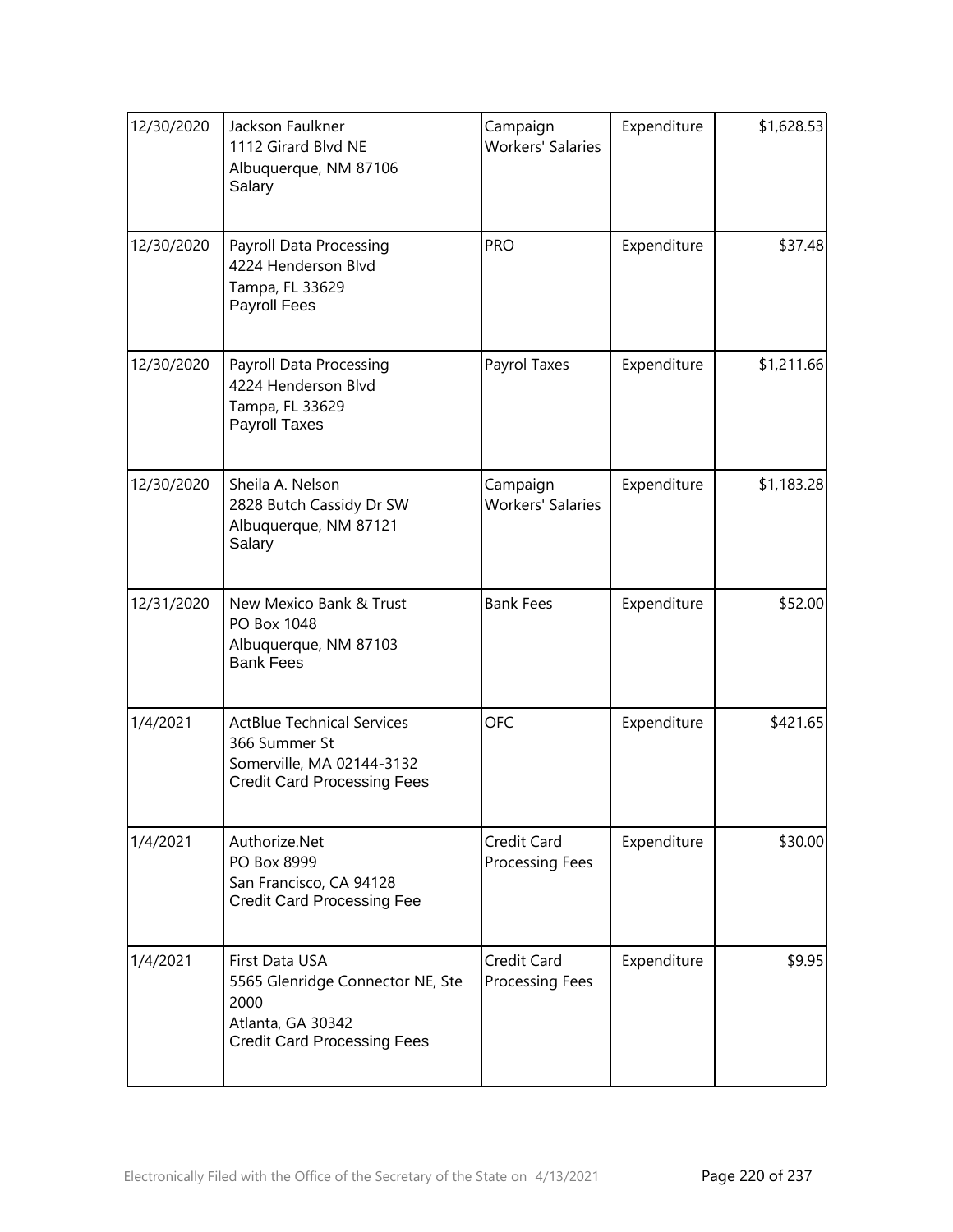| 1/4/2021 | First Data USA<br>5565 Glenridge Connector NE, Ste<br>2000<br>Atlanta, GA 30342<br><b>Credit Card Processing Fees</b> | Credit Card<br><b>Processing Fees</b> | Expenditure | \$9.95     |
|----------|-----------------------------------------------------------------------------------------------------------------------|---------------------------------------|-------------|------------|
| 1/4/2021 | First Data USA<br>5565 Glenridge Connector NE, Ste<br>2000<br>Atlanta, GA 30342<br><b>Credit Card Processing Fees</b> | Credit Card<br><b>Processing Fees</b> | Expenditure | \$19.95    |
| 1/4/2021 | First Data USA<br>5565 Glenridge Connector NE, Ste<br>2000<br>Atlanta, GA 30342<br><b>Credit Card Processing Fees</b> | Credit Card<br><b>Processing Fees</b> | Expenditure | \$25.00    |
| 1/4/2021 | First Data USA<br>5565 Glenridge Connector NE, Ste<br>2000<br>Atlanta, GA 30342<br><b>Credit Card Processing Fees</b> | Credit Card<br>Processing Fees        | Expenditure | \$119.00   |
| 1/5/2021 | A-1 Self Storage<br>49 Hotel Cir NE<br>Albuquerque, NM 87123<br>Storage Unit Rent                                     | <b>OFC</b>                            | Expenditure | \$137.00   |
| 1/8/2021 | ActBlue Technical Services<br>366 Summer St<br>Somerville, MA 02144-3132<br><b>Credit Card Processing Fees</b>        | <b>OFC</b>                            | Expenditure | \$188.59   |
| 1/8/2021 | <b>ActBlue Technical Services</b><br>366 Summer St<br>Somerville, MA 02144-3132<br><b>Credit Card Processing Fees</b> | <b>OFC</b>                            | Expenditure | \$1,506.20 |
| 1/8/2021 | Anne Lewis Strategies<br>1140 19th St NW, Ste 300<br>Washington, DC 20036<br><b>Online Consultant</b>                 | <b>PRO</b>                            | Expenditure | \$7,500.00 |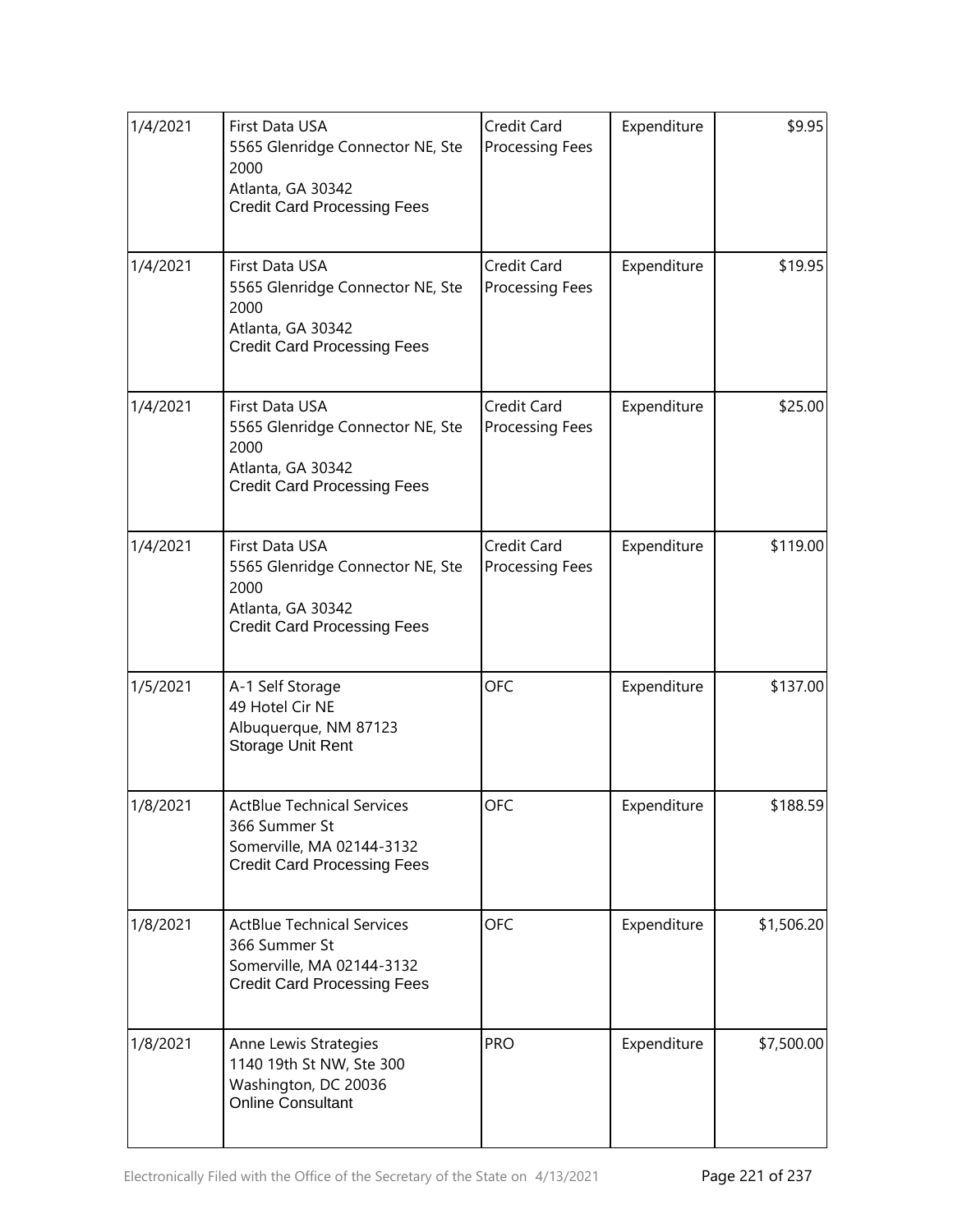| 1/8/2021  | Perkins Coie LLP<br>1201 3rd Ave, Ste 4900<br>Seattle, WA 98101<br><b>Legal Services</b>             | <b>PRO</b> | Expenditure | \$480.25 |
|-----------|------------------------------------------------------------------------------------------------------|------------|-------------|----------|
| 1/11/2021 | Proof Interactive, Inc.<br>3060 E Post Rd, #150C<br>Las Vegas, NV 89120<br><b>Online Consultant</b>  | <b>PRO</b> | Expenditure | \$40.00  |
| 1/12/2021 | American Self Storage<br>720 Candelaria Rd NE<br>Albuquerque, NM 87107<br>Storage Rent - Paid w/Amex | <b>OFC</b> | Expenditure | \$397.00 |
| 1/12/2021 | cloudHQ LLC<br>2127 30th Ave<br>San Francisco, CA 94116<br>Email Services - Paid w/Amex              | <b>WEB</b> | Expenditure | \$14.99  |
| 1/12/2021 | Google, Inc.<br>Dept 33654, PO Box 39000<br>San Francisco, CA 94139<br>Email Services - Paid w/Amex  | <b>WEB</b> | Expenditure | \$2.14   |
| 1/12/2021 | Google, Inc.<br>Dept 33654, PO Box 39000<br>San Francisco, CA 94139<br>Email Services - Paid w/Amex  | <b>WEB</b> | Expenditure | \$12.78  |
| 1/12/2021 | Google, Inc.<br>Dept 33654, PO Box 39000<br>San Francisco, CA 94139<br>Email Services - Paid w/Amex  | <b>WEB</b> | Expenditure | \$83.02  |
| 1/12/2021 | Google, Inc.<br>Dept 33654, PO Box 39000<br>San Francisco, CA 94139<br>Email Services - Paid w/Amex  | <b>WEB</b> | Expenditure | \$108.00 |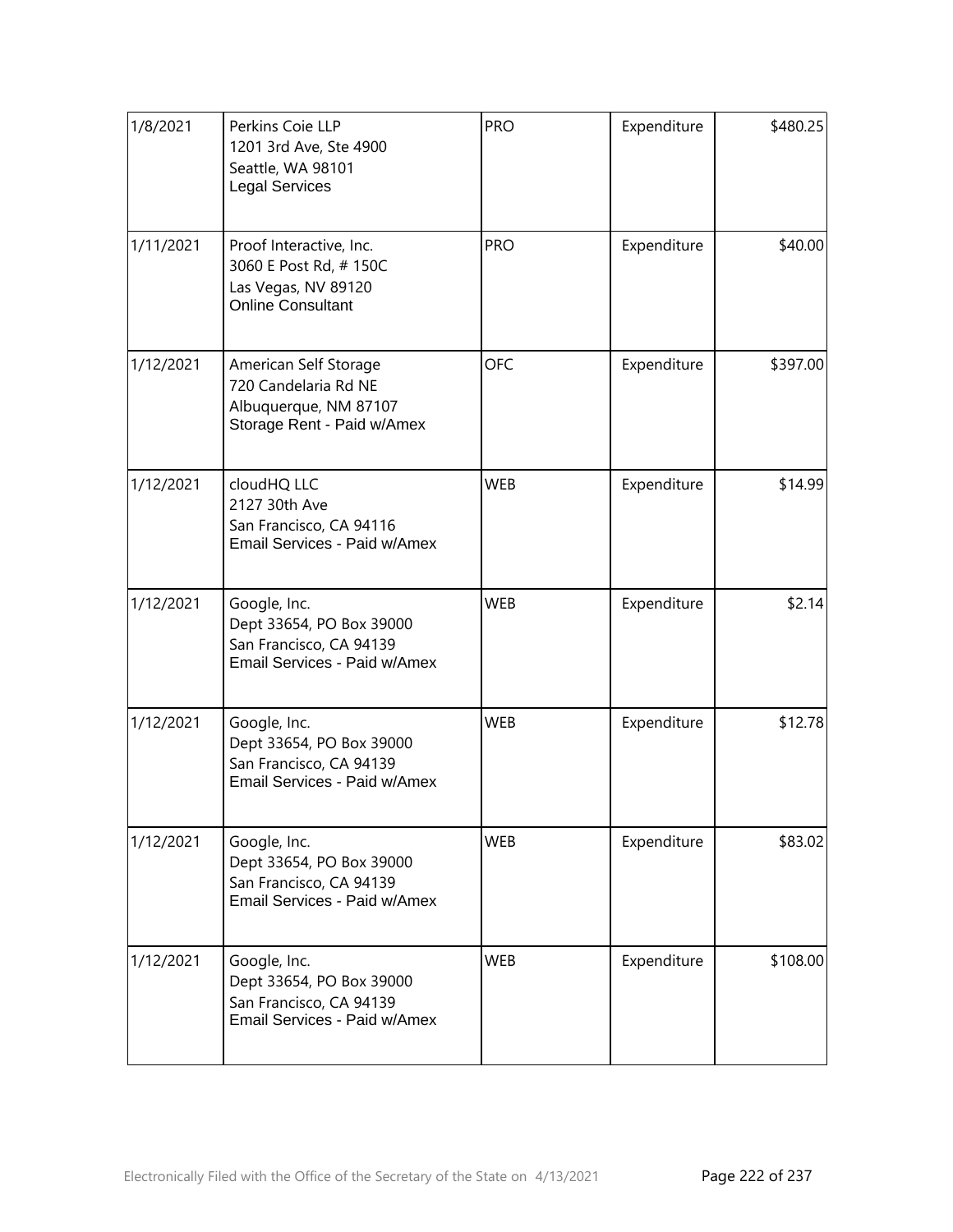| 1/12/2021 | Lexis Nexis<br>1801 Varsity Dr<br>Raleigh, NC 27606<br>Software Subscription - Paid<br>w/Amex                | <b>WEB</b>                           | Expenditure | \$215.75   |
|-----------|--------------------------------------------------------------------------------------------------------------|--------------------------------------|-------------|------------|
| 1/12/2021 | Lexis Nexis<br>1801 Varsity Dr<br>Raleigh, NC 27606<br>Software Subscription - Paid<br>w/Amex                | <b>WEB</b>                           | Expenditure | \$215.75   |
| 1/12/2021 | Lexis Nexis<br>1801 Varsity Dr<br>Raleigh, NC 27606<br>Software Subscription - Paid<br>w/Amex                | <b>WEB</b>                           | Expenditure | \$215.75   |
| 1/12/2021 | PhoneTag<br>3099 N 1st St<br>San Jose, CA 95134<br>Software Subscription - Paid<br>w/Amex                    | <b>WEB</b>                           | Expenditure | \$9.95     |
| 1/12/2021 | Zoom<br>55 Almaden Blvd, Fl 6<br>San Jose, CA 95113<br>Software Subscription - Paid<br>w/Amex                | <b>WEB</b>                           | Expenditure | \$16.17    |
| 1/14/2021 | <b>Brad Elkins Consulting</b><br>308 Bel Vedere Ln NE<br>Albuquerque, NM 87102<br><b>Campaign Consulting</b> | <b>PRO</b>                           | Expenditure | \$3,000.00 |
| 1/14/2021 | Elizabeth Collins<br>108 Seaman Rd<br>Circleville, NY 10919<br>Salary                                        | Campaign<br><b>Workers' Salaries</b> | Expenditure | \$869.17   |
| 1/14/2021 | Payroll Data Processing<br>4224 Henderson Blvd<br>Tampa, FL 33629<br>Payroll Fees                            | <b>PRO</b>                           | Expenditure | \$34.98    |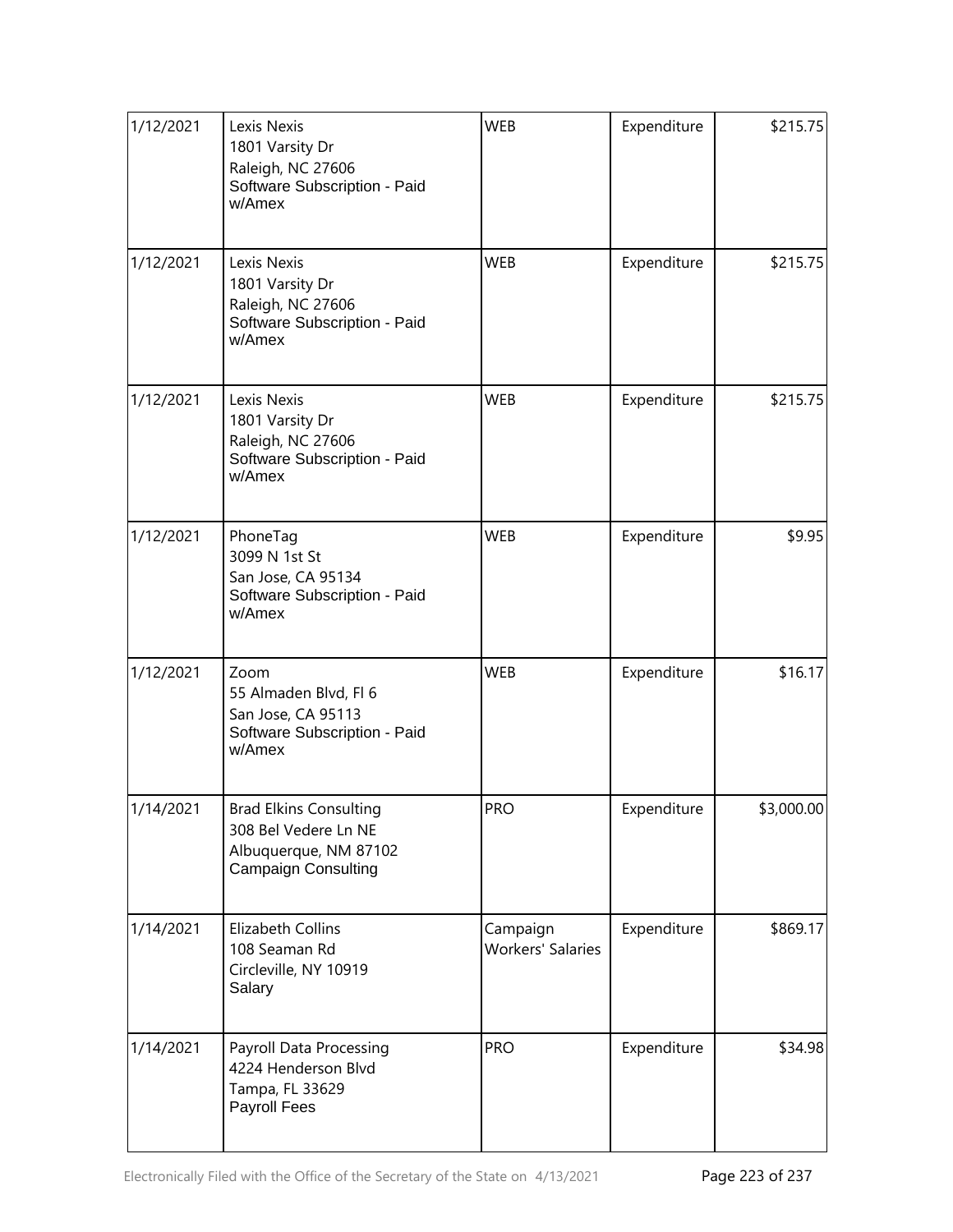| 1/14/2021 | Payroll Data Processing<br>4224 Henderson Blvd<br>Tampa, FL 33629<br>Payroll Taxes                                    | Payrol Taxes                         | Expenditure | \$709.33   |
|-----------|-----------------------------------------------------------------------------------------------------------------------|--------------------------------------|-------------|------------|
| 1/14/2021 | Sheila A. Nelson<br>2828 Butch Cassidy Dr SW<br>Albuquerque, NM 87121<br>Salary                                       | Campaign<br><b>Workers' Salaries</b> | Expenditure | \$1,184.25 |
| 1/14/2021 | <b>Vizion House</b><br>516 Solar Rd NW<br>Albuquerque, NM 87107<br>Social Media Consulting                            | <b>PRO</b>                           | Expenditure | \$4,297.50 |
| 1/15/2021 | New Mexico Gas Company, Inc.<br>7120 Wyoming Blvd NE, Ste 20<br>Albuquerque, NM 87109<br><b>Utilities</b>             | <b>OFC</b>                           | Expenditure | \$45.77    |
| 1/15/2021 | <b>PNM</b><br>PO Box 27900<br>Albuquerque, NM 87125<br><b>Utilities</b>                                               | <b>OFC</b>                           | Expenditure | \$160.58   |
| 1/19/2021 | NGP VAN, Inc.<br>1445 New York Ave NW, Ste 200<br>Washington, DC 20005<br>Sales Taxes                                 | <b>WEB</b>                           | Expenditure | \$1,984.69 |
| 1/21/2021 | Payroll Data Processing<br>4224 Henderson Blvd<br>Tampa, FL 33629<br>Payroll Fees                                     | <b>PRO</b>                           | Expenditure | \$22.96    |
| 1/25/2021 | <b>MBA Consulting Group</b><br>611 Pennsylvania Ave SE, Num 143<br>Washington, DC 20003<br><b>Compliance Services</b> | <b>PRO</b>                           | Expenditure | \$2,083.36 |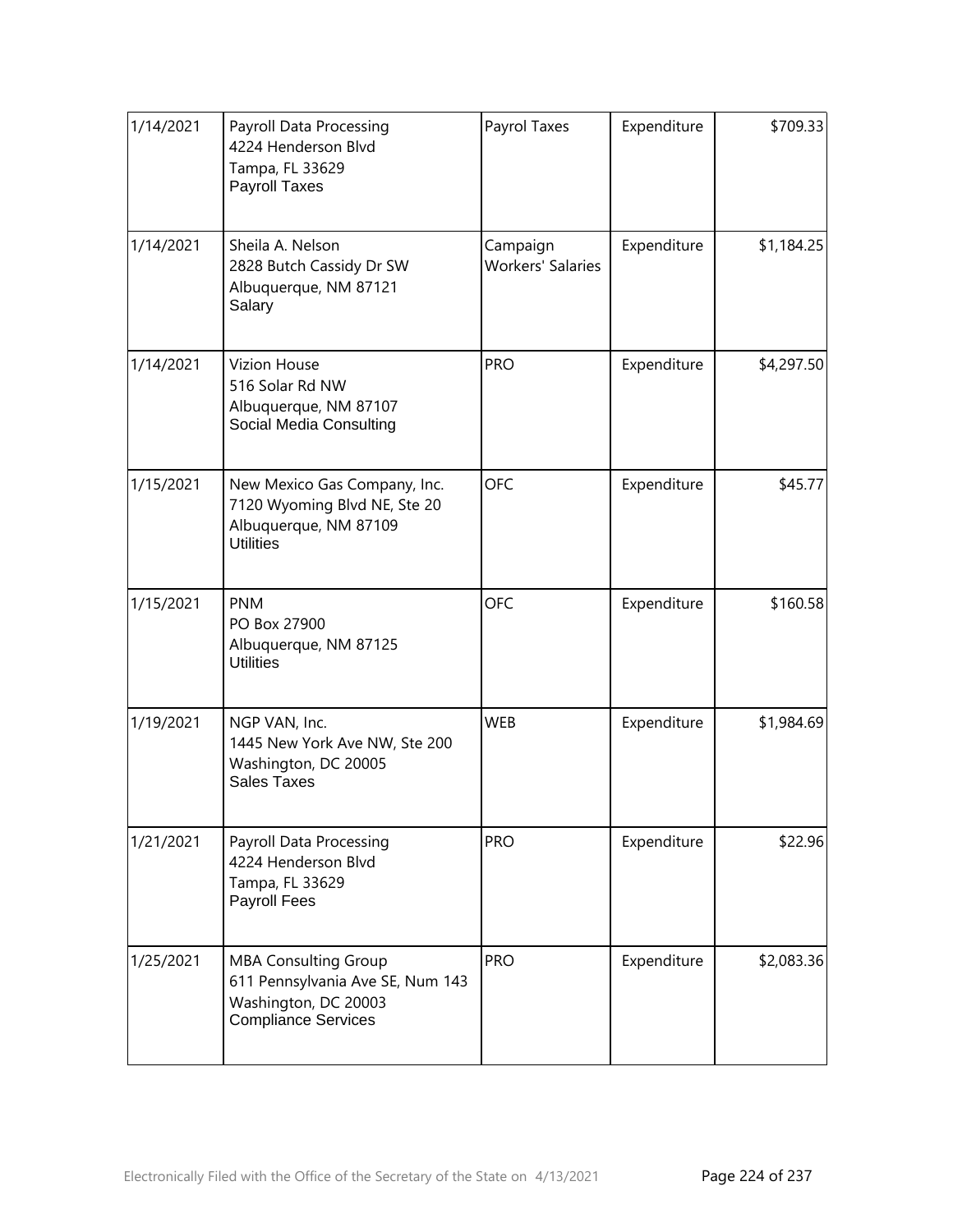| 1/28/2021 | Elizabeth Collins<br>108 Seaman Rd<br>Circleville, NY 10919<br>Salary                                   | Campaign<br><b>Workers' Salaries</b> | Expenditure | \$867.17    |
|-----------|---------------------------------------------------------------------------------------------------------|--------------------------------------|-------------|-------------|
| 1/28/2021 | Payroll Data Processing<br>4224 Henderson Blvd<br>Tampa, FL 33629<br>Payroll Fees                       | <b>PRO</b>                           | Expenditure | \$34.98     |
| 1/28/2021 | Payroll Data Processing<br>4224 Henderson Blvd<br>Tampa, FL 33629<br>Payroll Taxes                      | Payrol Taxes                         | Expenditure | \$722.23    |
| 1/28/2021 | Sheila A. Nelson<br>2828 Butch Cassidy Dr SW<br>Albuquerque, NM 87121<br>Salary                         | Campaign<br><b>Workers' Salaries</b> | Expenditure | \$1,182.25  |
| 1/29/2021 | New Mexico Bank & Trust<br>PO Box 1048<br>Albuquerque, NM 87103<br><b>Bank Fees</b>                     | <b>Bank Fees</b>                     | Expenditure | \$40.00     |
| 1/30/2021 | <b>Buckley Beale LLP</b><br>600 Peachtree St NE, Ste 3900<br>Atlanta, GA 30308<br><b>Legal Expenses</b> | <b>PRO</b>                           | Expenditure | \$12,500.00 |
| 2/2/2021  | A-1 Self Storage<br>49 Hotel Cir NE<br>Albuquerque, NM 87123<br>Storage Unit Rent                       | <b>OFC</b>                           | Expenditure | \$137.00    |
| 2/2/2021  | Authorize.Net<br>PO Box 8999<br>San Francisco, CA 94128<br><b>Credit Card Processing Fee</b>            | Credit Card<br>Processing Fees       | Expenditure | \$30.00     |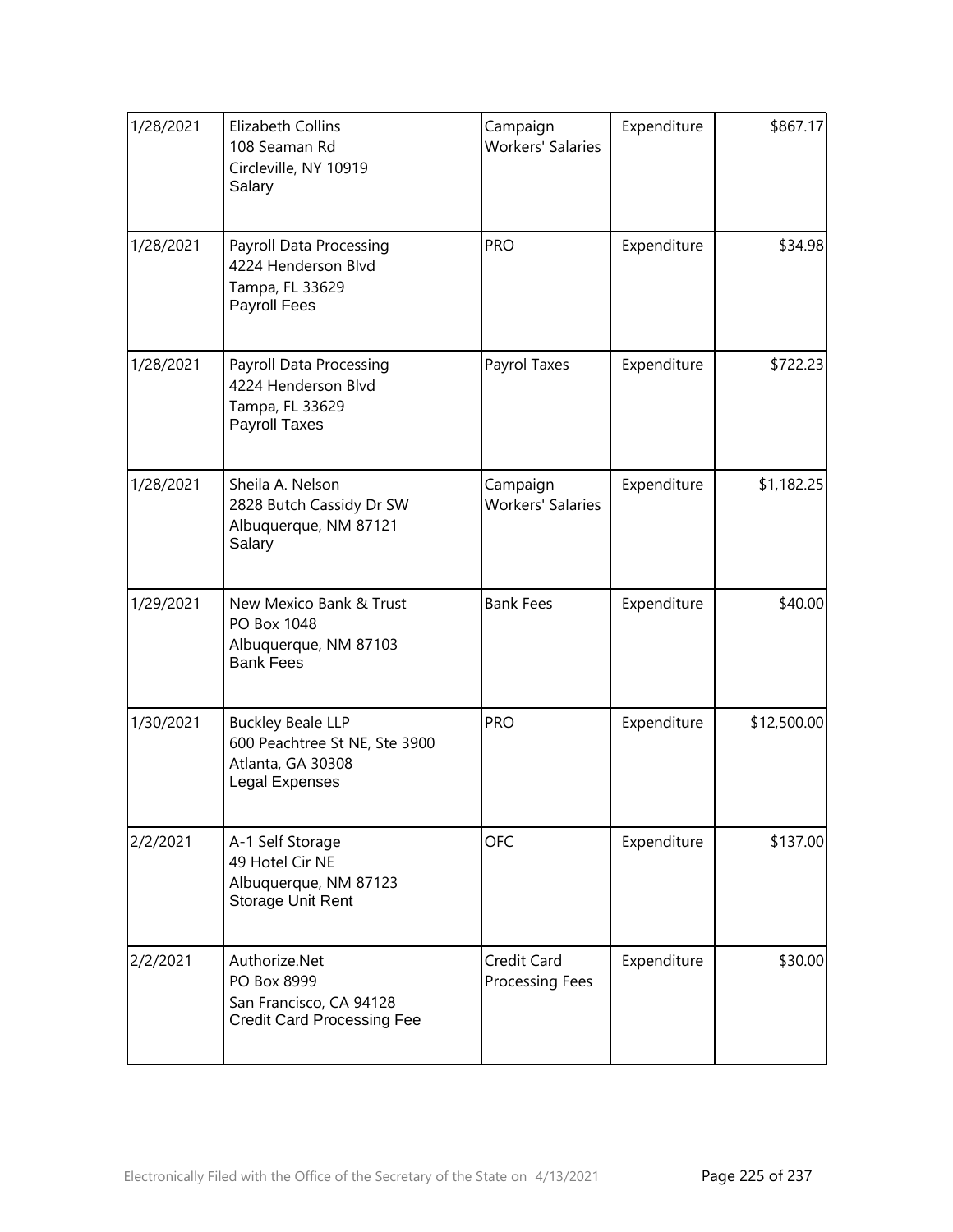| 2/4/2021  | <b>Brad Elkins Consulting</b><br>308 Bel Vedere Ln NE<br>Albuquerque, NM 87102<br><b>Campaign Consulting</b> | <b>PRO</b>                 | Expenditure | \$3,000.00 |
|-----------|--------------------------------------------------------------------------------------------------------------|----------------------------|-------------|------------|
| 2/4/2021  | <b>Elizabeth Collins</b><br>108 Seaman Rd<br>Circleville, NY 10919<br>Reimbursement - Phone Service          | <b>OFC</b>                 | Expenditure | \$580.00   |
| 2/4/2021  | First Impression, Inc.<br>3401 Girard Blvd NE<br>Albuquerque, NM 87107<br>Printing                           | <b>OFC</b>                 | Expenditure | \$2,135.93 |
| 2/4/2021  | Proof Interactive, Inc.<br>3060 E Post Rd, #150C<br>Las Vegas, NV 89120<br><b>Online Consultant</b>          | <b>PRO</b>                 | Expenditure | \$40.00    |
| 2/4/2021  | Sheila A. Nelson<br>2828 Butch Cassidy Dr SW<br>Albuquerque, NM 87121<br>Reimbursement - Postage             | Reimbursement -<br>Postage | Expenditure | \$17.68    |
| 2/4/2021  | Toner Stop NM<br>3700 Osuna Rd NE, Ste 508<br>Albuquerque, NM 87109<br><b>Office Supplies</b>                | <b>OFC</b>                 | Expenditure | \$192.43   |
| 2/8/2021  | Intuit<br>2700 Coast Ave<br>Mountain View, CA 94043<br><b>Office Supplies</b>                                | <b>OFC</b>                 | Expenditure | \$82.66    |
| 2/10/2021 | <b>EMILY's List</b><br>1800 M St NW, Ste 375N<br>Washington, DC 20036<br><b>Credit Card Processing Fees</b>  | <b>OFC</b>                 | Expenditure | \$10.00    |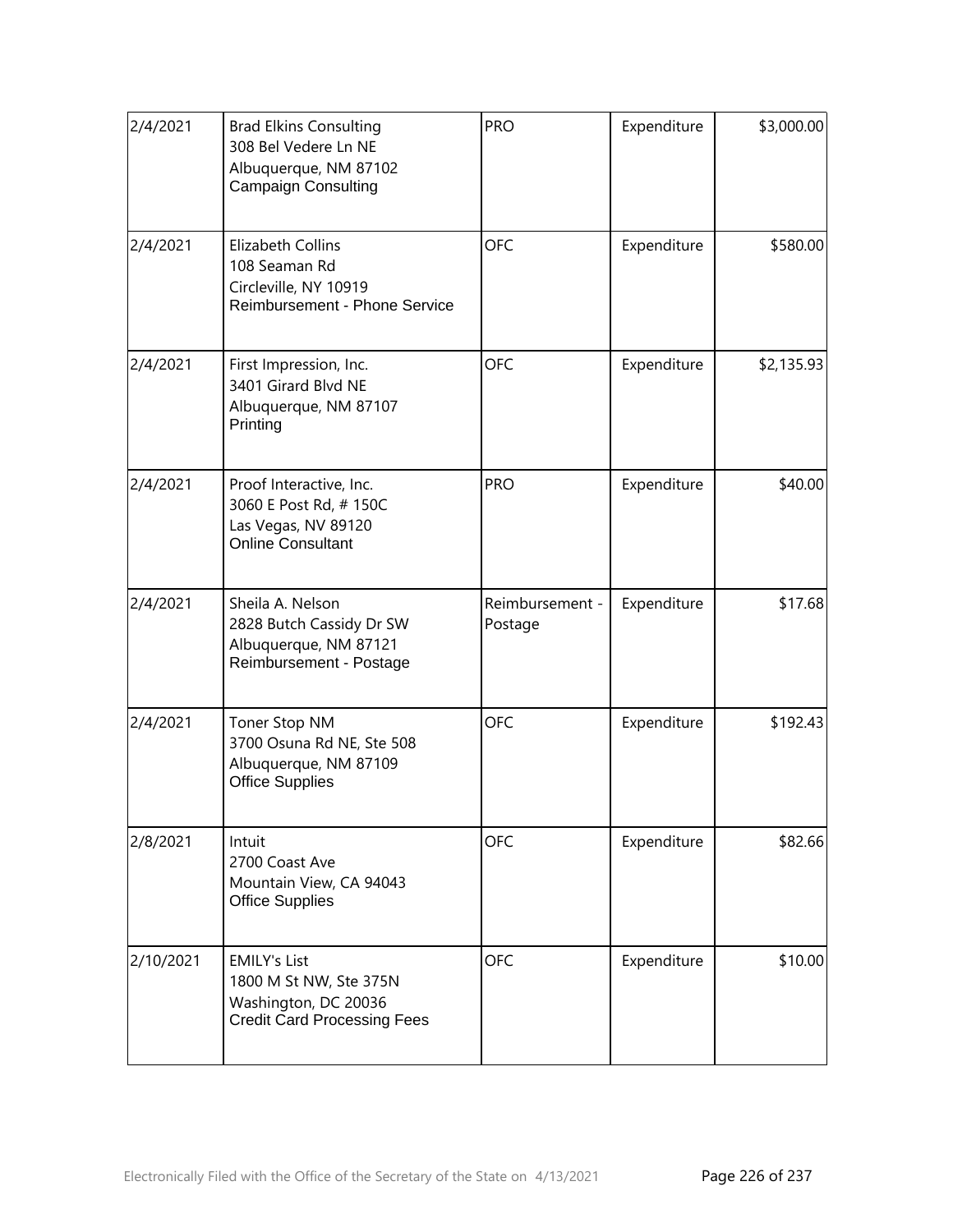| 2/11/2021 | Elizabeth Collins<br>108 Seaman Rd<br>Circleville, NY 10919<br>Salary                                | Campaign<br><b>Workers' Salaries</b> | Expenditure | \$869.17   |
|-----------|------------------------------------------------------------------------------------------------------|--------------------------------------|-------------|------------|
| 2/11/2021 | Payroll Data Processing<br>4224 Henderson Blvd<br>Tampa, FL 33629<br>Payroll Fees                    | <b>PRO</b>                           | Expenditure | \$34.98    |
| 2/11/2021 | Payroll Data Processing<br>4224 Henderson Blvd<br>Tampa, FL 33629<br>Payroll Taxes                   | Payrol Taxes                         | Expenditure | \$788.08   |
| 2/11/2021 | Sheila A. Nelson<br>2828 Butch Cassidy Dr SW<br>Albuquerque, NM 87121<br>Salary                      | Campaign<br><b>Workers' Salaries</b> | Expenditure | \$1,184.25 |
| 2/12/2021 | Amazon.com<br>410 Terry Ave N<br>Seattle, WA 98109<br>Office Supplies - Paid w/Amex                  | <b>OFC</b>                           | Expenditure | \$59.91    |
| 2/12/2021 | American Self Storage<br>720 Candelaria Rd NE<br>Albuquerque, NM 87107<br>Storage Rent - Paid w/Amex | <b>OFC</b>                           | Expenditure | \$397.00   |
| 2/12/2021 | cloudHQ LLC<br>2127 30th Ave<br>San Francisco, CA 94116<br>Email Services - Paid w/Amex              | <b>WEB</b>                           | Expenditure | \$14.99    |
| 2/12/2021 | Google, Inc.<br>Dept 33654, PO Box 39000<br>San Francisco, CA 94139<br>Email Services - Paid w/Amex  | <b>WEB</b>                           | Expenditure | \$2.14     |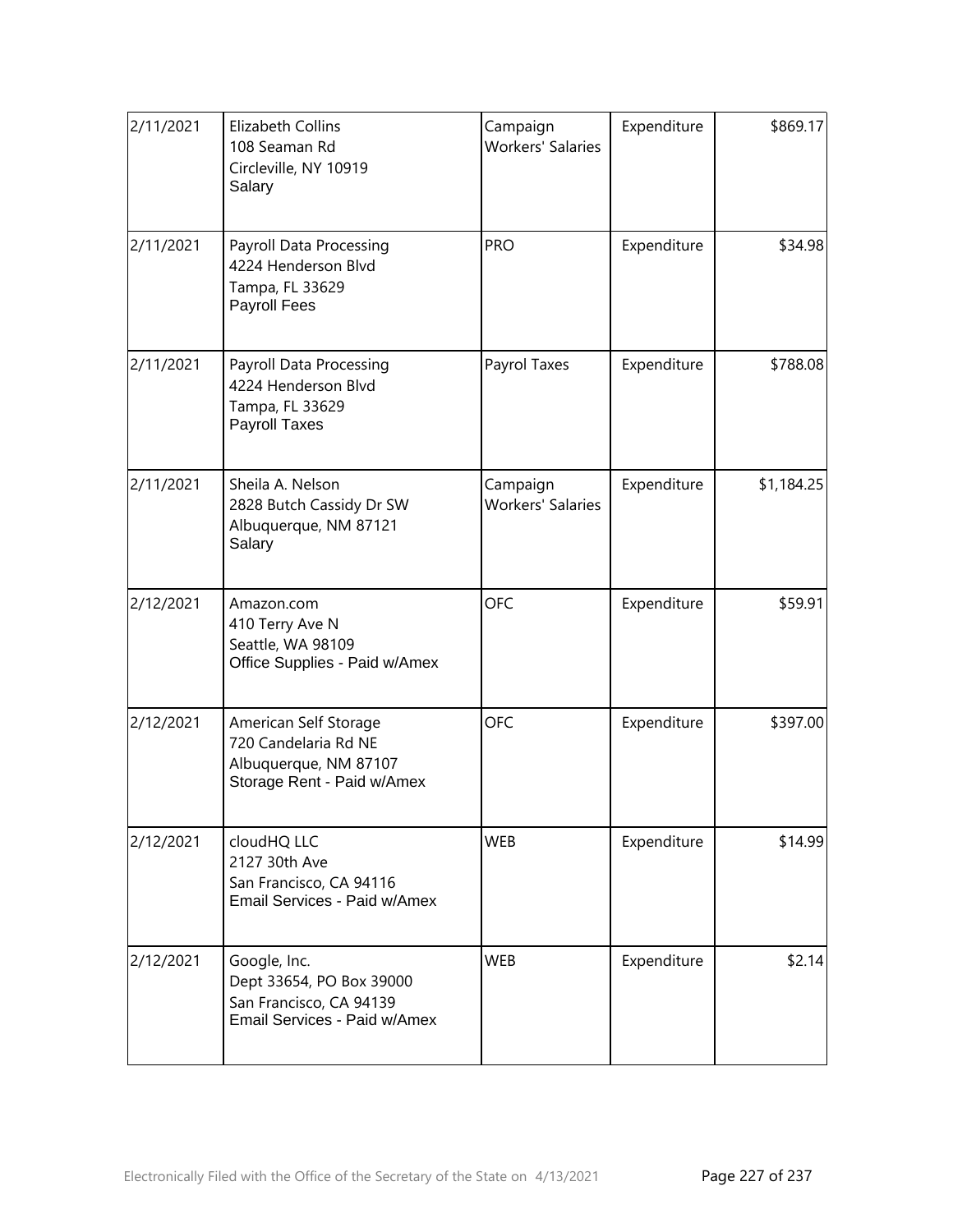| 2/12/2021 | Google, Inc.<br>Dept 33654, PO Box 39000<br>San Francisco, CA 94139<br>Email Services - Paid w/Amex       | <b>WEB</b> | Expenditure | \$7.27     |
|-----------|-----------------------------------------------------------------------------------------------------------|------------|-------------|------------|
| 2/12/2021 | Google, Inc.<br>Dept 33654, PO Box 39000<br>San Francisco, CA 94139<br>Email Services - Paid w/Amex       | <b>WEB</b> | Expenditure | \$83.80    |
| 2/12/2021 | PhoneTag<br>3099 N 1st St<br>San Jose, CA 95134<br>Software Subscription - Paid<br>w/Amex                 | <b>WEB</b> | Expenditure | \$9.95     |
| 2/12/2021 | <b>Vizion House</b><br>516 Solar Rd NW<br>Albuquerque, NM 87107<br>Social Media Consulting                | <b>PRO</b> | Expenditure | \$4,297.50 |
| 2/12/2021 | Zoom<br>55 Almaden Blvd, Fl 6<br>San Jose, CA 95113<br>Software Subscription - Paid<br>w/Amex             | <b>WEB</b> | Expenditure | \$16.17    |
| 2/16/2021 | New Mexico Gas Company, Inc.<br>7120 Wyoming Blvd NE, Ste 20<br>Albuquerque, NM 87109<br><b>Utilities</b> | <b>OFC</b> | Expenditure | \$54.65    |
| 2/16/2021 | <b>PNM</b><br>PO Box 27900<br>Albuquerque, NM 87125<br><b>Utilities</b>                                   | <b>OFC</b> | Expenditure | \$163.73   |
| 2/17/2021 | <b>Credit Card Processing Fees</b>                                                                        | <b>OFC</b> | Expenditure | \$3.37     |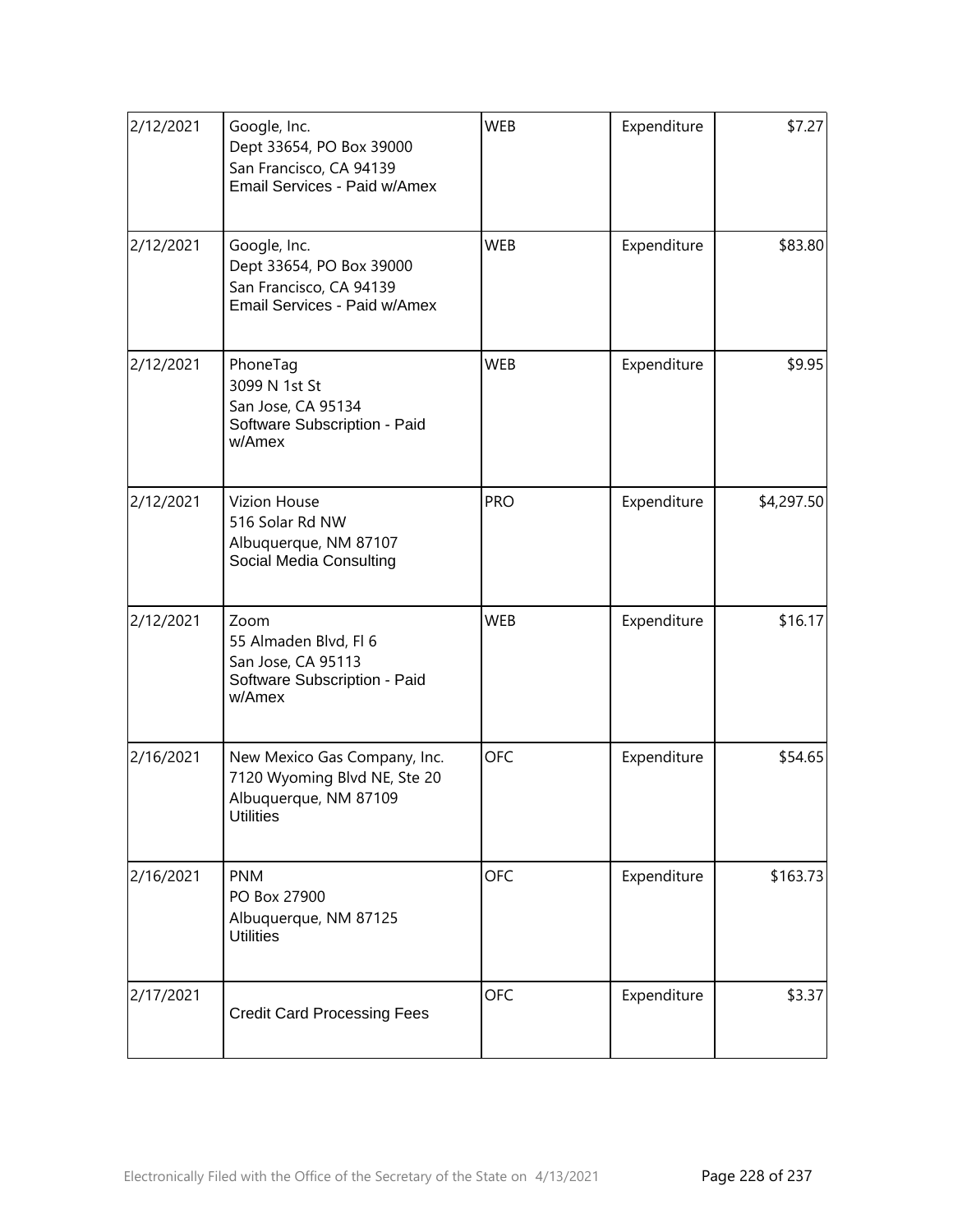| 2/18/2021 | NGP VAN, Inc.<br>1445 New York Ave NW, Ste 200<br>Washington, DC 20005<br>Software Subscription                       | <b>WEB</b>                           | Expenditure | \$5,406.00  |
|-----------|-----------------------------------------------------------------------------------------------------------------------|--------------------------------------|-------------|-------------|
| 2/25/2021 | <b>Credit Card Processing Fees</b>                                                                                    | <b>OFC</b>                           | Expenditure | \$0.49      |
| 2/25/2021 | <b>PRO</b><br><b>Buckley Beale LLP</b><br>600 Peachtree St NE, Ste 3900<br>Atlanta, GA 30308<br>Legal Expenses        |                                      | Expenditure | \$12,500.00 |
| 2/25/2021 | Elizabeth Collins<br>108 Seaman Rd<br>Circleville, NY 10919<br>Salary                                                 | Campaign<br><b>Workers' Salaries</b> | Expenditure | \$869.17    |
| 2/25/2021 | <b>MBA Consulting Group</b><br>611 Pennsylvania Ave SE, Num 143<br>Washington, DC 20003<br><b>Compliance Services</b> | <b>PRO</b>                           | Expenditure | \$2,071.60  |
| 2/25/2021 | <b>Payroll Data Processing</b><br>4224 Henderson Blvd<br>Tampa, FL 33629<br>Payroll Fees                              | <b>PRO</b>                           | Expenditure | \$34.98     |
| 2/25/2021 | Payroll Data Processing<br>4224 Henderson Blvd<br>Tampa, FL 33629<br>Payroll Taxes                                    | Payrol Taxes                         | Expenditure | \$735.58    |
| 2/25/2021 | Sheila A. Nelson<br>2828 Butch Cassidy Dr SW<br>Albuquerque, NM 87121<br>Reimbursement - Postage                      | Reimbursement -<br>Postage           | Expenditure | \$11.16     |
| 2/25/2021 | Sheila A. Nelson<br>2828 Butch Cassidy Dr SW<br>Albuquerque, NM 87121<br>Salary                                       | Campaign<br><b>Workers' Salaries</b> | Expenditure | \$1,184.25  |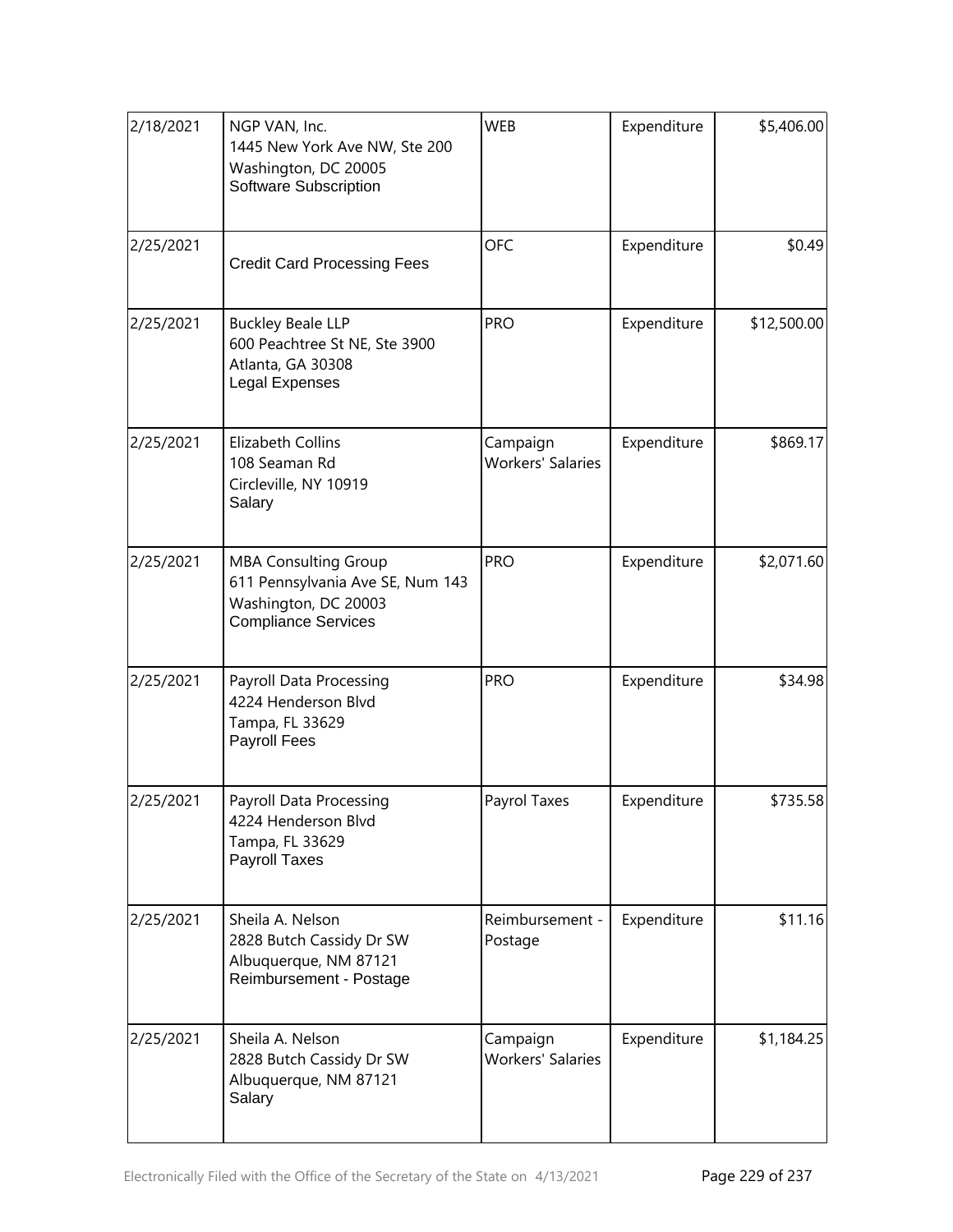| 2/26/2021 | New Mexico Bank & Trust<br>PO Box 1048<br>Albuquerque, NM 87103<br><b>Bank Fees</b>                                      | <b>Bank Fees</b>               | Expenditure | \$40.00    |
|-----------|--------------------------------------------------------------------------------------------------------------------------|--------------------------------|-------------|------------|
| 3/2/2021  | A-1 Self Storage<br>49 Hotel Cir NE<br>Albuquerque, NM 87123<br><b>Storage Unit Rent</b>                                 | <b>OFC</b>                     | Expenditure | \$137.00   |
| 3/2/2021  | Authorize.Net<br>PO Box 8999<br>San Francisco, CA 94128<br><b>Credit Card Processing Fee</b>                             | Credit Card<br>Processing Fees | Expenditure | \$30.00    |
| 3/2/2021  | Office of the New Mexico Secretary<br>Of State<br>325 Don Gaspar Ave, Ste 300<br>Santa Fe, NM 87501<br><b>Filing Fee</b> | <b>PRO</b>                     | Expenditure | \$10.00    |
| 3/2/2021  | Office of the New Mexico Secretary<br>Of State<br>325 Don Gaspar Ave, Ste 300<br>Santa Fe, NM 87501<br><b>Filing Fee</b> | <b>PRO</b>                     | Expenditure | \$20.00    |
| 3/3/2021  | <b>Credit Card Processing Fees</b>                                                                                       | <b>OFC</b>                     | Expenditure | \$0.63     |
| 3/4/2021  | <b>Brad Elkins Consulting</b><br>308 Bel Vedere Ln NE<br>Albuquerque, NM 87102<br><b>Campaign Consulting</b>             | <b>PRO</b>                     | Expenditure | \$3,000.00 |
| 3/5/2021  | Proof Interactive, Inc.<br>3060 E Post Rd, #150C<br>Las Vegas, NV 89120<br><b>Online Consultant</b>                      | <b>PRO</b>                     | Expenditure | \$40.00    |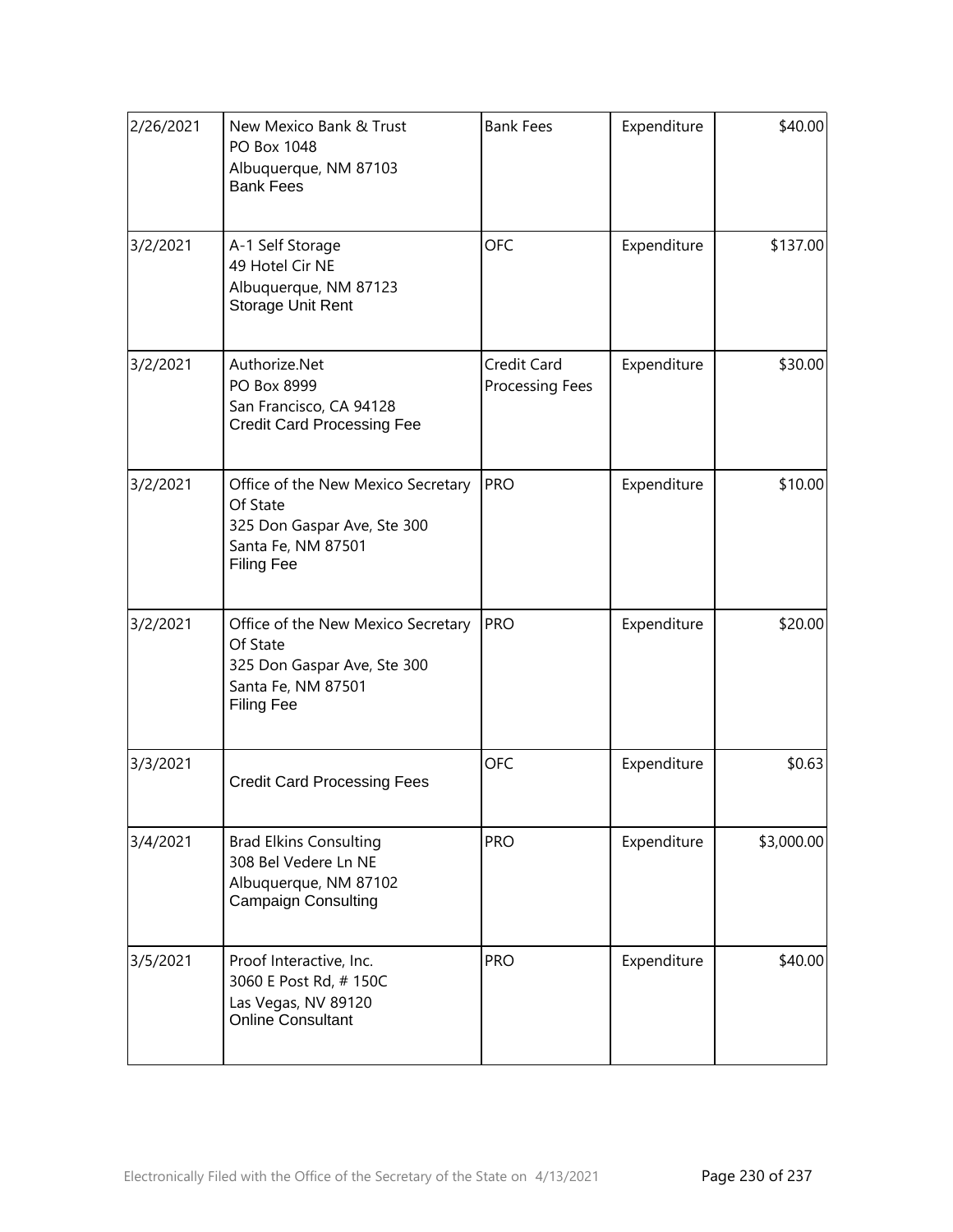| 3/5/2021  | Proof Interactive, Inc.<br>3060 E Post Rd, #150C<br>Las Vegas, NV 89120<br><b>Online Consultant</b>      | PRO                                  | Expenditure | \$46.67    |
|-----------|----------------------------------------------------------------------------------------------------------|--------------------------------------|-------------|------------|
| 3/11/2021 | <b>Marketing Fees</b>                                                                                    | <b>OFC</b>                           | Expenditure | \$200.00   |
| 3/11/2021 | <b>PRO</b><br><b>Vizion House</b><br>516 Solar Rd NW<br>Albuquerque, NM 87107<br>Social Media Consulting |                                      | Expenditure | \$4,297.50 |
| 3/12/2021 | <b>Elizabeth Collins</b><br>108 Seaman Rd<br>Circleville, NY 10919<br>Salary                             | Campaign<br><b>Workers' Salaries</b> | Expenditure | \$1,814.63 |
| 3/12/2021 | Payroll Data Processing<br>4224 Henderson Blvd<br>Tampa, FL 33629<br><b>Payroll Fees</b>                 | <b>PRO</b>                           | Expenditure | \$34.98    |
| 3/12/2021 | <b>Payroll Data Processing</b><br>4224 Henderson Blvd<br>Tampa, FL 33629<br>Payroll Taxes                | Payrol Taxes                         | Expenditure | \$1,181.62 |
| 3/12/2021 | Sheila A. Nelson<br>2828 Butch Cassidy Dr SW<br>Albuquerque, NM 87121<br>Salary                          | Campaign<br><b>Workers' Salaries</b> | Expenditure | \$1,184.25 |
| 3/15/2021 | Albuquerque Florist<br>3121 San Mateo Blvd NE<br>Albuquerque, NM 87110<br>Flowers - Paid w/Amex          | <b>OFC</b>                           | Expenditure | \$140.18   |
| 3/15/2021 | American Express<br>200 Vesey St<br>New York, NY 10285<br>Fees - Paid w/Amex                             | <b>OFC</b>                           | Expenditure | \$75.00    |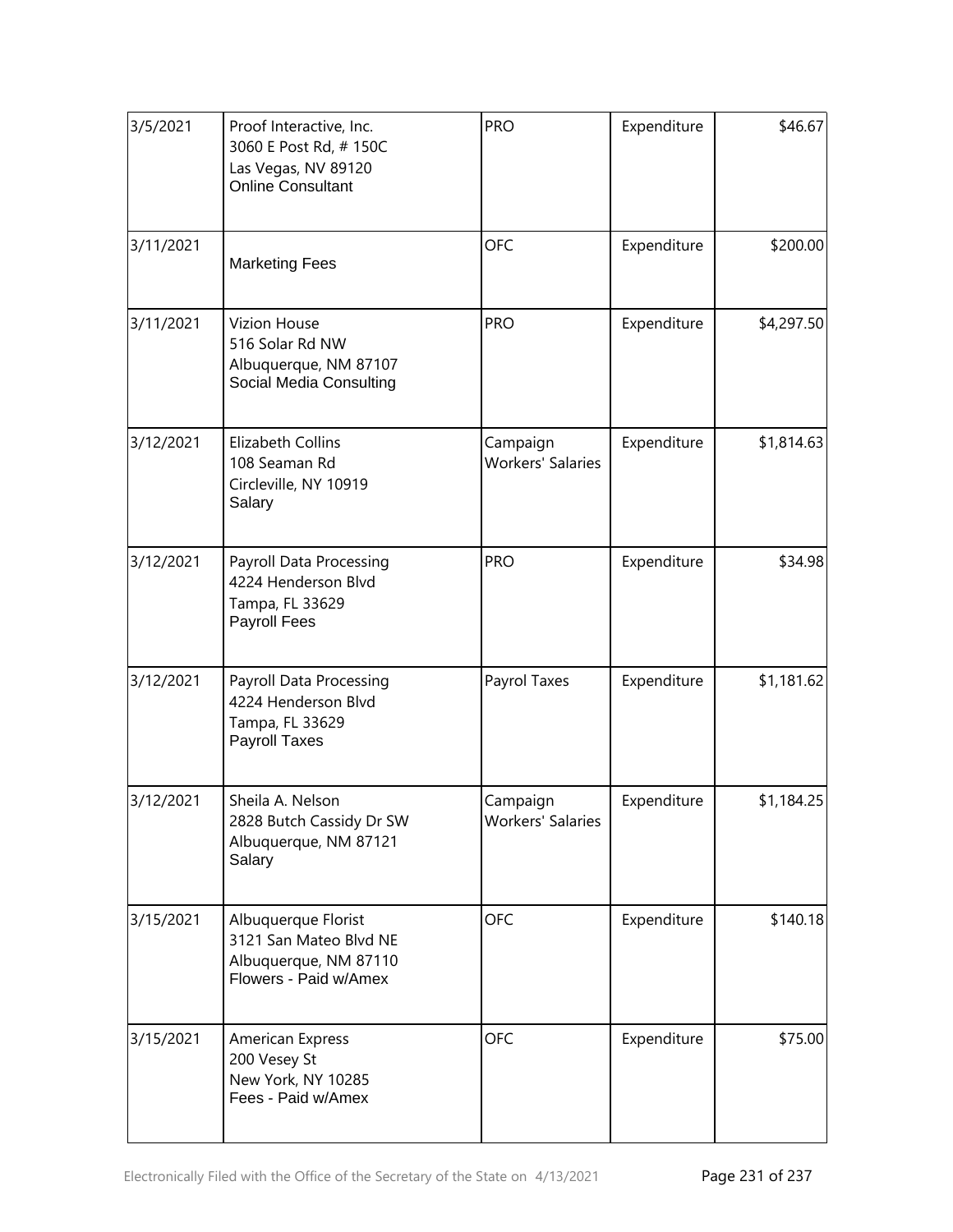| 3/15/2021 | <b>American Express</b><br>200 Vesey St<br>New York, NY 10285<br>Fees - Paid w/Amex                       | <b>OFC</b> | Expenditure | \$75.00  |
|-----------|-----------------------------------------------------------------------------------------------------------|------------|-------------|----------|
| 3/15/2021 | <b>American Express</b><br>200 Vesey St<br>New York, NY 10285<br>Fees - Paid w/Amex                       | <b>OFC</b> | Expenditure | \$75.00  |
| 3/15/2021 | American Self Storage<br>720 Candelaria Rd NE<br>Albuquerque, NM 87107<br>Storage Rent - Paid w/Amex      | <b>OFC</b> | Expenditure | \$397.00 |
| 3/15/2021 | cloudHQ LLC<br>2127 30th Ave<br>San Francisco, CA 94116<br>Email Services - Paid w/Amex                   | <b>WEB</b> | Expenditure | \$14.99  |
| 3/15/2021 | Google, Inc.<br>Dept 33654, PO Box 39000<br>San Francisco, CA 94139<br>Email Services - Paid w/Amex       | <b>WEB</b> | Expenditure | \$2.14   |
| 3/15/2021 | Google, Inc.<br>Dept 33654, PO Box 39000<br>San Francisco, CA 94139<br>Email Services - Paid w/Amex       | <b>WEB</b> | Expenditure | \$6.45   |
| 3/15/2021 | Google, Inc.<br>Dept 33654, PO Box 39000<br>San Francisco, CA 94139<br>Email Services - Paid w/Amex       | <b>WEB</b> | Expenditure | \$83.80  |
| 3/15/2021 | New Mexico Gas Company, Inc.<br>7120 Wyoming Blvd NE, Ste 20<br>Albuquerque, NM 87109<br><b>Utilities</b> | <b>OFC</b> | Expenditure | \$51.26  |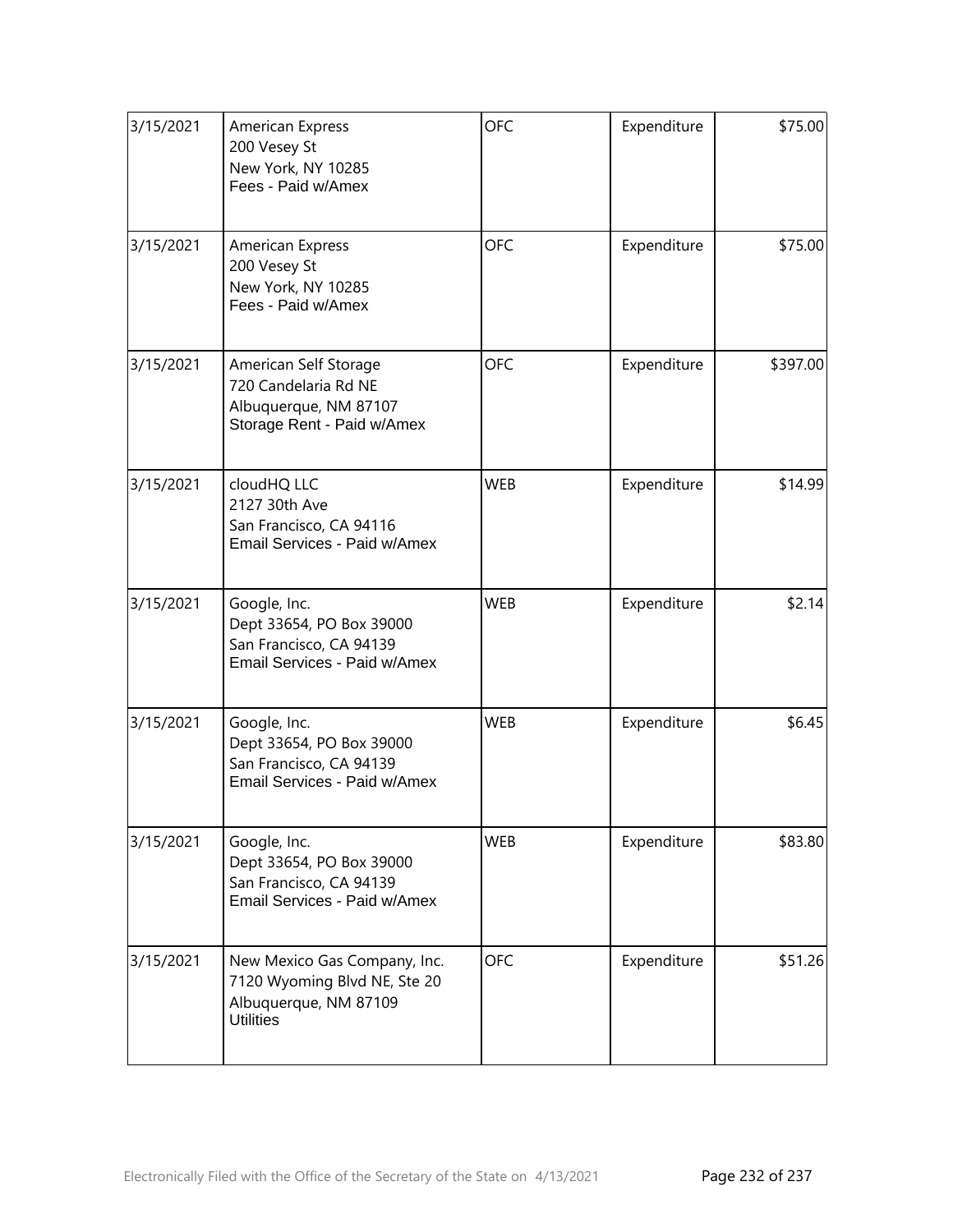| 3/15/2021 | Nomad<br>124 Galisteo St<br>Santa Fe, NM 87501<br>Gifts - Paid w/Amex                                                 | <b>OFC</b> | Expenditure | \$106.27    |
|-----------|-----------------------------------------------------------------------------------------------------------------------|------------|-------------|-------------|
| 3/15/2021 | PhoneTag<br>3099 N 1st St<br>San Jose, CA 95134<br>Software Subscription - Paid<br>w/Amex                             | <b>WEB</b> | Expenditure | \$9.95      |
| 3/15/2021 | White Pages, Inc.<br>1301 5th Ave, Ste 1600<br>Seattle, WA 98101<br>Advertisement - Paid w/Amex                       | PRT        | Expenditure | \$125.99    |
| 3/15/2021 | Zoom<br>55 Almaden Blvd, Fl 6<br>San Jose, CA 95113<br>Software Subscription - Paid<br>w/Amex                         | <b>WEB</b> | Expenditure | \$16.17     |
| 3/16/2021 | <b>PNM</b><br>PO Box 27900<br>Albuquerque, NM 87125<br><b>Utilities</b>                                               | <b>OFC</b> | Expenditure | \$132.96    |
| 3/17/2021 | <b>Credit Card Processing Fees</b>                                                                                    | <b>OFC</b> | Expenditure | \$0.93      |
| 3/24/2021 | <b>Credit Card Processing Fees</b>                                                                                    | <b>OFC</b> | Expenditure | \$10.35     |
| 3/25/2021 | <b>Buckley Beale LLP</b><br>600 Peachtree St NE, Ste 3900<br>Atlanta, GA 30308<br>Legal Expenses                      | <b>PRO</b> | Expenditure | \$12,500.00 |
| 3/25/2021 | <b>MBA Consulting Group</b><br>611 Pennsylvania Ave SE, Num 143<br>Washington, DC 20003<br><b>Compliance Services</b> | <b>PRO</b> | Expenditure | \$2,536.36  |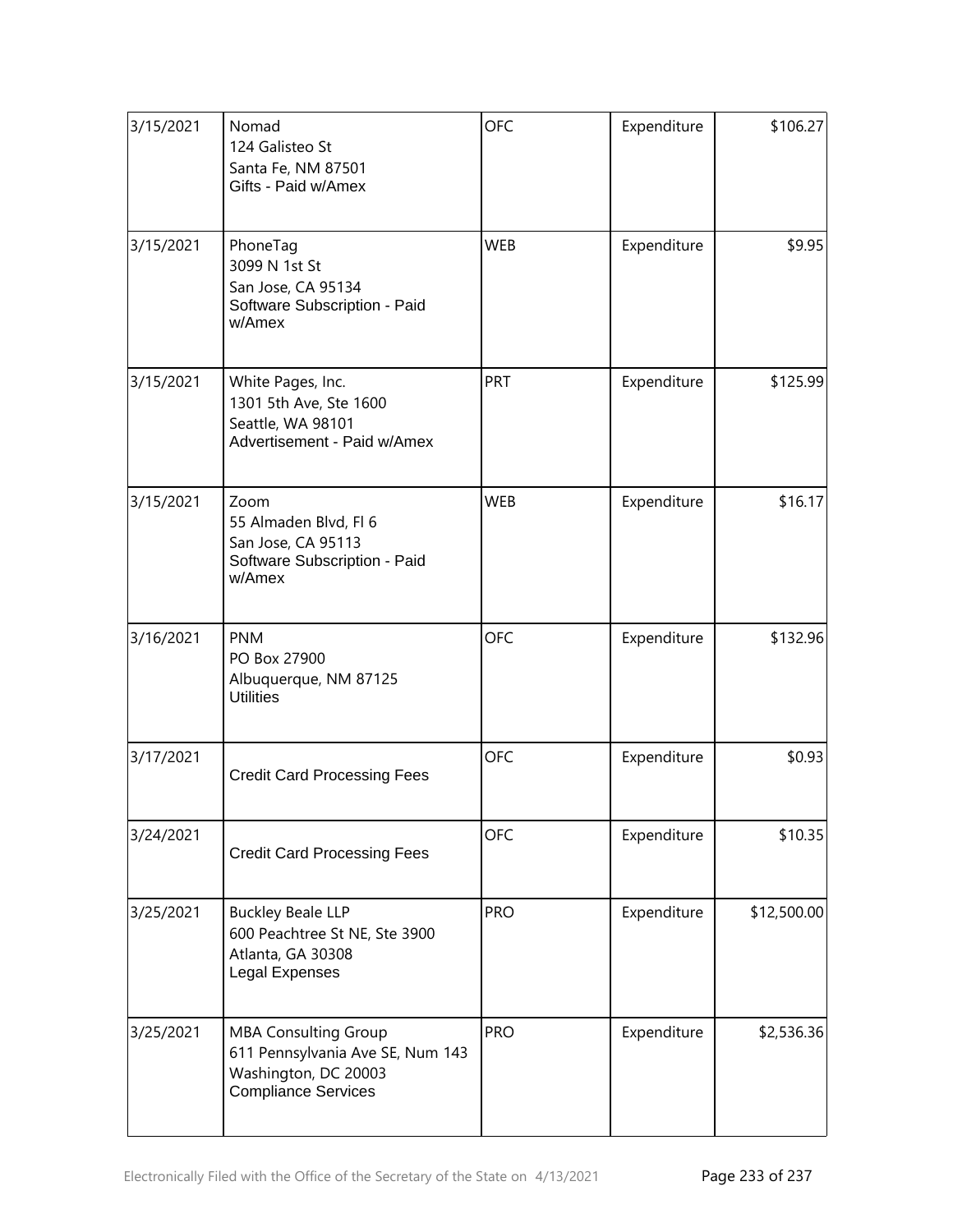| 3/30/2021 | <b>Elizabeth Collins</b><br>108 Seaman Rd<br>Circleville, NY 10919<br>Salary                                    | Campaign<br><b>Workers' Salaries</b> | Expenditure | \$1,814.63 |
|-----------|-----------------------------------------------------------------------------------------------------------------|--------------------------------------|-------------|------------|
| 3/30/2021 | Payroll Data Processing<br>4224 Henderson Blvd<br>Tampa, FL 33629<br><b>Payroll Fees</b>                        | <b>PRO</b>                           | Expenditure | \$34.98    |
| 3/30/2021 | Payroll Data Processing<br>4224 Henderson Blvd<br>Tampa, FL 33629<br>Payroll Taxes                              | Payrol Taxes                         | Expenditure | \$1,166.61 |
| 3/30/2021 | Sheila A. Nelson<br>2828 Butch Cassidy Dr SW<br>Albuquerque, NM 87121<br>Salary                                 | Campaign<br><b>Workers' Salaries</b> | Expenditure | \$1,184.25 |
| 3/31/2021 | New Mexico Bank & Trust<br>PO Box 1048<br>Albuquerque, NM 87103<br><b>Bank Fees</b>                             | <b>Bank Fees</b>                     | Expenditure | \$40.00    |
| 4/1/2021  | <b>Credit Card Processing Fees</b>                                                                              | <b>OFC</b>                           | Expenditure | \$6.05     |
| 4/1/2021  | Democracy Engine, LLC<br>850 Quincy St NW, Apt 402<br>Washington, DC 20011<br><b>Credit Card Processing Fee</b> | <b>OFC</b>                           | Expenditure | \$220.30   |
| 4/2/2021  | A-1 Self Storage<br>49 Hotel Cir NE<br>Albuquerque, NM 87123<br>Storage Unit Rent                               | <b>OFC</b>                           | Expenditure | \$137.00   |
| 4/2/2021  | Authorize.Net<br>PO Box 8999<br>San Francisco, CA 94128<br><b>Credit Card Processing Fee</b>                    | Credit Card<br>Processing Fees       | Expenditure | \$30.00    |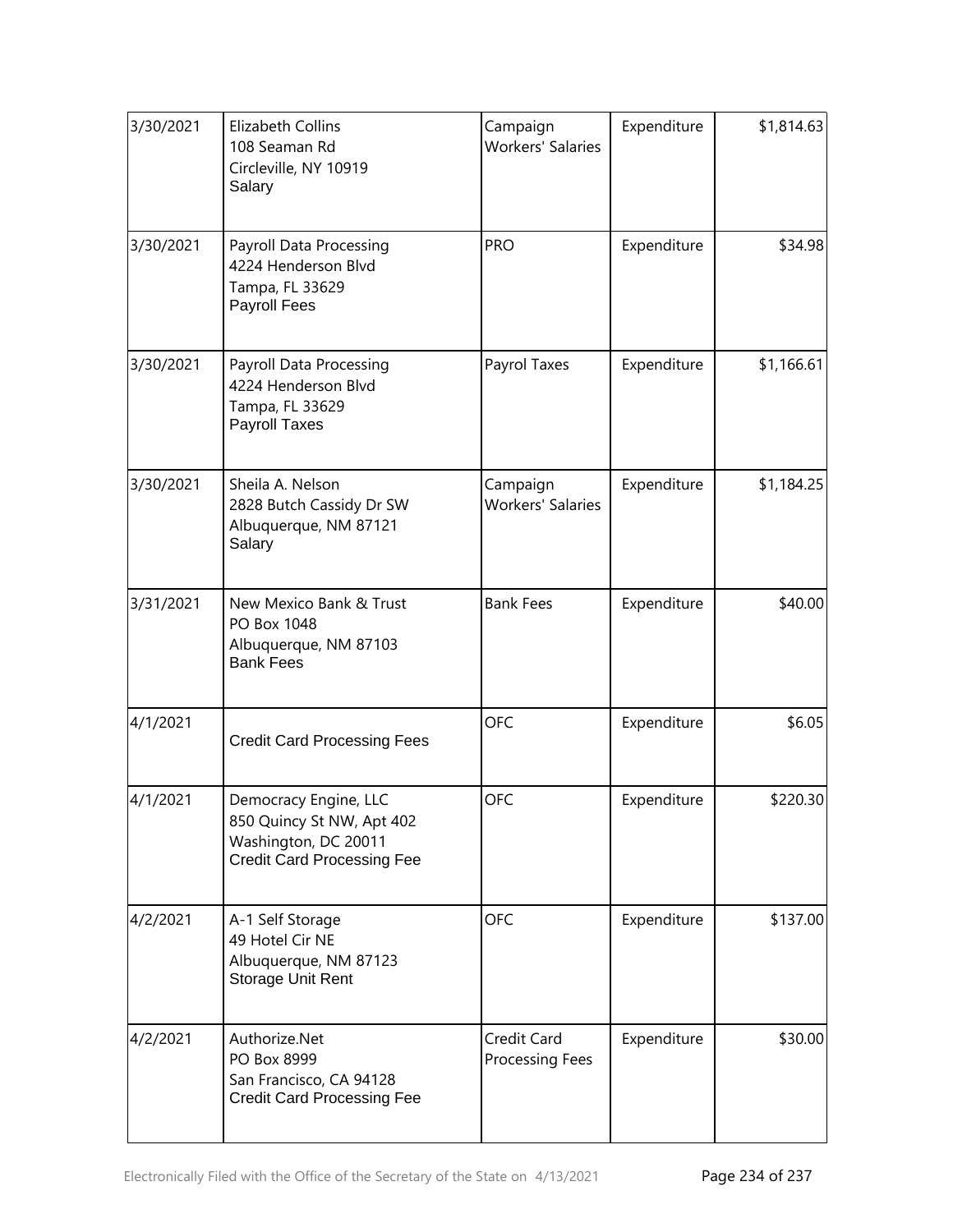| 4/2/2021     | Proof Interactive, Inc.<br>3060 E Post Rd, #150C<br>Las Vegas, NV 89120<br><b>Online Consultant</b> | <b>PRO</b> | Expenditure | \$40.00 |
|--------------|-----------------------------------------------------------------------------------------------------|------------|-------------|---------|
| <b>TOTAL</b> |                                                                                                     |            |             |         |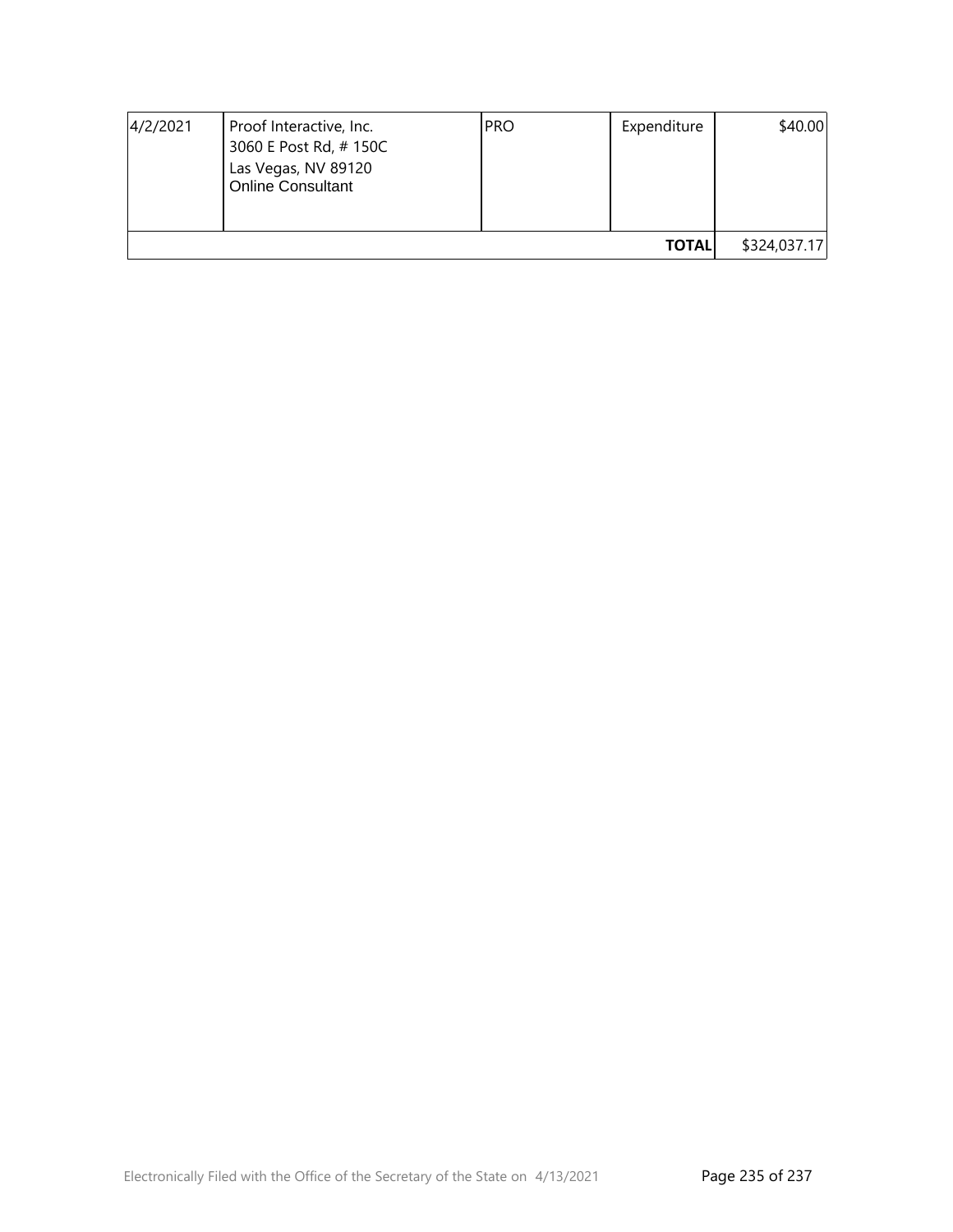**2020 First Bi-Annual Report**

# **Report of Expenditures and Contributions**

### **FORM C 1 LOAN REPAYMENTS**

| Candidate's Name | Michelle Lujan Grisham |  |                     |
|------------------|------------------------|--|---------------------|
| Date Submitted:  | 4/13/2021              |  | Date Due: 4/12/2021 |

| <b>DATE</b> | <b>NAME of CREDITOR</b> | <b>AMOUNT</b> |
|-------------|-------------------------|---------------|
|             |                         |               |
|             |                         |               |
|             | <b>TOTAL</b>            |               |